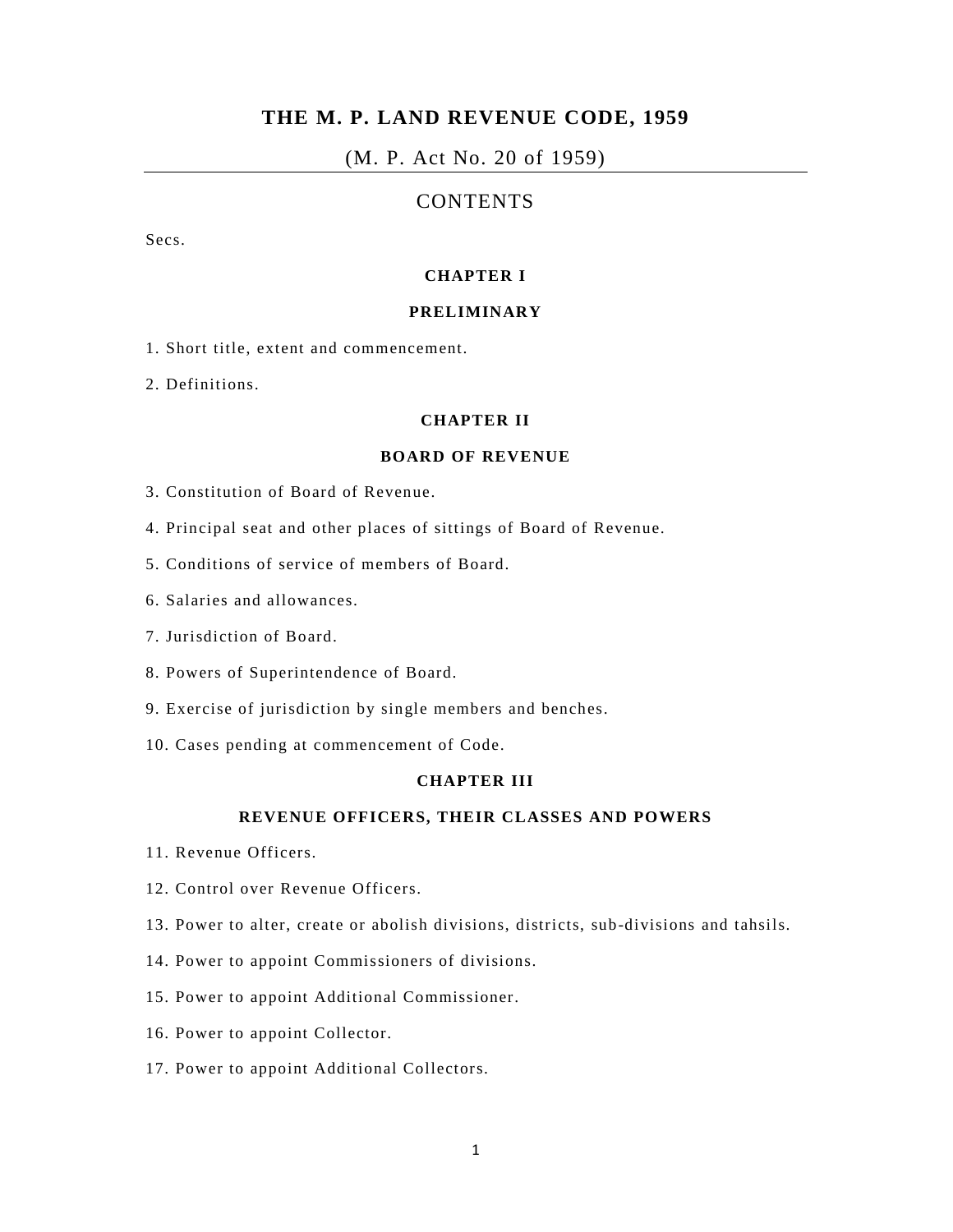- 18. Appointment and powers of Assistant Collectors, Joint Collectors and Deputy Collectors.
- 19. Appointment of Tahsildars, Additional Tahsildars and Naib Tahsildars.
- 20. Appointment of Superintendents of Land Records and Assistant Superintendents of Land Records.
- 21. Other Officers.
- 22. Sub-Divisional Officers.
- 23. Subordination of Revenue Officers.
- 24. Conferral by State Government of Powers of Revenue Officers on Officials and other persons.
- 25. Powers exercisable on transfer.
- 26. Collector in case of temporary vacancy.

### **CHAPTER IV**

## **PROCEDURE OF REVENUE OFFICERS AND REVENUE COURTS**

- 27. Place of holding enquiries.
- 28. Power to enter upon and survey land.
- 29. Power to transfer cases.
- 30. Power to transfer cases to and from subordinates.
- 31. Conferral of Status of Courts on Board and revenue officers.
- 32. Inherent power of Revenue Courts.
- 33. Powers of Revenue Officers to require attendance of persons and production of documents and to receive evidence.
- 34. Compelling attendance of witness.
- 35. Hearing in absence of party.
- 36. Adjournment of hearing.
- 37. Power to award costs.
- 38. Manner of executing order to deliver possession of immovable property.
- 39. Persons by whom appearances and applications may be made before and to Revenue Officers.
- 40. Effect of rules in Schedule I.
- 41. Power of Board to make rules.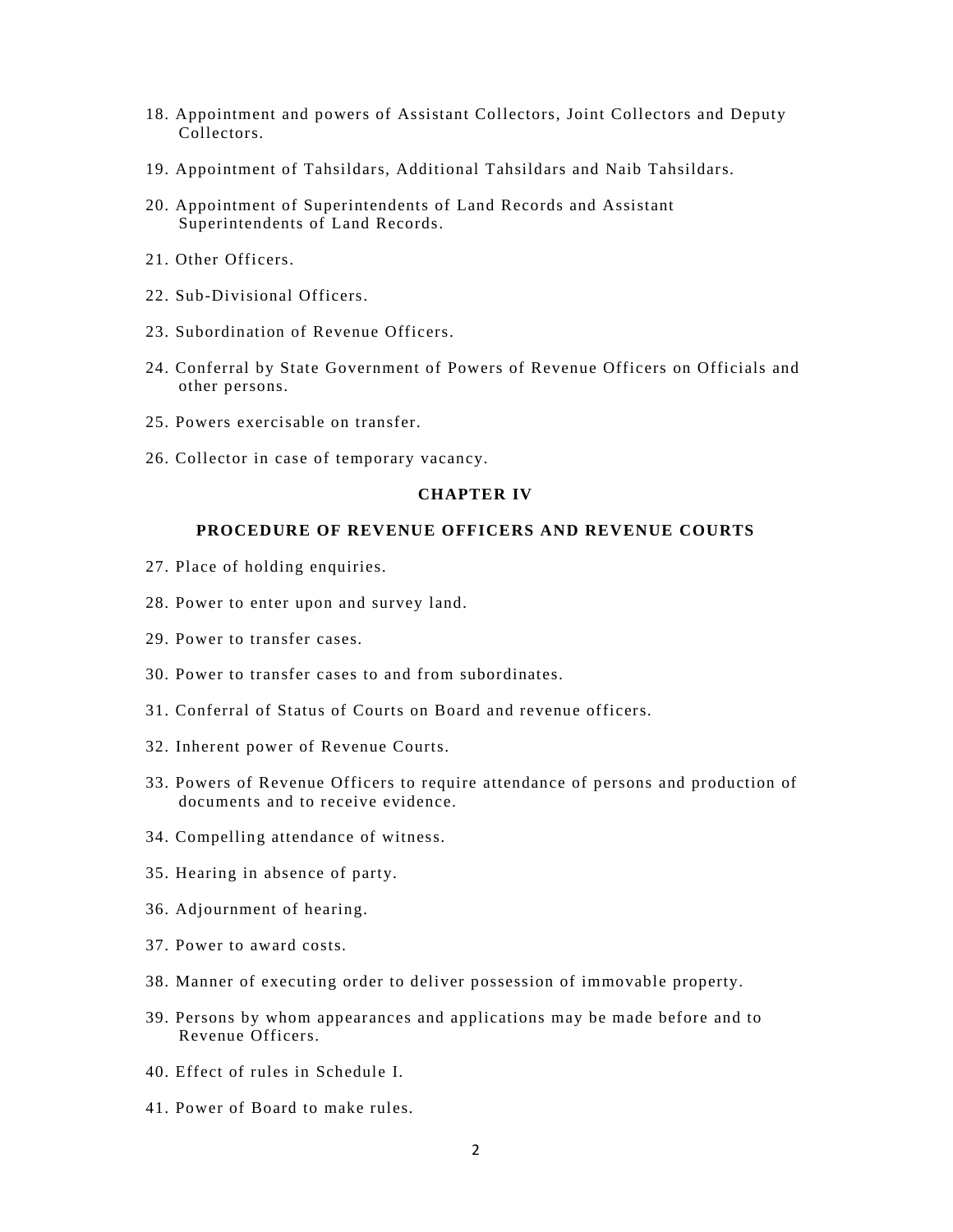- 42. Orders of Revenue Officer when reversible by reason of error or irregularity.
- 43. Code of Civil Procedure to apply when no express provision made in this Code.

### **CHAPTER V**

## **APPEALS, REVISION AND REVIEW**

- 44. Appeal and appellate authorities.
- 45. Transfer of certain pending proceedings to Settlement Commissioner.
- 46. No. Appeal against certain orders.
- 47. Limitation of appeals.
- 48. Copy of order objected to accompany petition.
- 49. Power to appellate authority.
- 50. Revision.
- 51. Review of orders.
- 52. Stay of execution of orders.
- 53. Application of Limitation Act.
- 54. Pending revisions.
- 54-A. Omitted.
- 55. Application of Chapter.
- 56. Construction of order.

# **CHAPTER VI**

## **LAND AND LAND REVENUE**

- 57. State ownership in all lands.
- 58. Liability of land to payment of land revenue.
- 58-A. Certain land to be exempted from payment of land revenue.
- 58-B. Half of the assessed land revenue shall be payable for holding used exclusively for the purpose of a project of micro and small enterprise.
- 59. Variation of land revenue according to purpose for which land is used.
- 59-A. Assessment when to take effect.
- 59-B. Reassessment on diversion of land pror to coming into force of the Code.
- 60. Assessment by whom to be fixed.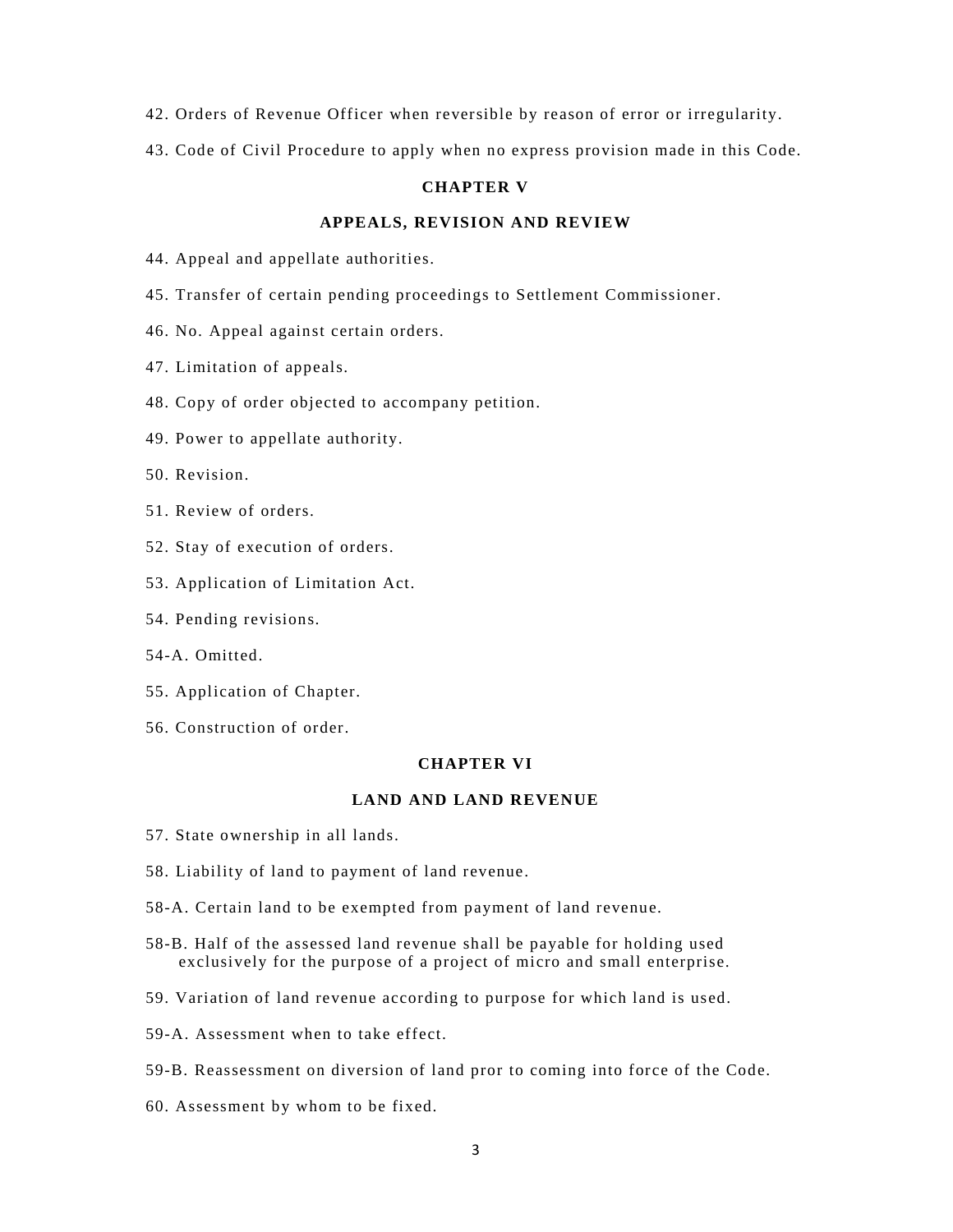## **CHAPTER VII**

### **REVENUE SURVEY AND SETTLEMENT IN NON-URBAN AREAS**

- 61. Application of this Chapter to lands in non-urban areas.
- 62. Appointment of Settlement Commissioner.
- 63. Appointment of Additional Settlement Commissioner and their powers and duties.
- 64. Appointment of Settlement, Deputy Settlement and Assistant Settlement Officers.
- 65. Powers of Settlement, Deputy Settlement and Assistant Settlement Officers.
- 66. Definition of revenue Survey.
- 67. Notification of proposed revenue survey.
- 68. Formation of survey numbers and villages.
- 69. Separate demarcation of land diverted or specially assigned.
- 70. Power to re-number or sub-divide survey numbers.
- 71. Entry of survey numbers and sub-divisions in records.
- 72. Determination of abadi of village.
- 73. Power to Settlement Officer to divide or unite villages or exclude area therefrom.
- 74. Grouping of villages.
- 75. Definition of Settlement.
- 76. Notification of proposed settlement.
- 77. Fixation of assessment rates.
- 78. Omitted.
- 79. Fixation of fair assessment.
- 80. All lands liable to assessment.
- 81. Principles of assessment.
- 82. Announcement of Settlement.
- 83. Introduction of Settlement.
- 84. Remission of enhancement of bhumiswami who relinquishes.
- 85. Term of settlement.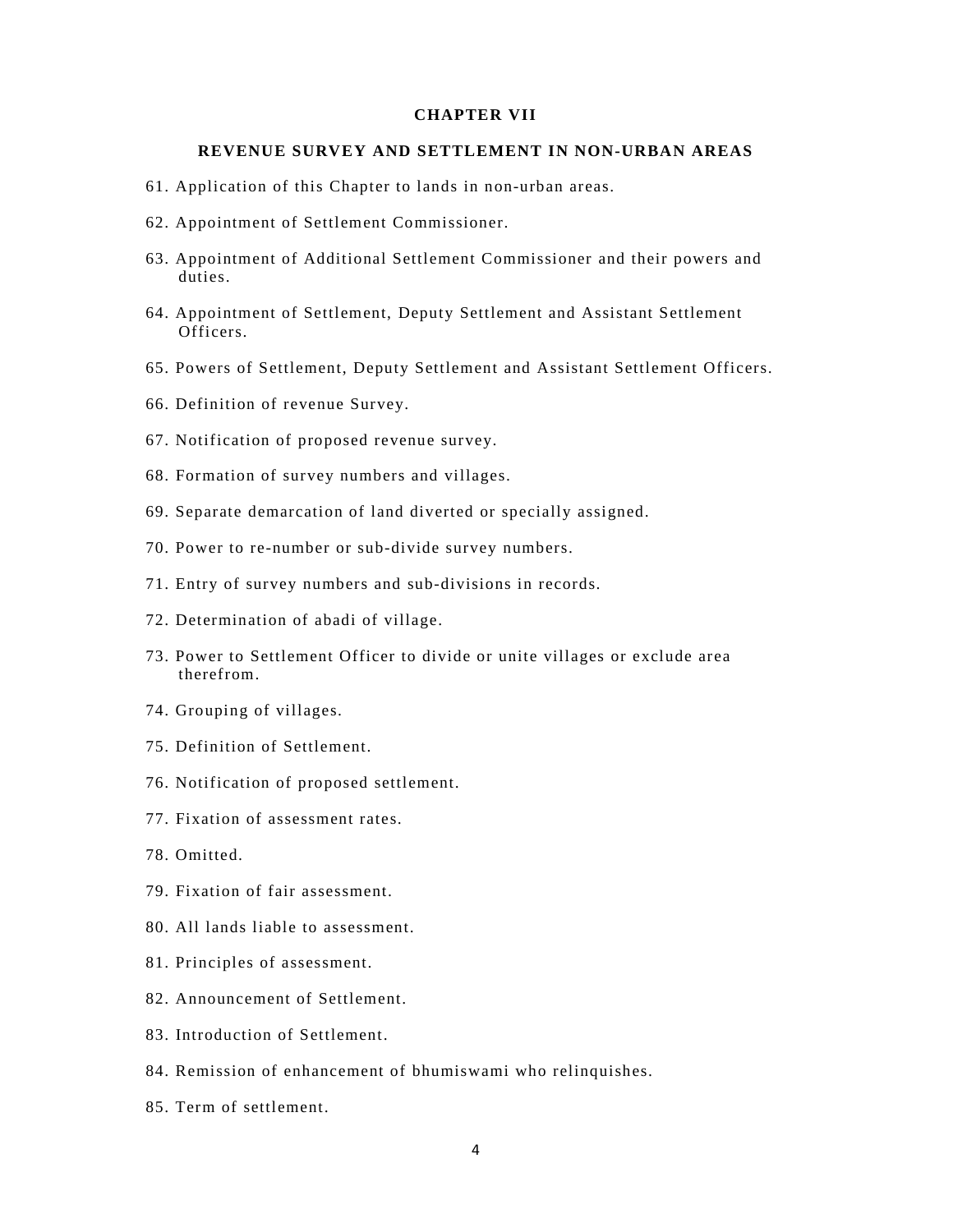- 86. Power of Collector to complete unfinished proceedings.
- 87. Inquiry into profits of agriculture and value of land.
- 88. Power to transfer, duty of maintaining maps and records to Settlement Officer.
- 89. Power of Sub-Divisional Officer to correct errors.
- 90. Power of Collector during term of Settlement etc.
- 91. Power to grant power of Settlement Officer during term of Settlemnt.
- 91-A. Power to make rules.

### **CHAPTER VIII**

## **ASSESSMENT AND RE-ASSESSMENT OF LAND IN URBAN AREAS**

- 92. Provisions of Chapter to apply to land in urban areas.
- 93. Powers of Collector to divide lands into plot numbers.
- 94. Powers of Collector to re-number or sub-divide plot numbers.
- 95. Area and assessment of plot numbers and sub-divisions to be entered in records.
- 96. Area in town formed into blocks for assessment.
- 97. Omitted.
- 98. Fair assessment.
- 99. Omitted.
- 100. Fixation of fair assessment at the time of revision.
- 101. Term of settlement.
- 102. Assessment fixed shall be land revenue or rent.
- 103. Land revenue or rent fixed under previous settlement or leases to continue.

### **CHAPTER IX**

### **LAND RECORDS**

- 104. Formation of patwaris' circles and appointment of patwaris thereto.
- 105. Formation of Revenue Inspectors' circles.
- 106. Appointment of Revenue Inspectors, etc.
- 107. Field map.
- 108. Record of rights.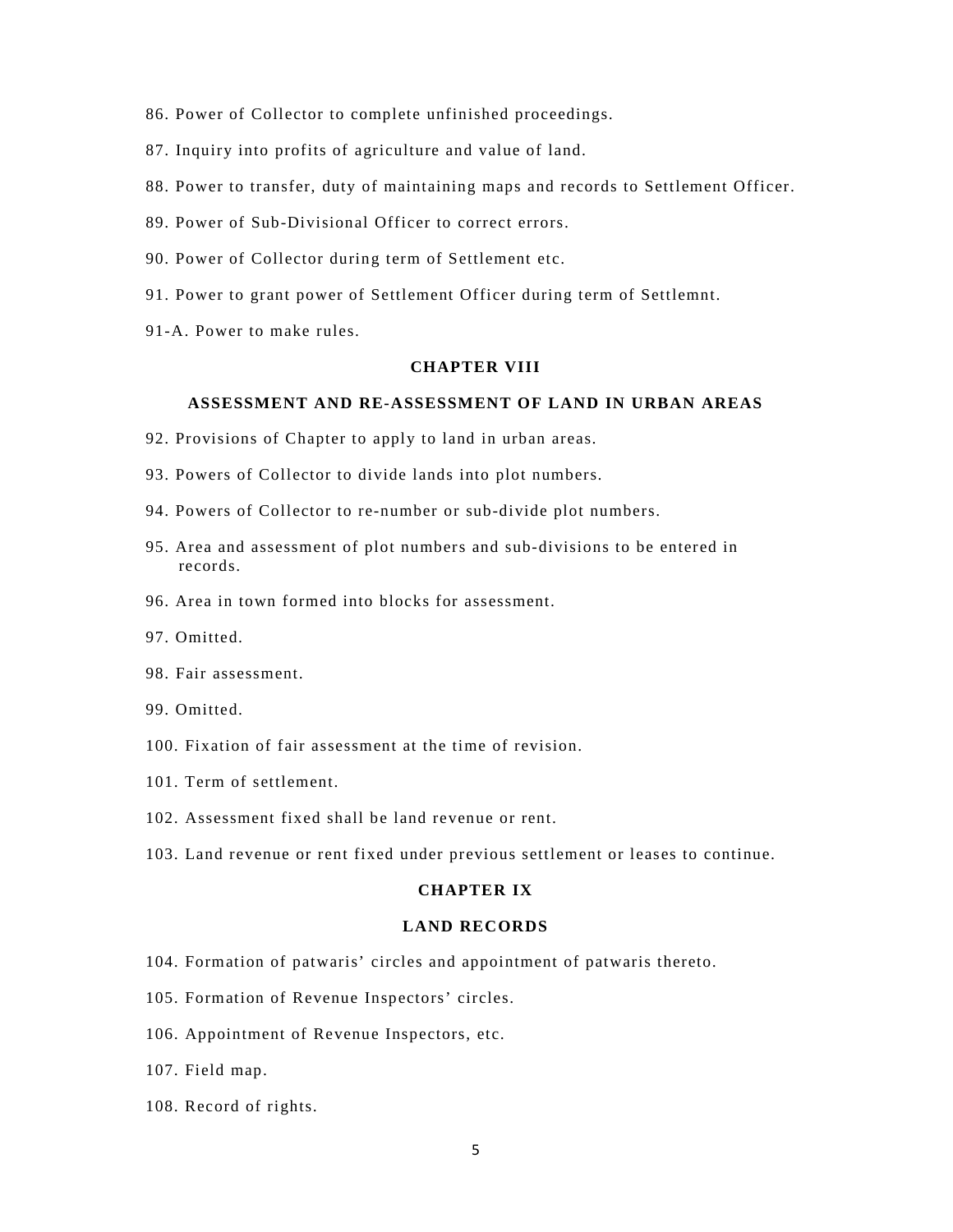- 109. Acquistion of rights to be reported.
- 110. Mutation of acquisition of right in Field Book and other relevant land records.
- 111. Jurisdiction of Civil Courts.
- 112. Intimation of transfers by Registering Officers.
- 113. Correction of clerical errors.
- 114. Land records.
- 114-A. Bhoo Adhikar Avam Rin Pustika.
- 115. Correction of wrong entry in khasra and any other land records by superior officers.
- 116. Disputes regarding entry in khasra or in any other land records.
- 117. Presumption as to entries in land records.
- 118. Obligation to furnish information as to title.
- 119. Penalty for neglect to furnish information.
- 120. Requisition of assistance in preparation of maps and record of rights.
- 121. Power to make rules for land records.
- 122. Exemption from provisions of this Chapter.
- 123. Record-of-rights at commencement of Code.

## **CHAPTER X**

## **BOUNDARIES AND BOUNDARY MARKS, SURVEY MARKS**

- 124. Construction of boundary marks of villages and survey numbers or plot numbers.
- 125. Disputes regarding boundaries between villages, survey numbers and plot numbers.
- 126. Ejectment of persons wrongfully in possession.
- 127. Demarcation and maintenance of boundary lines.
- 128. Enforcement of repair of boundary or survey marks.
- 129. Demarcation of boundaries of survey number or sub-division or plot number.
- 130. Penalty for destruction, injury or removal of boundary or survey marks.
- 131. Rights of way and other private easements.
- 132. Penalty for obstruction of way, etc.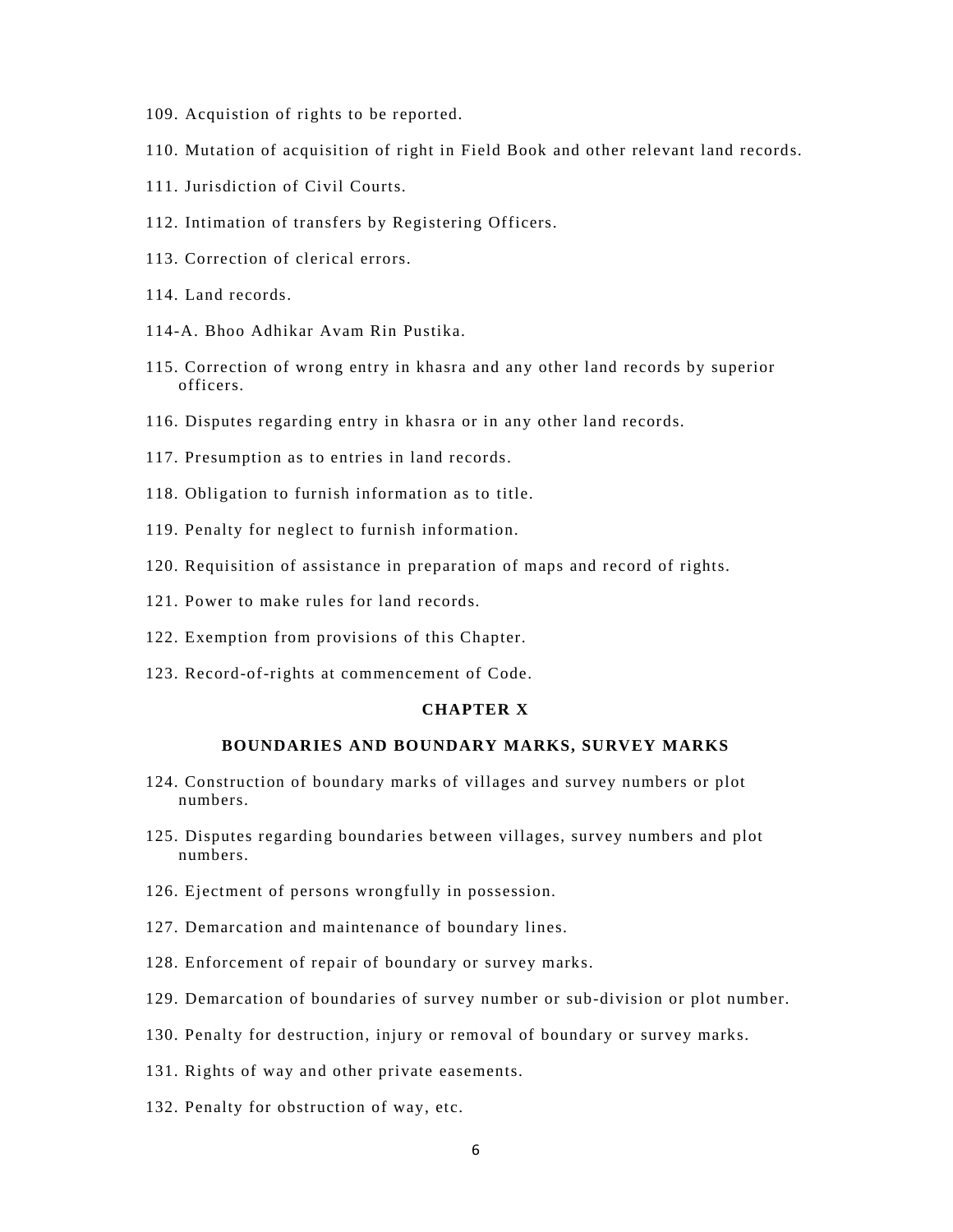- 133. Removal of obstruction.
- 134. Execution of bond for abstaining from repetition of certain acts.
- 135. Acquisition of land for road, paths, etc.
- 136. Power to exempt from operation of this Chapter.

## **CHAPTER XI**

## **REALISATION OF LAND REVENUE**

- 137. Land revenue first charge on land.
- 138. Responsibility for payment of land revenue.
- 139. Land revenue recoverable from any person, in possession.
- 140. Dates on which land revenue falls due and is payable.
- 141. Definitions of "arrear" and "defaulter".
- 142. Patel, Patwari, Gram Sabha or Gram Panchayat bound to give receipt.
- 143. Penalty for default of payment of land revenue.
- 144. Remission or suspension of land revenue on failure of crops.
- 145. Certified account to be evidence as to arrear and defaulter.
- 146. Notice of demand.
- 147. Process for recovery of arrear.
- 148. Costs recoverable as part of arrear.
- 149. Enforcement of processes in other districts.
- 150. Payment under protest and suit for recovery.
- 151. Application of proceeds of sale.
- 152. Land sold for arrears to be free from encumbrances.
- 153. Purchaser's title.
- 154. Purchaser not liable for land revenue due prior to sale.
- 154-A. Powers of the Tahsildar to let out the holding in respect of which arrear is due or any other holding of the defaulter.
- 155. Moneys recoverable as an arrear of land revenue.
- 156. Recovery of moneys from surety.

### **CHAPTER XII**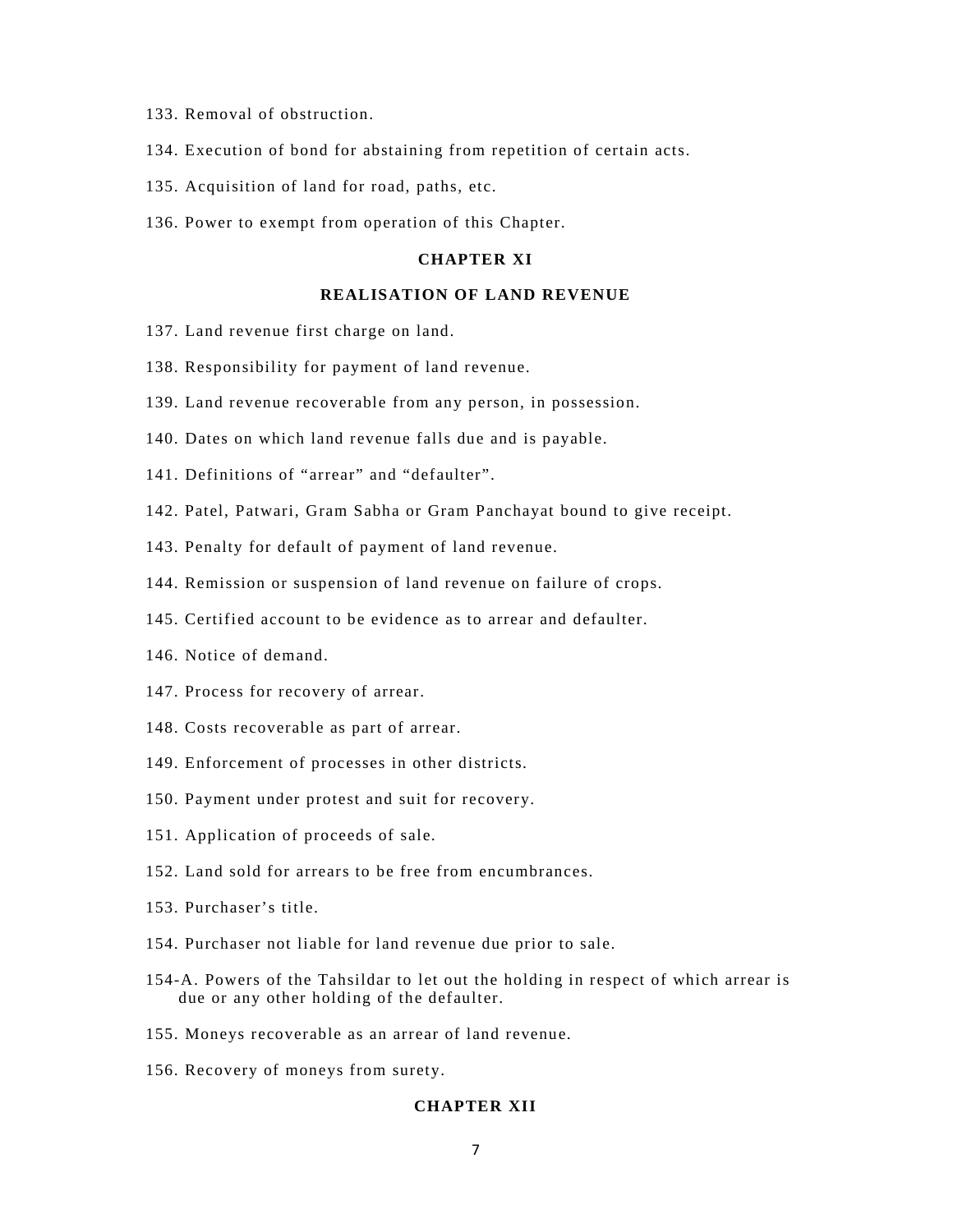## **TENURE-HOLDERS**

- 157. Class of tenure.
- 158. Bhumiswami.
- 159. Land revenue payable by bhumiswamis.
- 160. Revocation of exemption from liability for land revenue.
- 161. Reducation of revenue during the currency of settlement.
- 162. XXX
- 163. Pending applications for conferral of bhumiswami rights.
- 164. Devolution.
- 165. Rights of transfer.
- 166. Forfeiture in cases of certain transfers.
- 167. Exchange of land.
- 168. Leases.
- 169. Unauthorised lease etc.
- 170. Avoidance of transfer in contravention of Section 165.
- 170-A. Certain transfers to be set aside.
- 170-B. Reversion of land of members of aboriginal tribe which was transferred by fraud.
- 170-C. Advocate not to appear in proceedings under Section 170-A or 170-B without permission.
- 170-D. Second appeal barred.
- 171. Right to make inprovements.
- 172. Diversion of land.
- 173. Relinquishments.
- 174. Disposal of relinquished sub-division.
- 175. Right of way to relinquished land.
- 176. Abandonment of holding.
- 177. Disposal of holdings.
- 178. Partition of holding.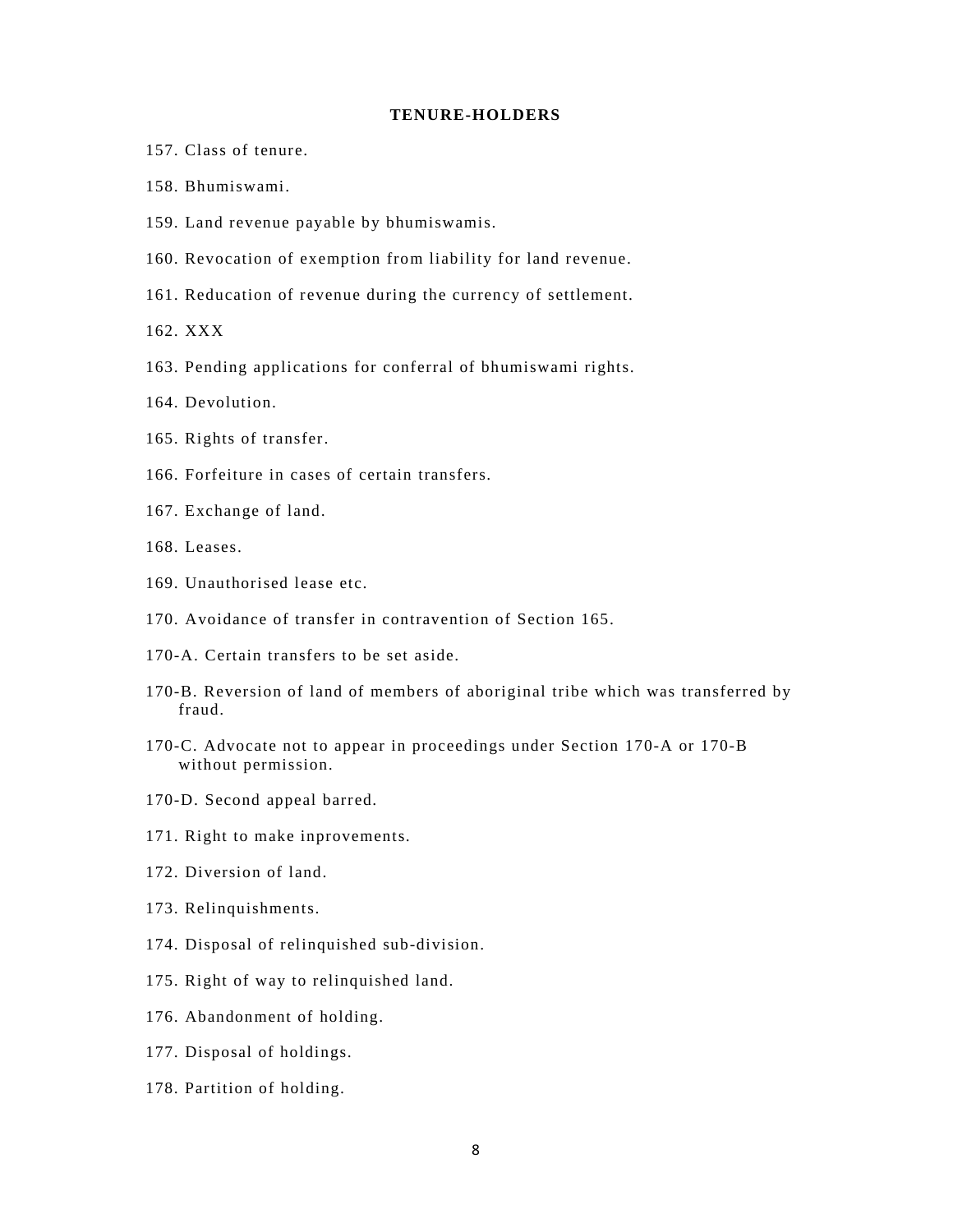- 178-A. Partition of land in life time of bhimiswami.
- 180. Restriction on transfer of trees.

## **CHAPTER XIII**

## **GOVERNMENT LESSEES AND SERVICE LAND**

- 181. Government lessees.
- 181-A. Conversion of lease hold right into free hold right.
- 182. Rights and liabilities of a Government lessee.
- 183. Service land.
- 184. Disposal of service land in Sironj Region when services no longer required.

# **CHAPTER XIV**

# **OCCUPANCY TENANTS**

- 185. Occupancy tenants.
- 186. Maximum rent.
- 187. Commutation.
- 188. Rent.
- 189. Resumption by bhumiswami in certain cases.
- 190. Conferral of bhumiswami rights on occupancy tenants.
- 191. Restoration of occupancy tenant.
- 192. Devolution of rights of occupancy tenants.
- 193. Termination of tenancy.
- 194. Provision applicable to occupancy tenant whose tenancy is terminated.
- 195. Occupancy tenant's rights of transfer.
- 196. Right of occupancy tenants to make improvement.
- 197. Right of occupancy tenant to make improvement.
- 197. Right of certain persons to apply to set aside transfers by occupancy tenants.
- 198. Surrender.
- 199. Receipt.
- 200. Penalty for failure to give receipt or for excess recovery.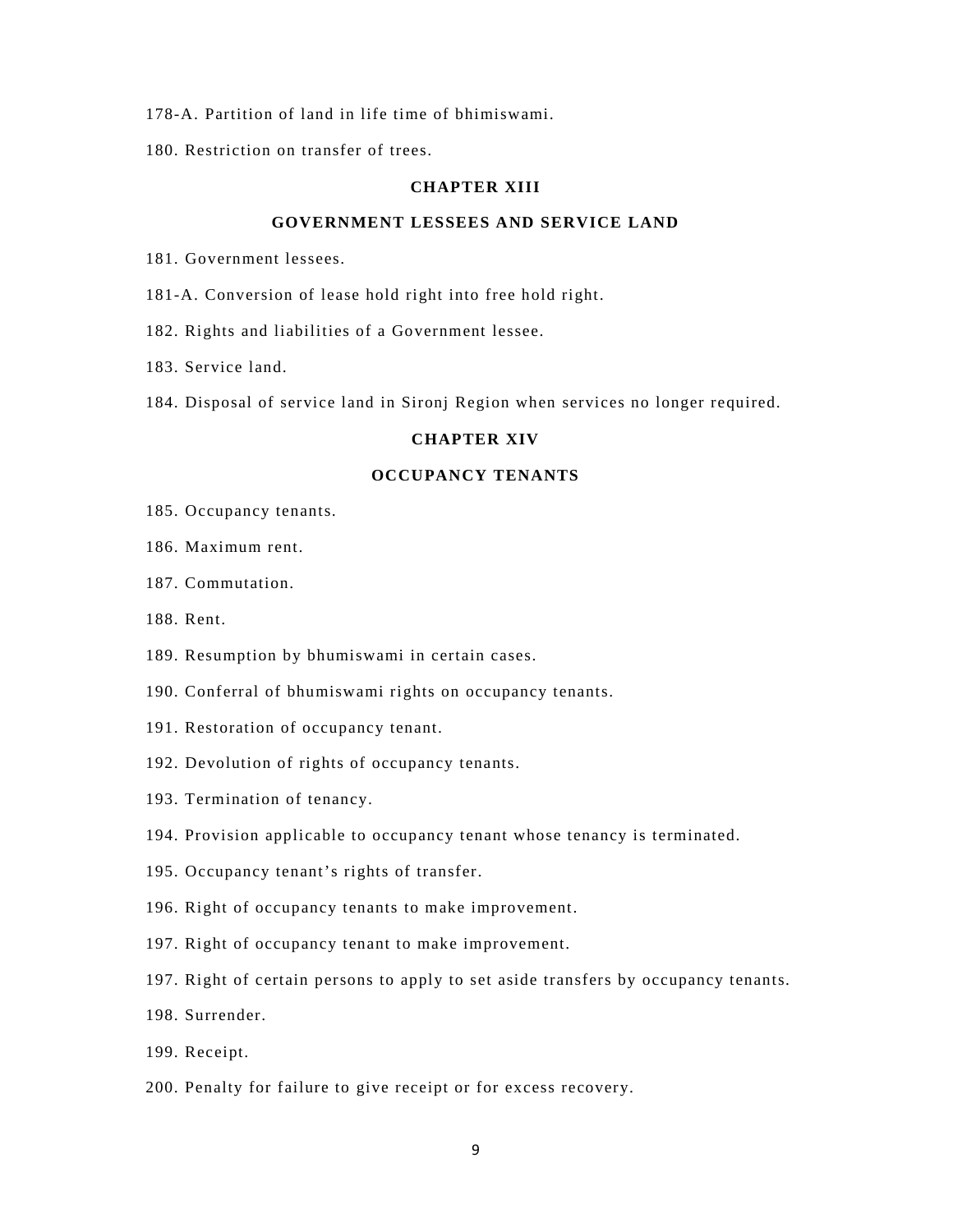- 201. Remission and suspension of rent consequent on like treatment of land revenue.
- 202. Reinstatement of wrongfully ejected occupancy tenant.

# **CHAPTER XV**

# **ALLUVION AND DILUVION**

- 203. Alluvion and diluvion.
- 204. Power to make assessment and decide disputes.

### **CHAPTER XVI**

# **CONSOLIDATION OF HOLDINGS**

- 205. Definitions.
- 206. Initiation of consolidation proceedings.
- 207. Rejection of application.
- 208. Admission of application.
- 209. Preparation of scheme for consolidation of holdings.
- 210. Confirmation of scheme.
- 211. Procedure on confirmation.
- 212. Right of bhumiswamis to possession of holdings.
- 213. Transfer of rights of bhumiswami in holdings.
- 214. No instrument necessary to effect transfer.
- 215. Costs of carrying out scheme.
- 216. Recovery of compensation and cost.
- 217. Suspension of partition proceedings during currency of consolidation proceedings.
- 218. Transfer of property during proceedings.
- 219. Rights of bhumiswamis after consolidation same as before.
- 220. Encumbrances of bhumiswamis.
- 221. Power to make rules.

# **CHAPTER XVII**

## **VILLAGE OFFICERS**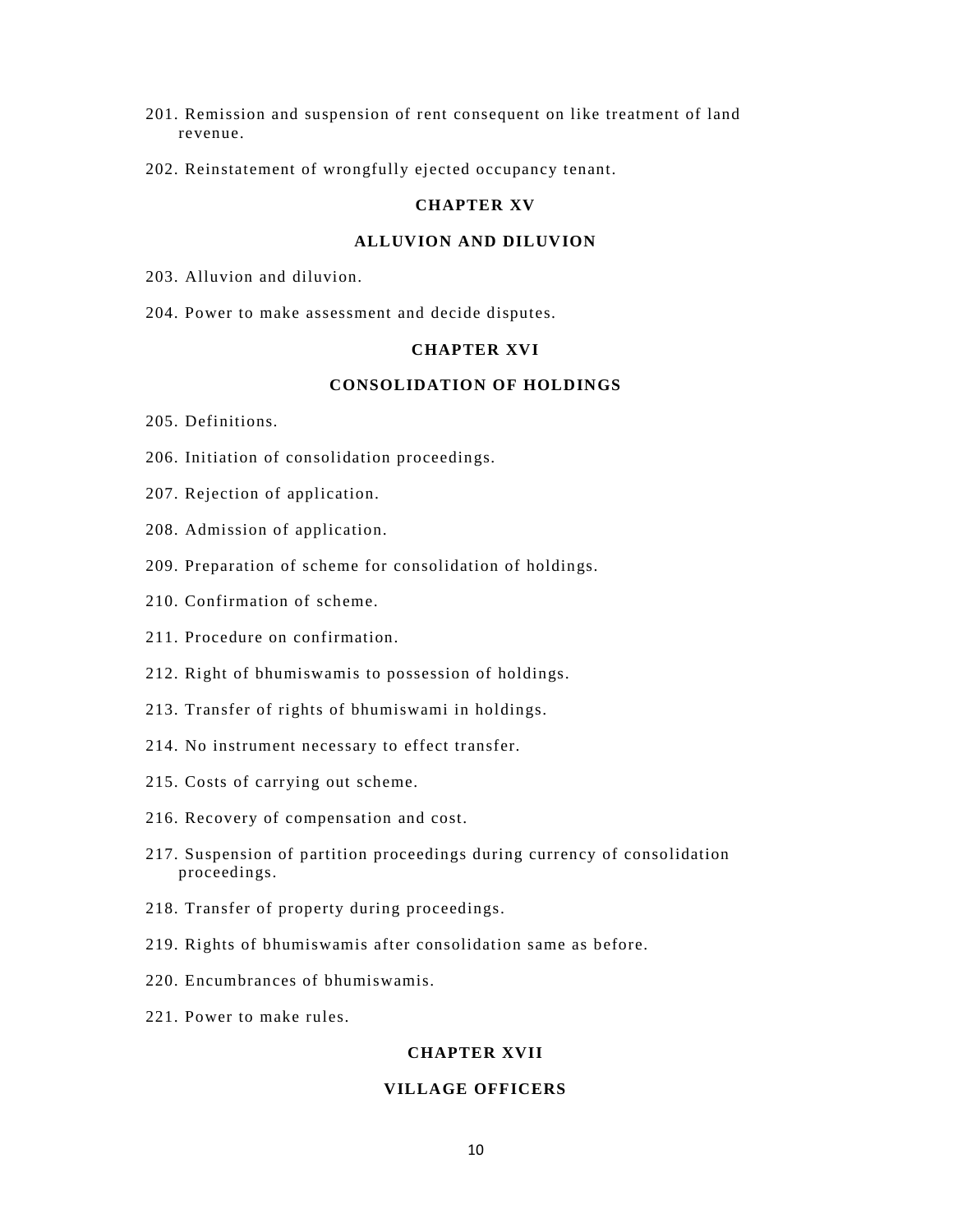- 222. Appointment of patels.
- 223. Remuneration of patels.
- 224. Duties of patels.
- 225. Duties imposed under any law upon land holders deemed to be imposed on patels.
- 226. Removal of patels.
- 227. Punishment of patels.
- 228. Appointment of substitute patel.
- 229. Entrustment of village management.
- 230. Appointment of kotwars and their duties.
- 231. Remuneration of kotwars.
- 232. Gram Sabha.

## **CHAPTER XVIII**

### **RIGHTS IN ABADI AND UNOCCUPIED LAND AND ITS PRODUCE**

- 233. Record of unoccupied land.
- 234. Preparation of Nistar Patrak.
- 235. Matters to be provided for in Nistar Patrak.
- 236. Provision in Nistar Patrak for certain matters.
- 237. Collector to set apart land for exercise of Nistar rights.
- 238. Rights in waste land of another village.
- 239. Rights in fruit bearing trees and other trees planted in unoccupied land.
- 240. Prohibition of cutting of certain trees.
- 241. Measures to prevent theft of timber from Government forest.
- 242. Wajib-ul-arz.
- 243. Abadi.
- 244. Disposal of abadi sites.
- 245. Rights to hold house site free of land revenue.
- 246. Right of persons holding house sites in abadi.
- 247. Government's title to minerals.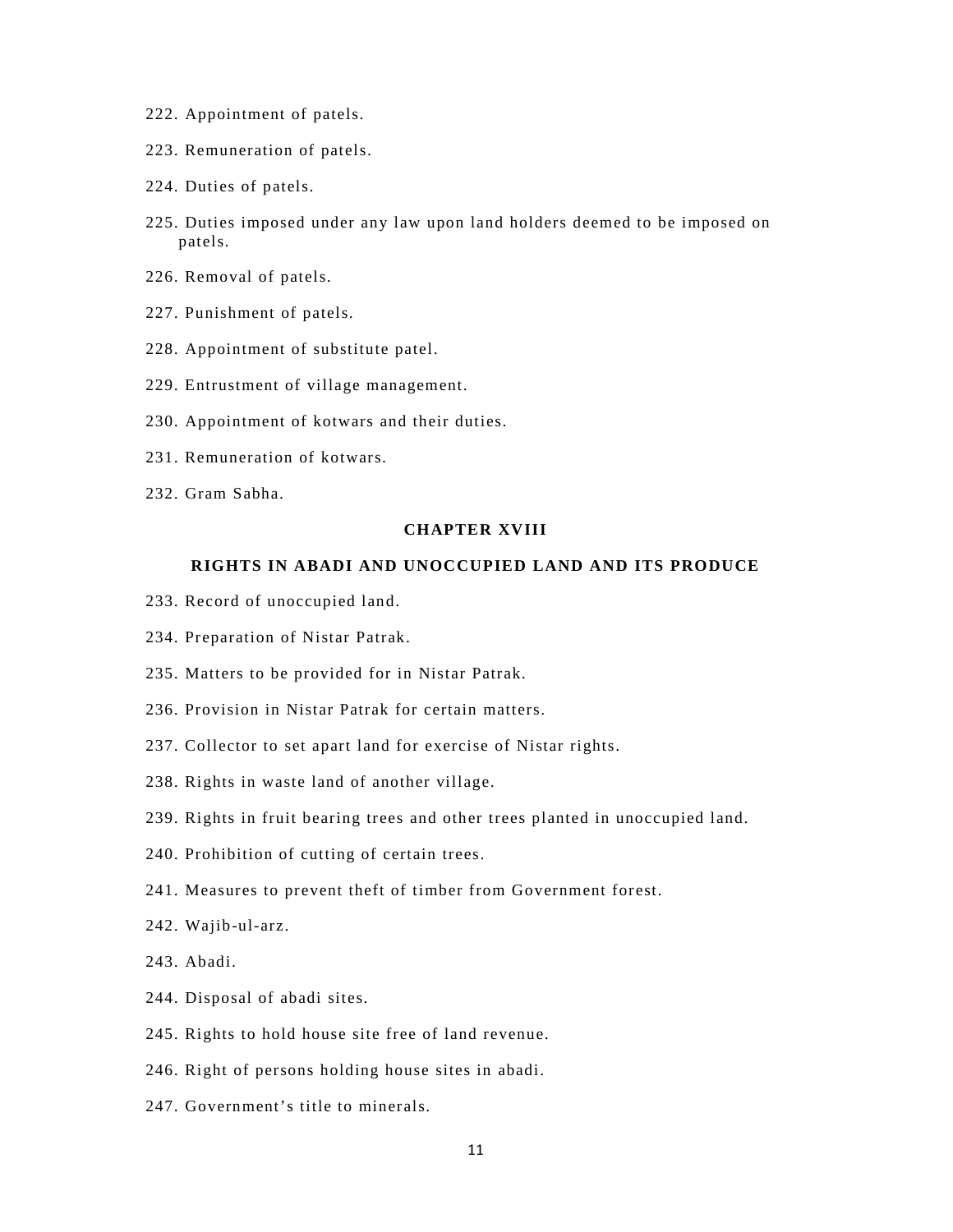- 248. Penalty for unauthorisedly taking possession of land.
- 249. Regulation of fishing, hunting etc.
- 250. Reinstatement of bhumiswami improperly dispossessed.
- 250-A. Confinement in civil prison on failure to restore possession under Section 250.
- 250-B. Failure to vacate land in favour of allottee of land to be an offence.
- 251. Vesting of tanks in State Government.
- 252. Maintenance of works of public utility.
- 253. Punishment for contravention of provisions.
- 254. Performance of duties of Gram Sabha by Patel.

# **CHAPTER XIX**

## **MISCELLANEOUS**

- 255. Prescription of standards of cultivation and management.
- 256. Inspection and copies of maps and land records.
- 257. Exclusive jurisdiction of revenue authorities.
- 257-A. Burden of proof and bar of legal practitioners in certain proceedings.
- 258. General rule making power.
- 259. Reference to certain tenures.
- 260. Reference to laws not in force in any region.
- 261. Repeal and savings.
- 262. Transitory provisions.
- 263. Power to remove difficulties.
- 264. Code not to apply in certain cases.
	- SCHEDULE I
	- SCHEDULE II
	- SCHEDULE III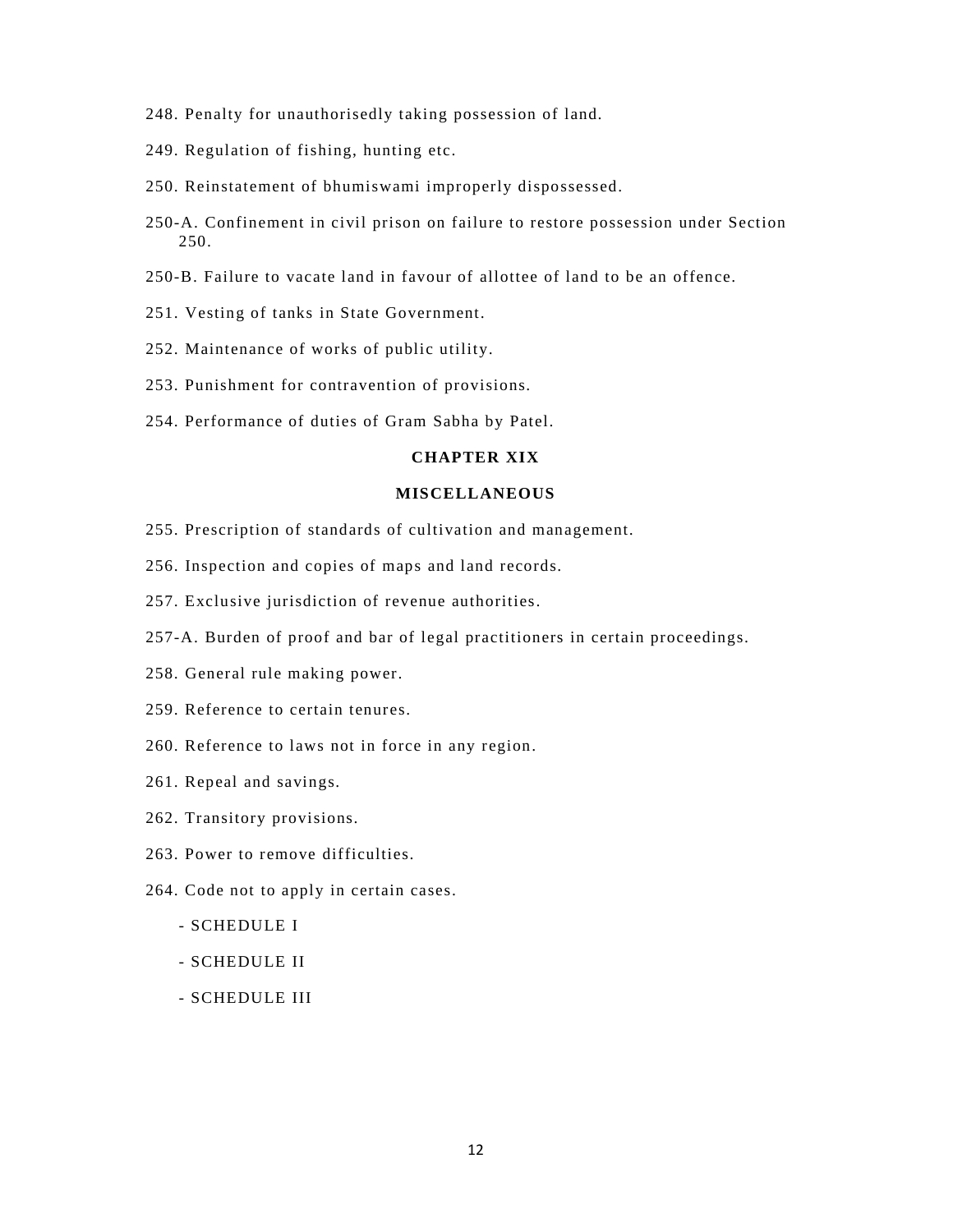# **THE MADHYA PRADESHA& CHHATISGARH**

# **LAND REVENUE CODE, 1959**

# **(M.P. Act No. 20 of 1959)**

*An Act to consolidate and amend the law relating to land revenue, the powers of Revenue Officers, rights and liabilities of holders of land from the State Government, agricultural tenures and other matters relating to land and the liabilities incidental thereto in Madhya Pradesh.* 

Be it enacted by the Madhya Pradesh Legislature in the Tenth Year of the Republic of India as follows : —

# **CHAPTER I**

## **PRELIMINARY**

1. **Short title, extent and commencement.— (1)** This Act may be called **The Madhya Pradesh Land Revenue Code, 1959.** 

(2) It extends to the whole of Madhya Pradesh but nothing contained in this Code except the provisions relating to liability of land for payment of land revenue, the assessment of land revenue with reference to the use of land, realisation of land revenue and all provisions ancillary thereto shall apply to such areas as may, from time to time, be constituted as reserved or protected forest under the Indian Forest Act, 1927 (XVI of 1927)

Provided that the aforesaid provisions of the Code shall apply with reference to the use of land in such areas for one or more of the purposes specified in Section 59.]

(3) This Code shall come into force on such date3 as the State Government may, by notification, appoint.

**2. Definitions**.— (1) In this Code, unless there is anything repugnant to the subject or context, —

(a) *"abadi"* means the area reserved from time to time in a village in a nonurban area for the residence of the inhabitants thereof or for purposes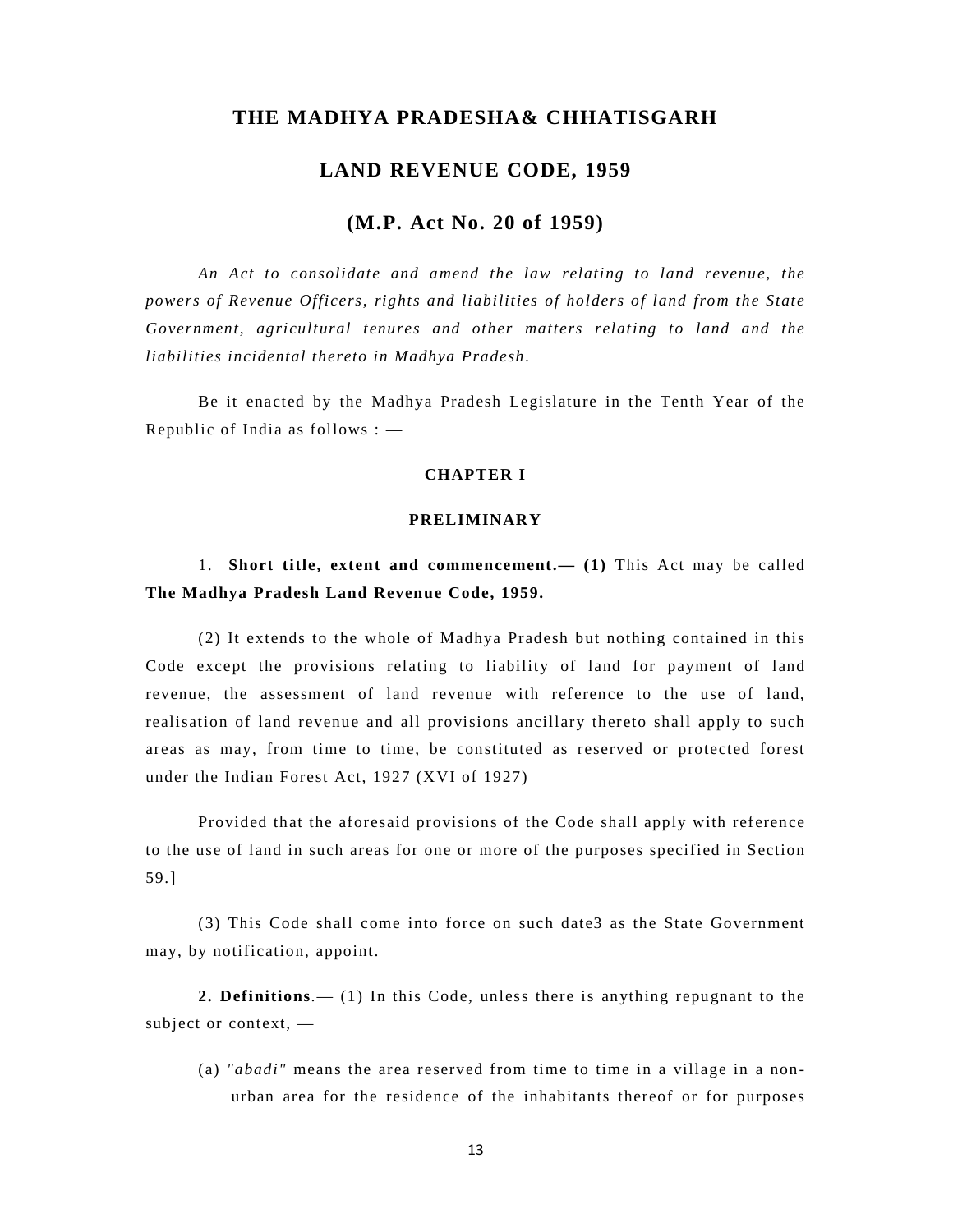ancillary thereto, and any other local equivalent of this expression such as "village site" or "gaonsthan" shall also be construed accordingly;

- (b) "*agriculture*" includes—
	- (i) the raising of annual or periodical crops including betel leaves (Pan) and water nuts (*singhara*) and garden produce;
	- (ii) horticulture;
	- (iii) the planting and upkeep of orchards; and
	- (iv) the reserving of land for fodder, grazing or thatching grass;
	- (v) the use of land for poultry, fisheries or animal husbandry in an area situated more than five kilometres away from the periphery of urban areas;]
- (c) *"agricultural year"* means the year commencing on the first day of July or such other date as the State Government may, by notification, appoint;
- (d) *"Board"* means the Board of Revenue constituted under Section 3; .
- (e) *"bonafide agriculturist* " means a person who cultivates land personally or who may reasonably be expected to cultivate personally;
- (f) *"co-operative society"* means a society registered as such under any law relating to Co-operative Societies in force for the time being in any region of the State;
- (g) *"Government forest"* means a forest constituted as a reserve forest or protected forest in accordance with the provisions of the Indian Forest Act, 1927 (XVI of 1927);
- (h) *"Government lessee"* means a person holding land from the State Government under Section 181;
- (i) *"holding"* means
	- (i) a parcel of land separately assessed to land revenue and held under one tenure; and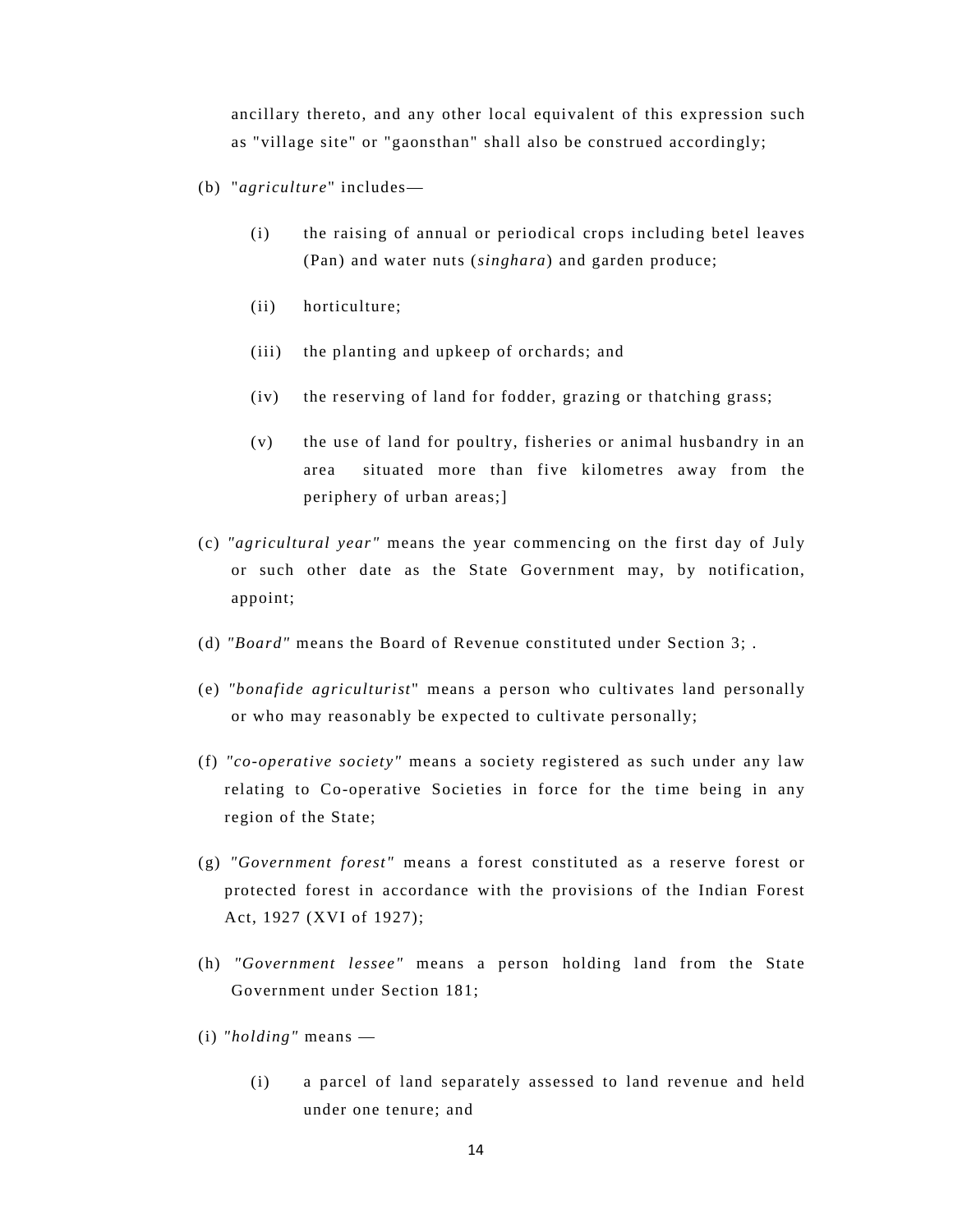- (ii) in reference to land held by a tenant a parcel of land held from a bhumiswami under one lease or set of conditions;
- (j) *"improvement"* means with reference to a holding, -any work which adds materially to the value of the holding which is suitable thereto and consistent with the purpose for which it is held and which, if not executed on the holding, is either executed directly for its benefit or is after execution, made directly beneficial to it; and, subject to the foregoing provisions, includes —

(i) The construction of tanks, wells, water channels, embankments and other works for storage, supply or distribution of water for agricultural purposes;

(ii) The construction of works for the drainage of land or for the protection of land from floods, or from erosion or other damage from water;

(iii) The planting of trees and the reclaiming, clearing, enclosing, levelling or terracing of land;

(iv)The erection of buildings on or in the vicinity of the holding, elsewhere than in the abadi or urban area, required for the convenient or profitable use or occupation of the holding; and

(v) the renewal or reconstruction of any of the foregoing works, or alterations therein or additions thereto;

but does not includes —

- (a) temporary wells and such water channels, embankments, levelling, enclosures or other works or petty alterations in or repairs to such works, as are commonly made by cultivators of the locality in the ordinary course of agriculture; or
- (b) any work which substantially diminishes the value of any land, wherever situated, in the occupation of any other person, whether ,as bhumiswami or occupancy tenant;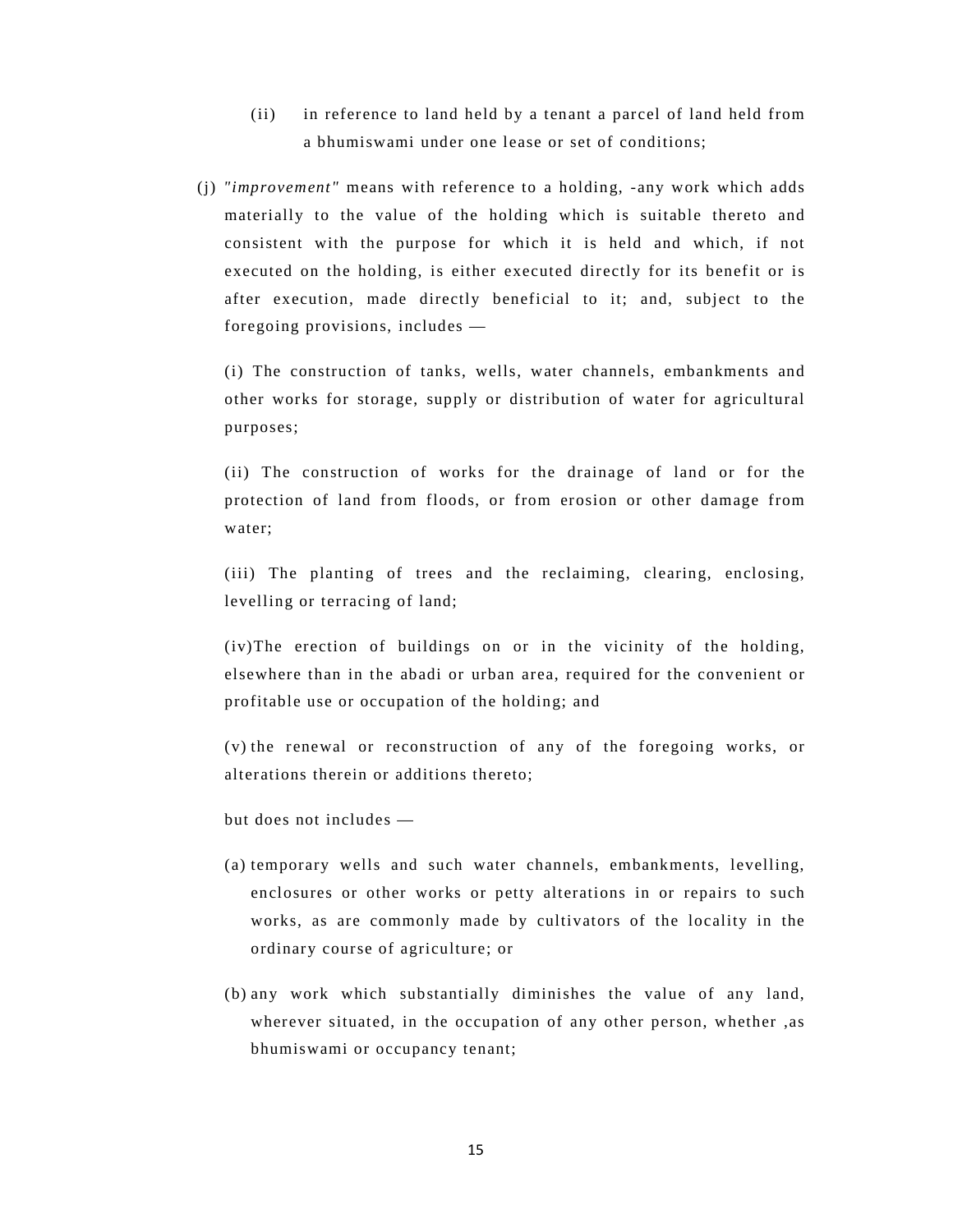*Explanation. —*A work which benefits several holdings may be deemed to be an improvement with respect to each of such holdings;

- (k) *"land"* means a portion of the earth's surface whether or not under water; and, where land is referred to in this Code, it shall be deemed to include all things attached to or permanently fastened to any thing attached to such land;
- (l) *"landless person"* means a person who is bonafide agriculturist and who whether individually or jointly with other members of his family hold no lands or land less than the area which may be prescribed in this behalf;
- *Explanation.—* For purposes of this clause the family of a person shall be deemed to consist of his spouse, issue and parents.
- (m) *"land records"* means records maintained under the provisions of this Code;
- (n) *"legal practitioner"* means any person entitled to practice in any of the Courts in Madhya Pradesh under the Legal Practitioners Act, 1879 (XVIII of 1879)1, or under any other law for the time being in force;
- (o) *"mango grove*" means mango trees planted in such numbers that they preclude or when full grown are likely to preclude the land on which they stand or any major portion thereof from being used primarily for any purpose other than planting of trees;
- (oa) *"market Value"* means the value of land assessed according to guidelines issued by the Collector under the Madhya Pradesh Bajar Mulya Margdarshak Siddhanton ka Banaya Jana Tatha. Unka Punrikshan Niyam, 2000 made under the Indian Stamp Act, 1899 (No. 2 of 1899);]
- *(p)"orchard"* means fruit trees planted in such numbers than they preclude or when full grown are likely to preclude the land on which they stand or any major portion thereof from being used primarily for any purpose other than planting of trees;
- *(q)"plot number"* means a portion of land in urban area formed into or recognised as a plot number under Section 93, in respect of which the area and the land revenue payable are separately entered in the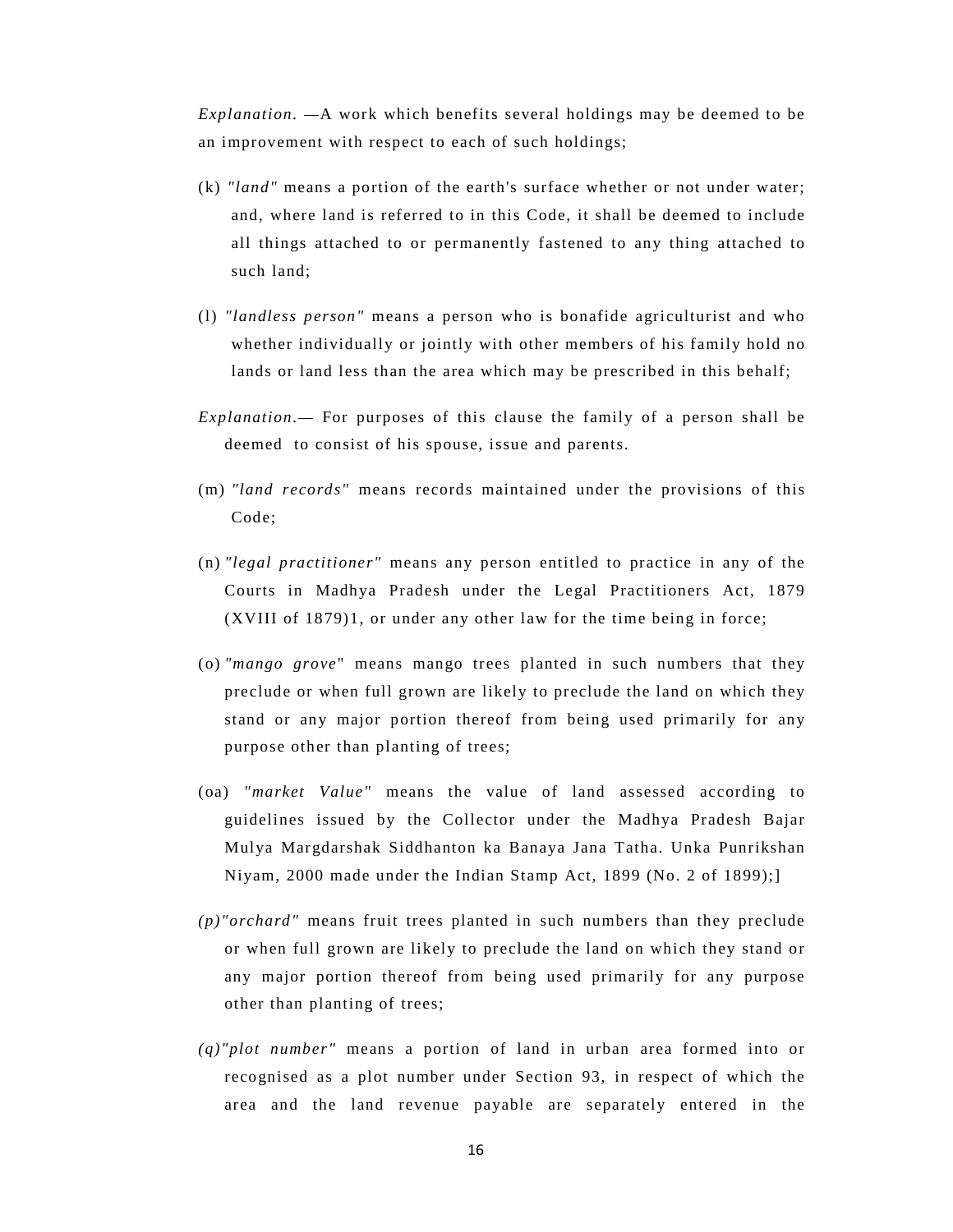prescribed records under an indicative number and includes any portion of land entered in the previous records under an indicative number known as khasra or survey number;

- (r) *"recognised agent"* in reference to a party to a proceeding under the Code means—
	- (i) a person authorised under a power of attorney by such party to make appearance and applications and to do other acts on his behalf in such proceedings; and
	- (ii) a person authorised in writing by such party to make appearance on his behalf in such proceedings;
- (s) *"region"* means the Mahakoshal region, the Madhya Bharat region, the Bhopal region, the Vindhya Pradesh region and the Sironj region, or any of these, as the case may be;
- (t) *"rents"* means whatever is paid or is payable in money or in kind
	- (i) by an occupancy tenant to his bhumiswami according to the provisions of Section 188 or by a lessee to his bhumiswami on account of the use or occupation of land held by him from such bhumiswami; or
	- (ii) by a Government lessee to the Government on account of the use or occupation of land leased out to him by the Government;
- (u) *"Revenue Officer"* in any provision of this Code means such Revenue Officer as the State Government may, by notification, direct to discharge the functions of a Revenue Officer under that provision;
- (v) *"revenue year"* means the year commencing on such date as the State Government may, in the case of any special local area, by notification, appoint;
- (w) *"sub-division of a survey number"* means a portion of a survey number in respect of which the area and the land revenue payable are separately entered in the land records under an indicative number subordinate to that of the survey numbers of which it is a portion;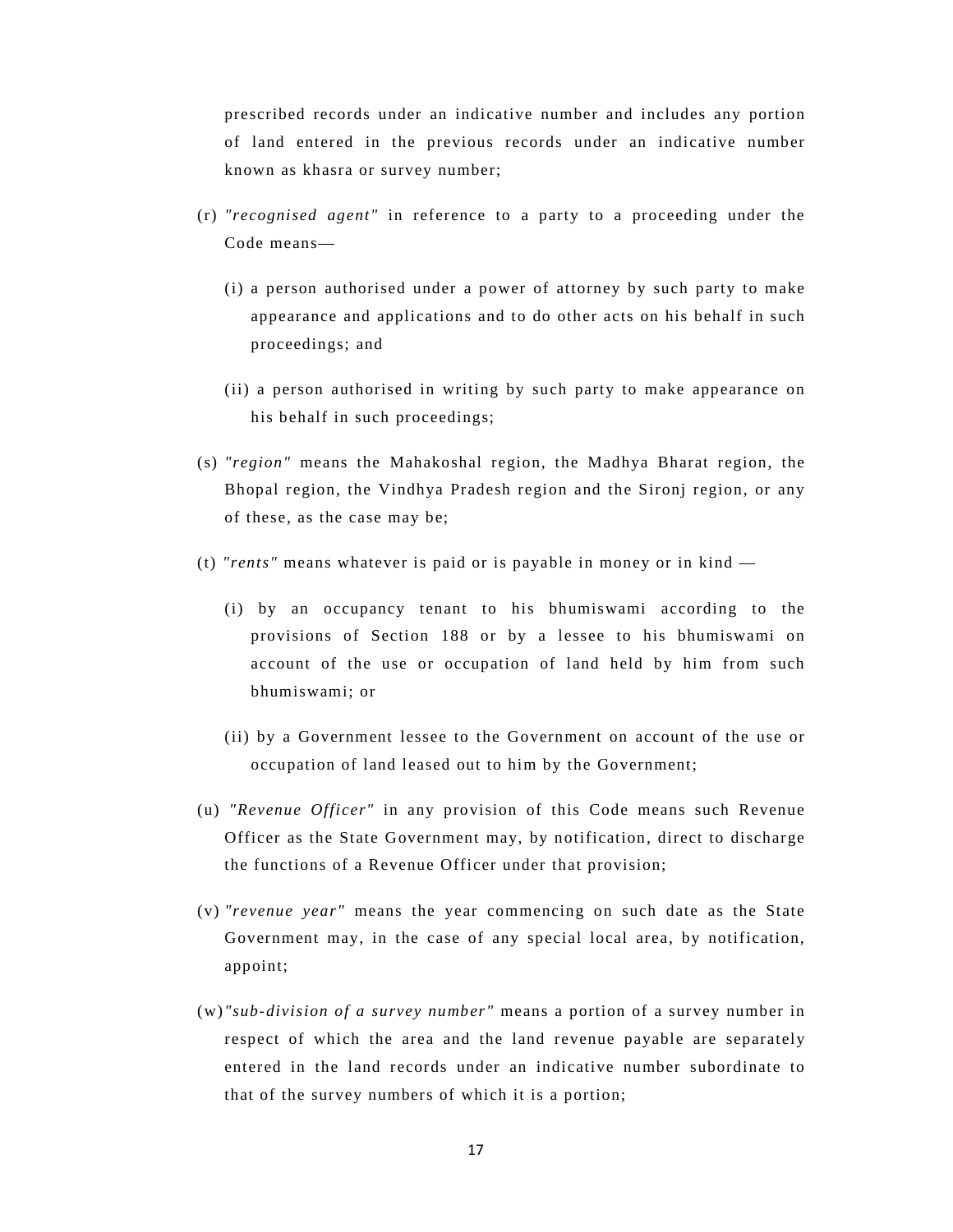- (x) *"survey number*" means a portion of land in non-urban area formed into, or recognised as a survey number at the last preceding revenue survey, or subsequently recognised as such by the Collector, in respect of which the area and land revenue payable are separately entered under an indicative number in the land records; and includes, any portion of land entered in the land records under an indicative number known as the khasra number;
- (y) *"tenant"* means a person holding land from a bhumiswami as, an occupancy tenant under Chapter XIV;
- (z) *"tenure-holder"* means a person who holds land from the State Government and who is or is deemed to be bhumiswami under the provisions of this Code;
- (z-1) *"timber trees"* means trees of the following species, namely : --
	- (i) Tectona grandis (sagwan);
	- (ii) Pterocarpus Marsumpium (bija);
	- (iii) Dalberia latifolia (shisham);
	- (iv) Shorea robusta (sal);
	- (v) tinsa;
	- (vi) Terminalia tomentosa (ain or saj);
	- (vii) Santalumalbam (Chandan);
	- [(viii) Adina Cordifolia (Haldu);
	- (ix) Mitragyna Parviflora (Mundi);
	- (x) Terminalia Arjuna (Arjun);
	- (xi) Diaspyrous melaxylon (Tendu);
	- (xii) Gmelina arborea (khamhar).]
- (z-2) "*to cultivate personally"* means to cultivate on one's own account
	- (i) by one's own labour; or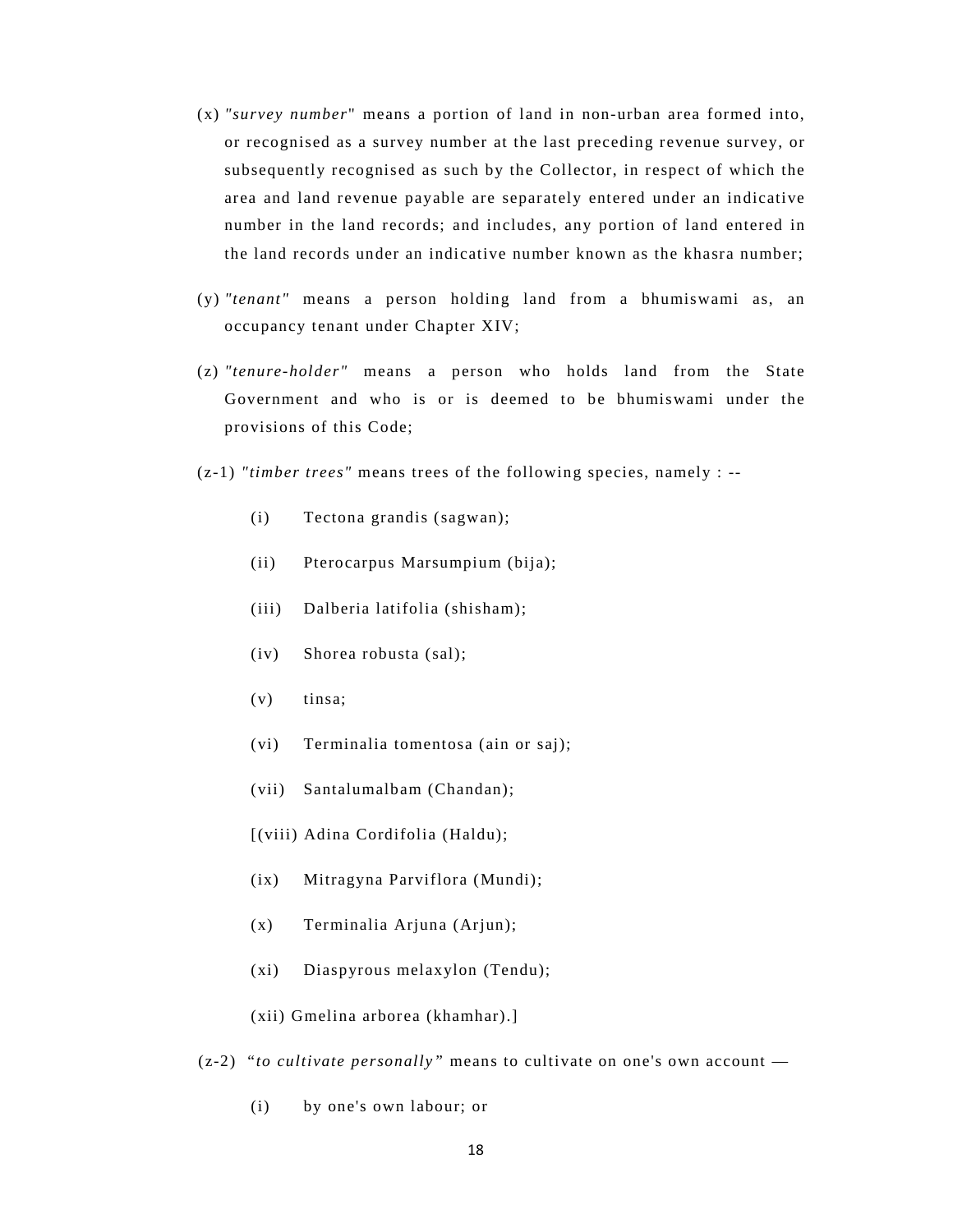- (ii) by the labour of any member of one's family; or
- (iii) by servants on wages payable in cash or kind but not in crop share; or
- (iv) by hired labour under one's personal supervision or the personal supervision of any member of one's family;
- (z-3) *"unoccupied land"* means the land in a village other than the abadi or service land, or the land held by a bhumiswami, a tenant or a Government lessee;
- (z-4) *"urban area"* means the area for the time being included within the limits of any municipal corporation or any municipality or notified area constituted under any law for the time being in force relating to municipalities or any village or group of villages which may be specified by the State Government as urban area; and the expression "non-urban area" shall be construed accordingly;
- (z-5) "village" means any tract of land which, before the coming into force of this Code, was recognised as or was declared as -a village under the provisions of any law for the time being in force and any other tract of land which is hereafter recognised as a village at any revenue survey or which the State Government may, by notification, declare to be a village.

(2) Any reference made in this Code to the date of coming into force of this Code shall be construed as a reference to the date appointed by notification under sub-section (3) of Section 1.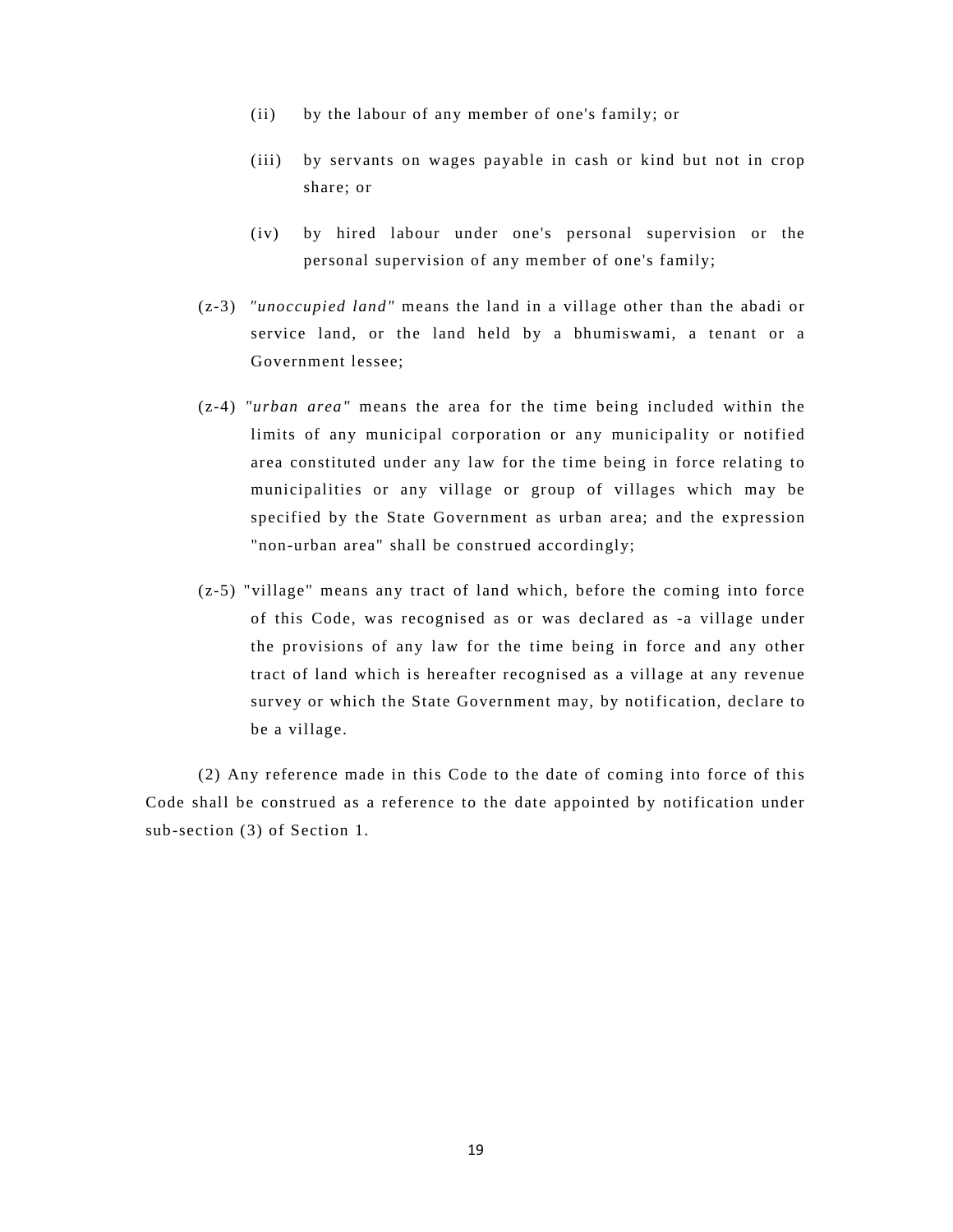### **CHAPTER II**

### **BOARD OF REVENUE**

**3. Constitution of Board of Revenue.—** (1) There shall be a Board of Revenue for Madhya Pradesh consisting of a President and two or more other members as the State may, from time to time, think fit to appoint.

(2) The Board of Revenue as constituted and functioning for the several regions of this State immediately before the coming into force of this Code, hereinafter in this chapter referred to as the existing Board, shall with effect from the date of coming into force of this Code, be deemed to be the Board of Revenue for Madhya Pradesh constituted under this section.

(3) The President and members of the existing Board shall be the first President and members respectively of the Board of Revenue for Madhya Pradesh.

**4. Principal seat and other places of sittings of Board of Revenue.—** (1) The principal seat of the Board shall be at such place as the State Government may, by notified order, appoint.

(2) Notwithstanding anything contained in sub-section (1), the President and members of the Board may also sit at such other place or places as the President a the Board may with the approval of the State Government, appoint.

**5. Conditions of service of members of Board.—** (1) When any member is, by reason of absence or otherwise, unable to perform the duties of his office, the State Government may, by notification, appoint any person to be, for the time being, a member of the Board.

(2) Except as expressly provided by this Code, the terms and conditions of service of the President and members of the Board shall be such as may be prescribed and the terms and conditions laid down by the State Government for the President and members of the existing Board shall continue in force until modified or superseded under this section.

(3) A person shall not be qualified for appointment as a member of the Board unless he —

(a) is eligible for appointment as a Judge of the High Court; or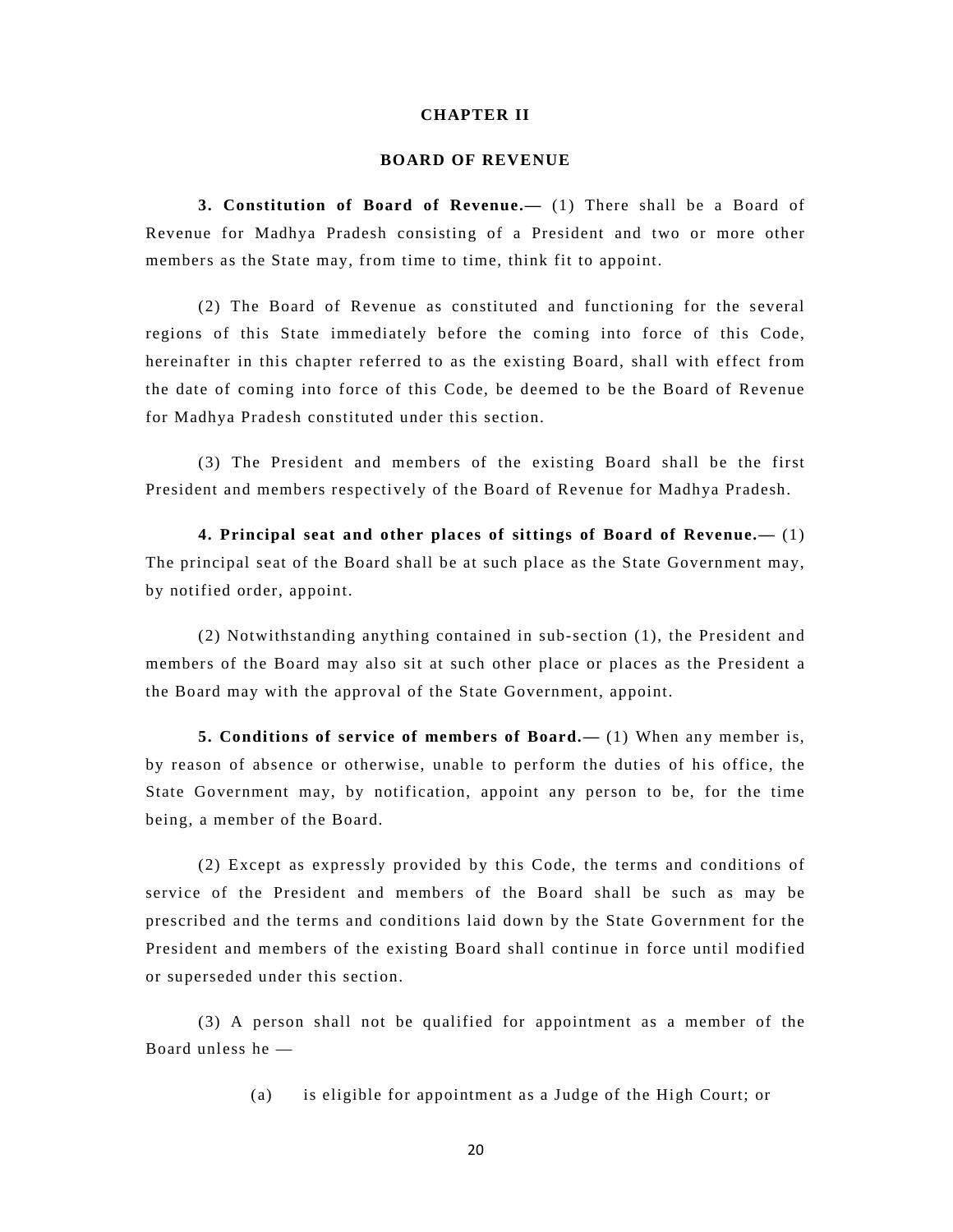(b) has been a Revenue Officer, and has held, for at least five years, an office not lower in rank than that of a Collector.

**6. Salaries and allowances.—**There shall be paid to the members of the Board such salaries and allowances as the State Government may determine and those salaries and allowances shall be charged on the consolidated fund of the State.

**7. Jurisdiction of Board. —** (1) The Board shall exercise the powers and discharge the functions conferred upon it by or under this Code and such functions of the State Government as may be specified by notification by the State Government in that behalf and such other functions as have been conferred or may be conferred by or under any Central or State Act on the Chief Revenue Authority or the Chief Controlling Revenue Authority.

(2) The State Government may, subject to such conditions as it may deeinfit to impose, by notification, confer upon, or entrust to the Board or any member of the Board additional powers or functions assigned to the State Government by or under any enactment for the time being in force.

**8. Powers of Superintendence of Board.—**The Board shall, in respect of all matters subject to its appellate or revisional jurisdiction, have superinten- dence over all authorities in so far as such authorities deal with such matters and may call for returns.

**9. Exercise of jurisdiction by single members and benches.—** The Board may make rules for the exercise of powers and functions of the Board by benches constituted of one or more members thereof, and all decisions given by such benches in exercise of such powers or functions shall be deemed to be the decisions of the Board.

**10. Cases pending at commencement of Code.—**All appeals, applications for revision and other proceedings pending before the existing Board immediately before the coming into force of this Code shall be heard and decided by the Board.

- (2) (a) All cases of
- (i) First appeal against the order of the Collector whether exercising the powers of Collector or Settlement Officer during the currency of settlement, pending before the Board;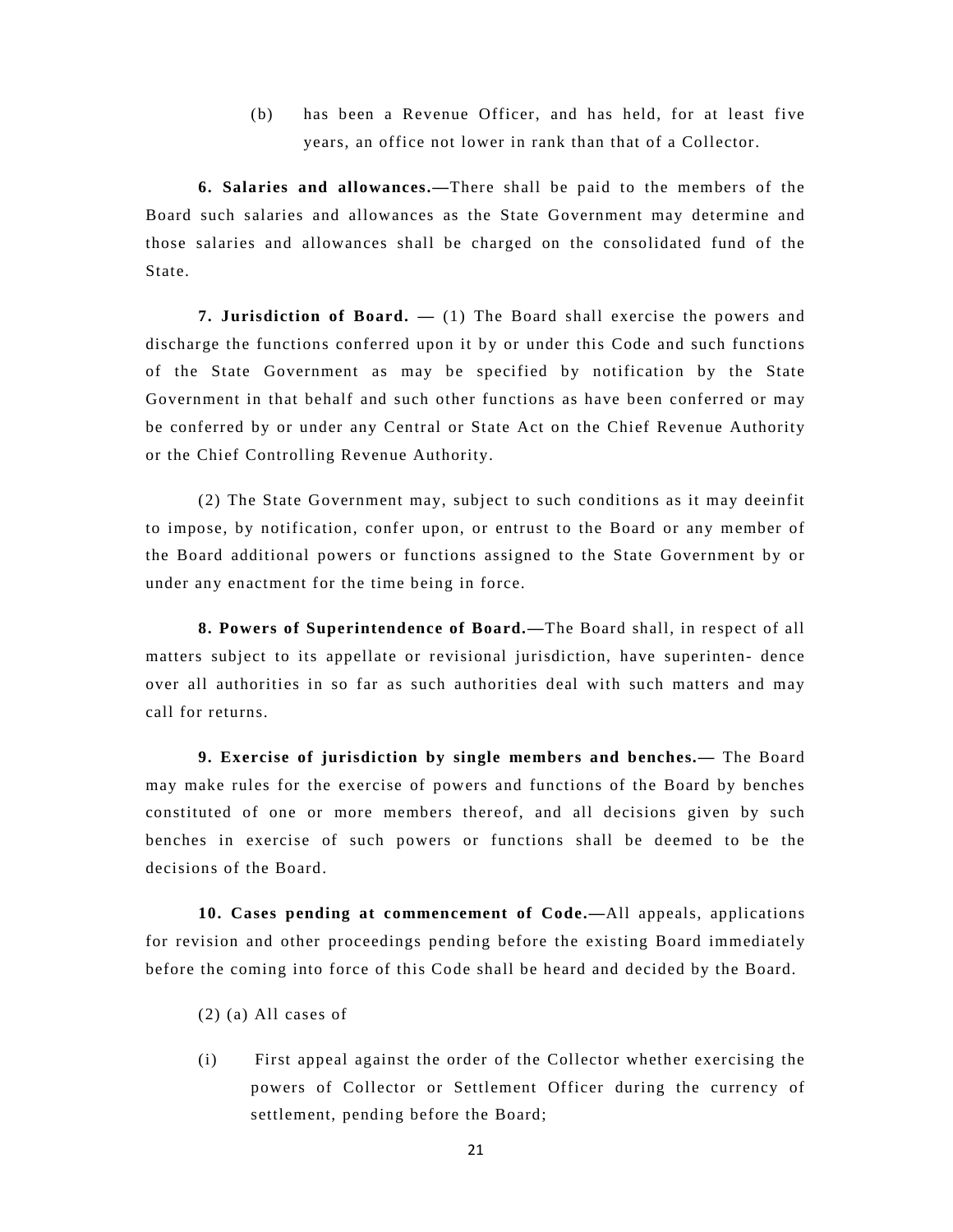- (ii) Second appeal against the order of the Sub-Divisional Officer or the Collector pending before the Board;
- (iii) Second appeal against the order of the Sub-Divisional Officer pending before the Collector;

shall stand transferred to the Commissioner;

(b) All cases of revision, review and other proceedings which stood transferred to the Board from the Commissioner after 23rd November, 2002 and pending before the Boand, shall stand transferred to the Commissioner;

(c) In the case of revision instituted on an application made by any party after 23rd November, 2002 and pending before the Board the party may make an application for transfer of such case to the Commissioner and if such an application is made, the Board shall transfer the case to the Commissioner.]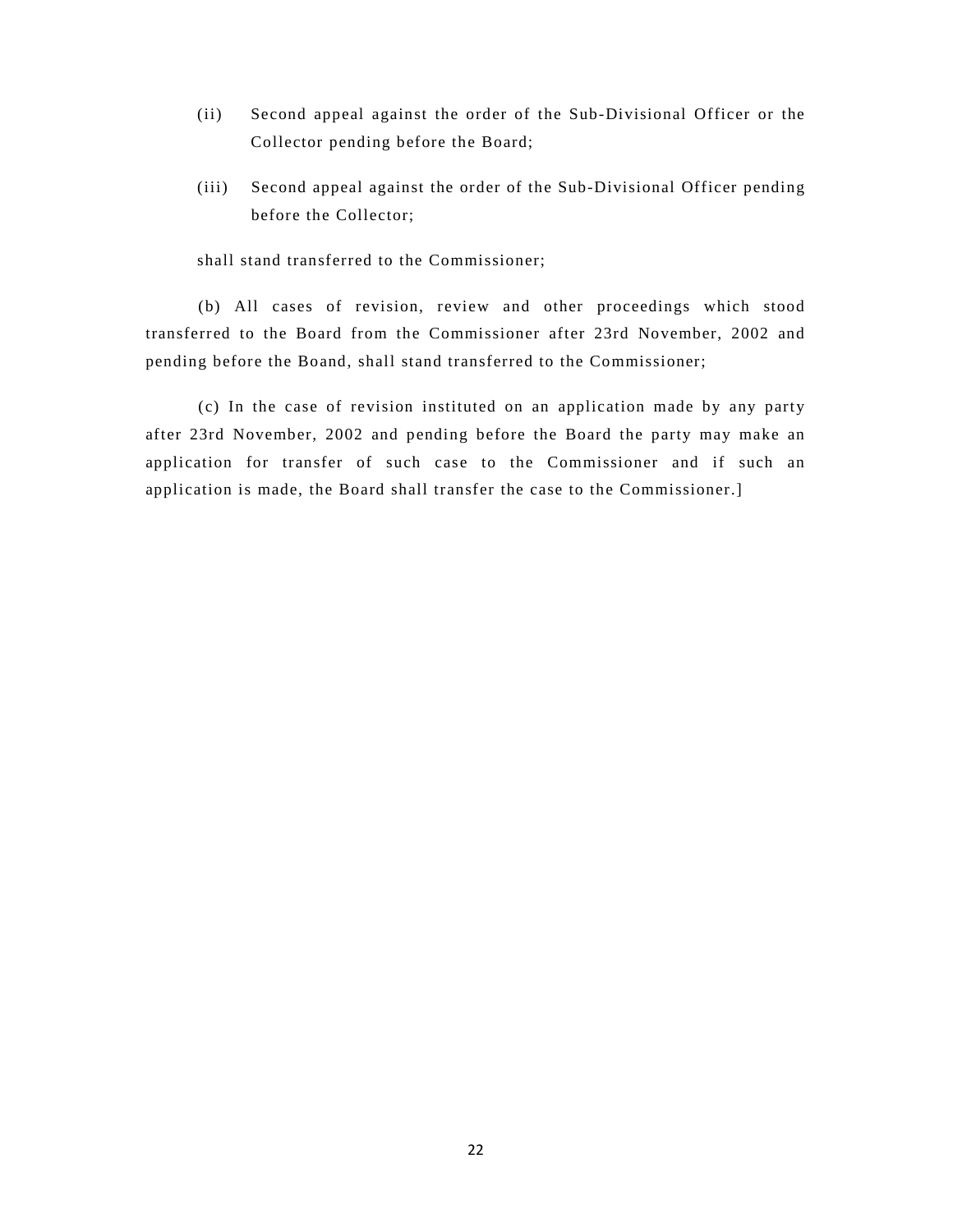### **CHAPTER III**

### **REVENUE OFFICERS, THEIR CLASSES AND POWERS**

**11. Revenue Officers. —**There shall be the following classes of the Revenue Officers, namely : —

Commissioners (including Additional Commissioners);

Settlement Commissioner (including Additional Settlement Commissioners);

Collectors (including Additional Collectors); Settlement Officers;

Sub-Divisional Officers;,

Assistant Collectors;

Joint Collectors (including Deputy Collectors);

Deputy Settlement Officers;

Assistant Settlement Officers;

Tahsildars (including Additional Tahsildars);

Superintendents of Land Records;

Naib Tahsildars;

Assistant Superintendents of Lands Records.

**12. Control over Revenue Officers.—** (1) All Revenue Officers shall be subordinate to the State Government.

- (2) All Revenue Officers in a Division shall be subordinate to the Commissioner.
- (3) Unless the State Government otherwise directs all Revenue Officers in a district shall be subordinate td the Collector.

**13. Power to alter, create or abolish divisions, districts, sub-divisions**  and tahsils.— (1) The State Government may create divisions comprising of such districts as it may deem fit and may abolish or alter the limits of such divisions.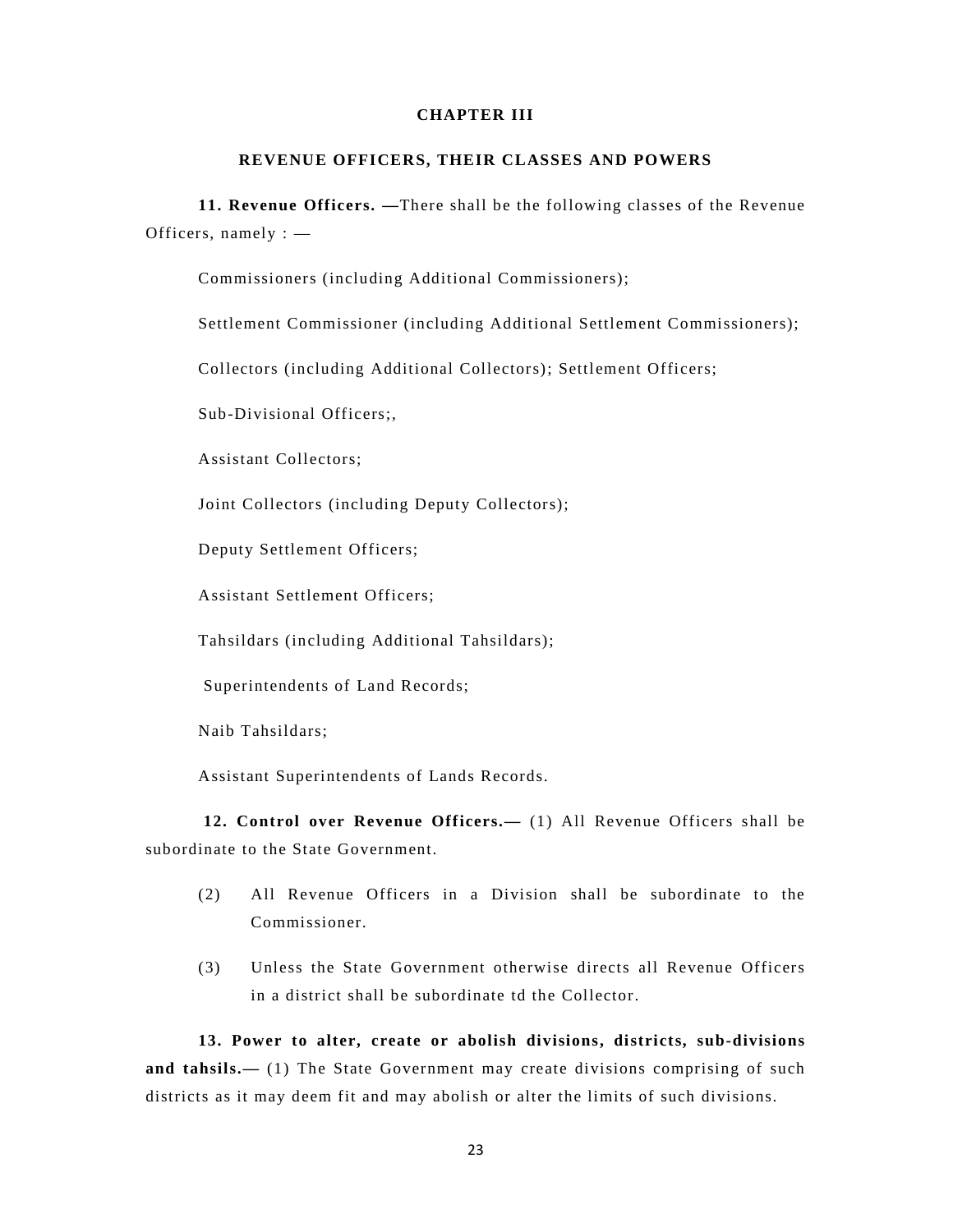(2) The State Government may alter the limits of any district or tahsil and may create new, or abolish existing districts or tahsils, and may divide any district into sub-divisions and may alter the limits of or abolish, any sub- division

Provided that the State Government before passing any orders under this section on any proposal to alter the limits of any division or district or tahsil or to create new or abolish existing divisions, districts or tahsils, shall publish in the prescribed form such proposals for inviting objections and shall take into consideration any objections to such proposal.

(3) Subject to the orders of the State Government under sub-section (2), every tahsil shall be deemed to be a sub-division of a district.

**14. Power to appoint Commissioners of divisions.—** (1) The State Government shall appoint in each division a Commissioner who shall exercise therein the powers and discharge the duties conferred and imposed on a Commissioner by or under this Code or by or under any other enactment for the time being in force.

(2) The State Government may, subject to such condition as it may deem fit to impose, by notification, confer upon the Commissioner any of the powers or functions assigned to the State Government by or under any enactment for the time being in force.

**15. Power to appoint Additional Commissioner**.— (1) The State Government may appoint an Additional Commissioner in. a division or in two or more divisions.

(2) An Additional Commissioner shall exercise such powers and discharge such duties conferred and imposed on a Commissioner by or under this Code or by under any other enactment for the time being in force in such cases or class of cases as the State Government may, by a general order, notify or as the Commissioner of the division may, subject to any general or special restrictions imposed by the State Government, by an order in writing direct.

(3) This Code and every other enactment for the time being in force and any rule made under this Code or any such other enactment shall, except where expressly directed otherwise, apply to the Additional Commissioner when

24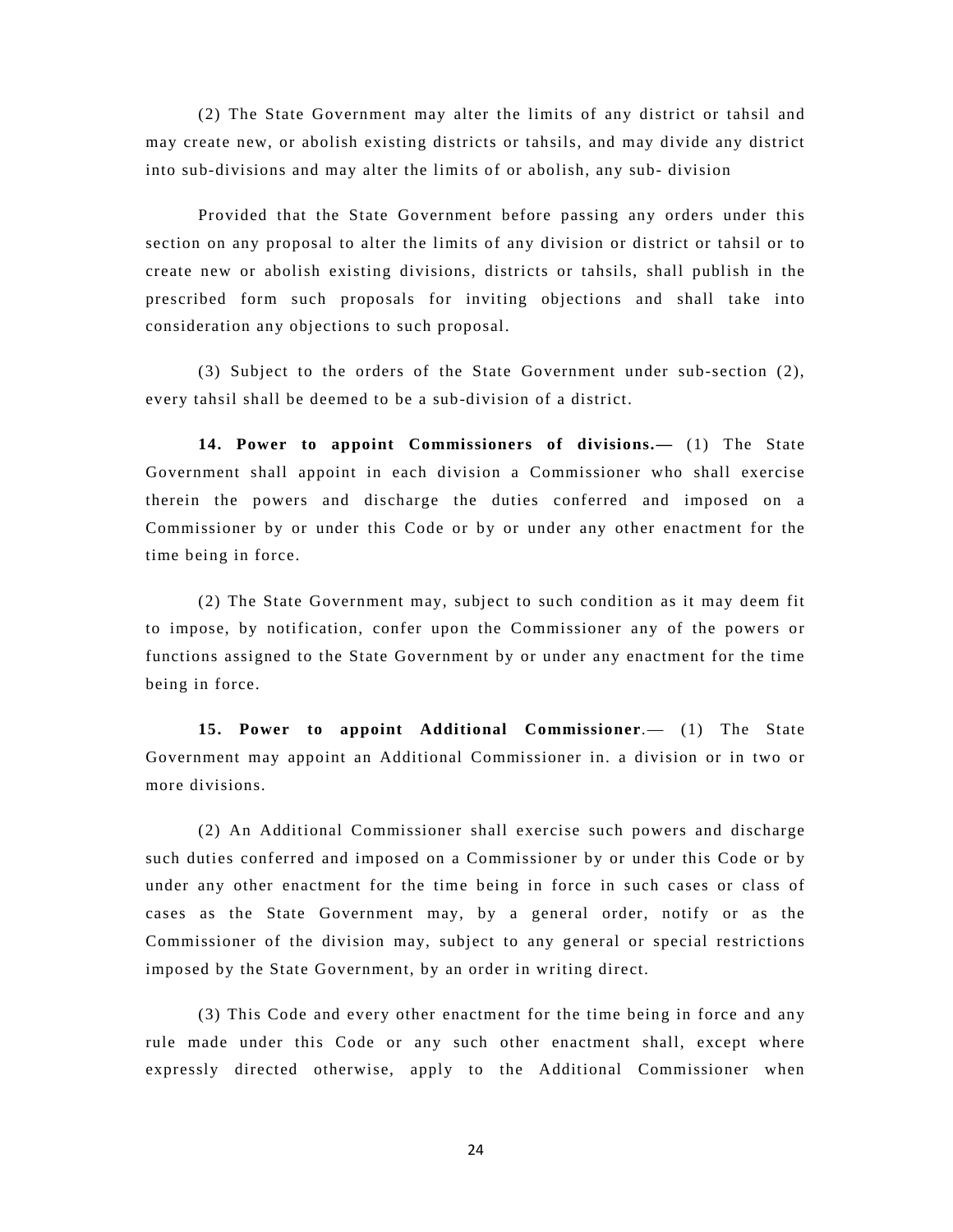exercising any powers or discharging any duties under sub-section (2) as if he were the Commissioner of the division.

**16. Power to appoint Collector.—** The State Government shall appoint in each district a Collector who shall exercise therein the powers and discharge the duties conferred and imposed on a Collector by or under this Code or any other enactment for the time being in force.

**17. Power to appoint Additional Collectors.—(**1) The State Government may appoint one or more Additional Collector in a district.

(2) An Additional Collector shall exercise such powers and discharge such duties conferred and imposed on a Collector by or under this Code or by or under any other enactment for the time being in force, in such cases or class of cases as the State Government may, by a general order, notify or as the Collector of the district may, subject to any general or special restrictions imposed by the State Government, by an order in writing direct.

(3) This Code and every other enactment for the time being in force and any rule made under this Code or any such other enactment shall, except where expressly directed otherwise, apply to the Additional Collector, when exercising any powers or discharging any duties under sub-section (2), as if he were the Collector of the district.

**18. Appointment and powers of Assistant Collectors, Joint Collectors and Deputy Collectors.—** The State Government may appoint for each district as many persons as it thinks fit to be —

- (i) Assistant Collectors of the first and second grades;
- (ii) Joint Collectors; and
- (iii) Deputy Collectors,

who shall exercise such powers as the State Government may, by notification, direct.

**19. Appointment of Tahsildars, Additional Tahsildars and Naib Tahsildars.—** (1) The State Government may appoint in each tahsil a Tahsildar and one or more Naib-Tahsildars who shall exercise therein the powers and perform the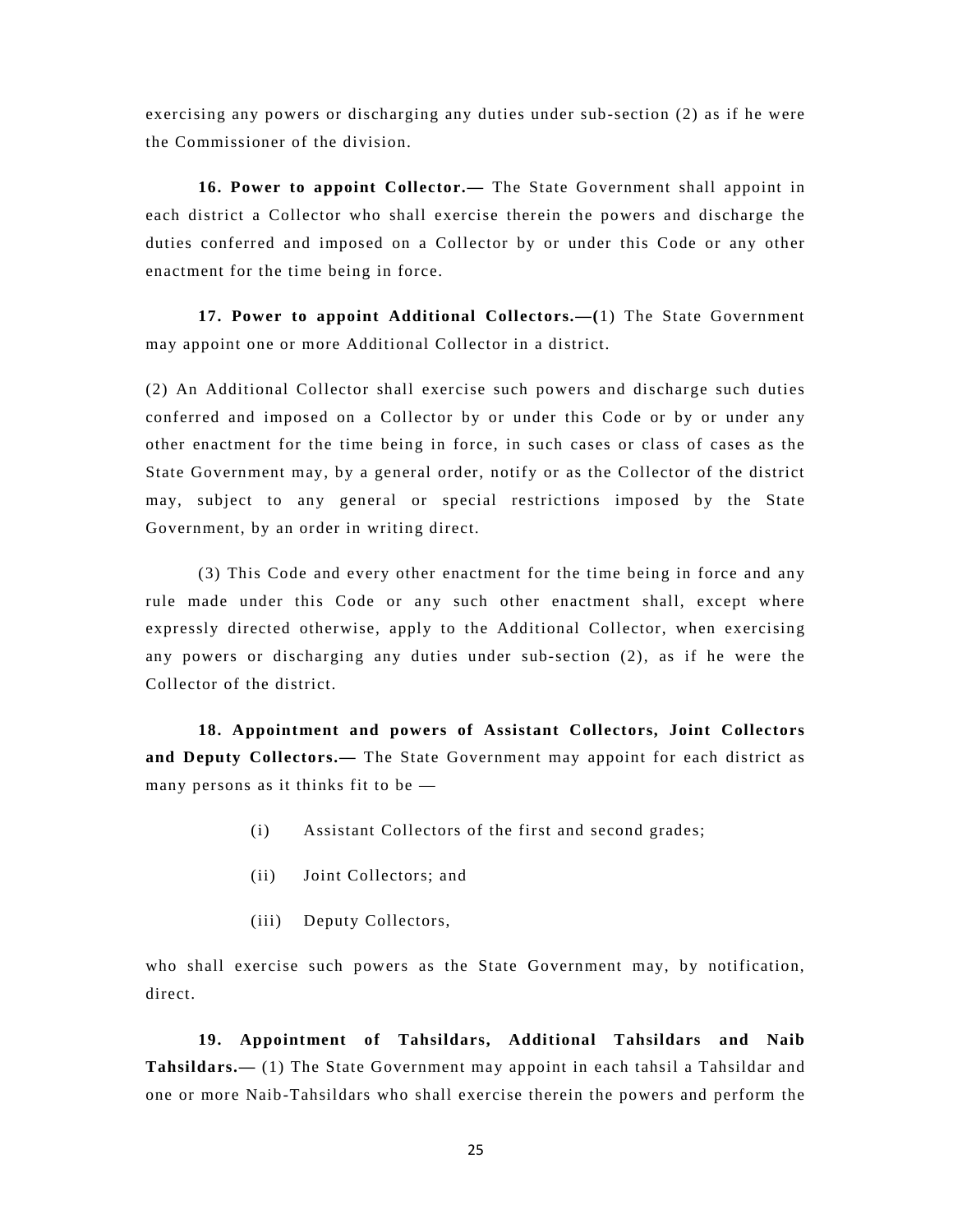duties conferred or imposed on them by or under this Code or under any other enactment for the time being in force.

(2) The State Government may appoint one or more Additional Taksildars in a tahsil. An Additional Tahsildar shall exercise such power and discharge such duties conferred or imposed on a Tahsildar by or under this Code or by or under any other enactment for the time being in force as the Collector of the district may by an order in writing direct.

**20. Appointment of Superintendents of Land Records and Assistant Superintendents of Land Records.—** (1) The State Government may appoint to each district as many persons as it thinks fit, to be Superintendents of Land Records and Assistant Superintendents of Land Records.

(2) The Superintendents and Assistant Superintendents of Land Records shall exercise the powers and perform the duties conferred and imposed on them by or under this Code or any other enactment for the time being in force.

**21. Other Officers.—** (1) The State Government may appoint such other officers and invest them with such power as may be necessary to give effect to the provisions of this Code.

(2) Such officers shall discharge such duties and be subordinate to such authorities as the State Government may direct.

**22. Sub-Divisional Officers.-(1)** The Collector may place one or more Assistant Collectors or 3[Joint Collector or Deputy Collector] in-charge of a subdivision of a district or in-charge of two or more sub-divisions of a district.

(2) Such Assistant Collector or 1[Joint Collector or Deputy Collector] shall be called a Sub-Divisional Officer and shall exercise such powers of a Collector as the State Government may, by notification, direct.

**23. Subordination of Revenue Officers**.—Unless the Collector otherwise directs, every Revenue Officer in a sub-division shall be subordinate to the Sub-Divisional Officer and a Naib-Tahsildar in a tahsil shall be subordinate to the Tahsildar.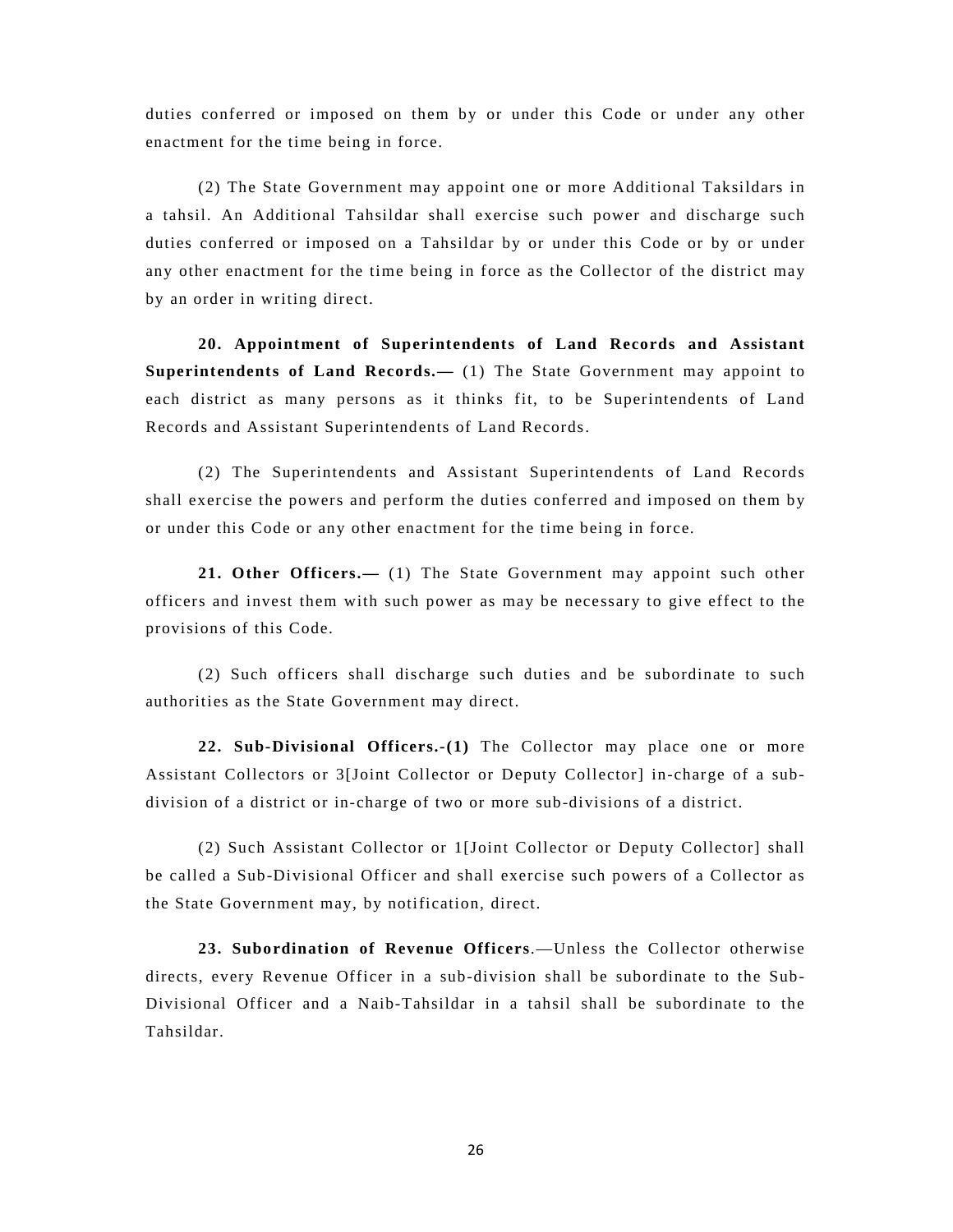**24. Conferral by State Government of powers of Revenue Officers on Officials and other persons.—** (1) The State Government may confer on any person the powers conferred by or under this Code on any Revenue Officer.

(2) The State Government may confer on any Assistant Collector, Tahsildar or Naib-Tahsildar the powers conferred by this Code on a Revenue Officer of a higher grade.

**25. Powers exercisable on transfer.—**If any Revenue Officer, who has been invested with any powers under this Code in any tahsil or district, is transferred to an equal or higher office of the same nature in any other tahsil or district, he shall, unless the State Government otherwise directs, exercise the same powers under this Code in such other tahsil or district.

**26. Collector in case of temporary vacancy.—** If the Collector dies or is disabled from performing his duties, the officer who is temporarily placed in charge of the current duties of the Collector shall be held to be the Collector under this Code until the State Government appoints a successor to the Collector so dying or disabled and such successor takes charge of his appointment.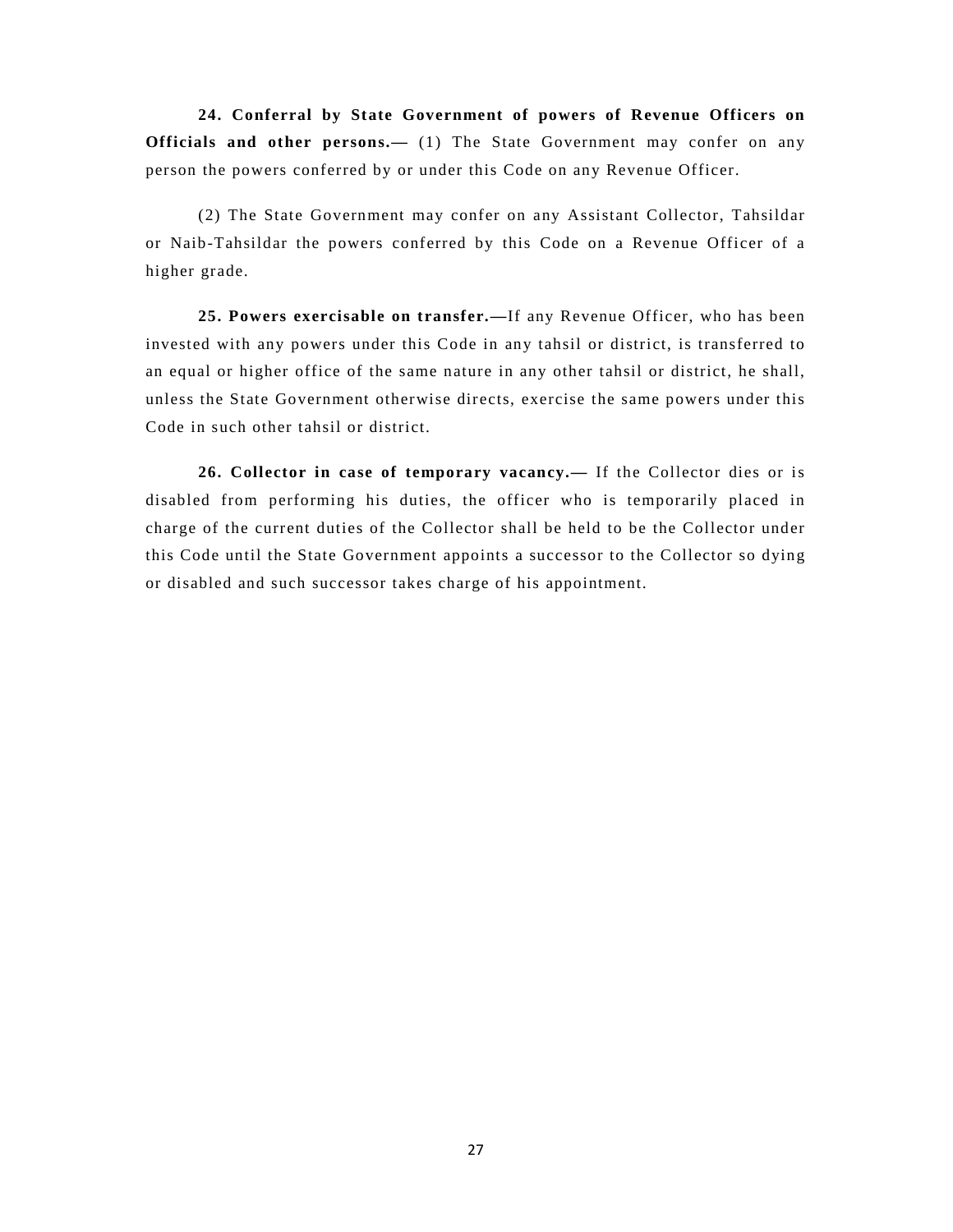### **CHAPTER IV**

#### **PROCEDURE OF REVENUE OFFICERS AND REVENUE COURTS**

**27. Place of holding enquiries.—** Except for reasons to be recorded in writing, no Revenue Officer shall enquire into, or hear, any ease at any place outside the local limits of his jurisdiction

Provided that a Sub-Divisional Officer may enquire into, or hear, any case at any place within the district to which he is appointed.

**28. Power to enter upon and survey land.—**All Revenue Officers, Revenue Inspectors, measurers and patwaris and when under their observation and control, their servants and workmen when so directed, may enter upon and survey land and demarcate boundaries and do other acts connected with their duties under this Code or any other enactment for the time being in force and in so doing shall cause no more damage than may be required for the due performance of their duties :

Provided that no person shall enter into any building or upon any enclosed Court or garden attached to a dwelling house, unless with the consent of the occupier thereof, without giving such occupier at least twenty-four hours' notice, and in making such entry due regard shall be paid to the social and religious sentiments of the occupier.

**29. Power to transfer cases**.--:(1) Whenever it appears to the Board that an order under this section is expedient for the ends of justice, it may direct that any particular case be transferred from one Revenue Officer to another Revenue Officer of an equal or superior rank in the same district or any other district.

(2) The Commissioner, on an application made to him in this behalf may, if he is of opinion that it is expedient for the ends of justice, order that any particular case be transferred from a Revenue Officer to another Revenue Officer of an equal or superior rank in the same district or any other district in the same division.

 **30. Power to transfer cases to and from subordinates-** (1) 2A Collector or a Sub-Divisional Officer], may make over any case or class of cases arising under the provisions of this Code or any other enactment for the time being in force, for• decision from his own file to any Revenue Officer subordinate to him competent to decide such case or class of cases, or may withdraw any case or class of cases from any such Revenue Officer and may deal with such case or class of cases himself or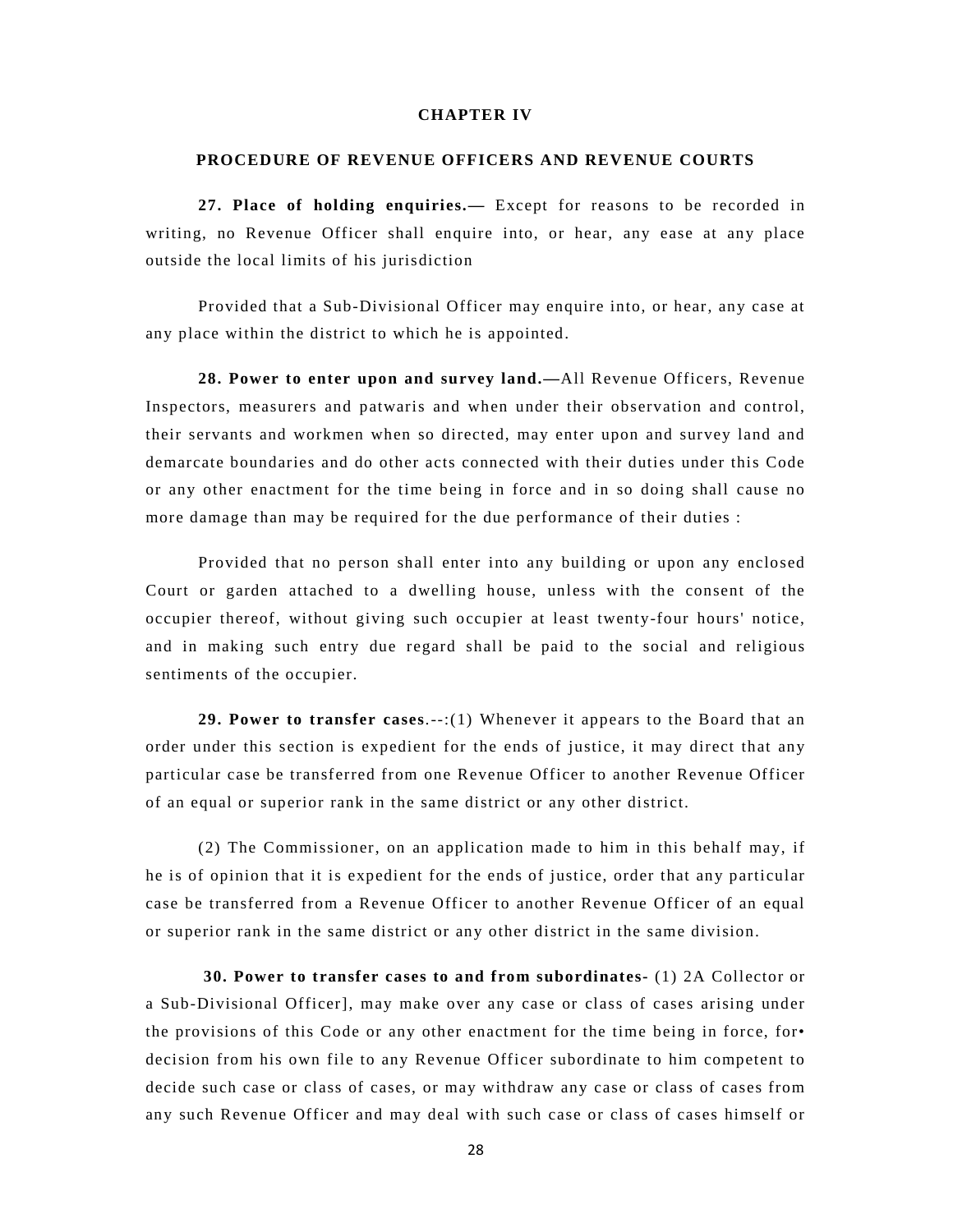refer the same for disposal to any other Revenue Officer subordinate to him competent to decide such case or class of cases.

(2) A Commissioner, a Collector, a Sub-Divisional Officer, or a Tahsildar may make over for inquiry and report any case or class of cases arising under the provisions of this Code or any other enactment for the time being in force from his own file to any Revenue Officer subordinate to him.

**31. Conferral of Status of Courts on Board and Revenue Officers**.-The Board or a Revenue Officer, while exercising power under this Code or any other enactment for the time being in force to enquire into or to decide any question arising for determination between the State Government and any person or between parties to any proceedings, shall be a Revenue Court.

**32. Inherent power of Revenue Courts**.- Nothing in this Code shall be deemed to limit or otherwise affect the inherent power of the Revenue Court to make such orders as may be necessary for the ends of justice or to prevent the abuse of the process of the Court.

**33. Powers of Revenue Officers to require attendance of persons and production of documents and to receive evidence.-** (1) Subject to the provisions of Sections 132 and 133 of the Code of Civil Procedure, 1908 (V of 1908) and to rules made under Section 41, every Revenue Officer acting as a Revenue Court shall have power to take evidence, to summon any person whose attendance he considers necessary either to be examined as a party or to give evidence as a witness or to produce any document for the purposes of any inquiry or case arising under this Code or any other enactment for the time being in force.

(2) No person shall be ordered to attend in person, unless he resides —

- (a) within the limits of the tahsil if the Revenue Officer acting as a Revenue Officer is a Naib-Tahsildar and in the case of any other Revenue Officer, within the local limits of his jurisdiction; or
- (b) without such limits but at a place less than fifty, or where there is a railway communication or other established public conveyance for five-sixths of the distance between the place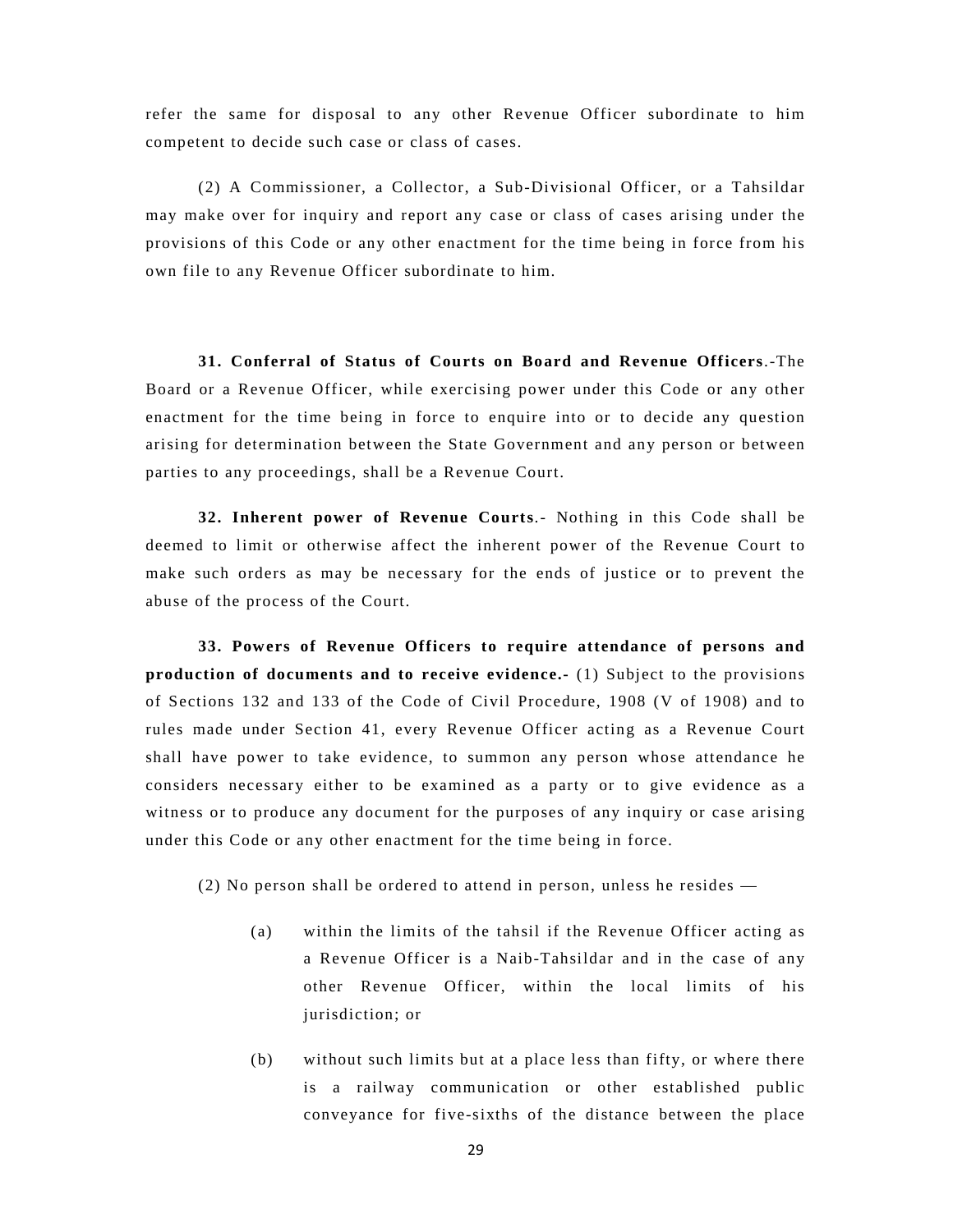where he resides and the place where he is summoned to attend, less than two hundred miles distant from such place.

(3) Any person present may be required by any such Revenue Officer to give evidence or to produce any document then and there in his possession or power.

(4) Every such Revenue Officer shall have power to issue a commission to examine any person who is exempted from attending Court or who cannot be ordered to attend in person or is unable to attend on account of sickness or infirmity.

**34. Compelling attendance of witness.—** If any person on whom a summons to attend as witness or to produce any document has been served falls to comply with the summons, the officer by whom the st1111111011s has been issued under Section 33 may —

- (a) Issue available warrant of arrest;
- (b) Order him to furnish security for appearance; or
- (c) Impose upon him a fine not exceeding rupees [one thousand].

**35. Hearing in absence of party.—** (1) If on the date fixed for hearing a case or proceeding, a Revenue Officer finds that a summons or notice was not served on any party due to the failure of the opposite party to pay the requisite process fees for such service, the case or proceeding may be dismissed in default of payment of such process fees.

(2) If any party to a case or proceeding before a Revenue Officer does not appear on the date fixed for hearing after due service of a notice or summons on him the case may be heard and determined in his absence or may be dismissed in default, as the case may be.

(3) The party against whom any order is passed under sub-section (1) or (2) may apply along with his affidavit] within thirty days from the date of such order or knowledge of the order in case the notice or summons was not duly served to have it set aside on the ground that he was prevented by any sufficient cause from paying the requisite process fees for service of a summons or notice on the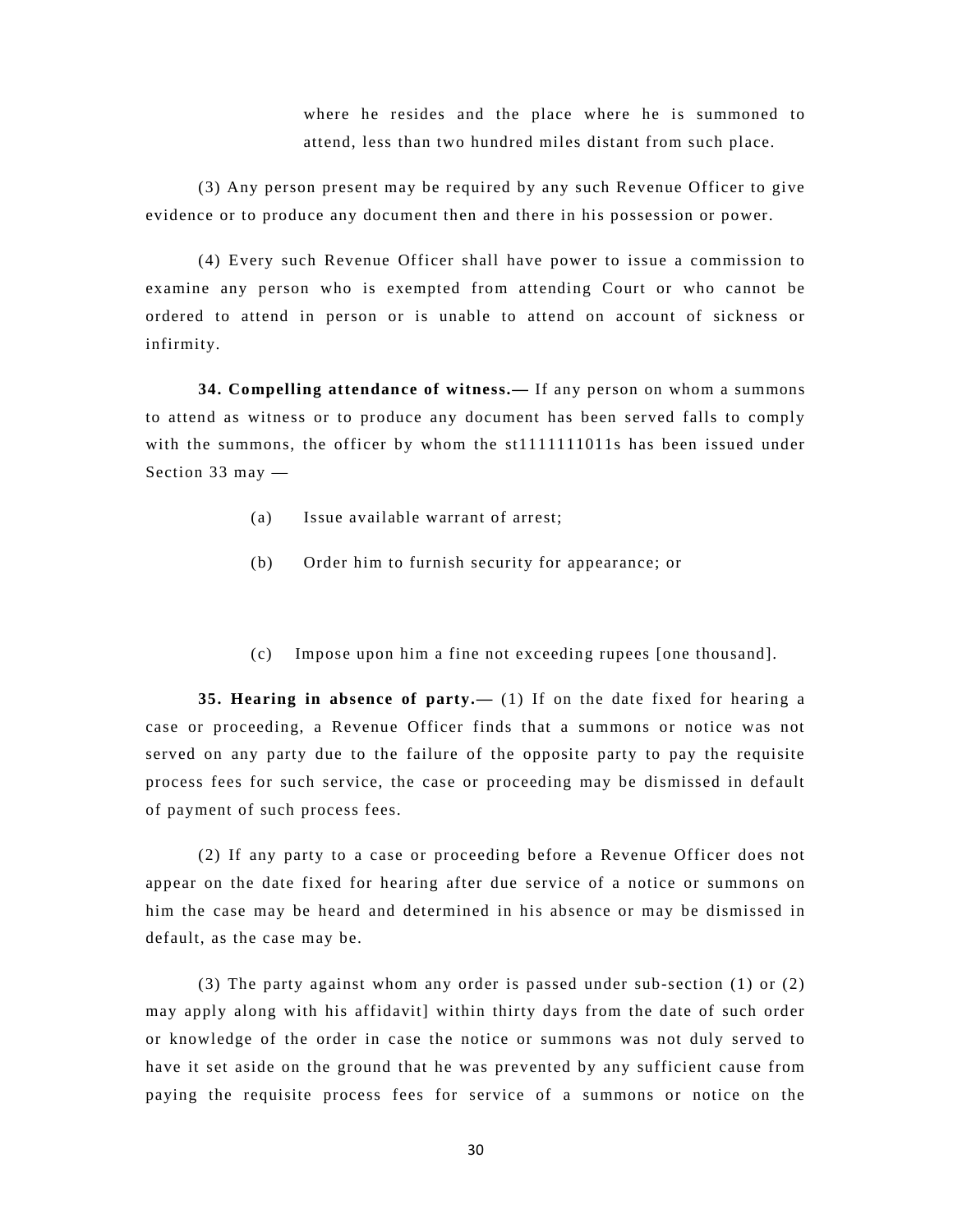opposite party or from appearing. at the hearing and the Revenue Officer may, after notice to the opposite party which was present on the date on which such order was passed and after making such inquiry as he considers necessary, set aside the order passed.

(4) Where an application filed under sub-section (3) is rejected, the party aggrieved may file an appeal to the authority to whom an appeal lies from an original order passed by such officer.

(5) Except as provided in sub-section (4) or except where a case or proceeding before any Revenue Officer has been decided on merits, no appeal shall lie from an order passed under this section.

**36. Adjournment of hearing.—** (1) A Revenue Officer may, from time to time, for reasons to be recorded and on such terms as to costs, adjourn the hearing of a case or proceeding before him :

Provided that each party may be granted not more than three adjournments during the entire hearing of the case and each such adjournment should be granted only with cost.]

(2) The date and place of an adjourned hearing of a case or proceeding shall be intimated at the time of the adjournment to such of the parties and witnesses as are present.

**37.Power to award costs —**A Revenue Officer may award costs incurred in any case or proceeding arising under this Code or any other enactment for the time being in force in such manner and to such extent, as he thinks fit

Provided that the fees of a legal practitioner shall not be allowed as costs in any such case or proceeding, unless such officer considers otherwise for reasons to be recorded by him in writing.

**38. Manner of executing order to deliver possession of immovable property.** — Where any person against whom an order to deliver possession of immovable property has been passed under this Code such order shall be executed in the following manner, namely  $:$   $-$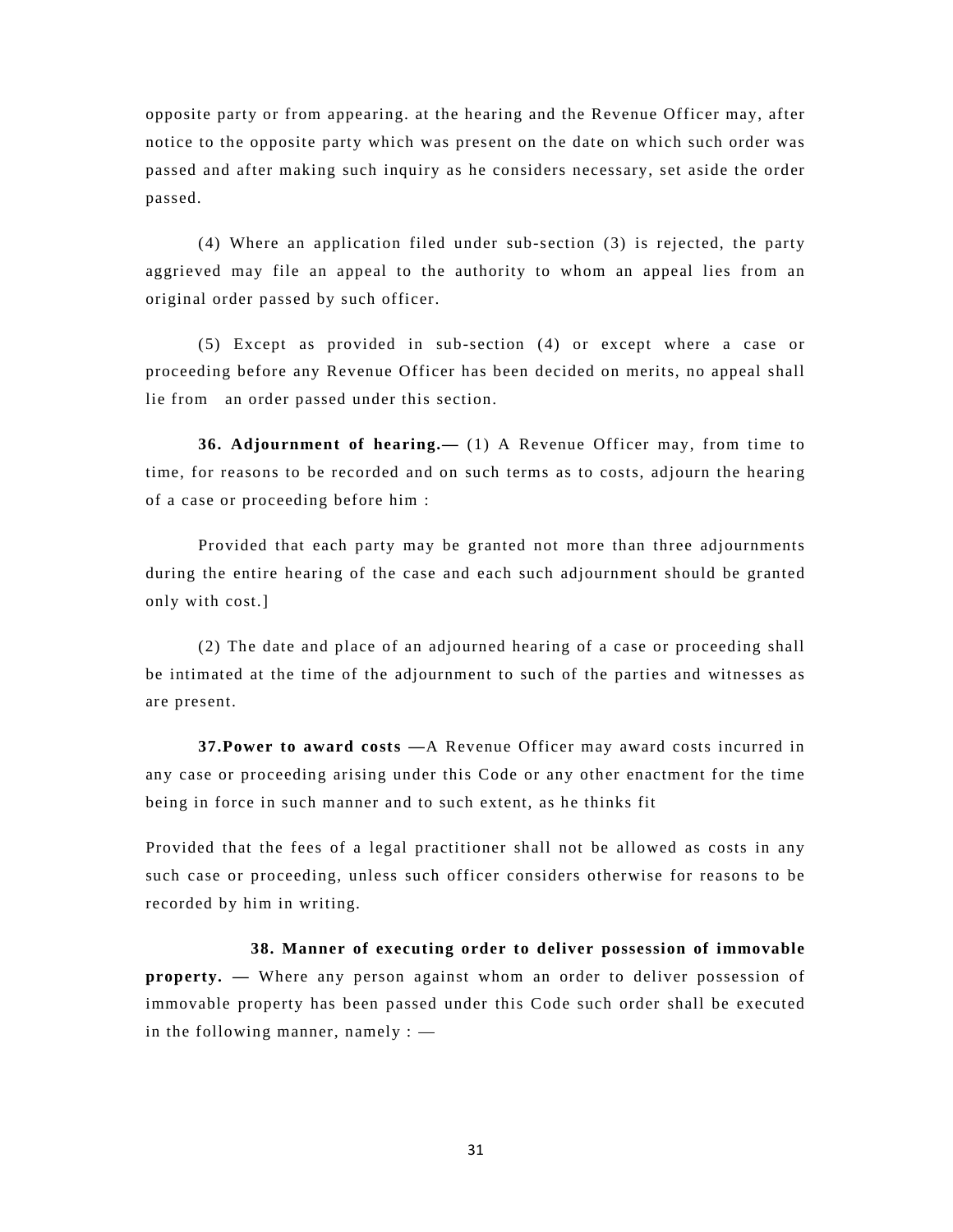- (a) by serving a notice on the person or persons in possession requiring them within such time as may appear reasonable after receipt of the said notice to vacate the land; and
- (b) if such notice is not obeyed, by removing or deputing a subordinate to remove any person who may refuse to vacate the same; and
- (c) if the officer removing any such person is resisted or obstructed by any person, the Revenue Officer shall hold a summary inquiry into the facts of the case, and if satisfied that the resistance or obstruction was without any just cause, and that such resistance or obstruction still continues, may, without prejudice to any proceedings to which such person may be liable under any law for the time being• in force for the punishment of such resistance or obstruction, take or cause to be taken, such steps and use, or cause to be used, such force as may, in the opinion of such officer, be reasonably necessary for securing compliance with the order.

**39. Persons by whom appearances and applications may be made before and to Revenue Officers. —** Save as otherwise provided in any other enactment for the time being in force, all appearances before, applications to and acts to be done before any Revenue Officer under this Code or any other enactment for the time being in force may be made or done by the parties themselves or by their recognised agents or by any legal practitioner

Provided that subject to the provisions of Sections 132 and 133 of the Code of Civil Procedure, 1908 (V of 1908), any such appearance shall, if the Revenue Officer so directs, be made by the party in person

Provided further that appearance alone may be made by a recognised agent falling under item (ii) of clause (r) of sub-section (1) of Section 2.

**40. Effect of rules in Schedule I.—** The rules in Schedule I shall have effect as if enacted in the body of this Code until annulled or altered in accordance with the provisions of this Chapter.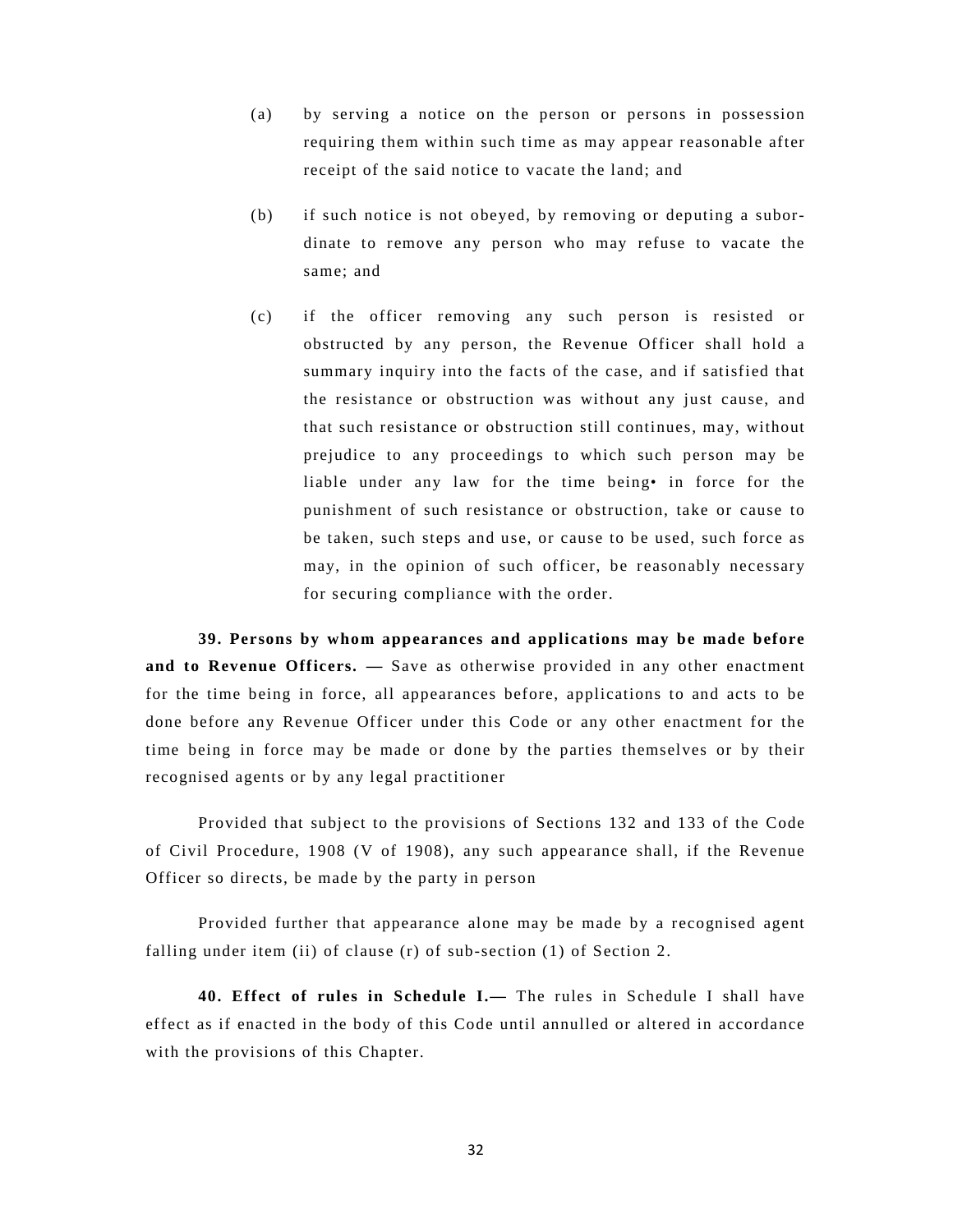**41. Power of Board to make rules**. — (1) The Board may, from time to time, make rules consistent with the provisions of this Code regulating the practice and procedure of the Board and the procedure to be allowed by other Revenue Courts and may by such rules annul, alter or add to all or any of the rules in Schedule I.

(2) In particular and without prejudice to the generality of the powers conferred by sub-section (1), such rules may provide for all or any of the following matters, namely

- (a) The service of summons, notices and other processes by post or in any other manner either generally or in any specified areas, and the proof of such service;
- (b) The regulation of power of Revenue Officers to summon parties and witnesses and the grant of expenses to witnesses;
- (c) The regulation of recognised agents with regard to appearances, applications and acts done by them in proceedings under this Code;
- (d) Procedure to be observed in effecting attachment of movable and immovable properties;
- (e) Procedure for publishing, conducting, setting aside and confirming sales and all ancillary matters connected with such proceedings;
- (f) The maintenance and custody, while under attachment, of live- stock and other movable property, the fees payable for such maintenance and custody, the sale of such live-stock and property and the proceeds of such sale;
- (g) Consolidation of appeals and other proceedings;
- (h) All forms, registers, books, entries and accounts which may be necessary or desirable for the transaction of the business of Revenue Courts;
- (i) The time within which, in the absence of any express provision, appeals or applications for revision may be filed;
- (j) The cost of and incidental to any proceedings;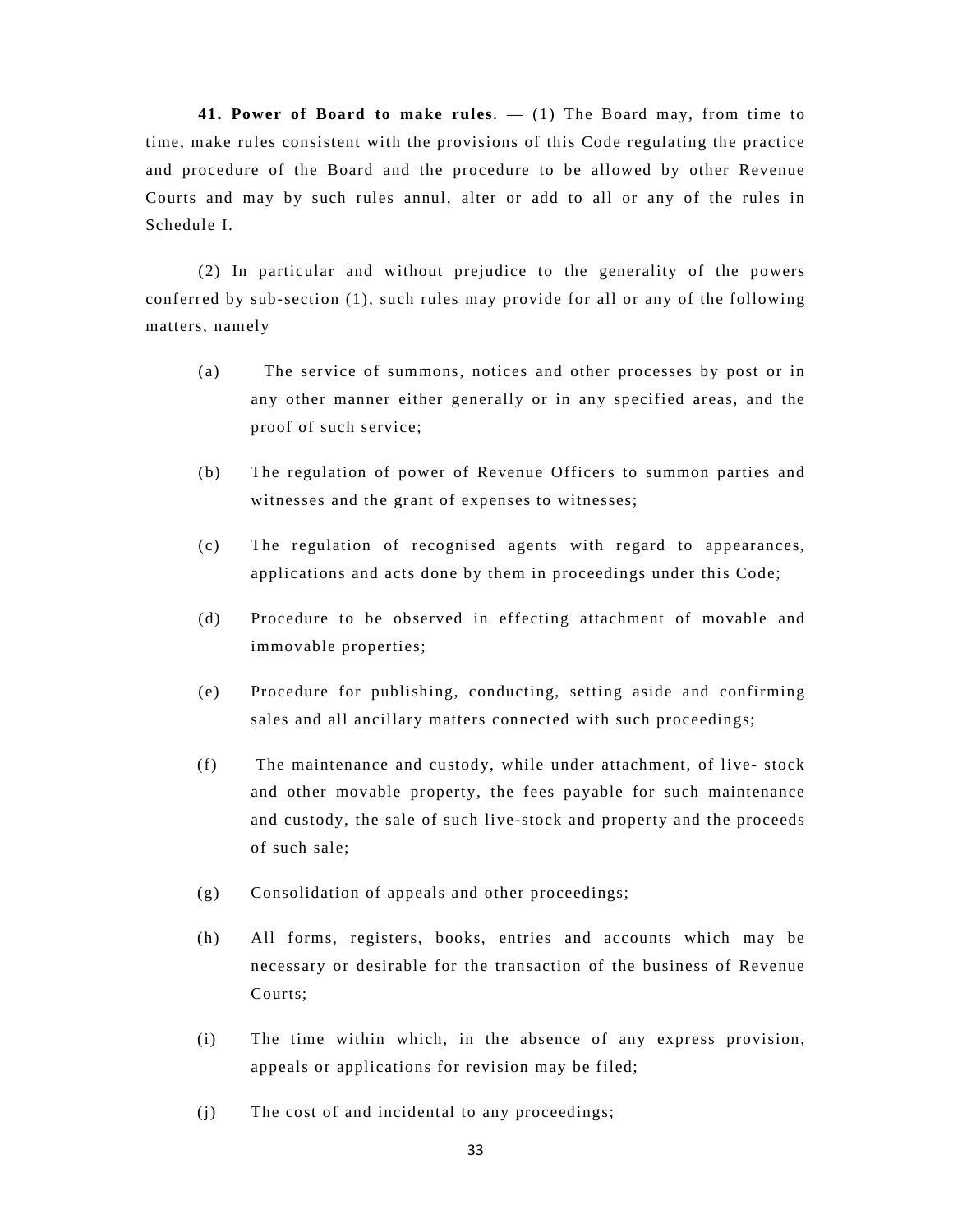- (k) Examination of witnesses on commission and payment of expenses incidental to such examination;
- (1) Licensing of petition-writers and the regulation of their conduct.

(3) Such rules shall be subject to the condition of previous publication and approval of the State Government, and after they are so made and approved they shall be published in the Gazette, and shall, from the date of publication or from such other date as may be specified, have the same force and effect as if they were contained in Schedule I.

**42. Orders of Revenue Officer when reversible by reason of error or irregularity.** — No order passed by a Revenue Officer shall be reversed or altered in appeal or revision on account of any error, omission or irregularity in the summons, notice, proclamation, warrant or order or other proceedings before or during enquiry or other proceedings under this Code, unless such error, omission, or irregularity has in fact occasioned a failure of justice.

*Explanation*. — In determining whether any error, omission or irregularity in any proceedings under this Code has occasioned a failure of justice regard shall be had to the fact whether the objection could and should have been raised at an earlier stage in the proceedings.

**43. Code of Civil Procedure to apply when no express provision made in this Code.—** Unless otherwise expressly provided in this Code, the procedure laid down in the Code of Civil Procedure, 1908 (V of 1908) shall, so far as may be, be followed in all proceedings under this Code.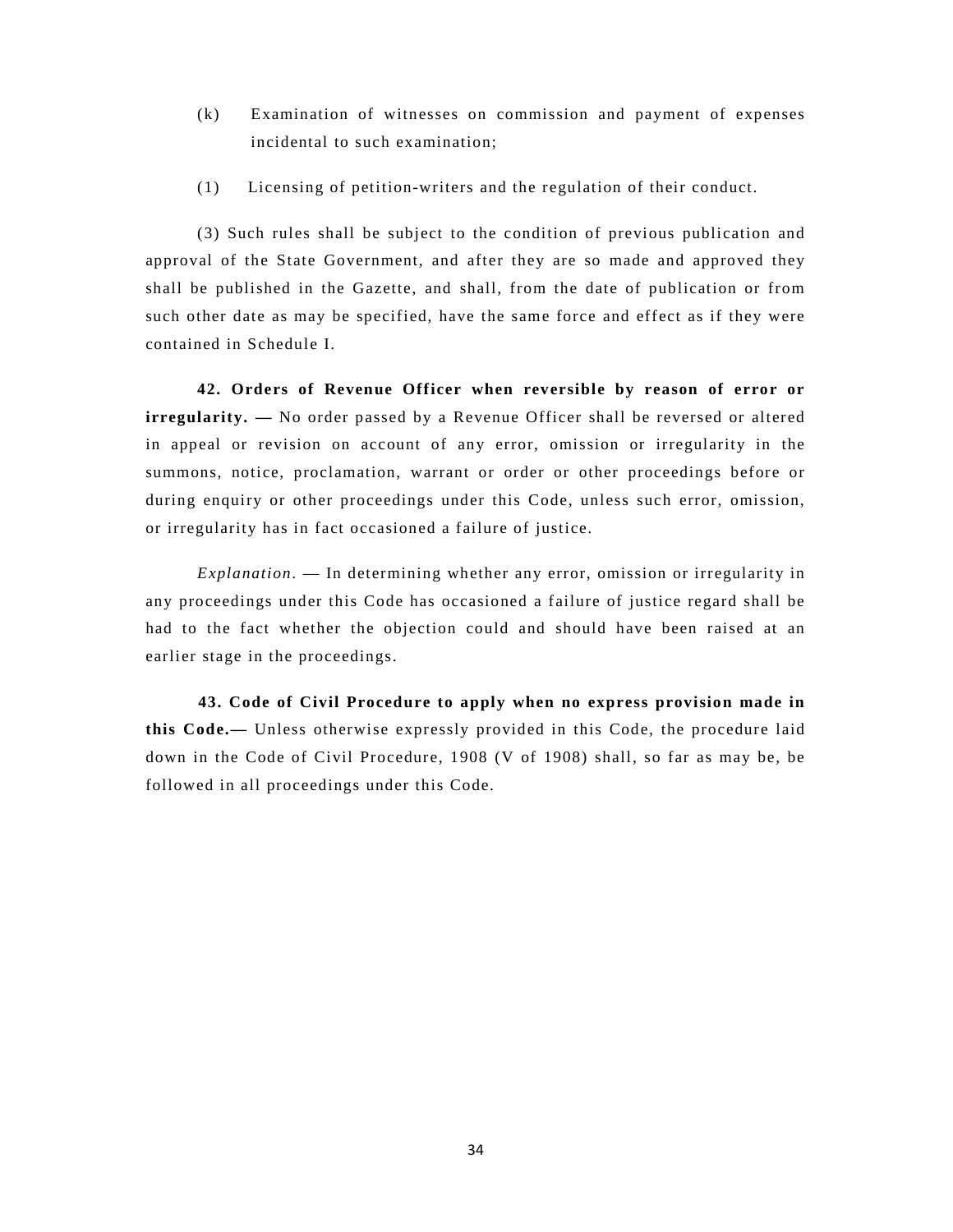### **CHAPTER V**

### **APPEAL, REVISION AND REVIEW**

**44. Appeal and appellate authorities.—** (1) Save where it has been otherwise provided, an appeal shall lie from every original order under this Code or the rules made there under—

- (a) If such order is passed by any Revenue Officer subordinate to the Sub-Divisional Officer, whether or not the officer passing the order is invested with the powers of the Collector—to the Sub-Divisional Officer;
- (b) If such order is passed by the Sub-Divisional Officer, whether or not invested with the powers of the Collector—to the Collector;
- (c) If such order is passed by any Revenue Officer subordinate to the Settlement Officer — to the Settlement Officer;
- (d) If such order is passed by any Revenue Officer in respect of whom a direction has been issued under sub-section (3) of Section 12 or subsection (2) of Section  $21-$  to such Revenue Officer as the State Government may direct;
- (e) If such order is passed by a Collector whether exercising the powers of Collector or Settlement Officer, during the currency of the term of settlement — to the Commissioner;
- (f) If such order is passed by a Settlement Officer, whether exercising the powers of Settlement Officer or the powers of a Collector in connection with any settlement operation unless otherwise expressly provided— to the Settlement Commissioner;
- (g) If such order is passed by the Commissioner or the Settlement Commissioner—to the Board.

(2) Save as otherwise provided a second appeal shall lie against every order passed in first appeal under this Code or the rules made thereunder —

(i) by the Sub-Divisional Officer or the Collector to the Commissioner;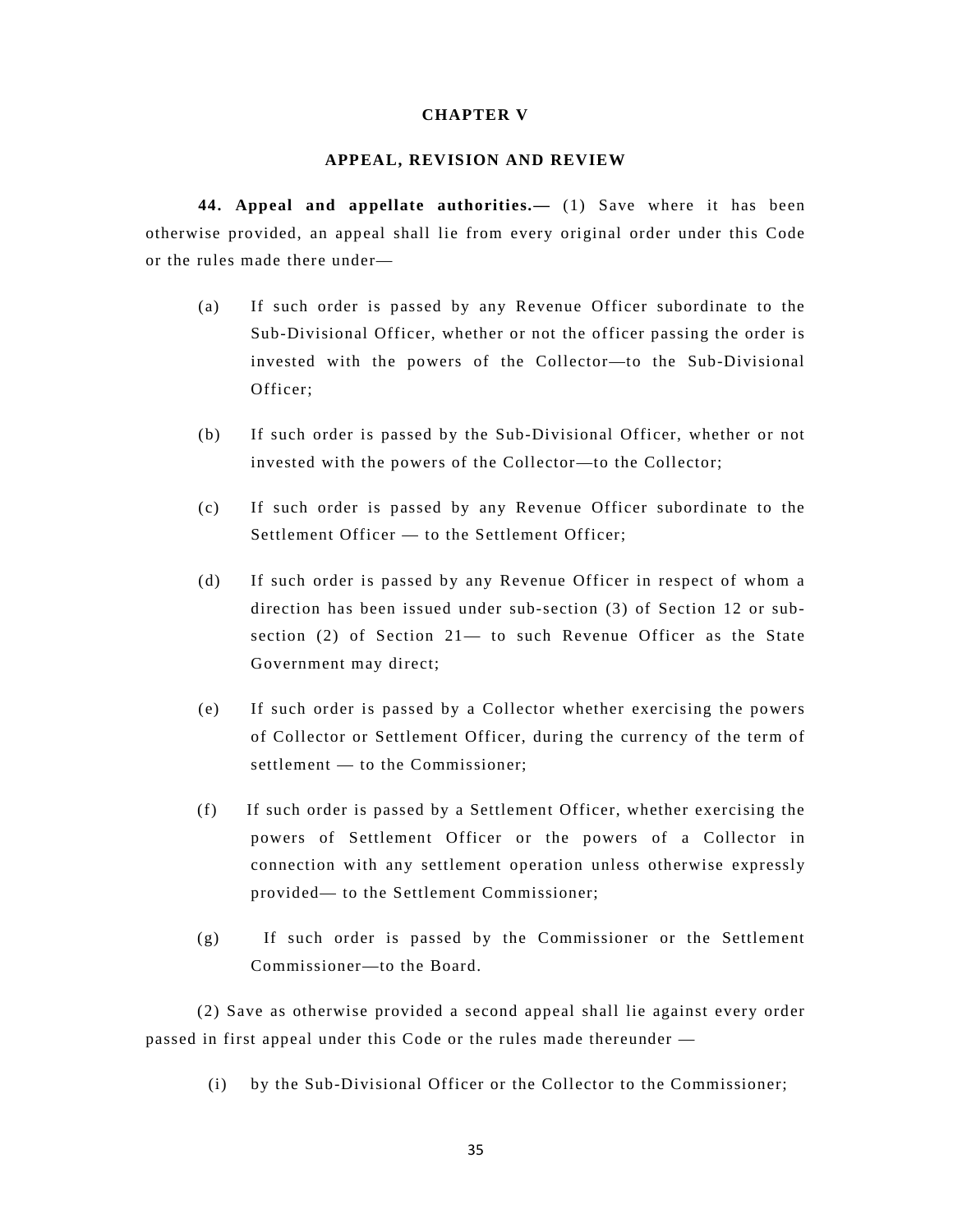- (ii) by the Settlement Officer to the Settlement Commissioner;
- (iii) by the Commissioner to the Board
	- (a) if the original order has in the first appeal been varied or reversed otherwise than in a matter of cost; or
	- (b) on any of the following grounds and no other, namely  $:=$ 
		- (i) that the order is contrary to law or usage having the force of law; or
		- (ii) that the order has failed to determine some material issue of law or usage having force of law; or
		- (iii) that there has been a substantial error or defect in the procedure as prescribed by this Code,which may have produced error or defect in the decision of the case upon merits.
- (3) An order passed in review varying or reversing any order shall be

appealable in like manner as the original order.

**45. Transfer of certain pending proceedings to Settlement Commissioner**. — All proceedings arising from the Madhya Bharat region and pending before 'the Director of Land Records in appeal, revision or review immediately before the coming into force of this Code, shall stand transferred to the Settlement Commissioner and every such proceeding shall be heard and decided by the Settlement Commissioner as if it had been entertained by him under the provisions of this Code.

**46. No appeal against certain orders.—**No appeal shall lie under this Code from an order —

- (a) admitting an appeal or application for review on the grounds specified in Section 5 of 2[the Limitation Act, 1963 (36 of 1963)1; or
- (b) rejecting an application for review; or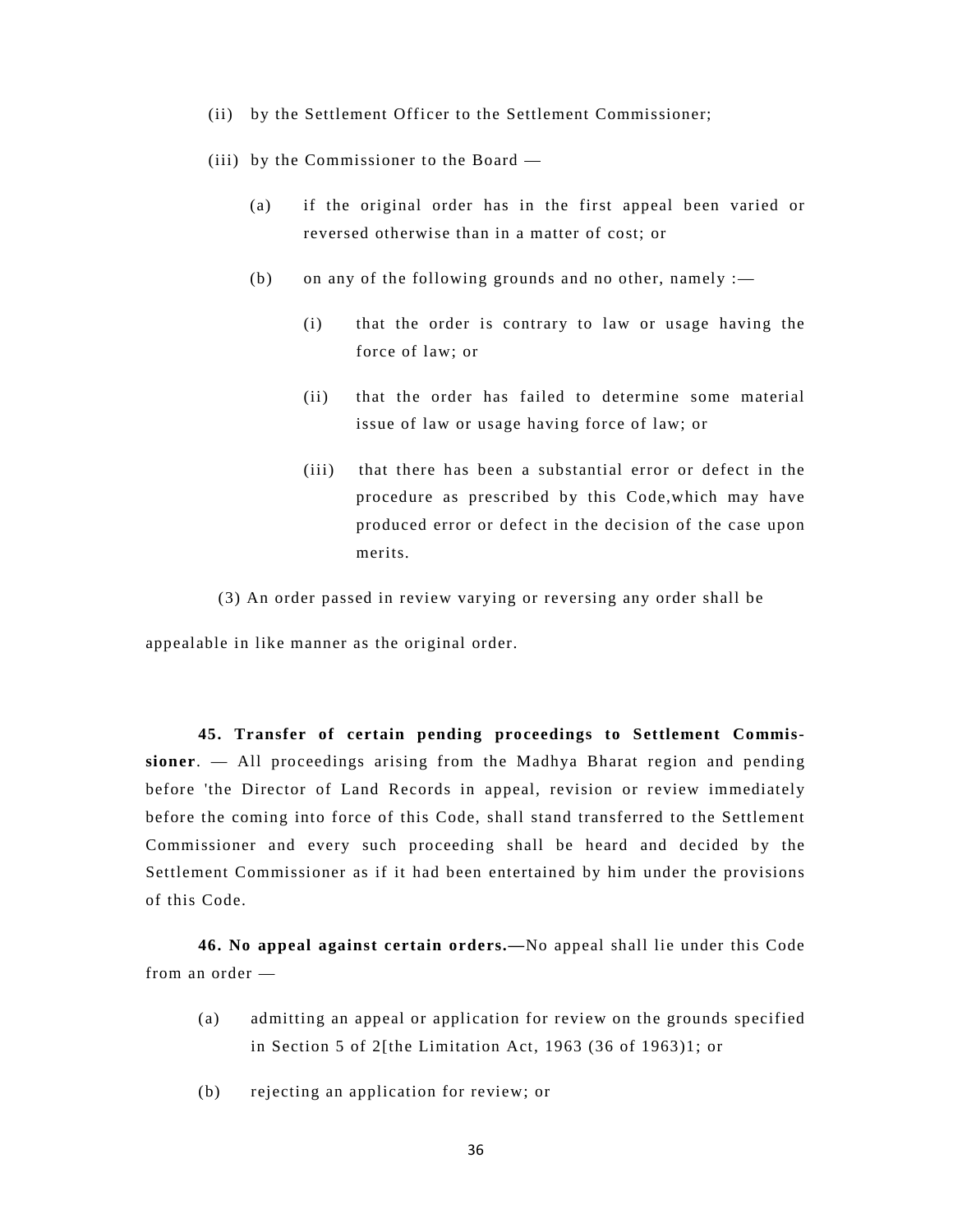- (c) granting or rejecting an application for stay; or
- (d) of an interim nature; or
- (e) relating to appointment under sub-section (2) of Section 104 or subsection (1) of Section 106.1
- **47. Limitation of appeals.—** No appeal shall lie —
- (a) to the Sub-Divisional Officer or Collector or Settlement Officer or

 Settlement Commissioner, after the expiration of 3[thirty days] from the date of the order to which objection is made; or

- (b) to the Commissioner after the expiration of 4[forty-five days] from such date; or
- (c) to the Board, after the expiration of Isixty days] from such date

Provided that where the order, against which the appeal is being preferred, made before the coming into force of the Madhya Pradesh Land Revenue Code (Amendment) Act, 2011, in such case appeal shall be entertained within the time limit provided in the Code prior to this said Amendment Act:]

Provided further that where a party, other than a party against whom the order has been passed *ex-parte*, had no previous notice of the date on which the order is passed, limitation under this section shall be computed from the date of the communication of such order.

**48. Copy of order objected to accompany petition.—** Every petition for appeal, review or revision shall be accompanied by a certified copy of the order to which objection is made unless the production of such copy is dispensed with.

**49. Power of appellate authority.—** (1) The appellate authority may either admit the appeal or, after calling for the record and giving the appellant an opportunity to be heard, may summarily reject it

Provided that the appellate authority shall not be bound to call for the record where the appeal is time-barred or does not lie.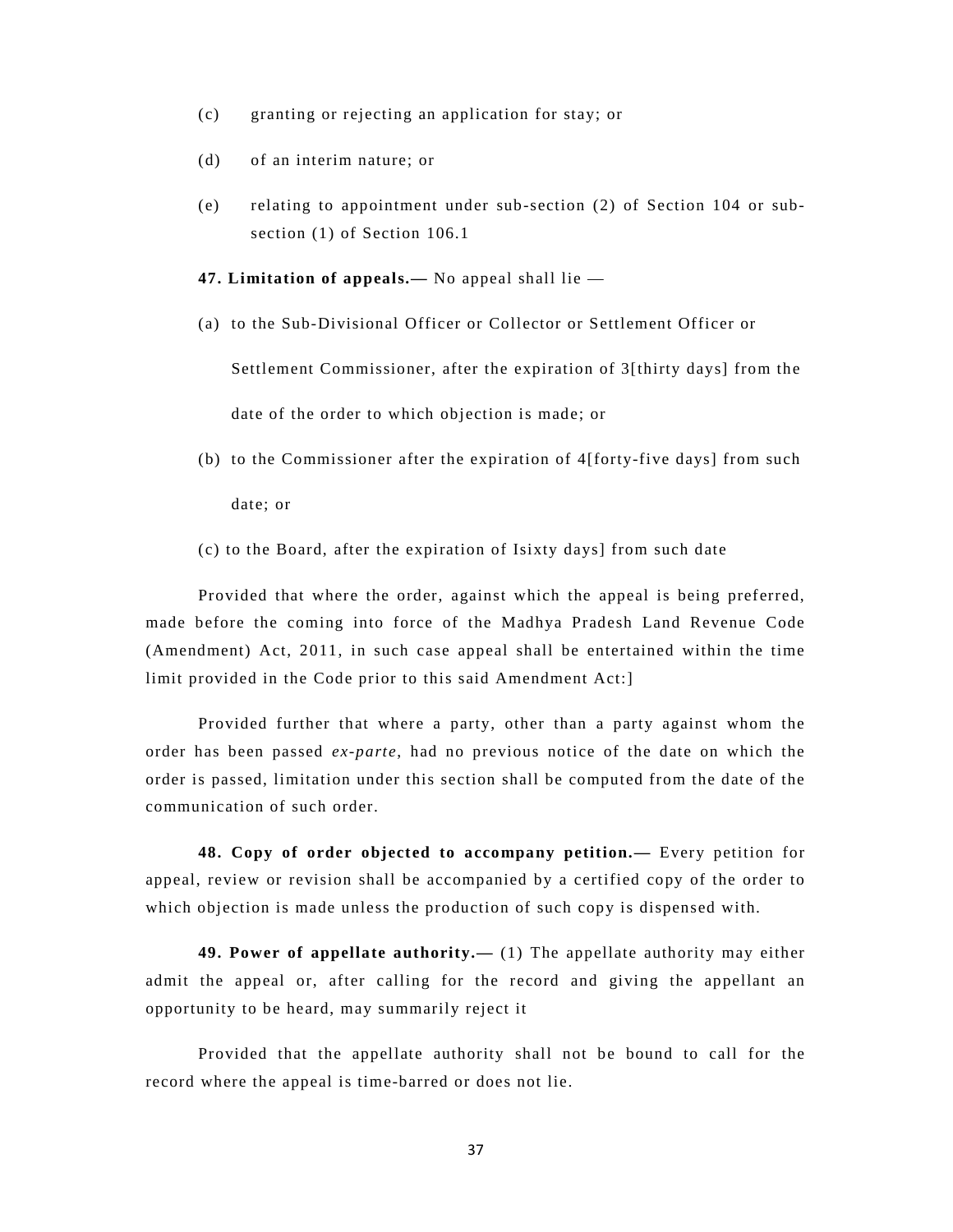(2) If the appeal is admitted date shall be fixed for hearing and notice shall be served on the respondent.

(3) After hearing the parties, the appellate authority may confirm, vary or reverse the order appealed against, or may take such additional evidence as it may consider necessary for passing its order

Provided that the appellate authority shall not remand the case for disposal by any Revenue Officer subordinate to it :

Provided further that all such cases which have been remanded to the Subordinate Revenue Officers by the Appellate or Revisional Authorities before the commencement of the Madhya Pradesh Land Revenue Code (Amendment) Act, 2011 shall be heard and decided by such Revenue Officer.

**50. Revision.—** (1) The Board may, at any time on its motion or on the application made by any party or the Collector or the Settlement Officer may, at any time on his motion, call for the record of any case which has been ,decided or proceeding in which an order has been passed by any Revenue Officer subordinate to it or him and in which no appeal lies thereto, and if it appears that such subordinate Revenue Officer,—

(a) has exercised a jurisdiction not vested in him by this Code, or

- (b) has failed to exercise a jurisdiction so vested, or
- (c) has acted in the exercise of his jurisdiction illegally or with material irregularity

the Board or the Collector or the Settlement Officer may make such order in the case as it or him thinks fit

Provided that the Board or the Collector or the Settlement Officer shall not, under this section, vary or reverse any order made, or any order deciding an issue, in the course of the proceeding, except where,—

> (a) The order, if it had been made in favour of the party applying for revision to the Board, would have finally disposed of the proceedings, or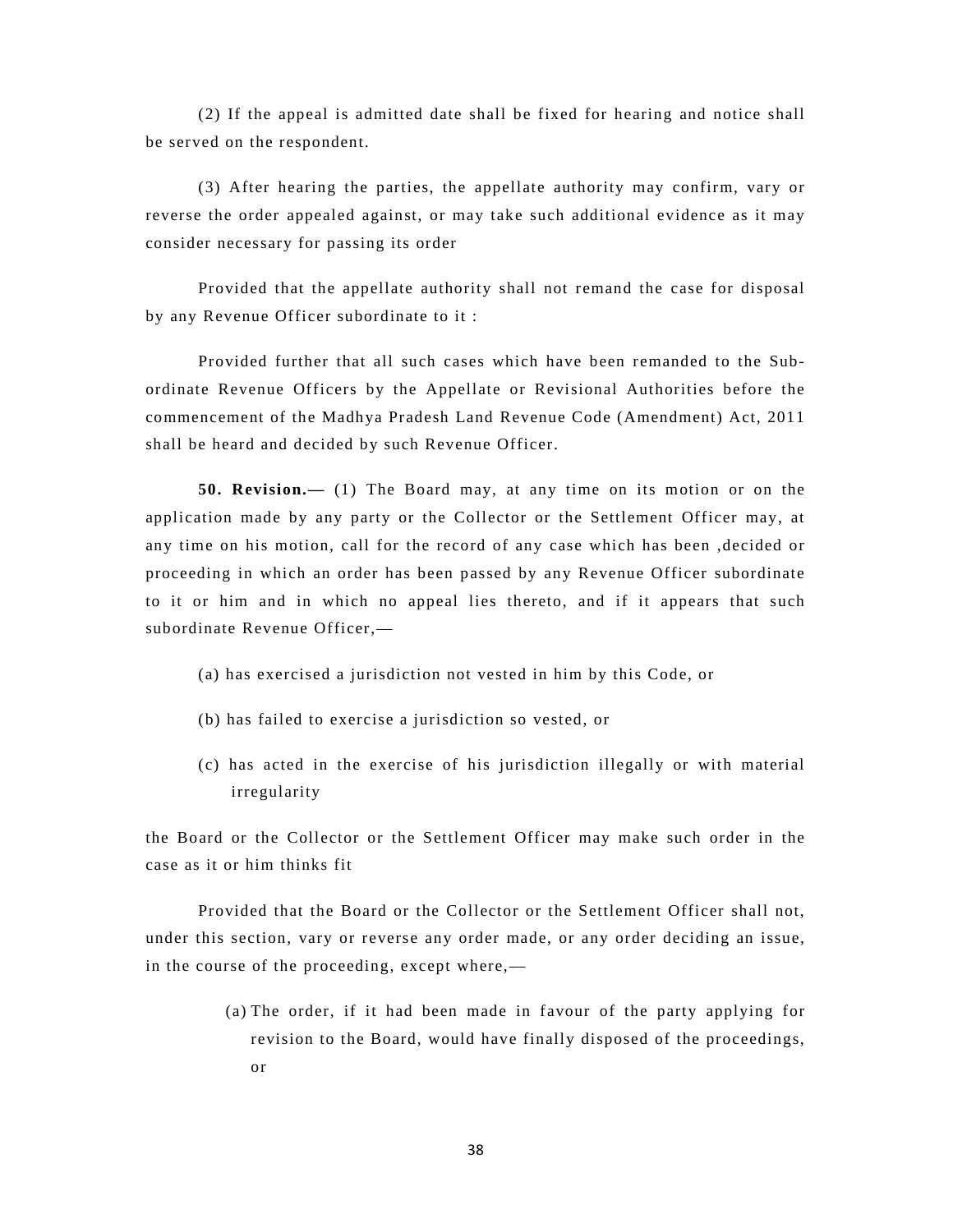(b) The order, if allowed to stand, would occasion a failure of justice or cause irreparable injury to the party against whom it was made.

(2) The Board or Collector or the Settlement Officer shall not, under this section vary or reverse any order against which an appeal lies either to the Board or to any Revenue Officer subordinate thereto.

(3) A revision, shall not operate as a stay of proceeding before the Revenue Officer except where such proceeding is stayed by the Board or the Collector or the Settlement Officer, as the case may be.

(4) No application for revision shall be entertained, —

- (a) against an order appealable under this Code;
- (b) against an order to the Settlement Commissioner under Section 210;
- (c) unless presented within sixty days to the Board :

Provided that where the order, against which the application for revision is being presented, made before the coming into force of the Madhya Pradesh Land Revenue Code (Amendment) Act, 2011, in such case revision shall be entertained within ninety days from the date of order.

(5) No order shall be varied or reversed in revision unless notice has been served on the parties interested and opportunity given to them of being heard.

(6) Notwithstanding anything contained in 'sub-section  $(1)$ ,—

- (i) where proceedings in respect of any case have been commenced by the Board under sub-section (1), no action shall be taken by the Collector or the Settlement Officer in respect thereof;
- (ii) where proceeding in respect of any such case have been commenced by the Collector or the Settlement Officer under sub-section (1), the Board may either refrain from taking any action under this section in respect of such case until the final disposal of such proceedings by the Collector or the Settlement Officer, as the case may be, or may withdraw such proceedings and pass such order as it may deem fit.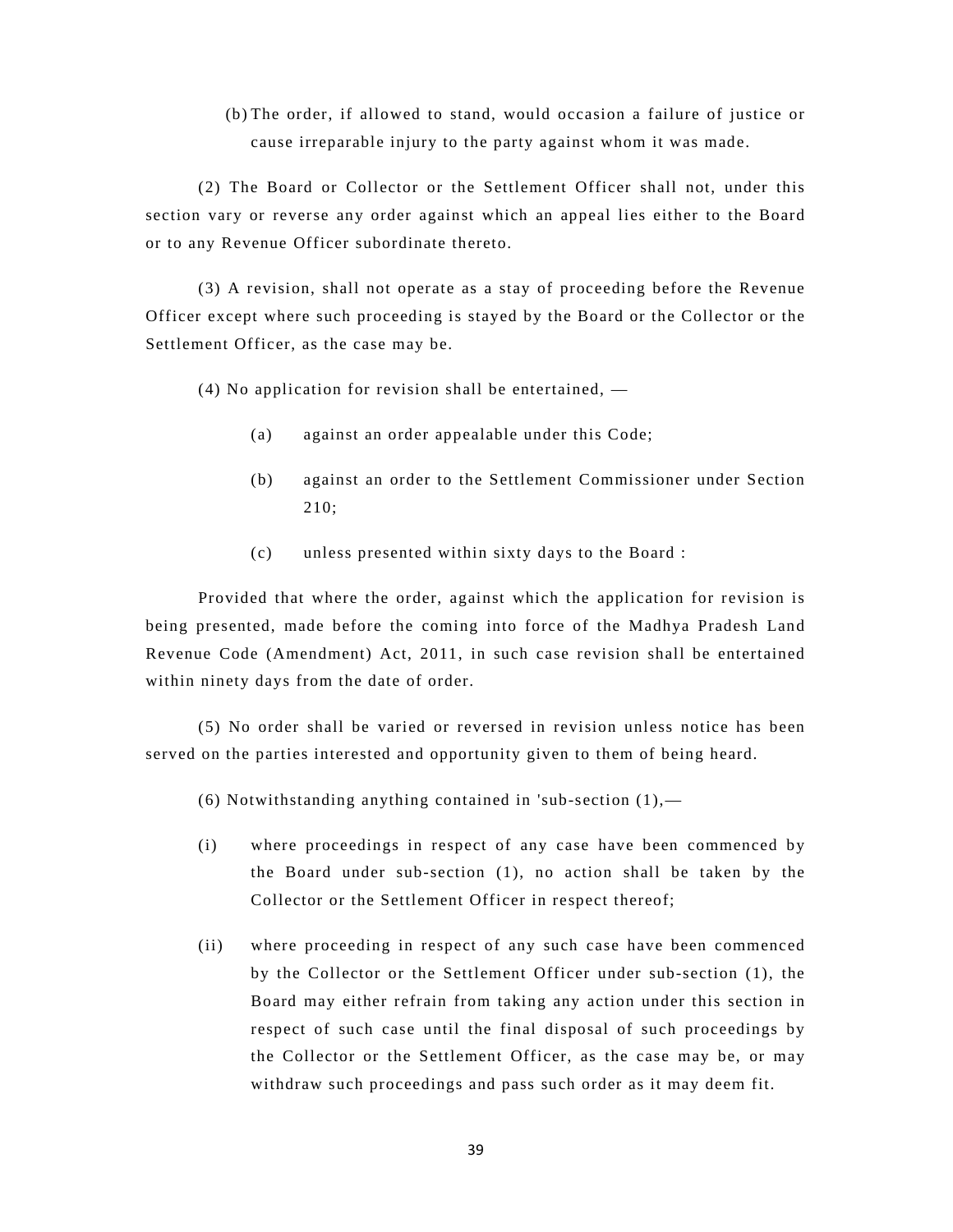**51. Review of orders.—** (1) The Board and every Revenue Officer may, either on its/his own motion or on the application of any party interested review any order passed by itself/himself or by any of its/his predecessors in office and pass such order in reference thereto as it/he thinks fit:

Provided that —

- if the Commissioner, Settlement Commissioner, Collector or Settlement Officer thinks it necessary to review any order which he has not himself passed, he shall first obtain the sanction of the Board, and if an officer subordinate to a Collector or Settlement Officer proposes to review any order, whether passed by himself or by any predecessor, he shall first obtain the sanction in writing of the authority to whom he is immediately subordinate;]
- (i-a) no order shall be varied or reversed unless notice has been given to the parties interested to appear and be heard in support of such order;
- (ii) no order from which an appeal has been made, or which is the subject of any revision proceedings shall, so long as such appeal or proceedings are pending be reviewed;
- (iii) no order affecting any question of right between private persons shall be reviewed except on the application of a party to the proceedings, and no application for the review of such order shall be entertained unless it is made within 3[sixty days] from the passing of the order :

Provided that where the order, against which the application for review is being presented, made before the coming into force of the Madhya Pradesh Land Revenue Code (Amendment) Act, 2011, in such case review shall be entertained within ninety days from the date of order.]

(2) No order shall be reviewed except on the grounds provided for in the Code of Civil Procedure, 1908 (V of 1908).

(3) For the purposes of this section, the Collector shall be deemed to be the successor in office of any Revenue Officer who has left the district or who has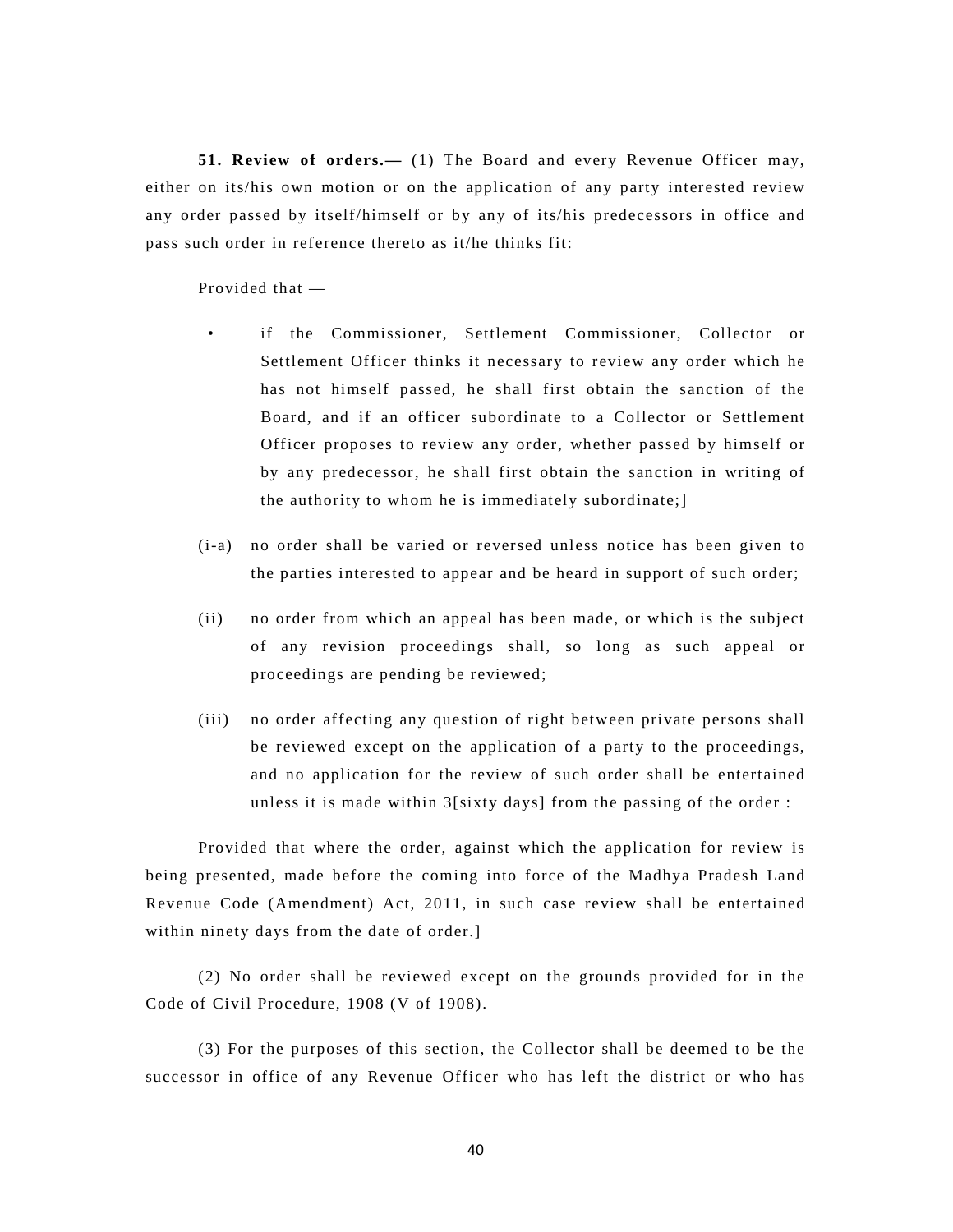ceased to exercise powers as a Revenue Officer and to whom there is no successor in the district.

(4)An order which has been dealt with in appeal or on revision shall not be reviewed by any Revenue Officer subordinate to the appellate or revisional authority.

**52. Stay of execution of orders**.- (1) A Revenue Officer who has passed any order or his successor in office may, at any time before the expiry of the period prescribed for appeal or revision, direct the execution of such order to be stayed for such time as may be requisite for filing an appeal or revision and obtaining a stay order from the appellate or revisional authority.

(2) The appellate or revisional authority may, at any time direct the execution of the order appealed from or against which a revision is made to be stayed for such time as it may think fit:

Provided that the execution of order shall not be stayed for more than three months at a time or until the date of next hearing, whichever is earlier.]

(3) The authority exercising the powers conferred by Section 50 or Section 51 may direct the execution of the order under revision or review to be stayed for such time as it may think fit :

Provided that the execution of order shall not be stayed for more than three months at a time or until the date of next hearing, whichever is earlier.]

(4) The Revenue Officer or the authority directing the execution of an order to be stayed may impose such conditions or order such security to be furnished as he or it thinks fit.

(5) No order directing the stay of execution of any order shall be passed except in accordance with the provisions of this section.

53. Application of limitation Act.- Subject to any express provision contained in this Code, the provision of [the Limitation Act, 1963 (36 of 1963) shall apply to all appeals and applications for [review and revision] under this code.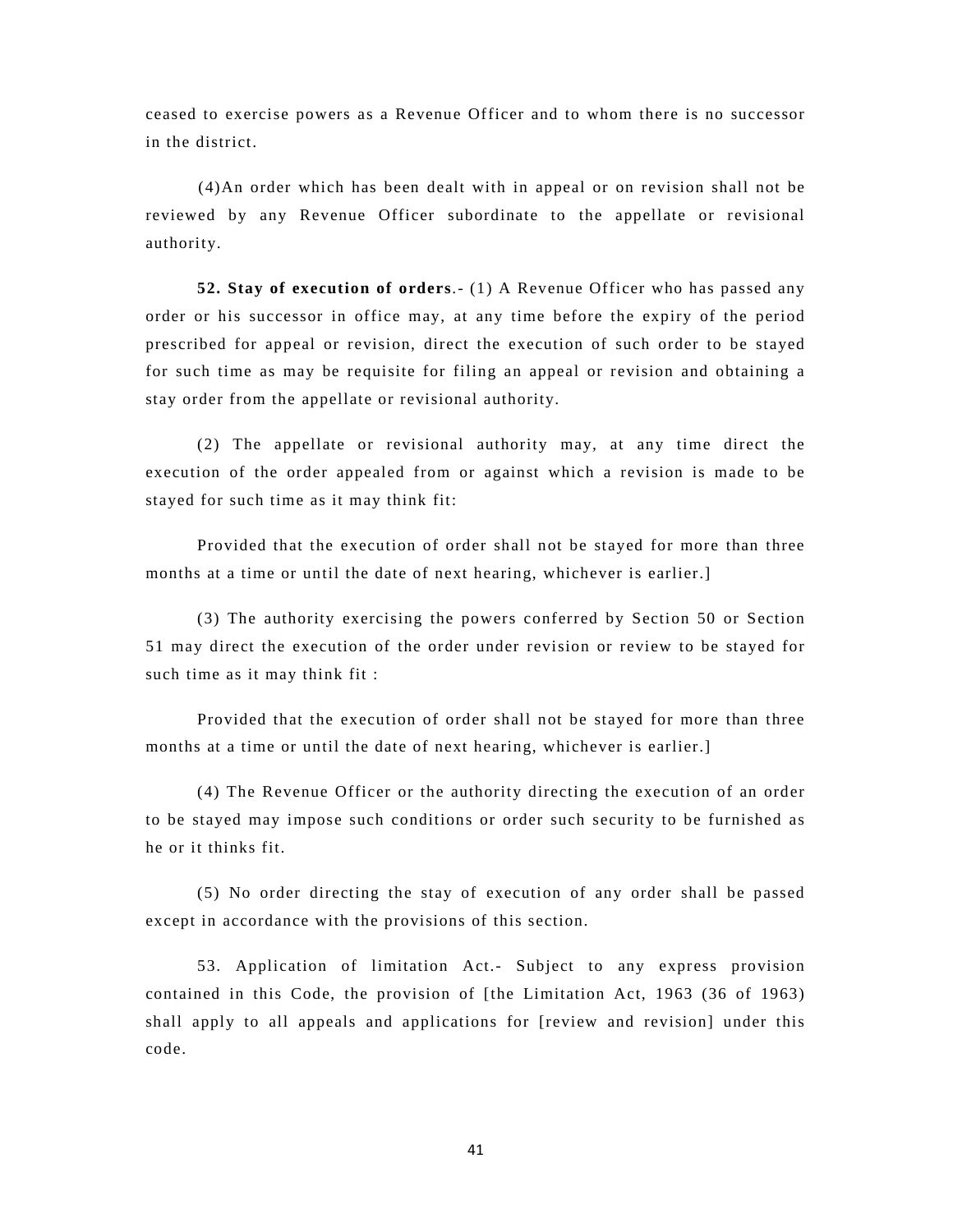**54. Pending revisions-** Notwithstanding anything contained in this chapter, all proceeding pending in revision before any Revenue Officer immediately before the coming into force of the Madhya Pradesh Land Revenue code (Amendment) Act,2011 shall be heard and decided by such Revenue Officer as if this Amendment Act had not been passed.]

**55. Application of Chapter.—**For avoidance of doubt, it is hereby declared that save as otherwise expressly provided in this Code, the provisions of this Chapter shall apply to —

- (a) all orders passed by any Revenue Officer before the date of coming into force of this Code and against which no appeal or revision proceedings are pending before such date; and
- (b) all proceedings before Revenue Officers, notwithstanding that they were instituted or commenced or arose out of proceedings instituted or commenced before the coming into force of this Code.

**56. Construction of order.—** In this Chapter, unless the context otherwise requires, expression "order" means the formal expression of the decision given by the Board or a Revenue Officer in respect of any matter in exercise of its/his powers under this Code or any other enactment for the time being in force, as the case may be.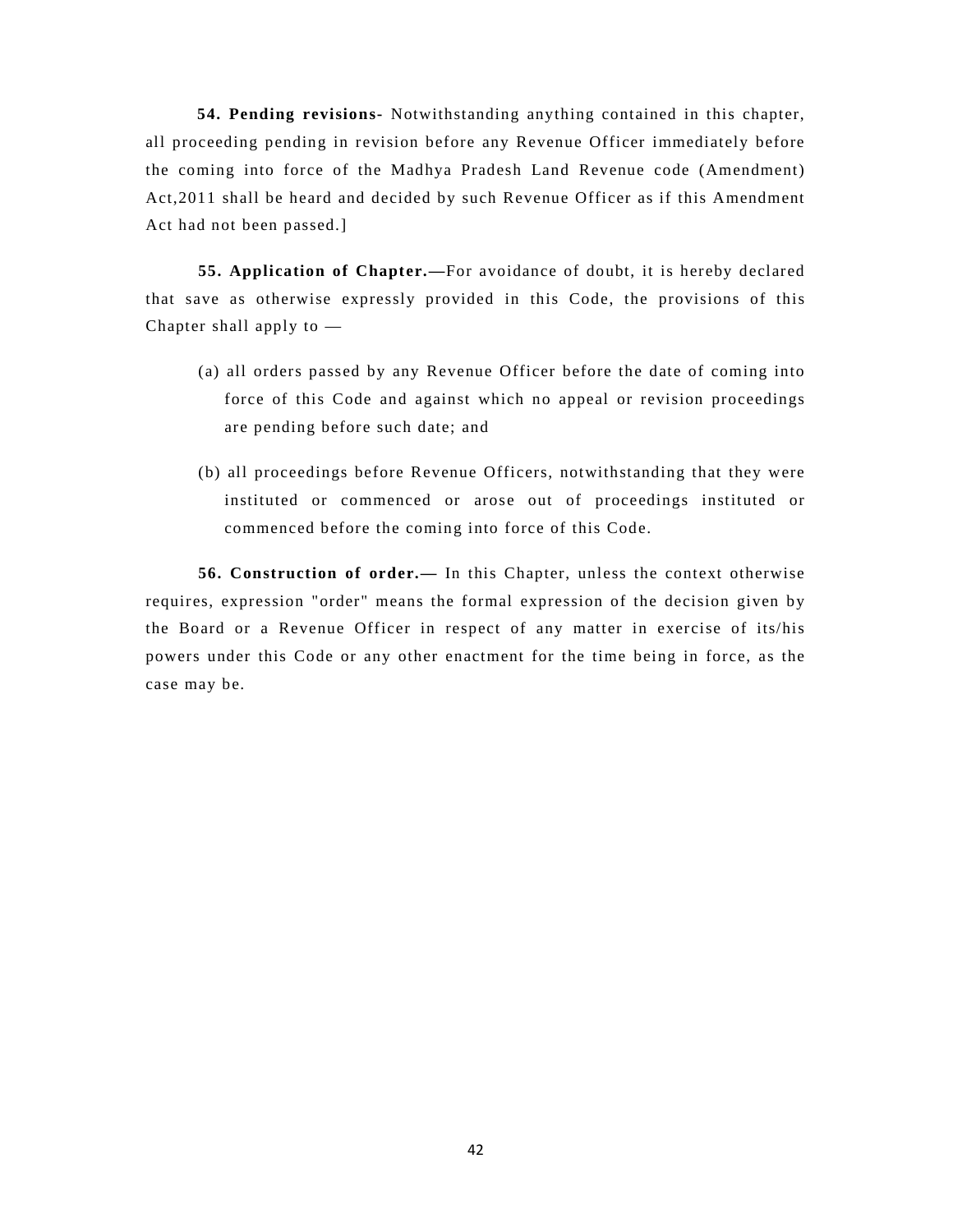## **CHAPTER VI**

### **LAND AND LAND REVENUE**

**57. State ownership in all lands.—** (1) All lands belong to the State Government and it is hereby declared that all such lands, including standing and flowing water, mines, quarries, minerals and forests reserved or not, and all rights in the sub-soil of any land are the property of the State Government : z

Provided that nothing in this section shall, save as otherwise provided in this Code, be deemed to affect any rights of any person subsisting at the coming into force of this Code in any such property.]

(2) Where a dispute arises between the State Government and any person in respect of any right under sub-section (1) such dispute shall be decided by the 4[State Government.]

- (3) Omitted.
- (3-a) Omitted.
- (4) Omitted

**58. Liability of land to payment of land revenue**.— (1) All land, to whatever purpose applied and wherever situate, is liable to the payment of revenue to the State Government, except such land as has been wholly exempted from such liability by special grant of or contract with the State Government or under the provisions of any law or rule for the time being in force

 Provided that the abadi land, subject to the provisions of Section 245, and the land which is situated in non-urban areas and used for agricultural purposes and not exempted from such liability, is liable to payment of revenue to the Gram Sabha.]

(2) Such revenue is called "land revenue"; and that term includes all moneys payable to the State Government for land, notwithstanding that such moneys may be described as premium, rent, lease money, quit-rent or in any other manner, in any enactment, rule, contract or deed.

**58-A. Certain land to be exempted from payment of land revenue,—** Notwithstanding anything contained in this Code, no land revenue shall be payable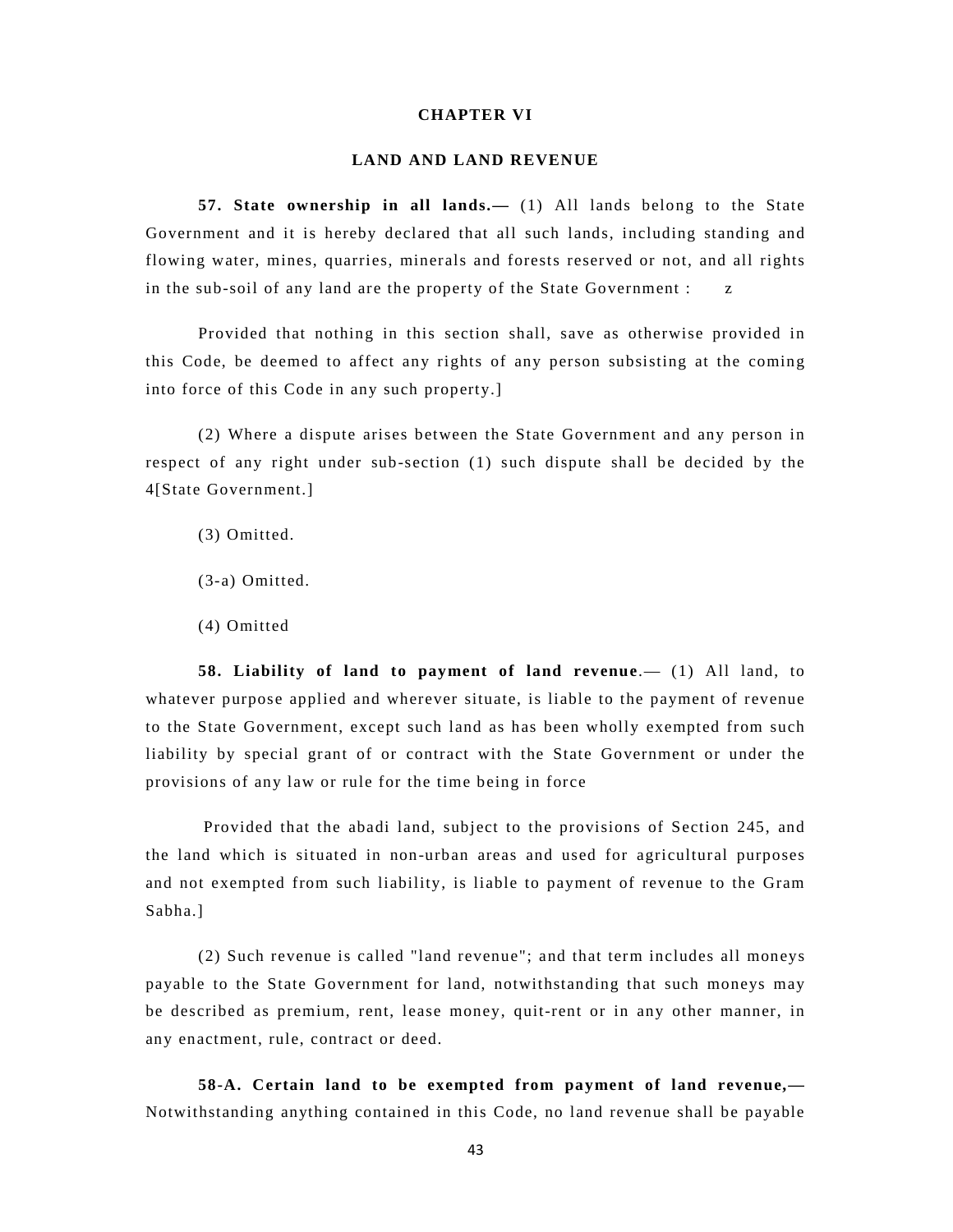in respect of an uneconomic holding used exclusively for the purpose of agriculture.

*Explanation I*. —For the purpose of this section, —

*'uneconomic holding'* shall mean a holding the extent of which is

not more than 5 acres;]

- (b)*'holding'* shall mean the entire land held by a person in the State, notwithstanding the fact that any portion thereof is separately assessed to land revenue; and
- (c)*'land revenue'* shall not include moneys payable to the State Government for land by way of premium, rent or lease moneys in respect of land leased out for a period of less than five years or quit-rent.

*Explanation II*.— For the purpose of clause (b) of Explanation I "entire land held by a person in the State" shall mean —

- (a)the entire land held by a person in the State individually and shall include —
	- (i) where land is held by such person jointly with one or more persons, so much portion of the land as falls to his share; and
	- (ii) land held by such person as Bhoodan holder under the Madhya Pradesh Bhoodan Yagna Act, 1968 (28 of 1968); and
- (b)where land is held by a person jointly with one or more persons, the single holding so jointly held.]

**58-B. Half of the assessed land revenue shall be payable for holding used exclusively for the purpose of a project of micro and small enterprise.—** (1) Notwithstanding anything contained in this Code, only half of the assessed land revenue shall be payable in respect of a holding upto two hectares used exclusively for the purpose of a project of micro and small enterprise.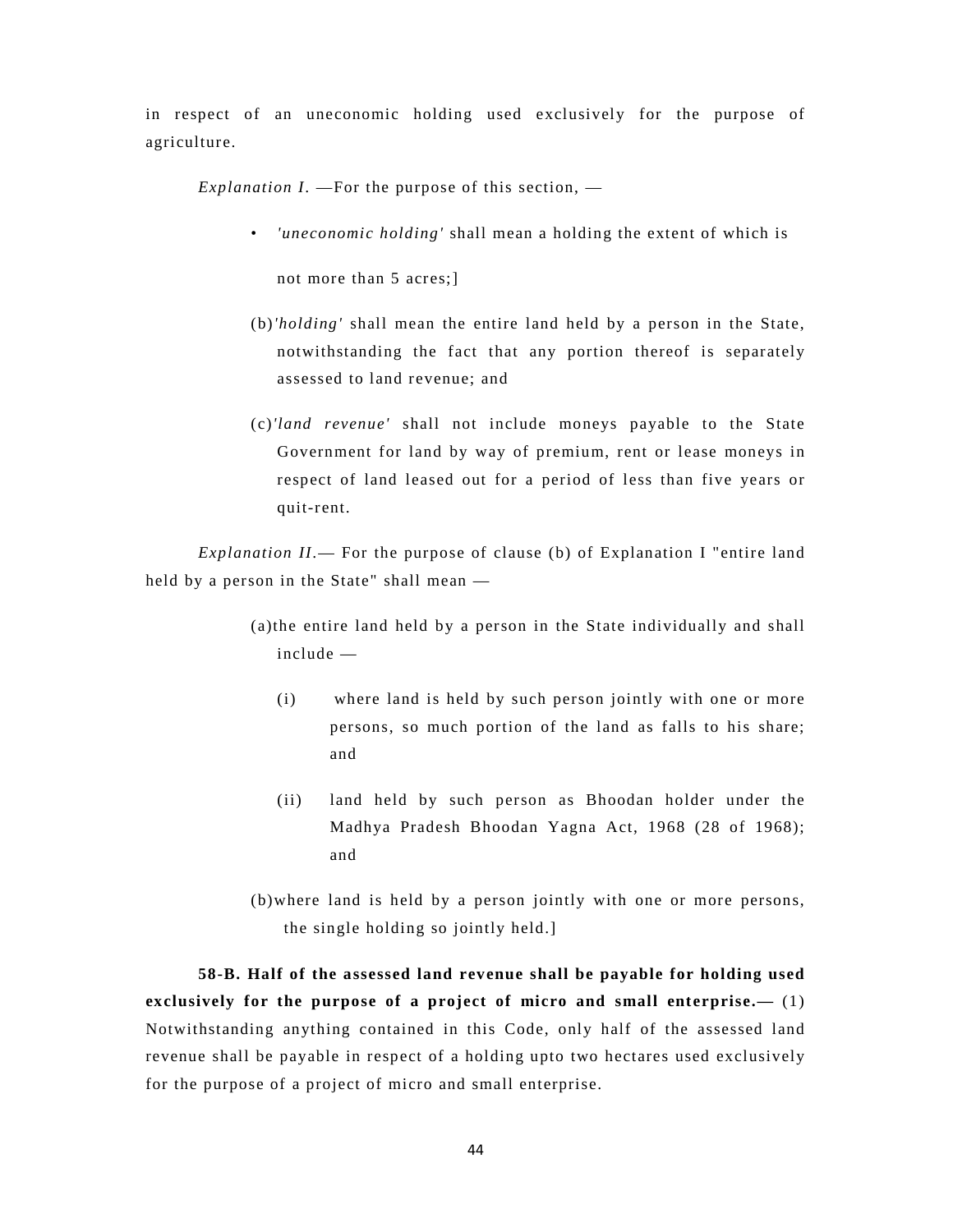(2) For the purpose of sub-section (1), the Collector shall, after affording reasonable opportunity of being heard to the persons interested and after making such enquiry as he may deem necessary, decide that the concerning holding is of project of micro and small enterprise.

*Explanation. —*For the purpose of this Section, the micro enterprise and small enterprise shall have the same meaning as assigned to them in sub-clauses (i) and (ii) of clause (a) of sub-section (1) of Section 7 of the Micro, Small and Medium Enterprises Development Act, 2006 (No. 27 of 2006)1

**59. Variation of land revenue according to purpose for which land is used.—** (1) The assessment of land revenue on any land [shall be made] with reference to the use of land-

- (a) for the purpose of agriculture of such farm house which is situated on holding of one acre or more;
- (b) as sites for dwelling houses;
- (c) for educational purpose;
- (d) for industrial purpose;
- (e) for commercial purpose;
- (f) for the purpose of mining under a mining lease within the meaning of the Mines and Minerals (Regulation and Development) Act, 1957 (No. 67 of 1957);
- $(g)$  for purpose other than those specified in items (a) to  $(f)$  above: Provided that the assessment of land revenue on any land situated in the areas which are constituted as reserved or protected forests under the Indian Forest Act, 1927 (16 of 1927), with reference to use of land for any of the purposes aforesaid shall not be proceeded with or any procedure relating to the assessment to be followed under the relevant provisions of the Code shall not be commenced except on a certificate permitting the use of land issued by an officer of the Forest Department duly authorised by the State Government in this behalf.]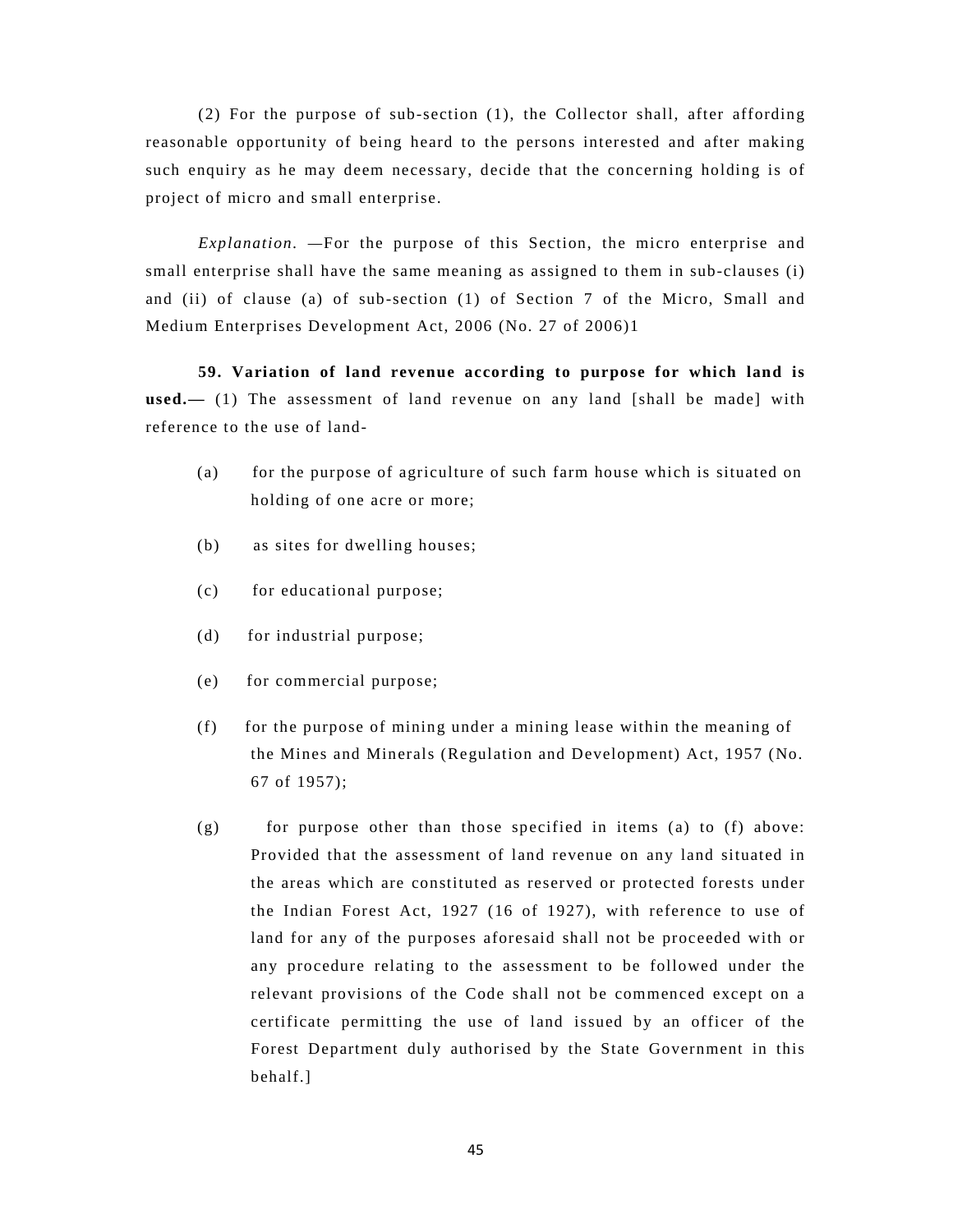*Explanation. —*For the purpose of clause (a) "Farm House" means such building or construction which is any improvement as defined in clause (j) of subsection (1) of Section 2, the plinth area of which shall not exceed one hundred square metre and the built up area shall not exceed one hundred fifty square metre.

(2) Where land assessed for use for any one purpose is diverted to any other purpose, the land revenue payable upon such land shall, notwithstanding that the term for which the assessment may have been fixed has not expired, be liable to be altered and assessed in accordance with the purpose to which it has been diverted.

(2-a) The alteration or assessment referred to in sub-section (2) shall be carried out by the Sub-Divisional Officer.]

(3) Where the land held free from the payment of land revenue on condition of being used for any purpose is diverted to any other purpose it shall become liable to the payment of land revenue and assessed in accordance with the purpose to which is has been diverted.

(4) The assessment made under sub-sections (2) and (3) shall be in accordance with the rules made by State Government in this behalf and such rules shall be in accordance with the principles contained in Chapter VII or VIII, as the case may be.

(5) Where land for use for any one purpose is diverted to any other purpose, and land revenue is assessed there on under the provisions of this section, the [Sub- Divisional Officer]shall also have power to impose a premium on the diversion in accordance with rules made under this code:

Provided that no premium shall be imposed for the diversion of any land for charitable purposes.

(6) Not with standing any usage or grant or anything contained in any law, the right of all persons holding land, which immediately before the coming into force of the Madhya Pradesh Land Revenue Code, 1954 (II of 1955), was held in malik makbuza right, to exemption from payment of premium on diversion of such land is hereby abolished; but every such person shall, on diversion of such land,. be entitled in lieu of such right to a rebate equal to the land revenue for one year payable for such land from the amount of premium determined under sub-section  $(5).$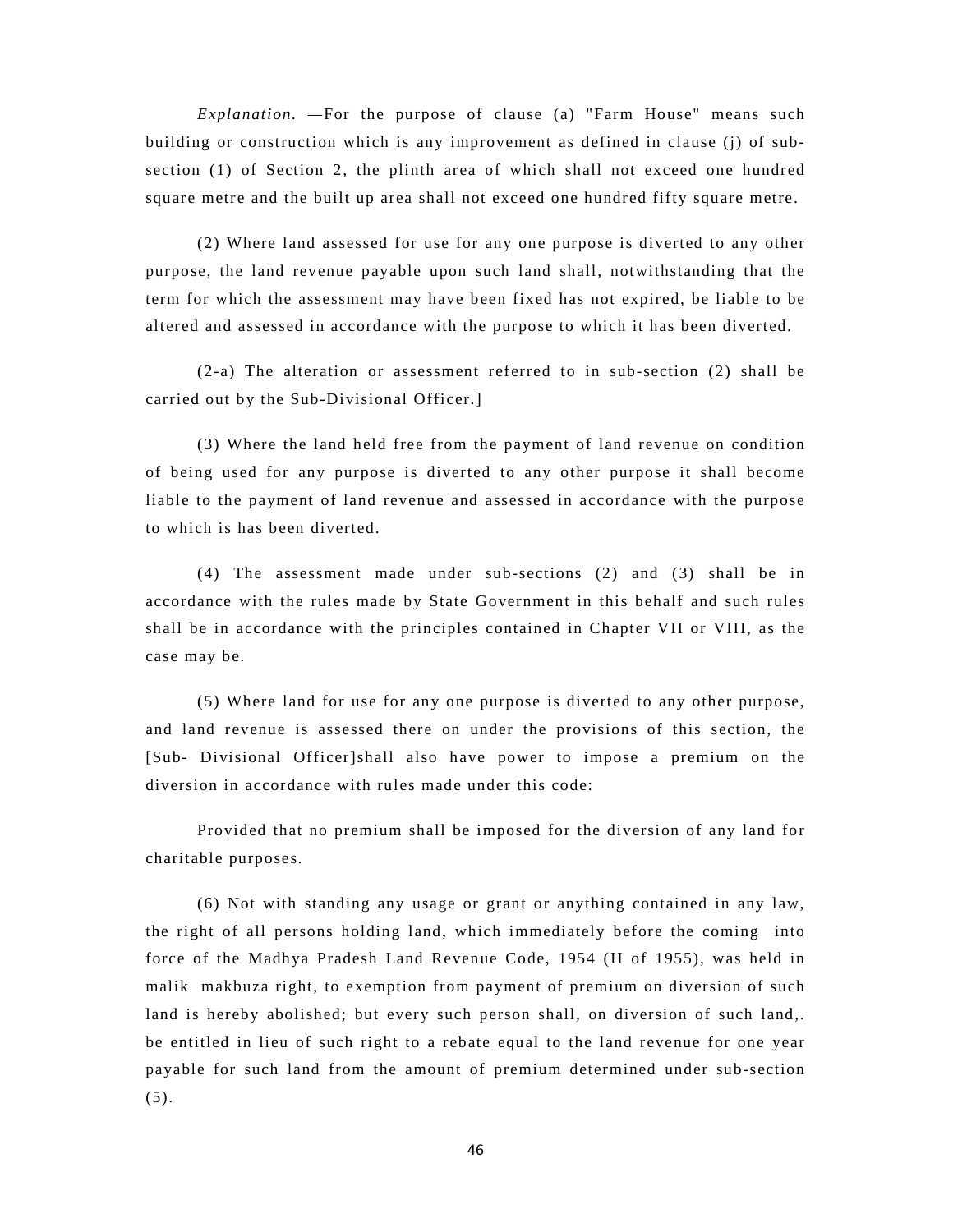**59-A. Assessment when to take effect.-** The alteration or assessment made under the provision of Section 59 shall take effect from the date on which the diversion was made.

**59-B. Reassessment on diversion of land prior to coming into force of the code-** Where prior to the coming into force of this code land in any area assessed for any one purpose was subsequently diverted for use to any other purpose, the land revenue payable upon such land shall, notwithstanding that the term for which the assessment may have been fixed has not expired, be liable to be altered and assessed-

- (1) in accordance with the purpose to which it has been diverted with effect from —
	- (a) The date on which such diversion was made if in the area concerned there was in force any enactment repealed under Section 261 which contained provision for alteration or reassessment on such diversion;
	- (b) The date of coming into force of this Code in any other case; and
- (2) in case of (a) above in accordance with the provisions of such repealed Act, and in the case of (b) above in accordance with the provisions of this Code.]

**60. Assessment by whom to be fixed.—** On all lands on which the assessment has not been made the assessment of land revenue shall be made by the Collector in accordance with rules made under this Code.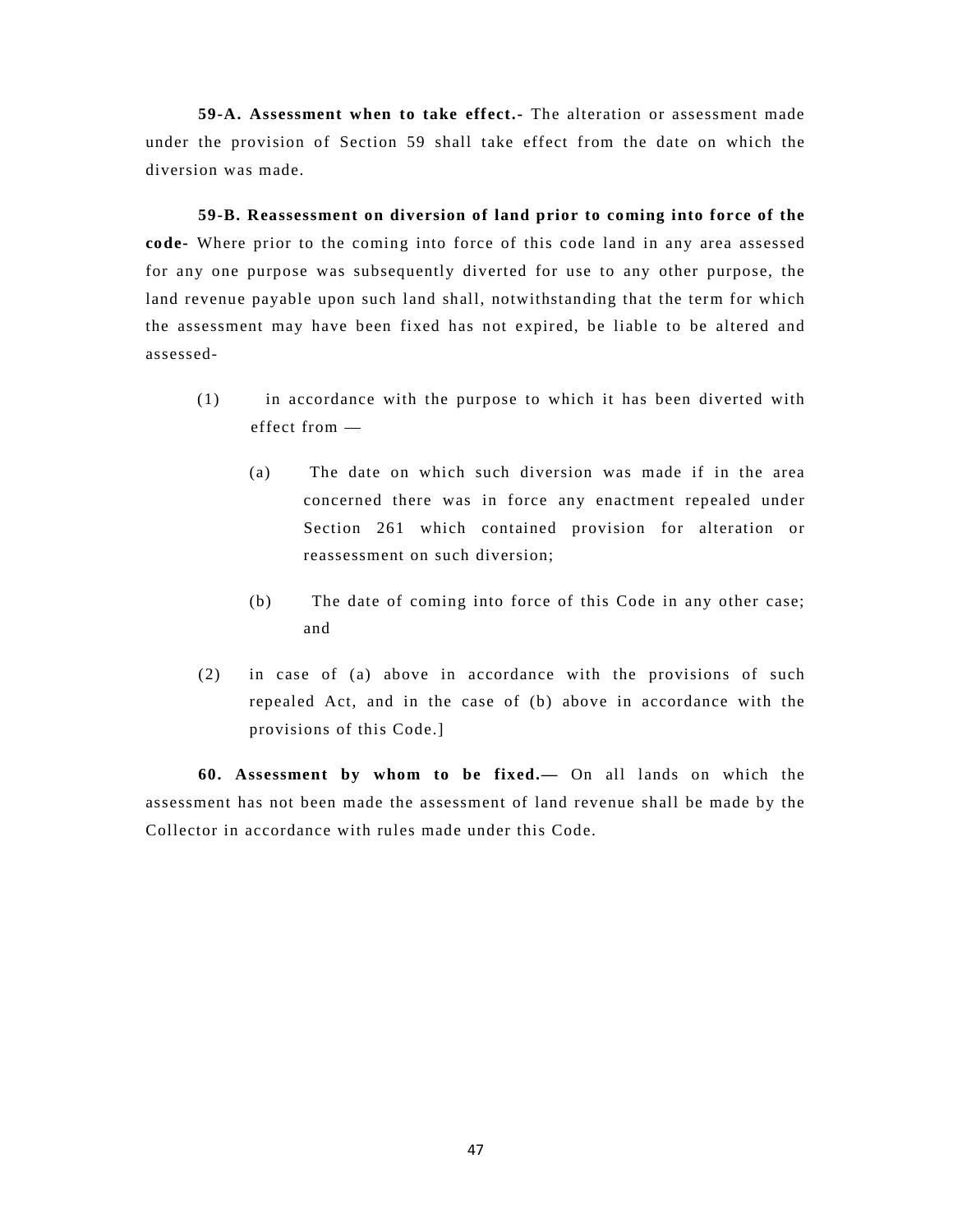## **CHAPTER VII**

#### **REVENUE SURVEY AND SETTLEMENT IN NON-URBAN AREAS**

*A-Application of Chapter and Officers to conduct Revenue* 

*Survey and/or Settlement*

**61. Application of this Chapter to lands in non-urban areas,—**The provisions of this Chapter shall apply in respect of lands in non-urban areas.

**62. Appointment of Settlement Commissioner.—**The State Government may appoint a Settlement Commissioner who shall, subject to the control of the State Government, control the operation of the revenue survey and/or settlement.

**63. Appointment of Additional Settlement Commissioners and their powers and duties.**  $-$  (1) The State Government may appoint one or more Additional Settlement Commissioners.

(2) An Additional Settlement Commissioner shall exercise such powers and discharge such duties, conferred and imposed on a Settlement Commissioner by this Code or by any other enactment for the time being in force or by any rule made under this Code or any such other enactment, in such cases or classes of cases, as the State Government or Settlement Commissioner may direct and while exercising such powers and discharging such duties, the Additional Settlement Commissioner shall be deemed to have been appointed as a Settlement Commissioner for the purposes of this Code or any other enactment or any rule made under this Code or such other enactment.

**64. Appointment of Settlement, Deputy Settlement and Assistant Settlement Officers.—** (1) The State Government may appoint an officer hereinafter called the Settlement Officer to be in charge of a revenue survey, and/or settlement and as many Deputy Settlement Officers and Assistant Settlement Officers as it thinks fit.

(2) All Settlement, Deputy Settlement and Assistant Settlement Officers shall be subordinate to the Settlement Commissioner and all Deputy Settlement and Assistant Settlement Officers in a local area shall be subordinate to the Settlement Officers.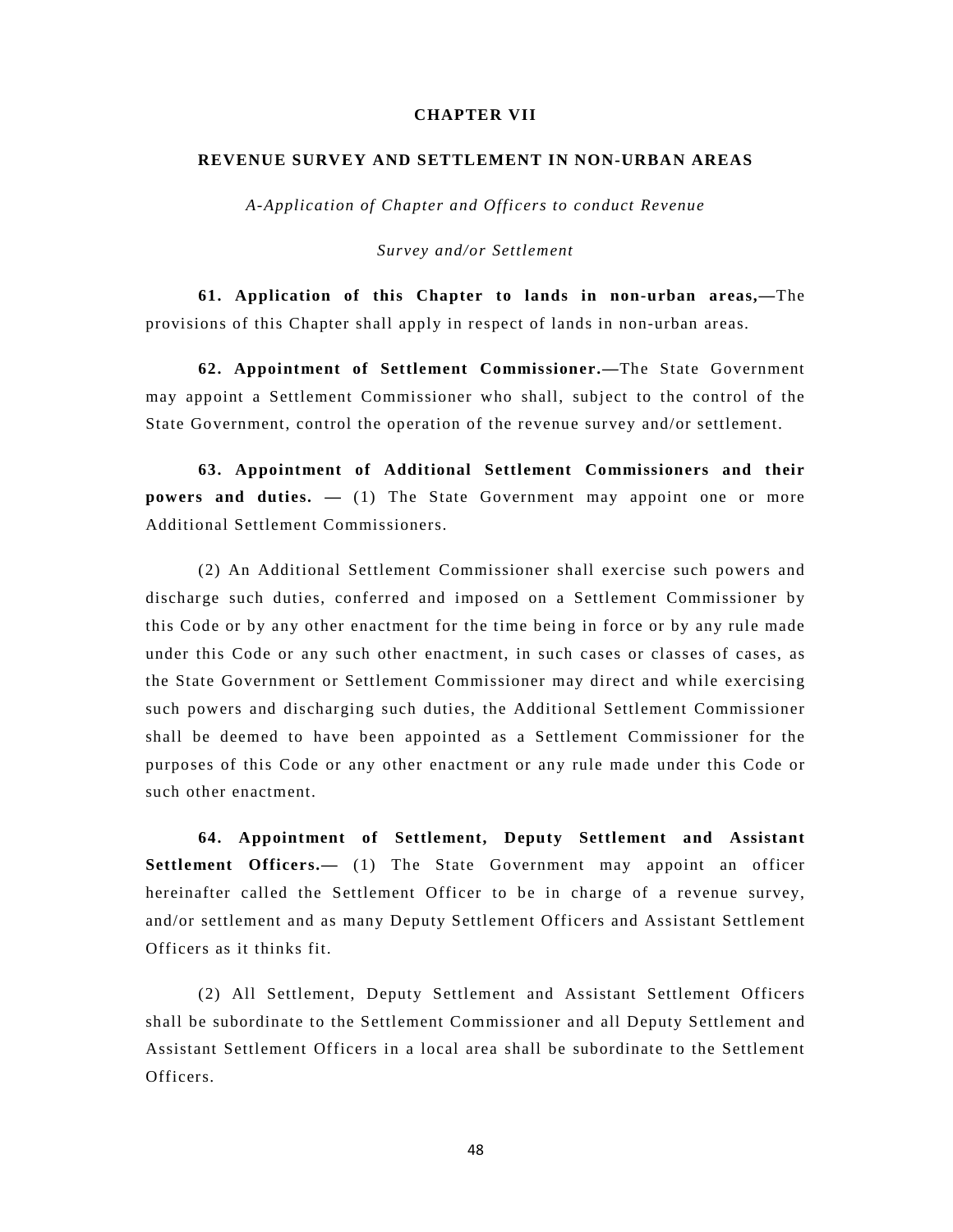**65. Powers of Settlement, Deputy Settlement and Assistant Settlement Officers.**  $-$  (1) The State Government may invest any Settlement Officer or Deputy Settlement Officer or Assistant Settlement Officer with all or any of the powers of a Collector under this Code, to be exercised by him in such cases or classes of cases as the State Government may direct.

(2) The State Government may invest any Deputy Settlement Officer or Assistant Settlement Officer with all or any of the powers of a Settlement Officer under this Code or any other enactment for the time being in force.

## **B-Revenue Survey**

**66. Definition of Revenue Survey.—**The operations carried out in accordance with the provisions of this part, that is to say  $-$ 

- (1) All or any of the operations pertaining to the division of land into survey numbers and grouping them into villages, recognition of existing survey numbers, reconstitution thereof or forming new survey numbers and operations incidental thereto;
- (2) Soil classification;
- (3) Preparation or, as the case may be, revision or correction of field map;
- (4) Preparation of record of rights, in order to bring the land records up to date in any local, over area; are called a revenue survey.

**67. Notification of proposed revenue survey.-** (1) Whenever the State Government decides that a revenue survey should be made of any local area, it shall publish a notification to that effect, and such local area shall be held to be under such survey from the date of such notification until the issue of a notification declaring the operation to be closed.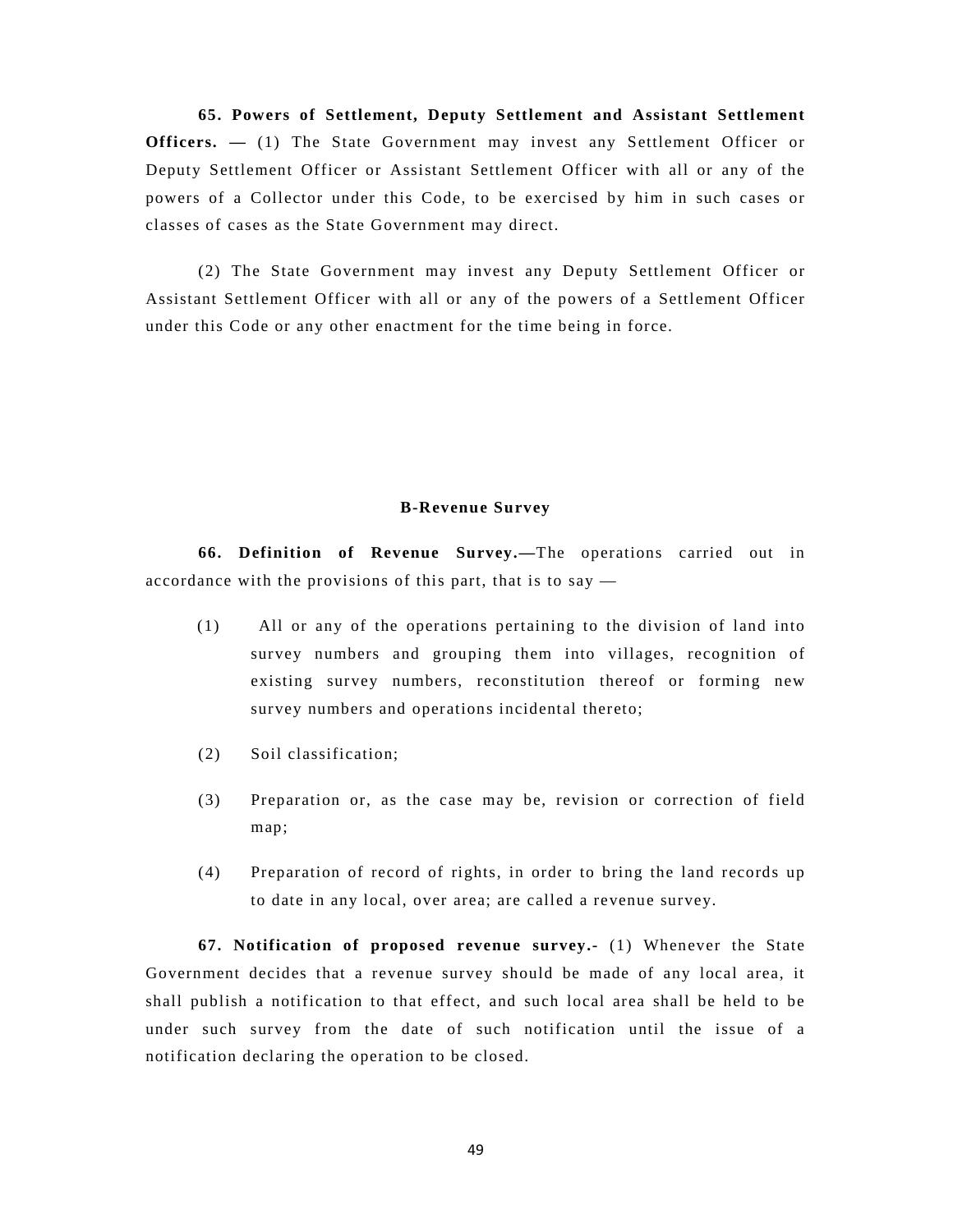(2) Such notification may extend to all lands generally in the local area or to such lands only as the State Government may direct.

**68. Formation of survey numbers and villages. —**Subject to rules made under this Code, the Settlement Officer, may —

- (a) Take measurements of the land to which the revenue survey extends and construct such number of survey marks thereon as may be necessary;
- (b) Divide such lands into survey numbers and group the survey numbers into villages; and
- (c) Recognize existing survey numbers, reconstitute survey numbers or form new survey numbers

Provided that except as hereinafter provided, no survey numbers, comprising land used for agricultural purposes shall henceforth be made of less extent than a minimum to be prescribed for the various classes of land

Provided further that the limit prescribed under the aforesaid proviso shall not apply in the case of survey numbers, already existing immediately before the date of the notification under sub-section (1) of Section 67.

**69. Separate demarcation of land diverted or specially assigned. —** Notwithstanding the provisions of Section 68 when any portion of agricultural land is diverted under the provisions of Section 172 to any non-agricultural purpose, or when any portion of land is specially assigned under Section 237, or when any assessment is altered on any portion of land under sub-section (2) of Section 59, the Settlement Officer may make such portion into a separate survey number or sub-division of a survey number.

**70. Power to re-number or sub-divide survey numbers.—** (1) The Settlement Officer may either re-number or sub-divide survey numbers into as many sub-divisions as may be required in view of the acquisition of rights in land or for any other reason.

(2) The division of survey numbers into sub-divisions and the apportionment of the assessment of the survey number amongst the sub-divisions shall be carried out in accordance with rules made under this Code and such rules may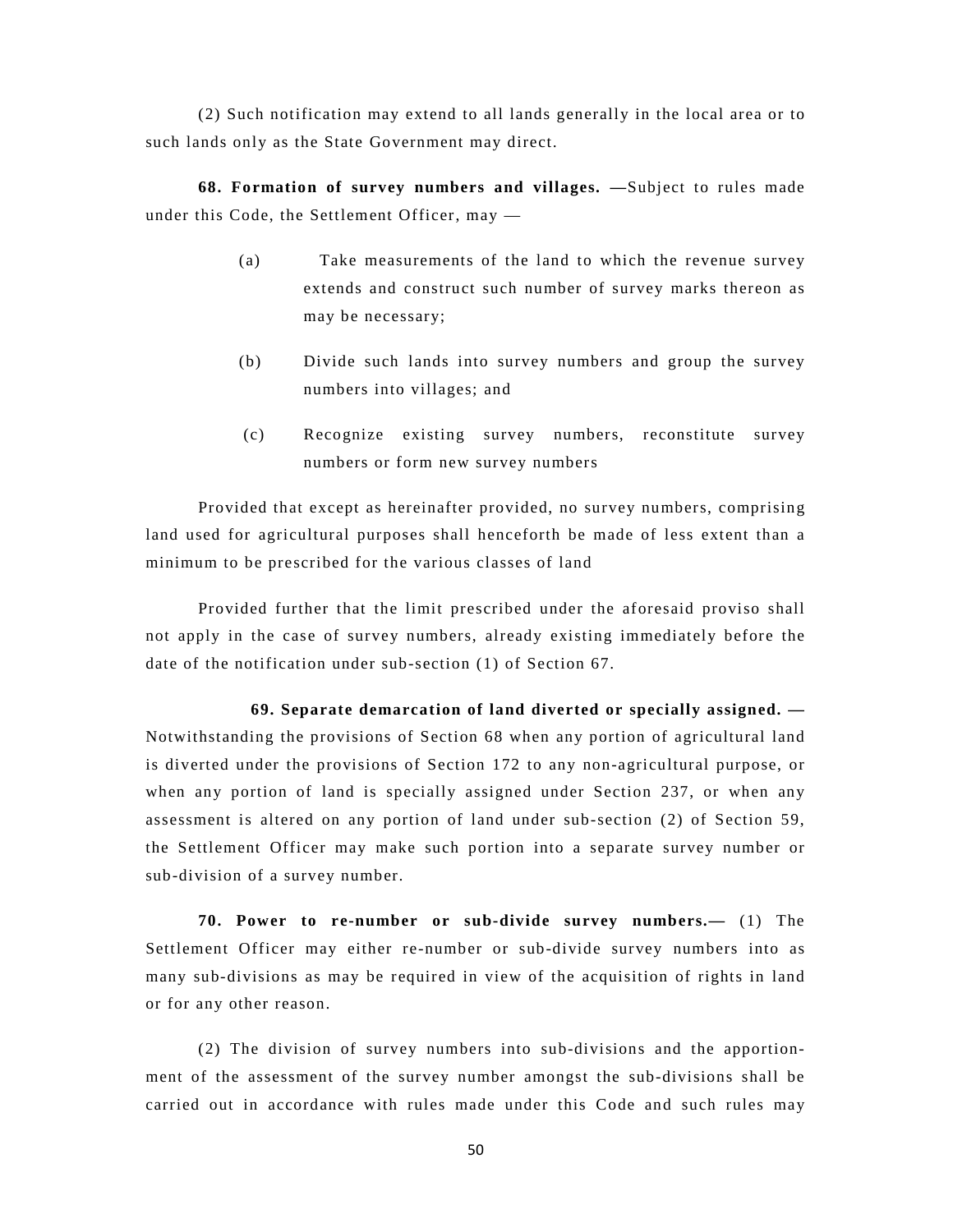provide limits either of area or of land revenue or both, below which no subdivision shall be recognised :

Provided that the total amount of assessment of any survey number shall not be enhanced during the term of a settlement unless such assessment is liable to alteration under the provisions of this Code.

(3) Where a holding consists of several khasra numbers the Settlement Officer shall assess the land revenue payable for each khasra number and record them as separate survey numbers.

(4) Whenever the survey numbers are re-numbered, the Settlement Officer shall correct the entries in all records prepared or maintained under Chapter IX.

**71. Entry of survey numbers and sub-divisions in records.—**The area and assessment of survey numbers and sub-divisions of survey numbers shall be entered in such records as may be prescribed.

**72. Determination of abadi of village.—** The Settlement Officer shall, in the case of every inhabited village, ascertain and determine, with due regard to rights in lands, the area to be reserved for the residence of the inhabitants or for purposes ancillary thereto, and such area shall be deemed to be the abadi of the village.

**73. Power of Settlement Officer to divide or unite villages or exclude area there from.—**The Settlement Officer may divide a village to constitute two or more villages or may amalgamate two or more villages and constitute one village or may alter the limits of a village by including therein any area of a village in the vicinity thereof or by excluding any area comprised therein, in accordance with the rules made under this Code.

**74. Grouping of villages**.— The villages of each district or tahsil or part of a district or tahsil comprised in the area under revenue survey shall be formed into groups, and in forming such group regard shall be had to physical features, agricultural and economic conditions and trade facilities and communications.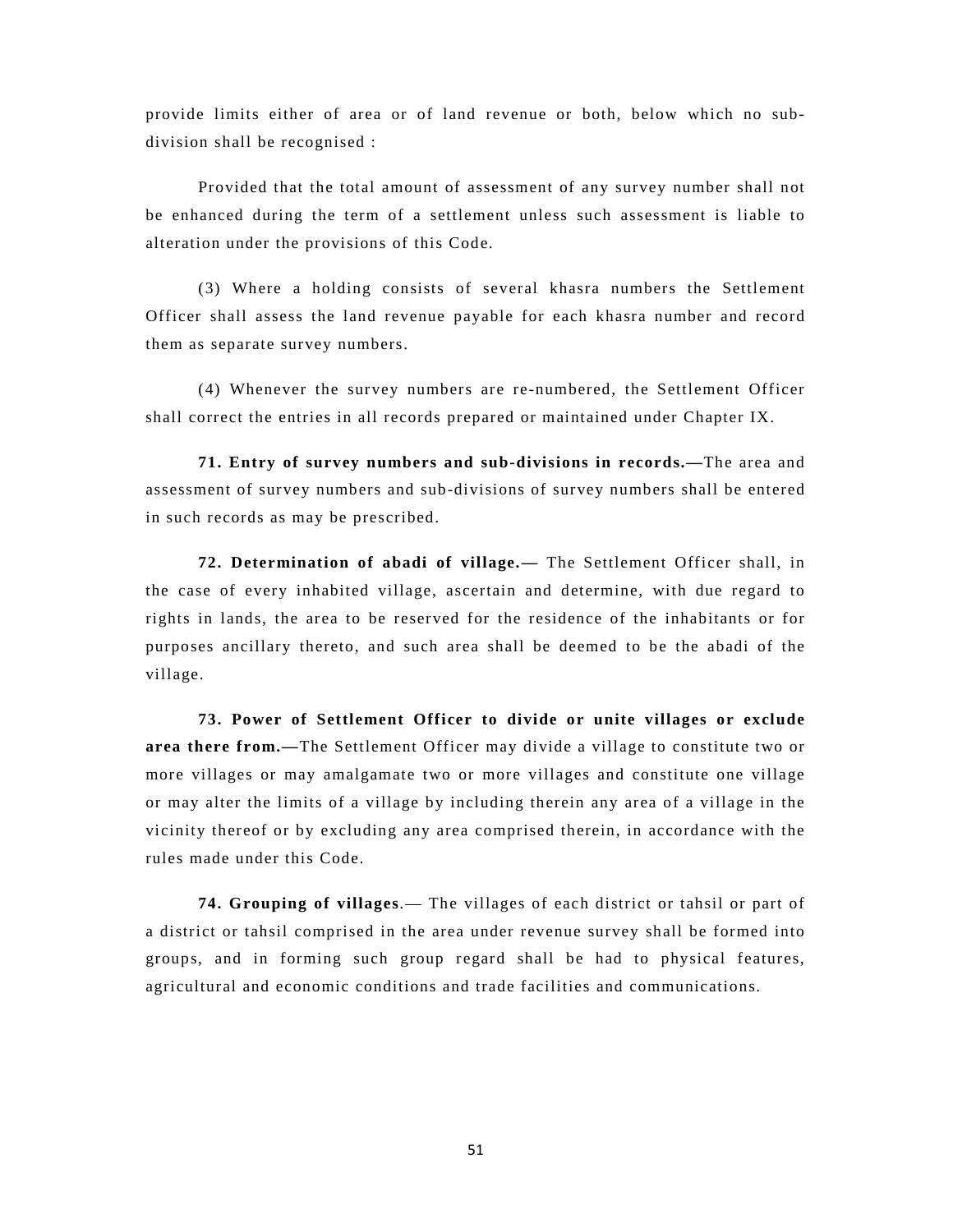#### *C-Settlement of rent*

**75. Definition of Settlement-, —** The result of the operations carried out in accordance with this part in continuation of revenue survey in order to determine or revise the land revenue payable on lands in any local area called "settlement" and the period during which the revised land revenue be in force is called the term of settlement.

**76. Notification of proposed settlement.-**On issue of a notification declaring the operations of revenue survey to be closed under sub-section (1) of section 67, the State Government, if it decides that settlement operations should be undertaken in the local area in which revenue survey is closed, shall publish a notification to that effect and such area shall be held to be under settlement from the date of such notification until the announcement of settlement under section 82 is respect of a land in the local area is complete :

Provided that if the notification is issued after expiration of a period of five years from the date of issue of notification declaring, the operations of revenue survey to be closed under sub-section (1) of section 67, record of rights shall be prepared under section 108 before the Settlement operations are undertaken in accordance with the provisions contained in this part.

**77. Fixation of assessment rates.-**On completing the necessary inquiries, as may be prescribed, the settlement officer shall forward to the state Government his proposals for assessment rates for different classes of land in such from and along with such other particulars as may be prescribed.

(2) The State Government may approve the assessment rates with such modifications as it may deem fit.

[**78**. Omitted]

**79. Fixation of fair assessment.-**The settlement officer shall fix the assessment on each holding in accordance with the assessment rates approved under section 77 and the provisions of the section 81 such assessment shall be the fair assessment of such holding.

**80. All lands liable to assessment.-**The settlement officer shall have the power to make fair assessment on all lands what-so-ever to which the settlement extends, whether such lands are liable to the payment of land revenue or not.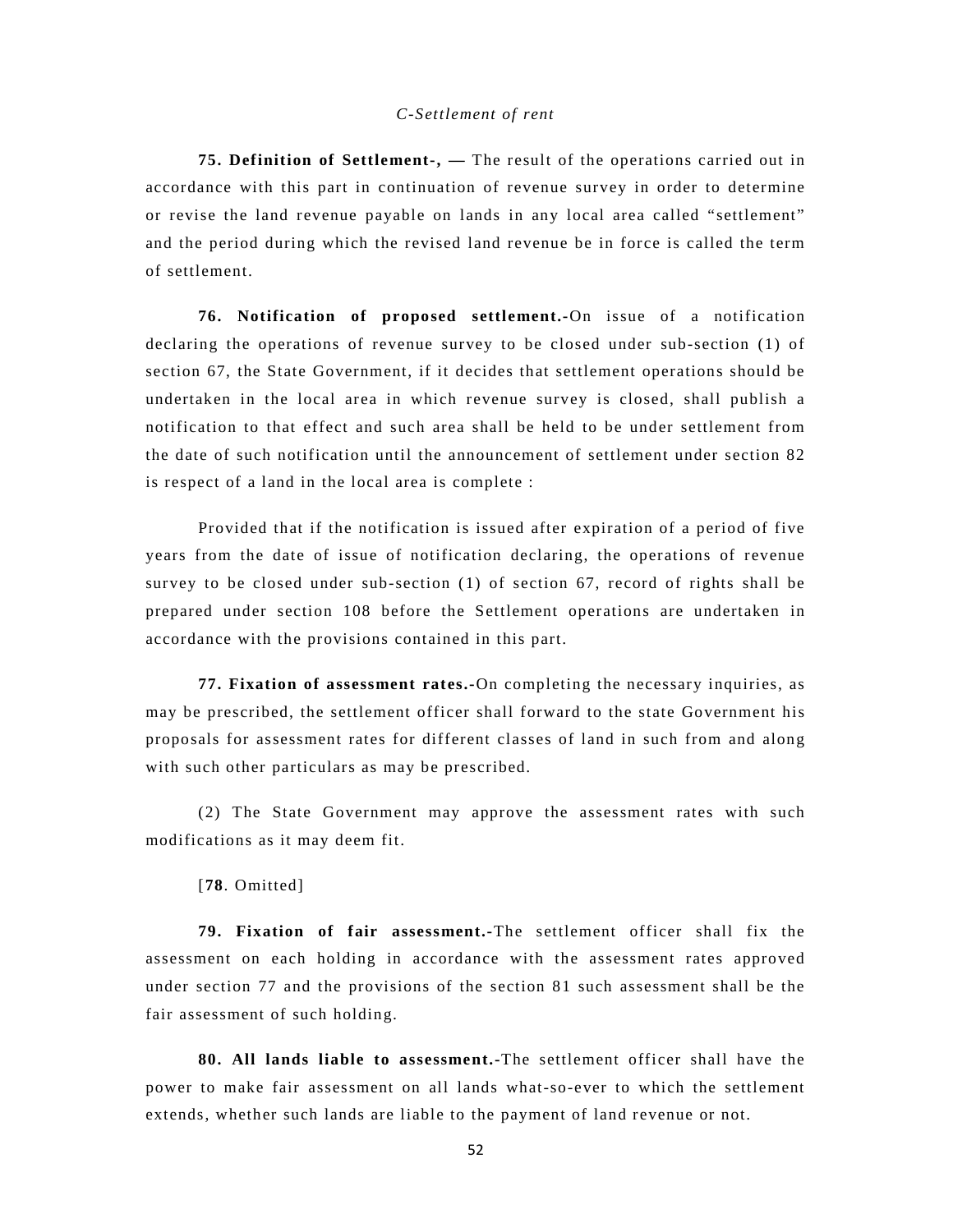**81. Principles of assessment.-**(1) The fair settlement of all lands shall be calculated in accordance with the principles and restrictions set forth in the section.

(2) No regard shall be had to any claim to hold land on privileged terms.

(3) Regard shall be had in the case of agriculture land to the profits of agriculture, to the consideration paid for leases, to the sale prices of land and to the principal moneys on mortgages, and in the case of non-agricultural land, to the value of the land for the purpose for which it is held.

(4) The Fair assessment on land used for non-agricultural purpose shall be fixed in accordance with the rules made under section59.

(5) Where an improvement has been effected at any time in any holding held for the purpose of agriculture by or at the expense of the holder thereof, the fair assessment of such holding shall be fixed as if the improvement had not been made.

(6) Omitted.

**82. Announcement of settlement.-**(1) When the assessment of any land has been fixed in accordance with section 79, notice thereof shall be given in accordance with rules made under this Code, and such notice shall be called the announcement of the settlement.

(2) The assessment of any land, as announced under this section, shall be the land revenue payable annually on such land during the term of the settlement unless it is modified in accordance with the provisions of this Code, or any other law.

**83. Introduction of Settlement. –** The term of a settlement shall commence from the beginning of the revenue year next following the date of announcement or from the expiry of the previous term of settlement**,** whichever is later.

**84. Remission of enhancement of bhumiswami who relinquishes –** During the first year of the term of settlement any bhumiswami who is dissatisfied with the new assessment shall, on relinquishing his rights in his holding in the manner prescribed by Section 173 may, one month before the commencement of the agricultural year, receive a remission of any increase imposed thereby;

53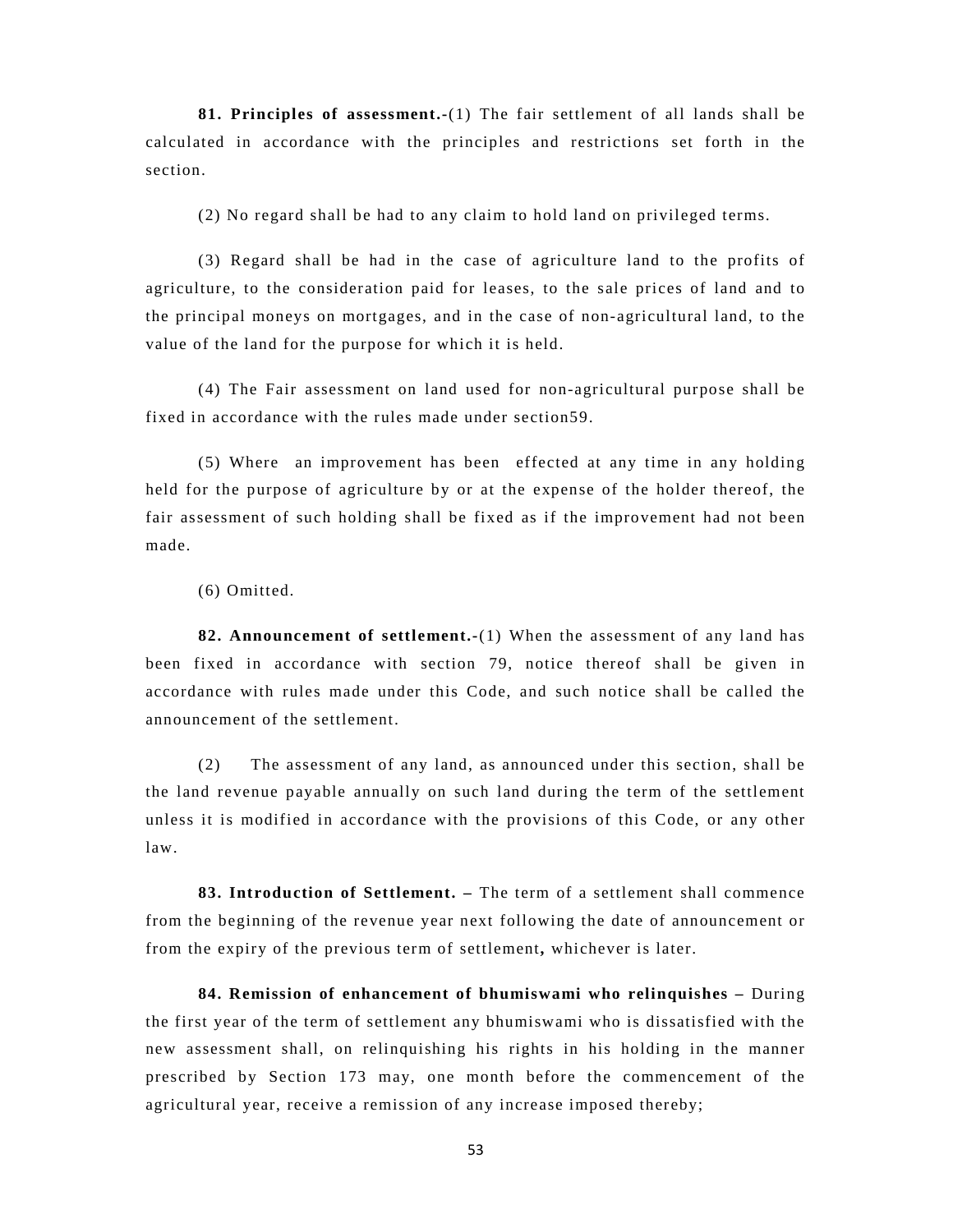Provided that the relinquishment of only part of a holding or of a holding, which, or any part of which, is subject to an encumbrance or a charge shall not be permitted.

**85. Term of settlement**.— (1) The term of settlement shall be fixed by the State Government and shall not be less than thirty years

Provided that if, at any time during the currency of the settlement, the State Government finds that having regard to changes in general conditions subsequent to the settlement, it is desirable that the assessment should be reduced, it may reduce such assessment for such period as it may deem fit.

(2) Notwithstanding anything contained in sub-section (1) in any area where there is ample scope for extension of cultivation or for agricultural development or where the pitch of rents is unduly low or where there has been a rapid development of resources owing to the construction of roads, railways or canals since the last settlement, the State Government may, for reasons to be recorded, fix a term which may be less than thirty years but which shall in no case be less than twenty years.

(3) Notwithstanding that the term of settlement fixed under sub-section (1) or sub-section (2) for any local area has expired, the term shall be deemed to have been extended till the commencement of the term of the subsequent settlement in that area.

**86. Power of Collector to complete •unfinished proceedings**.— Where the settlement operations are closed all applications and proceedings then pending before the Settlement Officer shall be transferred to the Collector who shall have the powers of a Settlement Officer for their disposal.

# *D-General*

**87. Inquiry into profits of agriculture and value of land**.— (1) With effect from the coming in force of this Code the State Government may take steps to institute and may cause to be constantly maintained, in accordance with rules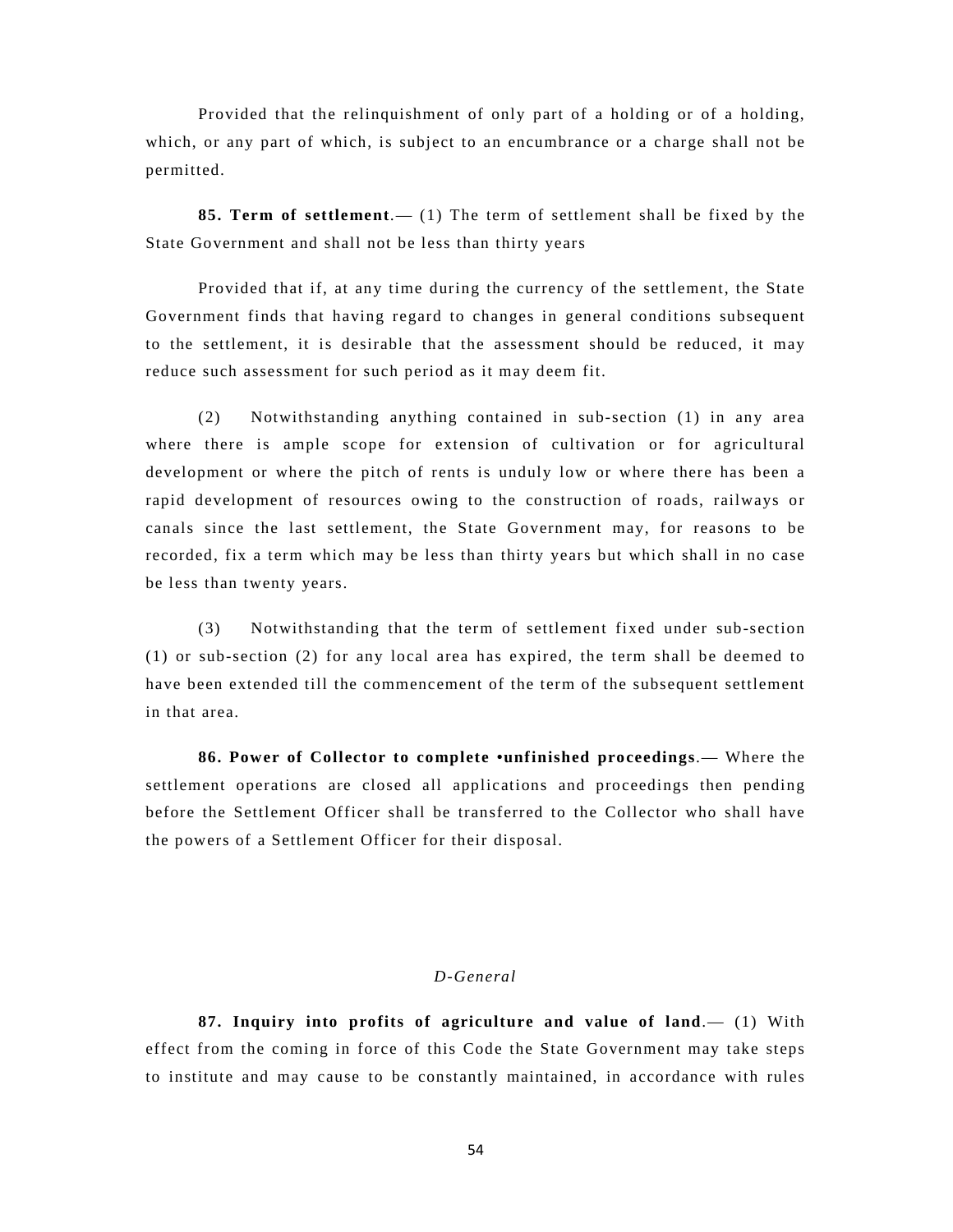made under this Code, an inquiry into the profits of agriculture and into the value of land used for agricultural and non-agricultural purposes.

(2) For the purpose of determining the profits of agriculture, the following elements shall be taken into account in estimating the cost of cultivation, namely :

(a) the depreciation of stock and buildings;

—

- (b) the money equivalent to the cultivator's and his family's labour and supervision;
- (c) all other expenses usually incurred in cultivation on the land which is under inquiry; and
- (d) interest on the cost of buildings and stock and on expenditure for seed and manure, and on cost of agricultural operations paid for in cash.

(3) The Settlement Officer shall take in consideration the information collected in the course of this inquiry, when framing his proposals for assessment rates.

**88. Power to transfer, duty of maintaining maps and records to Settlement Officer. —** When a local area is under revenue survey, the duty of maintaining the maps and records may, under the orders of the State Government, be transferred from Collector to the Settlement Officer, who shall thereupon exercise all the powers conferred on the Collector in any of the provisions in Chapters IX and XVIII.

**89. Power of Sub-Divisional Officer to correct errors**.— The Sub-Divisional Officer may, at any time after the closure of the revenue surveys and during the term - of settlement, correct any error in the area or assessment of any survey number of holding due to mistake of survey or arithmetical miscalculation

Provided that no arrears of land revenue shall become payable by reason of such correction.

**90. Power of Collector during term of Settlement etc**.— After the closure of the revenue survey and during the term of a settlement, the Collector, shall,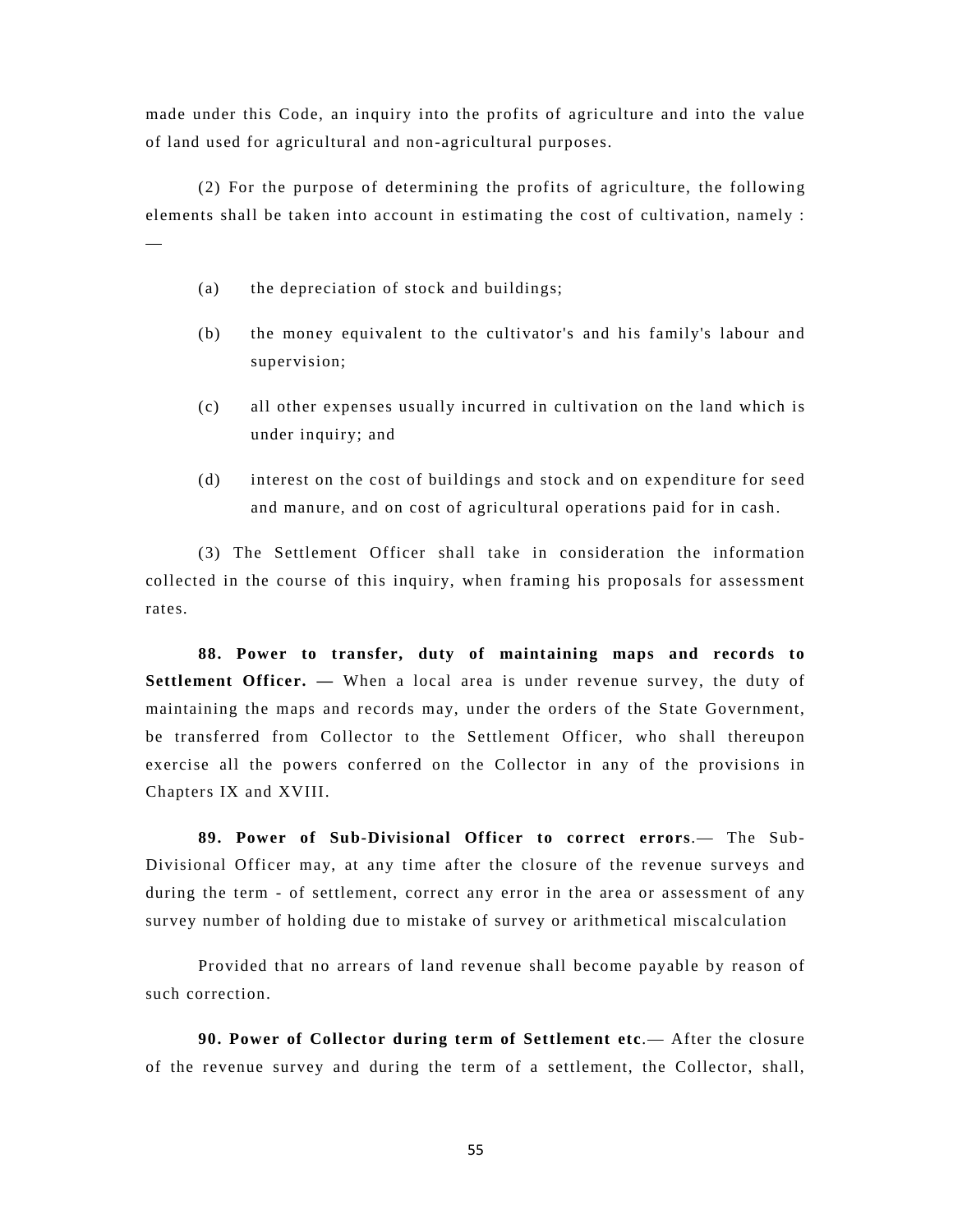when so directed by the State Government, exercise the powers of a Settlement Officer under Sections 68, 69, 70, 72 and 73.

**91. Power to grant power of Settlement Officer during term of Settlement.** — The State Government may, after the closure of the revenue survey and during the term of settlement, invest any Revenue Officer with all or any of the power of the Settlement Officer under this Chapter, within such area and subject to such restrictions and for such period as it may think fit.

**91-A. Power to make rules**.—The State Government may make rules for regulating generally the conduct of a revenue survey or settlement under this Chapter.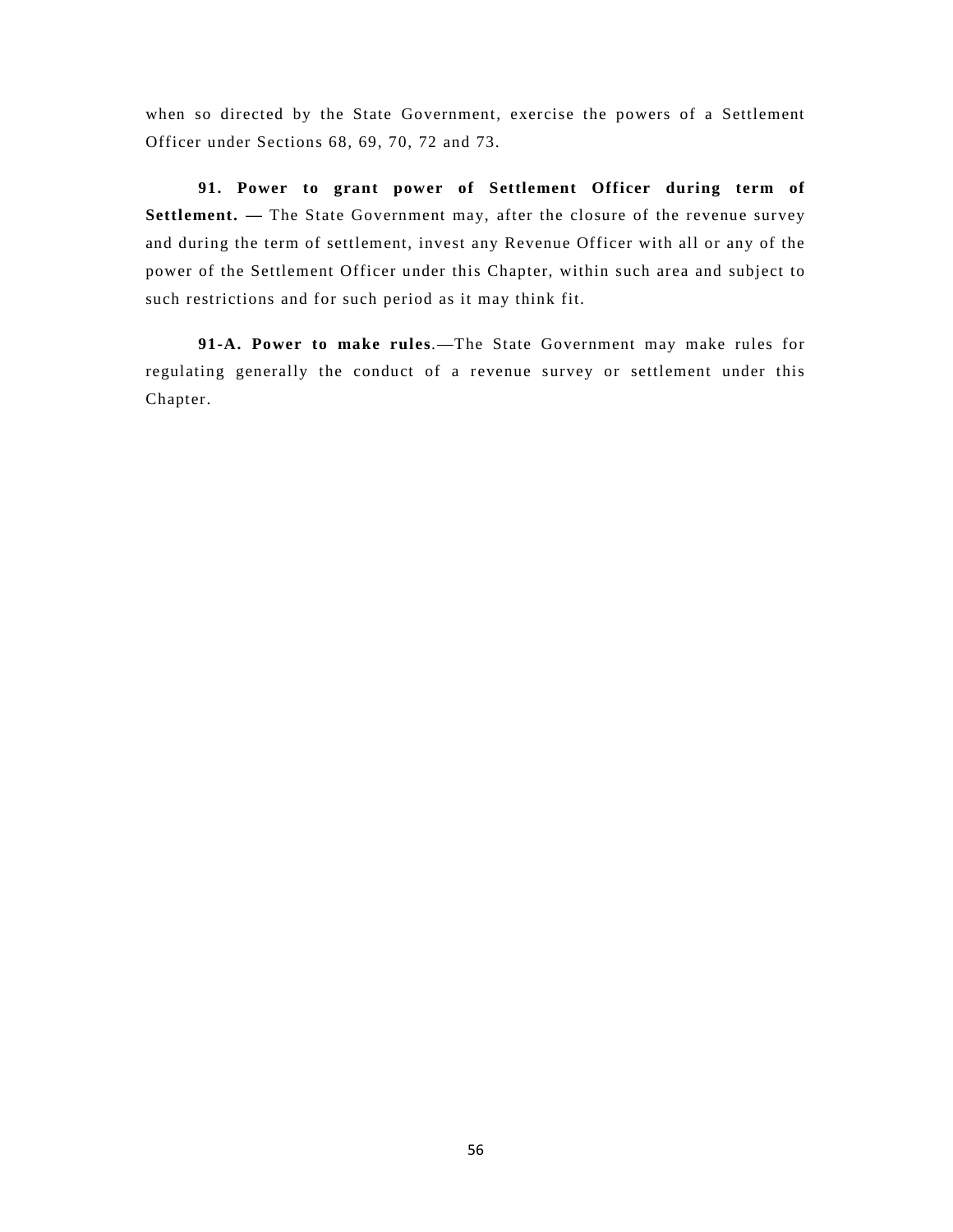## **CHAPTER VIII**

#### **ASSESSMENT AND RE-ASSESSMENT OF LAND IN URBAN AREAS**

**92. Provisions of Chapter to apply to land in urban areas. —** (1) The provisions of this Chapter shall apply to land held in urban area, whether for agricultural or non-agricultural purposes. —

- (1) by a bhumiswami;
- (2) by a Government lessee under a lease granting a right of renewal; and
- (3) by a holder of service land.

(2) Whenever the land revenue or rent assessed on a plot number falls due for revision the Collector shall assess the plot in accordance with the provisions of this Chapter.

*Explanation*.— For the purposes of this section, the land revenue or rent payable for a plot shall be deemed due for revision —

- (i) if the plot is held on a lease when the lease becomes due for renewal; and
- (ii) in the case of a plot held by a bhumiswami on the expiry of the original term of settlement.

**93. Powers of Collector to divide lands into plot numbers**. — Subject to rules made under this Code, the Collector may —

(a) divide the lands in an urban area into plot numbers; and

(b) recognize existing survey numbers as plot numbers, reconstitute plot numbers or form new plot numbers.

**94. Powers of Collector to re-number or sub-divide plot numbers. —** (1) The Collector may either re-number or sub-divide plot numbers into as many subdivisions as may be required in view of the acquisition of rights in land or for any other reason.

(2) The division of plot numbers into sub-divisions and the apportion- ment of the assessment of the plot number amongst the sub-divisions shall be carried out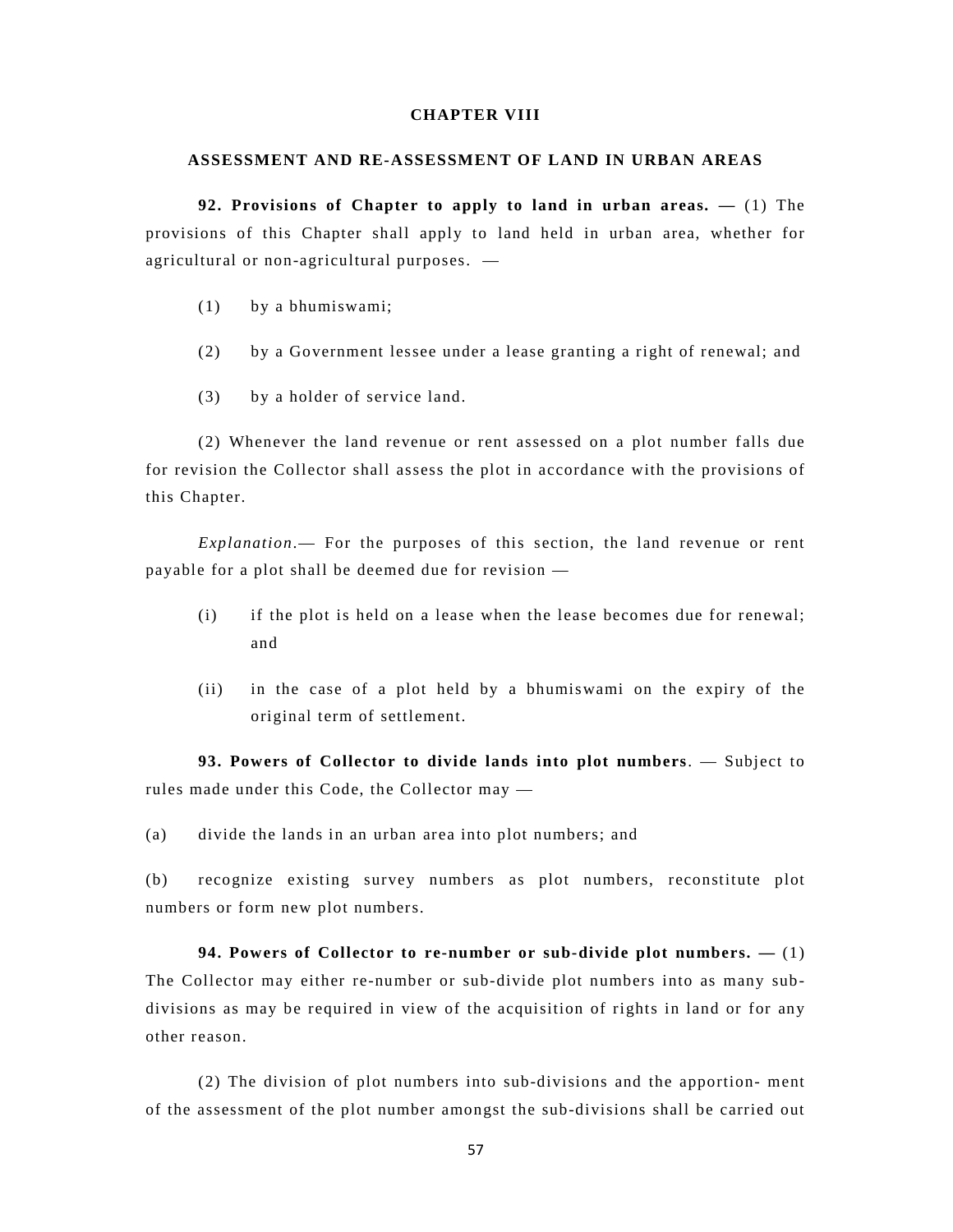in accordance with rules made under this Code and such rules may provide limits either of area or of land revenue or rent, as the case may be, or both in any local area, below which no sub-division shall be recognised

Provided that the total amount of assessment of any plot number shall not be enhanced during the term of settlement unless such assessment is liable to alteration under the provisions of this Code.

**95. Area and assessment of plot numbers and sub-divisions to be entered in records**. — The area and assessment of plot number and sub-divisions of plot numbers shall be entered in such records as may be prescribed.

**96. Area in town formed into blocks for assessment**.— For the purposes of assessment, the area in a town shall be formed into blocks and in forming such blocks regard shall be had to use of land for industrial, commercial, residential or such other special purposes as may be prescribed.

**97**. Omitted.

**98. Fair assessment**.—The fair assessment of lands used for agricultural purpose shall be calculated and fixed in accordance with the principles and restrictions set forth in Section 81 and lands used for non-agricultural purpose shall be fixed in accordance with the rules made under Section 59.1

(2) The average annual letting value of lands in each block in respect of land held for purposes mentioned in sub-section (1) of section 59 shall be determined separately in the prescribed manner on the basis of transactions of sales and leases in respect of the land held for each of the aforesaid purposes in such block during the period of five years immediately preceding the year in which the letting value is being determined, so far as the information about such transactions is available:

Provided that if the transactions which have taken place in any block in respect of any land held for any of the aforesaid purpose are not sufficiently representative transactions in respect of the land held for the corresponding purpose during the same period in adjacent block may be taken as basis for determining the letting value.

(3) The standard rate of assessment for lands held for purposes mentioned in clause (b) or (c) of sub-section (1) of Section 59 shall be equal to one-third of the average annual letting value determined or the block in respect of such land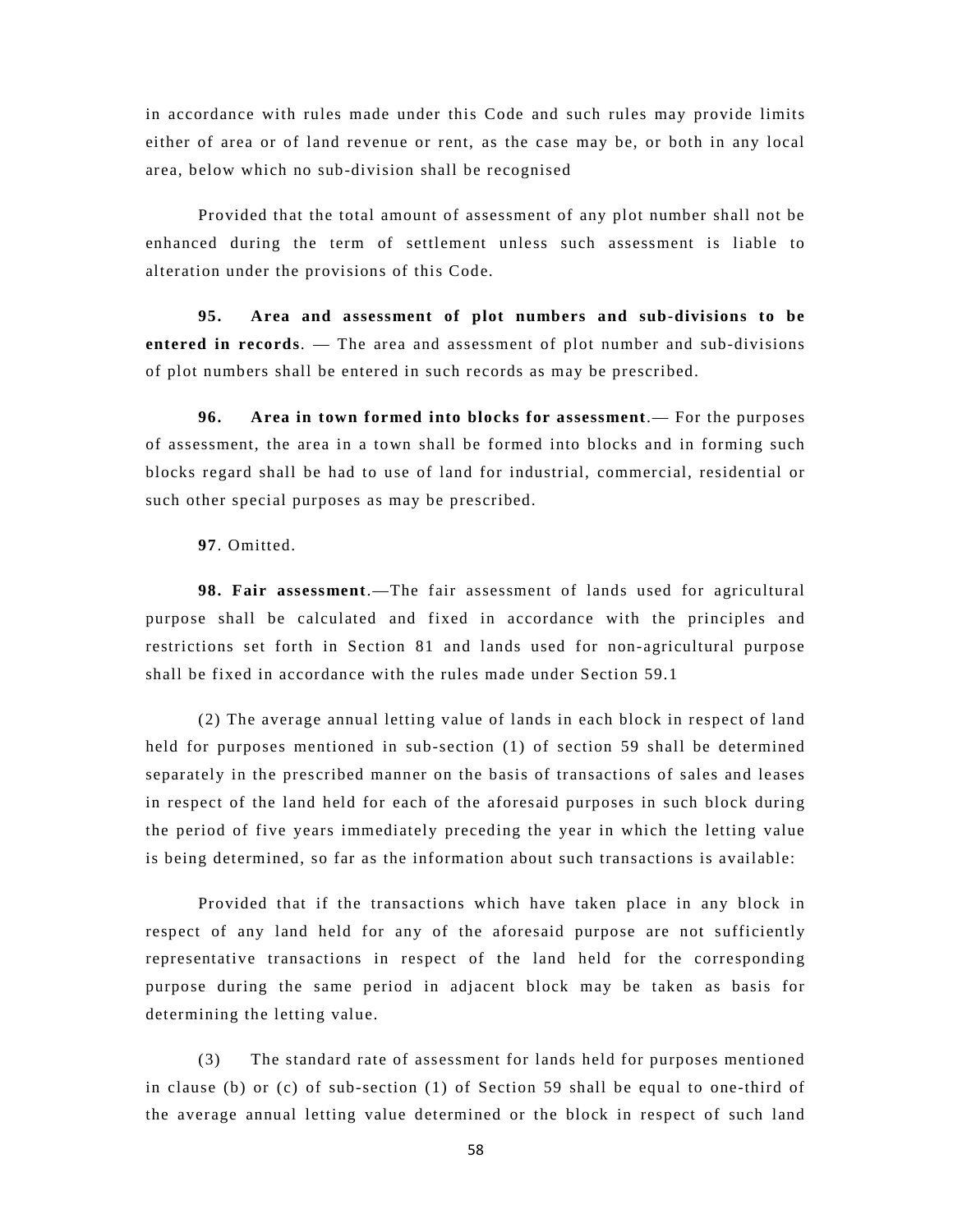under sub-section (2) and for purposes mentioned in clause (b) of sub-section (1) of Section 59 shall be one-half of the average annual letting value determined for the block in respect of such land.

(4) The standard rates for lands held for agricultural purposes shall be fixed with due regard to soil and position of land and to the profits of agriculture to the consideration paid for leases and to the sale prices of such lands.

**99.** Omitted.

**100. Fixation of fair assessment at the time of revision**.—In the case of lands which are being assessed for a purpose with reference to which they were assessed immediately before the revision, the assessment so arrived at exceeds, in the case of agricultural land one and a half times the land revenue or rent and in the case of other lands six times the land revenue or rent payable immediately before the revision the assessment shall be fixed at one and a half times such land revenue or rent in the case of agricultural land and at six times such land revenue or rent in the case of other lands :

Provided that where an improvement has been effected at any time in any holding held for the purpose of agriculture by or at the expense of the holder thereof, the assessment of such holding shall be fixed as if the improvement had not been made.

**101. Term of settlement**. —The assessment fixed under Section 10 shall remain in force for a period of thirty years or for such longer period as may elapse before re-assessment after that period and such period shall be deemed to be the term of settlement for all purposes.

**102. Assessment fixed shall be land revenue or rent**. —The assessment fixed under Section 100 shall be the land revenue or rent payable annually on such plot number unless it is modified in accordance with the provisions of this Code or any other law.

**103. Land revenue or rent fixed under previous settlement or leases to continue**. The land revenue or rent fixed for any land in an urban area under a settlement or a lease from Government with rights of renewal made before the coming into force of this Code shall, notwithstanding the expiry of the term of

59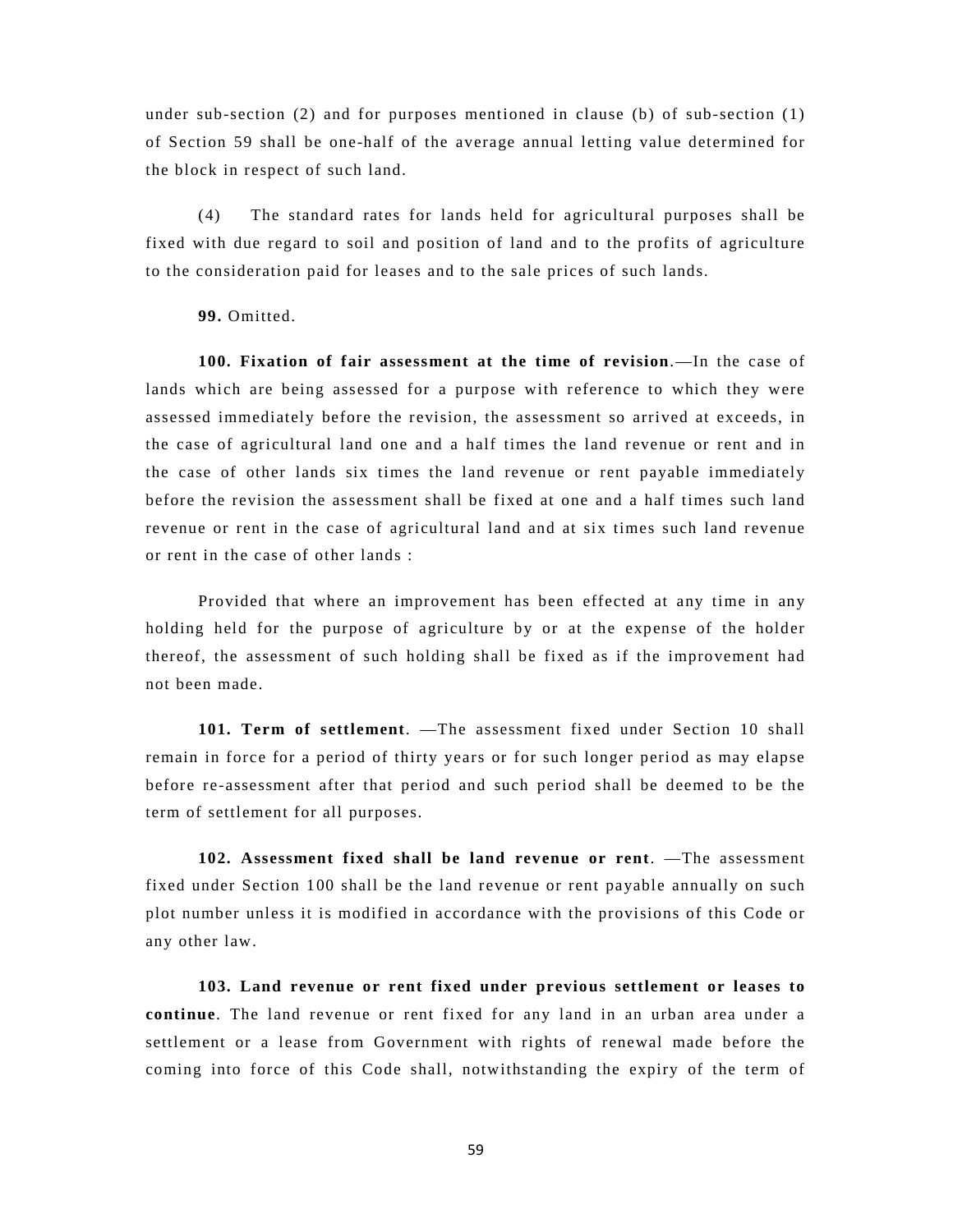such settlement or lease, continue in force until the assessment on such land is fixed in accordance with the provisions of this Chapter.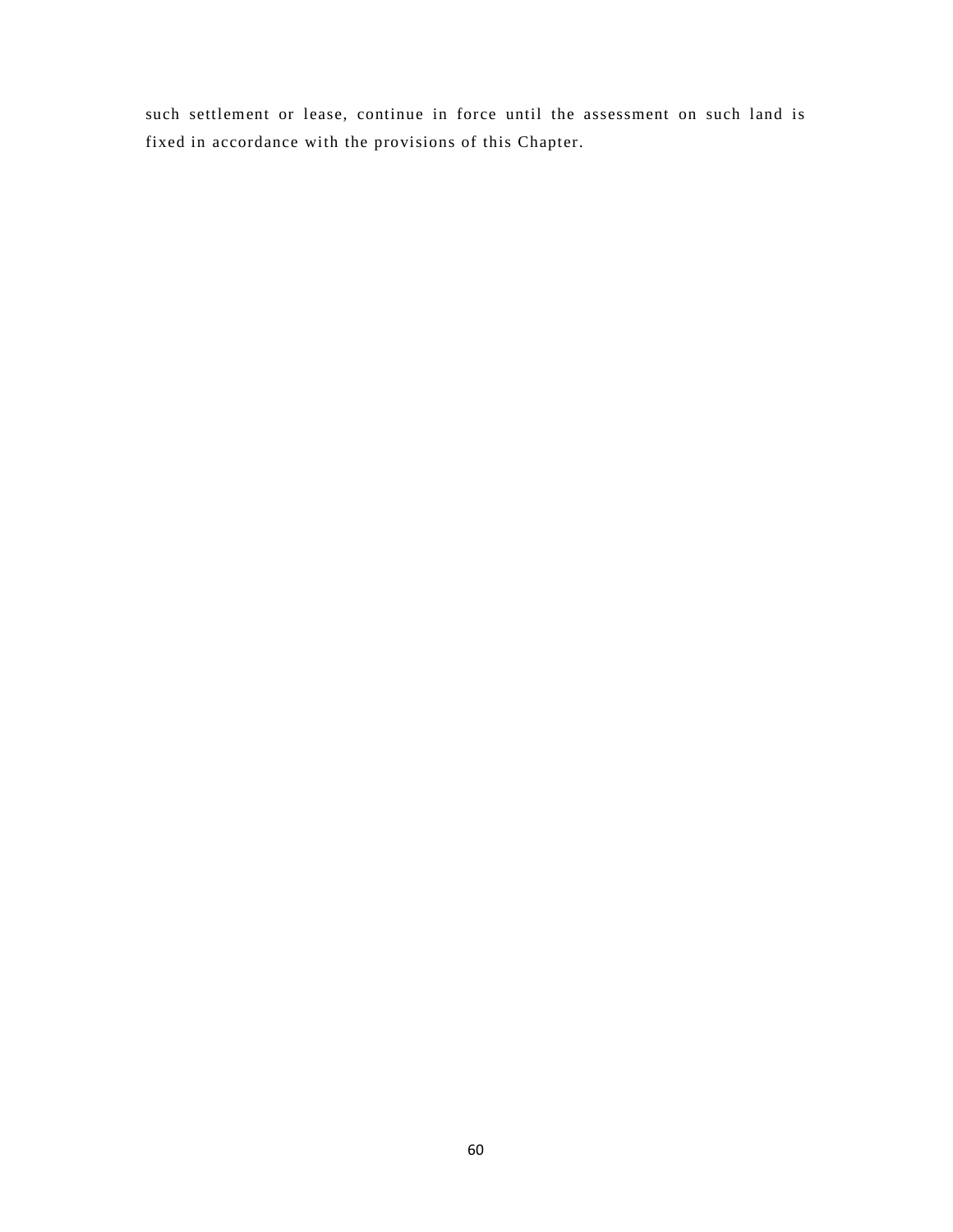## **CHAPTER IX**

#### **LAND RECORDS**

**104. Formation of patwaris' circles and appointment of patwaris thereto**.— (1) The Collector shall from time to time arrange the villages of the tahsil in patwari circle and may, at any time, alter the limits of any existing circle and may create new circles Of abolish existing ones.

(2) 1[The Collector] shall appoint one or more patwaris to each patwari circle for the maintenance and correction of land records and for such other duties as the State Government may prescribe.

(3) Notwithstanding any usage or anything contained in any treaty, grant, or other instrument, no person shall have any right or claim to continue or to be appointed as a patwari on the ground of right to succeed to such office by inheritance.

**105. Formation of Revenue Inspectors' circles.—**The Collector shall arrange the patwari circles in the tahsil into Revenue Inspectors' circles and may, at any time, alter the limits of any existing circle and may create new circles or abolish existing circles.

**106. Appointment of Revenue Inspectors, etc.** (1) The Collector may appoint to each district as many persons as he thinks fit to be revenue inspectors, town surveyors, assistant town surveyors and measurers to supervise the preparation and maintenance of land records and to perform such other duties as may be prescribed.

(2) The town surveyor and assistant town surveyor shall be deemed to be a patwari for the purposes of Sections 28, 109, 110, 112, 118 and 120 in respect of the areas under their charge.

**107. Field map.—**(l) There shall be prepared a map showing the boundaries of survey numbers or plot numbers and waste lands called the field map for every village except when otherwise directed by the State Government.

(2) There may be prepared for the abadi of each village a map showing the area occupied by private holders and the area not so occupied and such other particulars as may be prescribed.

61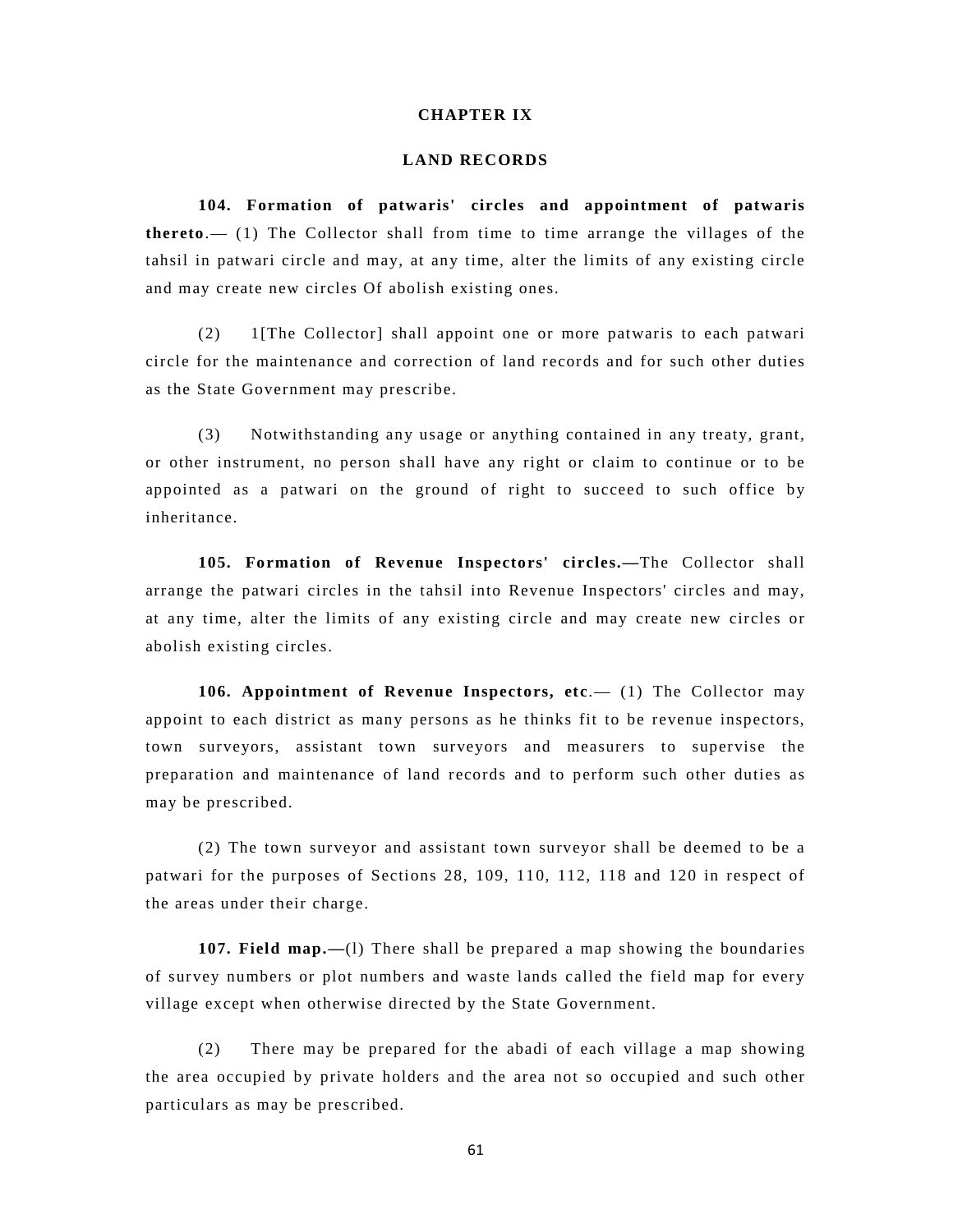(3) If the State Government considers that in the- case of any village it is necessary to show separately in the map prepared under sub-section (2) the plots occupied by private holders, it may direct the Collector to get the map so prepared or revised.

(4) If any Gram Panchayat passes a resolution that a map of the village abadi should be prepared showing separately the plots occupied by private holders and is willing to contribute to the cost of survey operations in such proportion as may be prescribed, the State Government may undertake the preparation of such map.

[(5) Such map shall be prepared or revised, as the case may be, by the Settlement Officer at [revenue survey] and by the Collector at all other times and in all other circumstances.]

**108. Record of rights**.-3[(1)1 A record-of-rights shall in accordance with rules made in this behalf be prepared and maintained for every village and such record shall include following particulars : —

- (a) the names of all bhumiswamis together with survey numbers or plot numbers held by them and their area, irrigated or unirrigated;
- (b) the names of all occupancy tenants and Government lessees together with survey numbers or plot numbers held by them and their area, irrigated or unirrigated;
- (c) the nature and extent of the respective interests of such persons and the conditions or liabilities, if any, attaching thereto;
- (d) the rent or land revenue, if any, payable by such persons; and
- (e) such other particulars as may be prescribed.

[(2) The record-of-rights mentioned in sub-section (1) shall be prepared during a [revenue survey] or whenever the State Government may, by notification, so direct.]

**109. Acquisition of rights to be reported**.— (1) Any person lawfully acquiring any right or interest in land 6[x x x] shall report orally or in writing his acquisition of such right to the patwari within six months from the date of such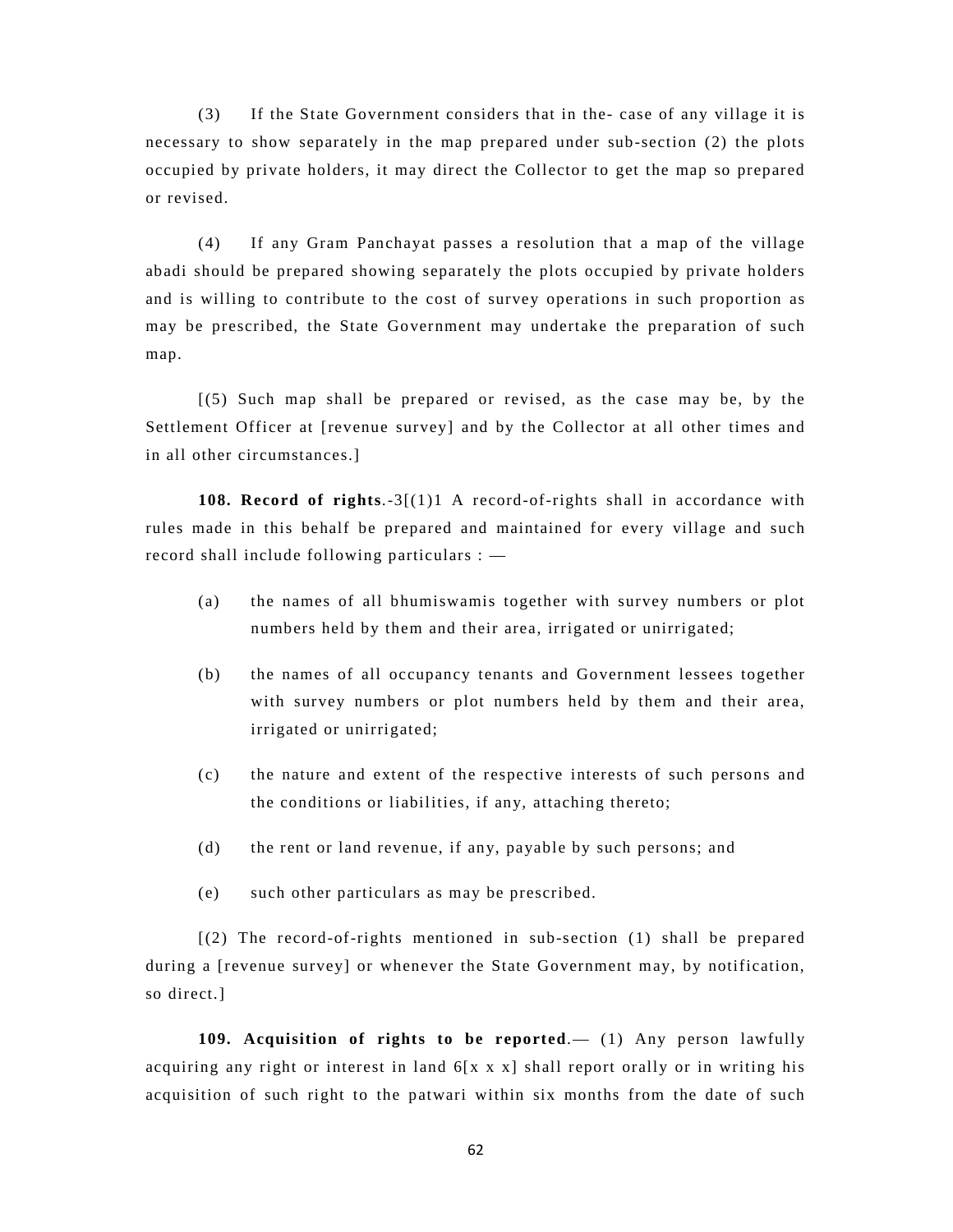acquisition, and the patwari shall at once give a written acknowledgement for such report to the person making it in the prescribed form :

Provided that when the person acquiring the right is a minor or is otherwise disqualified, his guardian or other person having charge of his property shall make the report to the patwari.

[*Explanation I*.—The right mentioned above does not include an easement or a charge, not amounting to a mortgage, of the kind specified in Section 100 of the Transfer of Property Act, 1882 (IV of 1882).]

*Explanation II.* — A person, in whose favour a mortgage is redeemed or paid off or a lease in determined, acquires a right within the meaning of this section.

*Explanation III*.—For the purpose of this chapter, the term "patwari" includes any person appointed to perform the duties of a Patwari under this chapter.

*Explanation IV*—Intimation in writing required to be given to the patwari under this section may be given either through a messenger or handed over in person or may be sent by registered post.

(2) Any such person as is referred to in sub-section (1) may also report in writing his acquisition of such rights to the Tahsildar within six months from the date of such acquisition.,

**[110. Mutation of acquisition of right in Field Book and other relevant land records**.— (1) The Patwari shall enter into a register prescribed for the purpose every acquisition of right reported to him under Section 109 or which comes to his notice - from intimation from Gram Panchayat or any other source.

(2) The Patwari shall intimate all the reports regarding acquisition of right received by him under sub-section (1) to the Tahsildar within thirty days of the receipt thereof by him.

(3) On receipt of the intimation from patwari under sub-section (2), the Tahsildar shall have it published in the village in the prescribed manner and shall also give written intimation thereof to all persons appearing to him to be interested in the mutation and also to such other persons and authorities as may be prescribed.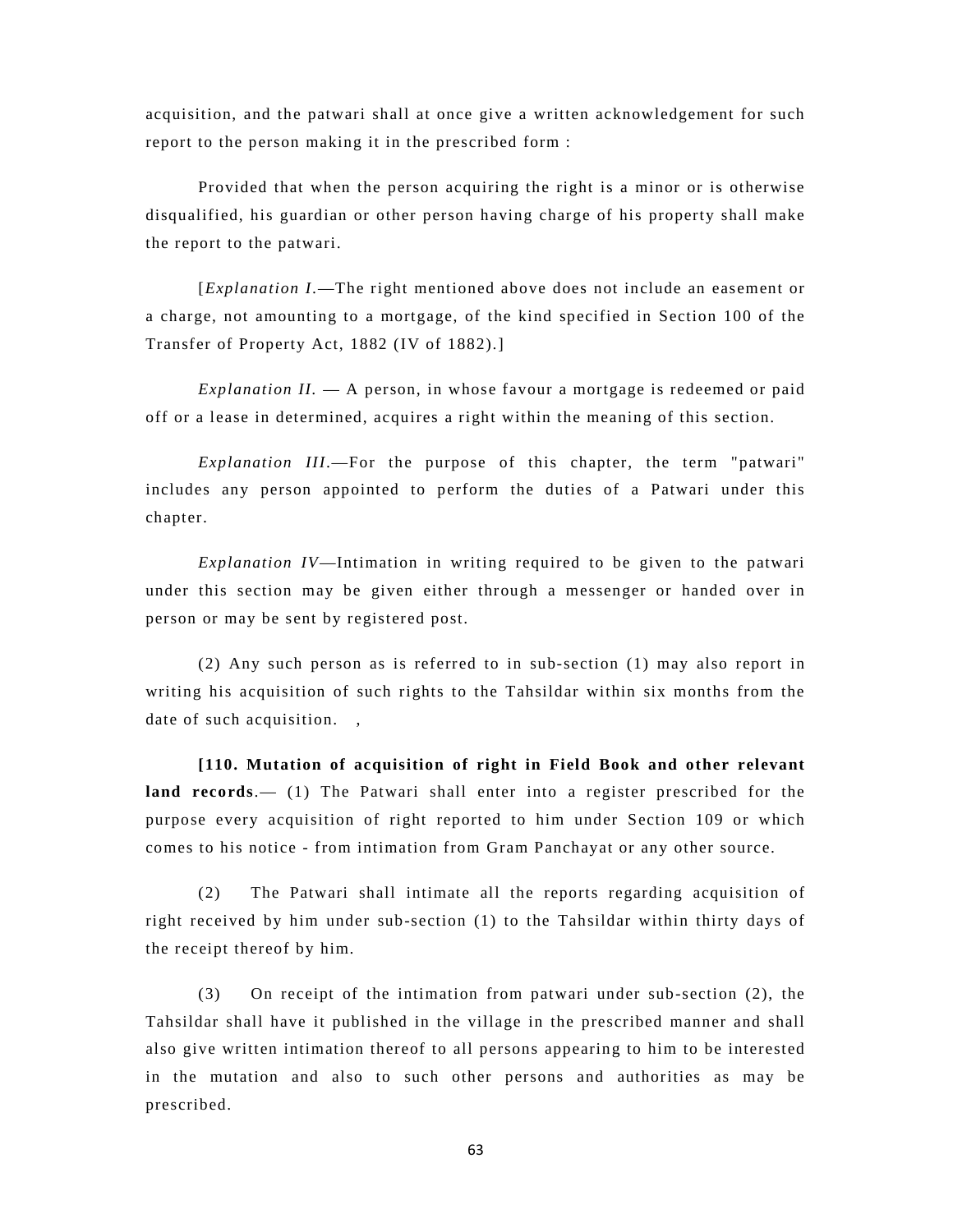(4) The Tahsildar shall after affording reasonable opportunity of being heard to the persons interested and after making such further enquiry, as he may deem necessary, make necessary entry in the Field Book and other relevant lands records.]

**111. Jurisdiction of Civil Courts**. — The Civil Courts shall have jurisdiction to decide any dispute to which the State Government is not a party relating to any right which is recorded in the record-of-rights.

**[112. Intimation of transfers by Registering Officers**.—When any document purporting to create, assign or extinguish any title to or any charge on land used for agricultural purposes, or in re-spect of which a field book has been prepared, is registered under the Indian Registration Act, 1908 (XVI of 1908), the Registering Officer shall send intimation to the Tahsildar having jurisdiction over the area in which the land is situate in such form and at such times as may be prescribed by rules under this Code.]

**113. Correction of clerical errors**.— The 1[Sub-Divisional Officer] may at any time, correct or cause to be corrected any clerical errors and any errors which the parties interested admit to have been made in the record-of-rights.

[**114 Land records**.— In addition to the map and Bhoo Adhikar Pustikas, there shall be prepared for each village a khasra or field book and such other land records as may be prescribed.

**114-A. Bhoo Adhikar Avam Rin Pustika**.— (1) It shall be obligatory upon every bhumiswami, whose name is entered into the khasra or field book prepared under Section 114, to maintain a Bhoo Adhikar Avam Rin Pustika in respect of his all holdings in a village which shall be provided to him on payment of such fee as may be prescribed.

(2) The Bhoo Adhikar Avam Rin Pustika shall be in two parts, namely Part I 'consisting of rights over holding and encumbrances on the holding and Part II consisting of rights over holding, recovery of land revenue in respect of the holding and the encumbrances on the holding and shall contain —

(i) such of the entries of khasra or field book pertaining to a holding of a bhumiswami as may be prescribed;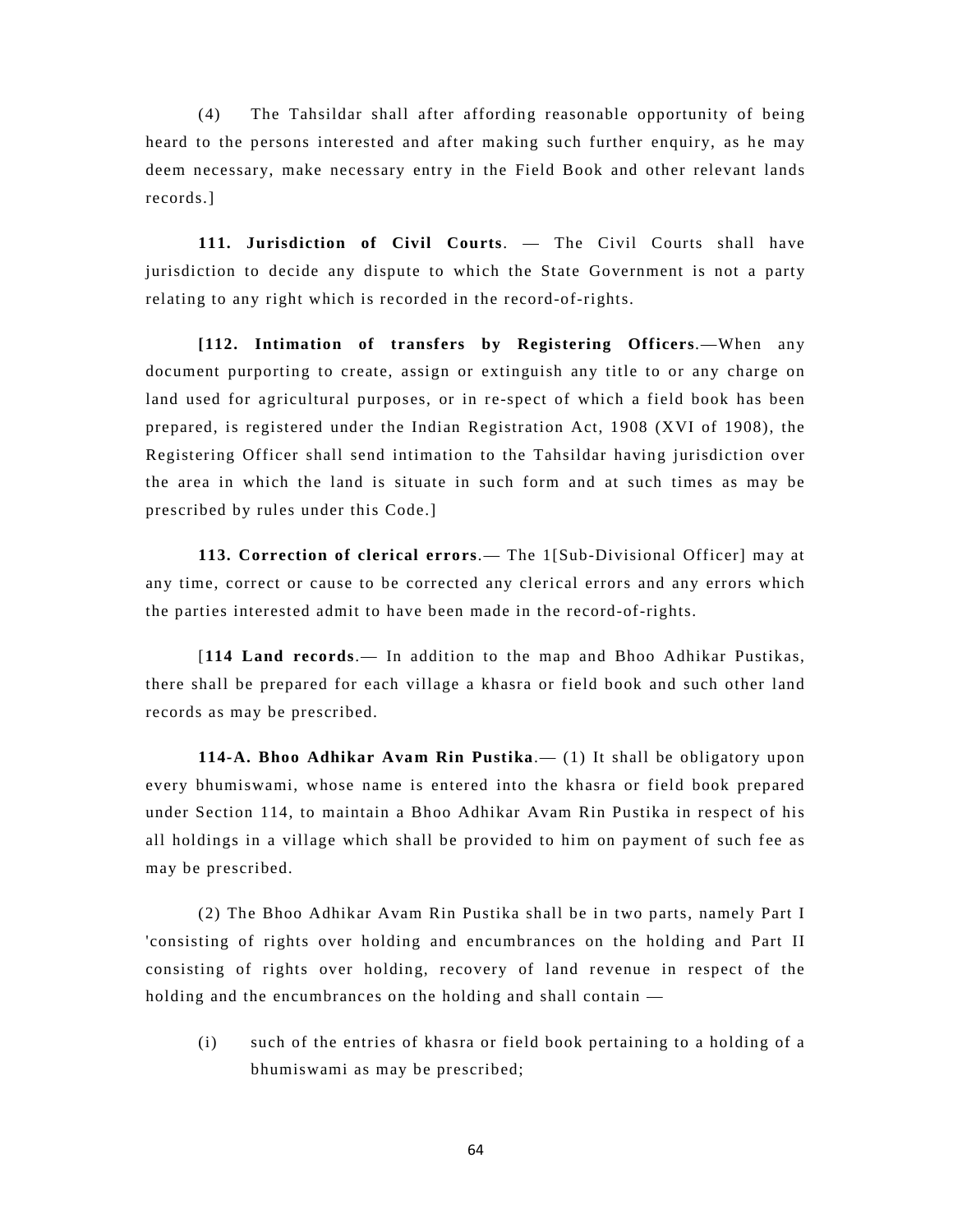- (ii) particulars in respect of recovery of land revenue, Government loan and non-Government loan in respect of such holding;
- (iii) such other particulars as may be prescribed.

(3) In case of any difference between the entries contained in the khasra or field book and the Bhoo Adhikar Avam Rin Pustika, the Tahsildar may, either on his own motion or on an application made to him in that behalf and after making such enquiry as he may deem fit, decide the same and the decision of the Tahsildar shall be final.]

 [**115. Correction of wrong entry in khasra and any other land records by superior officers**.— If any Tahsildar finds that a wrong or incorrect entry has been made in the land records prepared under Section 114 by an officer subordinate to him, he shall direct necessary changes to be made therein in red ink after making such enquiry from the person concerned as he may deem fit after due written notice.]

 [**116. Disputes regarding entry in khasra or in any ether land records**.— (1) If any person is aggrieved by an entry made in the land records prepared under Section 114 in respect of matters other than those referred to in Section 108, he shall apply to the Tahsildar for its correction within one year of the date of such entry.

(2) The Tahsildar shall, after making such enquiry as he may deem fit, pass necessary orders in the matter.]

**117. Presumption as to entries in land records**.—All entries made under this Chapter in the land records shall be presumed to be correct until the contrary is proved.

**118. Obligation to furnish information as to title**.— (1) Any person, whose rights, interest or liabilities are required to be or have been, entered in any record or register under this Chapter, shall be bound on the requisition in writing of any Revenue Officer, Revenue Inspector or Patwari engaged in compiling or revising the record or register to furnish or produce for his inspection, within one month from the date of such requisition, all such information or documents needed for the correct compilation or revision thereof as may be within his knowledge or in his possession or power.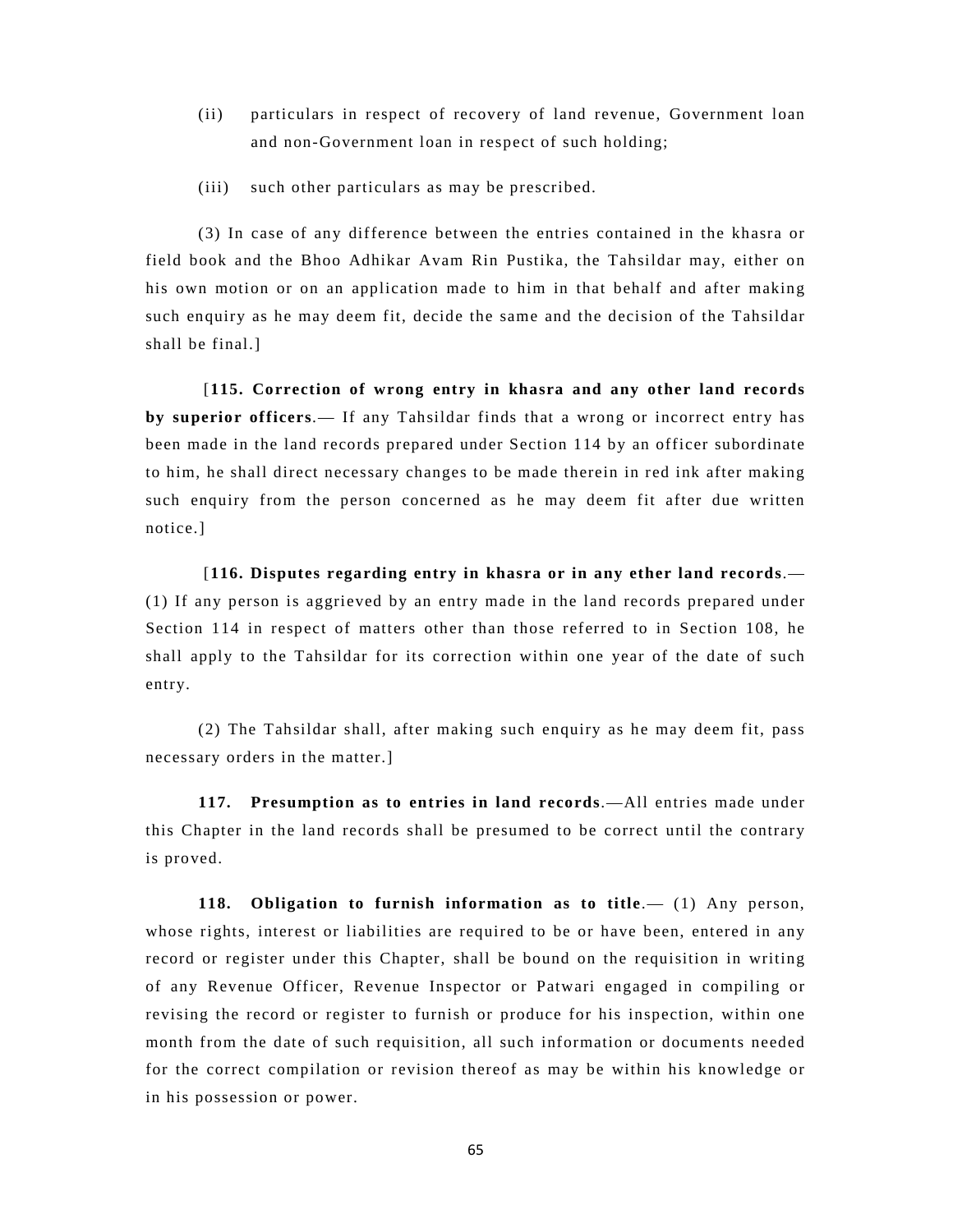(2) The Revenue Officer, Revenue Inspector or Patwari to whom any information is furnished, or before whom any document is produced under subsection (1) shall at once give a written acknowledgement thereof to the person furnishing or producing the same and shall endorse on any such document a note under his signature stating the fact of its production and the date the receipt of.

**119. Penalty for neglect to furnish information**.— (1) Any person neglecting to make the report required by Section 109, or furnish the information or produce the documents required by Section 118, within the specified period shall be liable, at the discretion of the  $4[Tahsildar]$ , to a penalty not exceeding lone thousand rupees], which shall be recoverable as an arrear of land revenue.

(2) Any report regarding the acquisition of any right '[under Section 109] received by the patwari after the specified period shall be dealt with in accordance with the provisions of Section 110.

[Provison Omitted.]

 **120. Requisition of assistance in preparation of maps and record of rights**. — Subject to rules made- under this Code, any Revenue Officer, Revenue Inspector, Measurer or Patwari may, for the purpose of preparing or revising any map or plan required for or in connection with any record or register under this Chapter, call upon any holder of land and any holder of plot in abadi to point out the boundaries of his land or plot:

**121. Power to make rules for land records**.— The State Government may make rules for regulating the preparation, maintenance and revision of land records required for the purposes of this Code.

**122. Exemption from provisions of this Chapter**.— The State Government may, by notification, direct that this Chapter or any provisions thereof shall not apply to any specified local area or to any lands or any class of villages or lands.

**123. Record-of-rights at commencement of Code**.— (1) Until record of rights for the villages in the Madhya Bharat, Bhopal, Vindhya Pradesh and Sironj regions is prepared in accordance with the provisions of Section 108 the jamabandi or khatauni of every such village for the agricultural year as the State Government

66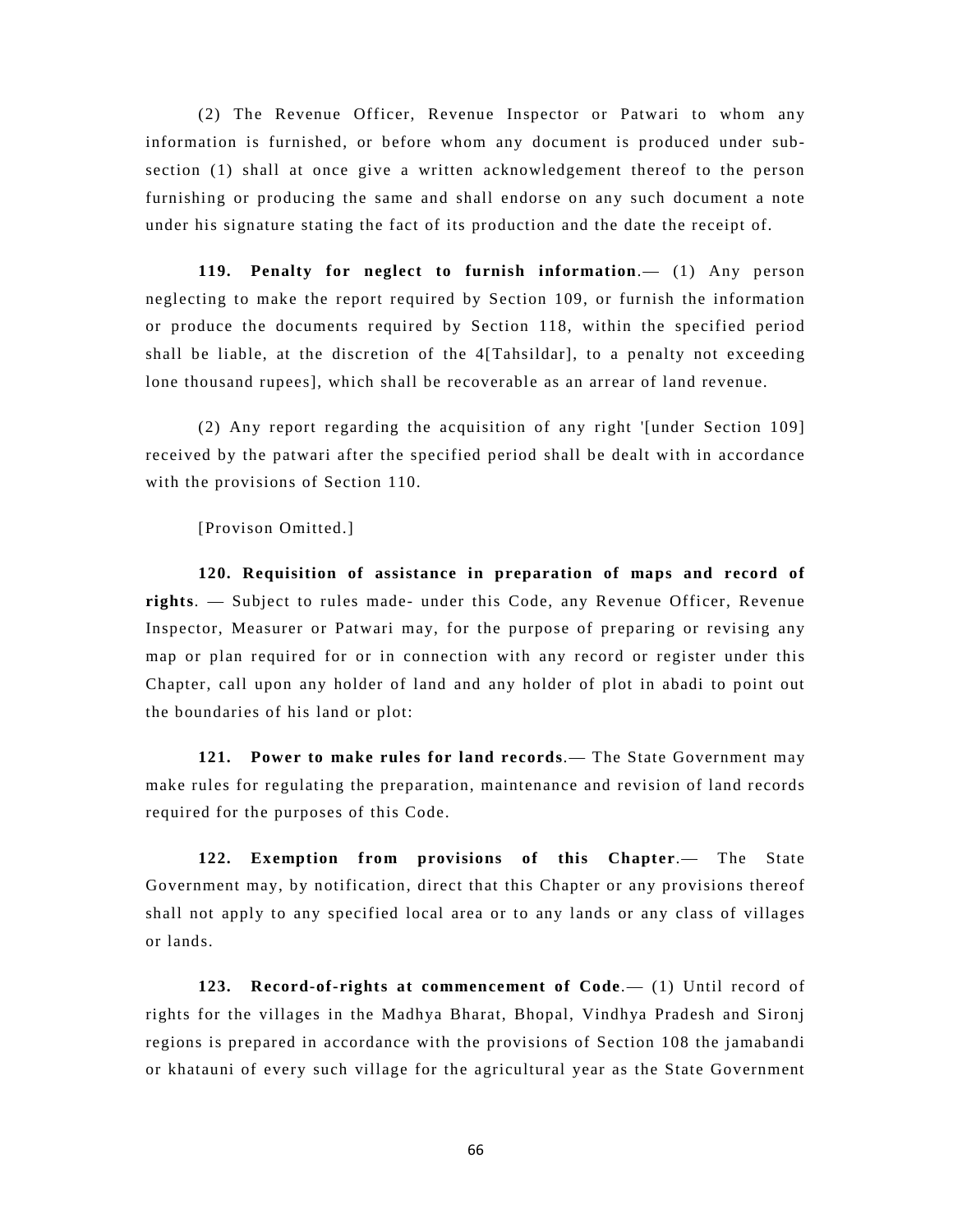may notify shall, so far as it contains the particulars Specified in Section 108, be deemed to be the record-of-rights, for that village.

(2) The jamabandi or khatauni referred to in sub-section (1) shall be published in the village in such manner as may be directed by the Collector.

[(3) Objections may be filed to any entry in jamabandi or khatauni which shall be disposed of by the Tahsildar in such manner as may be prescribed.]

(4) The jamabandi of the villages in the Mahakoshal region for the agricultural year 4[1954-55] shall continue to be deemed to be record-of-rights of such village until a record-of-rights is prepared in accordance with the provisions of Section 108.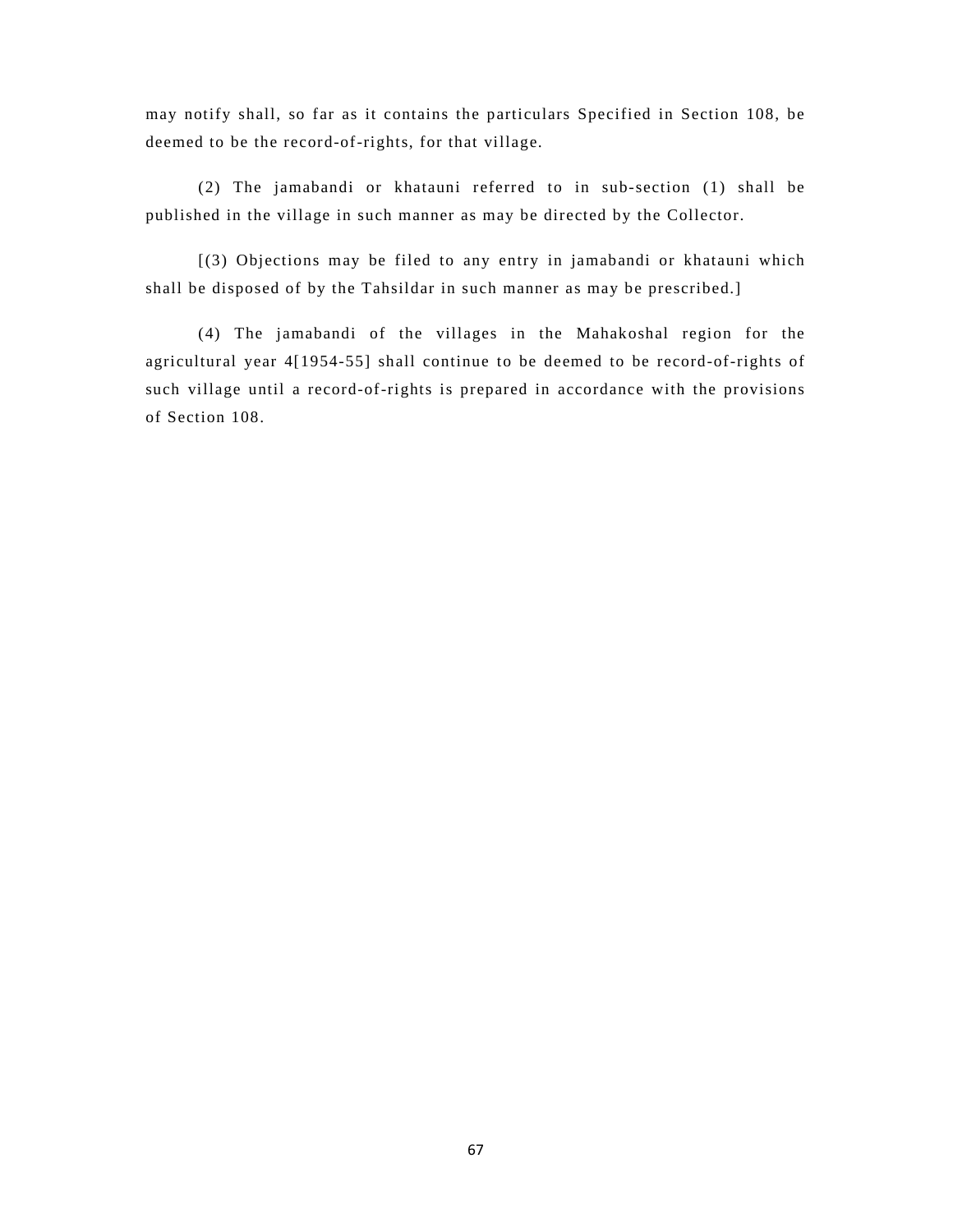## **CHAPTER X**

#### **BOUNDARIES AND BOUNDARY MARKS, SURVEY MARKS**

**124. Construction of boundary marks of villages and survey numbers or plot numbers**.— (1) Boundaries of all villages shall be fixed and demarcated by permanent boundary marks.

(2) The State Government may, in respect of any village by notification, order that the boundaries of all survey numbers or plot numbers shall also be fixed and demarcated by boundary marks.

(3) Such boundary marks shall, subject to the provisions hereinafter contained, be of such specification and shall be constructed and maintained in such manner as may be prescribed.

(4) Where the rules prescribed boundary marks of a specification different from that prevailing in any village, the new specification shall not be enforced in such village except upon application to a 1[Tahsildar] Made by not less than half of the number of holders of land in the village. When such application is made, the 2[Tahsildar] shall have new boundary marks constructed throughout the village and shall distribute the cost thereof proportionately among the holders of land in the village in accordance with rules made under this Code. The share of each holder shall be recoverable as an arrear of land revenue.

(5) Every holder of land shall be responsible for the maintenance and repair of the permanent boundary and survey marks erected thereon.

**125. Disputes regarding boundaries between villages, survey numbers and plot numbers**.—All disputes regarding boundaries of villages, survey numbers and plot numbers where such boundaries have been fixed under the provisions of Section 124, shall be decided by the 3[Tahsildar] after local inquiry at which all persons interested shall have an opportunity of appearing and producing evidence.

**126. Ejectment of persons wrongfully in possession**.— (1) When a boundary has been fixed under the provisions of Section 124, the Tahsildar may summarily eject any person who is wrongfully in possession of any land which has been found not to appertain to his holding or to the holding of any person through or under whom he claims.

68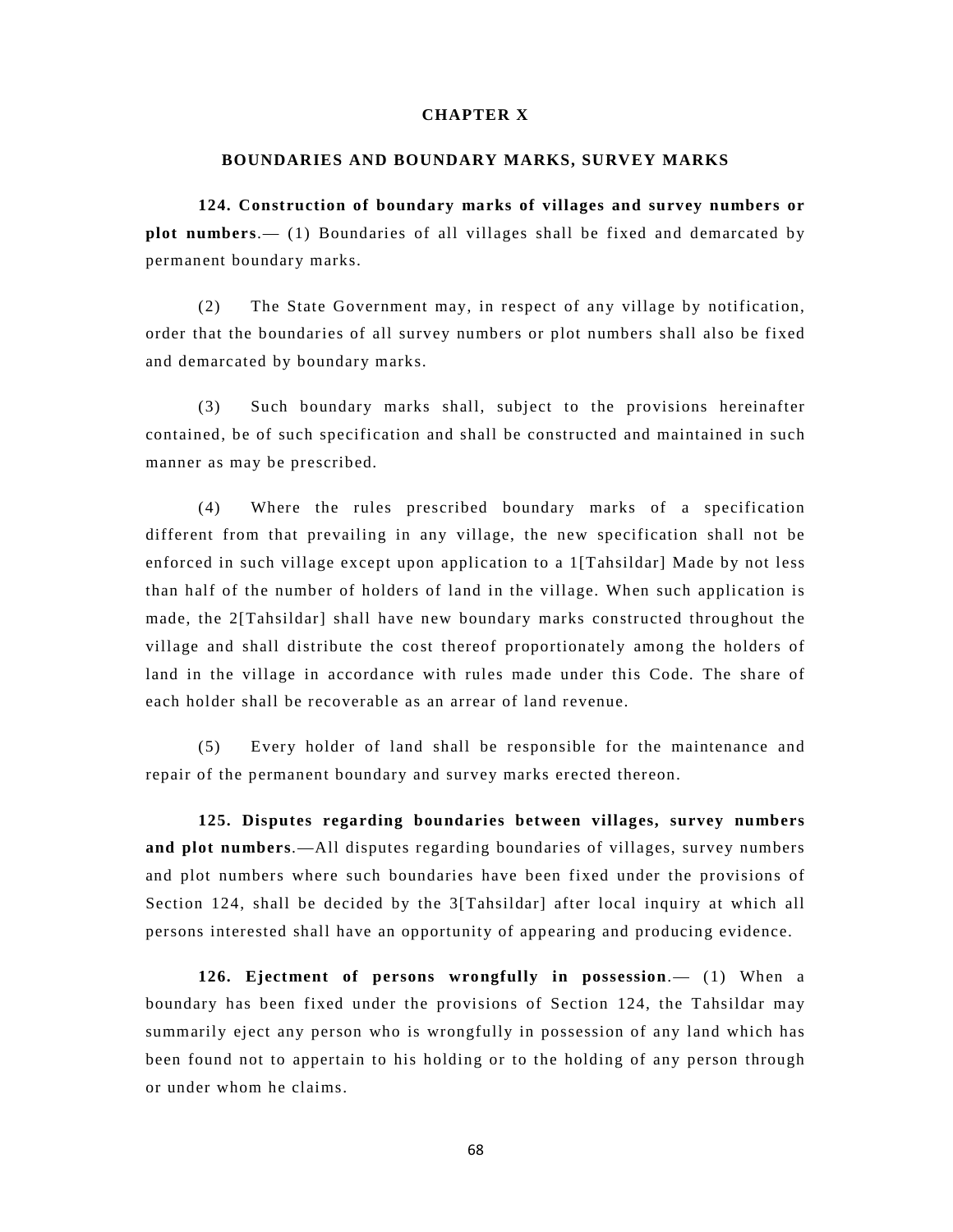(2) Where any person has been ejected from any land under the provisions of sub-section (1), he may, within the period of one year from the date of the ejectment, institute a civil suit to establish his title thereto

Provided that the Tahsildar, or any Revenue Officer as such, shall not be made a party to such suit.

(3) The Tahsildar may at any time make an order for re-distribution of land revenue which, in his opinion, should be made as a result of the decree in a civil suit instituted under sub-section (2) and such re-distribution shall take effect from the beginning of the revenue year following the date of the order.

**127. Demarcation and maintenance of boundary lines**.— (1) Every holder of the land adjoining a village road, village waste or land reserved for communal purposes, shall at his own cost and in the manner prescribed —

- (a) demarcate the boundary between his land and village road, villagewaste or land reserved for communal purposes adjoining it by boundary marks; and
- (b) repair and renew such boundary marks for time-to-time.

(2) If the holder fails to demarcate the boundary or to repair or renew the boundary marks as required by sub-section (I), the Tahsildar may, after such notice as he deems fit, cause the boundary to be demarcated or the boundary marks to be repaired or renewed and may recover the cost incurred as an arrear of land revenue.

(3) In the event of any dispute regarding the demarcation of the boundary or the maintenance of the boundary marks in proper state of repair, the matter shall be decided by the Collector whose decision shall be final.

*Explanation*.— Village road for the purpose of this section means a road which, bears an indicative survey number or plot number.

**128. Enforcement of repair of boundary or survey marks**.— (1) After the end of November in each year the patel of the village shall give written notice to every holder on whose land the boundary or survey marks are defective calling upon him to put them into proper repair before the first day of March following.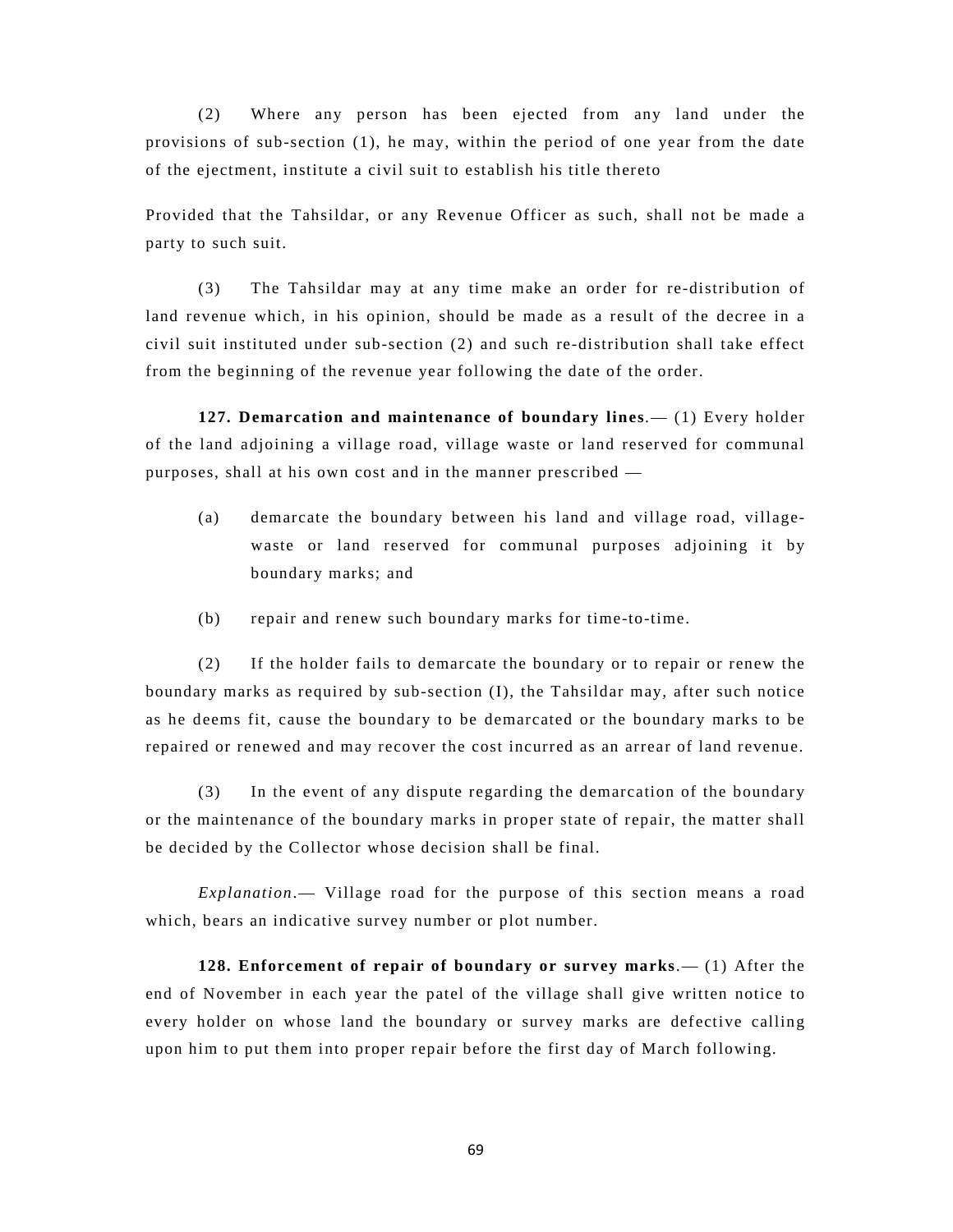(2) After the first day of March in any year, the Tahsildar or any other Revenue Officer empowered to act may cause any defective boundary or survey marks to be properly repaired and shall recover the cost of such repair from the holder or holders responsible for the maintenance of such boundary or survey marks, together with a penalty which may extend to [one thousand rupees] for every boundary marks so repaired. Such cost and penalty shall be recoverable as an arrear of land revenue.

**129. Demarcation of boundaries of survey number or sub-division or plot number**.— (1) The Tahsildar or any other Revenue Officer empowered to act may, on the application of a party interested, demarcate the boundaries of a survey number or of a sub-division or of a plot number and construct boundry marks thereon

(2) The State Government may make rules for regulating the procedure to be followed by the Tahsildar or any other Revenue Officer empowered to act in demarcating the boundaries of suryey number or of a sub-division or of a plot number prescribing the nature of the boundary marks to be used, and authorising the levy of fees from the holders of land in a demarcated survey number or subdivision or plot number:

**130. Penalty for destruction, injury or removal of boundary or survey marks**.— If any person wilfully destroys or injures, or without lawful authority removes, a boundary or survey mark lawfully constructed, he may be ordered by the Tahsildar or any other Revenue Officer empowered to act to pay such fine, not exceeding i[one thousand rupees] for each mark so destroyed, injured or removed, as may, in the opinion of the Tahsildar or any other Revenue Officer empowered to act be necessary to defray the expense of restoring the same and of rewarding the informant, if any.

**131. Rights of way and other private easements**.— (1) In the event of a dispute arising as to the route by which a cultivator shall have access to his fields or to the waste or pasture lands of the village, otherwise than by the recognised roads, paths or common land, including those road and paths recorded in the village Wajib-ul-arz prepared under Section 242 or as to the source from or course by which he may avail himself of water, a Tahsildar may, after local enquiry, decide the matter with reference to the previous custom in each case and with due regard to the conveniences of all the parties concerned.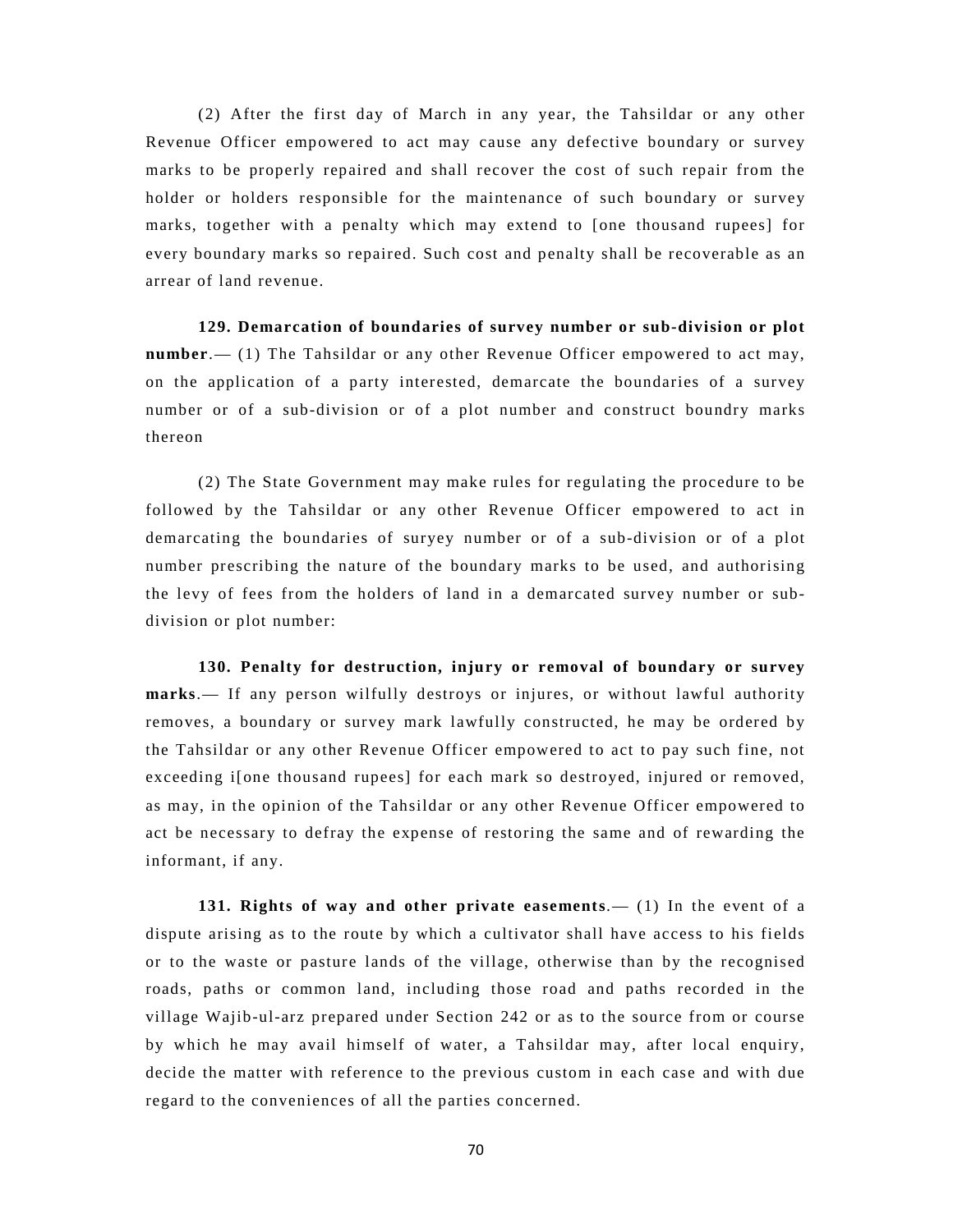(2) No order passed under this section shall debar any person from establishing such rights of easement as he may claim by a civil suit.

**[132. Penalty for obstruction of way, etc**.—Any person who encroaches upon, or causes any obstruction to the use of a recognised road, path or common land of a village including those roads and paths recorded in the village Wajib-ularz or who disobeys the decision of a Tahsildar passed under Section 131, shall be liable, under the written order of a Tahsildar stating the facts and circumstances of the case, to a penalty which may extend to 3[ten thousand rupees]

**[133. Removal of obstruction**.—If a Tahsildar finds that any obstacle impedes the free use of a recognised road, path or common land of a village or impedes the road or water course or source of water which has been the subject of a decision under Section 131, he may order the person responsible for such obstacle to remove it and if such person fails to comply with the order, may cause the obstacle to be removed and may recover from such person the cost of removal thereof and such person shall be liable, under the written order of a Tahsildar stating the facts and circumstances of the case, to a penalty with may extend to ten thousand rupees.]

**134. Execution of bond for abstaining from repetition of certain acts**.— Any person who encroaches upon or causes any obstruction under Section 131, 132 or 133 may be required by the Tahsildar to execute a personal bond for such sum not exceeding five hundred rupees, as he may deem fit, for abstaining from repetition of such act.

**135. Acquisition of land for road, paths, etc.** (1) If, on the application of the villagers or otherwise, the Collector is, after enquiry satisfied that it is expedient to acquire any land for the purpose of providing a road not exceeding ten feet in width cart track or path for the use of the village community in such village he may call upon the residents of the village to deposit the amount of compensation, payable in respect of such land under sub-section (3) within a specified period. On such deposit being made the Collector may, by order published in the prescribed manner, acquire such land and upon the making of such order, such land shall vest absolutely in the State Government.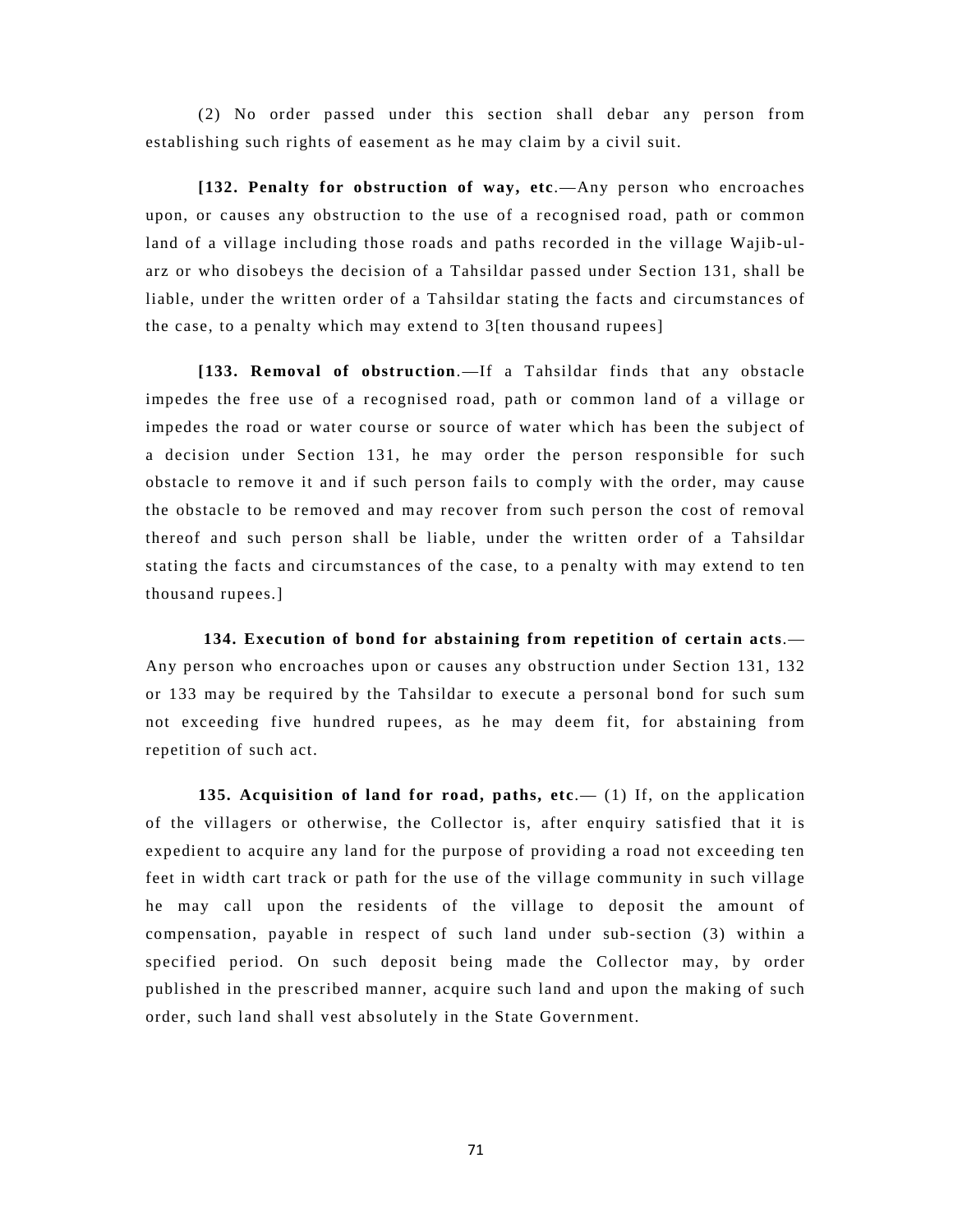(2) Any person claiming any interest in any such land may within period of one year from the date of vesting under sub-section (1) make an application to the Collector for compensation in respect of his interest.

(3) The compensation payable in respect of such land shall be fifteen times the land revenue assessed or assessable thereon.

**136. Power to exempt from operation of this Chapter**.—The State Government may, by notification, declare that any of or all of the provisions of this Chapter shall not apply in any village or class of villages.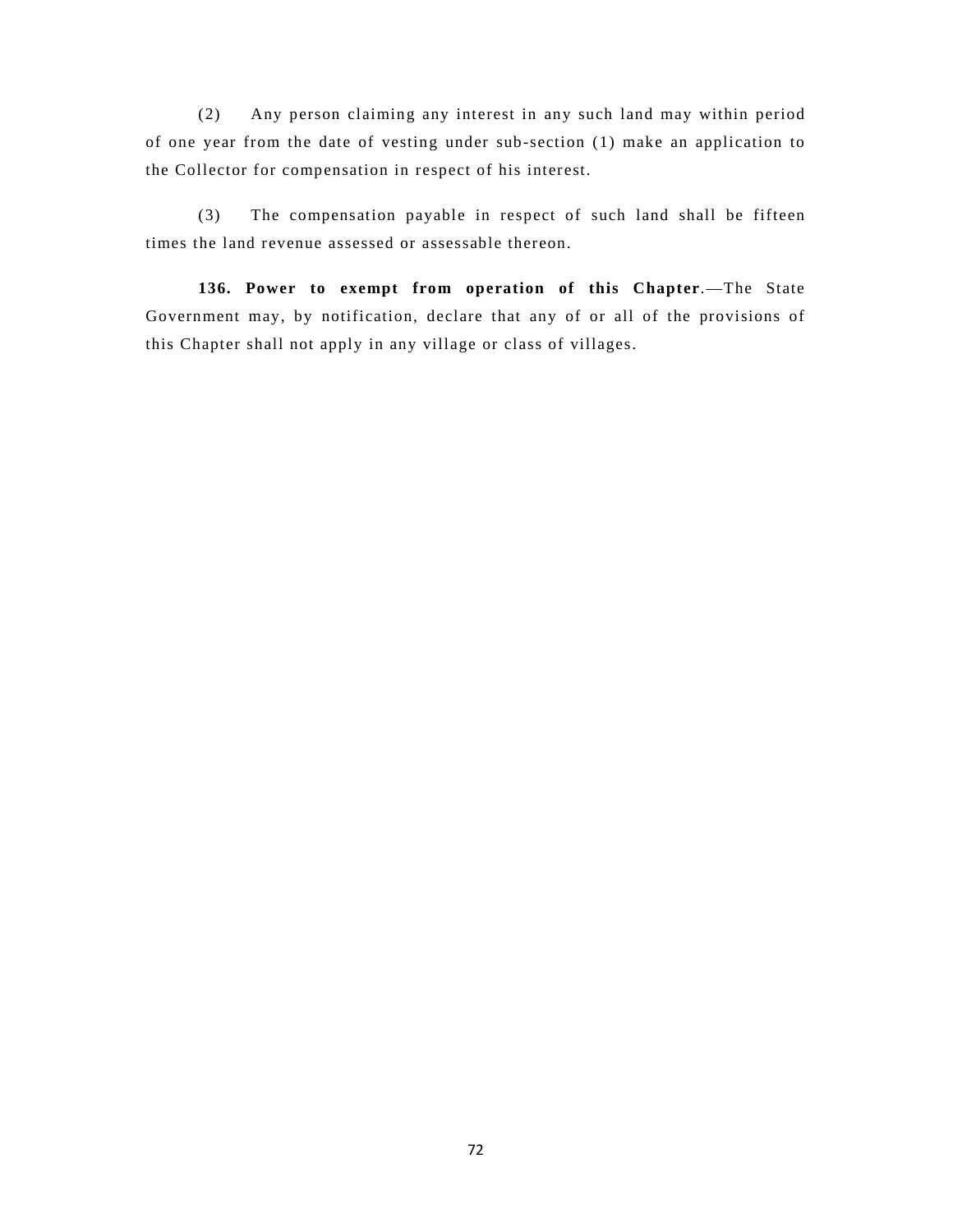# **CHAPTER XI**

## **REALISATION OF LAND REVENUE**

**137. Land revenue first charge on land**.— The land revenue assessed on any land shall be first charge on that land and on the rents and profits thereof.

**138. Responsibility for payment of land revenue**.— (1) The following person shall be primarily liable for the payment of the land revenue assessed on a holding —

(a) in a bhumiswami's holding the bhumiswami;

(b) in a holding consisting of land leased by the State Government the lessee thereof.

(2) When there are more than one bhumiswami or lessee in a holding, all such bhumiswarnis or lessees, as the case may be, shall be jointly and severally liable to the payment of the land revenue on such holding

**139. Land revenue recoverable from any person, in possession**.—In case of default by any person who is primarily liable under Section 138, the land revenue, including arrears, shall be recoverable from any person in possession of the land

Provided that such person shall be entitled to credit for the amount recovered from him in account with the person who is primarily liable.

**140. Dates on which land revenue falls due and is payable**. — (1) The land revenue payable on account of a revenue year shall fall due on the first day of that year.

(2) The State Government may make rules providing for the payment of land revenue in instalments and on dates (hereinafter referred to as prescribed dates) subsequent to the first day of the revenue year, and such rules may prescribe the persons to whom and the places where at such instalments shall be paid.

(3) The payment of land revenue to the person prescribed under subsection (2) may be made in cash or may, at the cost of the remitter, be remitted by money order.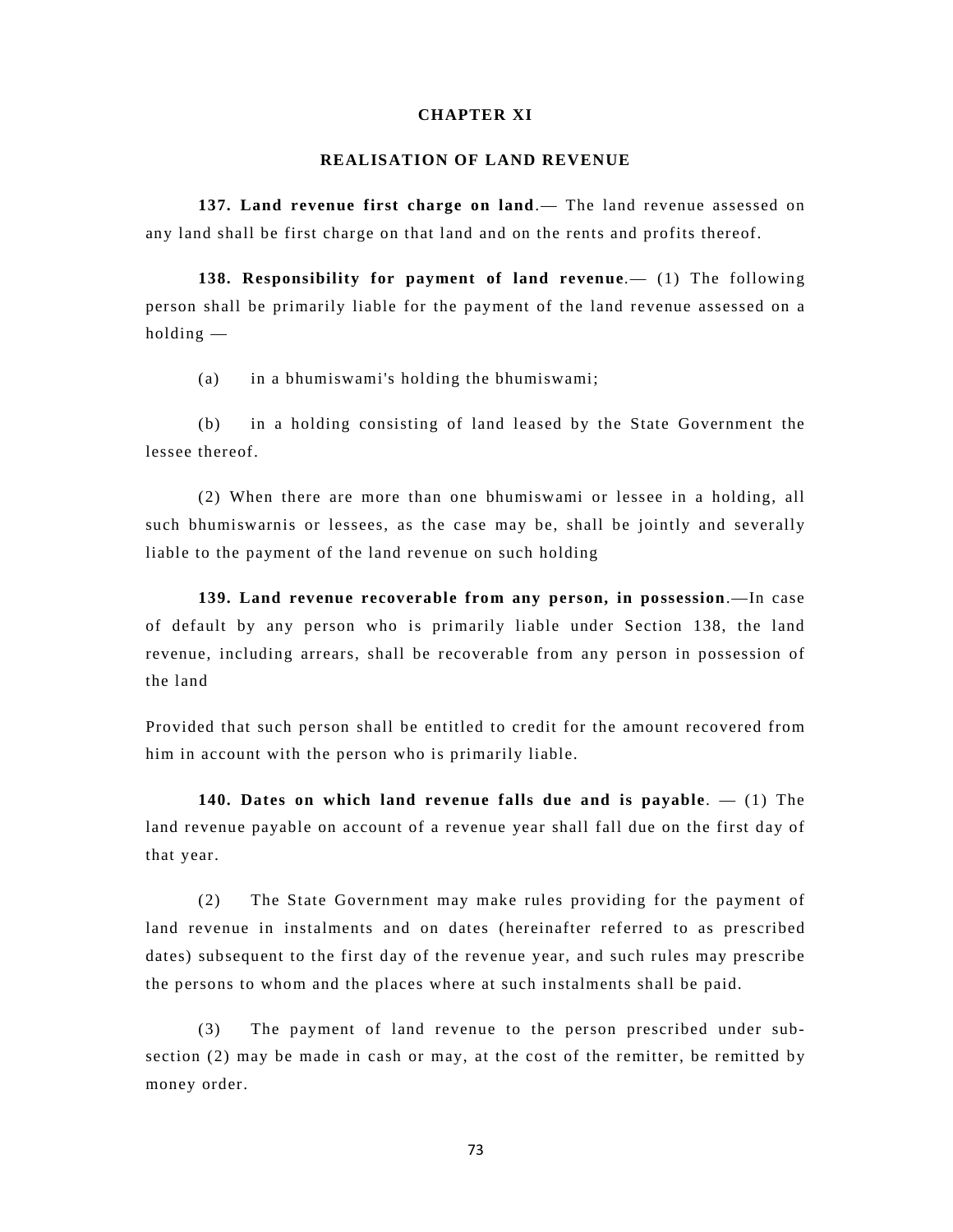(4) Any period elapsing between the first day of the revenue year and any date fixed for the payment of land revenue by such rules shall be deemed to be a period of grace, and shall not affect the provisions of sub-section (1).

**141. Definitions of "arrear" and "defaulter".**—Any land revenue due and not paid on or before the prescribed date becomes therefrom an arrear, and the persons responsible for it, whether under the provisions of Section 138 or Section 139 become become defaulters.

**142. Patel, Patwari, Gram Sabha or Gram Panchayat bound to give receipt**.— (1) Where a Patel, Patwari, Gram Sabha or Gram Panchayat receives a payment from any person on account of land revenue or on account of any sum of money recoverable as an arrear of land revenue he/it shall grant a receipt for such sum in the prescribed form.

(2) If any Patel, Patwari, Gram Sabha or Gram Panchayat fails to give a receipt as required by sub-section (1) such patel, patwari or in the case of Gram Sabha or Gram Panchayat the persons responsible for passing such receipt on behalf of such Gram Sabha or Gram Panchayat as the case may be, shall, on application of the payer, be liable by an order of the Tahsildar to pay a penalty not exceeding double the amount paid.

**143. Penalty for default of payment of land revenue**.—If any instalment of land revenue or any part thereof is not paid within one month after the prescribed date th Sub-Divisional Officer may in the case of a wilful defaulter, impose penalty not exceeding l[hundred] per cent of the amount not so paid

Provided that no such penalty shall be imposed for the non-payment of an instalment, the payment of which has been suspended by the order of Government, in respect of the period during which the payment remained suspended.

**144. Remission or suspension of land reveuue on failure of crops**.— (1) The State Government may grant remission or suspension of land revenue in years in which crops have failed in any area or in which crops could not be grown in any area in consequence of any order made under any law by a competent authority, and such remission or suspension shall be determined in accordance with rules made under this Code.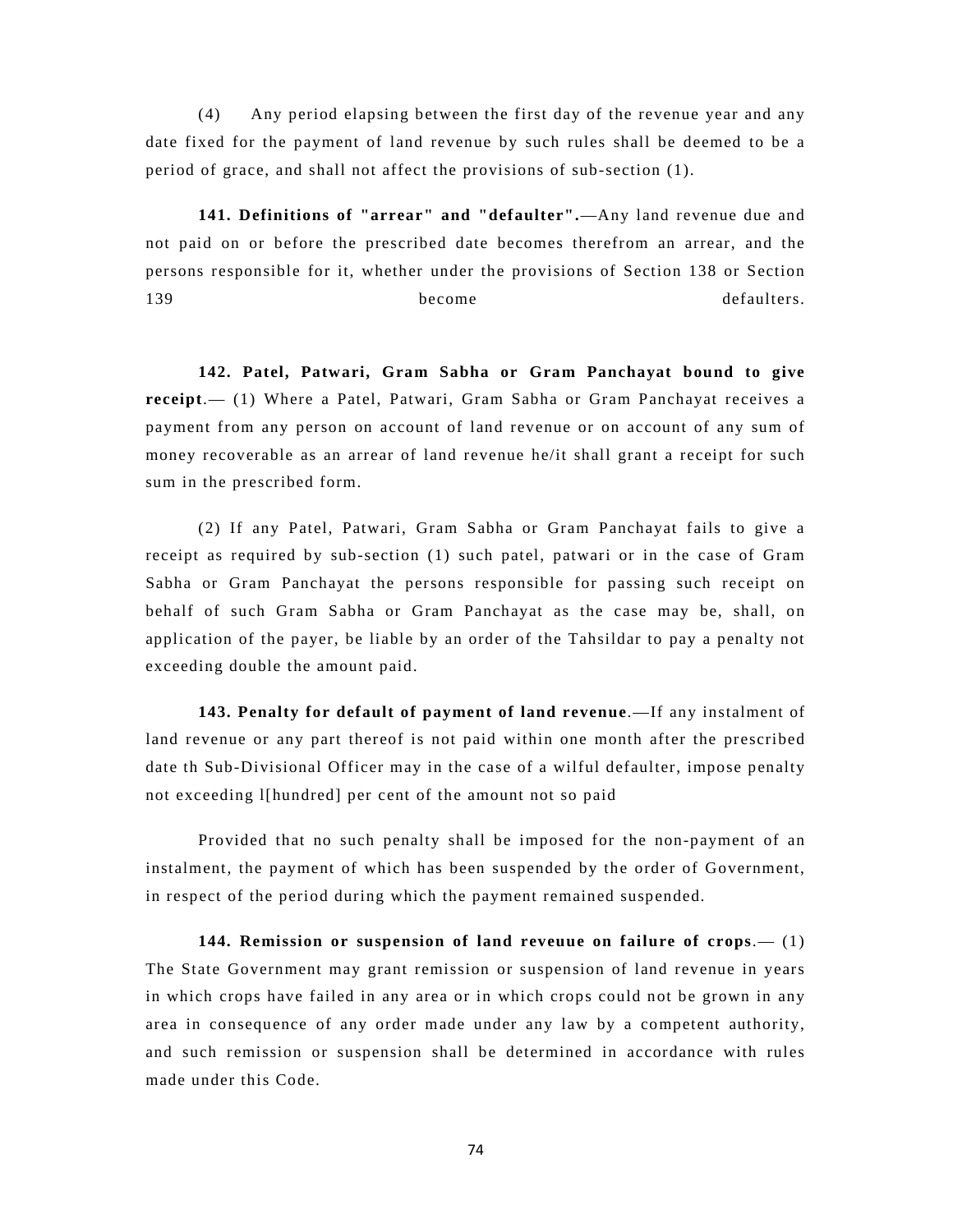(2) No appeal or revision shall lie against any order passed by a Revenue Officer under such rules and no suit shall lie in a Civil Court to contest any such order.

**145. Certified account to be evidence as to arrear and defaulter**.—(1) A statement of account, certified by the Collector or by the Tahsildar shall, for the purpose of this Chapter, be presumed to be correct statement of the arrears payable to Government or its amount, and of the person who is the defaulter, until the contrary is proved.

(2) No notice to defaulter shall be necessary before drawing up the statement referred to in sub-section (1).

**146. Notice of demand**.— A Tahsildar or Naib-Tahsildar may cause a notice of demand to be served on any defaulter before the issue of any process under Section 147 for the recovery of an arrear.

**147. Process for recovery of arrear**. —An arrear of land revenue payable to Government [or Gram Sabha] may be recovered by a Tahsildar by anyone or more of the following processes : —

- (a) by attachment and sale of movable property;
- (b) by attachment and sale of the holding on which arrear is due and where such holding consist of more than one survey number or plot number by sale of one or more of such survey numbers, or plot numbers as may be considered necessary to recover the arrears :

[Provided that no holding shall be sold for the recovery of any dues of a co-operative society without first exhausting the procedure prescribed in Section 154-A]

- [(bb) by attachment of holding on which arrear is due and letting the same under Section 154-A;
- (bbb) by attachment of any other holding belonging to the defaulter which is used for the purposes of agriculture and letting the same under Section  $154 - A;$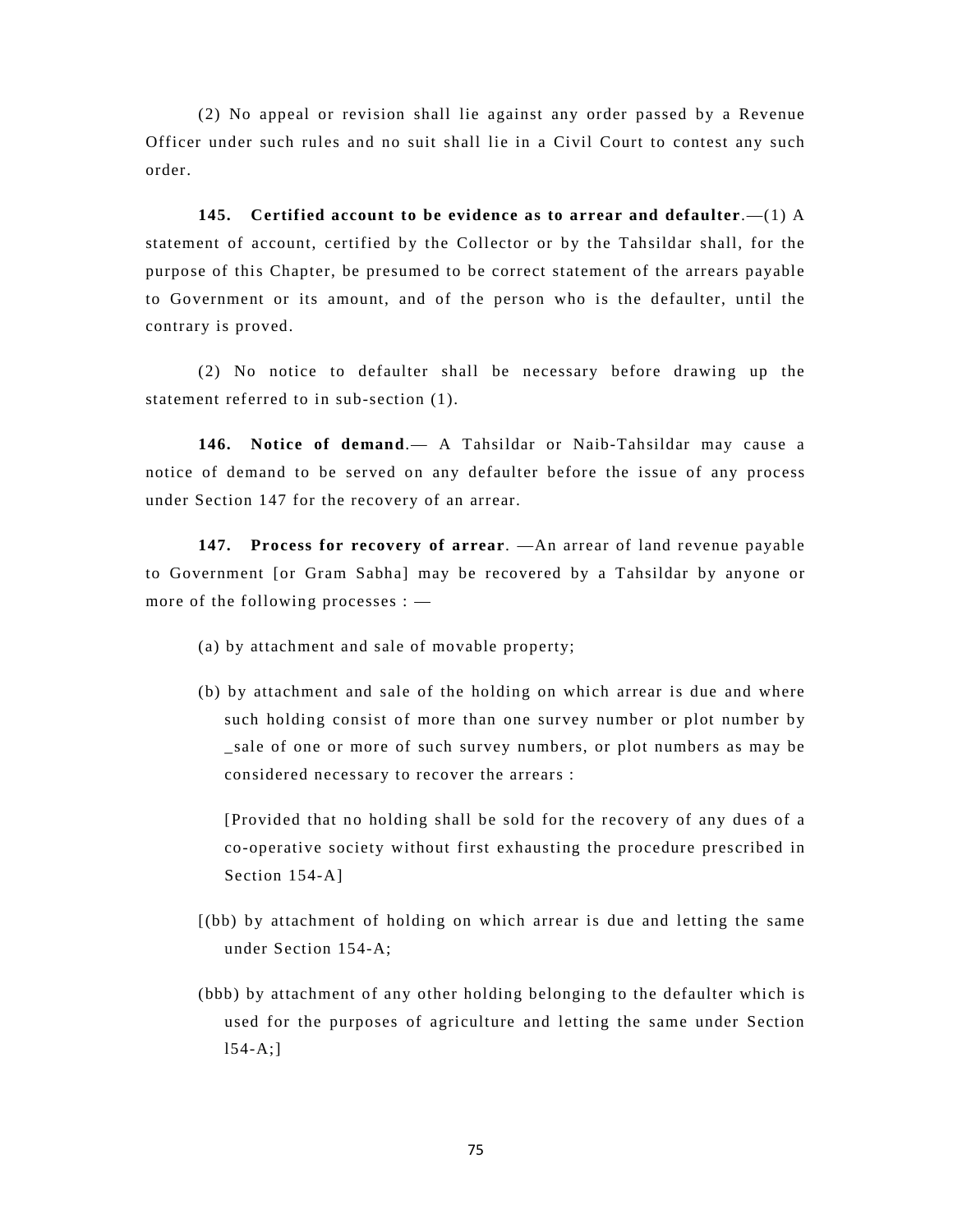(c) by attachment and sale of any other immovable property belonging to the defaulter

Provided that the process specified in clauses (a) and (c) shall not permit the attachment and sale of the following, namely : —

- the necessary wearing apparel, cooking vessels, beds and bedding of the defaulter, his wife and children, and such personal ornaments, as, in accordance with the religious usage, cannot be parted with by any woman;
- Tools of artisans and, if the defaulter is an agriculturist, his imple- ments of husbandry, except an implement driven by mechanical power and such cattle and seed as may, in the opinion of the Tahsildar, be necessary to enable him to earn his livelihood as such;

(iii) articles set aside exclusively for the use of religious endowments;

(iv) house and other buildings (with the materials and the sites thereof and the land immediately appurtenant thereto and necessary for the enjoyment) belonging to an agriculturist and occupied by him

[Provided further that the process specified in clause (b) shall not permit attachment and sale of holding where the defaulter holds, —

- six hectares or less than six hectares of land in the Scheduled Area; or
- four hectares or less than four hectares of land in other areas.

*Explanation*.— For the purpose of this proviso, "Scheduled Area" means any area declared to be Scheduled Area within the State of Madhya Pradesh under paragraph 6 of the Fifth Schedule to the Constitution of India.]

**148. Costs recoverable as part of arrear** —The cost of serving a notice of demand under Section 146 or of issuing and enforcing any process in Section 147 shall be recoverable as part of the arrear in respect of which the notice was served or the process was issued.

**149. Enforcement of processes in other districts**. — The processes specified in clauses (a) and (e) of Section 147 may be enforced either in the district in which the default has been made or in any other district.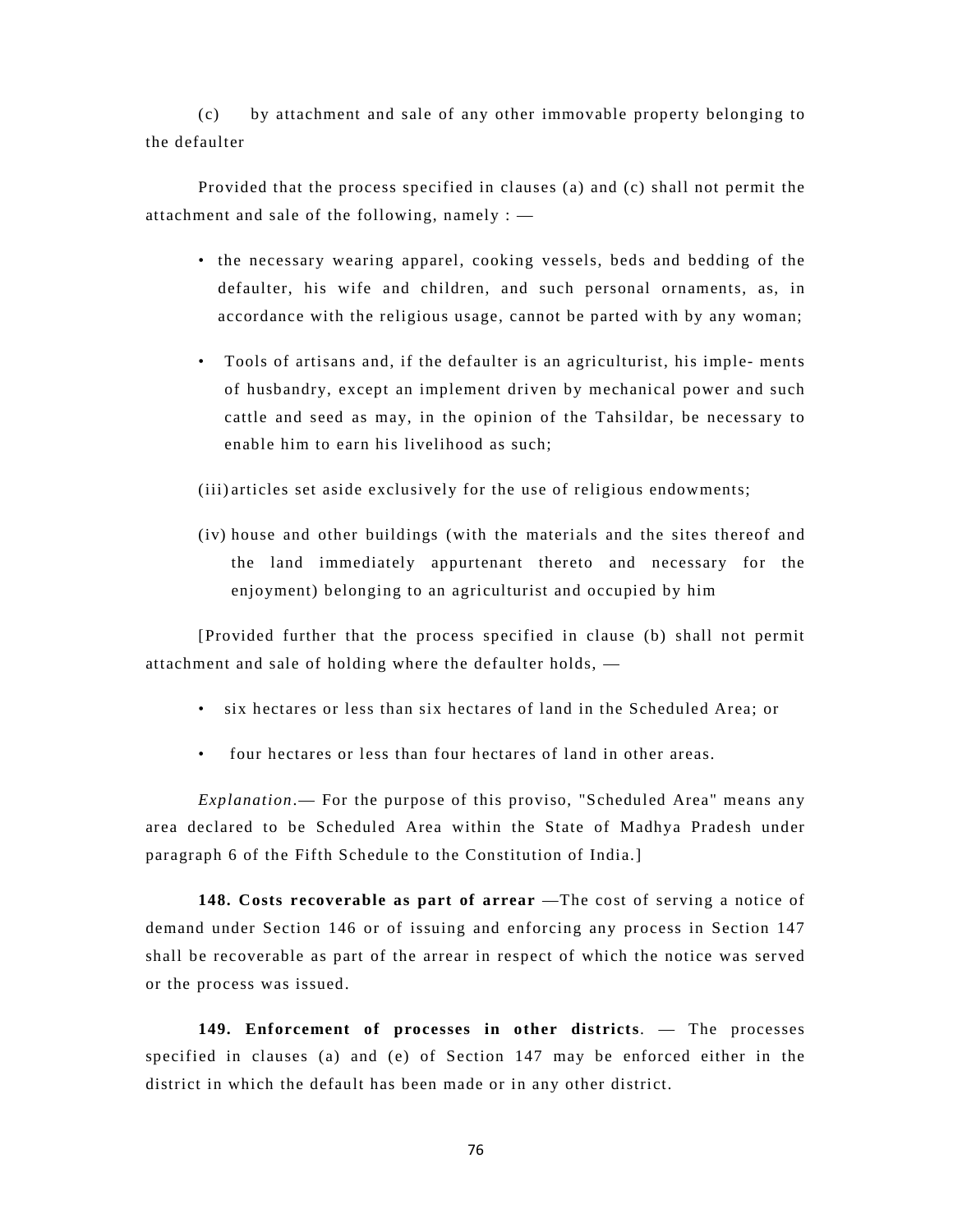**150. Payment under protest and suit for recovery**.— (1) If proceedings are taken under this Chapter against any person for the recovery of an arrear of land revenue, he may, at any time before the property is knocked down at a sale, pay the amount claimed and may, at the same time, deliver a protest signed by himself or by his authorised agent to the Revenue Officer taking such proceedings, and thereupon they shall be stayed.

(2) Any person complying with the provisions of sub-section (1) may, notwithstanding anything contained in Section 145, apply to the Sub-Divisional Officer that nothing was due or that the amount due was less than the amount for the recovery of which proceedings were taken and the Sub-Divisional Officer shall decide the objection so raised.

(3) No appeal shall lie against the order of the Sub-Divisional Officer passed under sub-section (2), but the person concerned may institute a civil suit for the recovery of the sum or part thereof paid under protest.

**151. Application of proceeds of sale.** (1) The proceeds of every sale under this Chapter shall be applied, firstly, in satisfaction of the arrears on account of which the sale was held and of the expenses of such sale, secondly, to the payment of any arrears of cesses due by the defaulter under any law for the time being in force in the region concerned, thirdly, to the payment of any other arrears payable to the State Government by the defaulter, and fourthly to the payment of any arrears due by the defaulter to a Co-operative Society, and the surplus, if any, shall then be payable to him, or where there are more defaulters than one, to such defaulters according to their respective shares in the property sold :

Provided that the surplus shall not be paid to the defaulter or defaulters until after the expiry of two months from the date of the sale in the case of movable property from the date of the confirmation of sale in the case of immovable property.

(2) Notwithstanding anything in sub-section (1), the proceeds of sale under clause (c) of Section 147 shall be applied first to the payment of arrears of land revenue payable by the defaulter for the immovable property sold up to the date of the sale, and the surplus, if any, shall be applied in accordance with sub-section (1).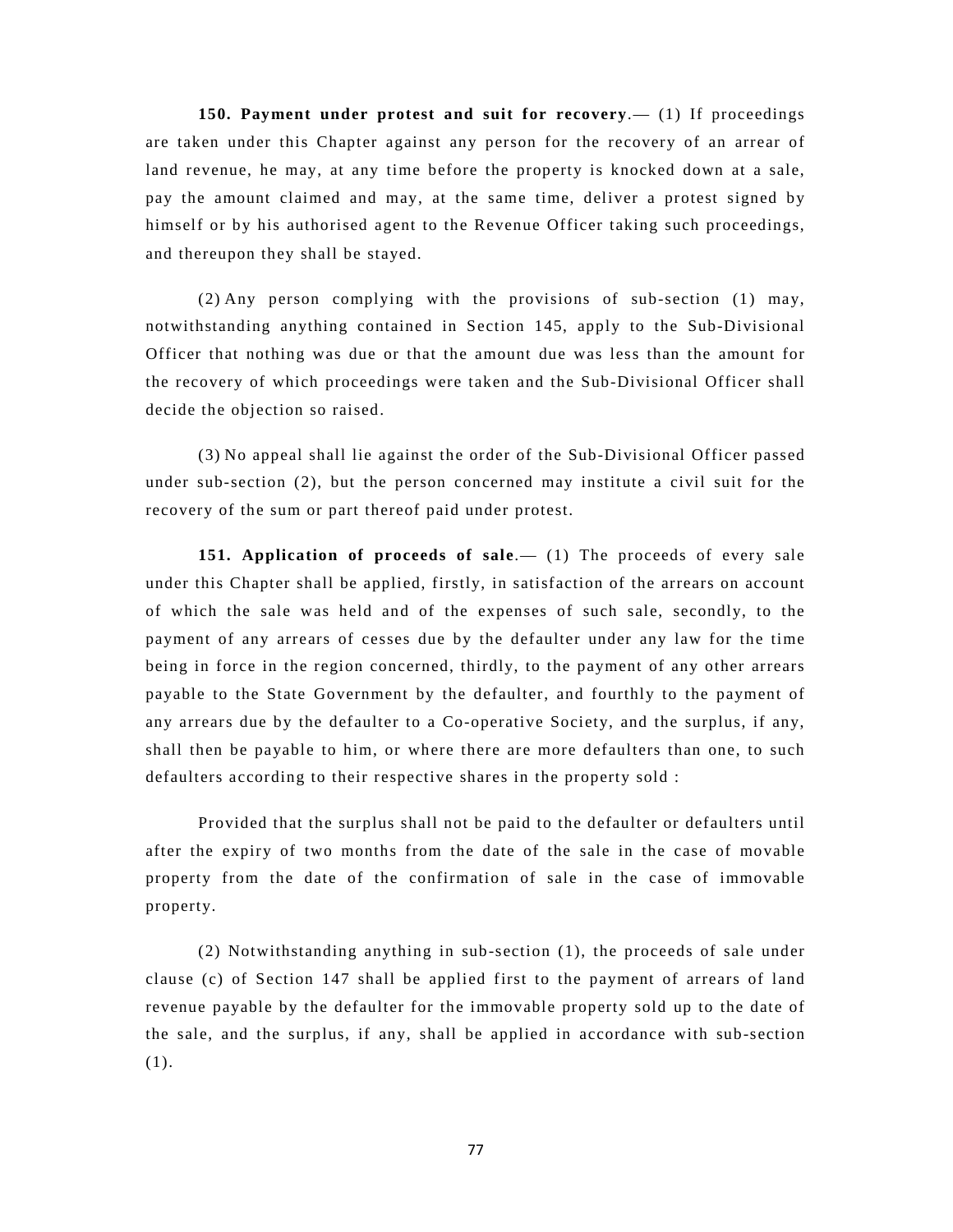**152. Land sold for arrears to be free from encumbrances**.— (1) Unless the Sub-Divisional Officer in ordering the sale otherwise directs, purchaser of the land sold for arrears of land revenue due in respect thereof, shall acquire it free of all encumbrances imposed on it, and all grants and contracts made in respect of it, by any person other than the purchaser.

(2) Any transfer, grant or contract in respect of trees or the produce of trees which are or at any time have been the property of the bhumiswami of the land in which they stand, shall be deemed to be a grant or contract made in respect of such land within the meaning of sub-section (I).

**153. Purchaser's title.**— Where immovable property is sold under the provisions of this Chapter and such sale has become absolute, the property shall be deemed to have vested in the purchaser from the time when the property is sold and not from the time when the sale becomes absolute.

**154. Purchaser not liable for land revenue due prior to sale**.— Notwithstanding anything in Section 138, or Section 139, the person named in the certificate of purchase shall not be liable for land revenue payable in respect of the land for any period previous to the date of the sale.

**[154-A. Powers of the Tahsildar to let out the holding in respect of which arrear is due or any other holding of the defaulter**. —[(1) Where the arrear of land revenue is due in respect of a holding or where any money is recoverable in the same manner as an arrear of land revenue under Section 155, the Tabsildar may, notwithstanding anything, contained in this Code, after attachment of holding under clause (b) for the recovery of dues of a Co-operative Society, or clause (bb) or clause (bbb) of Section 147 as the case may be, let out the holding on which arrear is due or any other holding belonging to the defaulter which is used for the purpose of agriculture to any person other than the defaulter for a period not exceeding ten years commencing from the first day of agricultural year next following upon such terms and conditions as the Collector may fix

Provided that the holding attached for the recovery of the dues of a Cooperative Society shall be let out for a period not exceeding ten years :]

[Provided further that any land of a holding of a bhumiswami belonging to a member of a tribe which has been declared to be an aboriginal tribe under sub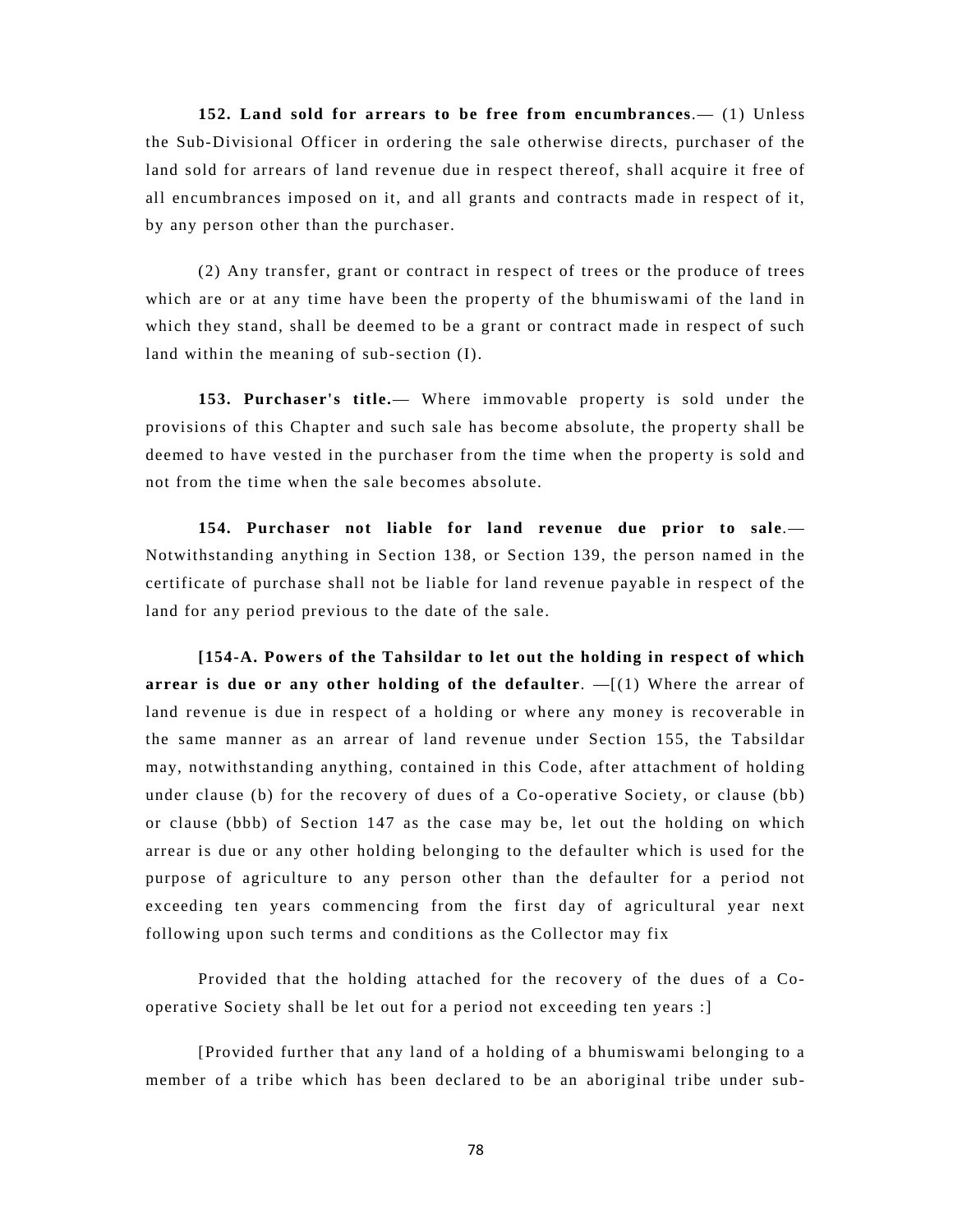section (6) of Section 165, shall not be let out to any person other than a member of such tribe.]

(2) Nothing in this section shall affect the liability of any person who may be liable under this Code for the payment of the arrears of land revenue or of any money recoverable in the same manner as an arrear of land revenue under Section 155.

(3) Upon the expiry of the period of lease the holding shall be restored to the person concerned free of any claim on the part of the State Government for the arrears in respect of such holding or free of any claim on the part of the State Government or any other authority whatsoever for the moneys recoverable in the same manner as an arrear of land revenue under Section 155 for the satisfaction whereof the same was let out under sub-section (1) :]

[Provided that nothing in this sub-section shall apply to the holding attached and let out for the recovery of the dues of a Co-operative Society where the dues for the satisfaction were of the same was let out under sub-section (1) are not fully satisfied on the expiry of the period of lease.]

**155. Moneys recoverable as an arrear of land revenue**.— The following moneys may be recovered, as far as may be, under the provisions of this Chapter in the same

manner as an arrear of land revenue :  $-$ 

- (a) except such charges as are included in the land revenue under subsection (2) of Section 58, all rents, royalties, water rates, cesses, fees, charges, premia, penalties, fines and cost payable or leviable under this Code or any other enactment for the time being in force;
- (b) all moneys falling due to the State Government under any grant, lease or contract which provides that they shall be recoverable in the same manner as an arrear of land revenue;
- [(bb) all moneys guaranteed by the State Government to the extent of amount guaranteed under a contract of guarantee which provides that they shall be recoverable in the same. manner as an arrear of land revenue;1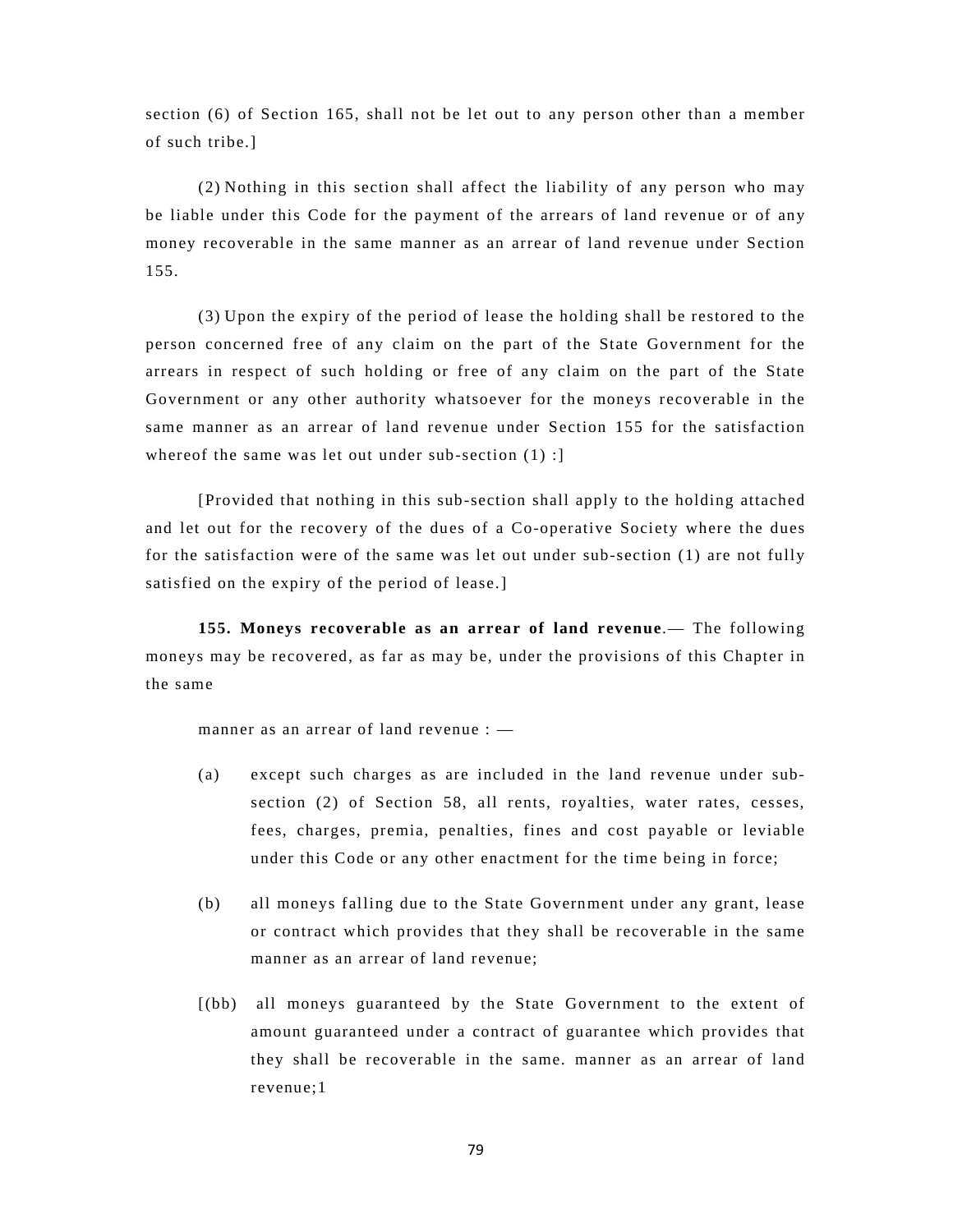- (c) all sums declared by this Code, or any other enactment for the time being in force to be recoverable in the same manner as an arrear of land revenue; and
- (d) any sum ordered by a liquidator appointed under any law relating to Co-operative Societies in force for the time being in any region of the State to be recovered as a contribution to the assets of a society or as the cost of liquidation

Provided that no action shall be taken on application for recovery of a sum specified in clause (d), unless such application is accompanied by a certificate signed by the Registrar appointed under such law that the sum should be recovered as an arrear of land revenue;

- [(e) all moneys becoming payable to the Madhya Pradesh State Agro Industries Development Corporation Limited —
	- (i) on account of penalty, cost of agricultural implements or other materials sold by the Corporation to agriculturists for the purpose of agriculture or improvement of land or otherwise, under any agreement of sale of such implements or materials by the said Corporation;
	- (ii) in repayment of any loan advanced by the said Corporation or of any amount due to the said Corporation under any lease, contract, or agreement with or any other dealing of the said Corporation

Provided that no action shall be taken on application for recovery of a sum specified in this clause, unless such application is accompanied by a certificate signed by the Managing Director of the said Corporation that the sum should be recovered as an ar rear of land revenue;]

- [(f) all moneys becoming payable to the Madhya Pradesh Laghu Udyog Nigam Limited and the Madhya Pradesh Audyogik Vikas Nigam Limited--
	- (i) on account of service charge, penalty, interest, cost of machinery or other materials sold by the said Nigams to entrepreneurs for the purpose of establishing, expanding or running an industry or for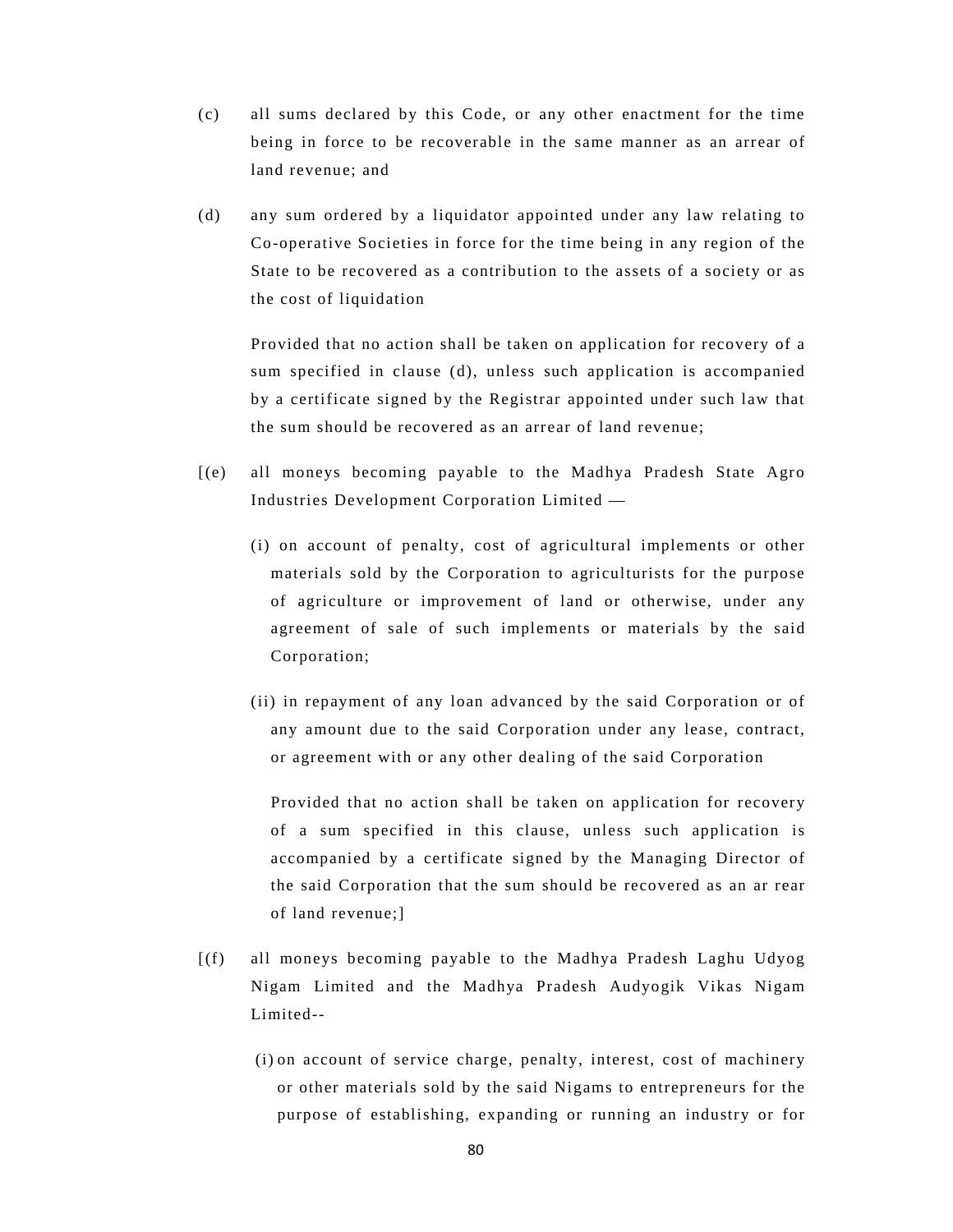any other purpose ancillary to an industry under any agreement of sale on hire purchase or otherwise of such machinery or materials by the said Nigams;

- (ii) on account of rent or cost of building hired out or sold, as the case may be, by the said Nigams under any lease, contract or agreement;
- (iii) in repayment of any loan advanced by the said Nigams, or of any amount due to the said Nigams under any lease, contract or agreement with or any other dealing of the said Nigams

Provided that no action shall be taken on application for recovery of a sum specified in this clause unless such application is accompanied by a certificate signed by the Managing Director of the said Nigam that the said sum should be recovered as an arrear of land revenue;

- (g) all moneys becoming payable to the Madhya Pradesh Lift Irrigation Corporation Limited on account of —
	- (i) construction charges of the tube-wells;
	- (ii) water rates for the water supplied for the purpose of irrigation from any Lift Irrigation Schemes;
	- (iii) any sum due to the said Corporation under any lease, agreement or contract executed with the said Corporation

Provided that no action shall be taken on application for recovery of a sum specified in this clause unless such application is accompanied by a certificate signed by the Managing Director of the said corporation that the said sum should be recovered as an arrear of land revenue.]

**156. Recovery of moneys from surety**—Every person who may have become a surety under any of the provisions of this Code or under any other enactment or any grant, lease or contract where under the sum secured is recoverable from the principal as an arrear of land revenue shall, on failure to pay the amount or any portion thereof which he may have become liable to pay under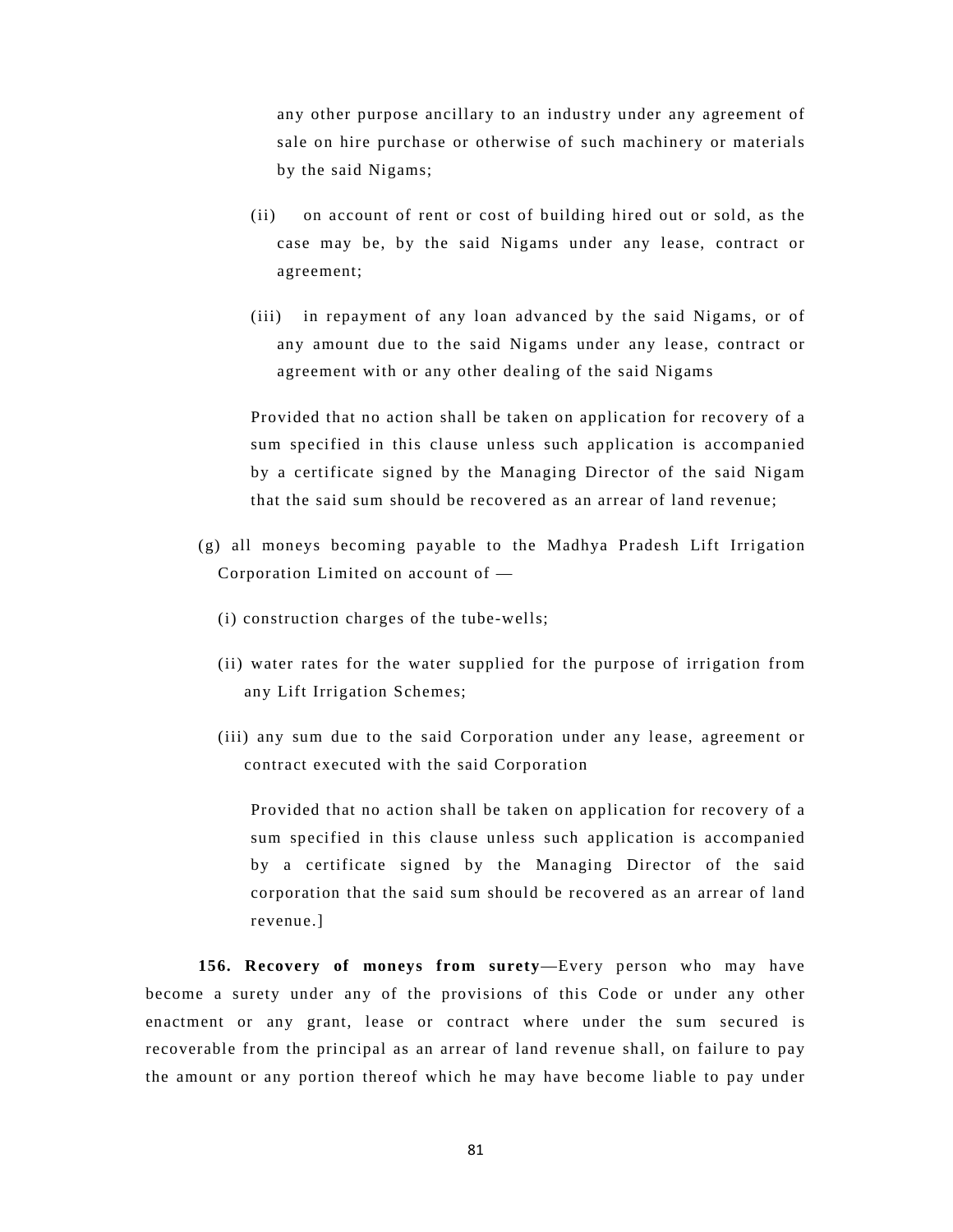the terms of his security bond, be liable to be proceeded against under the provisions of this Code in the same manner as for an arrear of land, revenue.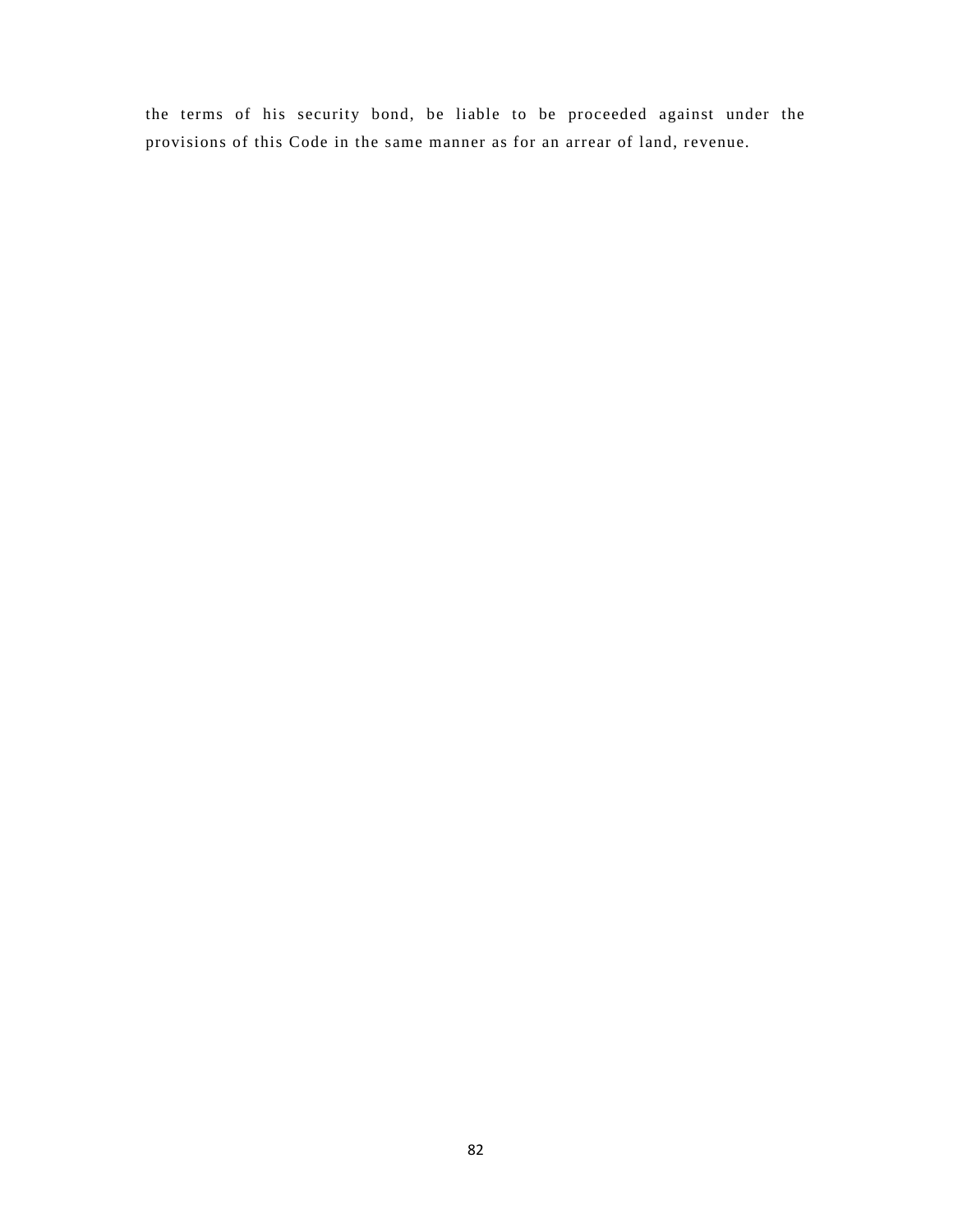# **CHAPTER XII**

### **TENURE-HOLDERS**

 **157. Class of tenure .-** There shall be only one class of tenure- holders of land held from the state to be known as bhumiswami

**158. Bhumiswami**.— [(1)] Every person who at the time of coming into force of this Code, belongs to any of the following classes shall be called a bhumiswami and shall have all the rights and be subject to all the liabilities conferred or imposed upon a bhumiswami by or under this Code, namely : —

- (a) every person in respect of land held by him in the Mahakoshal region in bhumiswami or bhumidhari rights in accordance with the provisions of the Madhya Pradesh Land Revenue Code, 1954 (II of 1955);
- (b) every person in respect of land held by him in the Madhya Bharat region as a Pakka tenant or as a Muafidar, Inamdar or Concessional holder, as defined in the Madhya Bharat Land Revenue and Tenancy Act, Samvat, 2007 (66 of 1950);
- (c) every person in respect of land held by him in the Bhopal region as an occupant as defined in the Bhopal State Land Revenue Act, 1932 (IV of 1932);
- (d) (i) every person in respect of land held by him in the Vindhya Pradesh region as a pachapan paintalis tenant, pattedar tenant, a grove holder or as a holder of tank as defined in the Vindhya Pradesh Land Revenue and Tenancy Act, 1953 (III of 1955);
	- (ii) every person in respect of land (other than land which is a grover or tank or which has been acquired or which is required for Government or public purposes) held by him in the Vindhya Pradesh region as a gair haqdar tenant and in respect of which he is entitled to a patta in accordance with the provisions of subsection (4) of Section 57 of the Rewa State Land Revenue and Tenancy Code, 1935;]
	- (iii) every person in respect of land held by him as a tenant in the Vindhya Pradesh region and in respect of which he is entitled to a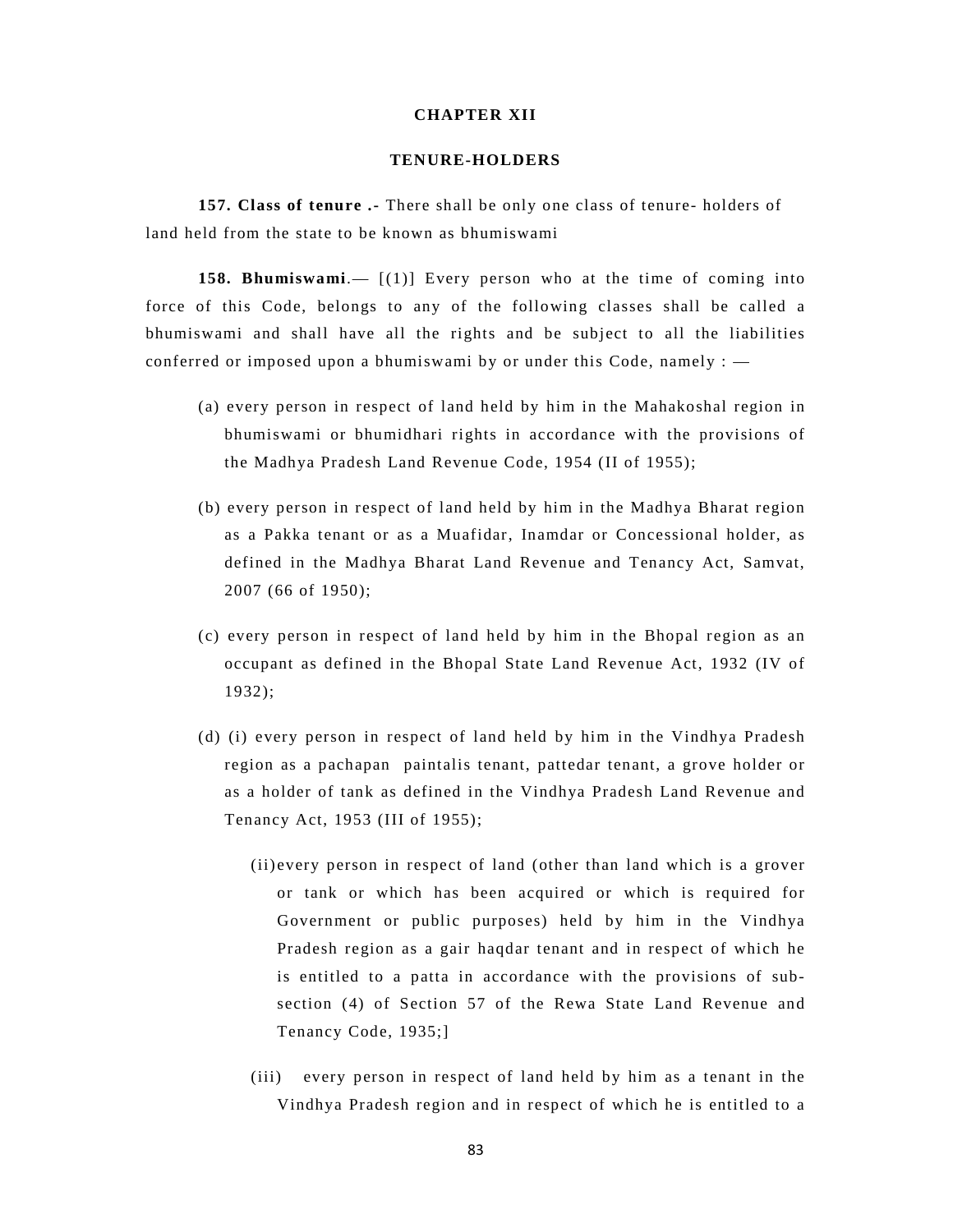patta in accordance with the provisions of sub-sections (2) and (3) of Section 151 of the Vindhya Pradesh Land Revenue and Tenancy Act, 1953 (III of 1955), but has omitted to obtain such patta before the coming into force of this Code,

(e) every person in respect of land held by him in Sironj region as a khatedar tenant or as a grove holder as defined in the Rajasthan Tenancy Act, 1955 (3 of 1955).

[(2) A Ruler of an Indian State forming part of the State of Madhya Pradesh who, at the time of coming into force of this Code, was holding land or was entitled to hold land as such Ruler by virtue of the covenant or agreement entered into by him before the commencement of the Constitution, shall, as from the date of coming into force of-this Code, be a bhumiswami of such land under the Code and shall be subject to all the rights and liabilities conferred and imposed upon a bhumiswami by or under this Code.

*Explanation*.—In this section, the expression "Ruler" and "Indian State" shall have the same meanings as are assigned to these expressions in clauses (22) and (15) respectively by Article 366 of the Constitution of India.]

[(3) Every person--

- (i) who is holding land in bhumiswami right by virtue of a lease granted to him by the State Government or the Collector or the Allotment Officer on or before the commencement of the Madhya Pradesh Land Revenue Code (Amendment) Act, 1992 from the date of such commencement, and
- (ii) to whom land is allotted in bhumiswami right by the State Government or the Collector or the Allotment Officer after the commencement of the Madhya Pradesh Land Revenue Code (Amendment) Act, 1992 from the date of such allotment,

shall be deemed to be a bhumiswami in respect of such land and shall be subject to all the rights and liabilities conferred and imposed upon a bhumiswami by or under this Code

Provided that no such person shall transfer such land within a period of ten years from the date of lease or allotment.]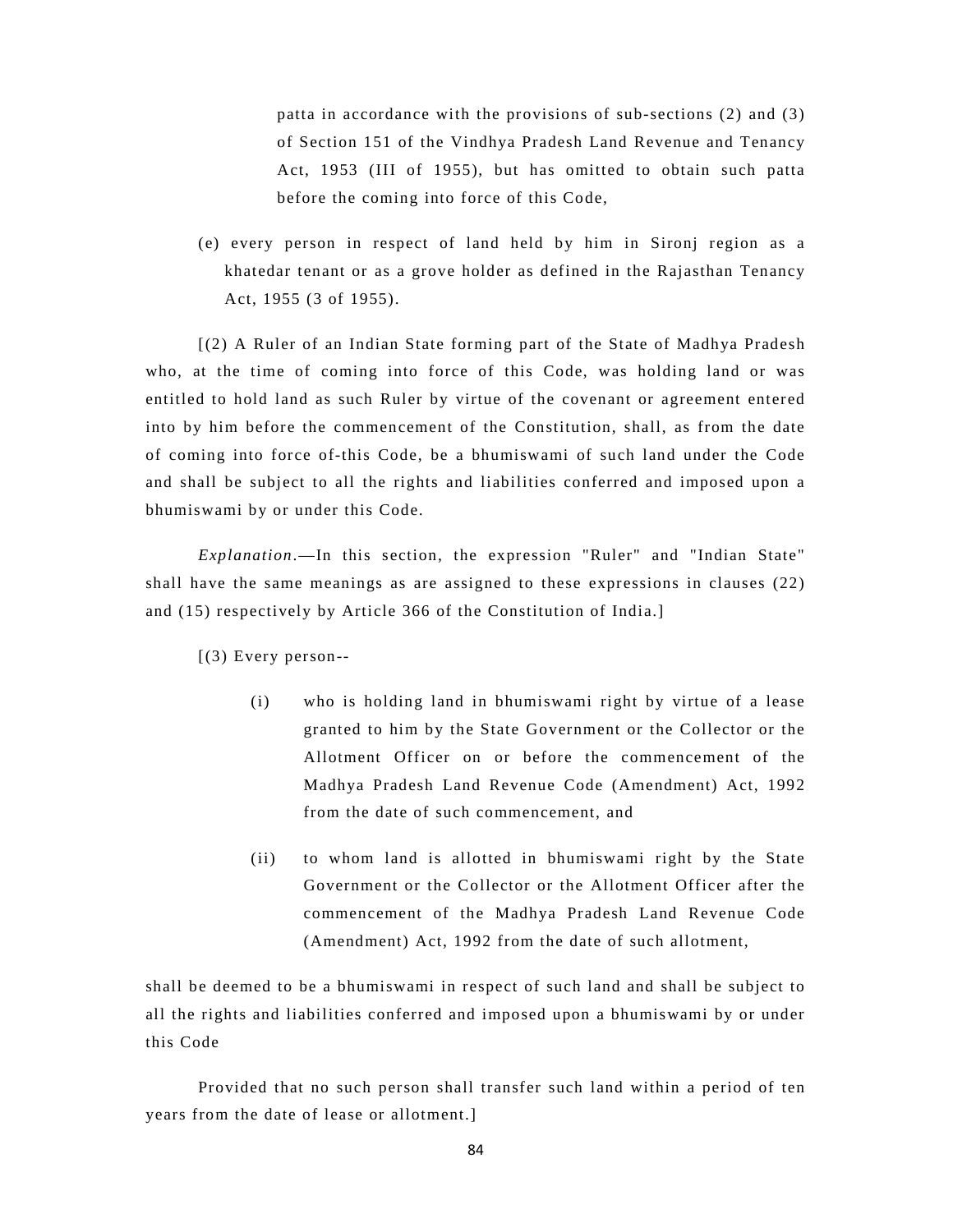**159. Land revenue payable by bhumiswamis**. — Every person becoming a bhumiswami under Section 158 shall pay as land revenue

- (a) if he was paying land revenue in respect of the lands held by him such land revenue; or
- (b) if he was paying rent in respect of the lands held by him— an amount equal to such rent.

**160. Revocation of exemption from liability for land revenue**.— (1) Every Muafi or Inam land, wherever situate, which was heretofore exempted from payment of the whole or part of the land revenue by a special grant from the Government or under the provisions of any law for the time being in force or in pursuance of any other instrument shall, notwithstanding anything contained in any such grant, law or instrument be liable from the commencement of the revenue year next following the coming into force of this Code, to the payment of full land revenue assessable thereon,

(2) Where any such Muafi or Inam land is held for the maintenance or upkeep of any public, religious or charitable institution, the State Government may, on the application of such institution, in the prescribed form land made within such time as may be prescribed] grant to it such annuity not exceeding the amount of the exemption from land revenue enjoyed by it, as may be considered reasonable for the proper maintenance or upkeep of such institution or for the continuance of service rendered by it.

(3) The annuity granted under sub-section (2) shall be subject to such conditions as may be prescribed and may from time to time be revised or withdrawn by the State Government.

(4) Where an application is made under sub-section (2), the recovery of land revenue from the institution concerned shall be stayed until the decision of the application.

**161. Reduction of revenue during the currency of settlement**. — (1) At any time during the currency of the settlement the Collector may, in accordance with such rules as may be made in this behalf, on the application of a bhumiswami or of his own motion reduce the revenue in respect of any land on any of the following grounds, namely : —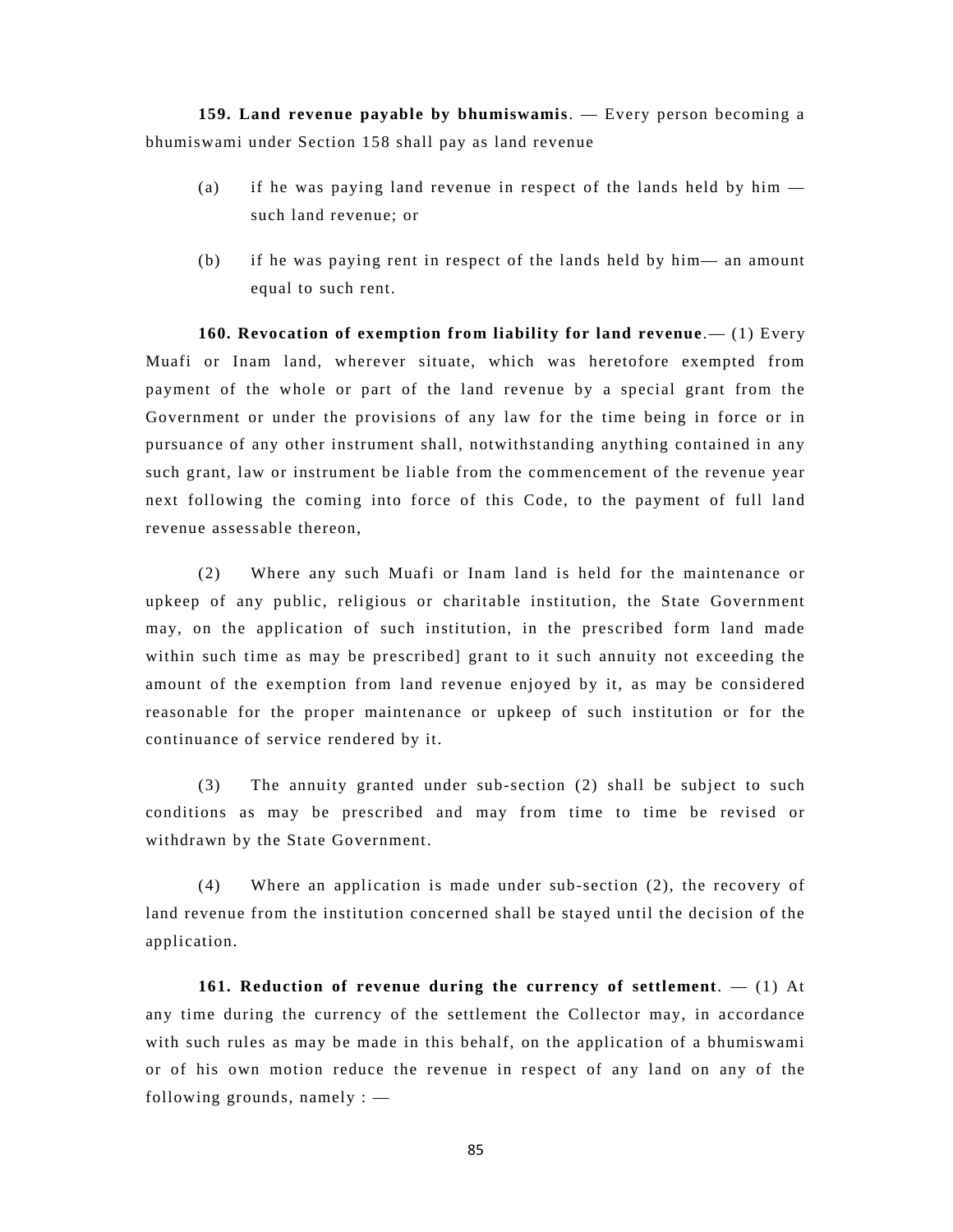- (i) that the land has been wholly or partially rendered unfit for cultivation in consequence of floods or other cause beyond the control of such bhumiswami;
- (ii) that any irrigation source, whether new or old, constructed and maintained at the cost of the State has fallen into disrepair and has ceased to irrigate the whole or any part of his holding to which an enhanced rate of revenue has been applied on account of irrigation;
- (iii) that any private irrigation source has for any cause beyond the control of bhumiswami, ceased to irrigate the whole or any part of the holding which has been assessed to enhanced land revenue on account of irrigation;
- (iv) that the revenue payable by the bhumiswami in respect of the land is more than the revenue calculated at the rate fixed at the last settlement or under any other law for such land;
- (v) that the area of the holding of such bhumiswami has decreased for any reason below the area on which the existing land revenue was assessed.

(2) Where any reduction is ordered under sub-section (1), such reduction shall take effect from the commencement of the revenue year next following the date of the order.

(3) If the cause for which revenue has been reduced under sub-section (1) subsequently ceases or is removed, the Collector may, after giving the bhumiswami a reasonable opportunity of being heard, make an order directing that such reduction shall cease to be in force and on such order being passed, the reduction shall stand revoked from the commencement of the revenue year next following the date of the order.

# **[162. x x x]**

**163. Pending applications for conferral of bhumiswami rights**.—All applications by bhumidharis for conferral of bhumiswami rights pending before any Revenue Court in the Mahakoshal region immediately before the coming into force of this Code whether in appeal, revision, review or otherwise, shall be filed and the amount, if any, deposited by such bhumidharis shall be refunded to them.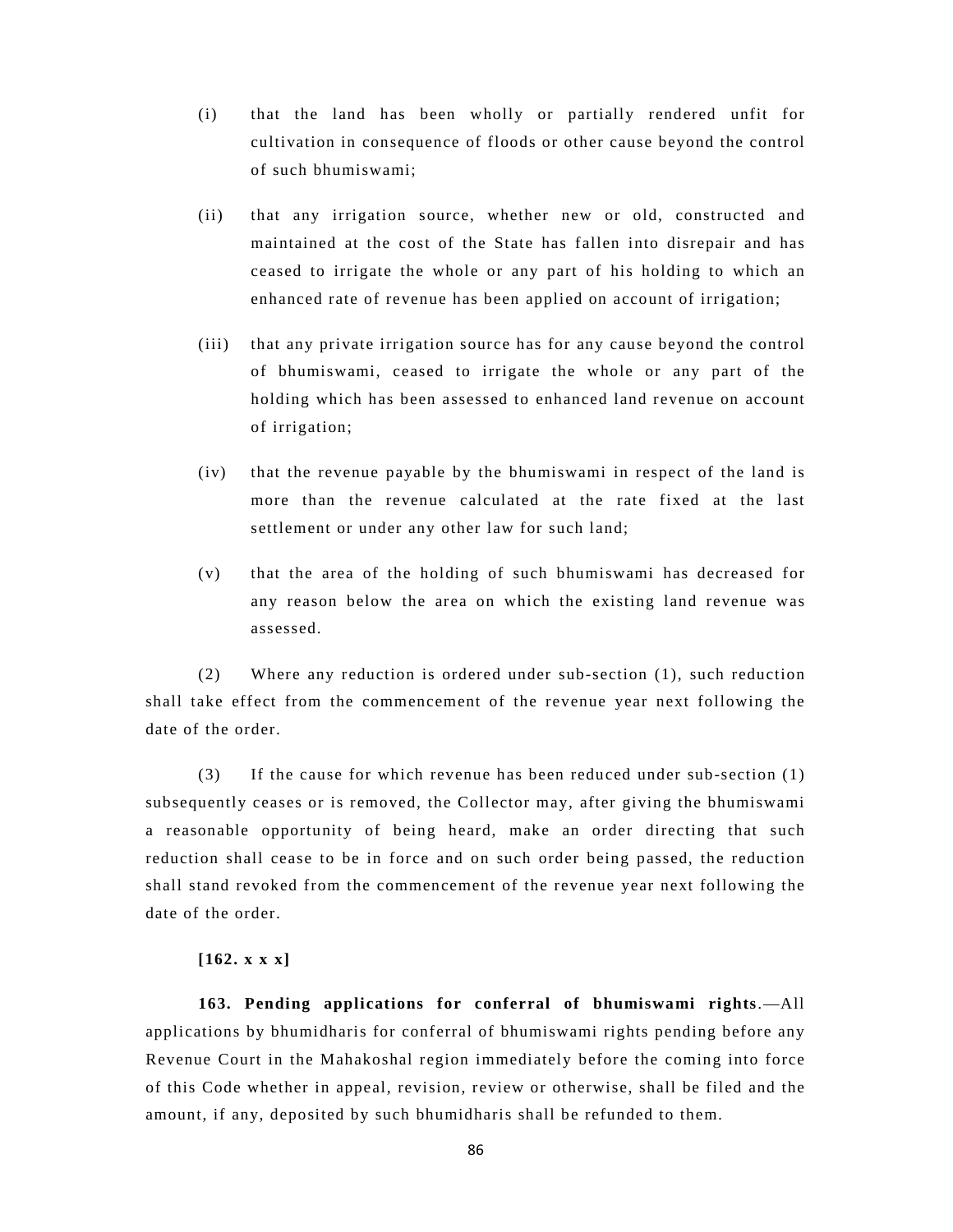[**164 Devolution**.— Subject to his personal law the interest of bhumiswami shall, on his death, pass by inheritance, survivorship or bequest, as the case may be.]

**165. Rights of transfer**.— (1) Subject to the other provisions of this section and the provision of Section 168 a bhumiswarni may transfer i[x x x] any interest in his land.

(2) Notwithstanding anything contained in sub-section (1)—

- (a) no mortgage of any land by a bhumiswarni shall hereafter be valid unless atleast five acres of irrigated or ten acres of unirrigated land is left with him free from any encumbrance or charge;
- (b) subject to the provisions of clause (a), no usufructuary mortgage of any land by a bhumiswami shall hereafter be valid if it is for a period exceeding six years and unless it is a condition of the mortgage that on the expiry of the period mentioned in the mortgage deed, the mortgage shall be deemed, without any payment whatsoever by the bhumiswami to have been redeemed in full and the mortgagee shall forthwith redeliver possession of the mortgaged land to the bhumiswami;
- (c) if any mortgagee in possession of the land mortgaged does not hand over possession of land after the expiry of the period of the mortgage or six years whichever expires first the ...mortgagee shall be liable to ejectment by the orders of the Tahsildar as trespasser and the mortgagor shall be placed in possession of the land by the Tahsildar

[Provided that nothing in this sub-section shall apply in the case of a mortgage of any land held by a bhumiswami for non-agricultural purpose]

(3) Where a bhumiswami effects a mortgage other than a usufructuary mortgage of his land in pursuance of the provisions of sub-section (2), then notwithstanding anything contained in the mortgage deed, the total amount of interest accruing under the mortgage shall not exceed half the sum of the principal amount advanced by the mortgagee.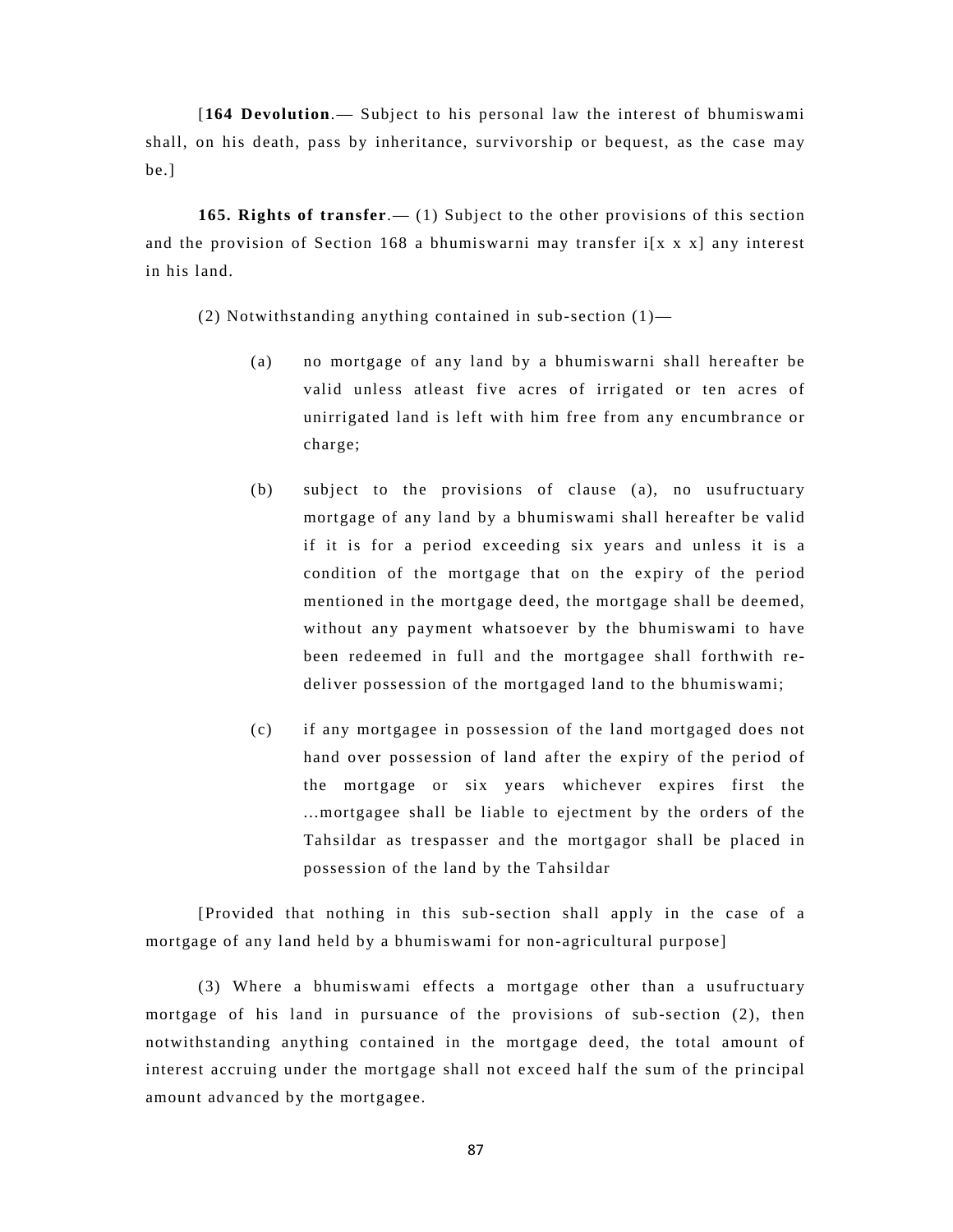(4) Notwithstanding anything contained in sub-section (1), no bhumiswami shall have the right to transfer any land--

> (a) in favour of any person who shall as a result of the transfer become entitled to land which together with the land, if any, held by himself or by his family will in the aggregate exceed such ceiling limits as may be prescribed;

 $[(b) \times x \times x]$ 

[Provided that

(i) nothing in this sub-section shall apply—

- (a) (i) in the case of transfer in favour of an institution established for a public, religious or charitable purpose or a transfer for industrial purpose or a transfer by way of mortgage;
- (ii) in the case of transfer in favour of Co-operative Society for industrial purpose or a transfer by way of mortgage subject, however, to the condition that no mortgage for agricultural purposes shall authorise sale for recovery oi an advance in contravention of clause (b) of Section 147;

(b) in the case of a transfer of land held for non-agricultural purposes]

Provided further that the transfer of land under sub-clause (a) of clause (i) of the preceding proviso for an industrial purpose shall be subject to the following conditions, namely : —

- (i) if such land is to be diverted to a non-agricultural purpose, the permission of the Sub-Divisional Officer under Section 172 for such diversion is obtained prior to such transfer; and
- (ii) the provisions of Section 172 shall apply to such transfer with the modification that the period of three months and I [one month] 2[six months] mentioned in the proviso to sub-section (1) thereof shall, for the purposes of an application for such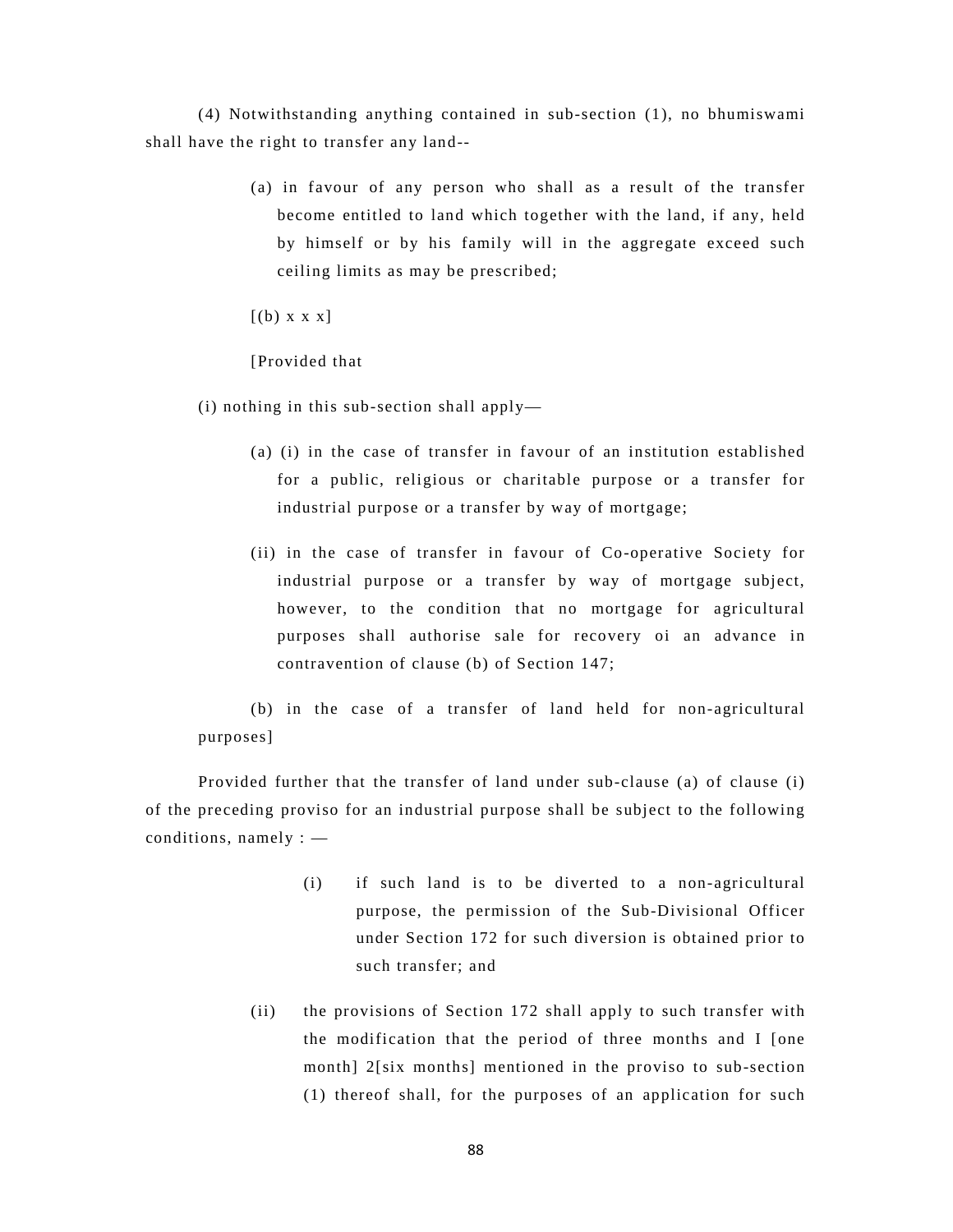diversion, be forty-five days and 3[one month] Ininety days] respectively.]

*Explanation*.—For the purposes of this sub-section, a person's family shall consist of the person himself, the minor children and the spouse of such person living jointly with him and if such person is a minor then his parents living jointly with him.

(5) Notwithstanding anything to the contrary in any other enactment for the time being in force, no land of a bhumiswami shall, in execution of a decree or order of a Court, be sold to any person who as a result of such sale shall become entitled to land which together with the land, if any, held by himself or by his family will in the aggregate exceed such ceiling limits as may be prescribed

[Provided that nothing in this sub-section shall apply in the case of a cooperative society where any land is to be sold in execution of a decree or order passed in favour of such society after exhausting the procedure prescribed in Section 154-Al

*Explanation*—For the purposes of this sub-section, the expression "a person's family" .shall have the same meaning as assigned to it in sub-section (4).

[(6) Notwithstanding anything contained in sub-section (1) the right of bhumiswami belonging to a tribe which has been declared to be an aboriginal tribe by the State Government by a notification in that behalf, for the whole or part of the area to which this Code applies shall-

- (i) in such areas as are predominately inhabited by aboriginal tribes and from such date as the State Government may, by notification, specify, not be transferred nor it shall be transfe,rable.either by way of sale or otherwise or as a consequence of transaction of loan to a person not belonging to such tribe in the area specified in the notification;
- (ii) in areas other than those specified in the notification under clause (i), not to be transferred or be transferable either by way of sale or otherwise or as a consequence of transaction of loan to a person not belonging to such tribe without the permission of a Revenue Officer not below the rank of Collector, given for reasons to be recorded in writing.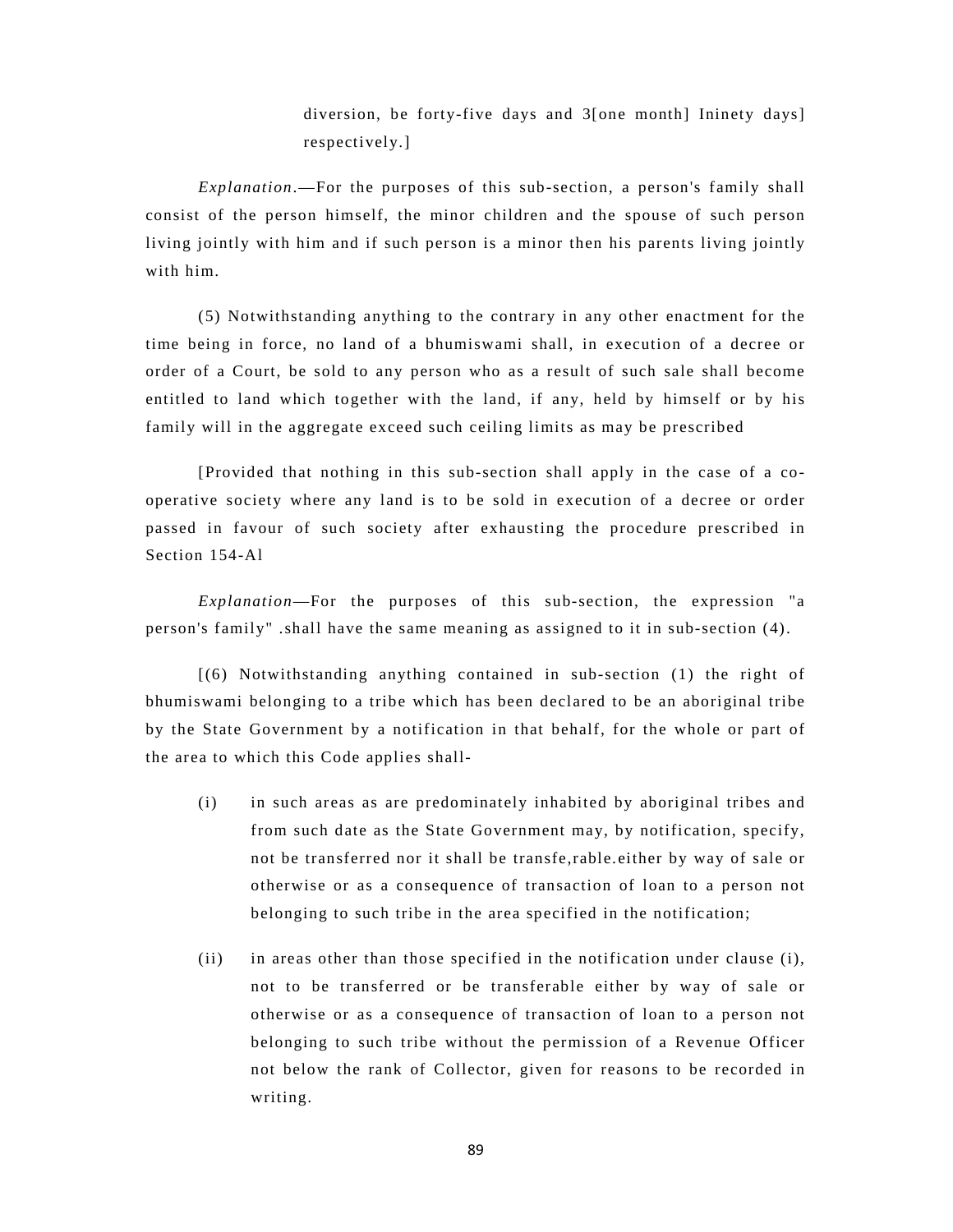*Explanation.—*For the purposes of This sub-section the expression "otherwise" shall not include lease.]

[(6-a) Notwithstanding anything contained in sub-section (1), 2[the right of a bhumiswami other than a bhumiswami belonging to a tribe which has been declared to be an aboriginal tribe under sub-section (6), in the land excluding the agricultural land] shall not be transferred or be transferable either by way of sale or otherwise or as a consequence of transaction of loan to a person not belonging to aboriginal tribe without the permission of the Collector given for reasons to be recorded in writing

Provided that every such transfer effected 3[after the 9th day of June, 1980 but before the 20th April, 1981] which is not in accordance with the provisions herein contained shall, unless such transfer if ratified by the Collector in accordance with the provisions hereinafter contained, be void and shall be of no effect whatsoever, notwithstanding anything contained in this Code or any other law for the time being in force.

(6-b) Notwithstanding anything contained in the Limitation Act, 1963 (No. 36 of 1963), the Collector may on his own motion at any time or on an application made in this behalf within three years of such transaction in such form as may be prescribed, make an enquiry as he may deem fit, and may, after giving a reasonable opportunity of being heard to the persons affected by the transfer, pass an order ratifying the transfer or refusing to ratify the transfer.

(6-c) The Collector shall in passing an order under sub-section (6-a) granting or refusing to grant permission or under sub-section (6-b) ratifying or refusing to ratify the transaction shall have due regard to the following : —

(i) whether or not the person to whom land is being transferred is a resident of the Scheduled Area;

(ii) the purpose to which land shall be or is likely to be used after the transfer;

- (iii) whether the transfer serves, or is likely to serve or prejudice the social, cultural and economic interest of the residents of the Scheduled Area;
- (iv) whether the consideratio.n paid is adequate;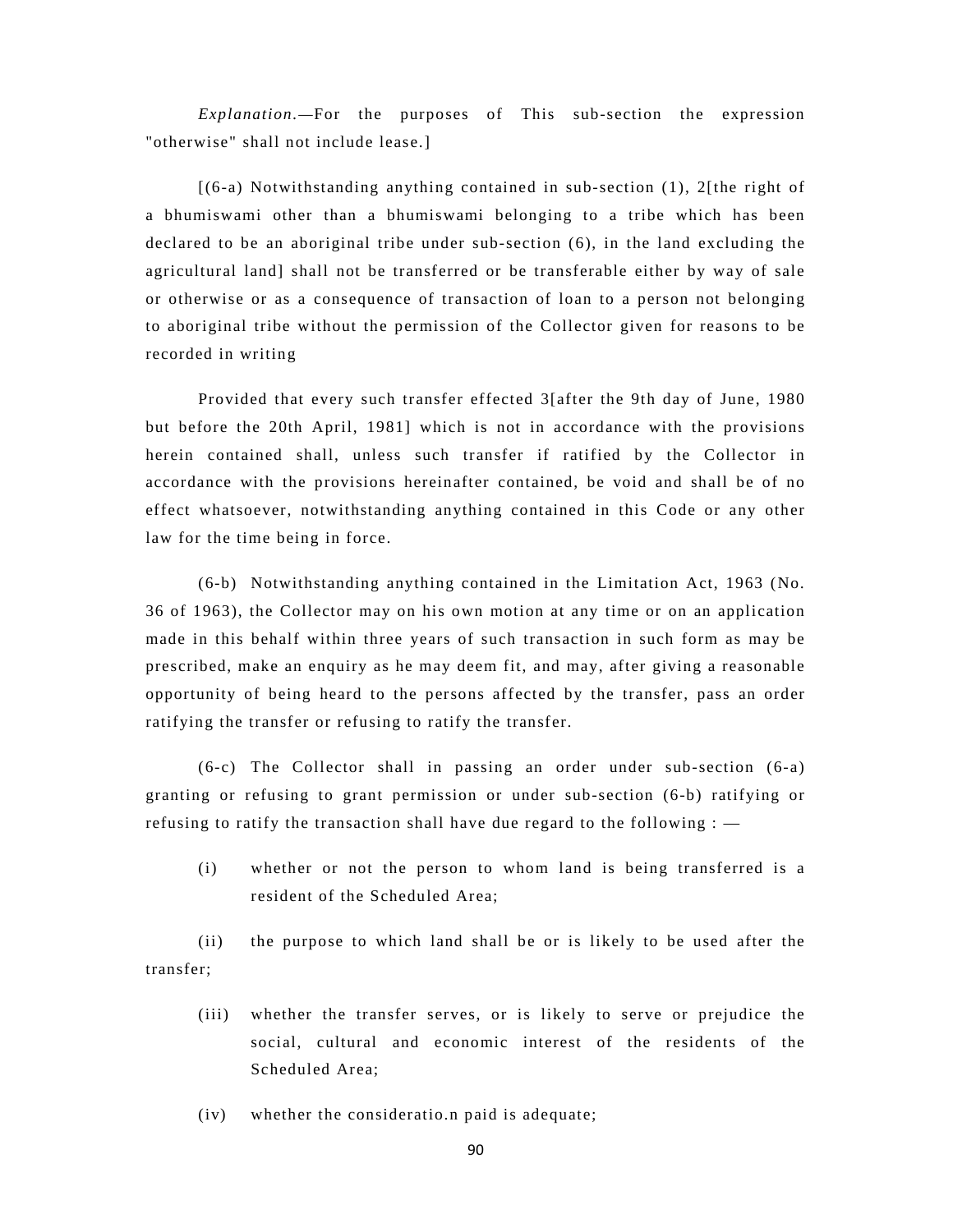- (v) whether the transaction is spurious or benami and
- (vi) such other matters as may be. prescribed.

The decision of the Collector granting or refusing to grant the permission under sub-section (6-a) or ratifying or refusing to ratify the 'transaction of transfer under sub-section (6-b), shall be final, notwithstanding anything to the contrary contained in this Code.

*Explanation*.—For the purpose of this sub-section, —

- (a) "Scheduled Area" means any area declared to be a Scheduled Area within the State of Madhya Pradesh under paragraph 6 of the Fifth Scheduled to the Constitution of India;
- (b) the burden of proving that the transfer was not spurious, fictitious or benami shall lie on the person who claims such transfer to be valid.

(6-d) On refusal to grant the permission under sub-section (6-a) or ratification under sub-section (6-b), the transferee, if in possession of the land shall vacate the possession forthwith and restore the possession thereof to the original bhumiswami.

(6-e) If the *bhumiswami* for any reason whatsoever fails or is unable to take possession of the land of which the right of possession stands restored to him under sub-section (6-d), the Collector shall cause the possession of land to be taken and cause the land to be managed on behalf of the bhumiswami subject to such terms and conditions as may be prescribed till such time as the original bhumiswami enters upon his land

Provided that if any resistance is offered in restoring possession, the Collector shall use or cause to be used such force as may be necessary.

[(6-ee) The agricultural land transferred by the bhumiswami other than a bhumiswami belonging to an aboriginal tribe declared under sub-section (6) to a person not belonging to an aboriginal tribe shall not be diverted for any other purpose before the expiry of period of ten years from the date of transfer;]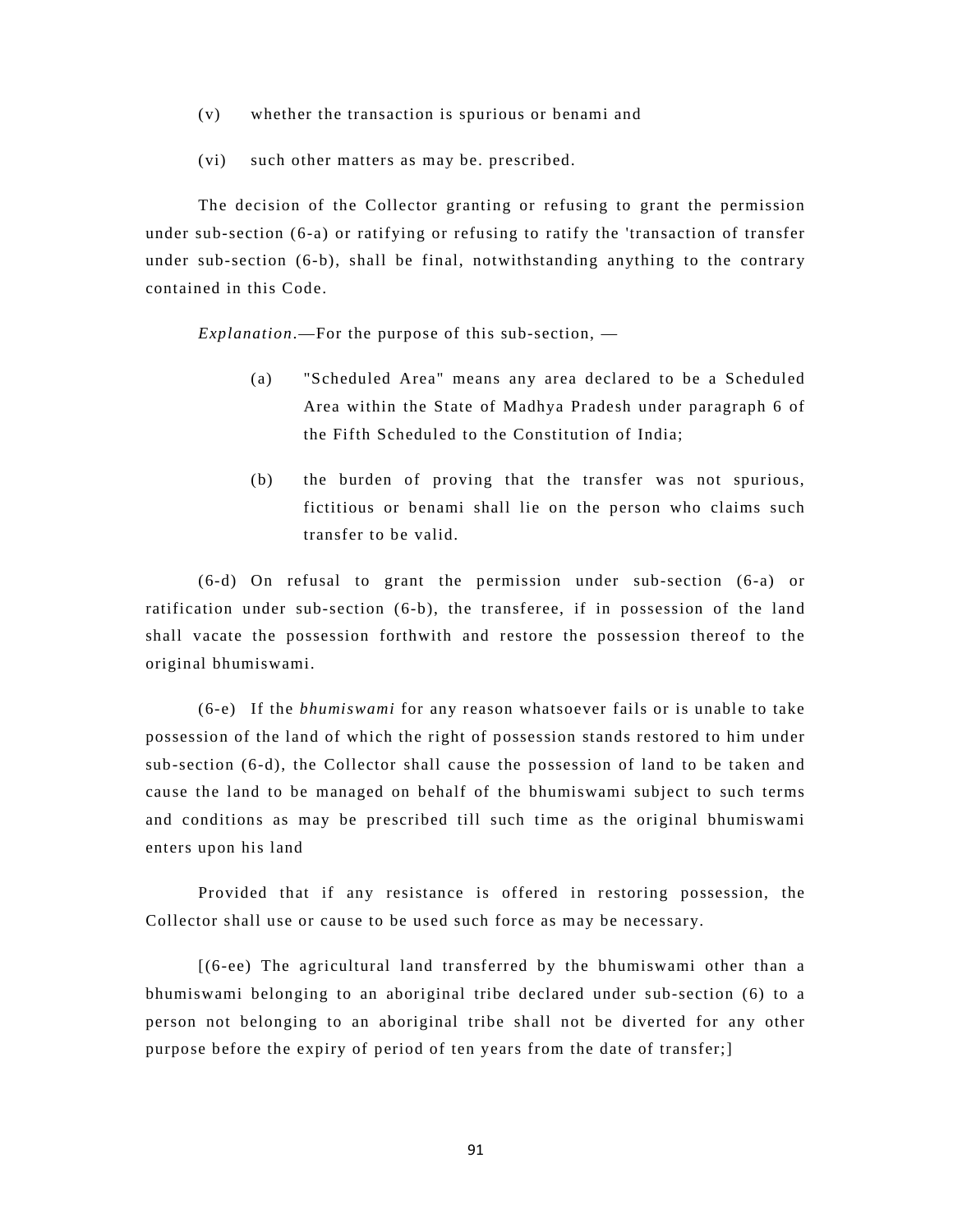(6-f) The provisions of  $\bullet$ sub-section (6-a) to 2[(6-ee)] shall have effect, notwithstanding anything to the contrary contained in this Code or any other law for the time being in force.]

(7) Notwithstanding anything contained in sub-section (1) or in any other law for the time being in force —

- [(a) where the area of land comprised in a holding or if there be more than one holding the aggregate area of all holdings of a bhumiswami is in excess of five acres of irrigated or ten acres of unirrigated land, then only so much area of land in his holding or holdings shall be liable to attachment or sale in execution of any decree or order as is in excess of five acres of irrigated or ten acres of unirrigated land;]
- (b) no land comprised in a holding of a bhumiswami belonging to a tribe which has been declared to be an aboriginal tribe under sub-section (6) shall be liable to be attached or sold in execution of any decree or order;
- (c) no receiver shall be appointed to manage the land of a bhumiswami under Section 51 of the Code of Civil Procedure, 1908 (V of 1908) nor shall any such land vest in the Court or any receiver under the Provincial Insolvency Act, 1920 (V of 1920), contrary to the provisions of clause (a) or clause (b)

Provided that nothing in this sub-section shall apply where a charge has been created on the land by a mortgage.

[(7-a) Notwithstanding anything contained in sub-section (1), no bhumiswami specified in Section 33 of the Madhya Pradesh Bhoodan Yagna Adhiniyarn, 1968 (No. 28 of 1968) shall have the right to transfer any interest in his land specified in the said section without the permission of the 2[Collector].]

[(7-b) Notwithstanding anything contained in sub-section (1), 4[a person who holds land from the State Government or a person who holds land in bhumiswami rights under sub-section (3) of Section 158] or whom right to occupy land is granted by the State'Government or the Collector as a Government lessee and who subsequently becomes bhumiswami of such land, shall not transfer such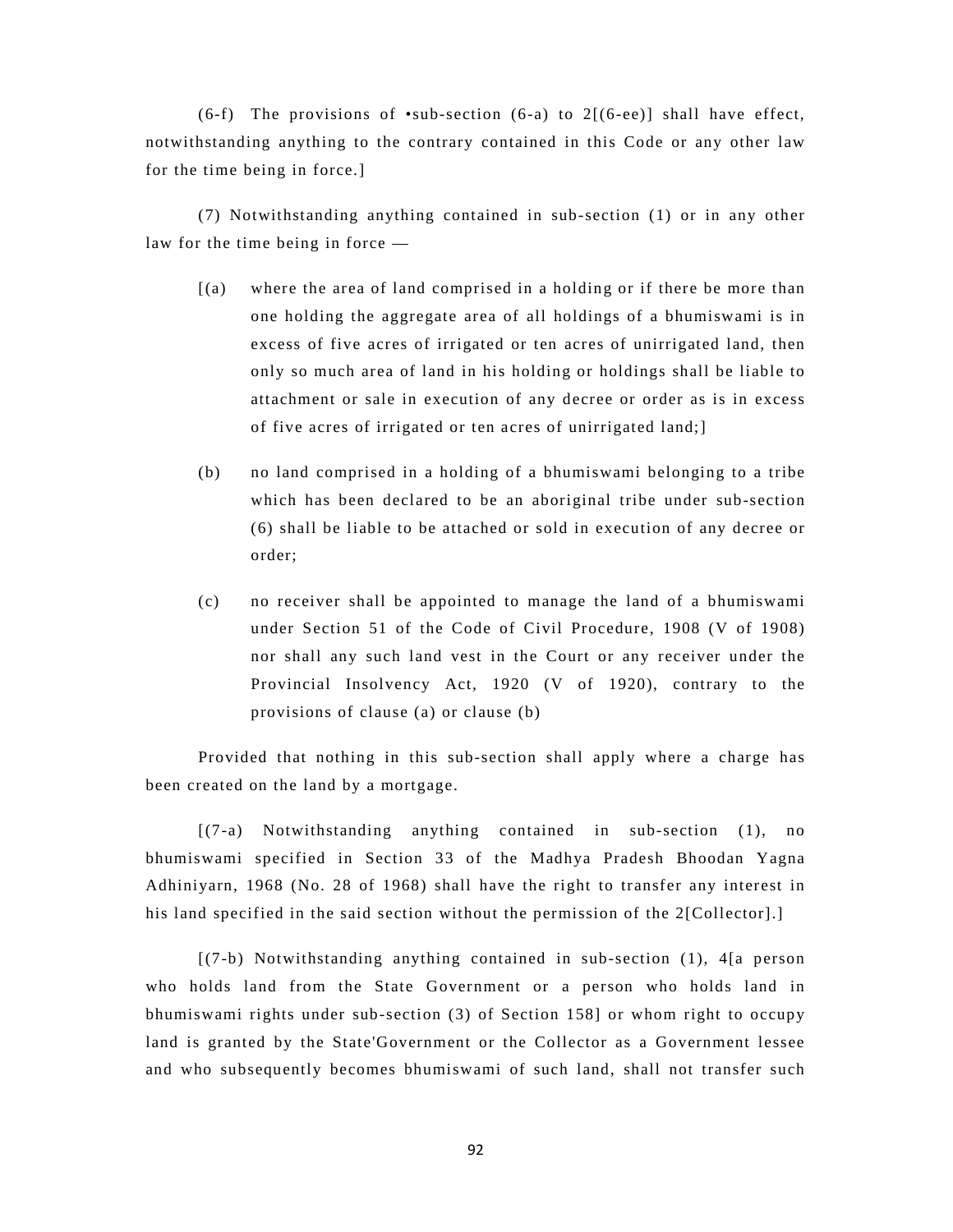land without the permission of a Revenue Officer, not below the rank of a Collector, given for reasons to be recorded in writing.]

(8) Nothing in this section shall prevent a bhumiswami from transferring any right in his land to secure payment of, or shall affect the right of the State Government to sell such right for the recovery of an advance made to him under the Land Improvement Loans Act, 1883 (XIX of 1883) or the Agriculturist Loans Act, 1884 (XII of 1884).

 $(9)$  Nothing in this section shall —

- (i) prevent a bhumiswami from transferring any right in his land by way of mortgage to secure payment of an advance made to him by cooperative society subject to the condition that the land shall not be sold to secure recovery, without exhausting the procedure prescribed in Section 154-A; or
- (ii) affect the right of any such society to secure recovery or an advance made to him, in accordance with the provisions of Section 154-Al

[(9-a) Nothing in this section shall prevent a bhumiswami who is a displaced person from transferring any right in his land to secure payment of an advance made to him by the Dandakaranya Development Authority or shall affect the right of that Authority to sell such right for the recovery of such advance.

*Explanation*. — In this sub-section "displaced person" means a person displaced from the territories now comprised in East Pakistan who is resettled in Madhya Pradesh on or after the 1st day of April, 1957, under any scheme of resettlement of displaced persons sanctioned by the Central Government or the State Government.]

[(9-b) Nothing in this section shall prevent a bhumiswami from transferring any right in his land to secure payment of an advance made to him by a Commercial Bank for purpose of agriculture or improvement of holding or shall affect the right of any such Bank to sell such right for the recovery of such advance.]

(10) Notwithstanding anything contained in the Indian Registration Act, 1908 (XVI of 1908), no officer empowered to register documents thereunder shall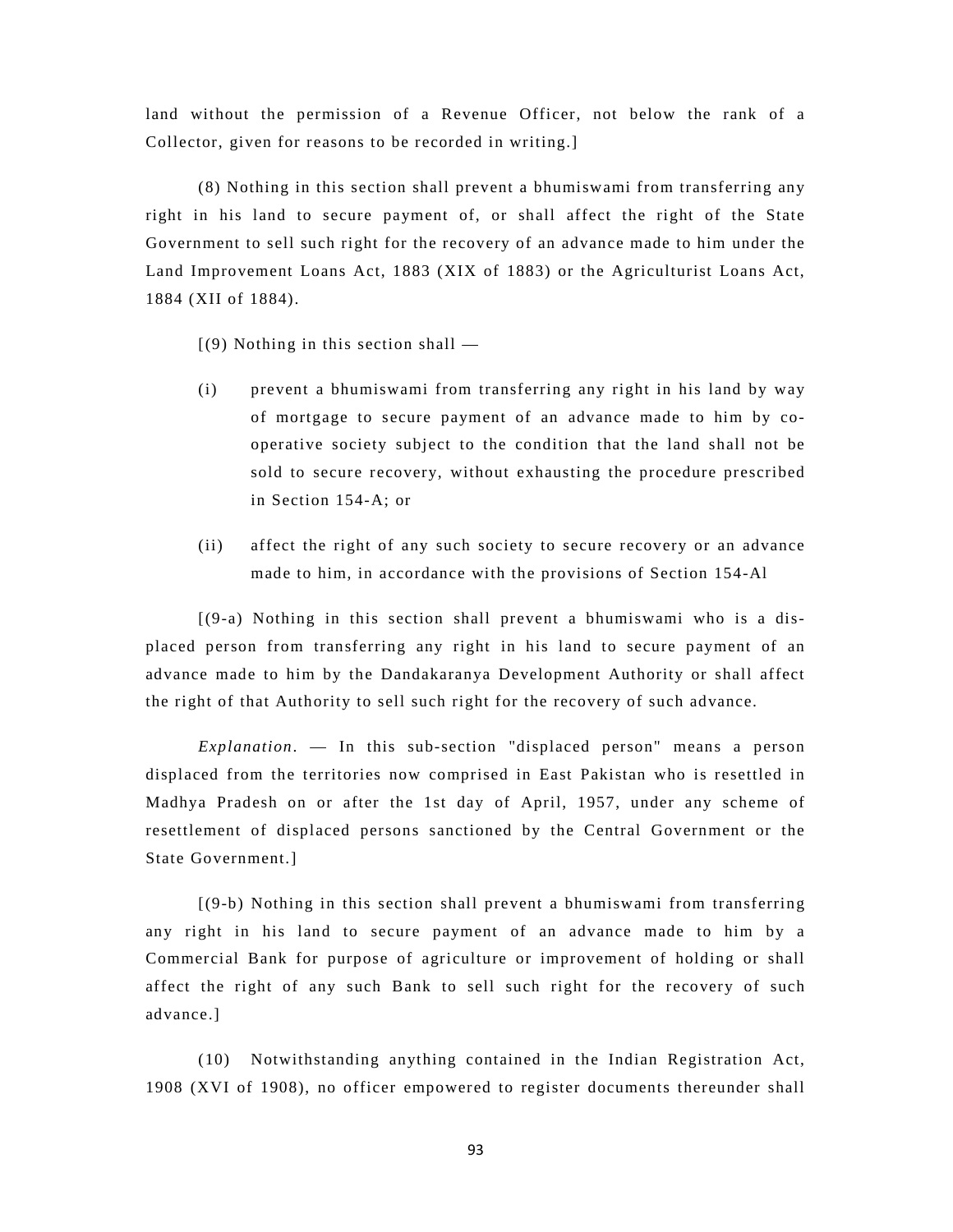admit to registration any document which purports to contravene the provisions of this section.

- (11) Nothing in this section shall
	- (a) invalidate any transfer which was validly made; or
	- (b) validate any transfer which was invalidly made; before the coming into force of this Code.

*Explanation* — For purposes of this section one acre of irrigated land shall be deemed to be equal to two acres of unirrigated land and vice-versa.

**166. Forfeiture in cases of certain transfers.—** (1) If a transfer of land is made in contravention of the provisions of clause (a) of sub-section (4) of Section 165 so much of the land as is in excess of the prescribed ceiling limit with the transferee shall, after its selection by the transferee within the prescribed period and demarcation by a Sub-Divisional Officer in accordance with such rules as may be made in that behalf, stand forfeited to the State Government

Provided that if the transferee fails to make the selection within the prescribed period such selection shall be made by the Sub-Divisional Officer.

 $[ (2) x . x x]$ 

(3) The Sub-Divisional Officer shall in the cases referred to in sub-sections (1) and (2) fix the land revenue in the prescribed manner in respect of the land left with the transferee.

**167. Exchange of land**.—Subject to the provisions of Section 165 bhumiswami may exchange by mutual agreement the whole or any part of their holding for purposes of consolidation of holdings or securing greater convenience in cultivation.

**168. Leases**.— (1) 3[Except in cases provided for in sub-section (2), no bhumiswami shall lease any land comprised in his holding for more than one year during any consecutive period of three years :1

[Provided that nothing in this sub-section shall apply to the lease of any land —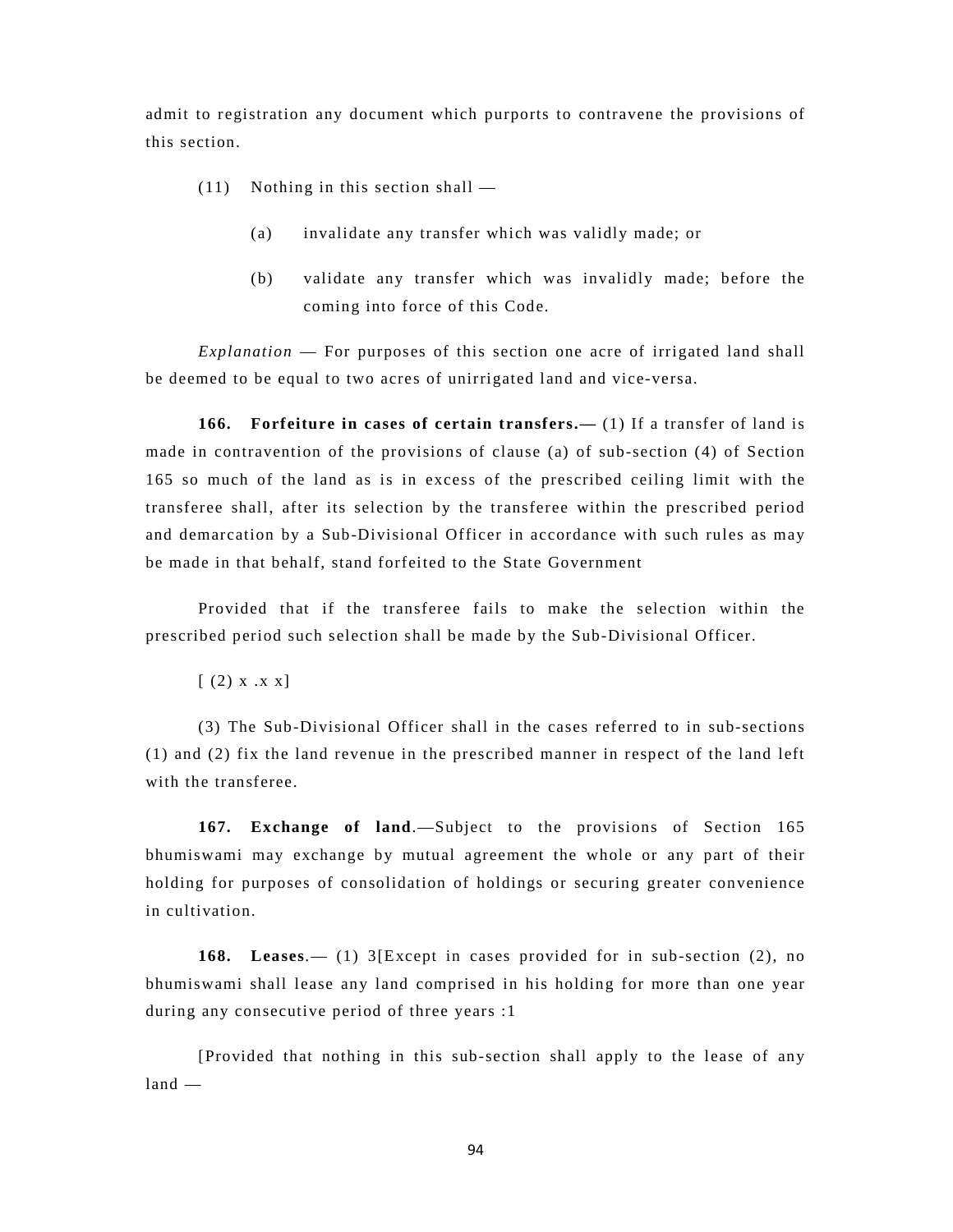- made by bhumiswami who is a member of a registered cooperative farming society to such society;
- held by a bhumiswami for non-agricultural purposes.]

 *Explanation*. —For the purposes of this section —

- (a) "lease" means a transfer of a right to enjoy any land, made for a certain time, expressed or implied in consideration of a price paid or promised or of money or any other thing of value to be given periodically to the transferor by the transferee who accepts the transfer on such terms,
- (b) any arrangement whereby a person cultivates any land of a bhumiswami with bullocks belonging to or procured by such person (lessee) and on condition of his giving a specified-share of the produce of the land to the bhumiswami shall be deemed to be a lease.
- (c) the grant of a right merely to cut grass or to graze cattle or to grow `singhara' or to propagate or collect lac, pluck or collect tendu leaves shall not be deemed to be a lease of the land.
- (2) A bhumiswami who is —
- (i) a widow; or
- (ii) an unmarried woman; or
- (iii) a married woman who has been deserted by her husband; or
- (iv) a minor; or

(v) a person subject to physical or mental disability due to old age or otherwise; or

- (vi) a person detained or imprisoned under any process of law; or
- (vii) a person in the service of Armed Forces of the Union; or
- (viii) a public, charitable or religious institution; or
- (ix) a local authority or a Co-operative Society;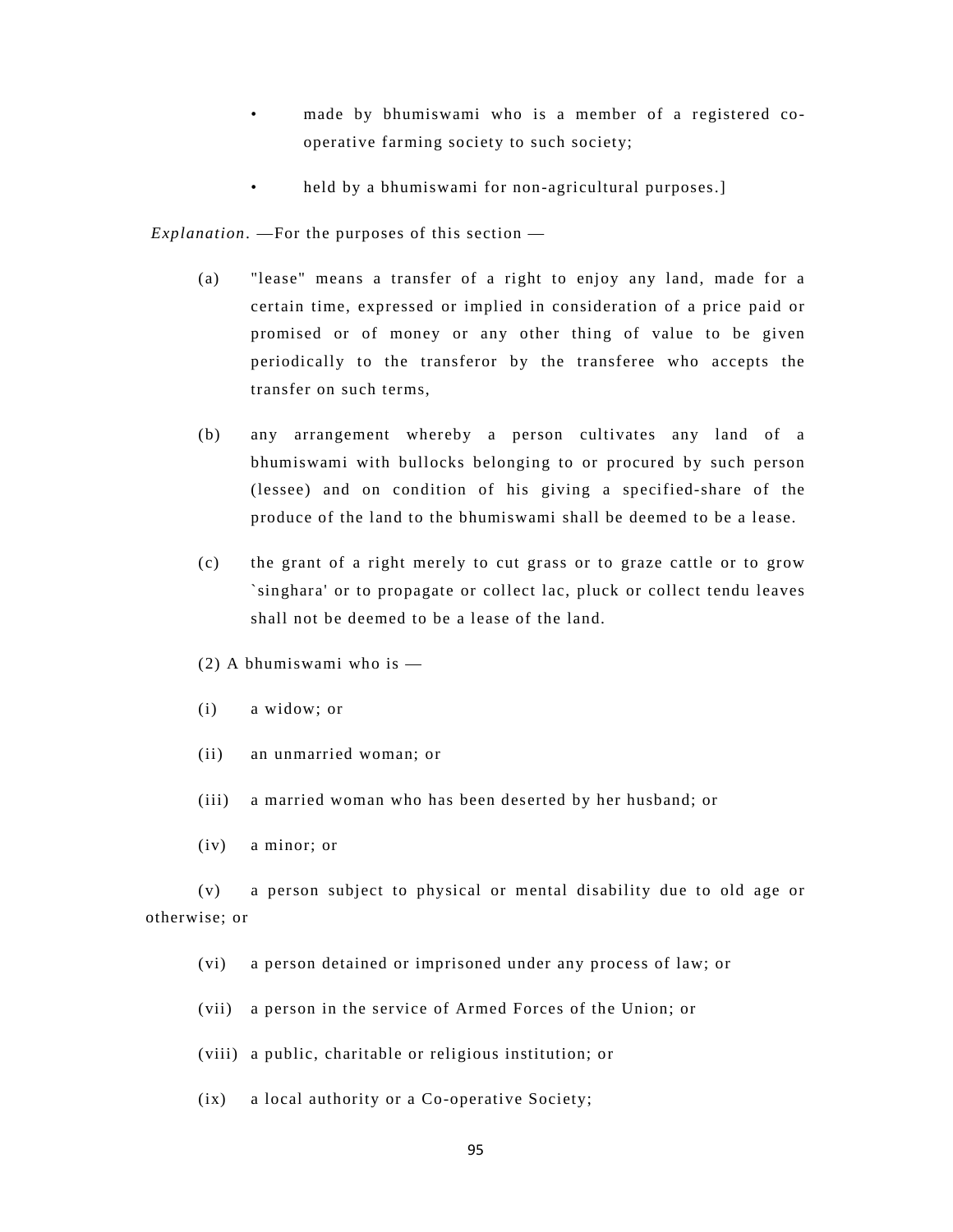may lease the whole or any part of his holding •

Provided that where a holding is held jointly by More than one person the provisions of this sub-section shall not be applicable unless all such persons belong to any one or more of the classes aforesaid

Provided further that any lease made in pursuance of this sub-section shall cease to be in force after one year of the determination of the disability by death or otherwise.

 $[(3) \times \times \times]$ 

(4) Where a lease is granted is pursuance of  $2[\text{sub-section } (2)]$  the lessee shall hold the land on such terms and conditions as may be agreed upon between him and the bhumiswami and may be ejected by an order of a Sub-Divisional Officer on the application of the bhumiswami on the ground of contravention of any material term or condition of the lease or on the lease ceasing to be in force.

 (5) Where on the coming into force of this Code any land is held on lease from a bhumiswami who belongs to any one or more of the classes mentioned in sub-section (2), such lease shall, on the coming into force of this Code, be deemed to be a lease granted in pursuance of sub-section (2).

# **[169. Unauthorised lease etc.—**If a bhumiswami

- (i) leases out for any period any land comprised in his holding in contravention of Section 168; or
- (ii) by an arrangement which is not a lease under sub-section (1) of Section 168 allows any person to cultivate any land comprised in his holding otherwise than as his hired labour and under that arrangement such person is allowed to be in possession of such land for a period exceeding two years without being evicted in accordance with Section 250;

the rights of an occupancy tenant shall, —

(a) in the case of (i) above, thereupon accrue to the lessee in such land; and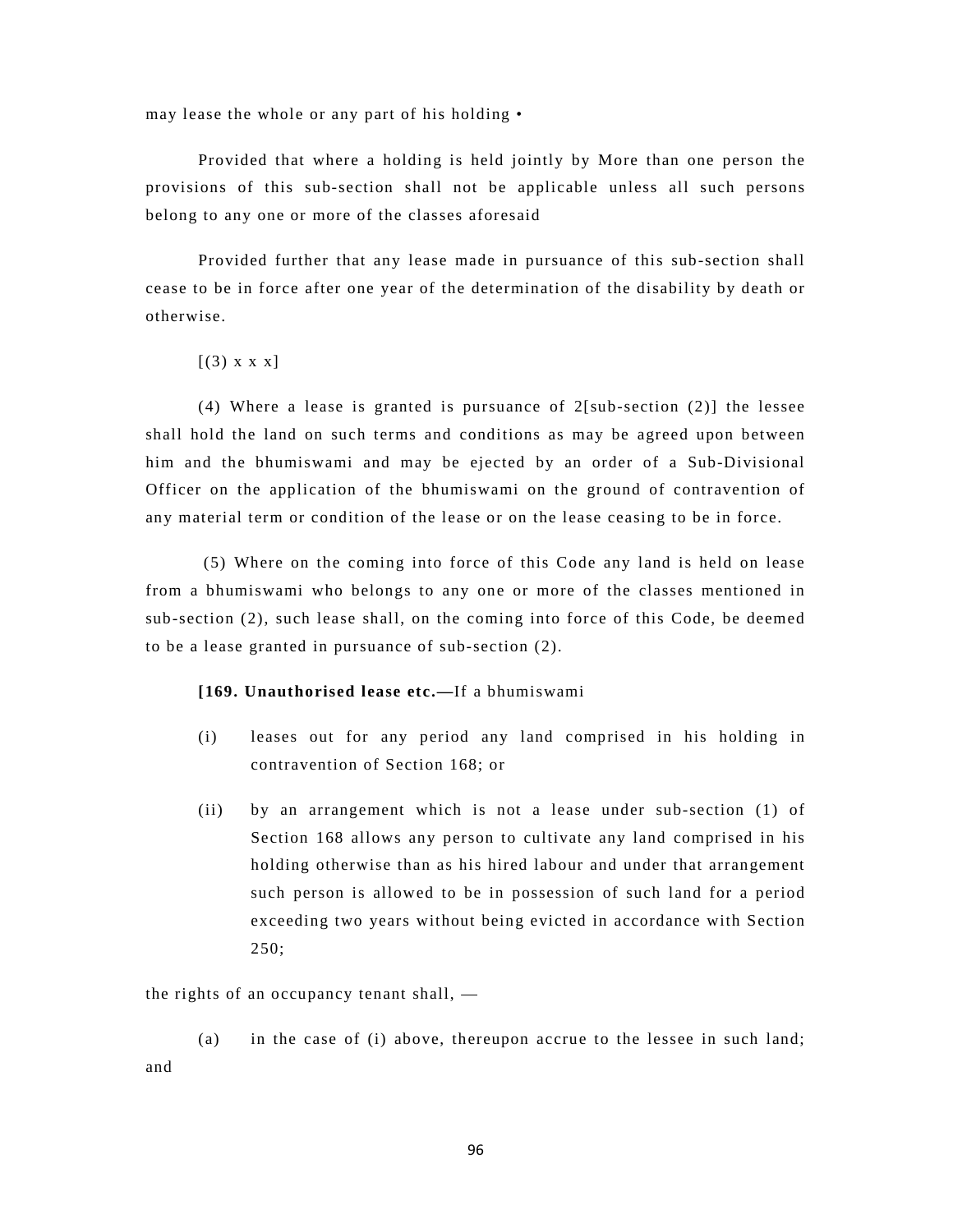(b) in the case of (ii) above, on the expiration of a period of two years from the date of possession, accrue to such person in that land

Provided that nothing in this section shall apply to a land comprised in the holding of a bhumiswami belonging to a tribe which has been declared to be an aboriginal tribe under sub-section (6) of Section 165 and which is leased out by him or in respect of which he has made an arrangement as aforesaid, as the case may be.]

**170. Avoidance of transfer in contravention of Section 165.** [(i) Where possession is transferred by a bhumiswami in pursuance of a transfer which is in contravention of sub-section (6) of Section 165 any person who, if he survived the bhurniswami without nearer heirs would inherit the holding, may,—

(i) till the 31st December, 1978, in the case of transfer of possession prior to the  $1<sup>st</sup>$  July 1976; and

(ii) within [twelve years] of such transfer of possession, in subsequent cases,

apply to the Sub-Divisional Officer to be placed in possession subject so far as the Sub-Divisional Officer may, in accordance with the rules made in this behalf determine to his acceptance of the liabilities for arrears of land revenue or any other dues which form a charge on the holding, and the Sub-Divisional Officer shall dispose of such application in accordance with the procedure as may be prescribed.]

(2) Where any land of a bhumiswami is sold in contravention of sub- section (3) of Section 165, the Court by which such sale is ordered shall, on the application of the bhumiswami or any person who, if he survived the bhumiswami without nearer heirs would inherit the holding made within two years of such sale, set aside the sale and Place the applicant in possession of the land subject to his accepting the liability for arrears of land revenue or any other dues which form a charge on the land.

**[170-A. Certain transfers to be set aside**.— (1) Notwithstanding anything contained in the Limitation Act, 1963 (No. 36 of 1963), the Sub-Divisional Officer may, on his own motion or on an application made by a transferer of agricultural land belonging to a tribe which has been declared to be an aboriginal tribe under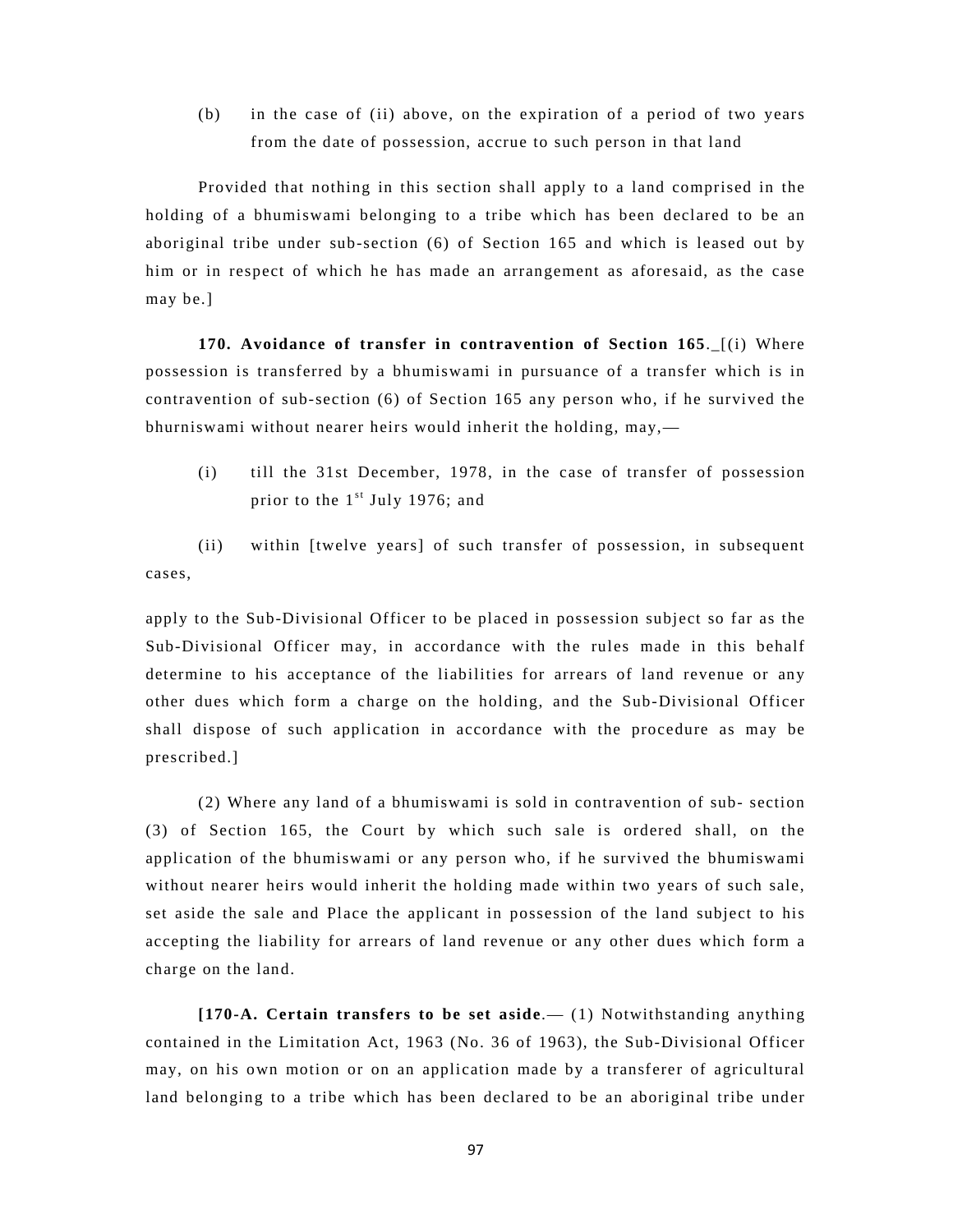sub-section (6) of Section 165 on or before the 31st December, 1978, enquire into a transfer effected by way of sale, or in pursuance of a decree of a Court of such land to a person not belonging to such tribe or transfer effected by way of accrual of right of occupancy tenant under Section 169 or of bhumiswami under subsection (2-A) of Section 190 at any time during the period commencing on the 2nd October, 1959 and ending on the date of commencement of the Madhya Pradesh Land Revenue Code (Third Amendment) Act, 1976 to satisfy himself as to the bonafide nature of such transfer. •

(2) If the Sub-Divisional Officer on an enquiry and after giving a reasonable opportunity to the persons owning any interest in such land, is satisfied that such transfer was not bonafide, he may notwithstanding anything contained in this Code or any other enactment for the time being in force, —

- [(a) subject to the provisions of clause (b), set aside such transfer if made by a holder belonging to: a tribe which has been declared to be an aboriginal tribe under sub-section (6) of Section 165 and restore the land to the transferor; or]
- [(a) subject to the provisions of clause (b), set aside such transfer if made by a holder belonging to a tribe which has been declared to be an aboriginal tribe under sub-section (6) of Section 165 and 4[restore the land to the transferor by putting him in possession of the land forthwith]; or
- (b) where such land has been diverted for non-agricultural purposes, he shall fix the price of such land which it would have fetched at the time of transfer and order the transferee to pay the difference, if any, between the price so fixed and the price actually paid to the transferer within a period of six months.]

[**170-B. Reversion of land of members of aboriginal tribe which was transferred by fraud**.— (1) Every person who on the date of commencement of the Madhya Pradesh Land Revenue Code (Amendment), 1980 (hereinafter referred to as the Amendment Act of 1980) is in possession of agricultural land which belonged to a member of a tribe which has been declared to be an aboriginal tribe under subsection (6) of Section 165 between the period commencing on the 2nd October,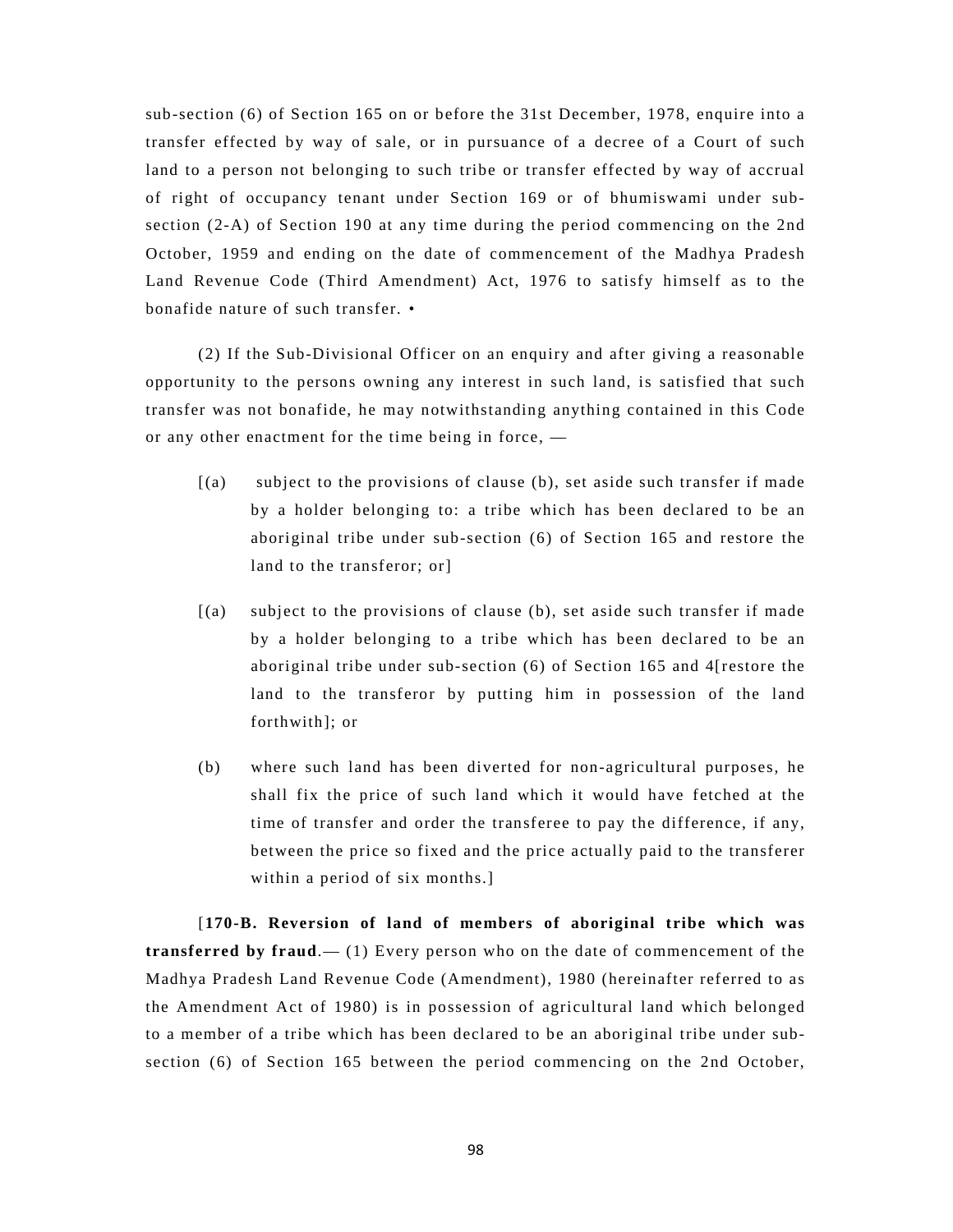1959 and ending on the date of the commencement of Amendment Act, 1980 shall, within 6]two years] of

such commencement, notify to the Sub-Divisional Officer in such form and in such manner as may be prescribed, all the information as to how he has come in possession of such land.

(2) If any person fails to notify the information as required by subsection (1) within the period specified therein it shall be presumed that such person has been in possession of the agricultural land without any lawful authority and the agricultural land shall, on the expiration of the period aforesaid revert to the person to whom it originally belonged and if that person be dead, to his legal heirs.

[(2-A) If a Gram Sabha in the Scheduled area referred to in clause (1) of Article 244 of the Constitution finds that any person, other than a member of an aboriginal tribe, is in possession of any land of a bhumiswami belonging to an aboriginal tribe, without any lawful authority, it shall restore the possession of such land to that person to whom it originally belonged and if that person is dead to his legal heirs

Provided that if the Gram Sabha fails to restore the possession of such land, it shall refer the matter to the Sub-Divisional Officer, who shall restore the possession of such land within three months from the date of receipt of the reference.]

(3) On receipt of the information under sub-section (1), the Sub-Divisional Officer shall make such enquiry as may be deemed necessary about all such transactions of transfer and if he finds that the member of aboriginal tribe has been defrauded of his legitimate right he shall declare the transaction null and void and pass an order revesting the agricultural land in the transferor and, if he is dead, in his legal heirs.]

[(3) On receipt of the information under sub-section (1) the Sub-Divisional Officer shall make such enquiry as may be necessary about all such transactions of transfer and if he finds that the member of aboriginal tribe has been defrauded of his legitimate right he shall declare the transaction null and void and —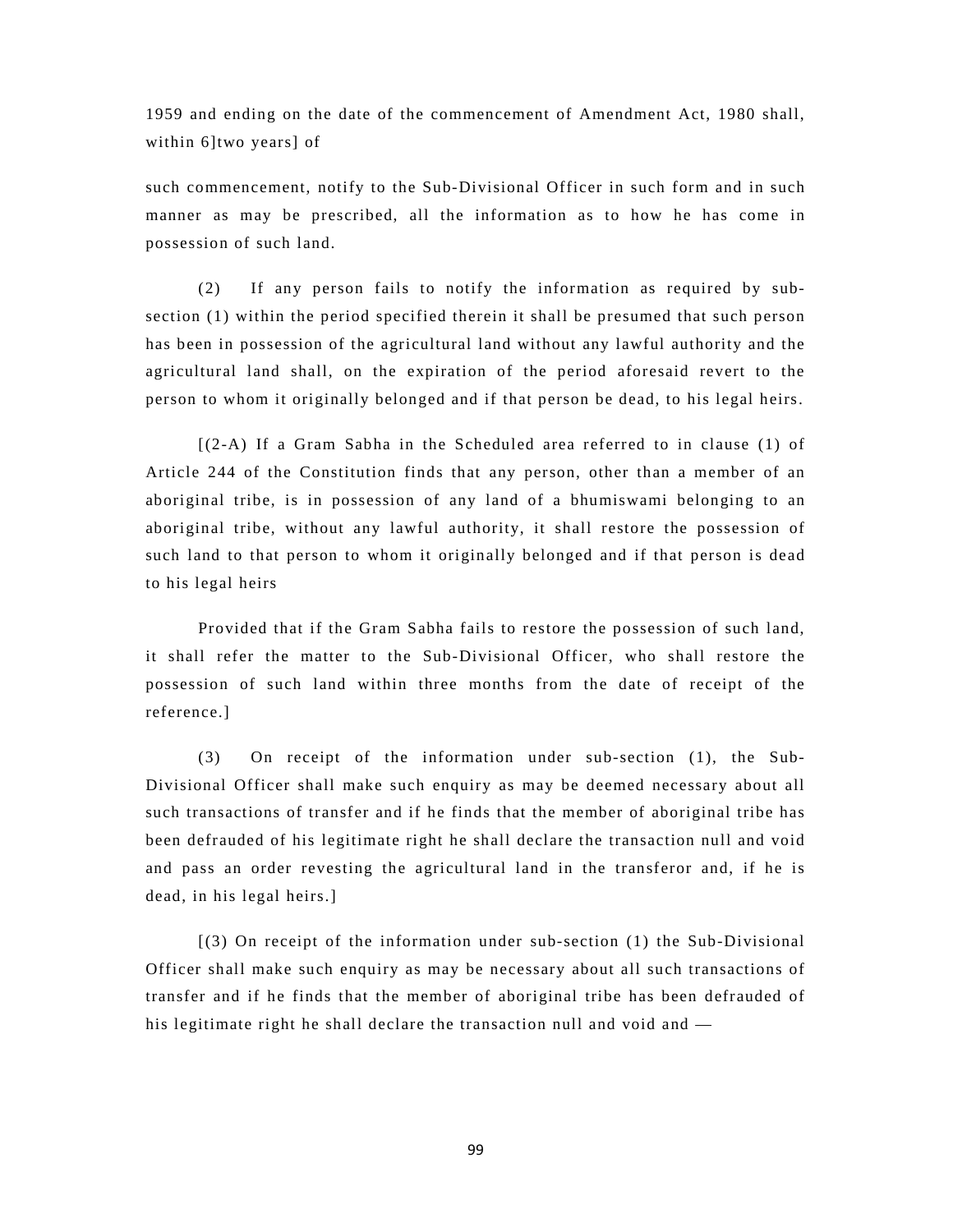- (a) Where no building or structure has been erected on the agricultural land prior to such finding pass an order revesting the agricultural land in the transferer and if he be dead, in his legal heirs,
- (b) Where any building or structure has been erected on the agricultural land prior to such finding, he shall fix the price of such land in accordance with the principles laid down for fixation of price of land in the Land Acquisition Act, 1894 (No. 1 of 1894) and order the person referred to in sub-section (1) to pay to the transferor the difference, if any, between the price so fixed and the price actually paid to the transferor:

Provided that where the building or structure has been erected after the 1st day of January, 1984, the provisions of clause (b) above shall not apply

Provided further that fixation of price under clause (b) shall be with reference to the price on the date of registration of the case before the Sub-Divisional Officer.]

**[170-C. Advocate not to appear in proceedings under Section 170-A or 170-B without permission**.— Notwithstanding anything contained in the Advocates Act, 1961 (No. 25 of 1961) no Advocate shall appear before a Revenue Officer under any proceeding under Section 170-A or 170-B without the permission of such officer :

Provided that if permission is granted to one party not belonging to a member of a tribe which has been declared to be an aboriginal tribe under subsection (6) of Section 165, similar assistance shall always be provided to the other party belonging to such tribe at the cost of and through legal aid agency.]

**[170-D. Second appeal barred**.— Notwithstanding anything contained in this Code, no second appeal shall lie against the orders passed on or after the 24th October, 1983 under Section 170-A and Section 170-B.]

**171. Right to make improvements**. —A bhumiswami of land held for the purpose of agriculture is entitled to make any improvement thereon for the better cultivation of the land or its more convenient use for the purpose aforesaid.

**172. Diversion of land**.— (1) [If a bhumiswami of land held for any purpose in—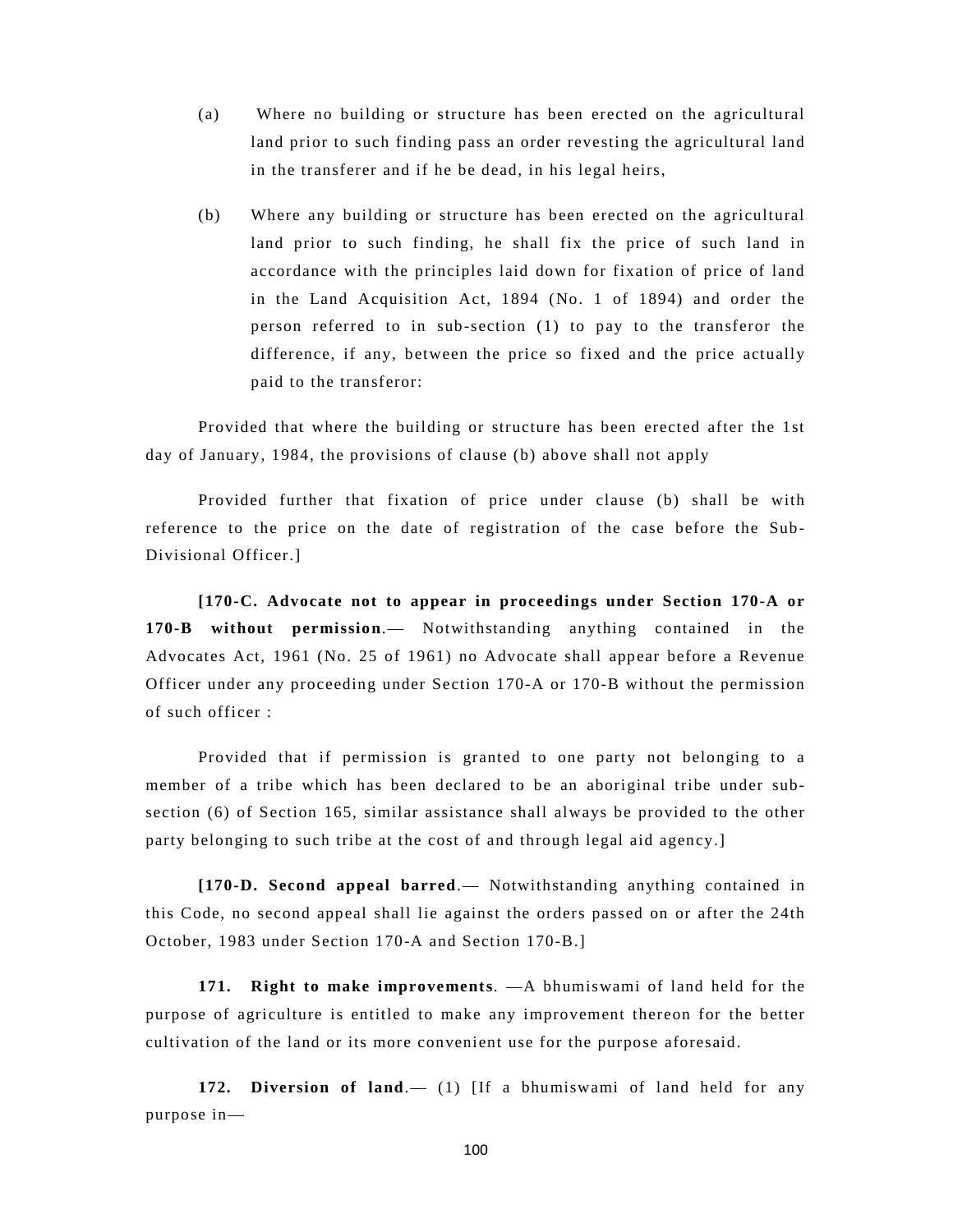(i) urban area or within a radius of five miles from the outer limits of such area;

(ii) a village with a population of two thousand or above according to last census; or

(iii) in such other areas as the State Government may, by notification, specify;

wishes to divert his holding or any part thereof to any other purpose except agricul¬ture,] he shall apply for permission to the Sub-Divisional Officer who may, subject to the provisions of this section and to rules made under this Code, refuse permission or grant it on such conditions as he may think fit

Provided that should the Sub-Divisional Officer neglect or omit for three months after the receipt of an application under sub-section (1) to make and deliver to the applicant an order of permission or refusal in respect thereof, and the applicant has by written communication called the attention of the Sub-Divisional Officer to the omission or neglect, and such omission or neglect continues for a further period of 4[one month], the Sub-Divisional Officer shall be deemed to have granted the permission without any condition :

[Provided further that if a bhumiswami of a land, which is reserved for a purpose other than agriculture in the development plan but is used for agriculture, wishes to

divert his land or any part thereof to the purpose for which it is reserved in the development plan, a written information of his intention given by bhumiswami to the Sub-Divisional Officer shall be sufficient and no permission is required for such diversion

Provided also that if a bhumiswami of a land wishes to divert his land or any part thereof which is assessed for agriculture purpose and situated in any area other than an area covered by development plan to the purpose of industry, a written information of his intention given by bhumiswami to the Sub-Divisional Officer shall be sufficient and no permission is required for such diversion.]

[Provided also that if a competent authority undertakes the work of regularisation of the illegal colony, the land of which is not diverted, then the land, subject'to the provisions of development plan, shall be deemed to have been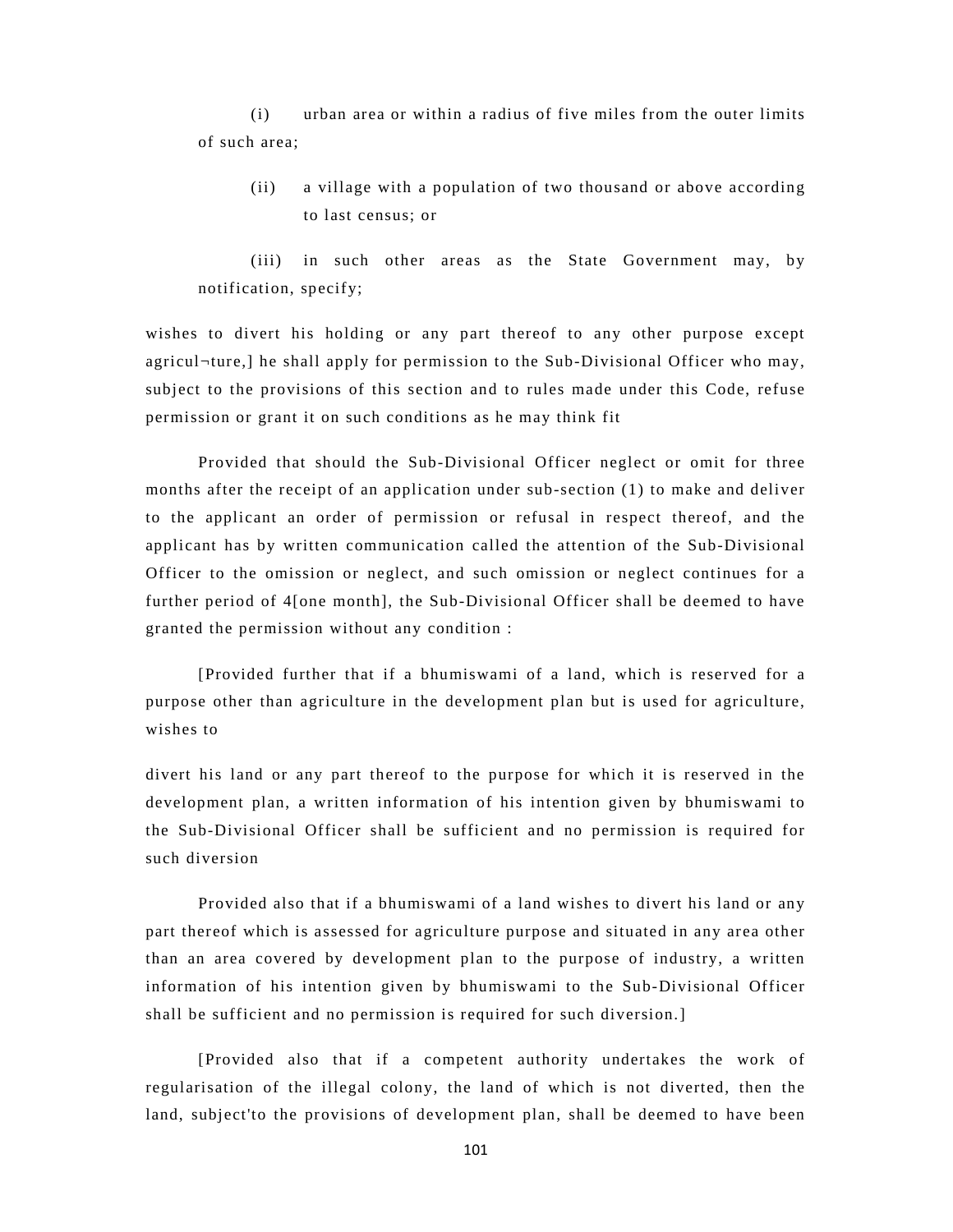diverted and such land shall be liable for premium and revised land revenue under Section 59.

*Explanation*.— For the purpose of this section the competent authority shall have the same meaning as assigned to it in the Madhya Pradesh Nagar Palika (Registration of Coloniser, Terms and Conditions) Rules, 1998 made under the Madhya Pradesh Municipal Corporation Act, 1956 (No. 23 of 1956) and the Madhya Pradesh Municipalities Act, 1961 (No. 37 of 1961).]

(2) Permission to divert may be refused by the Sub-Divisional Officer only on the ground that the diversion is likely to cause a public nuisance, or the bhumiswami is unable or unwilling to comply with the conditions that may be imposed under sub-section (3).

(3) Conditions may be imposed on diversion for the following objects and no others, namely, in order to secure the public health, safety and convenience, and in the case of land which is to be used as building sites, in order to secure in addition that the dimensions, arrangement and accessibility of the sites are adequate for the health and convenience of occupiers or are suitable to the locality.

(4) If any land has been diverted without permission by the bhumiswami or by any other person with or without the consent of the bhumiswami the Sub-Divisional Officer on receiving information thereof, may impose on the person responsible for the diversion a penalty not exceeding 2[twenty per centum of the market value of such diverted land] and may proceed in accordance with the provisions of sub-section (1) as if an application for permission to divert had been made.

(5) If any land has been diverted in contravention of an order passed or of a condition imposed under any of the foregoing sub-sections, the Sub-Divisional Officer may serve a notice on the person responsible for such contravention, directing him, within a reasonable period to be stated in the notice, to use the land for its original purpose or to observe the condition; and such notice may require such person to remove any structure, to fill up any excavation, or to take such other steps as may be required in order that the land may be used for its original purpose, or that the condition may be satisfied. The Sub-Divisional Officer may also impose on such person a penalty not exceeding [twenty per centum of the market value of such diverted land] for such contravention, and a further penalty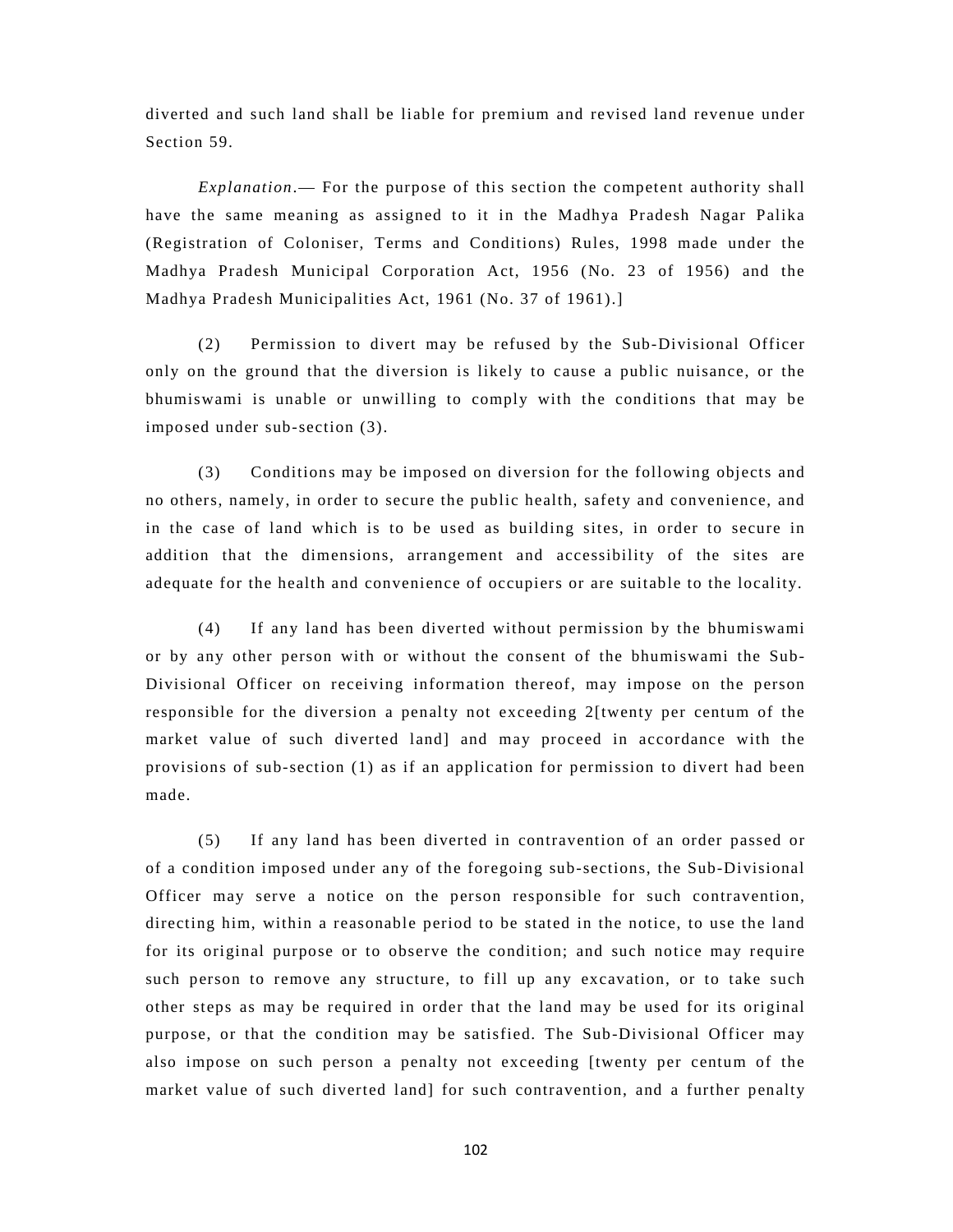not exceeding 2[one thousand rupees] for each day during which such contravention is persisted in.

(6) If any person served with the notice under sub-section (5) fails within the period stated in the notice to take the steps ordered by the Sub-Divisional Officer under that sub-section, the Sub-Divisional Officer may himself take such steps or cause them to be taken; and any cost incurred in so doing shall be recoverable from such person as if it were an arrear of land revenue.

[(6-a) If any land has been diverted in contravention of sub-section (6-ee) of Section 165, the Sub-Divisional Officer in addition to taking action laid down in sub-sections (5) and (6), shall also impose a penalty not exceeding five thousand rupees for such contravention and a further penalty not exceeding one hundred rupees for each day during which such contravention is persisted in.!

 $[(7) \times \times \times]$ 

[*Explanation I.*]—Diversion in this section means using land assessed to one purpose under Section 59 to any other purpose mentioned therein but using land for the purpose of agriculture where it is assessed with reference to any other purpose shall not be deemed to be diversion.

*[Explanation II.]* — For the purposes of this section, the words 'development plan' shall have the same meaning as assigned to it in the Madhya Pradesh Nagar Tatha Gram Nivesh Adhiniyam, 1973 (No. 23 of 1973).]

**173. Relinquishments**.—Subject to rules made under this Code, a bhumiswami may relinquish his rights, that is, resign them in favour of the State Government, but subject to any rights, tenures, encumbrances or equities lawfully subsisting in favour of any person, other than the State Government or the bhumiswami, by giving notice in writing to the Tahsildar not less than thirty days before the date of commencement of the agricultural year and thereupon he shall cease to be a bhumiswami from the agricultural year next following such date of such order. In case of the relinquishment of only a part of the holding the bhumiswami shall apportion the assessment of the holding in accordance with the rules made under this Code :

Provided that the relinquishment of a holding or any part of a holding, which is subject to an encumbrance or a charge, shall not be valid.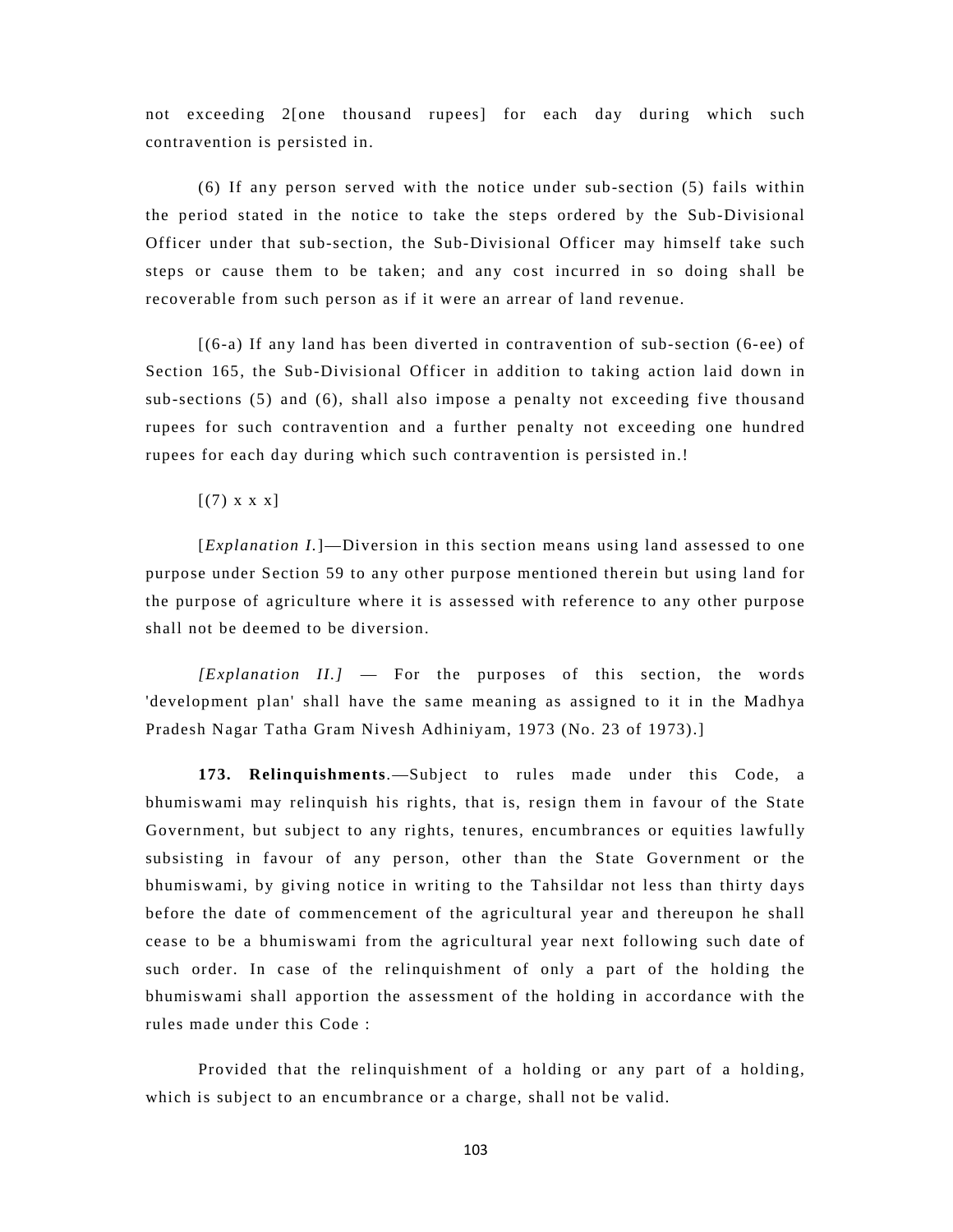**174. Disposal of relinquished sub-division**.— If any sub-division of a survey number or plot number is relinquished under Section 173, the Tahsildar shall offer the rights to occupy such sub-division at such premium as he thinks fit to the bhumiswami of the other sub-divisions of the same survey number .or plot number and if there be competition among such bhumiswami he shall sell such right to the highest bidder amongst them.

**175. Right of way to relinquished land**.— If any person relinquishes his right to land, the way which lies through other land retained by him any, future holder of the land relinquished shall be entitled to a right of way through the land retained.

**176. Abandonment of holding**.— (1) If a bhumiswami ceases to cultivate his holding for two years either by himself or by some other person, does not pay land revenue and has left the village in which he usually resides, the 1[Tahsildar] may, after such enquiry as he may deem necessary, take possession of the land comprising the holding and arrange for its cultivation by letting it out on behalf of the bhumiswami for a period of one agricultural year at a time.

(2) Where the bhumiswami or any other person lawfully entitled to the land claims it within a period of three years from the commencement of the agricultural year next following the date on which the [Tahsildar] took possession of the land, it shall be restored to him on payment of the dues, if any, and on such terms and conditions as the [Tahsildar] may think fit.

(3) Where no claim is preferred under sub-section (2) or if a claim is preferred and disallowed, the 4[Tahsildar] shall make an order declaring the holding abandoned and the holding shall vest absolutely in the State Government, from such date as may be specified in that behalf in the order.

(4) Where a holding is declared abandoned under sub-section (3), the liability of the bhumiswami for the arrears of revenue due from him in respect thereof shall stand discharged.

**177. Disposal of holdings.—** (1) If a bhumiswami whose land has been assessed for the purpose of agriculture under Section 59, or who holds land for dwelling purposes, dies, without known heirs, the 1[Tahsildar] shall take possession of his land and may lease it for a period of one year at a time.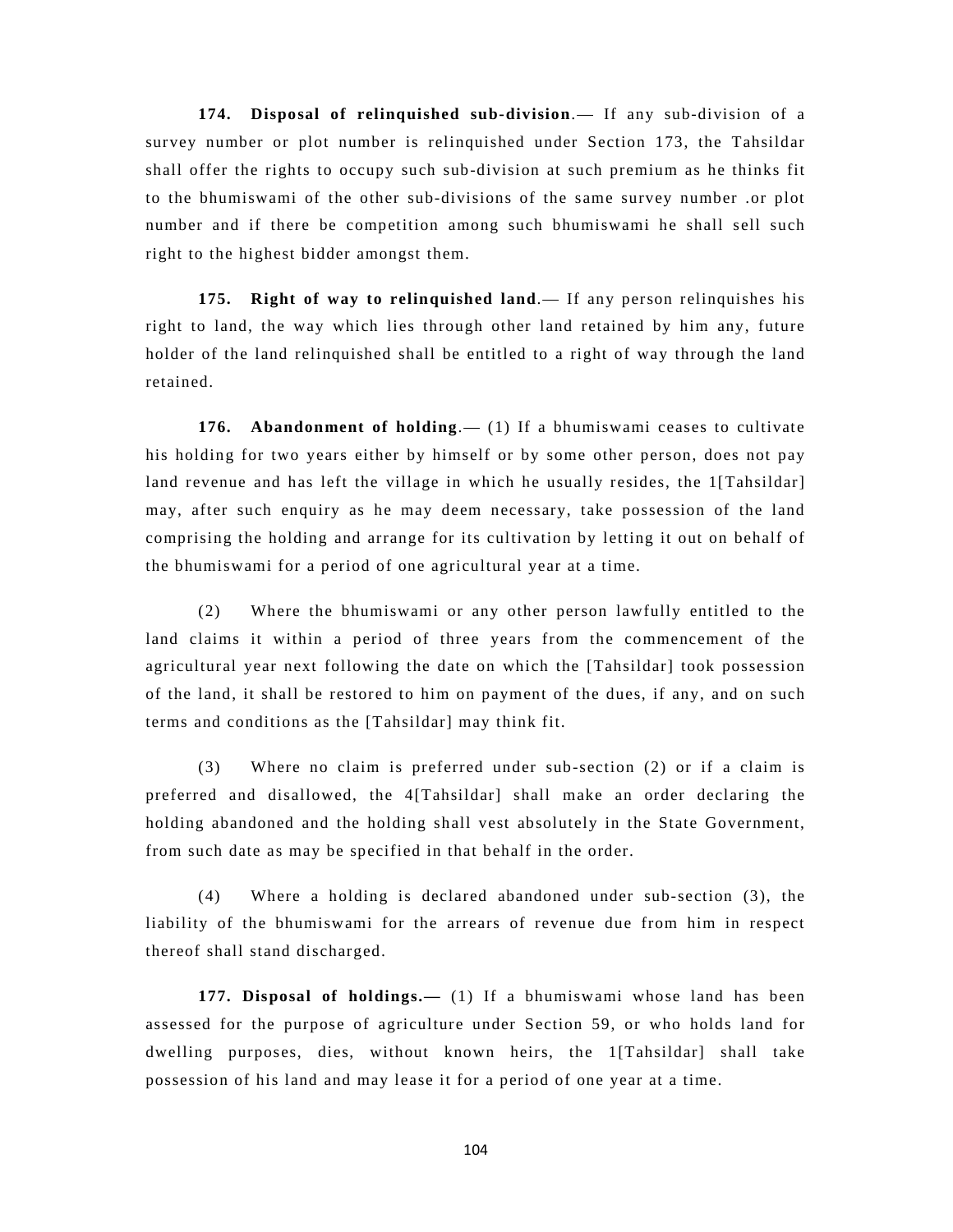(2) If within three years of the date on which the 2[Tahsildar] takes possession of the land any claimant applies for the holding being restored to him, the 3[Tahsildar] may, after such enquiry as he thinks fit, place such claimant in possession of the land or reject his claim.

(3) The order of the 4[Tahsildar] passed under sub-section (2) shall not be subject to appeal or revision but any person whose claim is rejected under subsection (2) may, within one year from the date of the communication of the order of the 5[Tahsildar] file a civil suit to establish his title, and if such suit is filed, the 6[Tahsildar] shall continue to lease out the land as provided in sub-section (1) till the decision of the suit.

(4) If no claimant appears within three years from the date on which the [Tahsildar] took possession of the land or if a claimant whose claim have been rejected under sub-section (2) does not file a suit within one year as provided in sub-section (3), the [Tahsildarl may sell the deceased bhumiswami's right in the holding by auction.

(5) Notwithstanding anything contained in any law for the time being in force a claimant who establishes his title in land which has been dealt with in accordance with the provisions of this section, shall be entitled only to the rents payable under sub-section (1) and the sale proceeds realized under sub-section (4) less all sums due on the holding on account of land revenue and the expenses of management and sale.

**178. Partition of holding**.— (1) If in any holding, which has been assessed for purpose of agriculture under Section 59, there are more than one bhumiswami any such bhumiswami may apply to a Tahsildar for a partition of his share in the holding :

[Provided that if any question of title is raised the Tahsildar shall stay the proceeding before him for a period of three months to facilitate the institution of a civil suit for determination of the question of title.]

10[(1-A) If a civil suit is filed within the period specified in the proviso to sub-section (1), and stay order is obtained from the Civil Court, the Talisildar shall stay his proceedings pending the decision of the Civil Court. If no civil suit is filed within the said period, he shall vacate the stay order and proceed to partition the holding in accordance with the entries in the record of rights I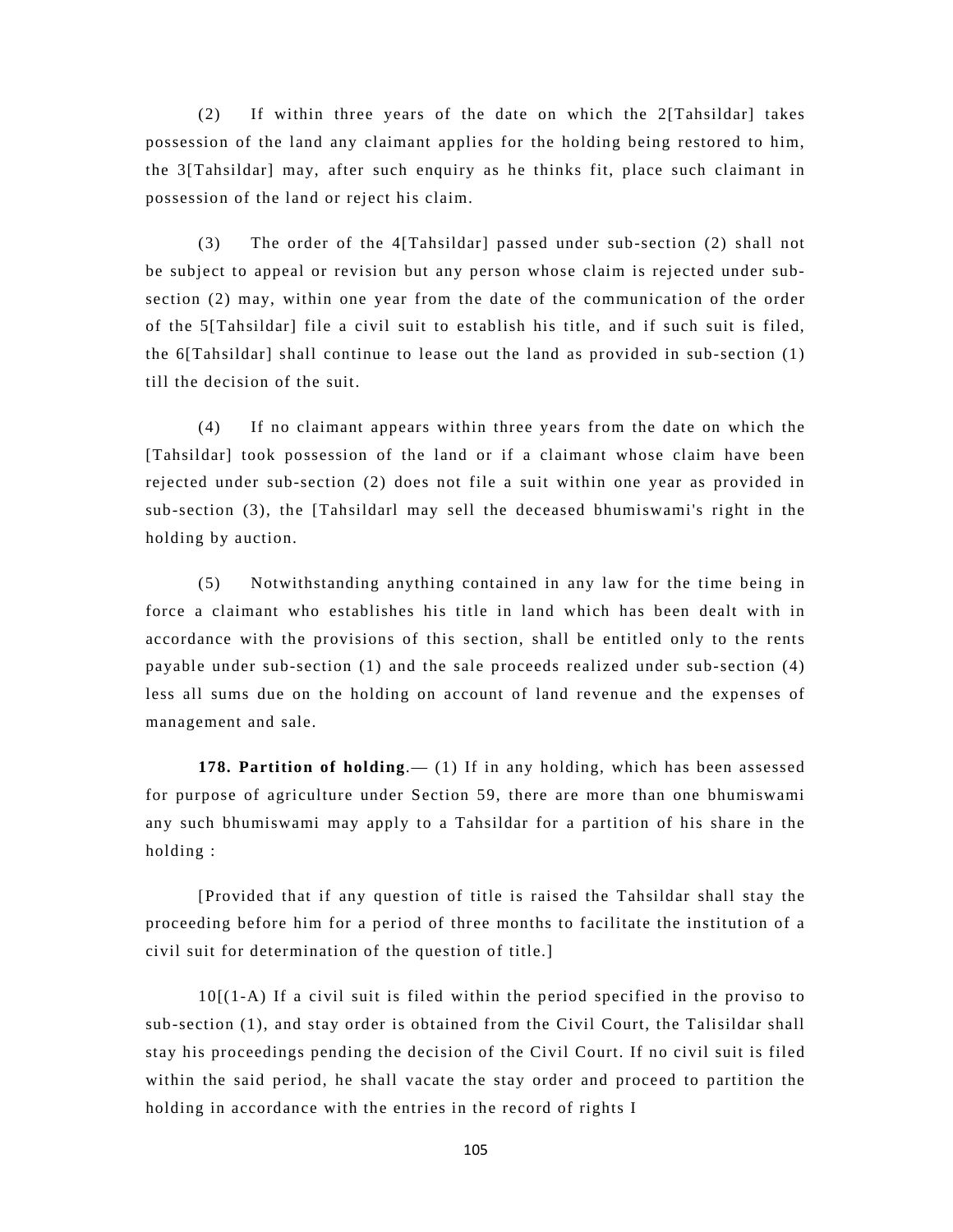(2) The Tahsildar, may, after hearing the co-tenure holders, divide the holding and apportion the assessment of the holding in accordance with the rules made under this Code.

- $[(3) \times \times \times]$
- $[(4)$  x x x]
- $[(5) \times \times \times]$

*Explanation I*.—For purposes of this section any co-sharer of the holding of a bhumiswami who has obtained a declaration of his title in such holding from a competent Civil Court shall be deemed to be a co-tenure holder of such holding.

$$
[Explanation II. - x x x]
$$

**[178-A. Partition of land in life time of bhumiswami.**— (1) Whenever a bhumiswami wishes to partition his agricultural land amongst the legal heirs during his life time, he may apply for partition to the Tahsildar.

(2) The Tahsildar may, after hearing the legal heirs, divide the holding and apportion the assessment of holding in accordance with the rules made under this Code.]

**179. Rights to trees in holding**.— (1) Subject to the provisions of Sections 240 and 241 all trees standing in the holding of a bhumiswami shall belong to him.

(2) Nothing in sub-section (1) shall affect any right in trees in the holding of a bhumiswami in favour of any person existing on the date of the coming into force of this Code, but the bhumiswami may apply to the Tahsildar to fix the value of such right and purchase the right through the Tahsildar in such manner as may be prescribed.

**180. Restriction on transfer of trees**.— (1) The transfer by a bhumiswami of any trees standing in any land comprised in his holding except the produce of such trees shall be void unless the land itself is transferred.

(2) Trees standing in any land comprised in the holding of a bhumiswami shall• not be attached or sold in execution of a decree or order of a Civil Court or under an order of a Revenue Officer or under an order made in pursuance of any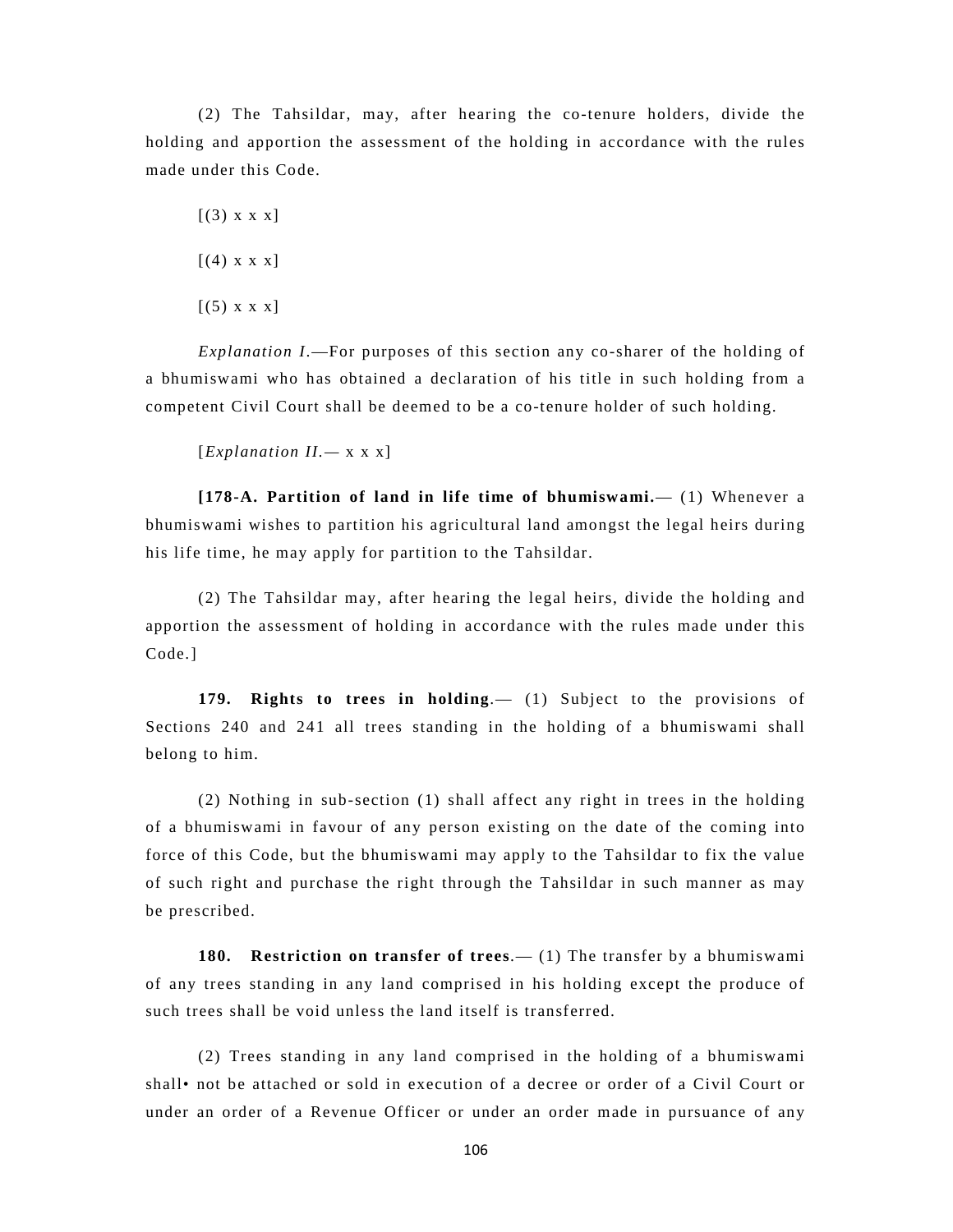provisions of any law for the time being in force unless the land itself is attached or sold.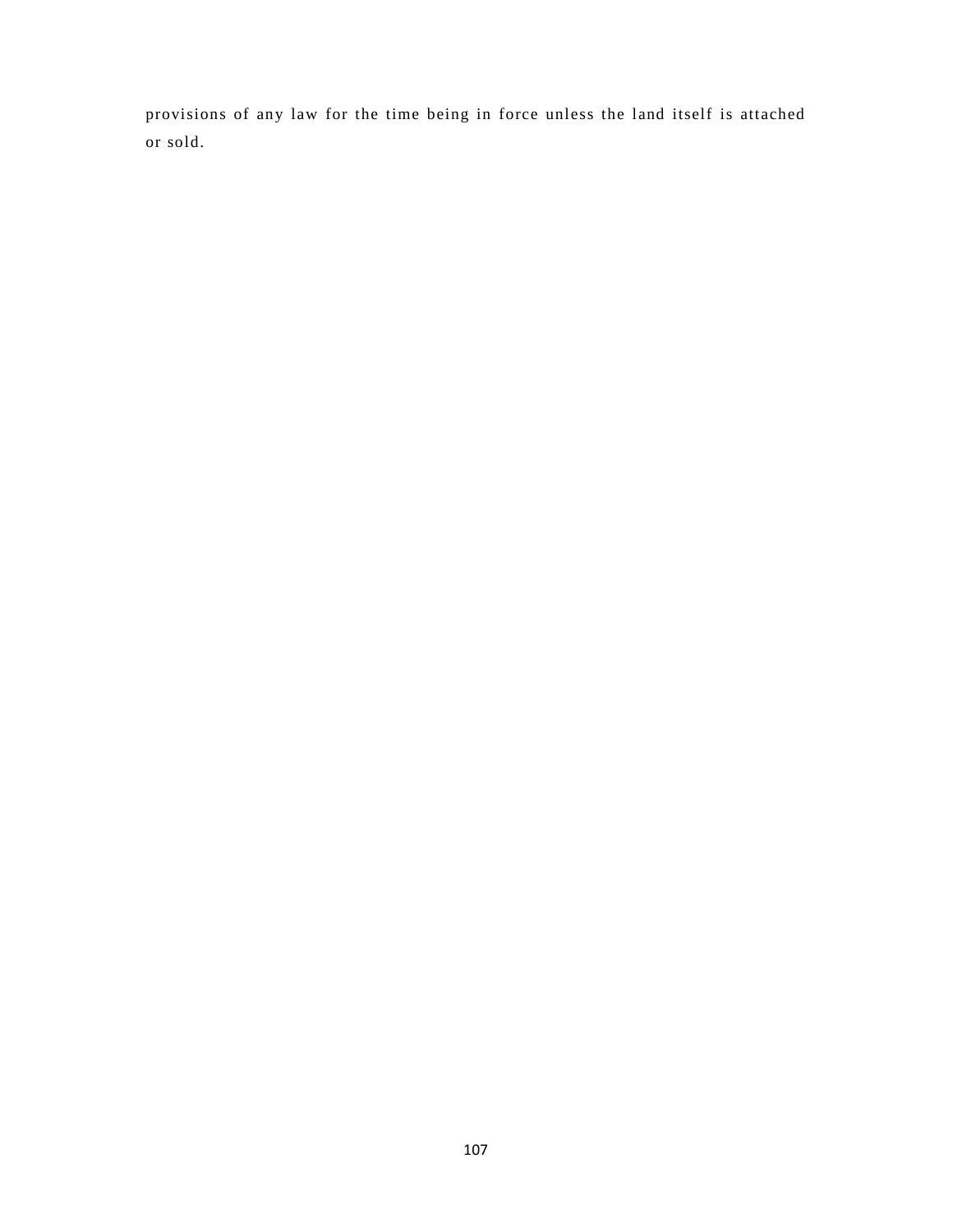# **CHAPTER XIII**

### **GOVERNMENT LESSEES AND SERVICE LAND**

**181. Government Lessees**.—(1) Every person who holds land from the State Government or to whom a right to occupy land is granted by the State Government or to Collector and who is not entitled to hold land as a bhumiswami shall be called a Government lessee in respect of such land.

(2) Every person who at the coming into force of this Code —

- (a) holds any land in the Madhya Bharat region as an ordinary tenant as defined in the Madhya Bharat Land Revenue and Tenancy Act, Samvat 2007 (66 of 1950); or
- (b) holds any -land in the Vindhya Pradesh region as a special tenant as defined in the Vindhya Pradesh Land Revenue and Tenancy Act, 1953 (III of 1955), or as a gair haqdar tenant any grove or tank or land which has been acquired or which is required for Government or public purposes; or
- (c) holds any land from the State Government in the Sironj region as a gair haqdar tenant as defined in the Rajasthan Tenancy Act, 1955 (3 of 1955);

Shall be deemed to be a Government lessee in respect of such land.

 $[(3) \times \times \times]$ 

**[181-A. Conversion of lease hold right into free hold right**— Notwithstanding anything contained in Chapter VI and this Chapter of the Code, the State Government or any officer authorised by the State Government may convert various leases granted for residental and commercial purposes in urban areas into free hold in such manner as may be prescribed.

*Explanation*. —For the purpose of this Section "free hold" means a right in land which is free from encumbrances under the Code except of payment of such land revenue as may be prescribed.]

**182. Rights and liabilities of a Government lessee**.— (1) A Government lessee shall, subject to any express provisions in this Code, hold his land in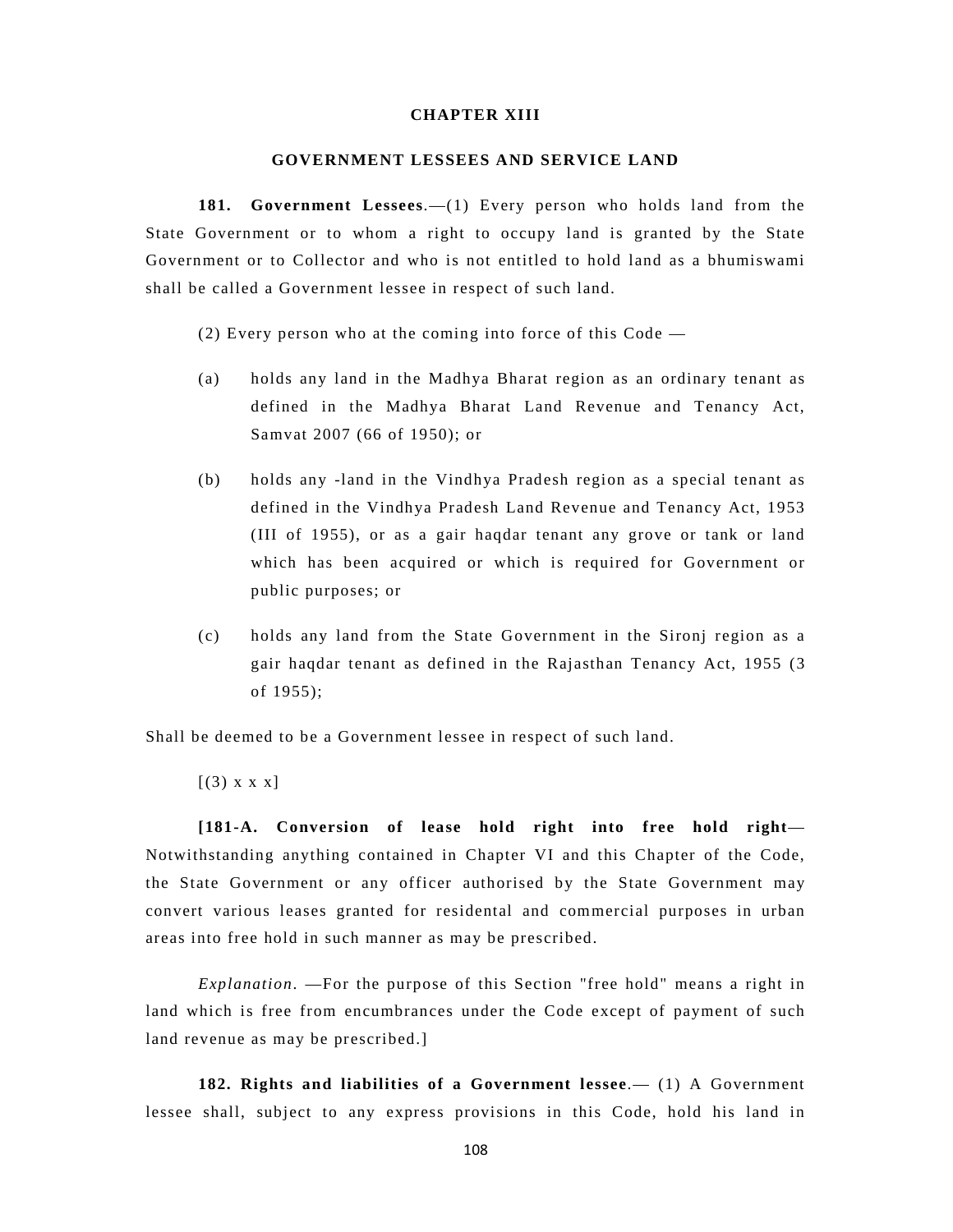accordance with the terms and conditions of the grant, which shall be deemed to be a grant within the meaning of the Government Grants Act, 1895 (XV of 1895).

(2) A Government lessee may be ejected from his land by order of a Revenue Officer on one or more Of the following grounds, namely  $:$   $-$ 

(i) that he has failed to pay the rent for a period of three months from the date on which it became due; or

(ii) that he has used such land for purposes other than for which it was granted; or

- (iii) that the term of his lease has expired; or
- (iv) that he has contravened any of the terms and conditions of the grant

Provided that no order for ejectment of a Government lessee under this subsection shall be passed without giving him an opportunity of being heard in his defence.

**183. Service land**.— (1) Any person holding land on the condition of rendering service as village servant shall cease to be entitled to such land if he diverts such land to non-agricultural purposes.

(2) A transaction by which a village servant attempts to transfer his interest in his service land by sale, gift, mortgage, sub-lease or otherwise except by a sub-lease for a period not exceeding one year, shall be void.

(3) If the holder of such land dies, resigns or is lawfully dismissed the land shall pass to his successor in office.

(4) The right of the holder in such land shall not be attached or sold in execution of a decree nor shall a receiver be appointed to manage such land under Section 51 of the Code of Civil Procedure, 1908 (V of 1908).

**184. Disposal of service land in Sironj Region when services no longer required**.— If the Collector declares that the services rendered by a village servant in any village in the Sironj region are no longer required, such village servant shall become a bhumiswami in respect of his service land and be liable to pay land revenue accordingly.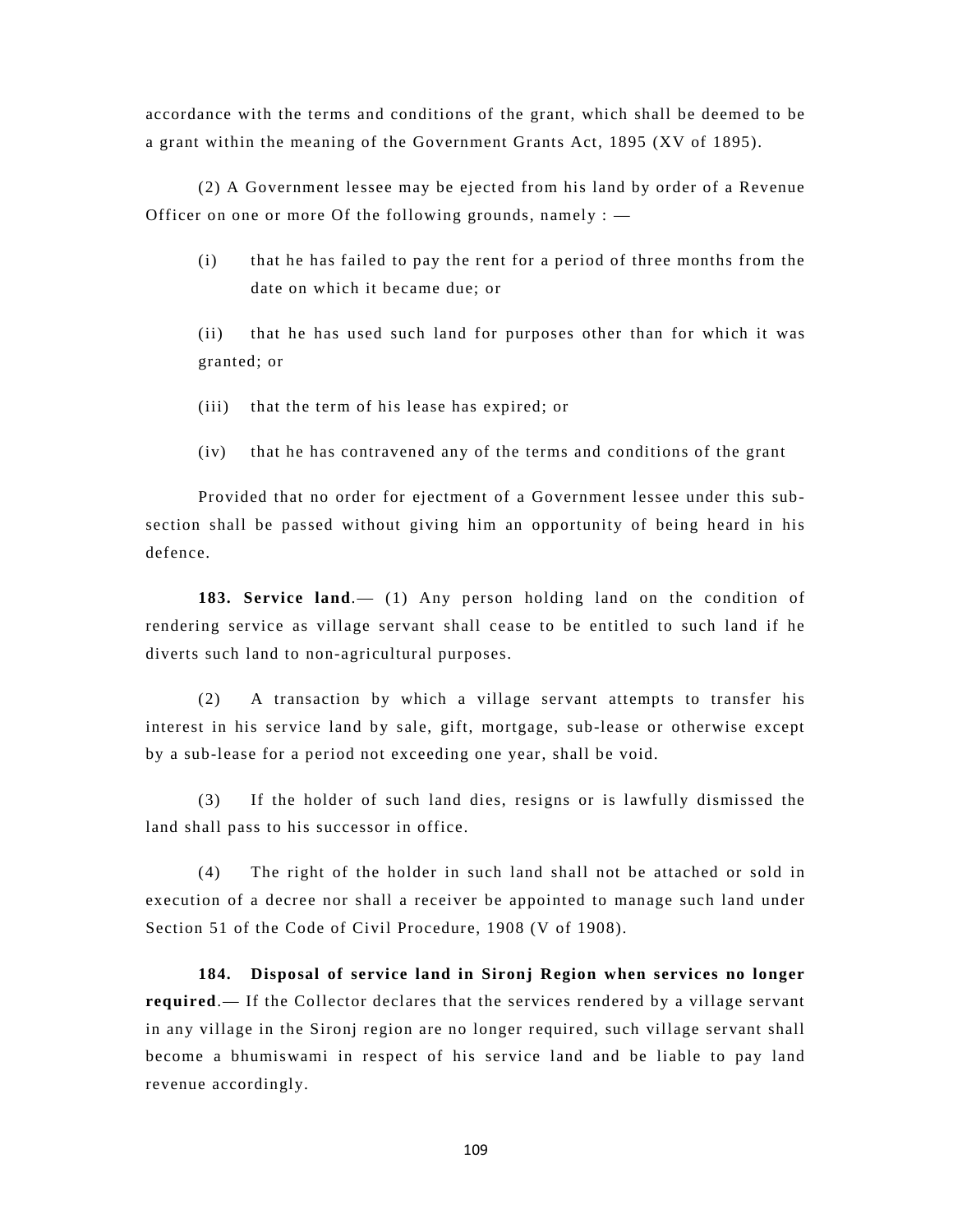# **CHAPTER XIV**

## **OCCUPANCY TENANTS**

**185. Occupancy tenants**.— (1) Every person who at the coming into force of this Code holds —

(i) in the Mah-akoshal region—

- (a) any land, which before the coming into force of the Madhya Pradesh Land Revenue Code, 1954 (II of 1955), was malikmakbuza and of which such person had been recorded as an absolute occupancy tenant; or
- (b) any land as an occupancy tenant as defined in the Madhya Pradesh Land Revenue Code, 1954 (II of 1955); or
- (c) any land as an ordinary tenant as defined in the Madhya Pradesh Land Revenue Code, 1954 (II of 1955); or

(ii) in the Madhya Bharat region —

(a) any Inam land as a tenant, or as a sub-tenant or as an ordinary tenant; or

- *Explanation.*—The expression "Inam Land" shall have the same meaning as assigned to it in the Madhya Bharat Muafi and Inam Tenants and Sub-Tenants Protection Act, 1954 (32 of 1954).
	- (b) any land as ryotwari sub-lessee as defined in the Madhya Bharat Ryotwari Sub-Lessees Protection Act, 1955 (29 of 1955); or
	- (c) any Jagir land as defined in the Madhya Bharat Abolition of Jagirs Act, 1951 (28 of 1951), as a sub-tenant or as a tenant of a sub-tenant; or
	- (d) any land of a proprietor as defined in the Madhya Bharat Zamindari Abolition Act, 1951 (13 of 1951), as a sub-tenant or as a tenant of a sub-tenant;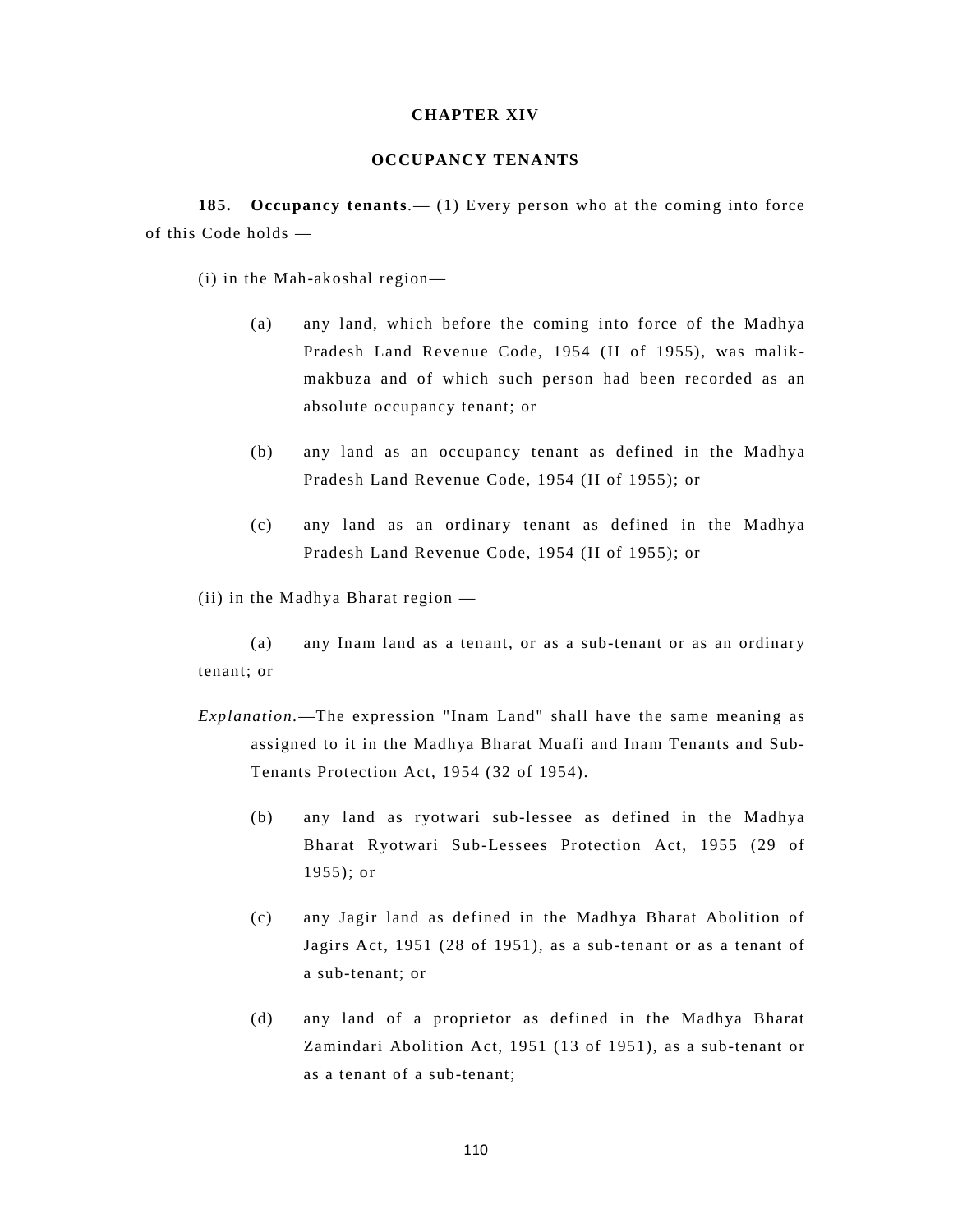(iii) in the Vindhya Pradesh Region any land as a sub-tenant of a pachpan paintalis tenant, pattedar tenant, grove holder or holder of a tank as defined in the Vindhya Pradesh Land Revenue and Tenancy Act, 1953 (III of 1955); or

(iv) in the Bhopal region —

- (a) any land as a sub-tenant as defined in the Bhopal State Subtenants Protection Act, 1952 (VII of 1953); or
- (b) any land as a shikmi from an occupant as defined in the Bhopal State Land Revenue Act, 1932 (IV of 1932); or

(v) in the Sironj region --

- (a) any land as a sub-tenant of a khatedar tenant or grove holder as defined in the Rajasthan Tenancy Act, 1955 (3 of 1955); or
- (b) any land as a sub-tenant or tenant of Khudkasht as defmed in the Rajasthan Tenancy Act, 1955 (3 of 1955);

shall be called an occupancy tenant and shall have all the rights and be subject to all the liabilities conferred or imposed upon an occupancy tenant by or under this Code.

(2) Where any land referred to in item (c) or (d) of clause (ii) of subsection (1) is at the time of coming into force of this Code, in actual possession of a tenant of a sub-tenant, then such tenant and not the sub-tenant shall be deemed to be the occupancy tenant of such land.

(3) Nothing in sub-section (1) shall apply to a person who at the coming into force of this Code, holds the land from a bhumiswami who belongs to any one or more of the classes mentioned in sub-section (2) of Section 168.

(4) Nothing in this section shall affect the rights of a sub-tenant of tenant of a sub-tenant. belonging to any of the categories specified in items (c) and (d) of clause (ii) of sub-section (1) to acquire the rights of a pakka tenant in accordance with the provisions of the Madhya Bharat Abolition of Jagirs Act, 1951 (28 of 1951), or of the Madhya Bharat Zamindari Abolition Act, 1951 (13 of 1951), as the case may be.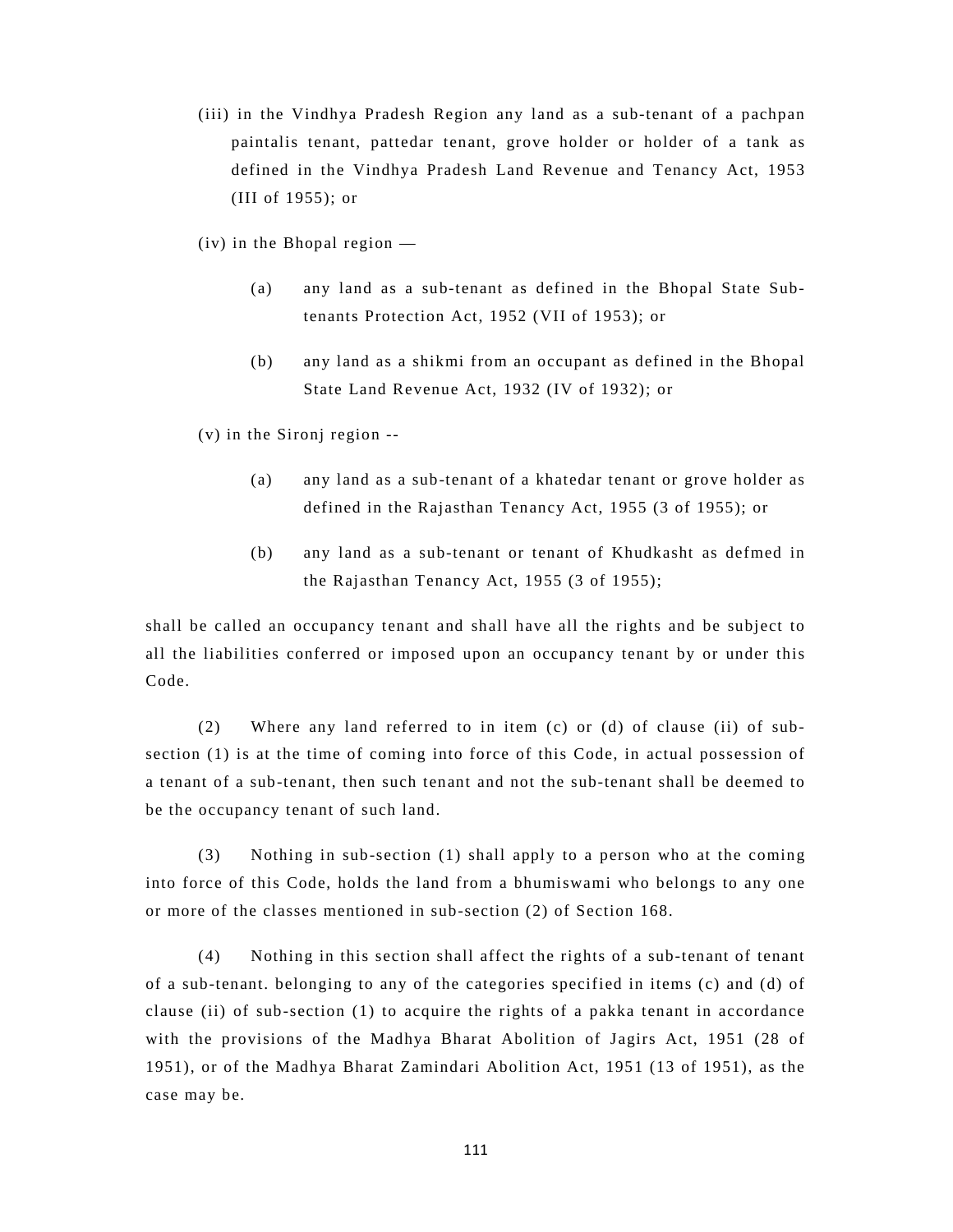**[186. Maximum rent**—Notwithstanding any agreement or usage or any decree or order of a Court or any law to the contrary, the maximum rent payable by an occupancy tenant in respect of the land held by him shall not exceed —

- (a) in the case of any class of irrigated land— four times the land revenue assessed on such land;
- (b) in case of bandh land in the Vindhya Pradesh region— three times the land revenue assessed on such land; and
- (c) in any other case—two times the land revenue assessed]

[Provided that where such land is exempt from payment of land revenue under Section 58-A, the maximum rent aforesaid shall be reduced by the amount of land revenue so exempted under the said section.]

*Explanation*. — Where any land has not been assessed to land revenue, the multiples aforesaid shall be calculated on the basis of the land revenue assessable on such land.]

**187. Commutation**. —1[(1) Where an occupancy tenant pays his rent in kind, in terms of service, labour, crop share or a specified quantity of grain, he may apply to the Sub-Divisional Officer for commuting the same into cash.]

(2) On receipt of an application under sub-section (1), the Sub-Divisional Officer shall 'after holding an enquiry commute by an order in writing such rent into cash, which shall not exceed the maximum rent laid down in Section 186.

**188.** Rent. (1) The rent payable by an occupancy tenant shall, as from the commencement of the agricultural year next following the date of the coming into force of this Code, be the maximum rent laid down in Section 186 or if the rent agreed upon between the tenant and his bhumiswami is less than the maximum rent, then such agreed rent

[Provided that where the agreed rent is payable in kind, the tenant shall be liable to pay, until such rent commuted into cash under Section 187 the maximum rent laid down in Section 186.]

(2) Every occupancy tenant shall pay the rent to his bhumiswami on or before such date as may be prescribed in that behalf.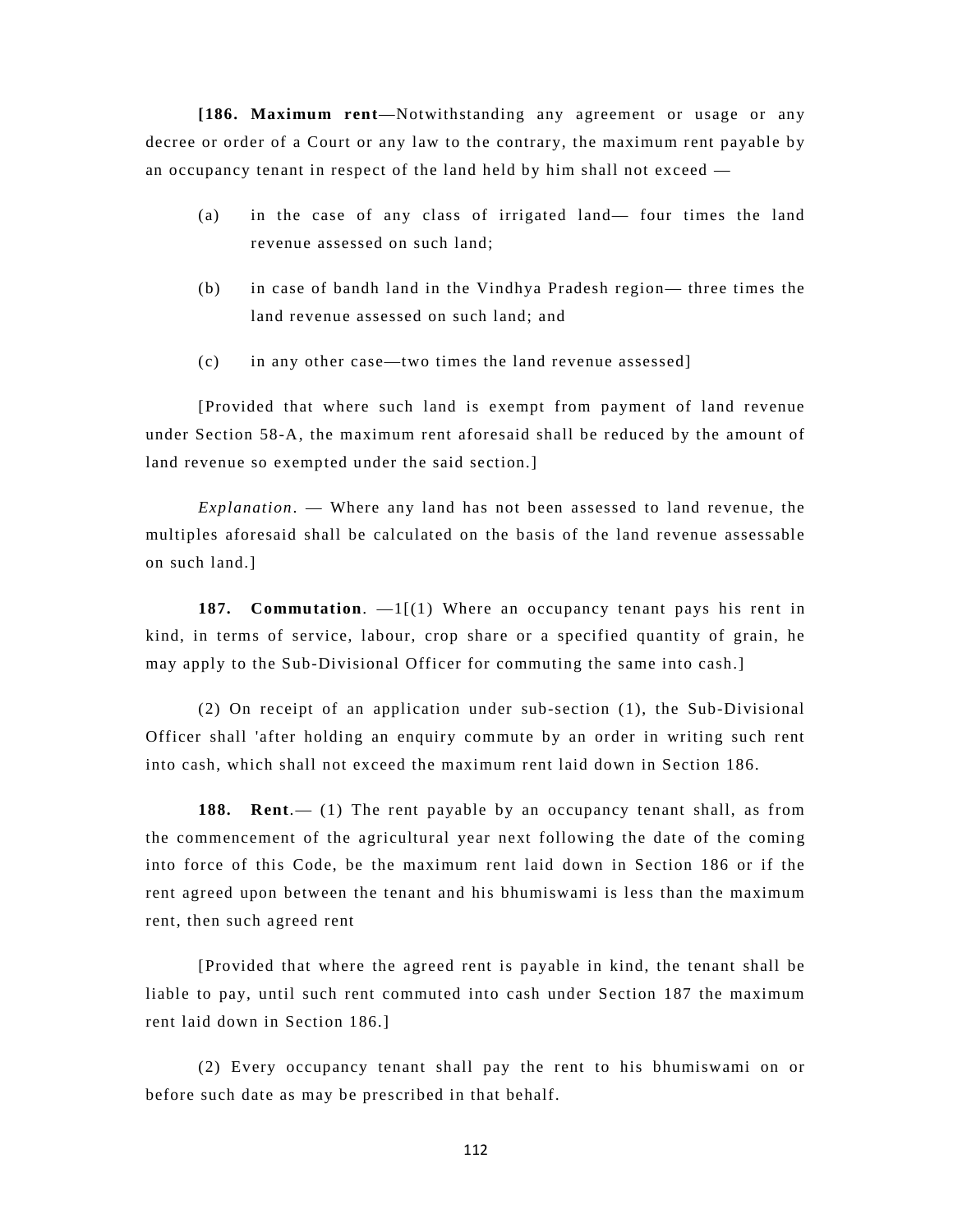**189: Resumption by bhumiswaini in certain cases**.— (1)- A bhumiswami whose land is held by an occupancy tenant 3[belonging to any of the categories specified in sub-section (1) of Section 185, except in items (a) and (b) of clause (i) thereof] may, if the area of land under his personal cultivation is below twenty-five acres of unirrigated land, within one year of the coming into force of this Code, make an application to the Sub-Divisional Officer for resumption to land held by his occupancy tenant for his personal cultivation.

(2) On receipt of the application, the Sub-Divisional Officer shall, after hearing the parties and making such further enquiry as may be necessary decide the application

Provided that the right of resumption shall be limited to the area which together with the area already under the personal cultivation of the bhumiswami shall not exceed twenty-five acres of unirrigated land

Provided further that no resumption shall be allowed so as to reduce the total area of land in possession of the occupancy tenant below

- (i) twenty-five acres of unirrigated land if the occupancy tenant has been holding such land from a bhumiswami not belonging to any of the classes mentioned in sub-section (2) of Section 168, for more than five years prior to the coming into force of this Code;
- (ii) ten acres in any other case.

(3) Where under an order passed under sub-section (2) the bhumiswami is allowed to resume a part of the land held by the occupancy tenant from such bhumiswami, the Sub-Divisional Officer shall select and demarcate the land allowed to be resumed in accordance with such rules as may be made in that behalf. The resumption shall be allowed only if the bhumiswami agrees to pay the occupancy tenant such compensation as the Sub-DiVisional Officer may, after hearing the parties, fix for the improvement effected by the occupancy tenant for the land allowed to be resumed by the bhumiswami. The Sub-Divisional Officer shall also in such a case fix the rent in the prescribed manner in respect of the land left with the occupancy tenant.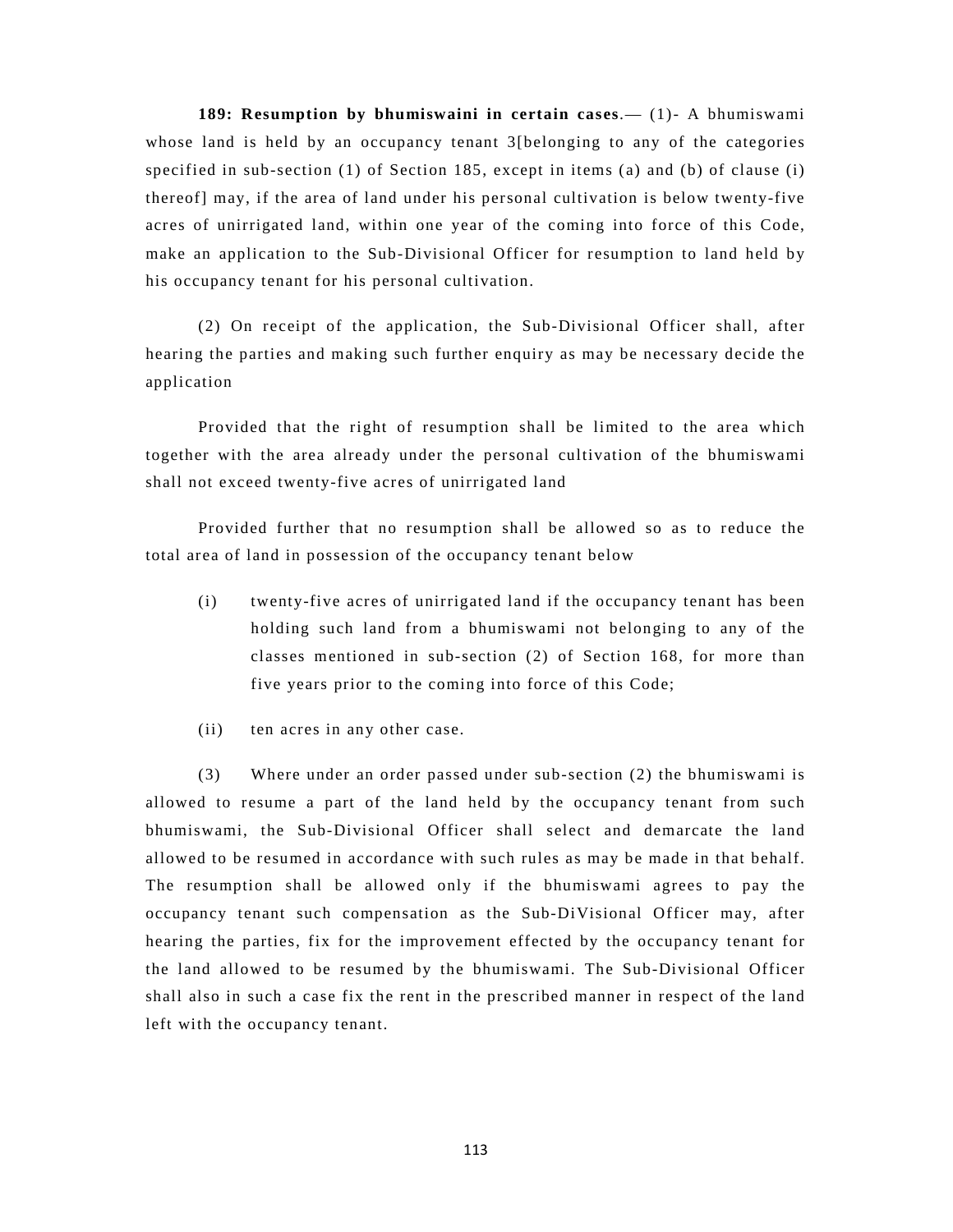(4) Every order allowing resumption shall take effect from the agricultural year next following the date of the order and the tenancy of the occupancy tenant in respect of the land resumed shall stand terminated.

*Explanation*.—For the purpose of this section —

- (1) the land under the personal cultivation of bhumiswami shall include
	- (a) any land transferred by him by sale or otherwise on or after the 1st January, 1959; and
	- (b) any land allowed by him to lie fallow.

(2) One acre of irrigated land shall be deemed to be equal to two acres of unirrigated land and vice versa.

**190. Conferral of bhumiswami rights on occupancy tenants.** —[(1) Where a bhumiswami whose land is held by an occupancy tenant belonging to any of the categories specified in sub-section (1) of Section 185 except in items (a) and (b) of clause (i) thereof fails to make an application under sub-section (1) of Section 189 within the period laid down therein, the rights of a bhumiswami shall accrue to the occupancy tenant in respect of the land held by him from such bhumiswami with effect from the commencement of the agricultural year next following the expiry of the aforesaid period.]

(2) Where an application is made by a bhumiswami in accordance with the provision of sub-section (1) of Section 189, the rights of a bhumiswami shall accrue to the occupancy tenant in respect of the land remaining with him after resumption if any allowed to the bhumiswami with effect from the commencement of the agricultural year next following the date on which the application is finally disposed of.

[(2-A) Where the land of a bhumiswami is held by an occupancy tenant other than an occupancy tenant referred to in sub-section (1), the rights of a bhumiswami shall accrue to the occupancy tenant in respect of such land —

(a) in the case of occupancy tenants of the categories specified in items (a) and (b) of clause (i) of sub-section (1) of Section 185, with effect from the commencement of the agricultural year next following the commencement of the Principal Act;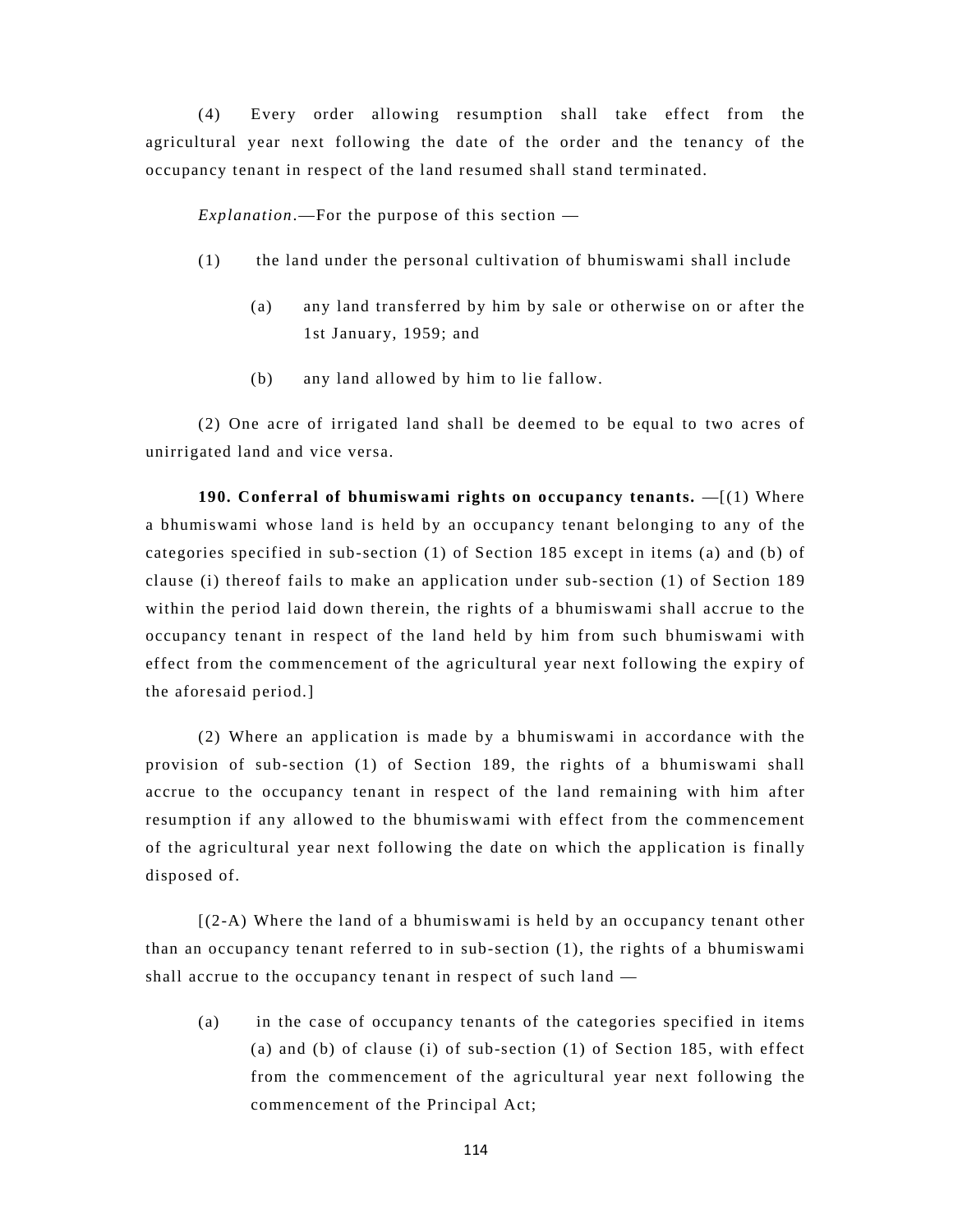(b) in any other case, with effect from the commencement of the agricultural year next, following the date on which the rights of an occupancy tenant accrue to such tenant.]

(3) Where the rights of a bhumiswami accrue to an occupancy tenant under sub-section (1),  $1 \mid sub-section (2)$  or sub-section  $(2-A) \mid such occur.$ tenant shall be liable to pay to his bhumiswami compensation equal to fifteen times the land revenue payable in respect of the land in five equal annual instalments, each instalment, being payable on the date on which the rent payable under Section 188 for the corresponding year falls due, and if default is made in payment, it shall be recoverable as an arrear of land revenue

Provided that if from any cause the land revenue is suspended or remitted in whole or in part in any area in any year, the annual instalment of compensation payable by an occupancy tenant holding land in such area in respect of that year shall be suspended and shall become payable one year after the last of the remaining instalments.

(4) Any occupancy 'tenant may at his option pay the entire amount of compensation in a lump sum and where an occupancy tenant exercise this option, he shall be entitled to a rebate at the rate of ten per cent.

(5) The amount of compensation, whether paid in lump sum or in annual instalments, shall be deposited in such manner and form as may be prescribed by the occupancy tenant with the [Tahsildar], for payment to the bhumiswami.

(6) Where the rights of a bhumiswami in any land accrue to an occupancy tenant under this section, he shall he liable to pay the land revenue payable by the bhumiswami in respect of such land with effect from the date of accrual of such rights.

**191. Restoration of occupancy tenant**.-[(1) If the bhumiswami in whose favour an order of resumption is passed under sub-section (2) of Section 189 fails to cultivate such land personally during the agricultural year next following the date on which the order is passed, the occupancy tenant may, within such time as may be prescribed, make an application to the Sub-Divisional Officer for restoration of such land to him.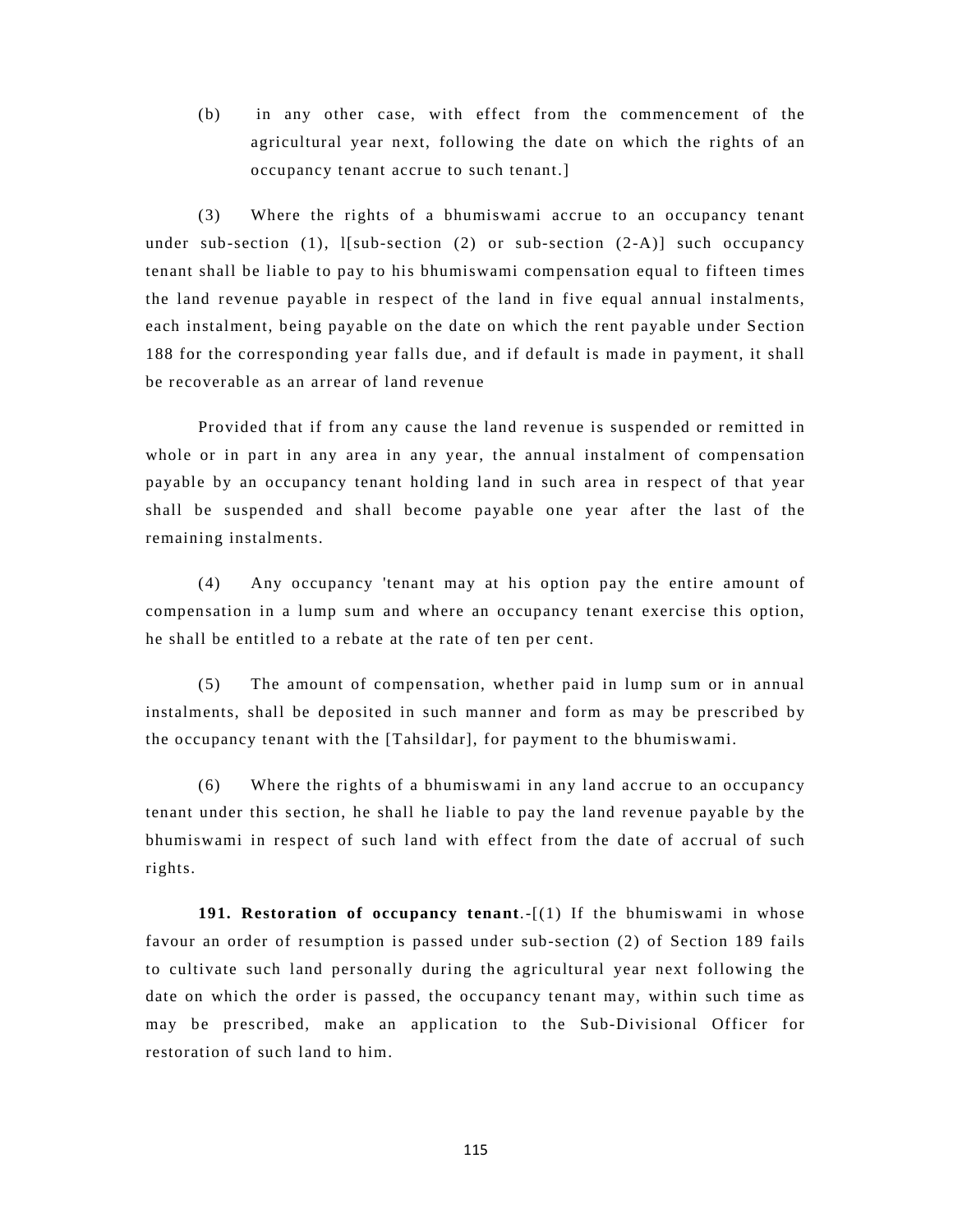Provided that the occupancy tenant shall not be entitled to make the application if he in any way obstructs the bhumiswami in taking possession of or cultivating such land.]

(2) On receipt of the application, the Sub-Divisional Officer may, after giving to the bhumiswami an opportunity of being heard and making such further enquiry as may be deemed necessary, pass an order restoring possession of the land in question to the occupancy tenant, and where such order is passed, the occupancy tenant shall be placed in possession of the land at the commencement of the agricultural year next following the date of the order and the rights of bhumiswami shall then accrue to him and the provisions of Section 190 except sub-section (2) thereof shall apply accordingly.

 (3) If there is any dispute regarding the rent payable for the land restored under sub-section (2), it shall be decided by the Sub-Divisional Officer.

(4) Where any land is restored to an occupancy tenant under dub-section (2), the bhumiswami against whom restoration is ordered, shall for ever be debarred from claiming resumption, of any land of such occupancy tenant under Section 189.

**192. Devolution of rights of occupancy tenants**. —11The interest of an occupancy tenant in his holding shall, on his death, pass by inheritance or survivorship in accordance with his personal law.I

**193. Termination of tenancy**.— (1) The tenancy of an occupancy tenant in his holding shall be liable to terminate by an order of the Sub-Divisional Officer made on any of the following grounds, namely,—

(a) he has failed to pay on or before the due date in any agricultural year the rent of such land for that year; or

(b) he has done any act which is destructive or permanently injurious to the land; or

(c) he has used such land for a purpose other than agriculture; or

(d) he has transferred his interest in the land in contravention of Section 195.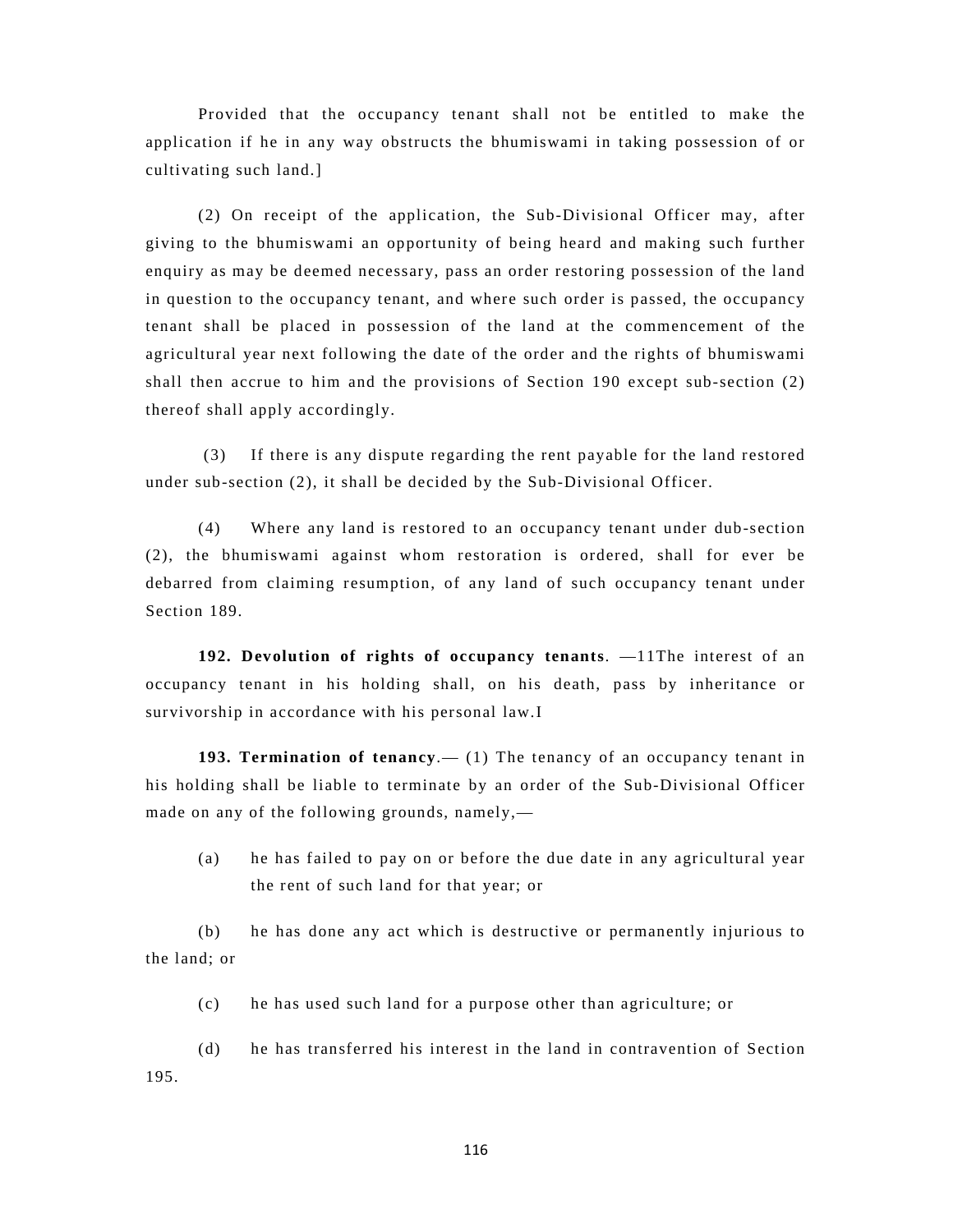(2) No order for the termination of his rights in the land on the ground specified in clause (a) of sub-section (1) shall be passed unless the Sub-Divisional Officer has by notice called upon the occupancy tenant to tender the rent due together with cost of proceedings within such period as may be specified by the Sub-Divisional Officer in the notice and the tenant has failed to deposit the required amount within the said period.

(3) No proceedings on the ground specified in clause (b) of sub-section (1) shall lie unless the bhumiswami of such land has served on the occupancy tenant a notice in writing specifying the act of destruction or injury complained of and the tenant has failed within a period of six months from the date of service of notice or within such further period as the Sub-Divisional Officer may grant to restore the land to the. condition in which it was before such destruction or injury.

**194. Provisions applicable to occupancy tenant whose tenancy is terminated**.— (1) The following provisions shall be applicable in the case of every occupancy tenant whose tenancy is terminated, namely : —

- (a) if the occupancy tenant has, before the date of termination, sown or planted crops in any land comprised in the holding he shall be entitled,. at the option of the bhumiswami of such land, either to retain possession of such land and to use it for the purpose of tending and gathering in the crops, or to receive from the bhumiswami of such land, the value of the labour and capital expended by him in preparing such land and sowing, planting and tending such crops, together with reasonable interest thereon;
- (b) if the occupancy tenant has, before the date of termination prepared for sowing any land comprised in his holding, but has not sown or planted crops thereon, he shall be entitled to receive from the bhumiswami of such land the value of the labour and capital expended by him in preparing such land together with reasonable interest thereon;

Provided that —

(i) an occupancy tenant shall not be entitled to retain his land or receive any sum in respect thereof under this section if, after the commencement of proceedings by the bhumiswami of such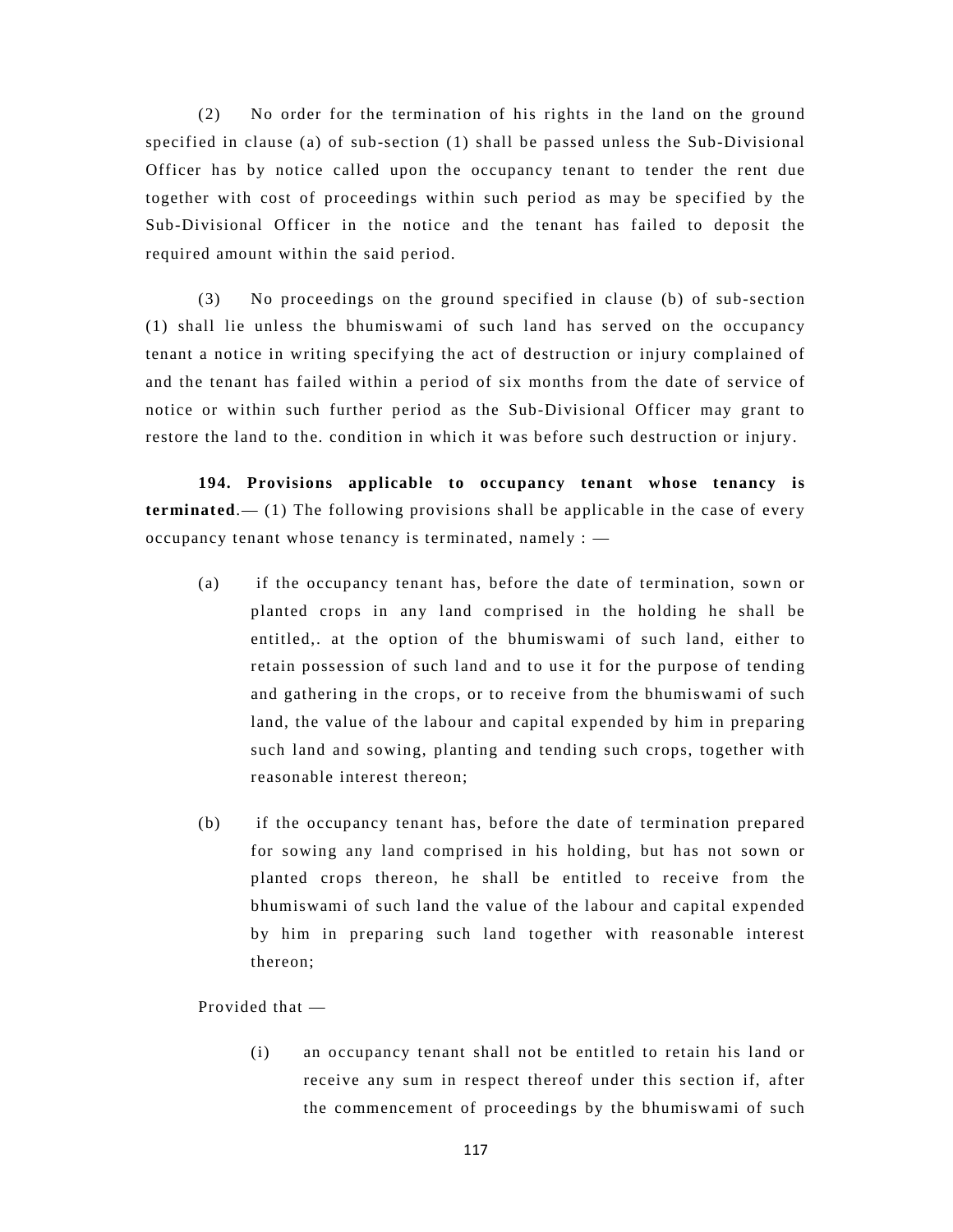land for termination, he has cultivated or prepared such land contrary. to local usage;

- (ii) the rent, if any payable to the bhumiswami of such land by the occupancy tenant at the time of termination may be set off against any sum payable to the occupancy tenant under this Section;
- (c) if the occupancy tenant has, before the date of termination, effected any improvement of any land comprised in his holding, he shall be entitled to receive from the bhumiswami of such land compensation for it as the Revenue Officer may, after hearing the parties, determine.

(2) The Revenue Officer terminating the tenancy shall determine the amount, if any, payable under sub-section (1).

**195. Occupancy tenant's rights of transfer.—** (1) No occupancy tenant shall be entitled to transfer by way of sale, gift, mortgage, sub-lease or otherwise his right in the land or any portion thereof, and every such sale, gift, mortgage, sub-lease or other transfer shall be voidable as provided in Section 197

Provided that a sub-lease may be granted by or on behalf of an occupancy tenant if such person belongs to any of the categories mentioned in sub-section (2) of Section 168.

*Explanation*. —For the purposes of this section the expression 'sub-lease' shall be construed as having the same meaning as assigned to 'lease' in Section 168.

- (2) Nothing in sub-section (1) shall prevent an occupancy tenant from transferring his holding or any part thereof by sale or gift to any cotenant or any person Who, if he survived the tenant without nearer heirs, would inherit the holding.
- (3) Nothing in this section shall prevent an occupancy tenant from transferring any right in his land to secure payment of, or shall affect the right in his land to secure payment of, or shall affect the right of the State Government to sell such right for the recovery of an advance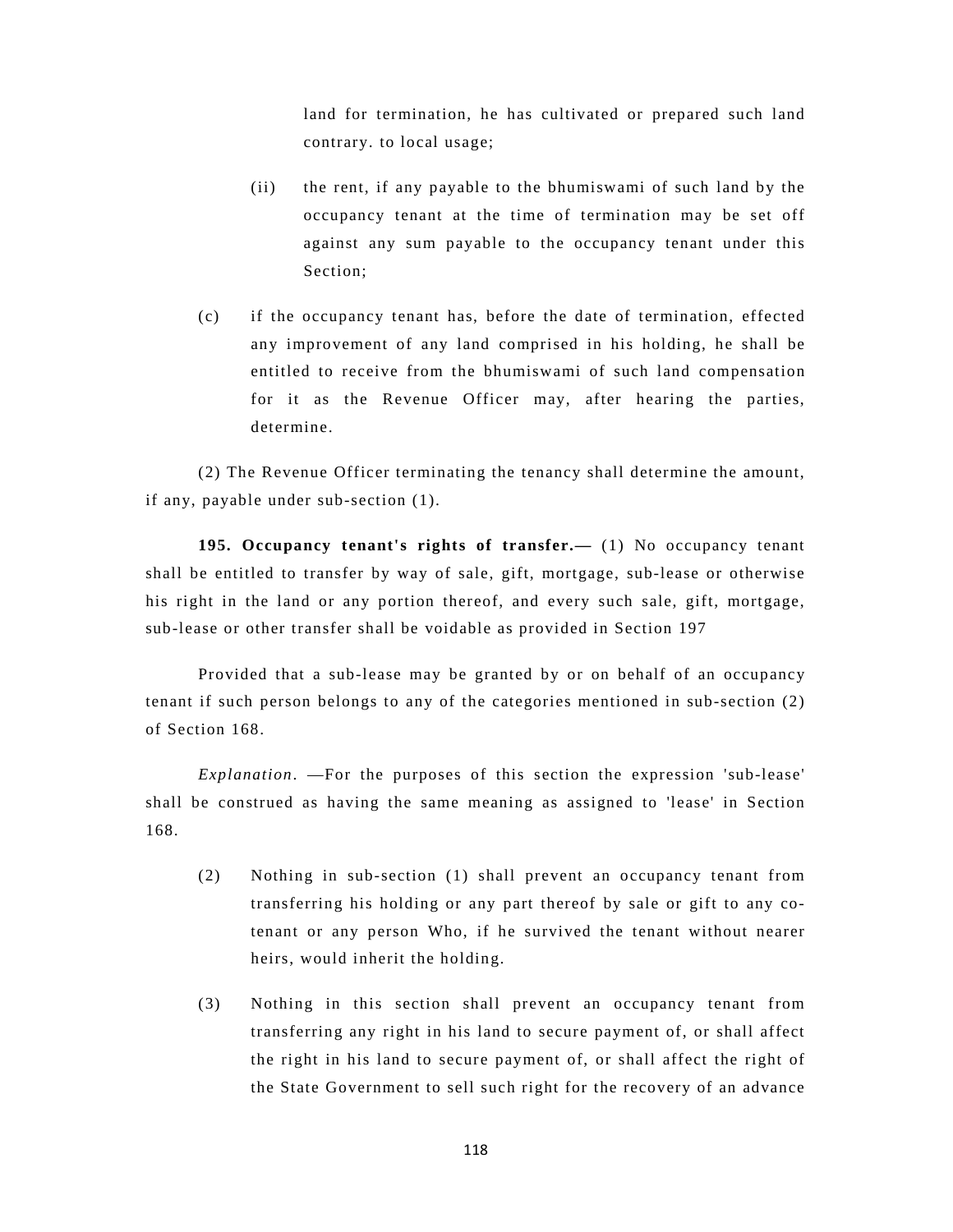made to him under the Land Improvement Loans Act, 1883 (XIX of 1883), or the Agriculturists' Loans Act, 1884 (XII of 1884).

(4) Nothing in this section shall prevent an occupancy tenant from transferring any right in his holding to secure payment of an advance made to him by a Co-operative Society or shall affect the right of such society to sell such right for the recovery of such advance.

 (5) Except in pursuance of a transfer permitted under any of the foregoing provisions, or in the case of proceedings for recovery of arrears of any annual instalment of compensation, no decree or order shall be passed for the sale of the interest of an occupancy tenant in his holding nor shall such interest be attached or sold in execution of any decree or order nor shall a receiver be appointed to manage such holding under Section 51 of the Code of Civil Procedure, 1908 (V of 1908), nor shall such interest vest in the Court or in a receiver under the Provincial Insolvency Act, 1920 (V of 1920).

**196. Right of occupancy tenant to make improvement**.—An occupancy tenant of land held for the purpose of agriculture is entitled to make any improvement thereon for the better cultivation of the land or its more convenient use for the purpose aforesaid.

**197. Right of certain persons to apply to set aside transfers by occupancy tenants**.—.(1) If an occupancy tenant transfers his rights in his holding or any portion thereof in contravention of Section 195, any co-tenant or any person who, if he survived the tenant without nearer heirs, would inherit the holding or the bhumiswami of whom such person holds the land, may apply to the Sub-Divisional Officer to be placed in possession and the Sub-Divisional Officer, may in accordance with the rules made under Section 258 place the applicant in possession subject to his acceptance of the liabilities of the occupancy tenant for arrears of rent and for advance for necessary expenses of cultivation.

(2) Where more persons than one apply under sub-section (1), they shall be entitled to be placed in possession in the following order of priority : —

(i) any person who if he survived the tenant would inherit the holding;

(ii) co-tenant; and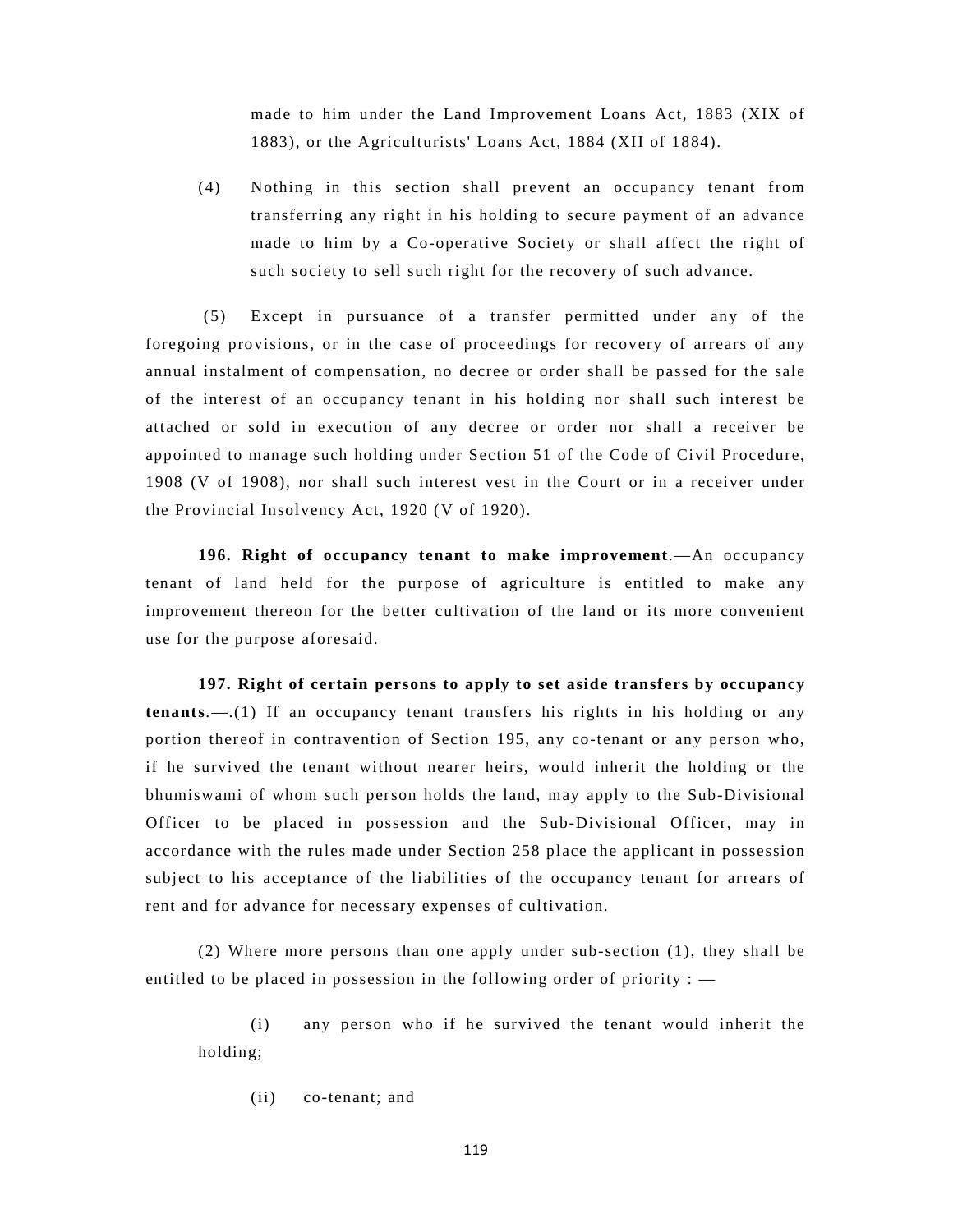#### (iii) bhumiswami of whom the occupancy tenant holds the land.

**198. Surrender**.— (1) Any occupancy tenant may, by executing in favour of the bhumiswami not less than thirty days before the commencement of the agricultural year a registered document, surrender his rights and thereupon he shall cease to be an occupancy tenant from the agricultural year next following such date. No surrender shall be valid unless effected by a registered instrument.

(2) Notwithstanding anything to the contrary in the Indian Stamps Act, 1899 (II of 1899), or the Indian Registration Act, 1908 (XVI of 1908), instruments of surrender executed by occupancy tenants in pursuance of the provisions of this section, shall be exempted from payment of stamp duty and registration fee chargeable thereon.

(3) On a surrender being executed under sub-section (1), a bhumiswami shall be entitled to take possession of land only to the extent of his right of resumption under Section 189 and the excess land, if any, shall vest in the State Government and the bhumiswami shall be paid compensation for such excess land, which shall be equal to two times the rent payable therefor under Section 188.

(4) Where any land vests in the State Government under sub-section (3), the bhumiswami shall specify such land within the prescribed period and in the prescribed manner and on his failure to do so within such period, such land shall be specified by the Sub-Divisional Officer.

 (5) After such land has been specified in accordance with the provisions of sub-section (4), the Sub-Divisional Officer shall demarcate it in accordance with such rules as may be made in that behalf and also fix the land revenue in respect of land resumed by the bhumiswami.

**199. Receipt**.— Every bhumiswami shall give a written receipt for the amount of rent at the time when such amount is received by him in respect of any land in such form and in such manner as may be prescribed.

**200. Penalty for failure to give receipt or for excess recovery**—If any bhumiswami fails to give a receipt as required by Section 199 or receives by way of rent any amount in excess of the rent payable under this Code, he shall, on the application of the occupancy tenant be liable by an order of the Tahsildar to refund the excess amount recovered and to pay as penalty a sum not exceeding l[two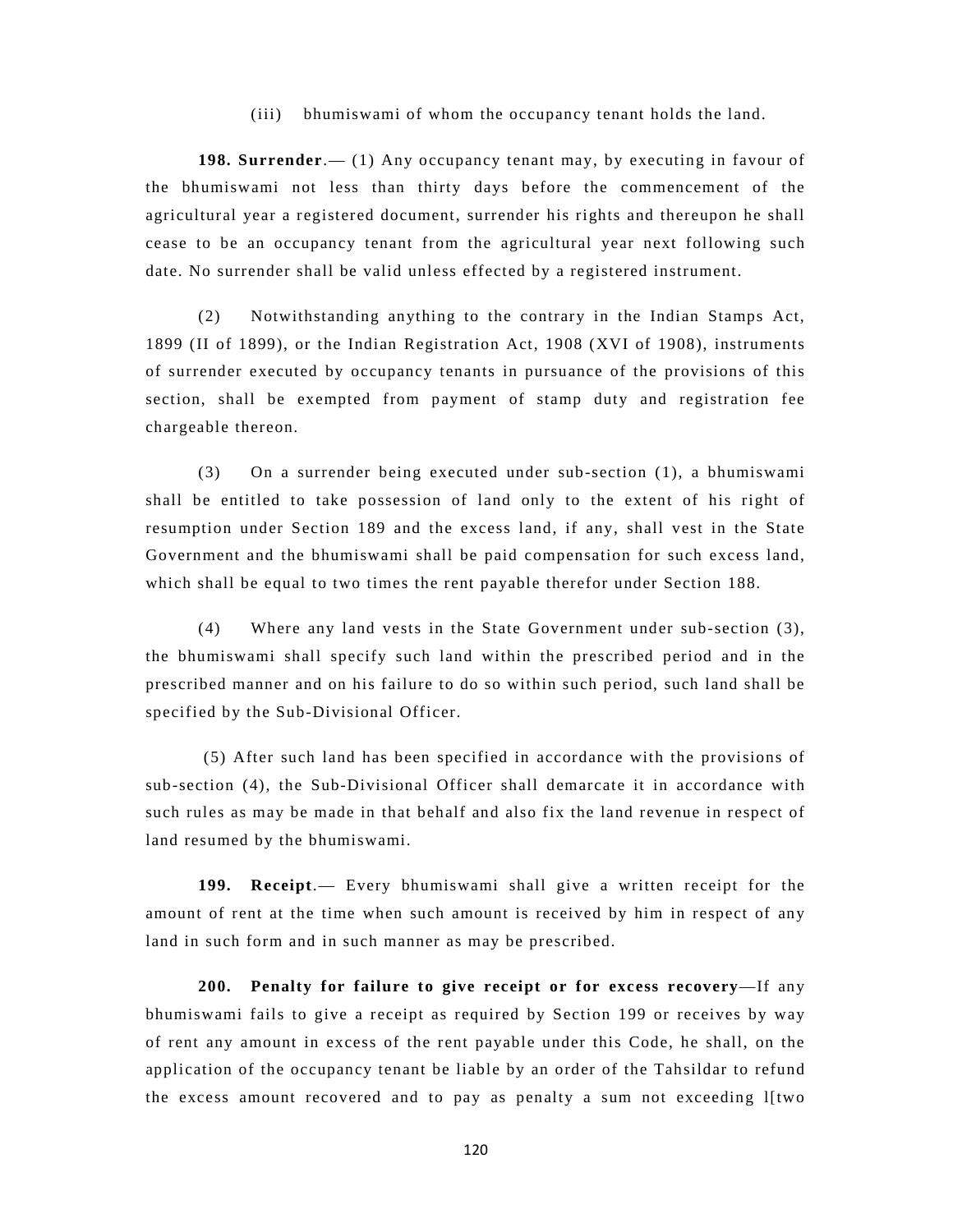thousand rupees], not exceeding twice such amount and the Tahsildar may direct that the whole or part of such sum shall be adjusted towards the amount of compensation payable by the occupancy tenant.

**201. Remission and suspension of rent consequent on like treatment of land revenue**.— (1) If from any cause the payment of the whole or any part of the land revenue payable in respect of any land is remitted or suspended, the Collector may, by general or special order, remit or suspend, as the case may be, the payment of the rent, of such land, to an amount which would bear the same proportion to the whole of the rent payable in respect of the land as the land revenue of which the payment has been remitted or suspended, bears to the whole of the land revenue payable in respect thereof, and may distribute the amount so remitted or suspended amongst the occupancy tenants holding such land in such manner as may seem to him to be equitable having regard to the effect on their holdings of the cause which has led to the remission or suspension of the land revenue.

(2) If the payment of rent has been suspended, the period of suspension shall be excluded in the computation of the period of limitation prescribed for the recovery of such rent.

(3) The provisions of sub-sections (1) and (2) shall apply to land of which the land revenue has been wholly or in part released, compounded for or redeemed, in any case in which if the land revenue in respect of the land had not been released, compounded for or redeemed, the whole or any part of it might in the opinion of the Collector, have been remitted or suspended.

**202. Reinstatement of wrongfully ejected occupancy tenant**.— (1) If any person who immediately before the coming into force of this Code held land in any region in any of the capacities mentioned in.Section 185, has been ejected or dispossessed of any land held by him during the three years immediately preceding the coming into force of this Code, otherwise than by process of law, may within two years from the date of coming into force of this Code, apply to the Tahsildar for his reinstatement in such land.

(2) If any person who on the coming into force of this Code, holds land as an occupancy tenant has been ejected from or dispossessed of any land held by him, after the coming into force of this Code in contravention of its provisions may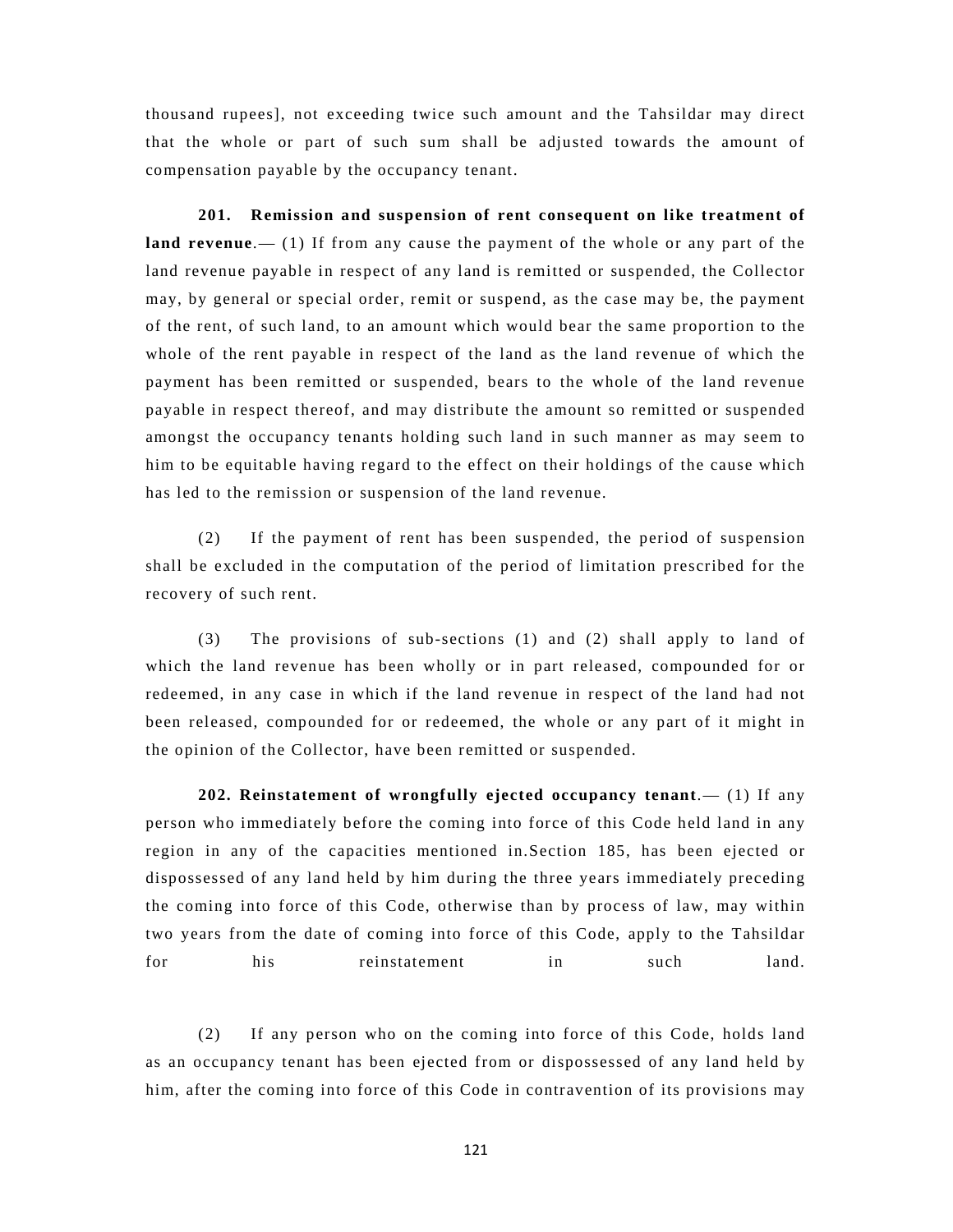within two years from the date of such ejectment or dispossession, apply to the Tahsildar for his reinstatement in such land.

(3) On receipt of an application under sub-section (1) or (2), the Tahsildar shall, after making an enquiry into the respective claims of the parties, decide the application and when he orders the restoration of the possession to the occupancy tenant, put him in possession of the land.

(4) The Tahsildar may, at any stage of enquiry pass under sub-section (3) an interim order for handing over the possession of the land to the applicant, if he finds that he was ejected or dispossessed by the opposite party within six months prior to the submission of the application under sub-section (1) or (2), and the opposite party shall, if necessary, be ejected under his order.

(5) When an interim order has been passed under sub-section (4), the opposite party may be required by the Tahsildar, to execute a bond for such sum as he may deem fit for abstaining from taking possession of land until the final order is passed by him.

(6) If the person executing a bond is found to have entered into or taken possession of the land in contravention of the bond, the Tahsildar May forfeit the bond in whole or in part and may recover such amount as an arrear of land revenue.

(7) If the order passed under sub-section (3) is in favour of the applicant, the Tahsildar shall also award a reasonable compensation to be paid to the applicant by the opposite party

Provided that the amount of compensation shall not exceed ten times the revenue of the land for each year's occupation.

(8) The compensation awarded under this section shall be recoverable as an arrear of land revenue.

(9) The Tahsildar shall have the power to review suo motu cases of wrongful ejectment, or dispossession, whether by surrender or otherwise of occupancy tenants in any areas to be notified by the State Government in this behalf. Where action is taken under this sub-section, the provisions of the foregoing sub-sections shall, as far as may be, apply.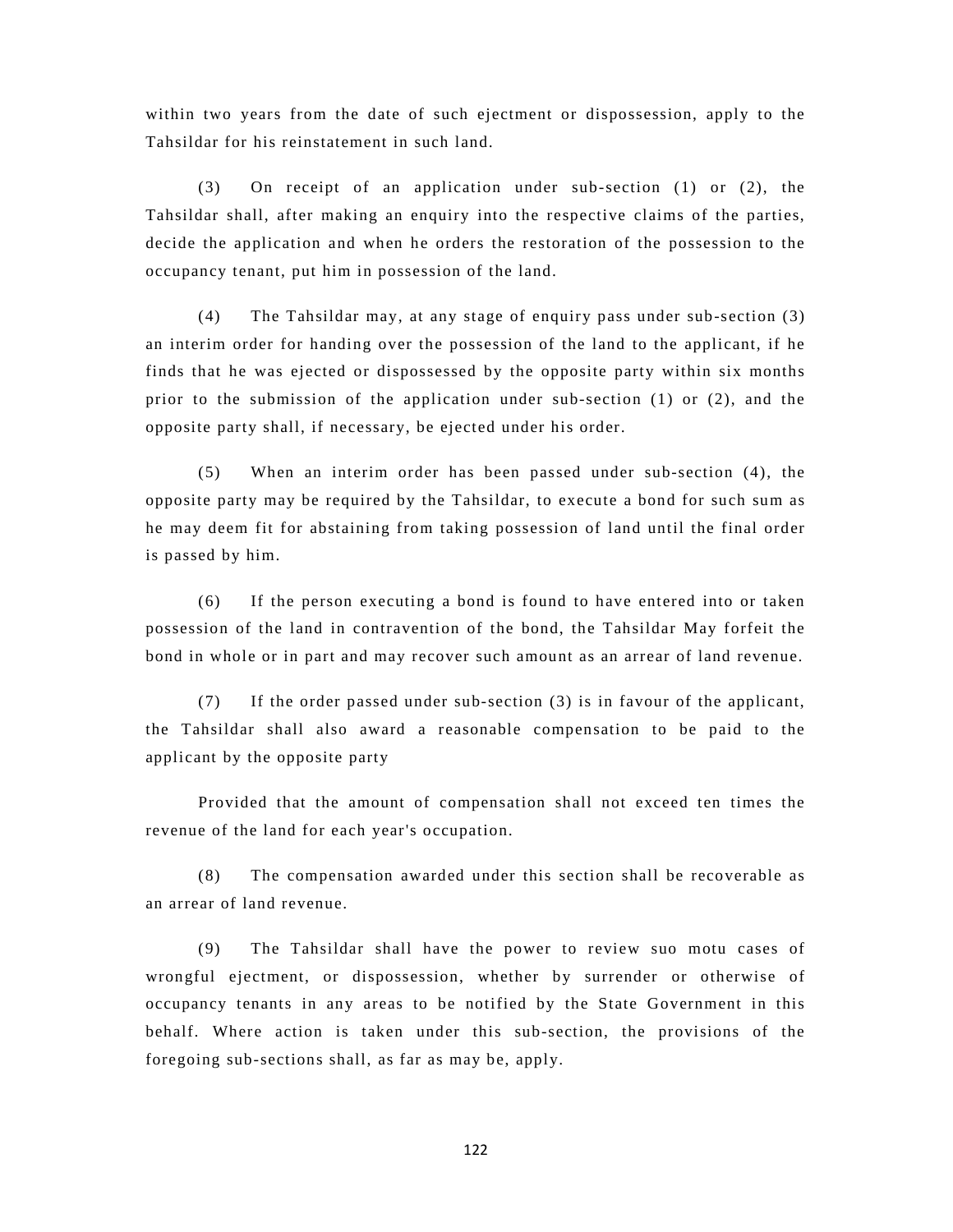# **CHAPTER XV**

## **ALLUVION AND DILUVION**

**203. Alluvion and diluvion.-** (1) Alluvial land formed on any bank shall vest in the State Government but the bhumiswami, if any, of the land adjoining such bank shall be entitled to the use of the alluvial land so added to his holding free from the payment of land revenue during the current term of settlement, unless the area added to his holding exceeds one acre.

(2) When the area of the alluvial land added to a holding exceeds one acre and it appears to the Sub-Divisional Officer that such land may, with due regard to the interest of the public convenience and public revenue, be disposed of, he shall offer such land in bhumiswami rights to the bhumiswami of such holding at a premium which shall not exceed twenty times the fair assessment of the land so formed. If the said bhumiswami shall refuse the offer, the Sub-Divisional Officer may dispose of the land i[in the prescribed manner.]

(3) Where any holding is diminished in area by diluvion to an extent greater than one acre, the land revenue payable on such holding shall be reduced.

**204. Power to make assessment and decide disputes**.— (1) The Sub-Divisional Officer shall have power, subject to rules made under this Code, to assess all increase and reduction in land revenue which are required or permitted under this Chapter.

(2) The Sub-Divisional Officer shall also have power to decide any dispute which may arise relating to the distribution of alluvial land among the various bhumiswamis claiming such land.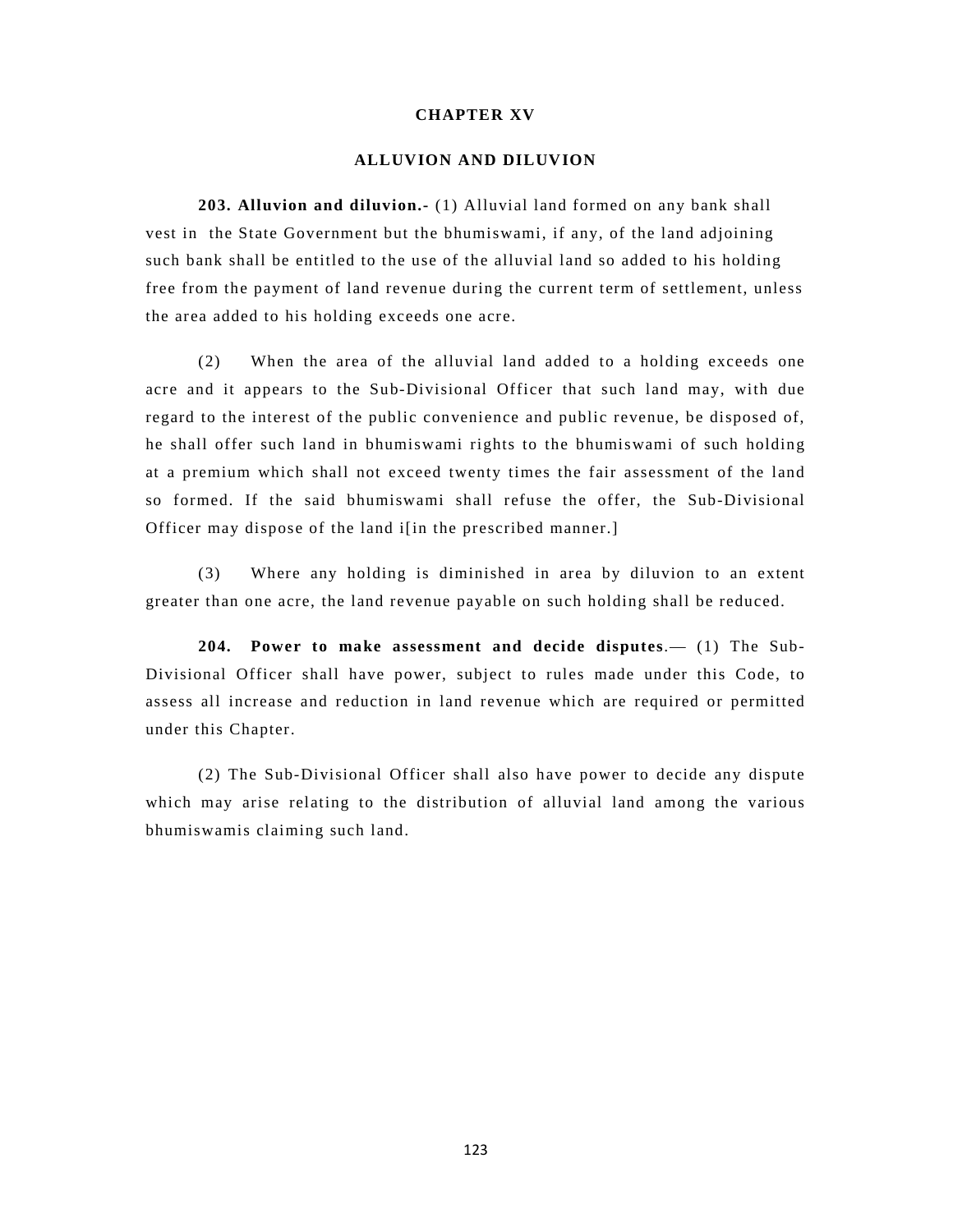# **CHAPTER XVI**

## **CONSOLIDATION OF HOLDINGS**

**205. Definitions**.— In this Chapter —

- (i) "Consolidation of holding" means the redistribution of all or any of the land in a village, so as to allot to the bhumiswami continuous plots of land for the convenience of cultivation;
- (ii) "Consolidation Officer" means a Revenue Officer, not below the rank of a Tahsildar, appointed by the State Government for any district or districts to exercise the powers, and to perform the duties of a Consolidation Officer under this Code.

**206. Initiation of consolidation proceedings**.— (1) Any two or more bhumiswamis in a village holding together not less than the minimum area of land prescribed by rules made under Section 221, may apply in writing stating such particulars as may be prescribed by rules made under-Section 221, to the Consolidation Officer for the consolidation of their holdings.

(2) The Collector may of his own motion direct the Consolidation Officer to make an enquiry into the feasibility of consolidation of holdings in any village.

(3) If two-thirds of the bhumiswamis in a village apply for consolidation of their holdings or if in the course of an enquiry into an application made under sub-section (1) or sub-section (2) two-thirds of the bhumiswamis of the village make an application agreeing to the consolidation of their holdings, such application shall be deemed to be the application on behalf of all the bhumiswamis of the village.

(4) If in a case falling under sub-section (3), any scheme of consolidation of holdings is confirmed, it shall be binding on all the bhumiswamis of the village, and on any person who may subsequently be entitled to hold or occupy the land.

(5) In any other case, if any scheme of consolidation of holdings is confirmed, it shall be binding on the applicants and those who have agreed to the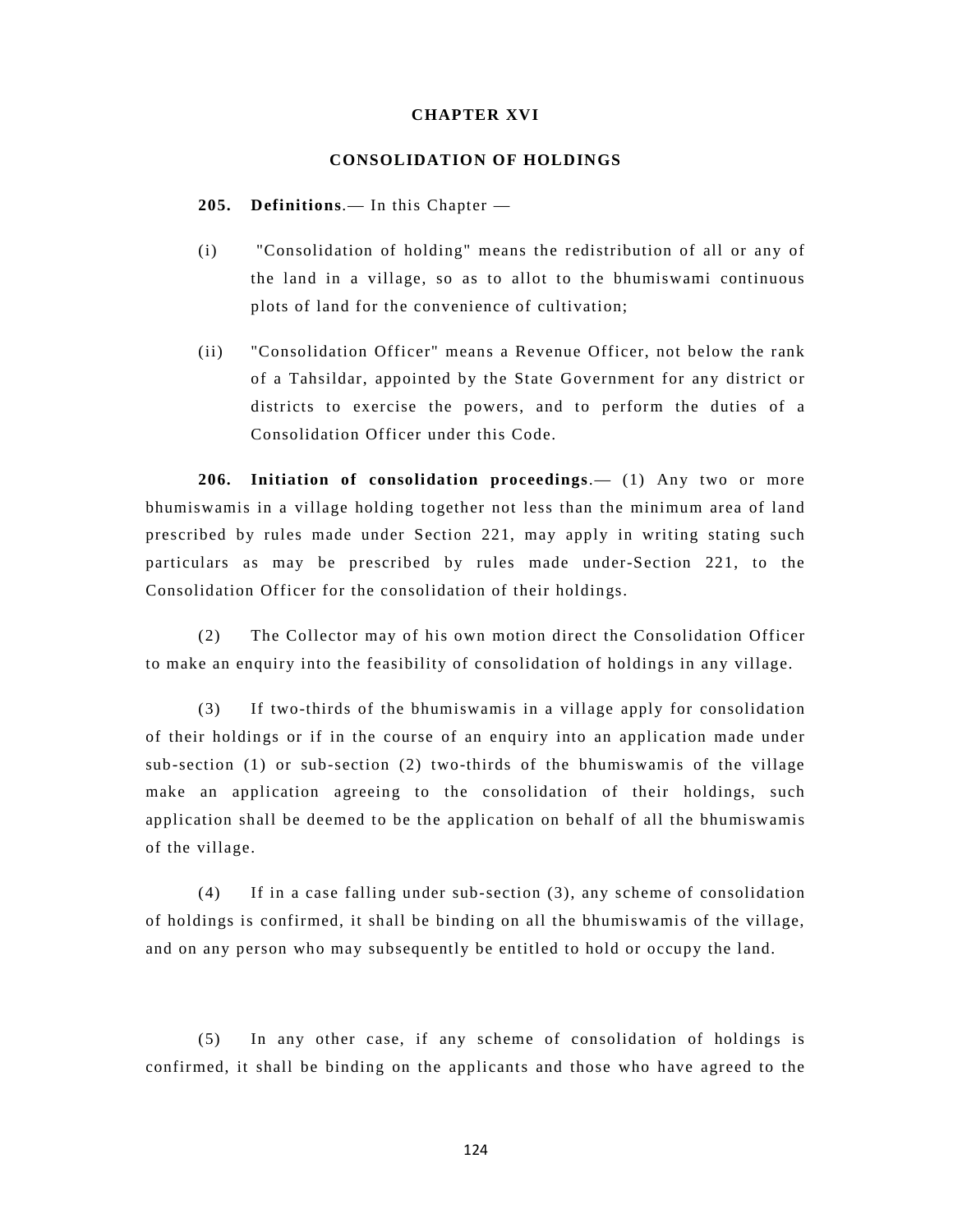consolidation of their holdings and on any person who may subsequently be entitled to hold or occupy the land affected by the scheme.

**207. Rejection of application.—(1)** If on receipt of any such application or at any stage of the proceedings thereon, there appears to be good and sufficient reason for disallowing the application or for excluding the case of any applicant from consolidation, the Consolidation Officer may submit the application to the Collector with a recommendation that the application be rejected in whole or in part, or that the 'proceedings be quashed.

(2) The Collector, on receipt of the recommendation, may accept it and pass orders accordingly or may order further inquiry.

**208. Admission of application.—**If the Consolidation Officer admits the application, he shall proceed to deal with the same in accordance with the procedure laid down by or under this Code.

**209. Preparation of scheme for consolidation of holdings.—(1)** If the *bhumiswamis* making the application under Section 206 submit a scheme of consolidation of holdings mutually agreed to, the Consolidation Officer, shall, in the manner laid down by rules made under Section 221 examine it and, if necessary, modify it.

 (2) If no scheme is submitted with the application, the Consolidation Officer shall prepare a scheme for the consolidation of holdings in the manner laid down by rules made under Section 221.

 (3) If the Consolidation Officer is of the opinion that the re-distribution of land in accordance with a scheme of consolidation will have the result of allotting to any bhumiswami a holding or land of a less market or productive value than that of his original holding or land, the scheme may provide for the payment of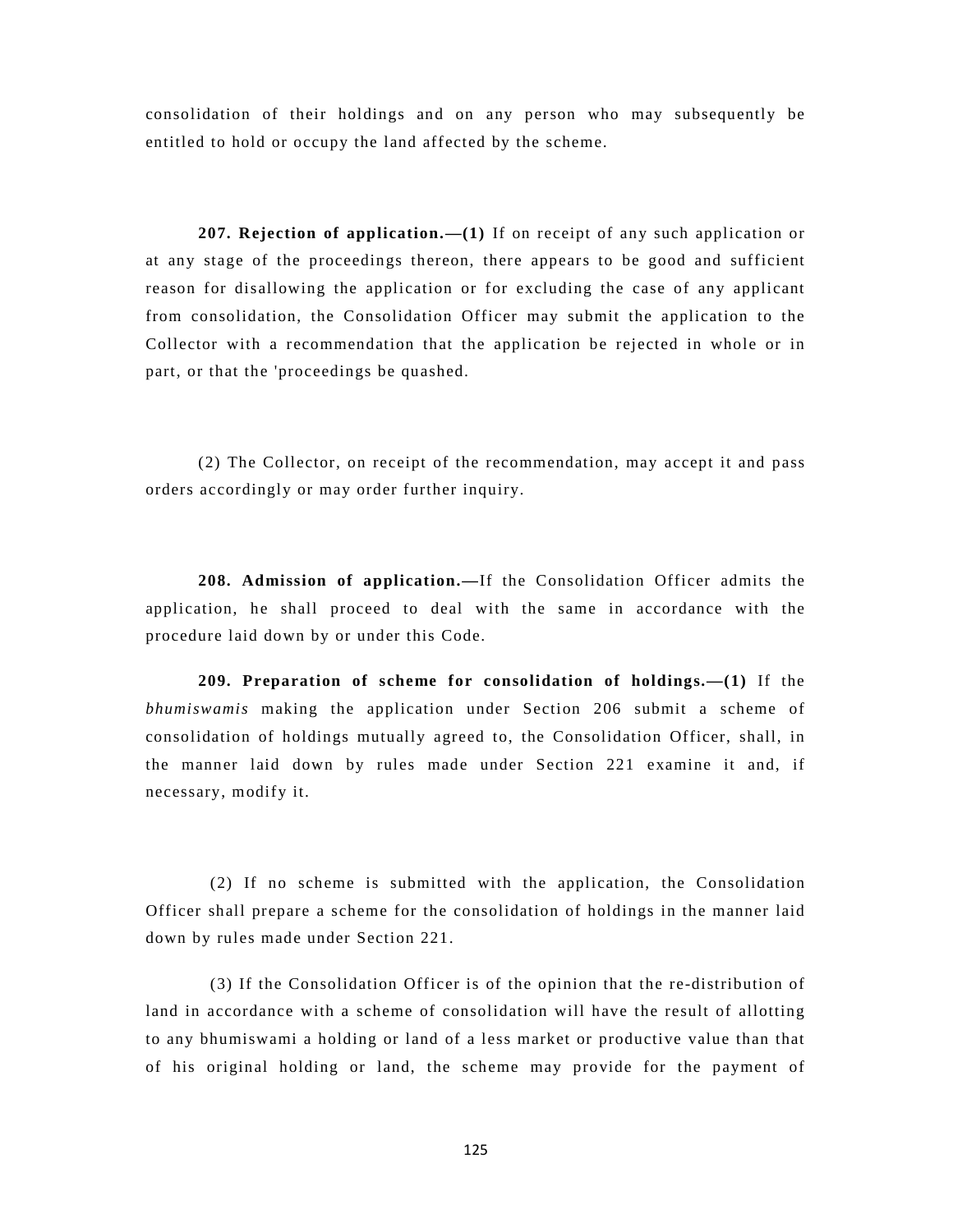compensation to such bhumiswami by such person or persons as the Consolidation Officer may direct.

 (4) Where the scheme of consolidation is complete, the Consolidation Officer, after considering and as far as possible removing the objections, if any, made to the scheme, shall submit it for confirmation to the Collector.

 (5) When the scheme of consolidation is complete, and if all the bhurniswamis affected by such scheme, agreed to enter into possession of the holdings allotted to them thereunder, the Consolidation Officer may allow them to enter into such possession from a date to be mentioned in the scheme.

**210. Confirmation of scheme,—**The Collector may either confirm the scheme with or without modification or refuse to confirm it after considering the objection or objections, if any, to the scheme of consolidation and the recommendation of the Consolidation Officer. The decision of the Collector, subject to any order that may be passed in revision by the Settlement Commissioner under Section 50, shall be final.

**211. Procedure on confirmation.** — (1) Upon confirmation of the scheme of consolidation, the Consolidation Officer shall, if necessary, demarcate the boundaries of the holdings and shall proceed to announce the decisions finally made and cause to be prepared in accordance with the scheme, a new field map, record-of-rights, other records prescribed under Section 114, Nistar Patrak and Wajib-ul-arz.

(2) The new records prepared under sub-section (1) shall be deemed to have been prepared under Chapter IX or XVII, as the case may be.

**212. Right of bhumiswamis to possession of holdings**.- The bhumiswami affected by the scheme of consolidation, if they have not entered into possession under sub-section (5) of Section 209, shall be entitled to possession of the holdings allotted to them under the scheme, from the commencement of the agricultural year next following confirmation; and the Consolidation Officer shall, if necessary, put them, by warrant in possession of the holdings to which they are entitled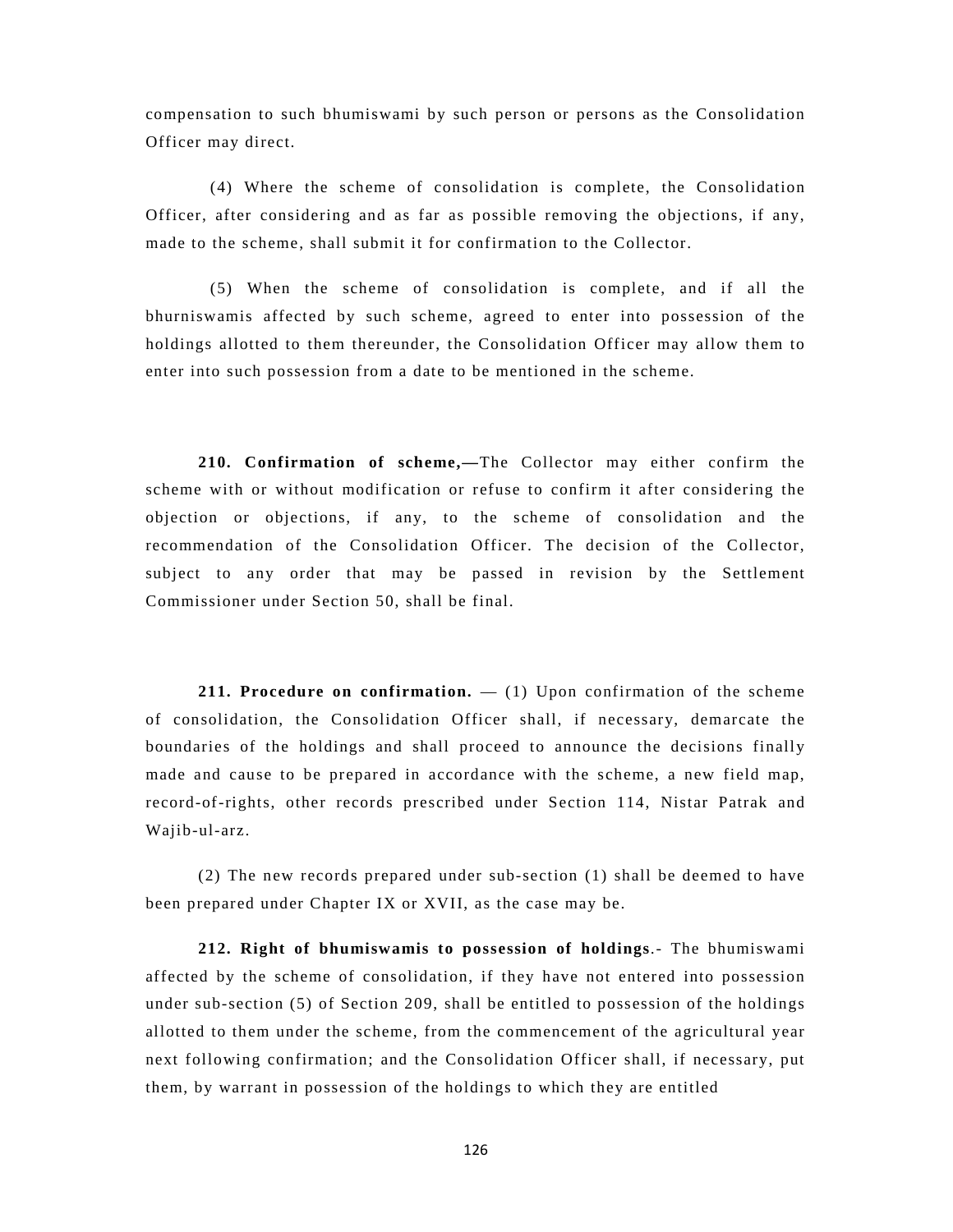Provided that if all the bhumiswamis agree, they may, after confirmation, be put into possession of their holdings by the Consolidation Officer from any earlier date.

**213. Transfer of rights of bhumiswamis in holdings**.— (1) Notwithstanding anything contained in this Code, the rights of bhumiswamis in their holdings shall, for the purpose of giving effect to any scheme of consolidation affecting them, be transferable by exchange or otherwise and no person shall be entitled to object to or interfere with any transfer made for the said purpose.

(2) The Consolidation Officer may also transfer by exchange or otherwise any land belonging to the State Government where such transfer is necessary for the purpose of giving effect to any scheme of consolidation.

**214. No instrument necessary to effect transfer**.— Notwithstanding anything contained in any law for the time being in force —

- (a) no instrument in writing shall be necessary in order to give effect to a transfer involved in carrying out any scheme of consolidation of holdings; and
- (b) no such instrument, if executed, shall require registration.

**215. Costs of carrying out scheme.—** (1) The Consolidation Officer shall, unless the State Government for sufficient reasons directs otherwise, recover from the bhumiswamis whose holdings are affected by the scheme for consolidation of holdings, the cost of carrying out the scheme, which shall be assessed in accordance with rules made under Section 221.

(2) The Consolidation Officer shall apportion the costs among the bhumiswamis liable to pay them according to occupied area of the holdings affected by the scheme.

**216. Recovery of compensation and cost.—**Any amount payable as compensation under sub-section (3) of Section 209, or as costs under Section 215, may be recovered as an arrear of land revenue.

**217. Suspension of partition proceedings during currency of consolidation proceedings**.—When an application for the consolidation of holdings has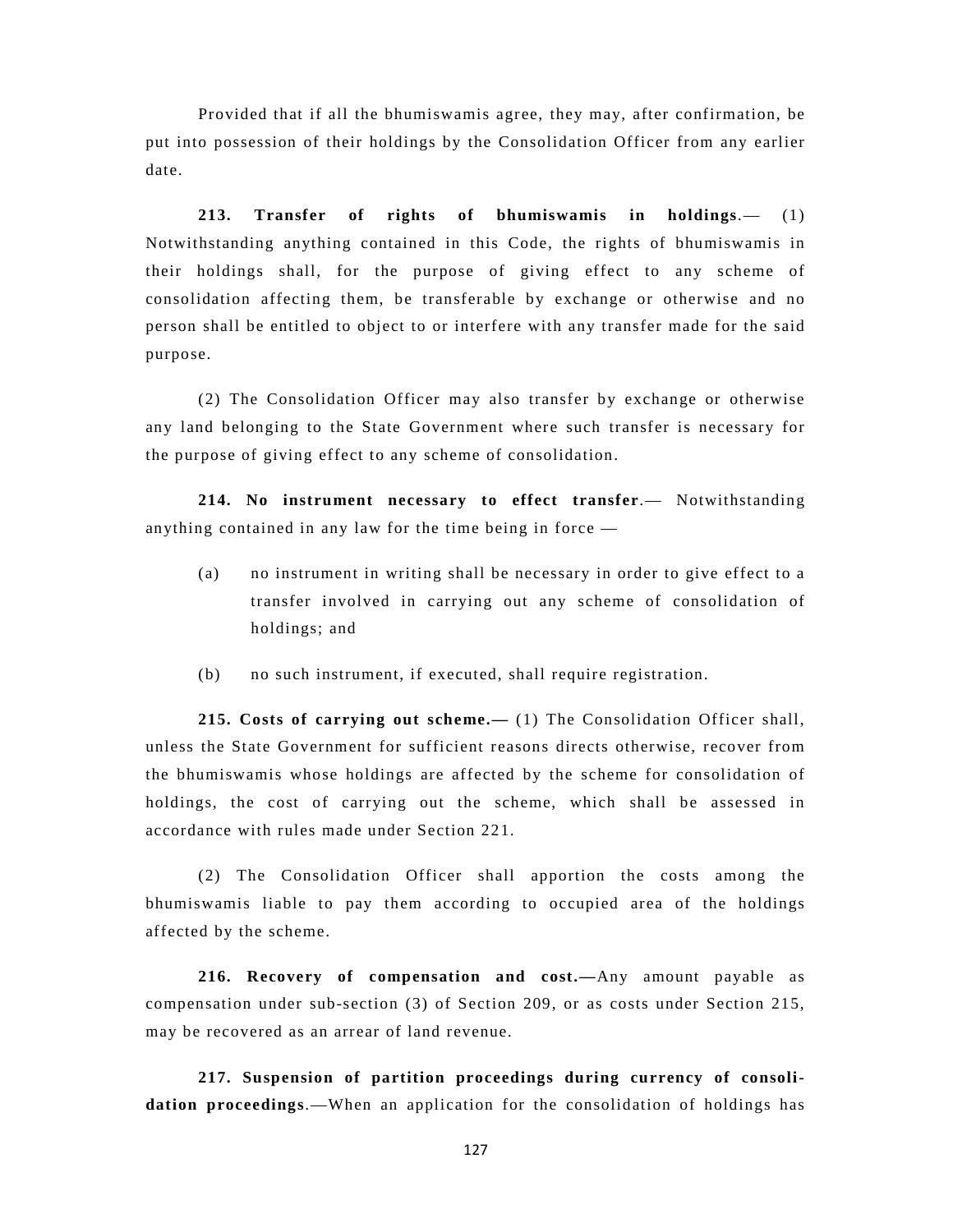been admitted under Section 208, no proceedings for partition of the holdings which will affect the scheme of consolidation shall be commenced and all such proceedings pending shall remain in abeyance during the continuation of the consolidation proceedings.

**218. Transfer of property during proceedings**.— When an application for the consolidation of holdings has been admitted, no bhumiswami upon whom the scheme will be binding shall have power, during the continuance of the consolidation proceedings, to transfer or otherwise deal with any part of his original holding or land so as to affect the rights of any other bhumiswami thereto under the scheme of consolidation.

**219. Rights of bhumiswamis after consolidation same as before. —**A bhumiswami shall have the same rights in the holding or land allotted to him in pursuance of a scheme of consolidation as he had in his original holding.

**220. Encumbrances of bliumiswamis.—** (1) If the holding of any bhumiswami brought under the scheme of consolidation is validly burdened with any lease, mortgage or other encumbrance, such lease, mortgage or other encumbrance, shall be transferred and shall attach to the holding allotted to him under the scheme or to such part of it as the Consolidation Officer, subject to any rules that may be made under Section 221, may have appointed in preparing the scheme; and thereupon, the lessee, mortgagee or other encumbrancer, as the case may be, shall cease to have any right in or against the land from which the lease, mortgage or other encumbrance has been transferred.

(2) Notwithstanding anything contained in sub-section (1) or any other enactment for the time being in force the Consolidation Officer shall, if necessary, put any lessee or any mortgagee or other encumbrancer entitled to possession, by warrant, into possession of the holding or part of a holding to which his lease, mortgage or other encumbrance has been transferred under sub-section (1).

**221. Power to make rules.—** (1) The State Government may make rules for the purpose of carrying into effect the provisions of this Chapter.

(2) In particular and without prejudice to the generality of the foregoing power, the State Government may make rules —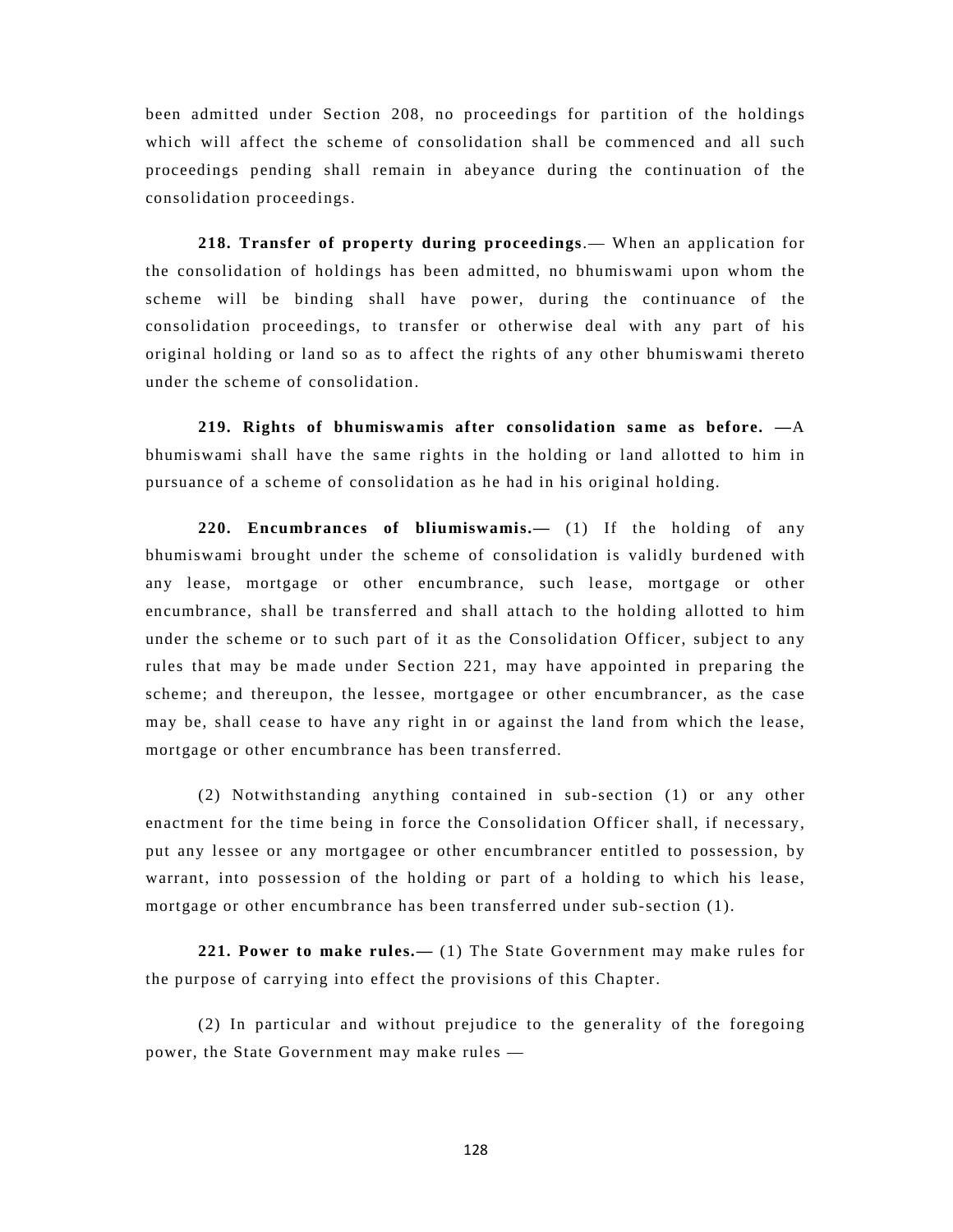- (a) prescribing the minimum area of land to be held by the persons making an application under sub-section (1) of Section 206;
- (b) providing for the particulars to be contained in any application made under Section 206;
- (c) providing for the procedure to be followed by the Consolidation Officer in dealing with applications for the consolidation of holdings and for the appointment and constitution of any Advisory Committee or Panchayat to assist the Consolidation Officer in the examination or preparation of the scheme;
- (d) for determining the compensation to be paid in cases falling under sub-section (3) of Section 209;
- (e) for regulating the assessment of costs under Section 215;
- (f) for determining the market or productive value of the different holdings and lands brought under any scheme of consolidation;
- (g) for the guidance of the Consolidation Officer in respect of the transfer of encumbrances and leases under Section 220; and
- (h) generally for the guidance of the Consolidation Officer and other officers and persons in all proceedings under this Chapter.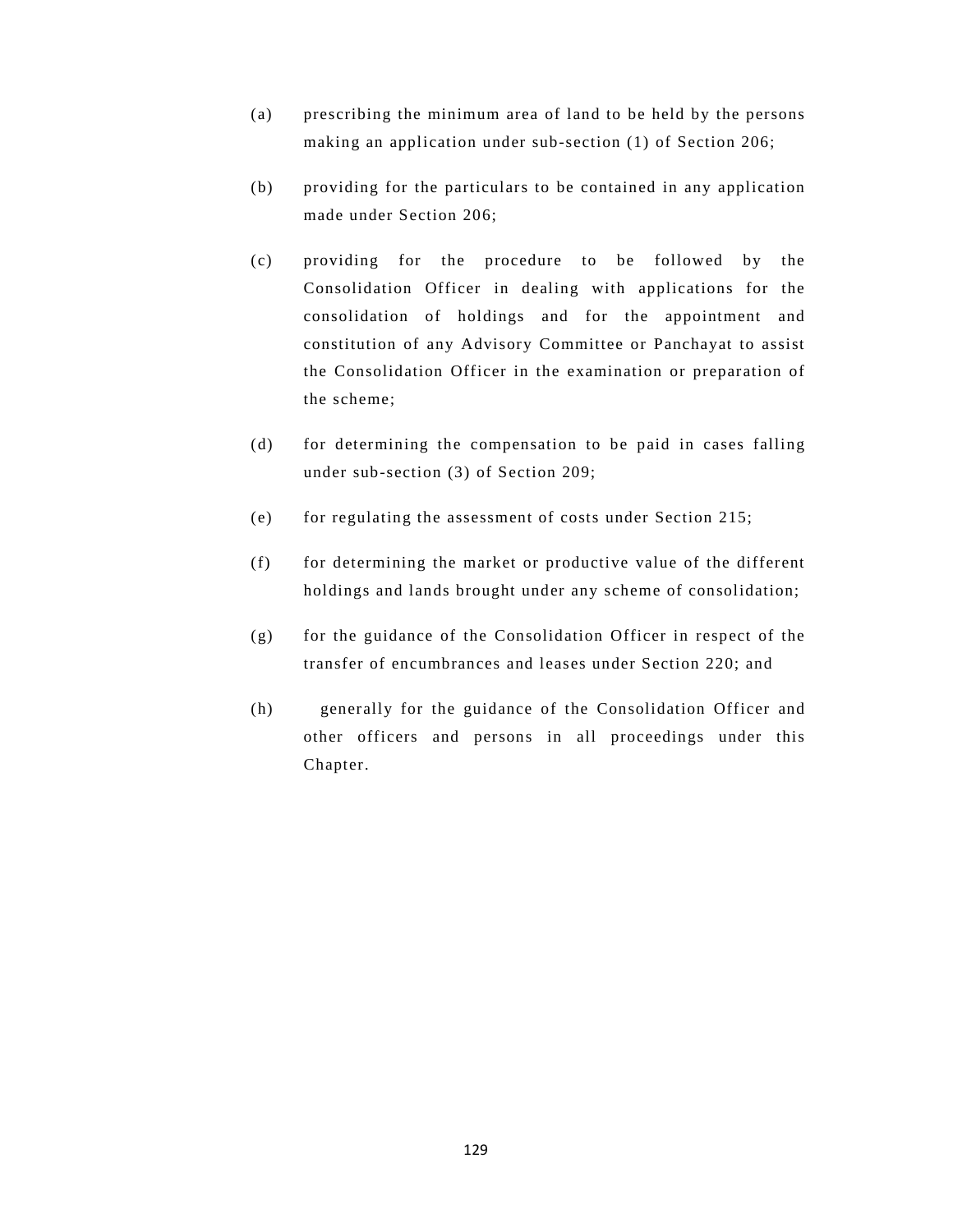#### CHAPTER XVII

#### **VILLAGE OFFICERS**

# *A-Patels*

**222. Appointment of 'patels.—** (1) Subject to rules made under Section 258, the Collector may appoint for each village or group of villages one or more patels.

(2) When there are two or more patels in a village, the Collector may distribute, subject to rules made under Section 258, duties of the office of patel in such manner as he may think fit.

[(3) Where in the Vindhya Pradesh region, patwari has been performing the duties imposed on a under this Code immediately before the commencement of this Code, he shall continue to perform such duties and shall be deemed to be patel for purposes of this Code, until a Patel is appointed under sub-section (1).]

**223. Remuneration of patels.—** The remuneration of patels shall be fixed by the Collector in accordance with rules made by the State Government.

**224. Duties of patels. —** It shall be the duty of every patel¬

 $[(a)$  to collect and pay into the  $-$ 

[(i) 'Gram Kash' the collection of land revenue and other related taxes and cesses payable through him after deducting the collection charges as may be determined by the State Government from time to time.]

(ii) Government Treasury the collection charges under sub-clause (i) and such other Government dues ordered to be collected by him;]

- (b) to furnish reports regarding the state of his village at such places and times as the Collector may fix in this behalf;
- (c) as far as possible to prevent encroachments on waste land, public paths, and roadways in the villages;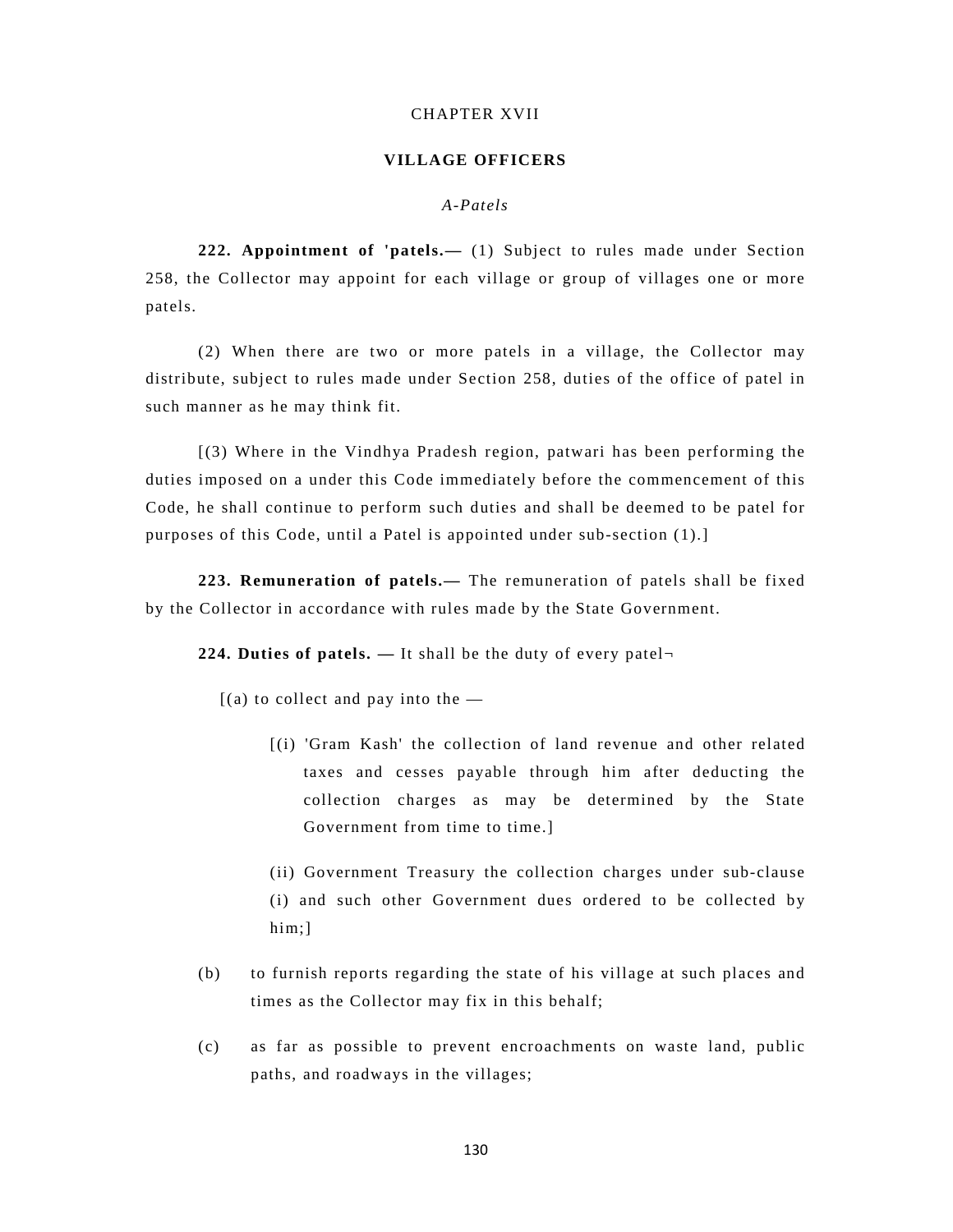- (d) to preserve such stations and boundary marks erected in his village by surveyors in the service of Government as may be made over to his care and to report any damage caused to such marks;
- (e) subject to rules made under Section 258, to keep the village in good sanitary condition;
- (f) to prevent unauthorised cutting of wood or unauthorised removal of any minerals or other properties belonging to the State Government;
- (g) to control and superintend the kotwar, to report his death or absence from his duty and to take such steps as may be necessary to compel him to perform his duties;
- (h) to perform such other duties as may be prescribed by rules made under Section 258.

**225. Duties imposed under any law upon land holders deemed to be imposed on patels.-**11 by .any enactment for the time being in force, any public duties are imposed on or public liabilities are declared to attach to landholders, their managers or agents, such duties shall be deemed 'to be imposed upon and such liabilities shall be held to attach to patels appointed under this Code

.

 Provided that nothing herein contained shall discharge the land-holders, their managers or agents from any duties or liabilities otherwise imposed upon them by law.

**226. Removal of patels**.— Subject to rules made under Section 258, the Collector may remove from office any patel.

**227. Punishment of patets.—**A Patel who is found negligent in the performance of any duty assigned to him under Section 224 or 225, shall be liable under the order of the Tahsildar to a fine which may extend to [one thousand rupees].

**228. Appointment of substitute patel.—** Where a patel is temporarily unable to perform his duties the Sub-Divisional Officer may, on his application or otherwise appoint a substitute for a period of not exceeding, six months and the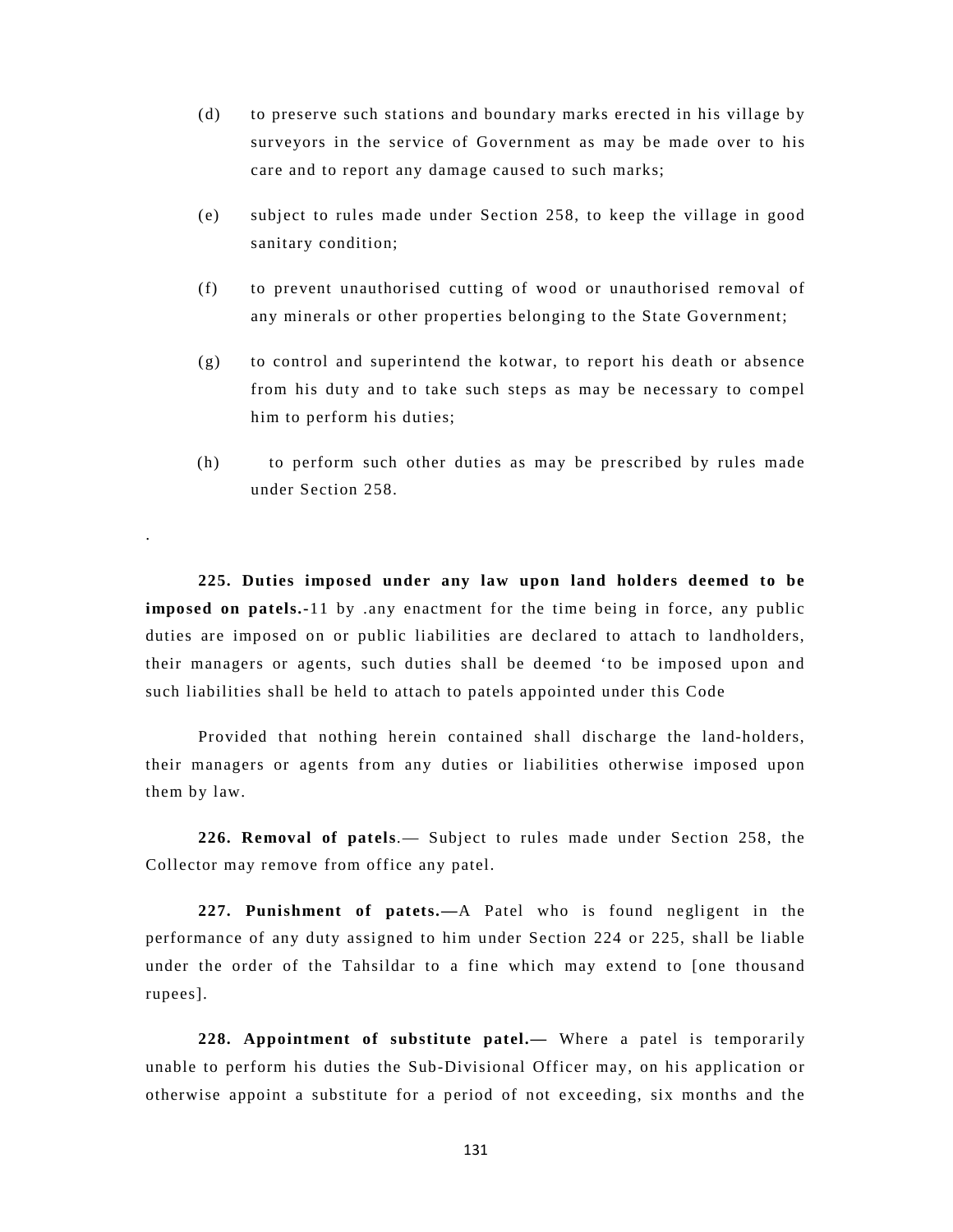substitute so appointed shall, for all the purposes of this Code, be deemed to be a patel.

**229. Entrustment of village management.—** Notwithstanding anything contained in this Code, the State Government may entrust the management of a village or th performance of the duties entrusted to a pate!, to a Gram Panchayat or where a Gram Panchayat has not been consitituted, to a Gram Sabha constituted in accordance with the provisions of Section 232.

# *B-Kotwars*

**230. Appointment of kotwars and their duties.—** (1) For each village, or group of villages, there shall be appointed, in accordance with rules made under Section 258 one or more kotwars for the performance of such duties as may be prescribed.

Provided that in the Madhya Bharat region the duties of kotwars under this, section shall be performed by the Police Chowkidars who shall, on the coming into force of this Code, be deemed to be kotwars under this section, and be subject in all respects to the control of Revenue Officers.

(2) Every person who at the coming into force of this Code holds the post of village. watchman in the Bhopal and Sironj regions or of a chowkidar in the Vindhya Pradesh region shall be deemed to be a kotwar under this section.

**231. Remuneration of kotwars.—** The State Government may, by general order subject to such restrictions, terms and conditions as may be mentioned therein, fix the remuneration of Kotwars either prospectively or retrospectively but such retrospective effect shall not be from a date earlier to the 1st March, 19821

# *C-Gram Sabha*

**232. Gram Sabha. —**'Grain Sabha' means the body constituted under Sectior 5-A or Section 129-A, as the case may be, of the Madhya Pradesh Panchayat Raj Avarr Gram Swaraj Adhiniyam, 1993 (No. 1 of 1994) and the 'Gram Kosh' means the fund established under sub-section (1) of Section 7-J of the said Act.]

(2) The Gram Sabha shall consist of one Chairman, one Secretary and not less than three other members who shall be elected in the prescribed manner by the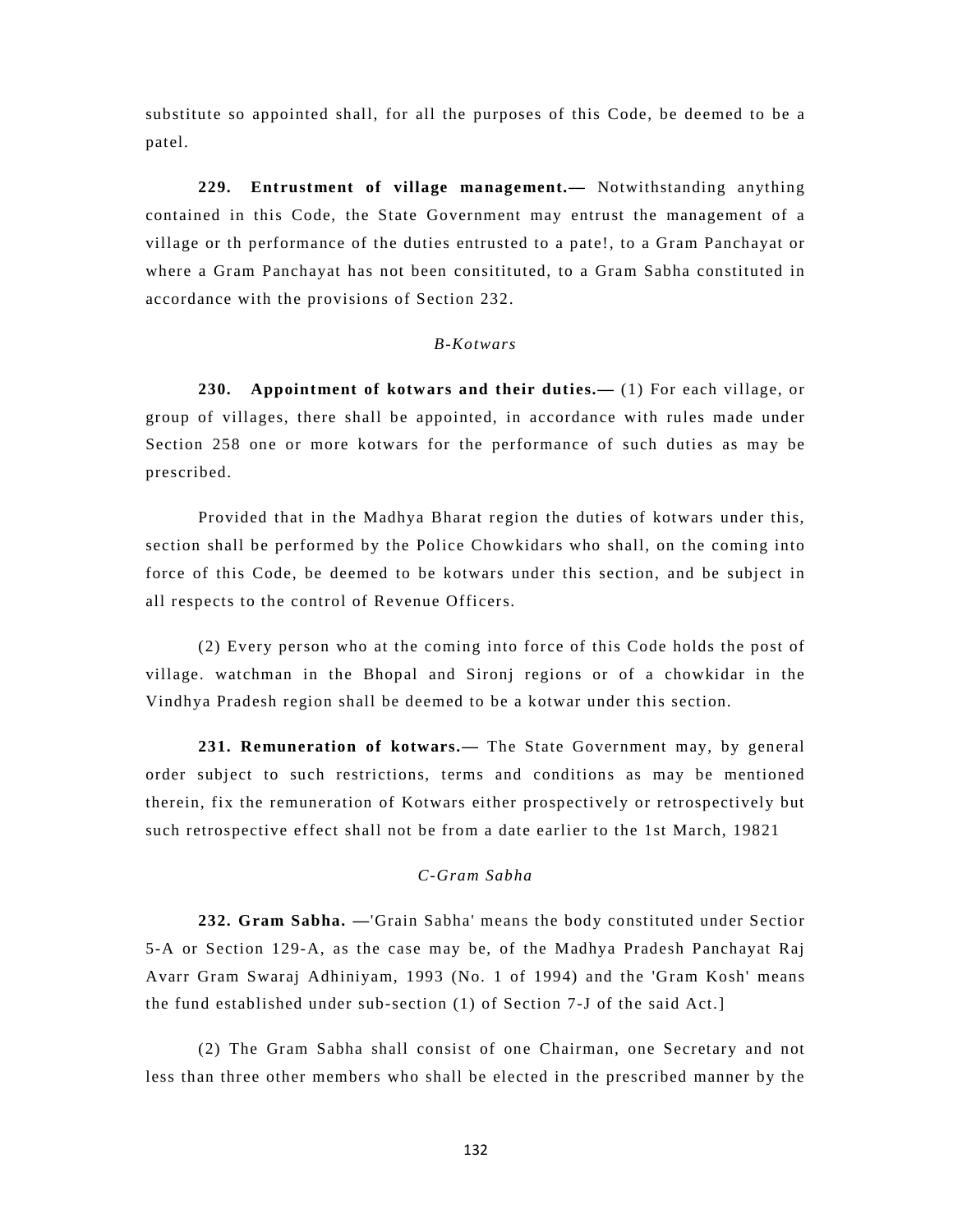adult residents of the village or group of villages for which the Gram Sabha is established.

(3) The term of the office of members shall be five years.

(4) Every Gram Sabha shall be a body corporate and shall have perpetual succession and common seal and shall, by its name, sue and be sued. Subject to any rules made in this behalf, it shall also have power to acquire, hold or transfer property movable and immovable, to enter into contracts and do all thing necessary for the purpose of performing the duties entrusted to it.

(5) Every Gram Sabha shall establish and maintain a fund and into such fund shall be paid —

- (i) all sums recovered as grazing fees and such other fees and income. arising from the management of the village as the State Government may prescribe; and
- (ii) all sums contributed by the State Government or any local body or any private person.

Such funds shall be applicable to the payment of charges and expenses incidental to the several matters under the control and administration of the Gram Sabha.

(6) The Collector shall exercise supervision over the working of the Gram Sabha and may for sufficient cause dissolve any Gram Sabha and appoint any person to perform its functions until it is reconstituted.

(7) In any village or group of villages for which a Gram Panchayat under the law in force relating to panchayats has been established, such Gram Panchayats shall perform the duties imposed upon and exercise the rights of a Gram Sabha under this Code, and the Gram Sabha shall cease to exist.

(8) The State Government may, by notification, delegate to the Gram Sabha, such of the duties of the Patel or any other function in connection with agricultural or industrial development of a village as it may think fit.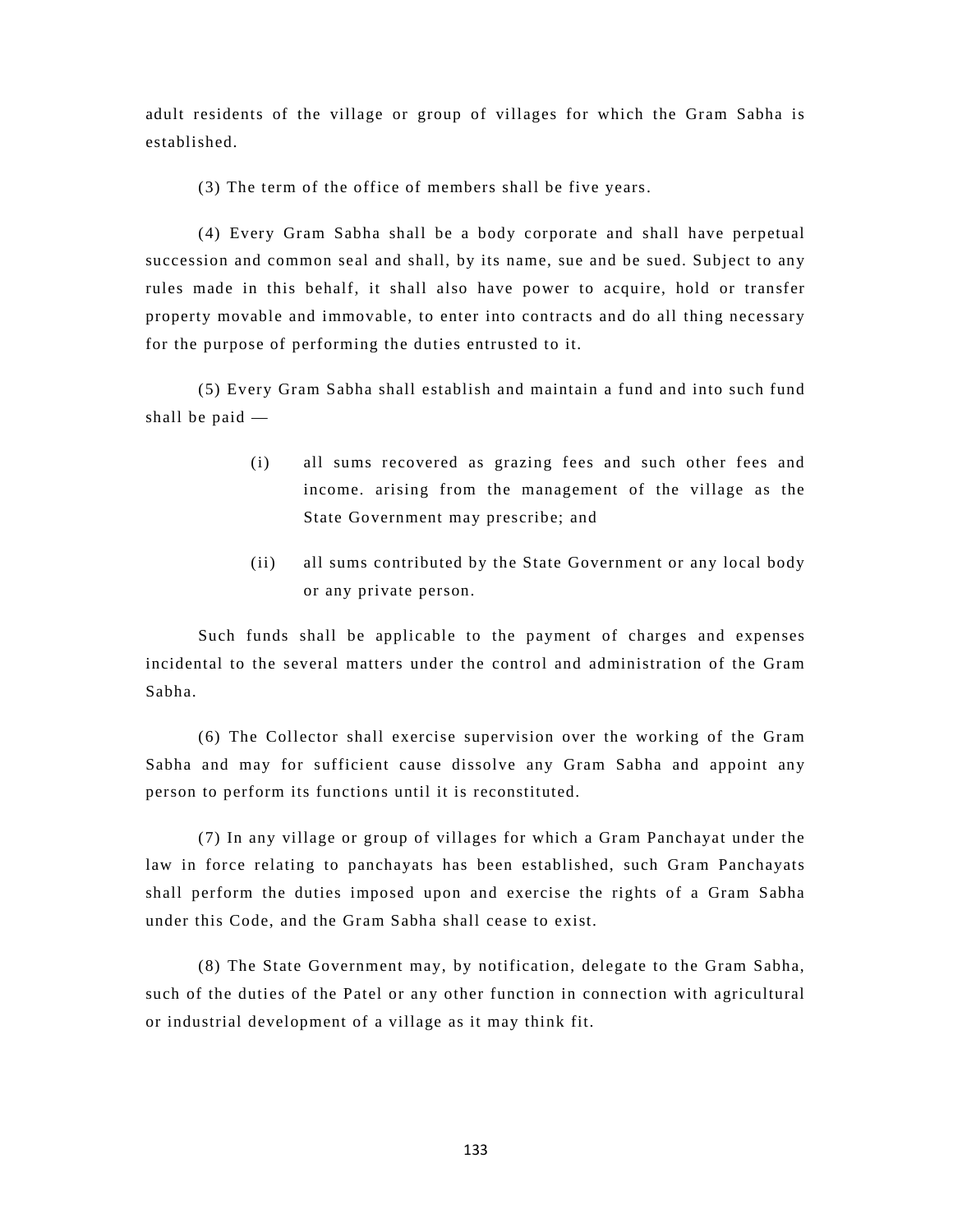# **CHAPTER XVIII**

#### **RIGHTS IN ABADI AND UNOCCUPIED LAND AND ITS PRODUCE**

**233. Record of unoccupied land.**— A record of unoccupied land shall, in accordance with rules made in this behalf be prepared and maintained for every village. showing separately—

(a) unoccupied land set apart for exercise of nistar rights under Section 237;

[x x x].

[(b) Omitted.]

**234. Preparation of Nistar Patrak.**— (1) The 3[Sub-Divisional Officer] shall, consistently with the provisions of this Code and the rules made thereunder, prepare a Nistar Patrak embodying a scheme of management of all unoccupied land in a village and all matters incidental thereto and more particularly matters specified in Section 235.

(2) A draft of the Nistar Patrak shall be published in the village and after ascertaining the wishes of the Gram Sabha, it shall be finalised by Sub-Divisional Officer]

(3) A\_ copy of the Nistar Patrak so finalised shall be kept in the office of the Gram Panchayat];

(4) On a resolution passed by the Gram Sabha. by a majority of not less than two-thirds of the members present and voting, the Sub-Divisional Officer with the prior sanction of the Collector and also after making any such inquiry as he deems fit, may,  $\qquad \qquad \qquad$ 

- (a) inter se change the entire in the Nistar Patrak;
- (b) record additional unoccupied land under any entry in the Nistar patrak for fulfillment of further Nistar rights of villagers.]

**235. Matters to be provided for in Nistar Patrak**.— The matter which shall be provided for in the Nistar Patrak shall be as follows, namely  $:$   $-$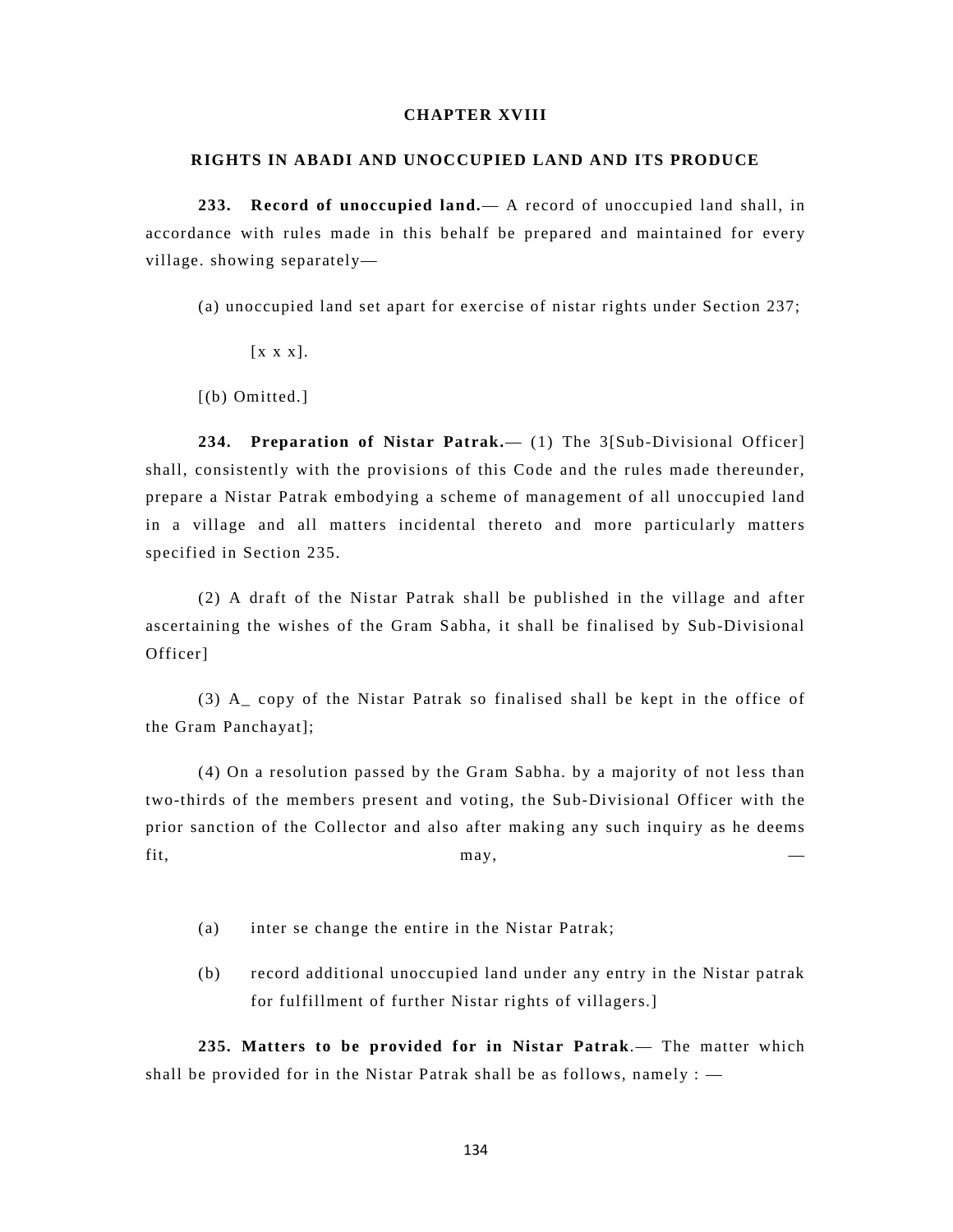- (a) terms and conditions on which grazing of cattle in the village will be permitted;
- (b) the terms and conditions on which and the extent to which any resident may obtain —

(i) wood, timber, fuel or any other forest produce;

(ii) mooram, kankar, sand, earth, clay, stones or any other minor mineral;

- (c) instructions regulating generally the grazing of cattle and the removal of the articles mentioned in paragraph (b);
- (d) any other matter required to be recorded in the Nistar Patrak by or under this Code.

**236. Provision in Nistar Patrak for certain matters**.— In preparing the Nistar Patrak as provided in Section 235, the Collector shall, as far as possible, make provision for —

(a) free grazing of the cattle used for agriculture;

(b) removal free of charge by the residents of the village for their bona fide domestic consumption of —

- (i) forest produce;
- (ii) minor minerals;

(c) the concessions to be granted to the village craftsmen for the removal of the articles specified in clause (b) for the purpose of their craft.

**237. Collector to set apart land for exercise of Nistar rights**.— (1) Subject to the • rules made under this Code, the Collector may set apart unoccupied land for the following purposes, namely, —

- (a) for timber or fuel reserve;
- (b) for pasture, grass bir or fodder reserve;
- (c) for burial ground and cremation ground;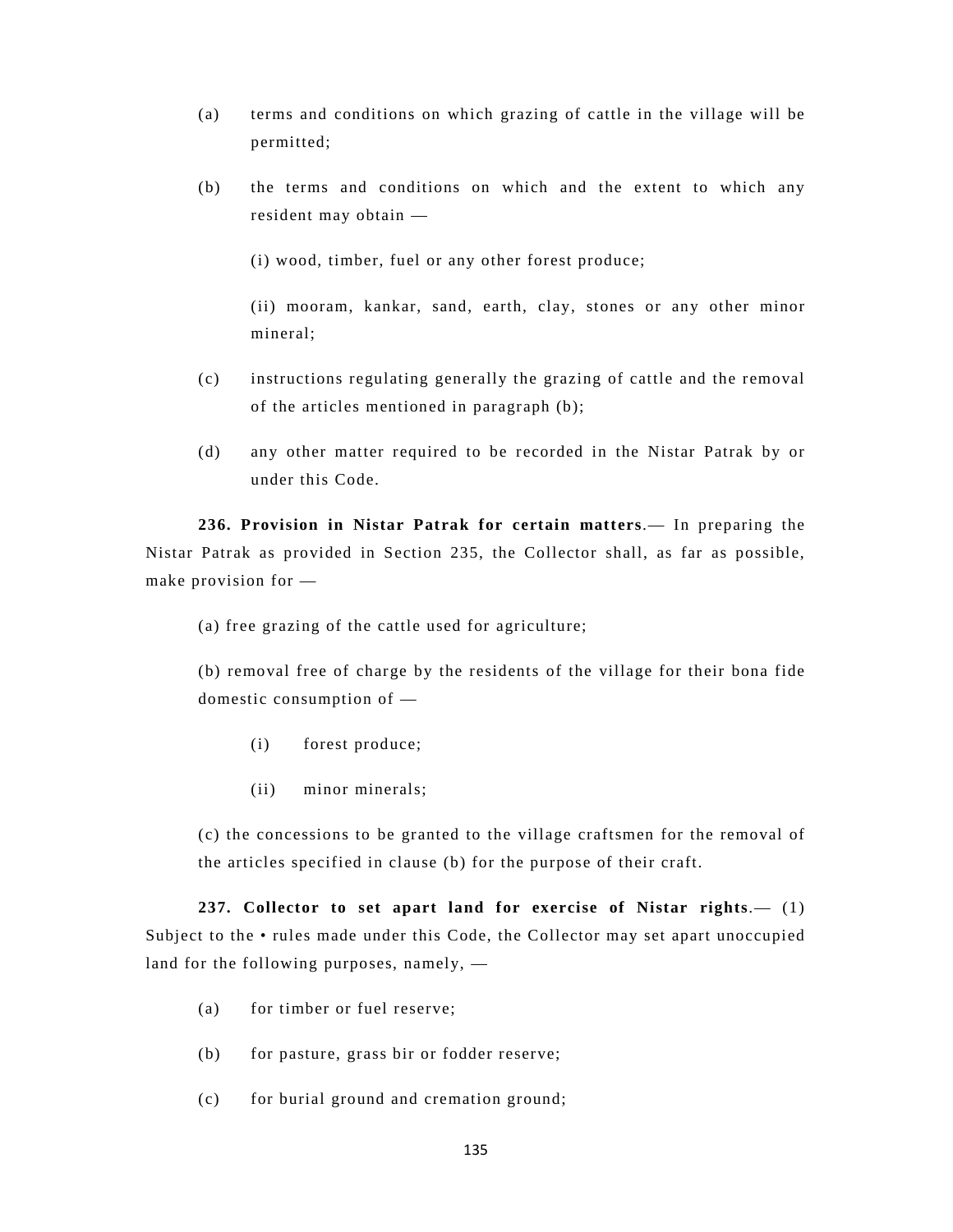- (d) for gaothan:
- (e) for encamping ground;
- (f) for threshing floor;
- (g) for bazar;
- (h) for skinning ground;
- (i) for manure pits;
- (j) for public purposes such as schools, play grounds, parks, road, lanes, drains and the like; and
- (k) for any other purposes which may be prescribed for the exercise of right of Nistar.
- [(2) Omitted.]

[(3) Subject to the rules made under this Code, the Collector after securing the land mentioned in clause (b) of sub-section (1) to minimum two percent of the total agriculture land of that village, may divert such unoccupied land as mentioned in sub-section (1) into abadi or for construction of roads, state highways, national highways, canals, tanks; hospitals, schools, colleges, Goshalas and any other public utility projects as may be determined by the State Government :

Provided that the land set apart for the purposes mentioned in sub-section (1) shall not be diverted and allotted to any person for agriculture purpose.]

[(4) When it becomes indispensable to divert the land set apart for the purposes mentioned in sub-section (1) for such development and infrastructural projects which are owned or approved by the State Government but not covered under sub-section (3), the Collector, after satisfying himself on alternatives available and also on obtaining land of equivalent area for fulfilling the same nistar rights from the concerned project, may divert the land for such purposes by passing a reasoned order to this effect.]

**238. Rights in waste land of another village**.— (1) Where the Collector is of the opinion that the waste land of any village is insufficient and it is in public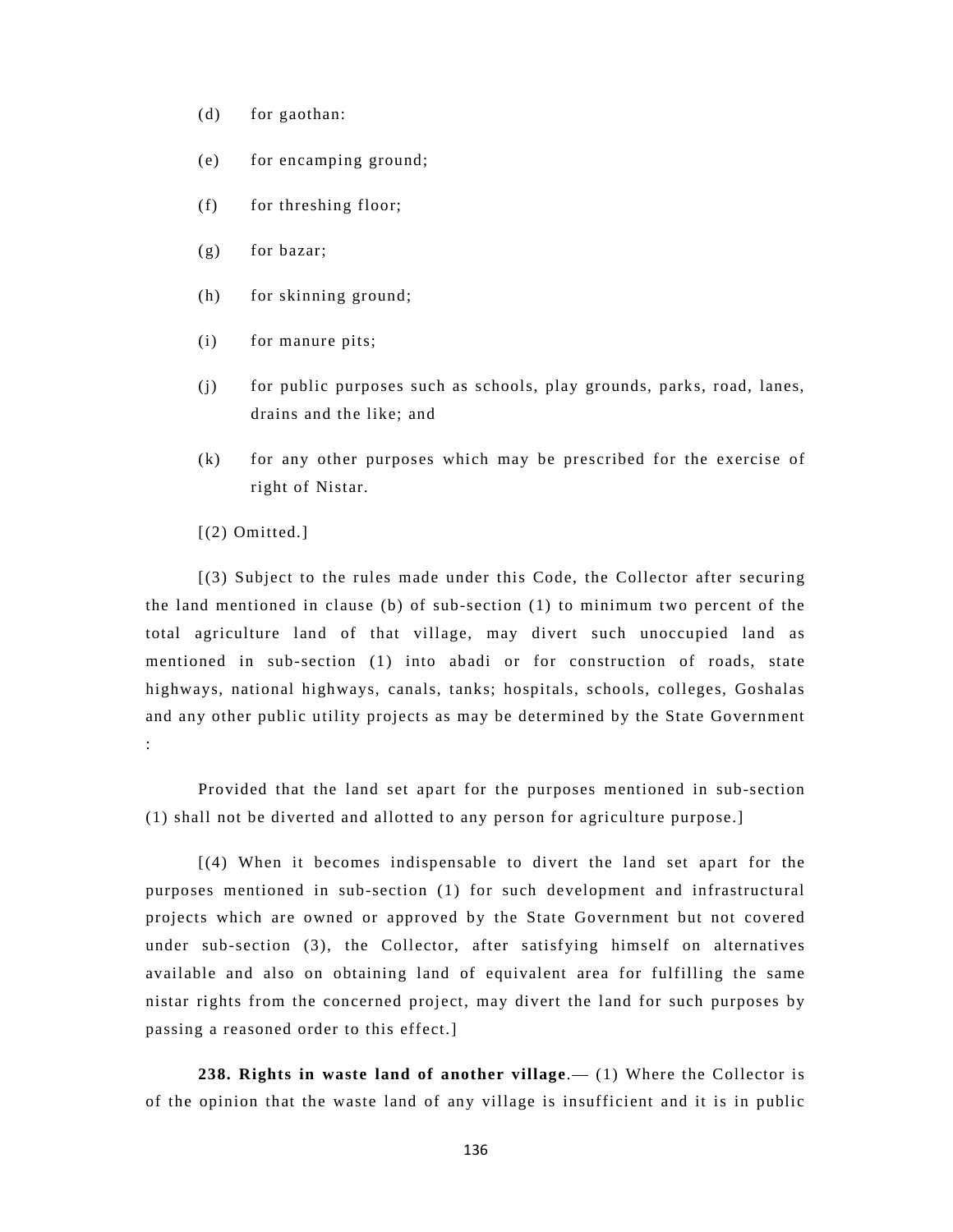interest to proceed under this section, he may, after such enquiry as he deems fit, order that the residents of the village shall have a right of nistar or a right of grazing cattle, as the case may be, in the neighbouring village to the extent specified in the order.

(2) The residents of a village having a right of grazing cattle in the neighbouring village under sub-section (1) or Government forest may make an application to the Collector for recording their right of passage for the purpose of exercising the rights.

(3) If, on enquiry, into an application made under sub-section (2), the Collector finds that the right of passage is reasonably necessary to enable such residents to exercise a right to graze their cattle in any other village or in the Government forest, he shall pass an order declaring their right to such passage and shall state the conditions upon which it shall be exercised.

(4) The Collector shall further determine the route of passage, and shall restrict such route in such manner as to cause minimum inconvenience to the residents of the village through which it passes.

(5) The Collector may, if he thinks fit, demarcate such route.

(6) Orders passed by the Collector under this section shall be recorded in the Nistar Patrak.

(7) Where the villages mentioned in sub-section (1) lie in different districts the following provisions shall apply, namely

- (a) the orders specifying the right of nistar or the right of gazing cattle shall be passed by the Collector in whose district the village over which such right is claimed lies;
- (b) any orders regarding route of passage shall be passed by the Collector in whose respective jurisdiction the area over which passage is allowed lies;
- (c) the Collector passing an order in accordance with clauses (a) and (b) shall consult in writing the other Collector concerned.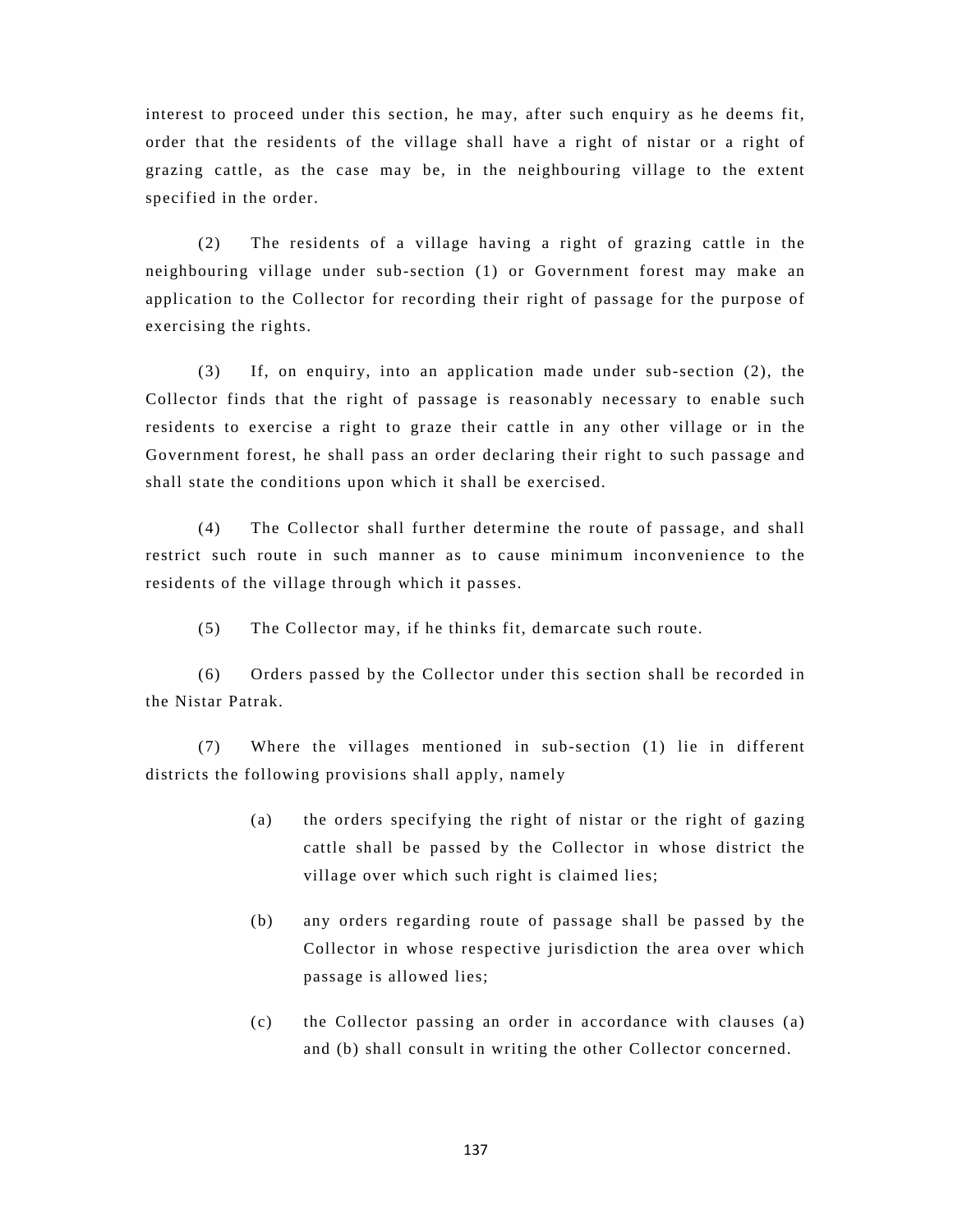**239. [Rights in fruit bearing trees and other trees planted in unoccupied land.**— (1) Where, before coming into force of this Code any fruit bearing tree was planted by any person in the unoccupied land of any village, and is so recorded, then notwithstanding that such land vests in the State Government, such person, and his successor-in-interest shall from generation to generation be entitled to possession and usufruct of such trees without payment of any royalty or other charge whatsoever therefor.

[(2) The State Government or any Revenue Officer not below the rank of Tahsildar as may be authorised by the State Government in this behalf, may permit any person or persons to plant and grow fruit bearing or other species of trees as may be specified in this behalf on unoccupied land of a village that may be earmarked for the purpose and grant tree planting permit and tree pattas to such person or persons in accordance with the provisions of this section and the rules made thereunder.

(3) The tree planting permit and the tree patta granted under this section shall be, in such form and subject to such terms and conditions as may be prescribed.

(4) The right conferred under this section shall be transferable but permit or patta holder or his successor-in-interest shall have no right to the land on which such tree stands except the right to grow trees on such land and enjoy the usufructuary rights on such trees including the right in corpus of the tree subject to the terms and conditions of the permit and patta

Provided that no transfer by sale or by lease shall be made except with the previous permission in writing of the officer authorised by the State Government under sub-section (2).

(5) if any of the terms and conditions of tree planting permit or tree patta are breached, the permit or patta shall be liable to be cancelled after affording a reasonable opportunity of being heard to the holder thereof.

(6) the State Government may make rules for carrying out the purposes of this section.]

**240. Prohibition of cutting of certain trees**.— (1) If the State Government is of the opinion that the cutting of any tree is detrimental to public interest or that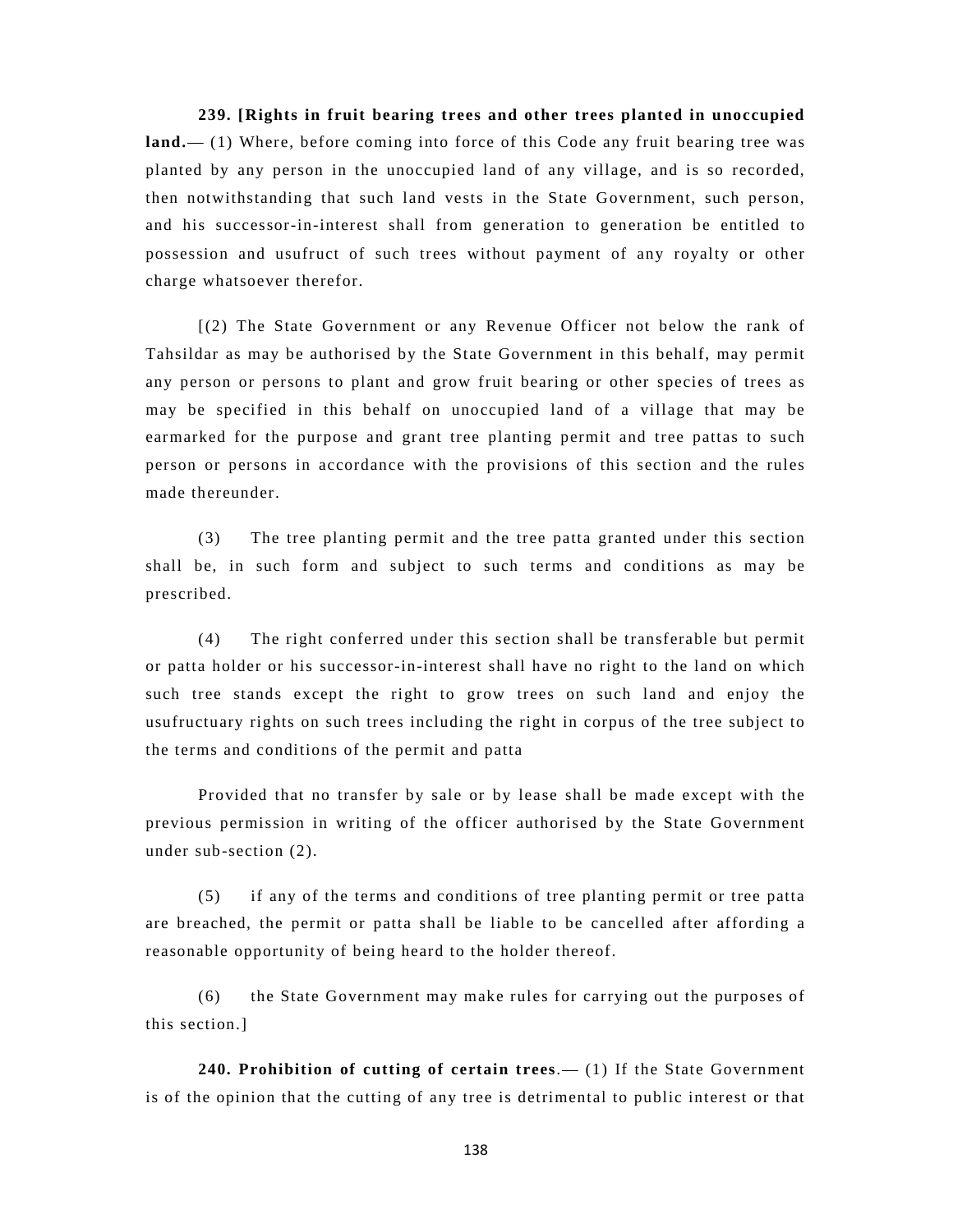it is necessary to prohibit or regulate the cutting of certain trees for preventing erosion of soil, it may, by rules made in this behalf, prohibit or regulate the cutting of such trees whether such trees stand on the land belonging to bhumiswami or on land belonging to State Government.

(2) in framing rules under sub-section (1), the State Government may provide that all or any of the rules shall apply only to such area as the State Government may, by notification, specify.

(3) The State Government may make rules regulating the control, management, felling or removal of the forest growth on the lands belonging to the State Government.

**241. Measures to prevent theft of timber from Government forest**— (1) If the State Government is satisfied that in order to prevent the theft of timber from any Government forest it is necessary in the public interest to regulate the felling and removal of timber in the villages comprised in any area adjoining such forests, the State Government may, by an order published in the Gazette, declare such area to be notified area for the purposes of this section.

(2) Every order published under sub-section (1) shall be proclaimed in the prescribed manner in all the villages comprised in the notified area.

(3) Notwithstanding anything contained in Section 179 but subject to the provisions of sub-section (5), when an order has been proclaimed in any village under sub-section (2), no person shall in pursuance of a transaction of sale or for purposes of trade or business fell any timber tree in any holding in such village or remove the corpus of any such tree from any such holding except in accordance with such rules as may be made in that behalf.

[(4) Any person who contravenes or attempts to contravene or abets the contravention of the provisions of sub-section (3) or of any rule made thereunder, shall, without prejudice to any other action that may be taken against him, be liable on the order in writing of the Sub-Divisional Officer, to pay a penalty not exceeding [fifty thousand rupees] as may be imposed by him and the Sub-Divisional Officer shall further order confiscation of any timber trees felled in contravention of the provisions of this sub-section.]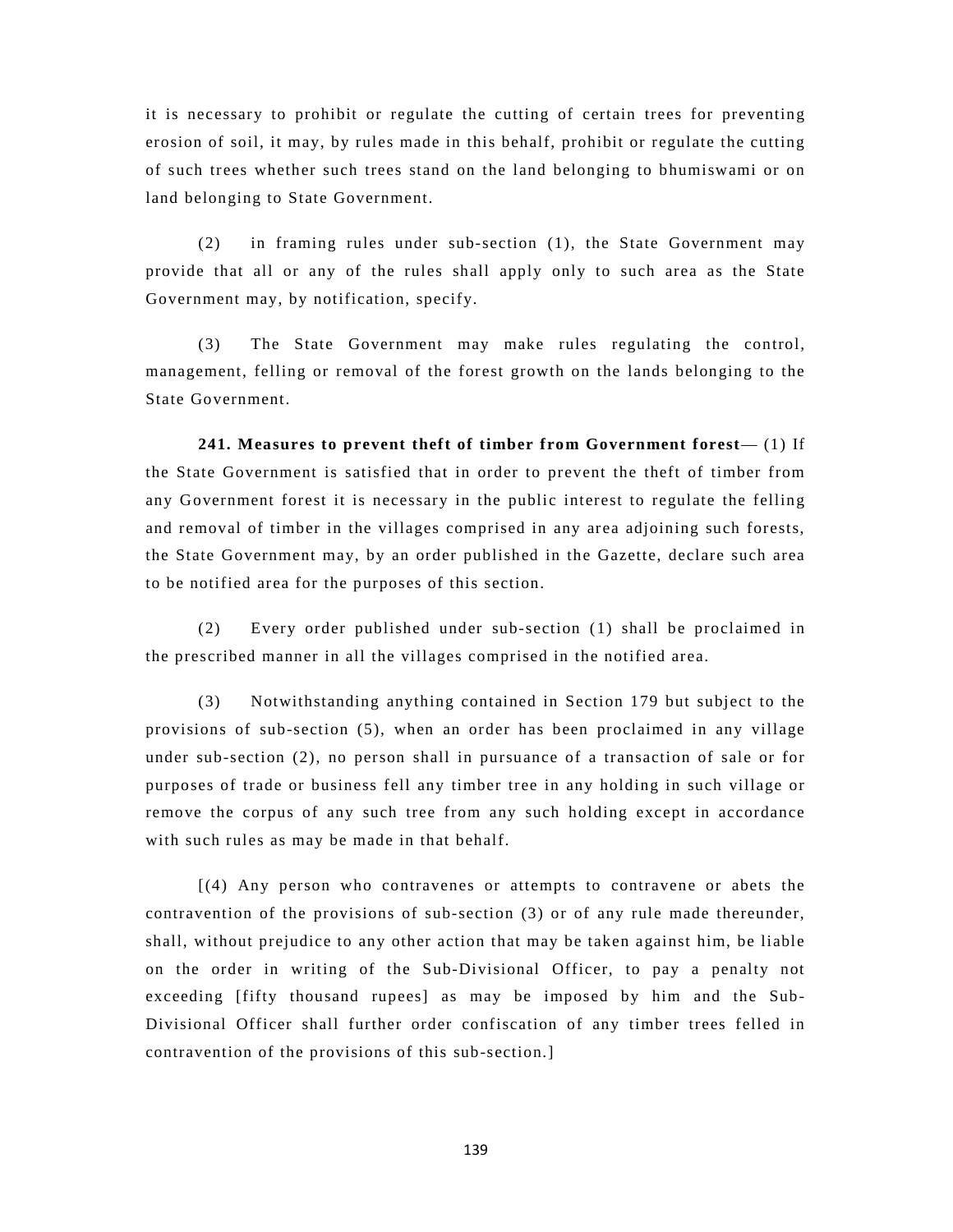(5) [Nothing in sub-sections (3) and (4) shall apply to the felling or removal up to two cubic metres of timber from trees by any person from his land during a period of one year for his bona fide agricultural or domestic purposes,] if such felling or removal is otherwise in accordance with the other provisions of this Code.

**242. Wajid-ul-arz.-** (1) As soon as may be after this code comes into force, the [Sub-Divisional Officer] shall, in the prescribed manner, ascertain and record the customs in each village in regard to-

- (a) the right to irrigation or right of way of other easement;
- (b) the right to fishing;

In any land or water not belonging to or controlled or managed by the State Government or a local authority and such record shall be known as the Wajid-ularz of the village.

 (2) The record made in pursuance of sub-section (1), shall be published by the [Sub-Divisional Officer] in such manner as may be prescribed.

(3) Any person aggrieved by any entry made in such record may, within one year from the date of the publication of such record under sub-section (2), institute a suit in a Civil Court to have such entry .cancelled or modified.-

(4) The record made under sub-section (1) shall, subject to the decision of the Civil Court in the suit instituted under sub-section (3), be final and conclusive.

(5) The '[Sub-Divisional Officer] may, on the application of any person interested therein or on his own motion, modify an entry or insert any new entry in the Wajib-ul-arz on any of the following grounds :  $-$ 

- (a) that all persons interested in such entry wish to have it modified; or
- (b) that by a decree in a civil suit it has been declared to be erroneous; or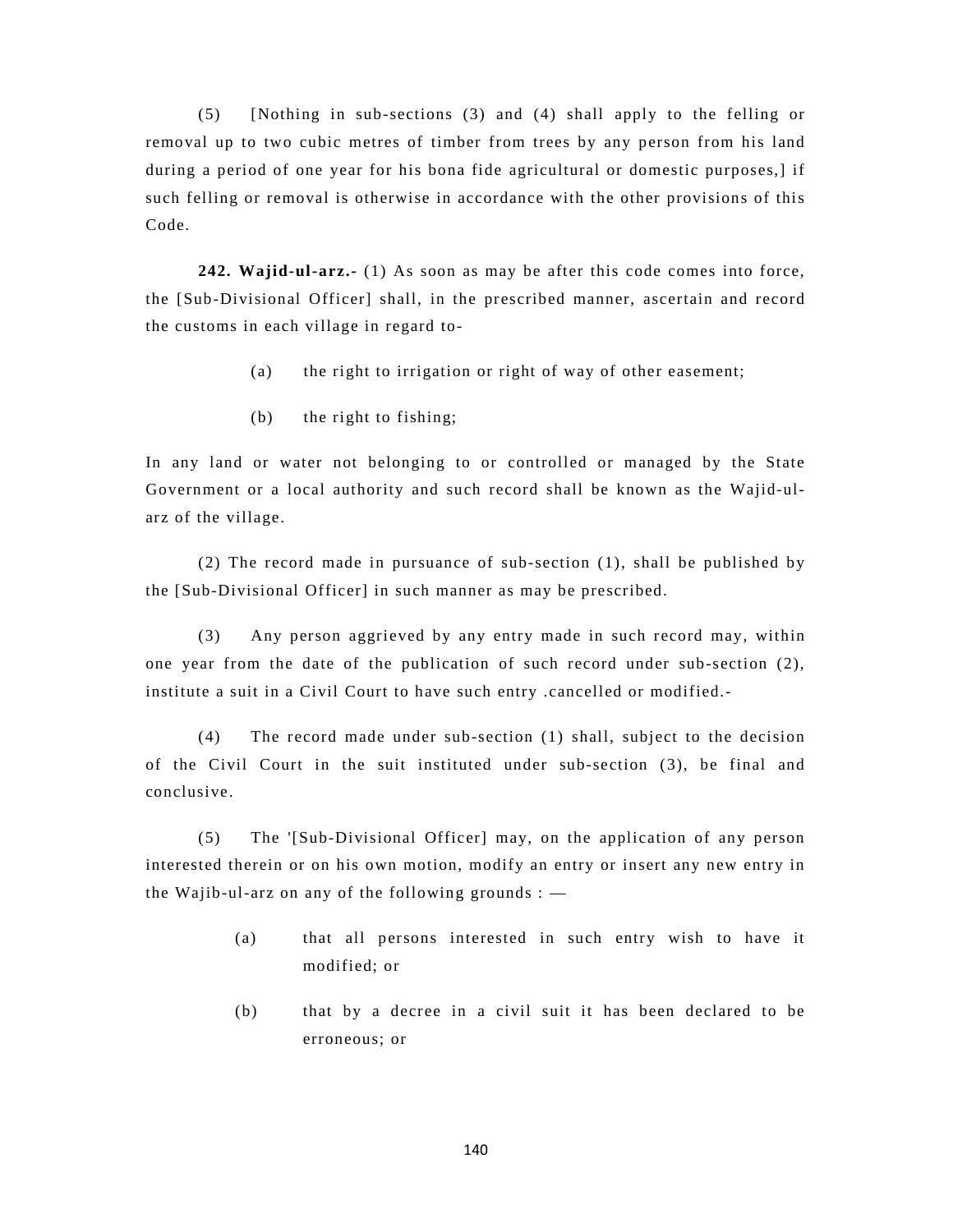- (c) that being founded on a decree or order of a Civil Court or on the order of a Revenue Officer it is not in accordance with such decree or order; or
- (d) that being so founded, such decree or order has subsequently been varied on appeal, revision or review; or
- (e) that the Civil Court has by a decree determined any custom existing in the village.

**243. Abadi**.— (1) Where the area reserved for abadi is in the opinion of the Collector insufficient, he may reserve such further area from the unoccupied land in the village as he may think fit.

(2) Where unoccupied land for purposes of abadi is not available, the State Government may acquire any land for the extension of abadi.

(3) The provisions of the Land Acquisition Act, 1894 (1 of 1894), shall apply to such acquisition and compensation shall be payable for the acquisition of such land in accordance with the provisions of that Act.

**244. Disposal of abadi sites**.—Subject to rules made in this behalf the Gram Panchayat or where a Gram Panchayat has not been constituted, the Tahsildar shall dispose of sites in the abadi area.

**245. Rights to hold house site free of land revenue**.— A building site of reasonable dimensions in the abadi shall not be liable to the payment of land revenue if such site is occupied by a kotwar or a person who holds land or works as an agricultural artisan or an agricultural labourer in such village or in a village usually cultivated from such village.

**246. Right of persons holding house sites in abadi**. —Subject to the provisions of Section 244 every person who at the coming into force of this Code lawfully holds any land as a house site in the abadi or who may hereafter lawfully acquire such land shall be a bhumiswami in respect of such land

[Provided that the allotment of house site under Gramin Avas Yojna to a landless person on or after the commencement of the Madhya Pradesh Land Revenue Code (Amendment) Act, 1973 shall be subject to the following conditions : —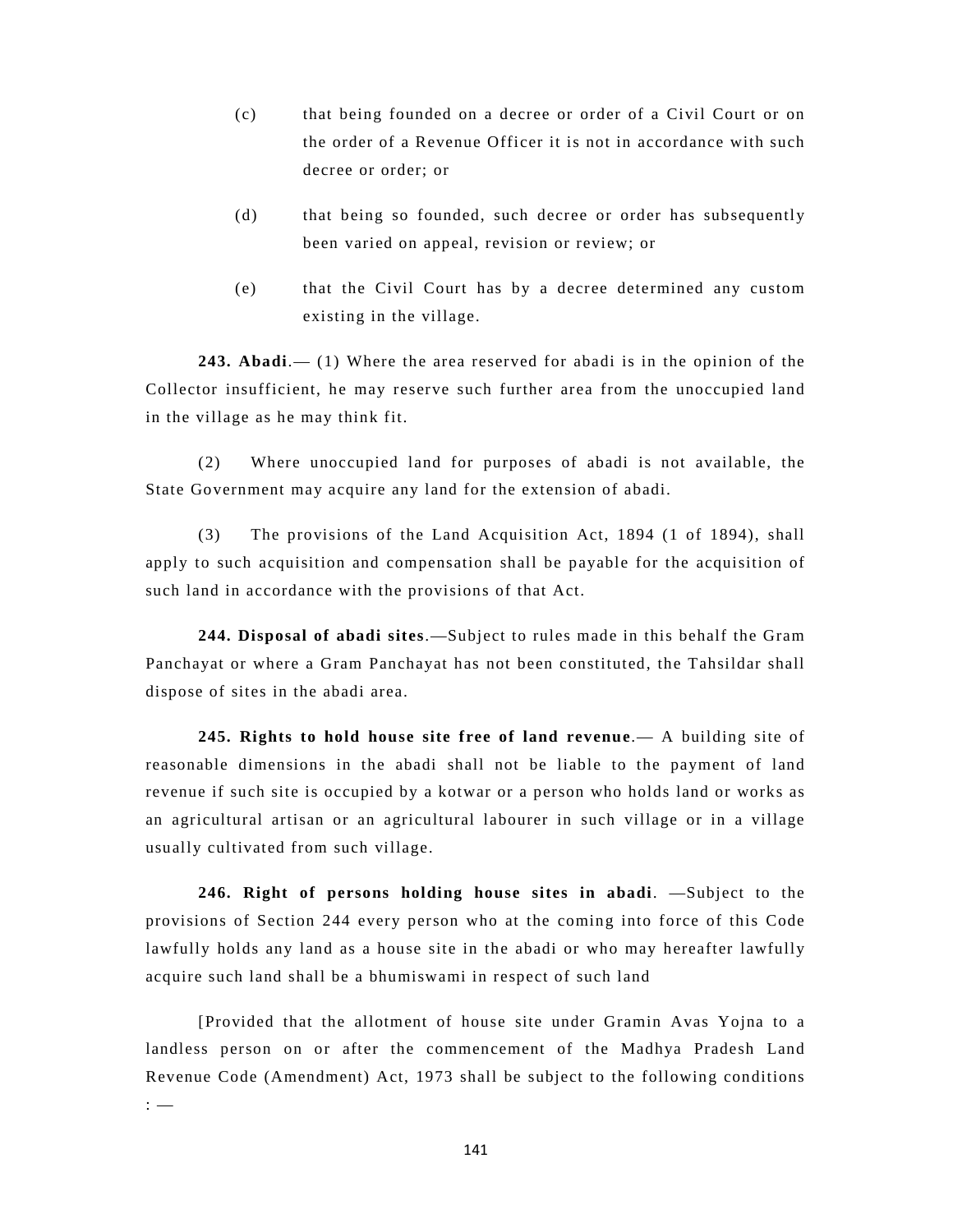- (i) that the allottee shall build a house on such land within a period of l[five years] from the date of allotment;
- (ii) that the allottee shall not transfer the land allotted to him or his interest therein during a period of 2[ten years] from the date of allotment;
- (iii) that in case of breach of any of the above conditions the land shall vest in the State Government with effect from the date of breach.

*Explanation*.— For the purpose of this section "Gramin Avas Vikas Yojna" means the scheme sponsored by the Government of India for the provision for house sites in rural areas whereunder, on 100% grant assistance from the Government of India, the State Government are to provide house sites free of cost to families of landless workers in rural areas who do not already own a house site or a built-up house or a hut on land of their own.]

**247. Government's title to minerals.**— (1) Unless it is otherwise expressly provided by the terms of a grant made by the Government, the right to all minerals, mines and quarters shall vest in the State Government which shall have all powers necessary for the proper enjoyment of such rights.

(2) The right to all mines and quarries includes the right of access to land for the purpose of mining and quarrying and the right to occupy such other land as may be necessary for purpose subsidiary thereto, including the 'erection of offices, workmen's dwellings and machinery, the stacking of minerals and deposit of refuse, the construction of roads, railways or tram-lines, and any other purposes which the State Government may declare to be subsidiary to mining and quarrying.

(3) If the Government has assigned to any person its right over any minerals, mines or quarries, and if for the proper enjoyment of such right, it is necessary that all or any of the powers specified in sub-sections (1) and (2) should be exercised, and the Collector may, by an order in writing, subject to such conditions and reservations as he may specify, delegate such powers to the person to whom the right has been assigned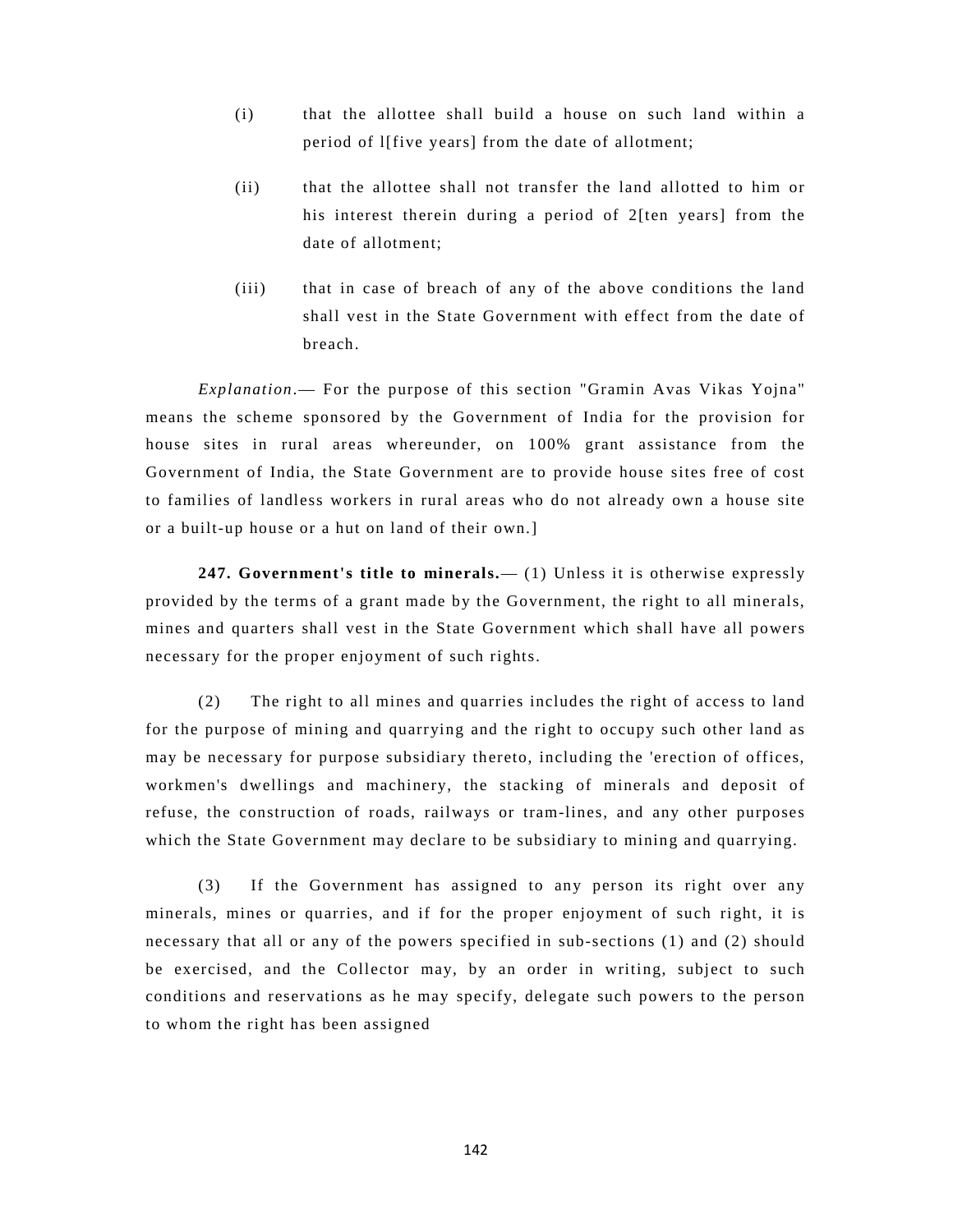Provided that no such delegation shall be made until notice has been duly served on all persons having rights in the land affected, and their objections have been heard and considered.

(4) If, in the exercise of the right herein referred to over any land, the rights of any person are infringed by the occupation or disturbance of the surface of such land, the Government or its assignee shall pay to such persons compensation for such infringement and the amount of such compensation shall be calculated by the Sub-Divisional Officer or, if his award is not accepted, by the Civil Court, as nearly as may be, in accordance with the provisions of the Land Acquisition Act, 1894 (I of 1894).

(5) No assignee of the Government shall enter on or occupy the surface of any land without the previous sanction of the Collector, and unless the compensation has been determined and tendered to the persons whose rights are infringed.

(6) If an assignee of the Government fails to pay compensation as provided in sub-section (4), the Collector may recover such compensation from him on behalf of the persons entitled to it, as if it were an arrear of land revenue.

(7) Any person who without lawful authority extracts or removes minerals from any mine or quarry, the right to which vests in, and has not been assigned by, the Government shall, without prejudice to any other action that may be taken against him be liable, on the order in writing of the Collector, to pay penalty not exceeding a sum calculated at [four times] the market value of the minerals so extracted or removed.

[Proviso Omitted.]

(8) Without prejudice to the provisions in sub-section (7) the Collector may seize and confiscate any mineral extracted or removed from any mine or quarry the right to which vests in, and has not been assigned by the Government.

*Explanation*.— In this section, "minerals" include any sand or clay which the State Government may declare to have a commercial value or to be required for any public purpose.

**248. Penalty for unauthorisedly taking possession of land**.— (1) Any person who unauthorisedly takes or remains in possession of any unoccupied land,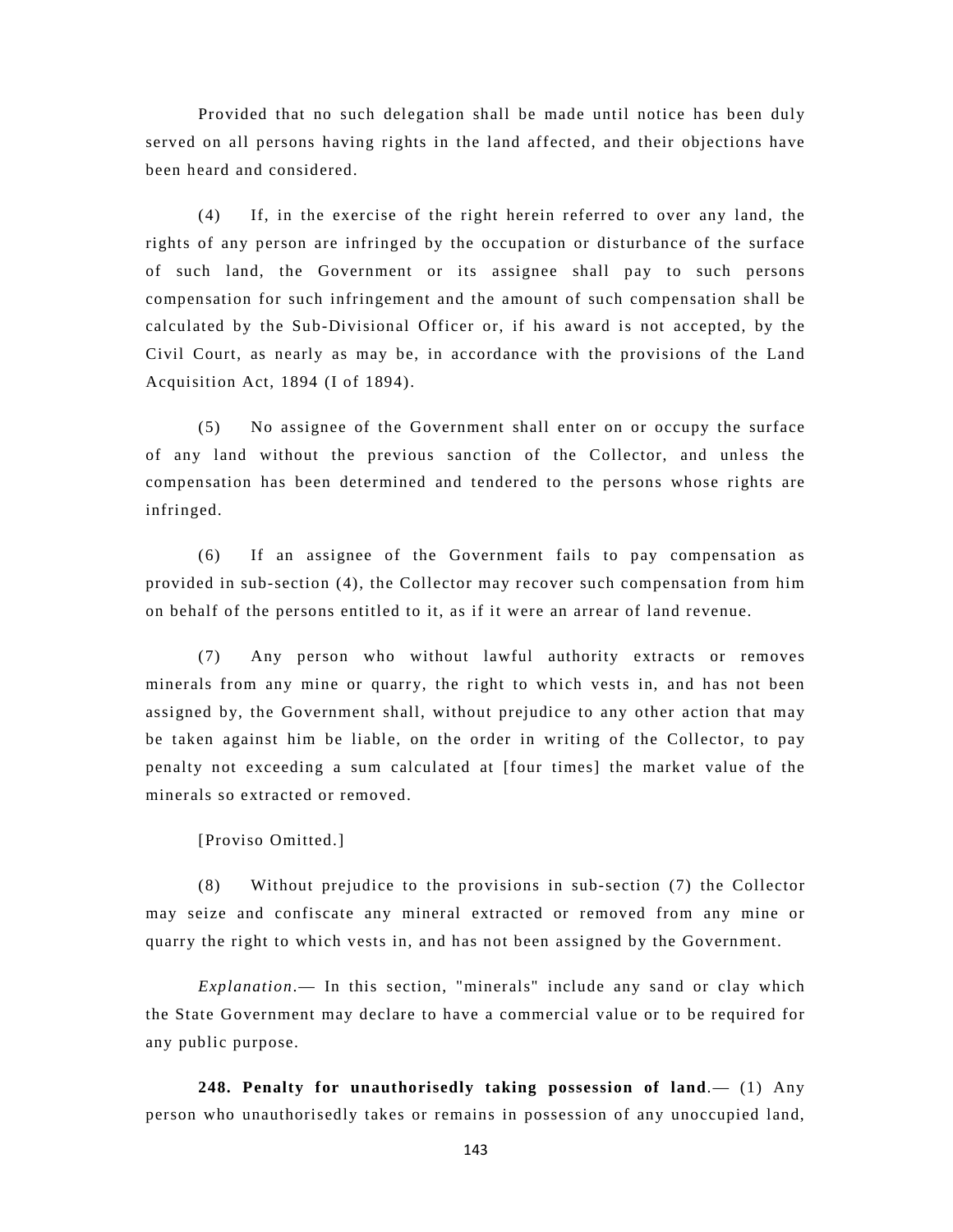abadi, service land or any other which has been set apart for any special purpose under Section 237 [or upon any land which is the property of Government, or any authority, body corporate, or institution constituted or established under any State enactment,] may be summarily ejected by order of the Tahsildar and any crop which may be standing on the land and any building or other work which he may have constructed thereon, if not removed by him within such time as the Tahsildar may fix shall be liable to forfeiture. Any property so forfeited shall be disposed of as the Tahsildar may direct and the cost of removal of any crop, building or other work and of all works necessary, to restore the land to its original condition shall be recoverable as an arrear of land revenue from him. Such person shall also be liable at the discretion of the Tahsildar to pay the rent of the land for the period of unauthorised occupation at twice the rate admissible for such land in locality and to a fine which may extend to 5[.twenty per centum of the market value of such encroached land] and to a further fine which may extend to 6[five hundred rupees in non-urban area and two thousand rupees in urban-area] for every day on which such unauthorised occupation or possession continues after the date of first ejectment. The Tahsildar may apply the whole or any part of the fine to compensate persons, who may in his opinion have suffered loss or injury from the encroachment:

Provided that the Tahsildar shall not exercise the powers conferred by this sub-section in regard to encroachment made by buildings or works constructed —

 $(i)$  in the Mahakoshal region—

- (a) in areas other than the merged States before the first day of September, 1917;
- (b) in the merged States, before the third day of April, 1950;

(ii) in the Madhya Bharat region, before the fifteenth day of August, 1950;

- (iii) in the Vindhya Pradesh region, before the first day of April, 1955;
- (iv) in the Bhopal region, before the eighth day of November, 1933; and
- (v) in the Sironj region, before the first day of July, 1958.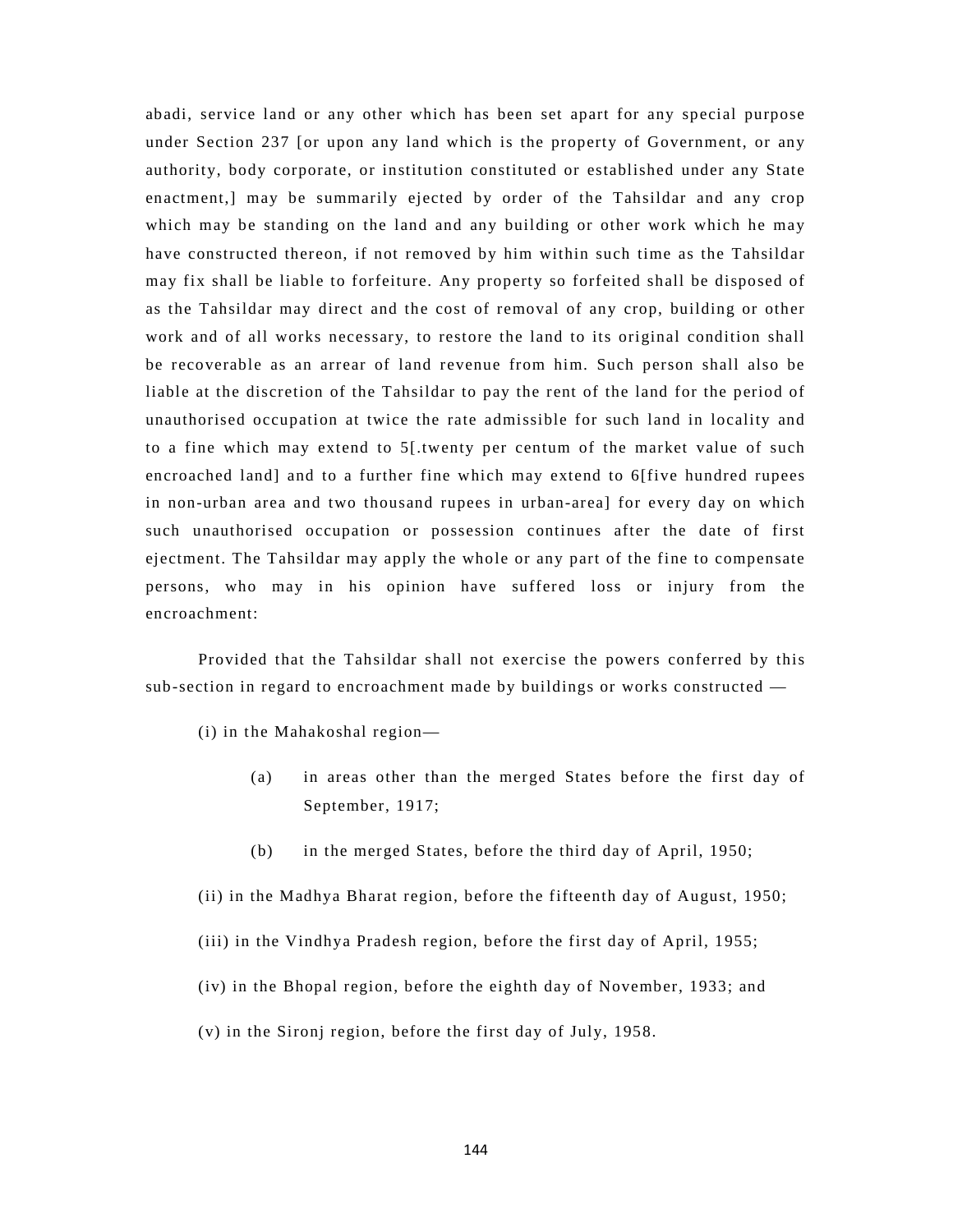*Explanation*. — For the purposes of this sub-section "Merged States" shall have the meaning assigned to it in the Madhya Pradesh Merged States Laws (State) Act, 1950 (XII of 1950).

 $[(1-A)$  On a resolution duly passed by the Gram Panchayat in respect of any unauthorised possession, the Tahsildar shall start and complete the proceedings under this section within thirty days from the date of receipt of the information of such resolution and shall communicate the action taken by him to the Gram Panchayat.]

[(2) Omitted.]

[(2-A) If any person continues in unauthorised occupation or possession of land for more than seven days after the date of order of ejectment under subsection (1), then without prejudice to the fine that may be imposed thereunder the Sub-Divisional Officer shall cause him to be apprehended and shall send him with a warrant to be confined in a civil prison for a period of fifteen days in case of first ejectment and Isix months] in case of second or subsequent ejectment

Provided that no action under this sub-section shall be taken—

- (i) unless a notice is issued calling upon such person to appear before the Sub-Divisional Officer on a day to be specified in the notice and to show cause why he should not be committed to the civil prison;
- (ii) in respect of encroachments on Government and Nazul lands for the settlement of which the Government have issued orders from time-totime

Provided further that the Sub-Divisional Officer may order the release of such person from detention before the expiry of the period mentioned in the warrant if he is satisfied that the unauthorised possession has been vacated

Provided also that no woman shall be arrested or detained under this subsection.

(2-B) The State Government may make rules for the purpose of carrying into effect the provisions of sub-section (2-A).]

 $[(3) \times \times \times]$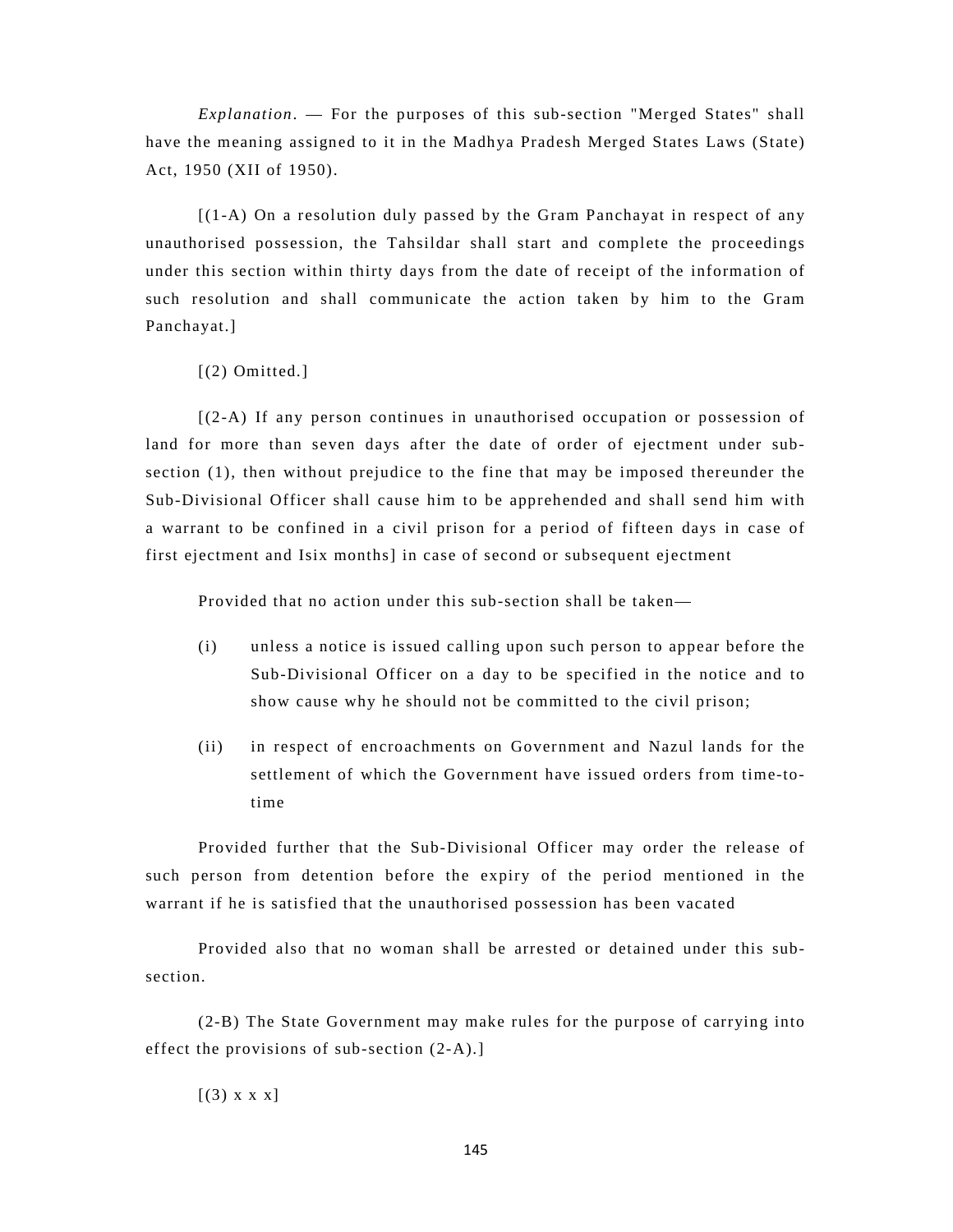$[(4)$ x x x]

 **249. Regulation of fishing, hunting etc.- (1)** The State Government may make rules for regulating-

- (a) Fishing in Government tanks;
- (b) catching, hunting or shooting of animals in villages; and
- (c) the removal of any materials from lands belonging to the State Government.

(2) Such rules may provide for the issue of permites, the conditions attaching to such permits and the impositions of fees therefor and other incidental matters.

**250. Reinstatement of bhumiswami improperly dispossessed.- (1)** For the purpose of this section and section 250-A bhumiswami shall include occupancy tenant and Government lessee.]

[(1-a)] if a bhumiswami is dispossessed of the land otherwise than in due course of law or if any person unauthorisedly continues in possession of any land of the bhumiswami to the use of which such person has ceased to be entitled under any provision of this Code, the bhumiswami or his successor-in-interest may apply to the Tahsildar for restoration of the possession, —

- (a) in case of bhumiswami belonging to a tribe which has been declared to be an aboriginal tribe under sub-section  $(6)$  of Section 165 —
	- (i) before the 1st July, 1978 in cases of unauthorised dispossession prior to the 1st July, 1976; and
	- (ii) in any other cases within five years from the date of dispossession or from the date on which the possession of such person becomes unauthorised, as the case may be;
- (b) in case of a bhumiswami not covered by clause (a), within two years from the date of dispossession or from the date on which possession of such person becomes unauthorised, as the case may be.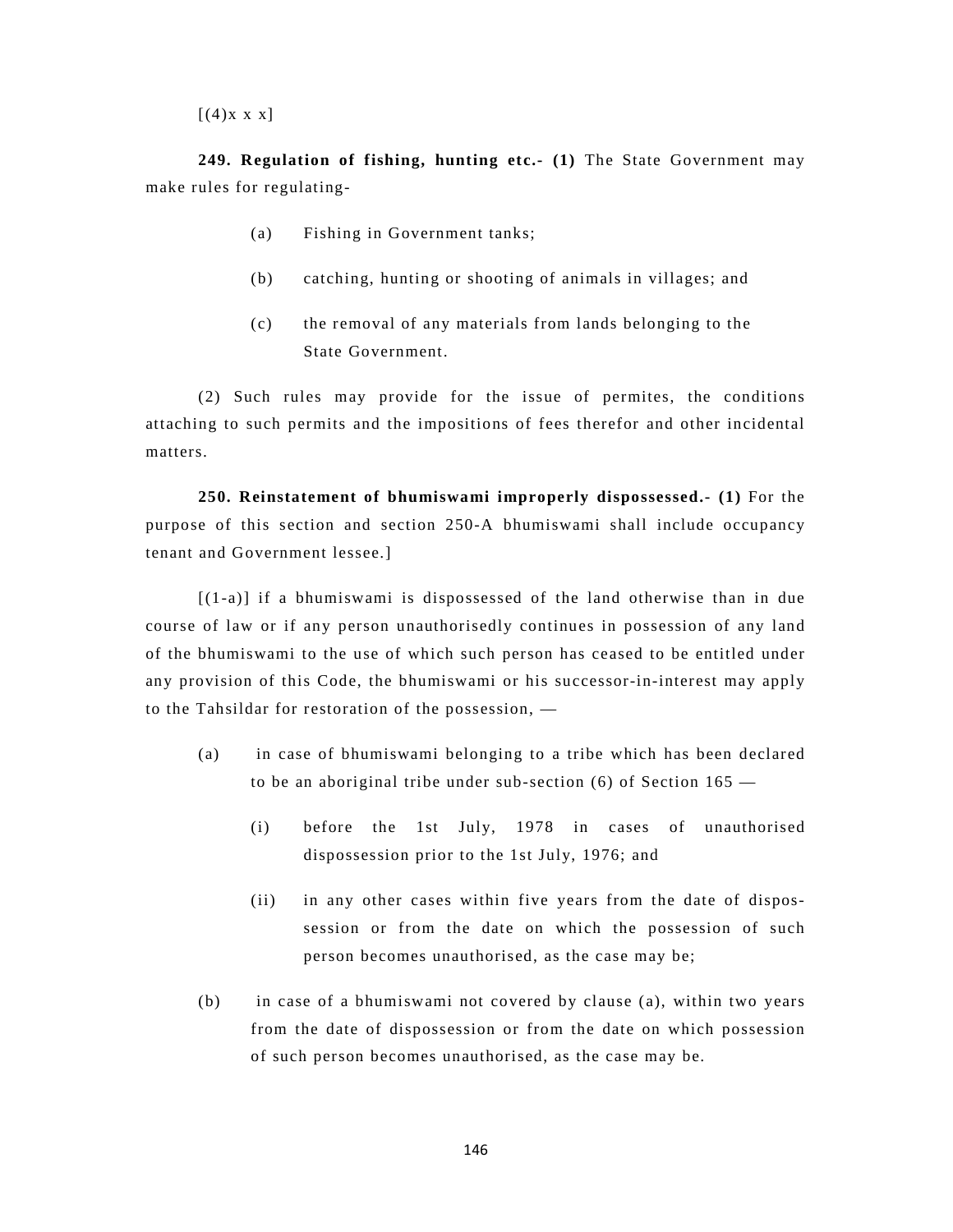[(1-b) The Tahsildar shall on coming to know that a bhumiswami has been dispossessed of his land otherwise than in due course of law, *suo motu* start proceedings under this section.]

(2) The Tahsildar shall, after making an enquiry into the respective claims of the parties, decide the application and when he orders the restoration of the possession to the bhumiswami, put him in possession of the land.

[2-a) The proceedings started under this section shall after receipt of reply from the other party, continue from day to day unless for reasons to be recorded in writing a longer adjournment is considered necessary and in that case a copy of the order sheet containing the reasons for such adjournment shall be sent to the Collector.]

[(3) The Tahsildar may at any stage of the enquiry pass an interim order for handing over the possession of the land to the bhumiswami, occupancy tenant or Government lessee, as the case may be, if he finds that he was dispossessed by the opposite party within six months prior to the submission of the application or commencement of *suo motu* proceedings under this section. In such case the opposite party shall, if necessary, be ejected under orders of the Tahsildar.]

(4) When an interim order has been passed under sub-section (3) the opposite party may be required by the Tahsildar to execute a bond for such sum as the Tahsildar may deem fit for abstaining from taking possession of land until the final order is passed by the Tahsildar.

(5) If the person \_executing a bond is found to have entered into or taken possession of the land in contravention of the bond, the Tahsildar may forfeit the bond in whole or in part and may recover such amount as an arrear of land revenue.

 $(6)$  If the order passed under sub-section (2) is in favour of the applicant the Tahsildar shall also award compensation to be paid to the applicant by the opposite party which shall be at the prorata rate of [two thousand rupees] per hectare per year.

(7) The compensation awarded under this section shall be recoverable as an arrear of land revenue.

147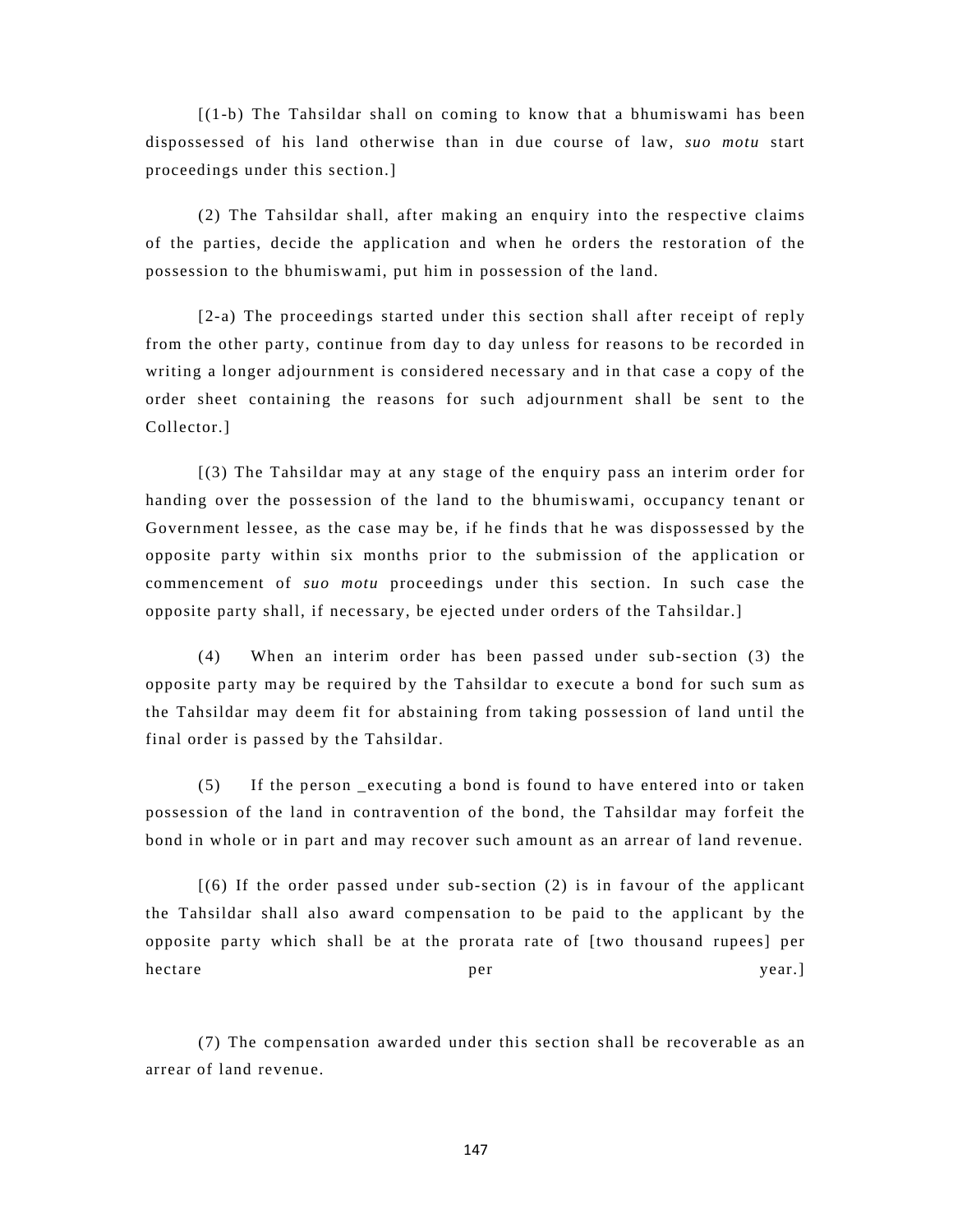[(8) when an order has been passed under sub-section (2) for the restoration of the possession to the bhumiswami the tahsildar may require the opposite. Party to execute a bond for such sum as the Tahsildar may deem fit for abstaining from taking possession of the land and contravention of the order.]

[(9) Where an order has been passed under sub-section (2) for the restoration of the possession of the bhmiswami, the opposite party shall also be liable to fine which may extend to [ twenty per centum of the market value of such land] :

[Proviso Omitted]

 **250-A. Confinement in civil prison on failure to restore possession under section 250.-** (1) If any person continues in unauthorised occupation or possession of land for more than seven days after the date of order for restoration of possession under Section 250, then without prejudice to the compensation payable under sub-section (6) or the fine under sub-section (9) of the said section the Sub-Divisional Officer shall cause him to be apprehended and shall send him with a warrant to be confined in a civil for a period of fifteen days in case of first order for restoration of possession and shall cause him to be apprehended and shall send him with a warrant to be confined in such prison for a period of three months in case of second or subsequent orders for restoration of the possession to such bhumiswami :

Provided that no action under this section shall be taken unless a notice is issued calling upon such person to appear before the Sub-Divisional Officer on a day to be specified in the notice and to show cause why he should not be committed to the civil prison

Provided further that the Sub-Divisional Officer may order the release of such person from detention before the expiry of the period mentioned in the warrant if he is satisfied that the unauthorised possession has been vacated

Provided also that no woman shall be arrested or detained under this section.

(2) The State Government may make rules for the purpose of carrying into effect the provisions of sub-section (1).

**250-B. Failure to vacate land in favour of allottee of land to be an offence**.—(1) If a person to whom land has been allotted in bhumiswami rights or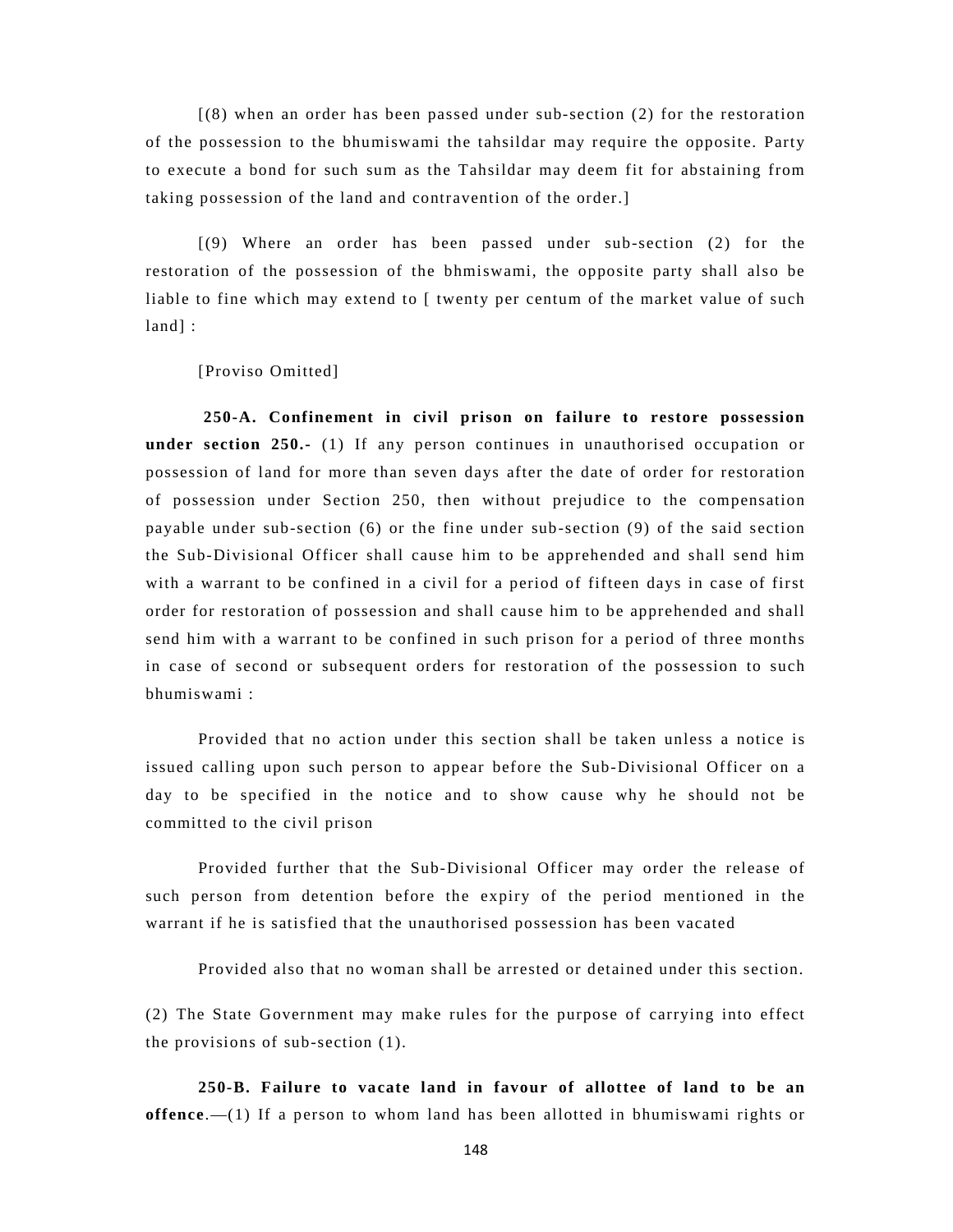as a Government lessee under a Patta granted to him in accordance with a scheme of distribution or disposal or allotment of land under executive powers of the State Government as may from time to time be adopted or sponsored by the State Government or any such scheme under any enactment for the time being in force and such person has not been able to take actual possession of the land so allotted to him, he may apply to the Tahsildar for putting him in actual possession of the land allotted to him under the Patta granted to him.

(2) On receipt of the application, the Tahsildar shall by an order in writing, issue a direction

- (i) to the person in possession of the land to vacate the same forthwith; or
- (ii) in the event of any person obstructing the taking over of possession or delivery of possession, to such person to remove such obstruction to enable delivery of possession,

and on his vacating the land or removing the obstruction, deliver actual possession thereof to the bhumiswami or the Government lessee, as the case may be, entitled to hold the land under the Patta.

(3) The Tahsildar may, if necessary, use such force including Police force as may be necessary to put the allottee in actual possession of the land.

(4) If the person to whom direction is issued under sub-section (2) fails to comply with the direction, he shall be punishable with imprisonment for a term which may extend to three years and with fine or with both, and such noncompliance of direction is a continuing one, with further fine which may extend to one hundred rupees for everyday after the first during which the non-compliance is proved to have been persisted in.

(5) The offence under this section shall be cognizable and non-bail able.]

**251. Vesting of tanks in State Government**.-[(1) All tanks situated on unoccupied land on or before the date of coming into force of the Act, providing for the abolition of the rights of intermediaries in the area concerned and over which members of the village community were, immediately before such date, exercising rights of irrigation or nistar, shall, if not already vested in the State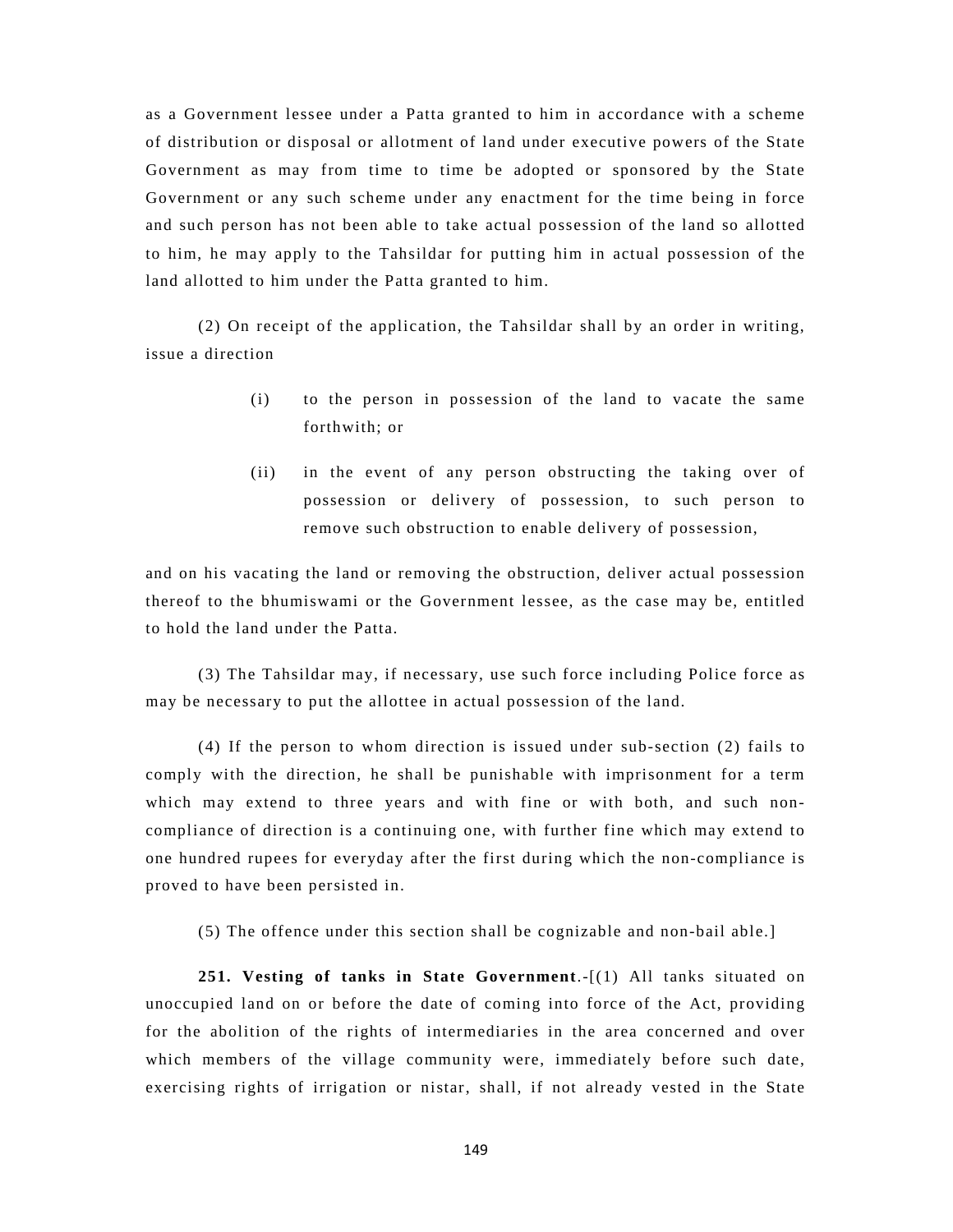Government, vest absolutely in the State Government with effect from the 6th April, 1959 :

Provided that nothing in this section shall be deemed to affect any right of a lessee in the tank under a lease subsisting on the date of vesting of the tank which shall be exercisable to the extent and subject to the terms and conditions specified in the lease :

Provided further that no tank shall vest in the State Government, unless-

- (i) after making such enquiry as he deems fit, the Collector is satisfied that the tank fulfils the conditions laid down in this sub section: and
- (ii) notice has been served on the parties interested and opportunity given to them for being heard.]

(2) Any person claiming in any such tank any interest other than the right of irrigation or nistar, may, within a period of [four years] from the date of vesting under sub-section (1), make an application in the prescribed form to the Collector for compensation in respect of his interest.

[(2-a) The provisions of Section 239 shall apply to trees standing on the embankments of tank vested in the State Government under sub-section (1) as they apply to trees planted in an unoccupied land.]

(3) Such compensation shall be fifteen times the land revenue assessable on the land covered by the tank and for purposes of assessment such land shall be treated as irrigated land of the same quality as the adjoining land.

(4) The compensation as determined under sub-section (3) shall be paid by the Collector to the person or persons proved to his satisfaction to be owning interest in the tank concerned.

(5) The payment of compensation under sub-section (4) shall be a full discharge of the State Government from all liability for compensation in respect of the tank concerned, but shall not prejudice any right in respect of such tank to which any other person may be entitled by due process of law to enforce against the person or persons to whom compensation has been paid as aforesaid.

150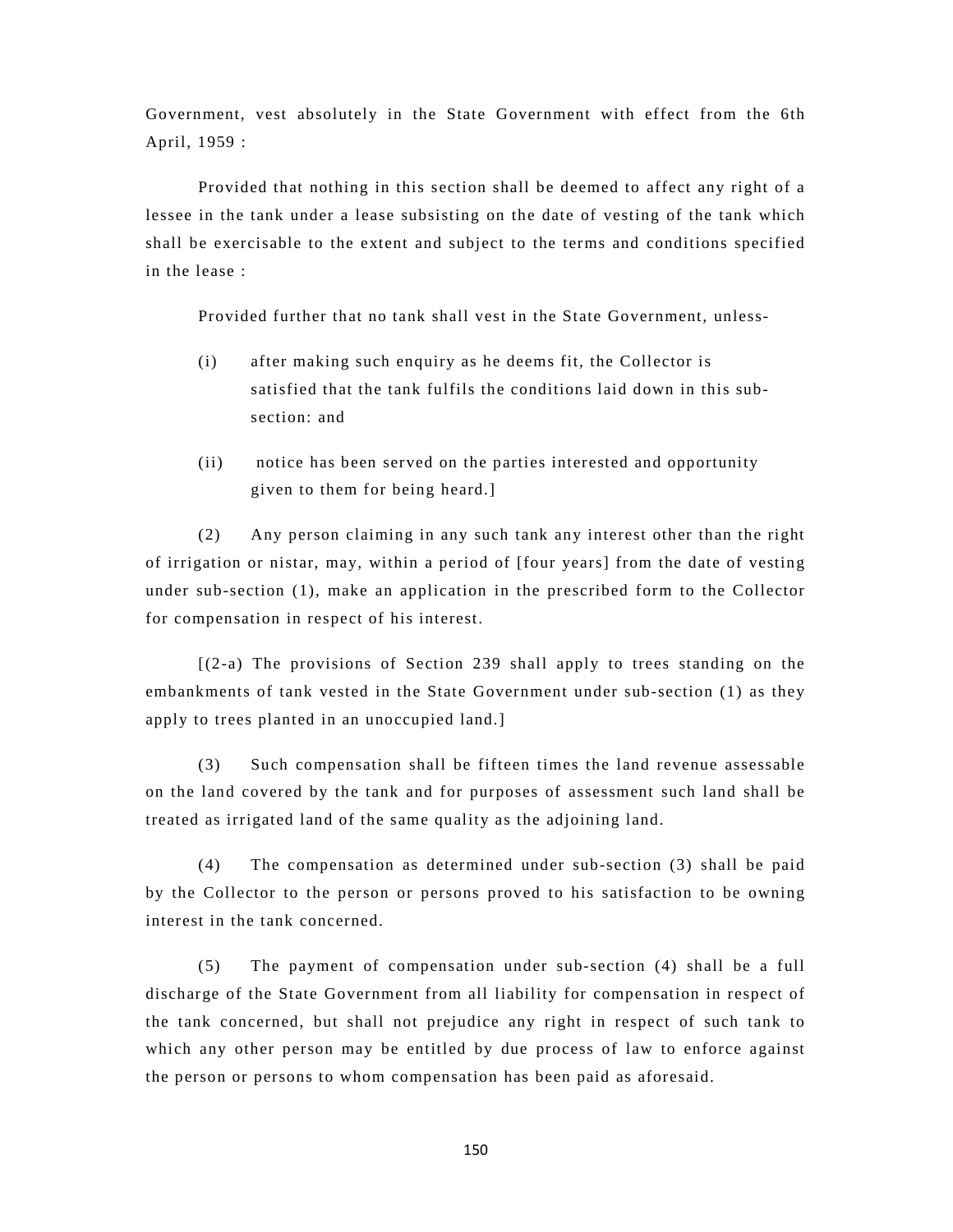(6) The State Government may make rules providing for the regulation of the use of water from such tanks.

(7) The vesting of any tank under sub-section (1) shall not affect the rights of irrigation and nistar in such tank to which any person is entitled immediately before the date of vesting.

[*Explanation*.—For the purposes of this section, tank includes the trees standing on the embankments of the tank but does not include buildings, temples or other constructions standing on the embankments thereof.]

**252. Maintenance of works of public utility**.—(I) It shall be the duty of the Gram Sabha to maintain and keep in proper repairs the works of public utility in the village.

(2) Subject to the rules made under this Code, the Gram Sabha may, by order in writing, call upon adult males residing in the village (except those who are old and infirm or subject to any physical disability) to perform such labour as it may specify in the order for keeping in a proper state of repairs such works of public utility in the village as may be notified by the State Government in that behalf,

(3) No order under sub-section (2) shall be passed unless the works are of public utility and are likely to benefit generally the persons against whom the order is being passed.

(4) A person required to perform labour under the provisions of subsection (2), may have it performed by another on his behalf or pay for its performance at such rate as may be determined by the Tahsildar.

(5) Any person who neglects or refuses to perform the labour referred to in sub-section (2) or fails to pay for the performance of labour as provided in subsection (4) shall, on the order of the Tahsildar, be liable to pay an amount equal to the value of the labour at the rates determined by the Tahsildar under sub-section (4), and such amount shall be recoverable as an arrear of land revenue.

**253. Punishment for contravention of provisions**.— (1) Except as otherwise provided in this Code, any person who acts in contravention of the provisions of this chapter or rules made thereunder or who contravenes or fails to observe any rules or custom entered in the Wajib-ul-arz or commits a breach of any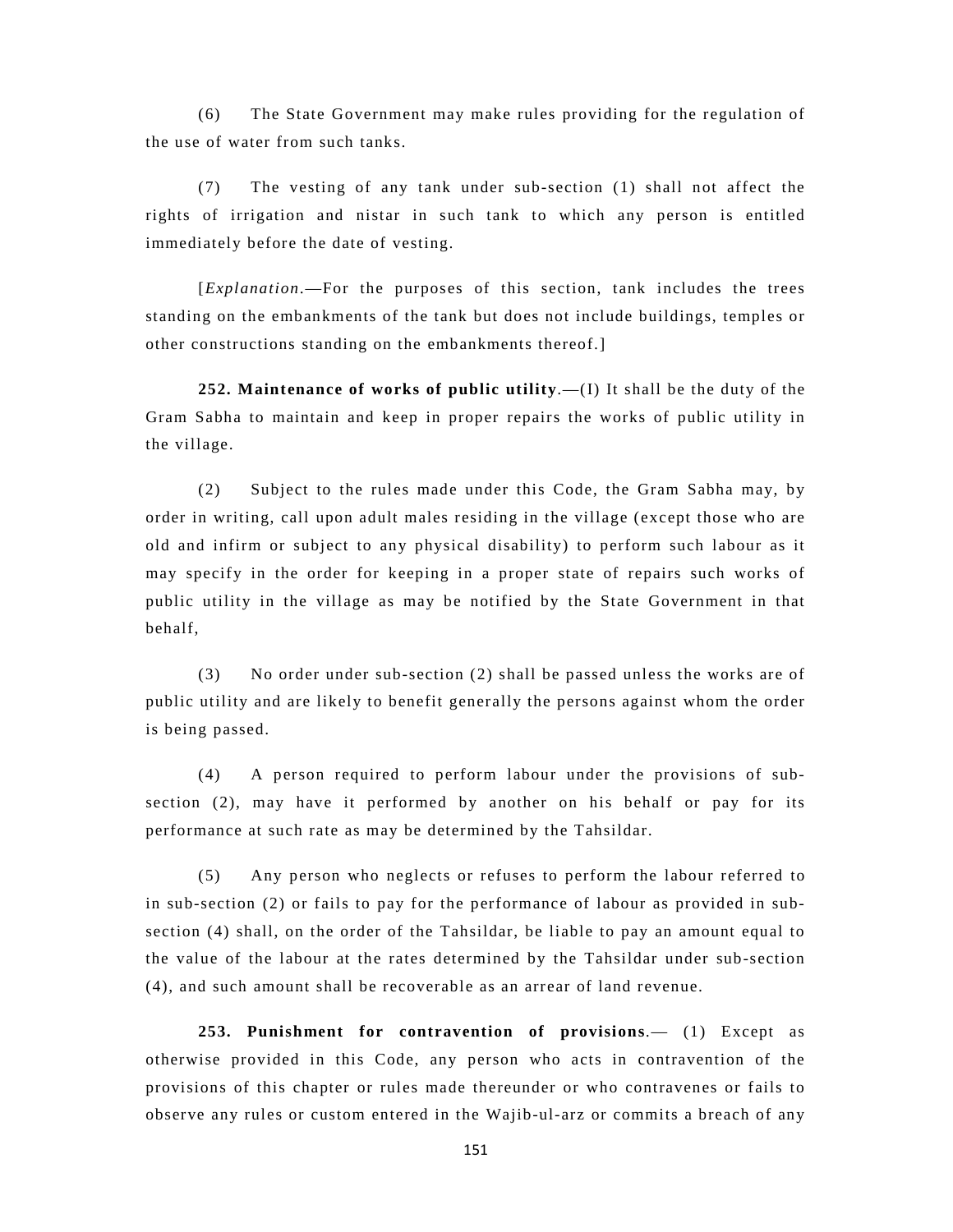entry entered in the Nistar Patrak shall be liable to such penalty not exceeding [fifty thousand] rupees as the Sub-Divisional Officer may, after giving such person an opportunity to be heard, deem fit and the Sub-Divisional Officer may further order confiscation of any timber, forest produce, or any other produce which such person may have appropriated or removed from lands belonging to the State Government.

(2) Where any contravention, breach or non-observance punishable under sub-section (1) has been committed by the Gram Sabha, every office bearer of the Gram Sabha shall be liable under that sub-section unless he proves that the contravention, breach of non-observance took place without his knowledge or that he exercised all due diligence to prevent such contravention, breach or nonobservance.

(3) Where the Sub-Divisional Officer passes an order imposing a penalty under this section, he may direct that the whole or any part of the penalty may be applied to meet the cost of such measures as may be necessary to prevent loss or injury to the public owing to such contravention, breach or non-observance.

**254. Performance of duties of Gram Sabha by Patel**.—Any function assigned to a Gram Sabha under this chapter shall be performed by the patel until a Gram Sabha is duly constituted under Section 232.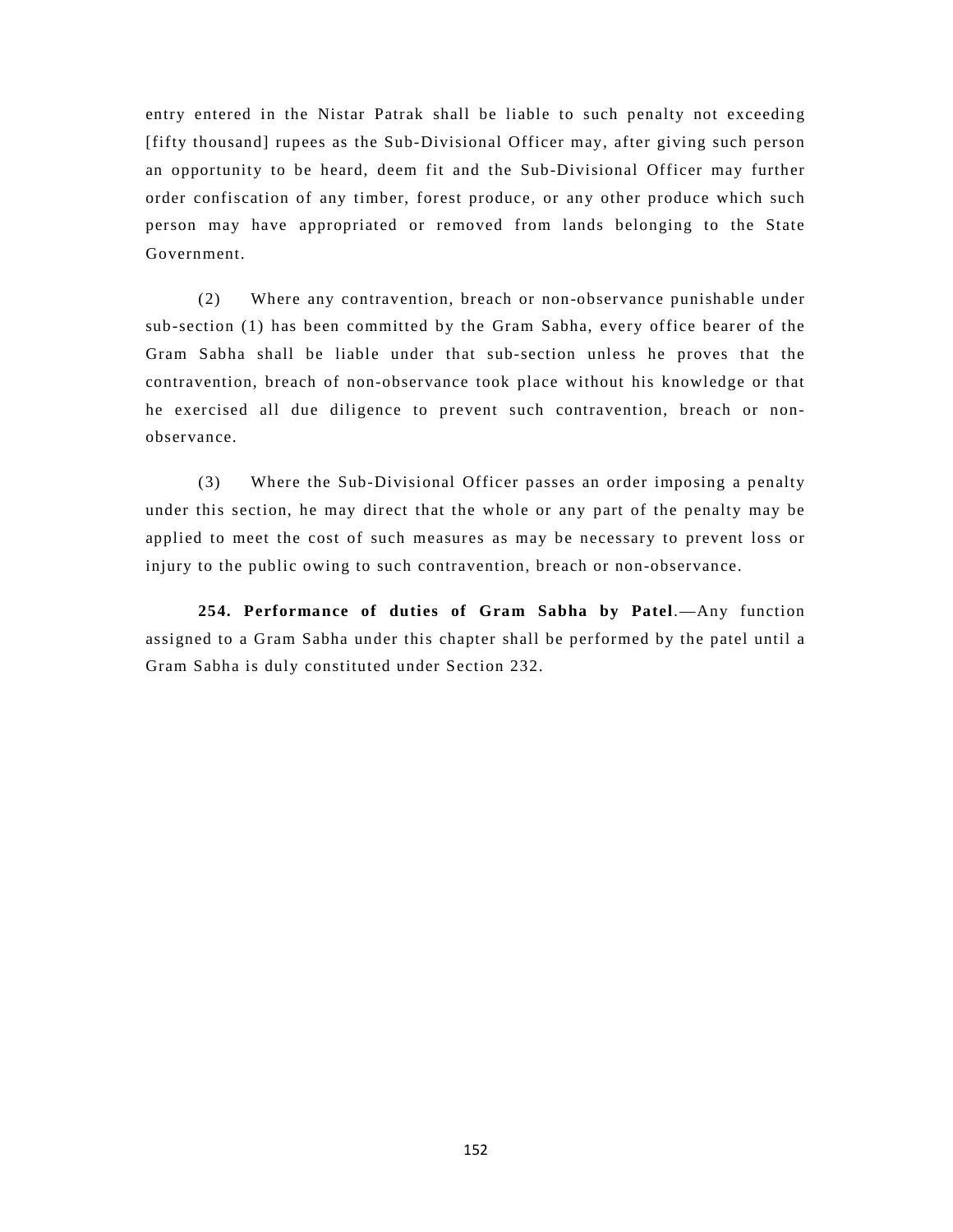#### **CHAPTER XIX**

#### **MISCELLANEOUS**

**255. Prescription of standards of cultivation and management**.— (1) With a view to bring agricultural economy to a higher level of efficiency, the Government may, by rules, regulate standards of efficient cultivation and management.

(2) Such rules may provide for the issue of directions as regards the methods of agriculture to be adopted, the use of improved seeds, conservation and proper utilisation of manure, sale of surplus food grains, and for ensuring proper wages and terms of employment of agricultural workers, and such other directions as may be necessary or desirable for the efficient utilisation of lands.

(3) Such rules shall apply to agriculturists who cultivate personally land in excess of such limits as may be prescribed.

(4) If any agriculturist to whom such rules apply under sub-section (3) fails to carry out the directions issued under sub-section (2), the State Government may have the directions carried out by any other agency in such manner as it deems fit and recover from him all such cost as may be incurred.

**256. Inspection and copies of maps and land records**. —Subject to such conditions and to the payment of such fees as may be prescribed by rules made under this Code, all revenue record, maps and land records which have been prepared or are required to be prepared or kept under this Code or any other enactment for the time being in force, shall be open to the inspection of the public at reasonable hours, and certified extracts therefrom, or certified copies thereof, shall be given to all persons applying for the same.

**257. Exclusive jurisdiction of revenue authorities**.— Except as otherwise provided in this Code, or in any other enactment for the time being in force, no Civil Court shall entertain any suit instituted or application made to obtain a decision or order on any matter which the State Government, the Board, or any Revenue Officer is by this Code, empowered to determine, decide or dispose of, and in particular and without prejudice to the generality of this provision, no Civil Court shall exercise jurisdiction over any of the following matters  $:$   $-$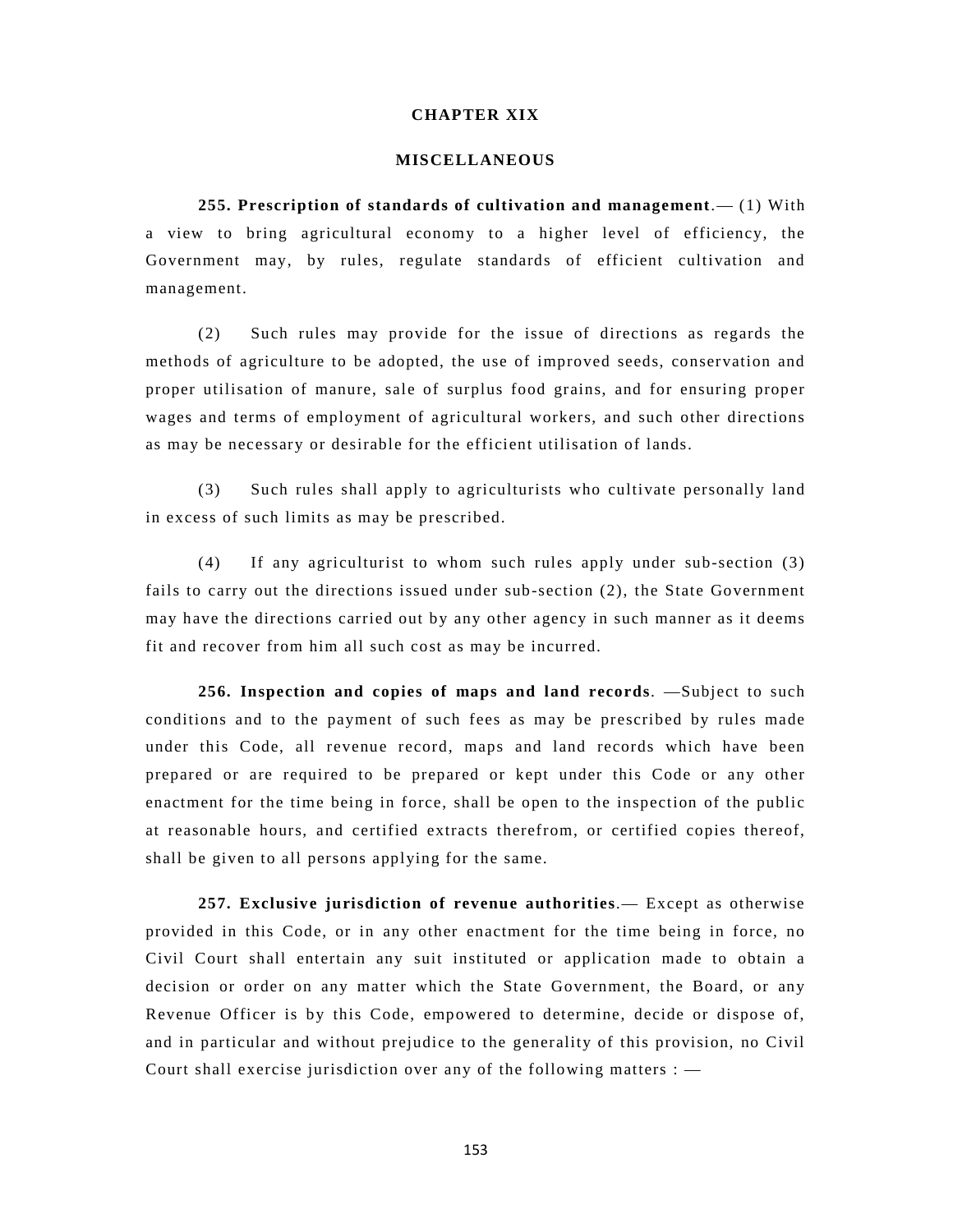- [(a) any decision regarding any right under sub-section (1) of Section 57 between the State Government and any person;!
- $[(a-1)]$  any decision regarding the purpose to which land is appropriated under Section 59;
- (b) any question as to the validity or effect of the notification of a revenue survey or any question as to the term of a settlement;
- (c) any claim to modify a decision determining abadi made by a Settlement Officer or Collector;
- (d) any claim against the State Government to hold land free of land revenue, or at less than the fair assessment, or to be assigned in whole or in part the land revenue assessed on any land;
- (e) the amount of land revenue assessed or reassessed under this Code or any other enactment for the time being in force;
- (f) any claim against the State Government to have any entry made in any land records or to have any such entry omitted or amended.
- (g) any question regarding the demarcation of boundaries or fixing of boundary marks under Chapter X;
- (h) any claim against the State Government connected with or arising out of, the collection of land revenue or the recovery of any sum which is recoverable as land revenue under this Code or any other enactment;
- (i) any claim against the State Government or against a Revenue Officer for remission or suspension of land revenue, or for a declaration that crops have failed in any year;
- (j) any decision regarding forfeiture in cases of certain transfers under. Section 166;
- (k) ejectment of a lesser of a bhumiswami under sub-section (4) of Section 168: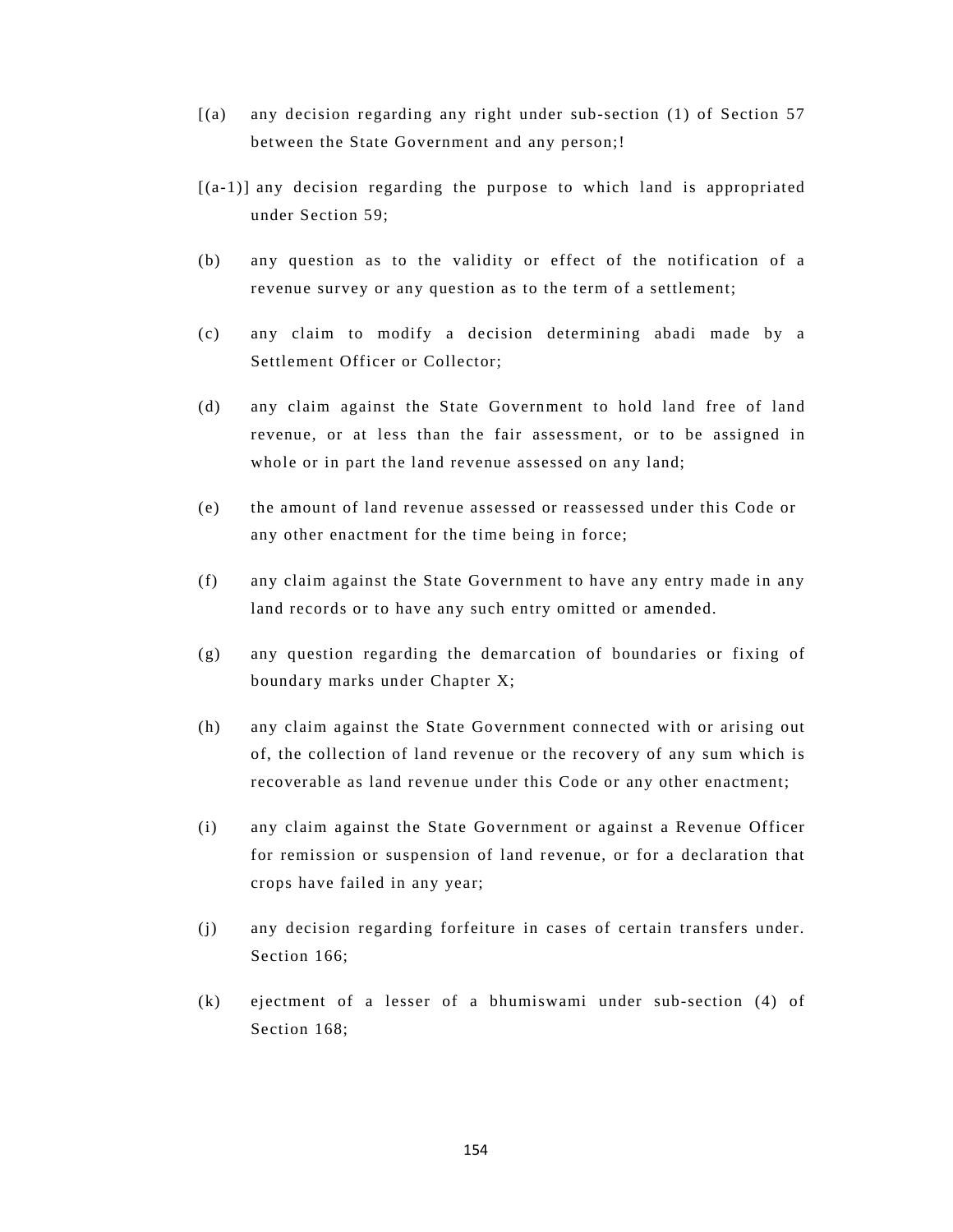- [(1) any claim to set aside transfer by a bhumiswarni under sub- section (1) of Section 170 and clauses (a) and (b) of sub-section (2) of Section 170-A;]
- [(1-1) any matter covered under Section 170-B.]
- (m) ejectment of a Government lessee under Section 182;
- (n) resumption by a bhumiswami of land held by an occupancy tenant under Section 189 and the fixation of rent of land left, if any, with the occupancy tenant;
- (o) claims by occupancy tenants for conferral of the rights of bhumiswami under Section 190;
- (p) restoration of possession to an occupancy tenant under Section 191;
- (q) termination of tenancy of an occupancy tenant under Section 193;
- (r) any claim to set aside transfer by an occupancy tenant under Section 197;
- (s) the imposition of penalty on a bhumiswami under Section 200;
- (t) suspension and remission of rent under Section 201;
- (u) any decision regarding reinstatement of wrongfully ejected occupancy tenant under Section 202;
- (v) amount payable as compensation under sub-section (3) of Section 209, confirmation of the scheme for consolidation of holdings under Section 210, transfers of rights-in carrying out the scheme under Section 213 and assessment and apportionment of costs of consolidation of holdings under Section 215;
- (w) any claim to modify any entry in the Nistar Patrak;
- [(w-i) any decision regarding penalty under Section 248, for unauthorisedly taking possession of land.]
- (x) any decision regarding reinstatement of a bhumiswami improperly dispossessed under Section 250;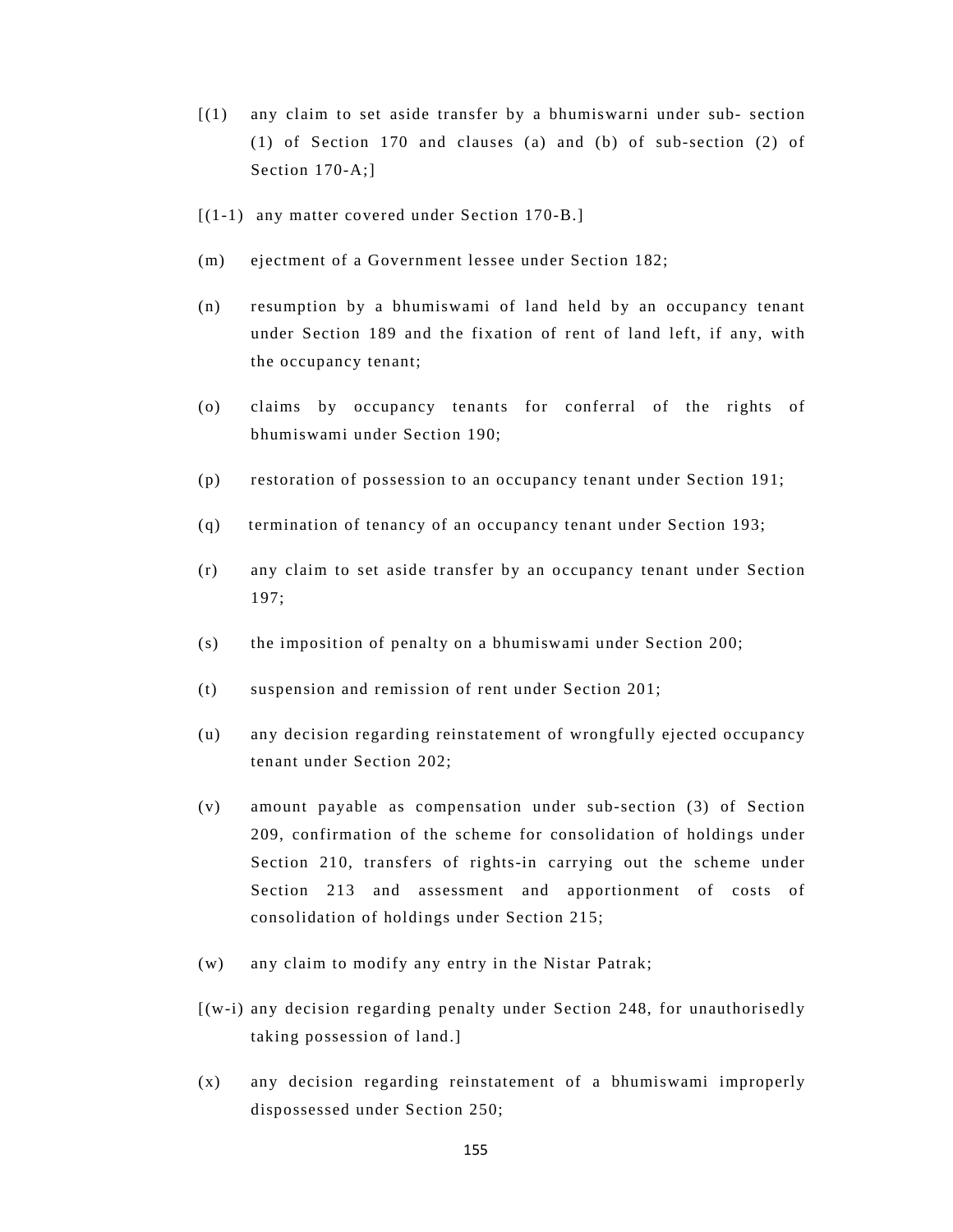- [(x-i) any decision regarding confinement in civil prison under Section 250-A;
- (x-ii) any decision regarding delivery of actual possession of land to the bhumiswami or the Government Lessee under Section 250-B.]
- (y) any decision regarding vesting of tanks in State Government under Section 251 and any claim against the State Government arising thereunder;
- (z) any claim against the State Government to set aside or modify any premium, penalty, cess or rate imposed or assessed under the provisions of this Code or any other enactment for the time being in force;
- (z-1) any claim against the State Government arising under Section 255 regarding prescription of standard cultivation and management;
- (z-2) any claim to compel the performance of any duty imposed by this Code on any Revenue Officer or other officer appointed under this Code.

**257-A. Burden of proof and bar of legal practitioners in certain proceedings.**—In any proceedings under sub-section (6) of Section 165, or under the proviso to Section 169 or under sub-section (1) of Section 170 or under Section 170-A or under Section 250 in which one of the parties is a bhumiswami belonging to a tribe which has been declared to be an aboriginal tribe under sub-section (6) of Section 165, the burden of proving the validity of transfer thereunder shall, notwithstanding anything contained in this Code or in any other law for the time being in force, lie on the person who claims such transfer to be valid.

(2) No legal practitioner shall appear, plead or act on behalf of any party in any proceedings specified in sub-section (1) in which one of the parties is a bhumiswami belonging to a tribe which has been declared to be an aboriginal tribe under sub-section (6) of section 165 except with the written permission of the Revenue Officer/Court before whom the case is pending.]

**258. General rule making power**.- (1) The State Government may make rules generally for the purpose of carrying into effect the provisions of this Code.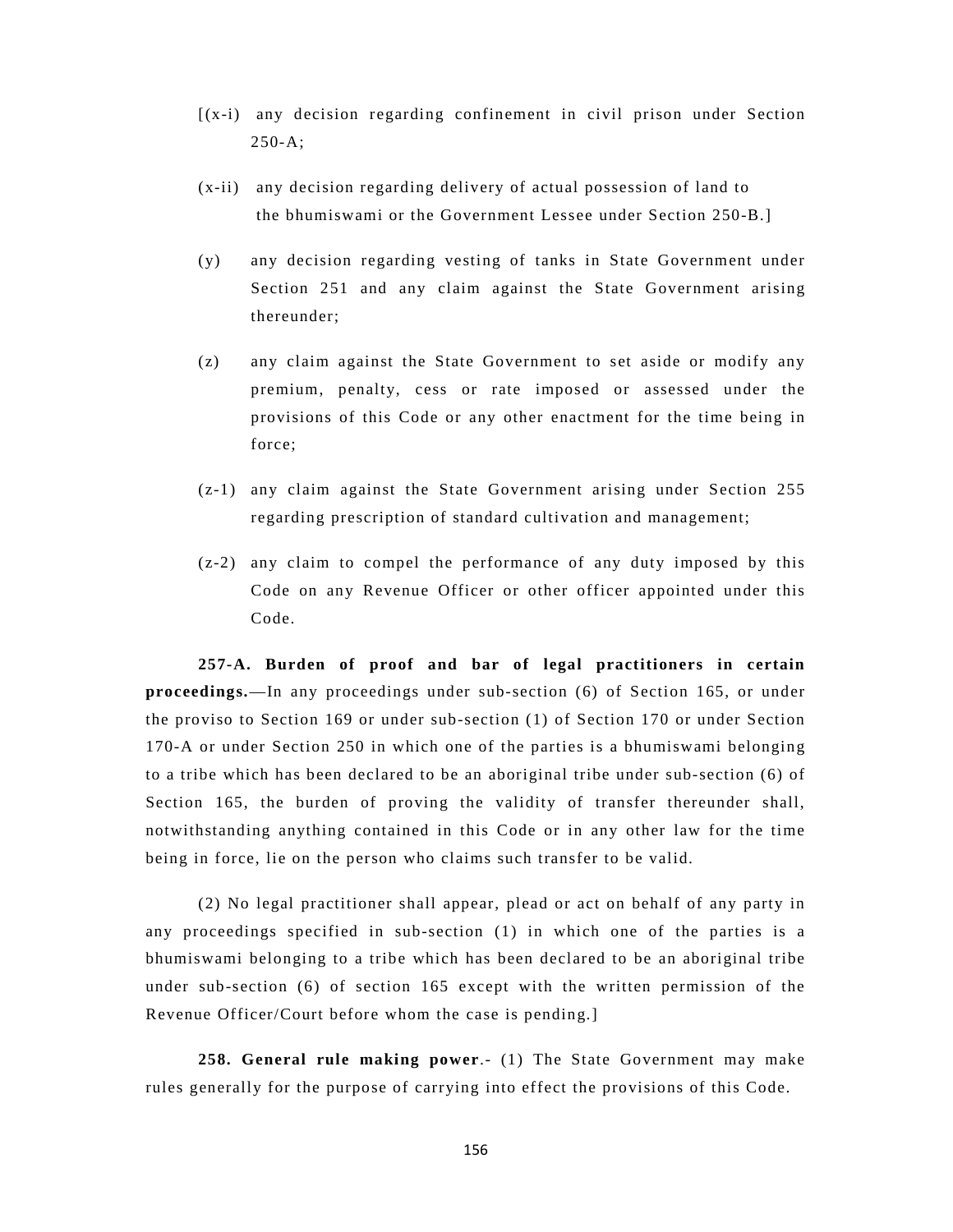(2) In particulars and without prejudice to the generality of the foregoing powers such rules may provide for-

- (i) the terms and conditions of service of the President and members of the Board of Revenue constituted under section 3 ;
- (ii) the prescription of the duties of Superintendents of Land Records and Assistant Superintendents of Land Records;
- (iii) regulation of assessment of land revenue on diversion of land to other purposes and imposition of premium under Section 59;
- (iv) assessment on unassessed land under Section 60;
- (v) Formation of survey numbers and villages under Section 68 and the minimum extent of survey numbers comprising land used for agricultural purposes;
- (vi) division of survey numbers into sub-divisions and apportionment of the assessment of survey number among the sub-divisions of a survey number under Section 70;
- (vii) prescription of records in which area and assessment of survey numbers and sub-division of survey numbers shall be entered under section 71;
- (viii) the manner of dividing a village into two or more village or uniting two or more villages into one or constituting village or altering the limits of a village under Section 73;
- (ix) the necessary inquiry which shall be completed and the form in which and the particulars with which the proposals for assessment rate shall be forwarded under Section 77;
- (x) the manner in which notice of assessment shall be given under Section 82;
- (xi) the manner of inquiry into the profits of agriculture and into the value of land used for agriculture and non-agriculture purposes under Section 87;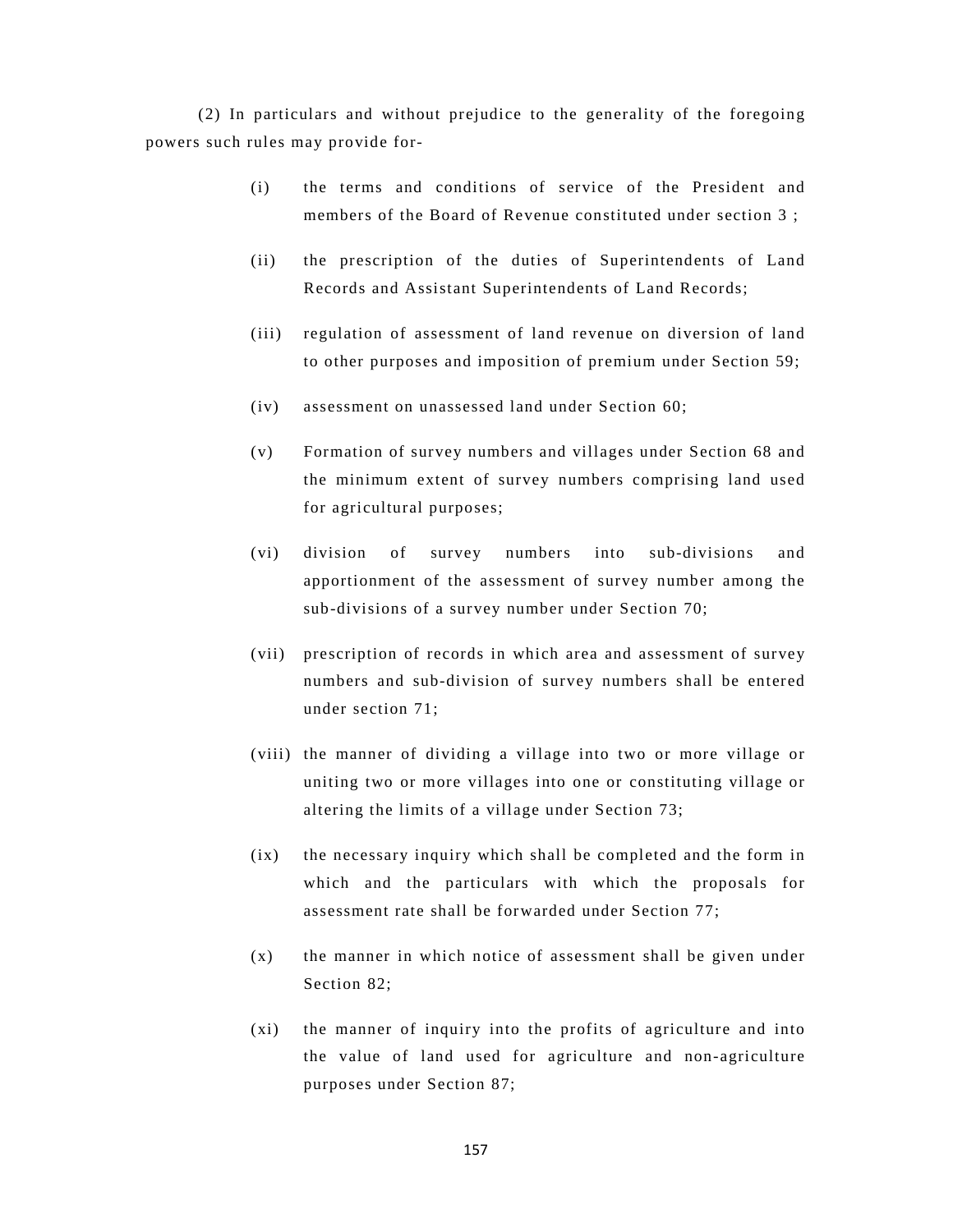- (xii) the regulation of the conduct of revenue survey or settlement under Section 91-A;]
- (xiii) regulation of division of lands in urban areas into plot numbers, recognition of existing survey numbers as plot numbers, reconstitution of plot numbers or formation of new plot number under Section 93;
- (xiv) the manner of dividing plot numbers into sub-divisions and apportioning the assessment of plot number among the subdivisions; and the limits either of area or of land revenue or both in any local area for recognition of sub-divisions under Section 94;
- (xv) prescription of records under Section 95;
- (xvi) prescription of other special purposes under Section 96;
- (xvii) the manner of publishing the standard rates under Section 97;
- (xviii)(a) the manner of keeping record of all registered sales and leases of lands under Section 98 (1), and
	- (b) determination of the average annual letting value of lands under Section 98 (2);
- [(xix) prescription of other duties of patwaris under sub-section (2) of Section 104;]
- (xx) prescription of other duties of Revenue Inspectors under Section 106;
- (xxi) prescription of other particulars under Section 107 (2);
- (xxii) the prescription of the form of, and the additional particulars to be entered in the papers to be included in the record of rights under Section 108;
- (xxiii) form of acknowledgement to be given by patwari under Section 109;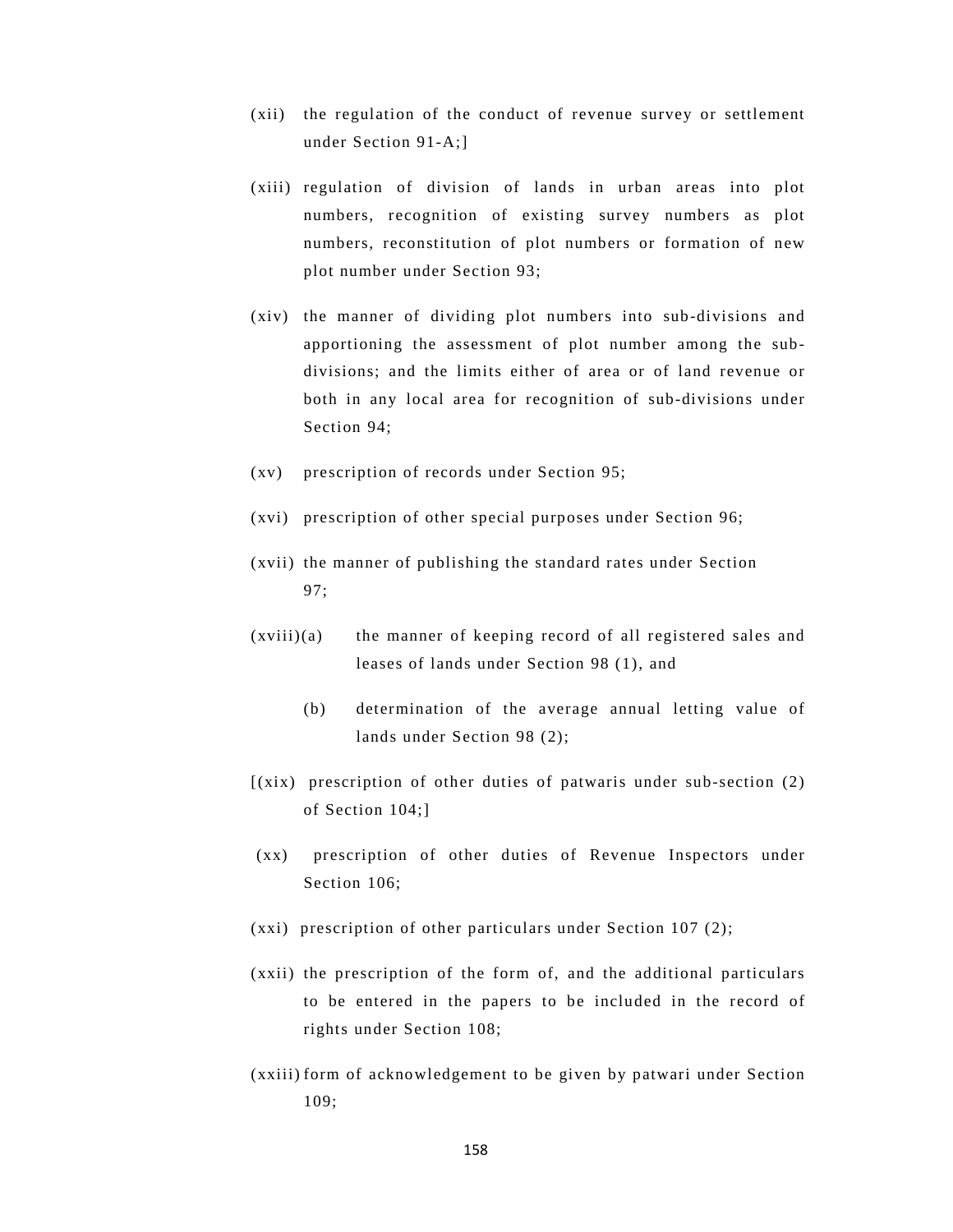- [(xxiv) (a) prescription of register under Section 110 (1) for entering acquisition of rights reported under Section 109;
	- (b) prescription of other persons and authorities to whom written intimation shall be given under Section 110 (3);
- (xxv) (a) prescription of other land records under Section 114 (1).
	- (b) prescription of fee on the payment of which Rasid Bahi shall be provided under Section 114 (2) and the prescription of entries which it shall contain;]
- (xxvi) the regulation of requisition of assistance under Section 120;
- (xxvii) preparation, maintenance and revision of land records under Section 121;
- [(xxvii-a) manner in which objection shall be disposed of by Tahsildar under Section 123 (3);]
- (xxviii) (a) specification of, and manner of construction and maintenance of, boundary marks of villages and survey numbers or plot numbers under Section 124 (3); and
	- (b) the manner of distribution of the cost of construction of new boundary marks among the holders of lands under Section 124 (4);
- (xxix) the manner of demarcating boundary marks between a village road, village waste or land reserved for communal purposes and the land adjoining it and the manner in which they shall be kept in repair and renewed;
- (xxx) the procedure of demarcating the boundaries of survey numbers, sub-divisions, or plot numbers, the nature of boundary marks and the levy of fees under Section 129;
- (xxxi) the dates on which and the instalments in which land revenue shall be payable and the persons to whom and the places where at such instalments shall be paid under Section 140;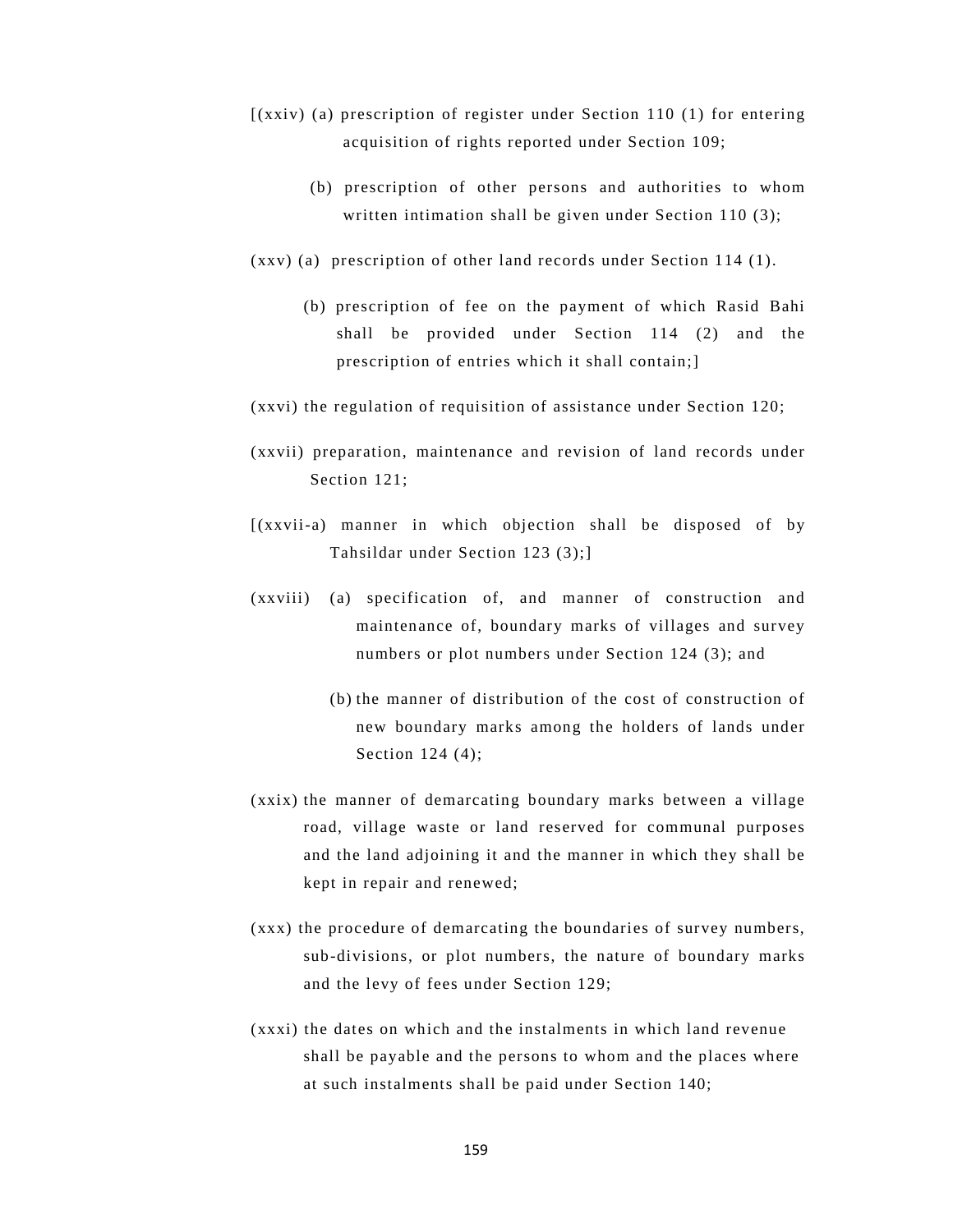(xxxii) the form in which receipt shall be given under Section 142;

- (xxxiii) the regulation of remission or suspension of land revenue under Section 144 (1);
- (xxxiv) the guidance of Revenue Officers in issuing notices of demand under Section 146 and executing the processes specified in Section 147;
- (xxxv) prescription of the form of application l[for grant of annuity, the time within which such application shall be made] and the conditions of such grant under Section 160;
- (xxxvi) the regulation of reduction of revenue during the currency of settlement under Section 161;

 $[(xxxvii) \times x]$ 

(xxxviii) prescription of the ceiling limits of land under Section 165;

- (xxxix) prescription of the manner in which land forfeited under Section 166 shall be selected and demarcated and land revenue fixed on land left with transferee;
- (xl) regulation of the procedure in disposing of claims to be placed in possession of a holding under Section 170;
- $(xl-a)$  the form and manner in which information shall be notified to Sub-Divisional Officer under sub-section (1) of Section 170-  $B$ ;]
- (xli) regulation of grant or refusal of permission to a bhumiswami for diversion of his holding or any part thereof under Section 172;
- (xlii) regulation of relinquishment of rights by a bhumiswami under Section 173;
- (xliii) prescription of the terms and conditions on which a person may be put in possession of an abandoned holding under Section 176 (2);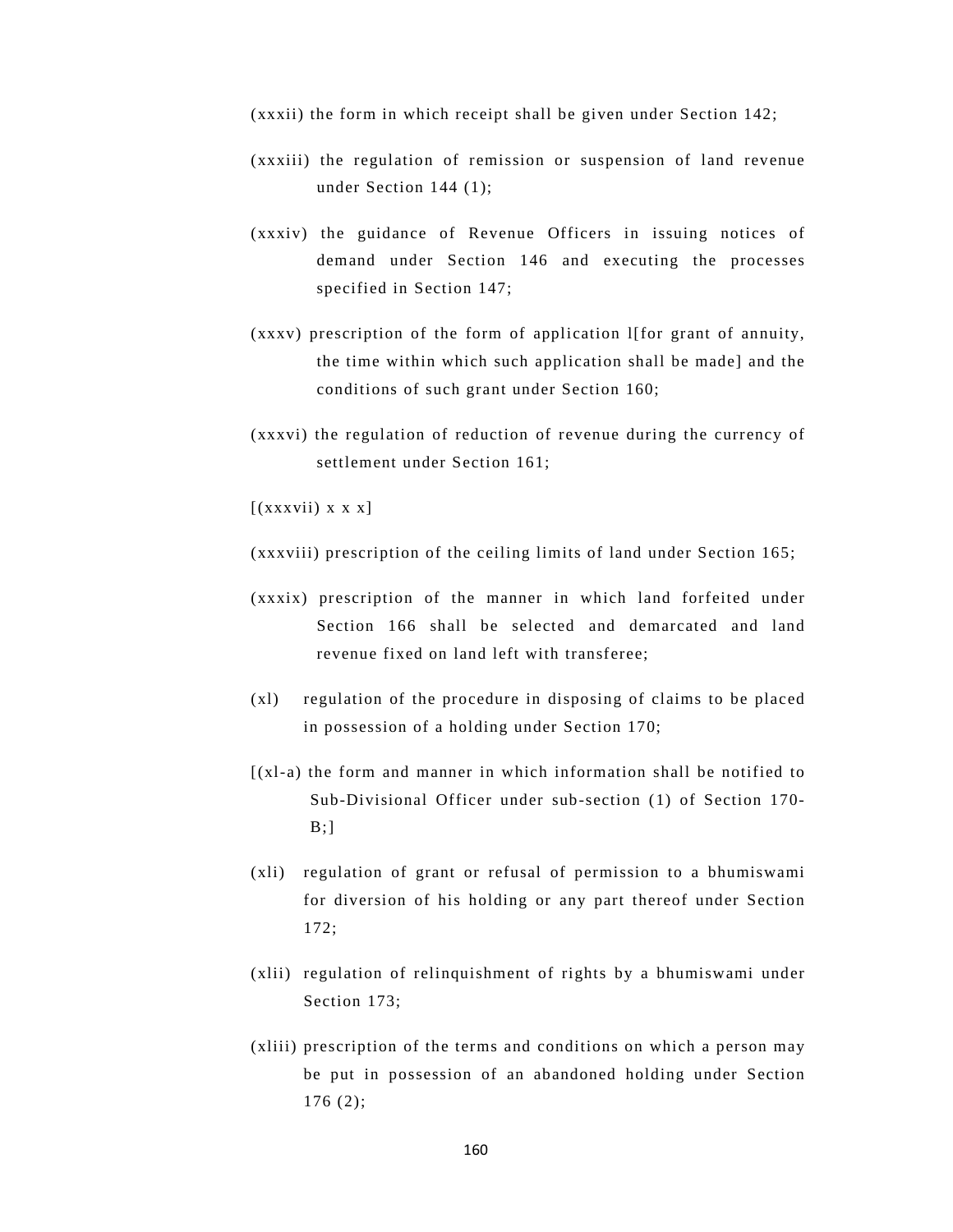(xliv) (a) regulation of partition of holdings sand apportionment of assessment, under Section 178 (2); and

 $[(b) \times x \times x]$ 

- (xlv) guidance of Revenue Officers with regard to applications for purchase of right in trees under Section 179 (2);
- [(xlv-a) the manner of conversion of various leases granted for residential and commercial purpose in urban areas into free hold under Section 181-Al
- $(x1vi)$   $x \times x$
- (xlvii) prescription of the manner of selection and 'demarcation of land allowed to be resumed by a bhumiswami under Section 189 and the fixation of land revenue on it and fixation of rent in respect of land left with the occupancy tenant;
- (xlviii) prescription of the manner and the form in which amount of compensation shall be deposited by an occupancy tenant payable to his bhumiswami under Section 190 (5);
- [(xlviii-A) prescription of time within which an application" under sub- section (1) of Section 191 shall be made;]
- (xlix) the regulation of the procedure in disposing of claims to be placed in possession of an occupancy holding which has been transferred under Section 197;
	- (I) prescription of the manner of selection and demarcation of land vesting in the State Government and the fixation of land revenue on the land reserved by the bhumiswami under Section 198 (4);
	- (1i) the form and the manner in which the receipt for rent shall be given under Section 199;
	- (lii) the regulation of assessment of increase and reduction in land revenue required or permitted under Chapter XV;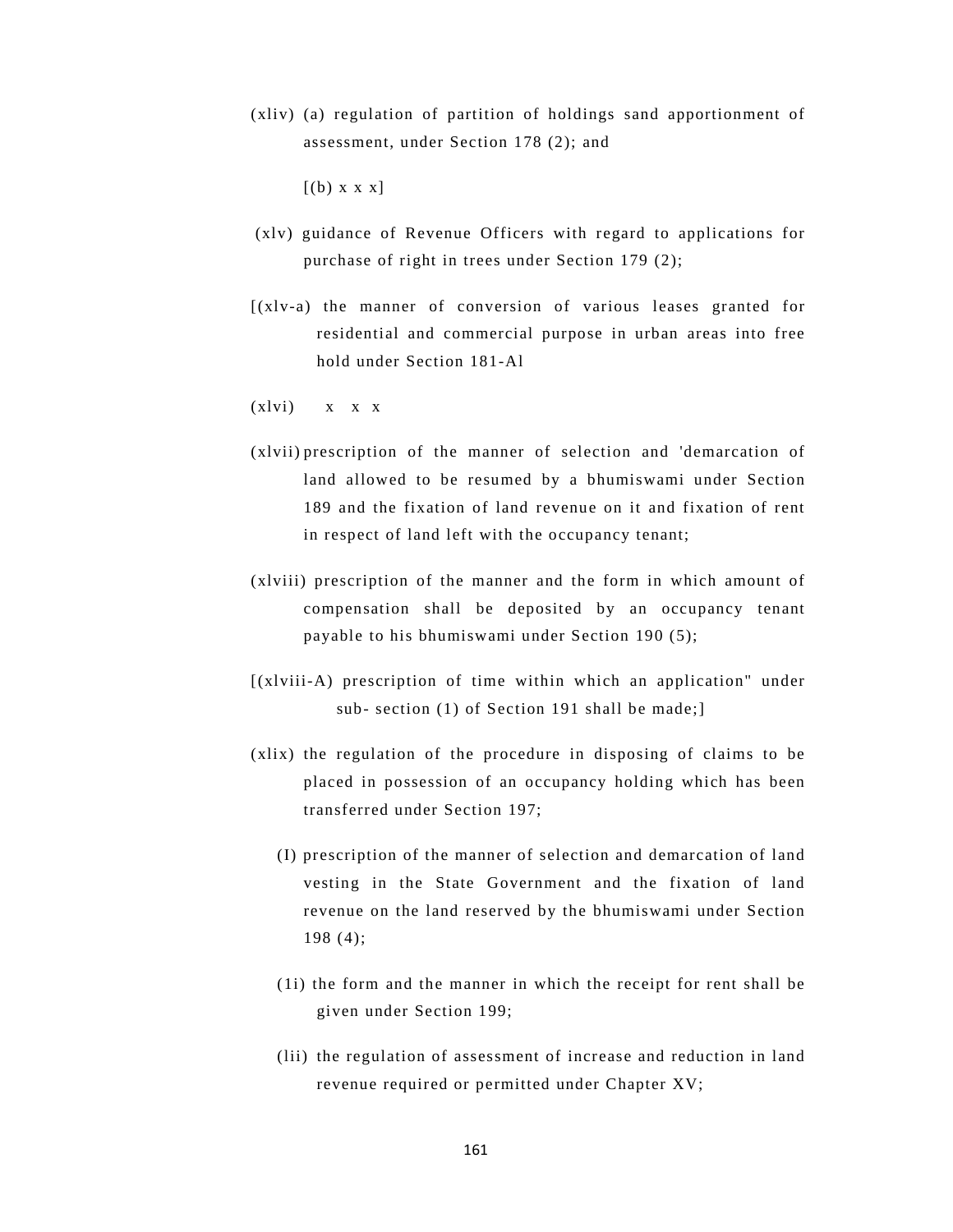- (liii) the regulation of appointment of patels under Section 222 (1), the manner of distribution of duties of the office of patel where there are two or more patels in a village, fixation of remuneration of a patel, and prescription of additional duties of patel under Section 224 and his removal from office under Section 226 and the appointment of a substitute under Section 228;
- (liv) the regulation of the sanitation of villages, the burial of the carcasses of animals, the protection and fencing of wells, the upkeep of village roads and like matters of village selfgovernment for villages not included within the area of a municipality or a municipal corporation, or a notified area committee or a Gram Panchayat;
- (1v) (a) the appointment punishment, suspension and dismissal of Kotwars,

 (b) the prescription of the duties and mode of supervision of Kotwars;]

- (lvi) (a) the regulation of procedure for the establishment of a Gram Sabha under Section 232,
	- (b) the manner in which a Gram Sabha shall acquire, hold or transfer property movable and immovable, enter into contracts, etc., under Section 232 (4), and
	- (c) sums to be recovered as fees and other incomes by a Gram Sabha;
- (lvii) prescription of the record to be maintained under Section 233;
- (lviii) the manner in which the wishes of the villagers shall be ascertained under Section 234 (2);
- (lix) (a) regulation of setting apart of unoccupied land for the exercise of nistar rights under Section 237 (1); and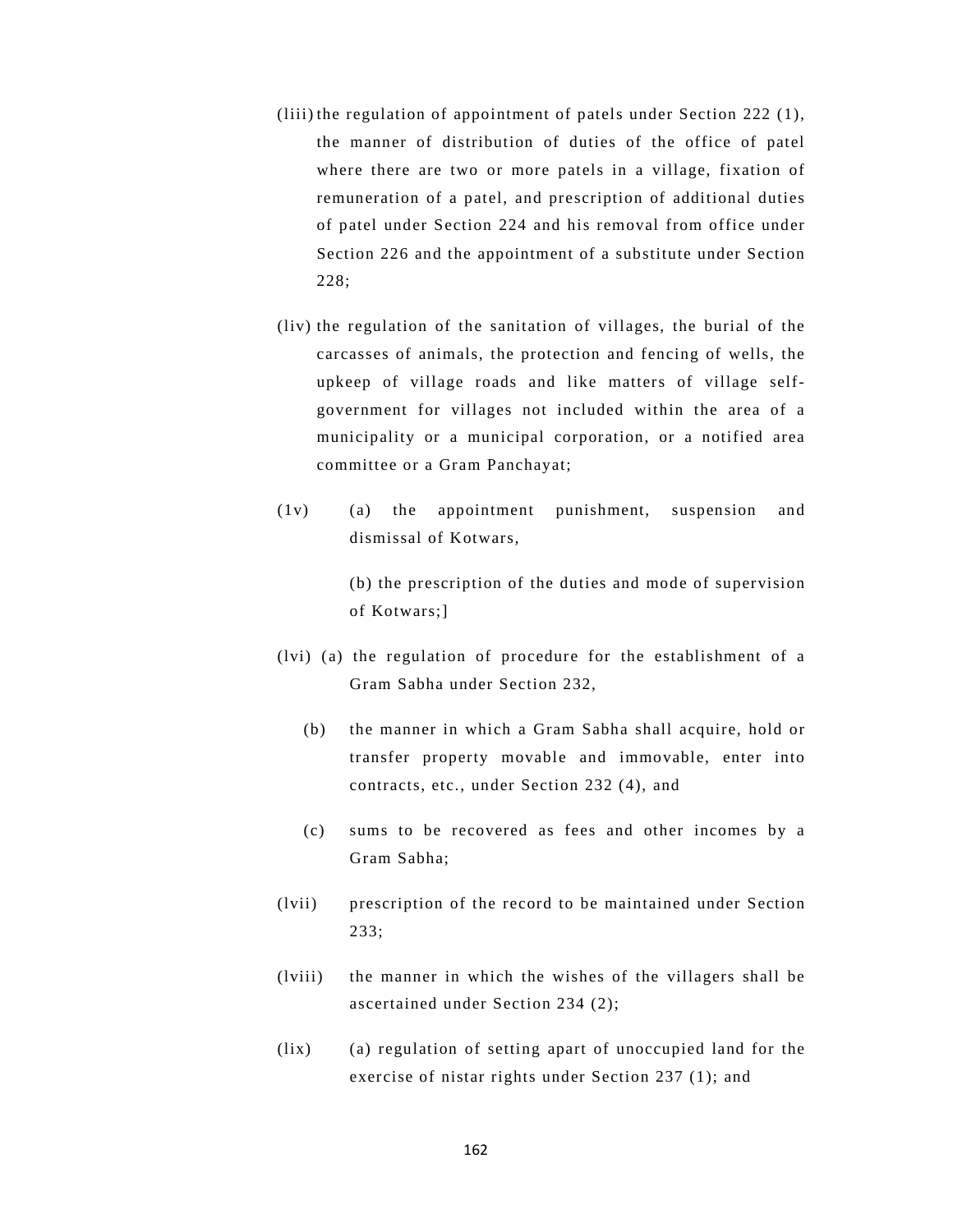(b) other purposes for the exercise of nistar rights under Section 237  $(1)(k)$ ;

[(c) regulation of diversion of unoccupied land under Section 237 (3).]

- $[(1x)$  (i) The categories of persons for whom priority will be given for granting of tree planting and tree pattas;
	- (ii) the manner of selection of such persons to whom tree planting permit and tree pattas to be granted;
	- (iii)the extent of land to be earmarked;
	- (iv)the terms and conditions for granting of tree planting permit and tree pattas;
	- (v) the form of the tree planting and the tree patta;
	- (vi)the extent of usufructuary rights under the tree planting permit and the tree patta.]
- (lxi) the regulation of the cutting of trees under Section 240 (1), and of control, management, felling or removal of the forest growth under Section 240 (3);
- (lxii) prescription of the manner of proclaiming an order published under Section 241 and regulation of the felling or removal of trees thereunder;
- (lxiii) (a) the manner of ascertaining and recording the customs in regard to matters specified in Section 242 (1); and
	- (b) the manner of publication of record of customs under Section 242 (2);
- (lxiv) prescription of the manner of disposal of sites in the abadi area under Section 244;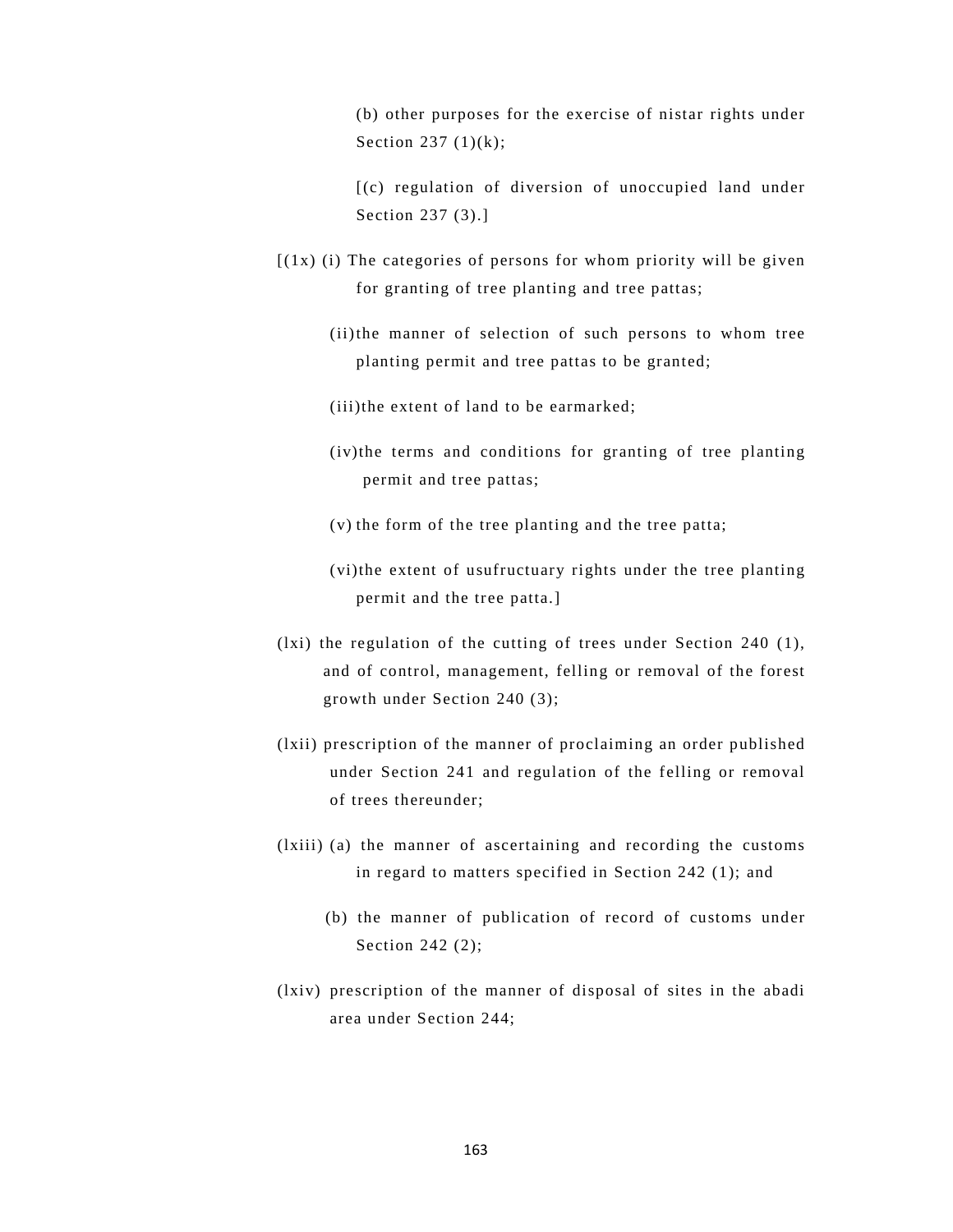- (lxv) regulation of fishing, catching hunting or shooting of animals in villages and removal of any materials from land belonging to the State Government under Section 249;
- (1xvi) (a) Prescription of the form of application under Section 251 (2); and
	- (b) the regulation of the use of water from tanks under Section 251 (6);
- (1xvii) the regulation of procedure of the Gram Sabha in calling upon persons residing in the village to perform labour under Section 252;
	- (1xviii) prescription of standards of cultivation and management under Section 255;
	- (1xix) prescription of conditions for inspection and grant of copies of records, maps and land records under Section 256;
	- (1xx) generally for the guidance of Revenue Officer and all other persons in proceeding under this code;
	- (1xxi) any other matter which has to be or may be prescribed.
- (3) All rules made under this section shall be subject to the condition of previous publication.
- (4) All rules made under this Code shall be laid on the table of this Legislative Assembly and shall be subject to such modifications as the Legislative Assembly may make.
- **259. Reference to certain tenures.—** Any reference in any enactment to,—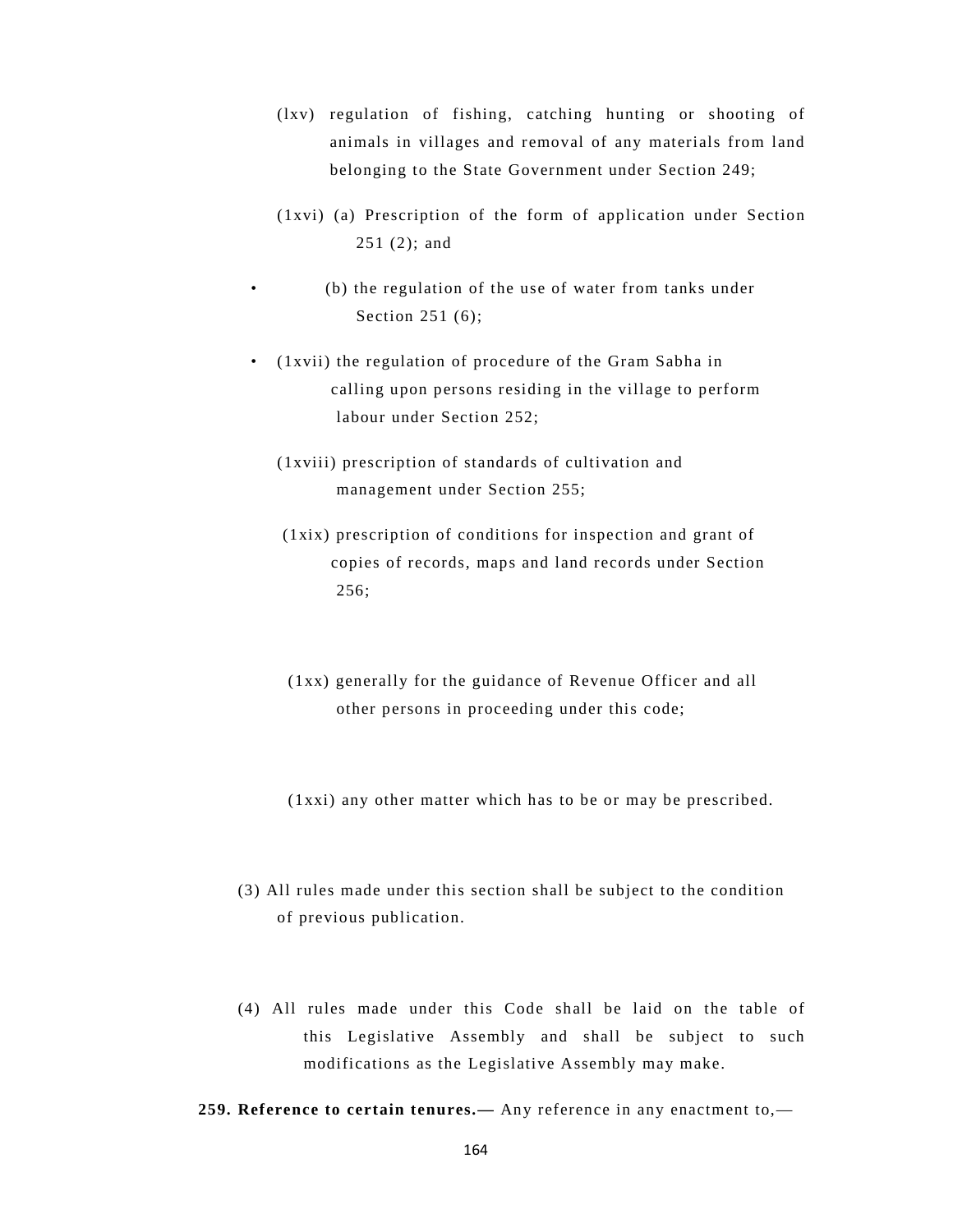- (a) A bhumiswami or a bhumidhari in the Mahakoshal region;
- (a-i)] a pakka tenant, muafidar, inamdar or a concessional holder in the Madhya Bharat region;
- (b) a pachpan paintalis tenant, pattedar, grove holder or a holder of a tank in the Vidhaya Pradesh region;
- (c) a Khatedar tenant or a grove holder in the Sironj region; and
- (d) an occupant in the Bhopal region; Shall be deemed to be reference to a bhumiswami.

**260. Reference to laws not in force in any region.—** Any reference this Code to a Central Act which is not in any region of the State shall in relation to that region be constructed as...... reference to the corresponding law in force in that region.

*Explanation.—* For purposes of this section the expression "Central Act" shall have the same meaning as assigned to it in Section 3 (7) of the General Clauses Act, 1897 (X of 1897).

**261. Repeal and saving.—** The enactments specified in Schedule II are hereby repealed to the extent mentioned in the  $4<sup>th</sup>$  column thereof :

Provided that the repeal shall not affect—

(a) the previous operation of any law so repealed or anything duly done or suffered thereunder; or

(b) any right, privilege, obligation or liability acquired, accrued or incurred under any law so repealed; or

(c) Any penalty, forfeiture or punishment incurred in respect of any office committed against any law so repealed; or

(d) Any investigation, legal proceeding or remedy in respect of any such right, privilege, obligation, liability, penalty, forfeiture or punishment as aforesaid; and any such investigation, legal proceeding or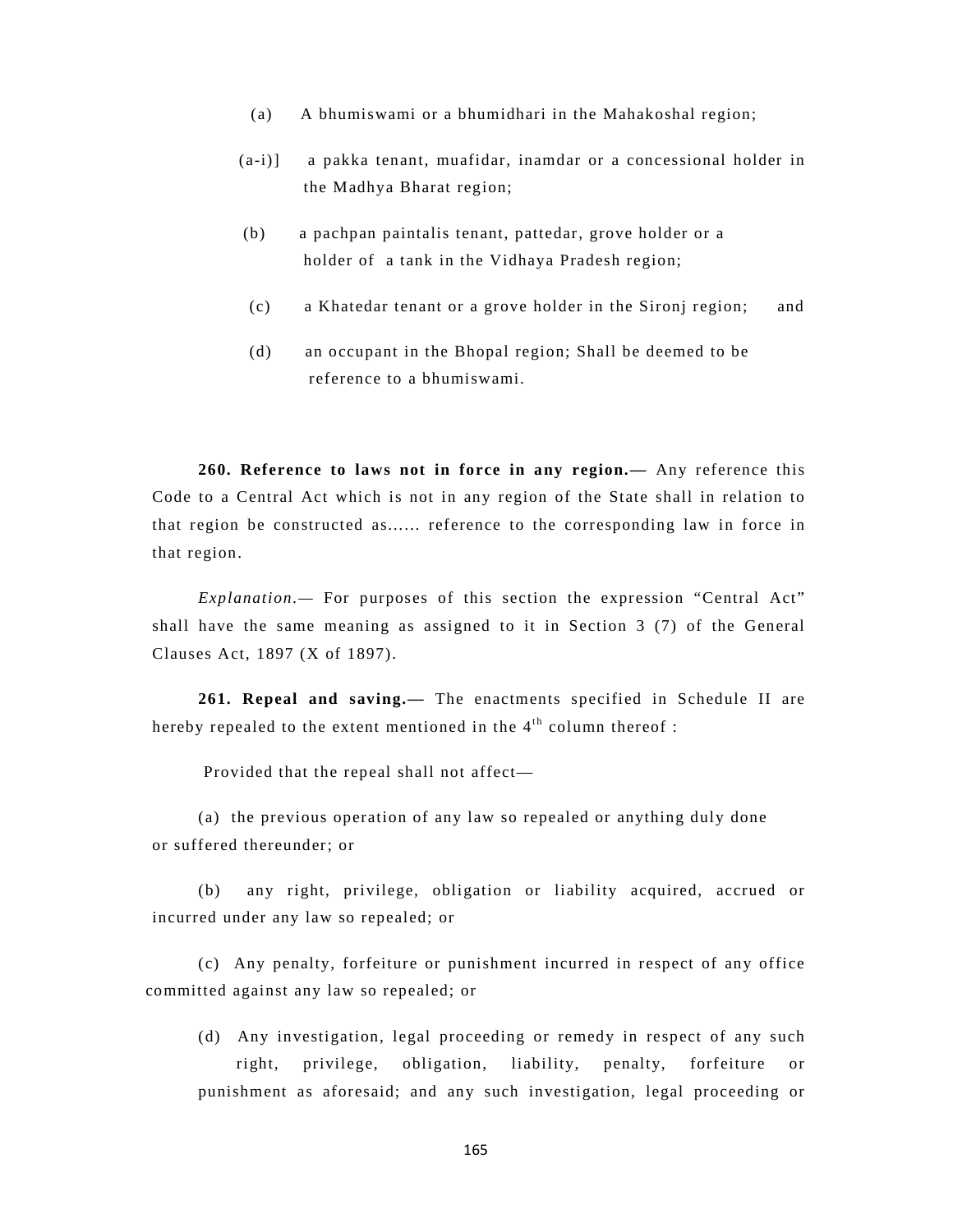remedy may be instituted, constituted or enforced, and any such penalty, forfeiture or punishment may be imposed as if this Act had not been passed :

Provided further that subject to the preceding proviso, anything done or any action taken (including any rules, assessment, appointments and transfers made, notifications and powers conferred, forms and leases granted, record-of-rights, and other records framed or confirmed, rights acquired, liabilities incurred and times and place appointed), under any such enactment shall be deemed to have been done or taken under the corresponding provision of this code and shall continue to be in force accordingly unless and until superseded by anything done or action taken under this Code

**262. Transitory provisions.—** (1) Save as otherwise expressly provided in this Code, all cases pending before the State Government or any Revenue Court in any region immediately before the coming into force of this Code, whether in appeal, revision, review or otherwise shall be decided in accordance with the provisions of the appropriate law, which would have been applicable to them had this Code not been passed.

 (2) Any case pending in civil court at the coming into force of this Code, which would under this Code be exclusively triable by a Revenue Court, shall be disposed of by such Civil Court according to the law in force prior to the commencement of this Code.

(3) All proceeding under any of the laws described in Scheduled III pending before the State Government immediately before the commencement of this Code shall, on such commencement, stand transferred to the Board, and shall thereupon be disposed of by the Board as if they were proceeding entertained by the Board under this Code.

*Explanation*.— For the purpose of this sub-section "State Government " shall include Government, Council of Ministers or a Minister.

**263. Power to remove difficulties.—** (1) If any difficulty arises in giving effect in any region to the provisions of this Code, the State Government may, by order notified in the Gazette, make such provisions or give such directions as appear to it to be necessary for the removal of the difficulty.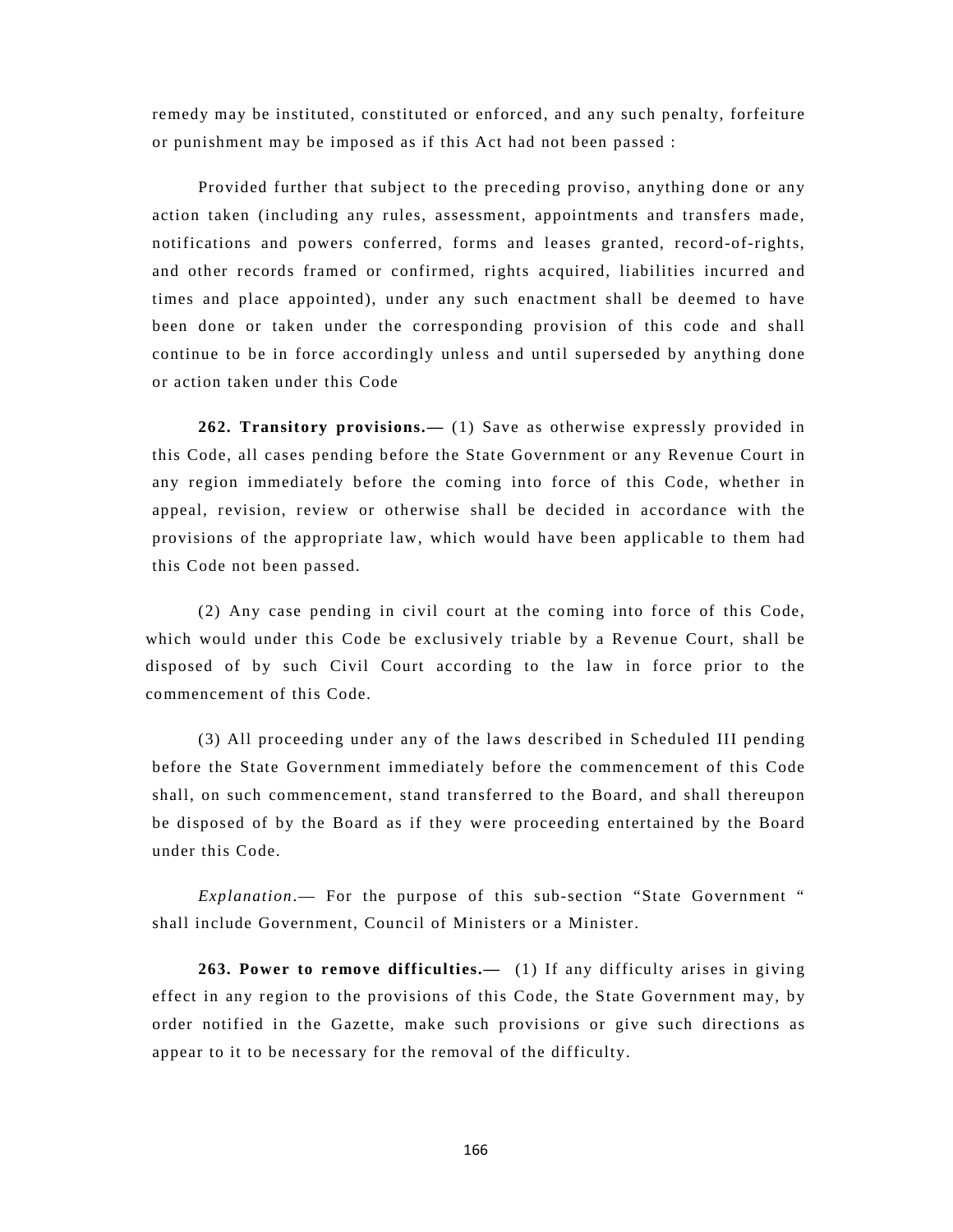(2) A copy of the order passed under sub-section (1) shall as soon as may be after it is passed be laid before the Legislative Assembly.

**264. Code not to apply in certain cases.—** Nothing contained in this Code shall apply to a person who holds land from the Central Government.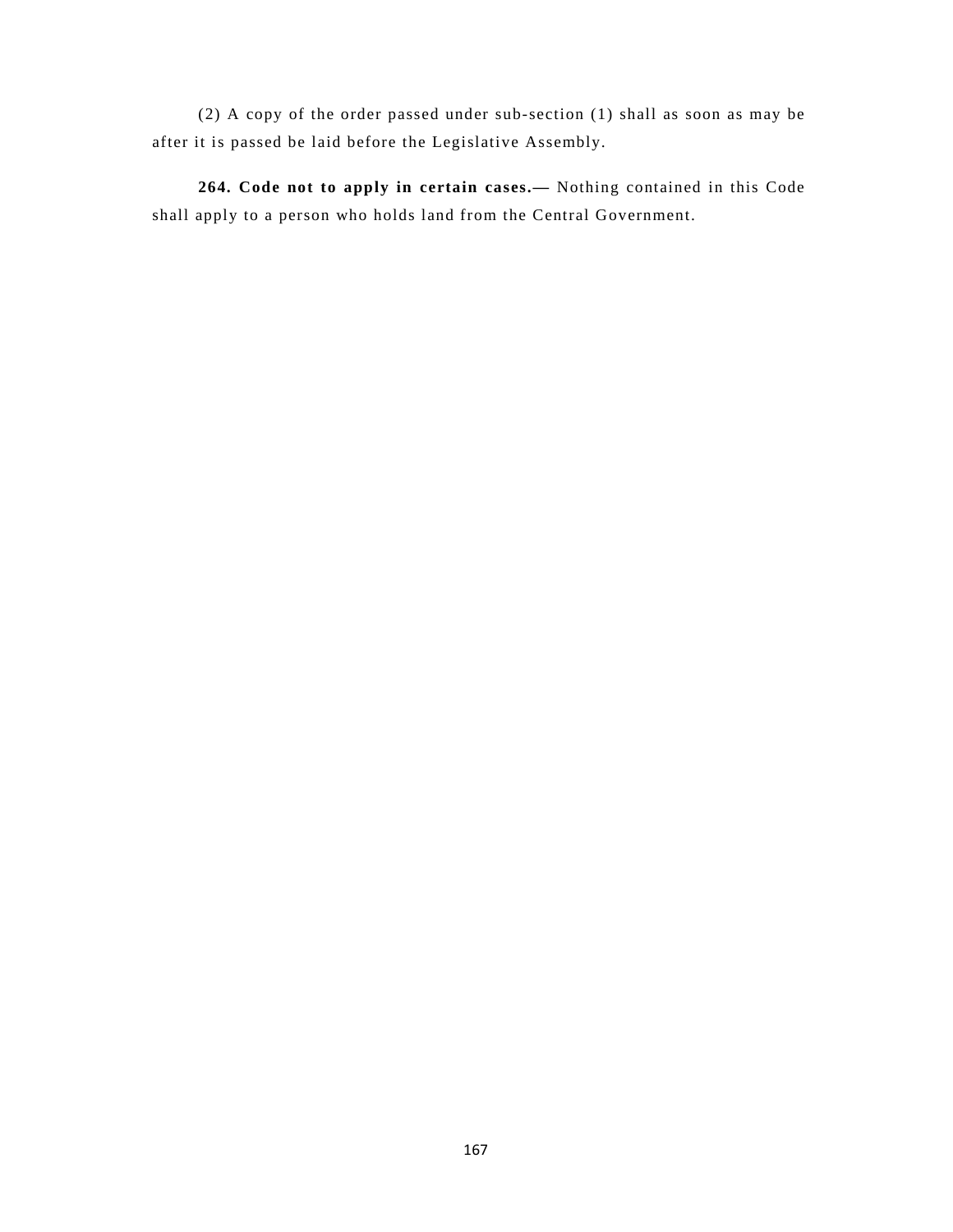#### **SCHEDULE I**

(See Section 41)

# **RULES OF PROCEDURE OF REVENUE OFFICERS**

### **AND REVENUE COURTS**

### **ISSUE OF SUMMONS**

1. Every summons shall be in writing, in duplicate and shall be signed and sealed by the officer issuing it or by such person as he empowers in his behalf, and it shall specify the time and place at which the person summoned is required to attend, and also whether he is required to give evidence or to produce a document.

2. Every summons to a party shall be accompanied by a concise statement about the subject-matter of the proceedings.

3. A summons to produce documents may be for the production of certain specified documents or for the production of all documents of a certain description in the possession or power of the person summoned.

## **MODE OF SERVICE OF SUMMONS**

4. Every summons shall be served by tendering or delivering a copy of it to the person summoned personally or to his recognised agent.

5. Where the person summoned cannot be found and has no recognised agent, service may be made on any adult male member of the family of the person summoned, who is residing with him.

*Explanation*.— A servant is not a member of the family within the meaning of this rule.

6. Where the serving officer delivers or tenders a copy of the summons to the person summoned personally or to his recognised agent or other person on his behalf, he shall require the signature of the person, to whom the copy is delivered or tendered to an acknowledgement of service endorsed on the original summons.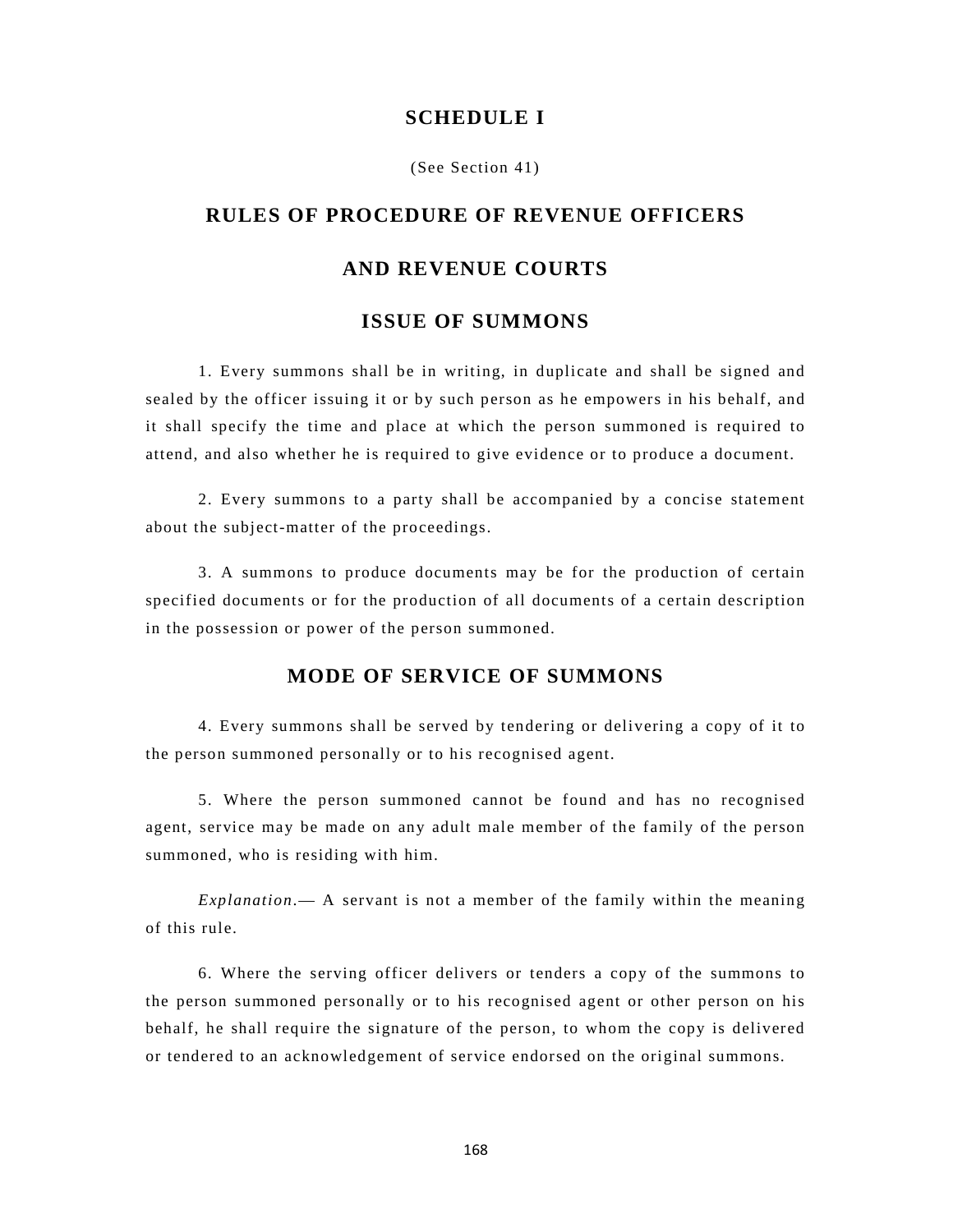7. If service of the summons cannot be effected in the manner provided in Rules 4, 5 and 6 a copy thereof should be affixed at the last known place of residence of the person summoned or at some place of public resort in such village.

8. Where a copy of the summons is affixed as provided in Rule 7, the serving officer shall return the original copy of the summons to the Court from which it was issued with a report endorsed thereon or annexed thereto stating that he has affixed the copy, the circumstances under which he did so and the name and the address of the person in whose presence the copy was affixed and where the Copy is affixed at the last known place of residence of the person summoned, the report shall also contain the name and address of the person, if any, by whom the house was identified.

9. If the person summoned resides in another district, the summons may be sent by post to the Collector of such district for service.

### **MODE OF COMPLIANCE WITH SUMMONS**

10. Subject to the provisions of the Code whoever is summoned to appear before a Revenue Officer to give evidence shall attend at the time and place named in the summons for that purpose, and whoever is summoned to produce a document, shall either attend to produce it, or cause it to be produced, at such time and place.

### **MODE OF SERVING NOTICE**

11. Every notice shall be served by tendering or delivering a copy of it to the person concerned personally or to his recognised agent

Provided that, where the recognised agent of the person concerned is a pleader, the notice may be served by leaving a copy thereof at his office or at the place of his ordinary residence, and such service shall be deemed to be as effectual as service on the recognised agent personally.

12. Where the person concerned cannot be found and has no recognised agent, service may be made on any adult male member of the family of the person concerned, who is residing with him.

*Explanation.* —A servant is not a member of the family within the meaning of this rule.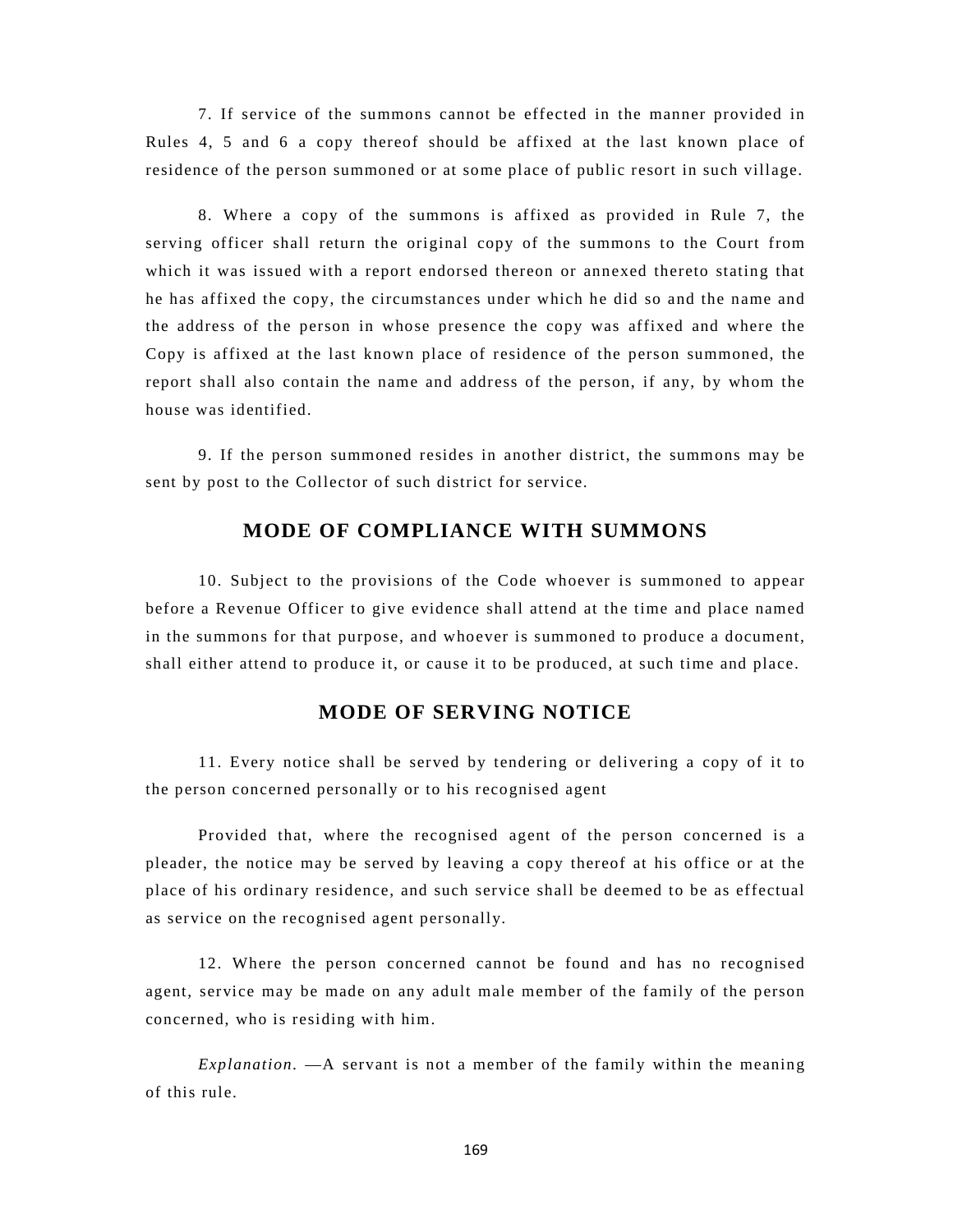13. Where the serving officer delivers or tenders a copy of the notice to the person concerned personally or to an agent or other person on his behalf, he shall require the signature of the person, to whom the copy is delivered or tendered to an acknowledgement of service endorsed on the original notice.

14. If service of the notice cannot be effected in the manner provided in Rules 11, 12 and 13 a copy thereof may be affixed at the last known place of residence of the person concerned or at some place of public resort in the village in which the land to which the notice relates is situate or from which the land is cultivated.

15. Where a copy of the notice is affixed as provided in Rule 14, the serving officer shall return the original copy of the notice to the officer who issued it, with a report endorsed thereon or annexed thereto stating that he has so affixed the copy, the circumstances under which he did so, the name and address of the person in whose presence the copy was affixed and where the copy is affixed at the last known place of residence of the person noticed, the report shall also contain the name and address of the person by whom the house was identified.

16. If the person to whom a notice is to be served resides in another district, the notice may be sent by post to the Collector of such district for service.

#### **MODE OF ISSUING PROCLAMATIONS**

17. Whenever a proclamation is issued under this Code, copies thereof shall be posted on the notice board Of the office of the Revenue Officer issuing it, at the headquarters of the tahsil within which the land to which it refers is situate, and at some place of public resort on or adjacent to the land to which it refers, and unless the officer issuing it otherwise directs, the proclamation shall be further published by beat of drum on or near the land to which it refers.

### **ORDER**

18. Every original order passed by a Revenue Officer in any proceedings shall contain a concise statement of the case, the points for decision, the decision thereon and the reasons for such decision.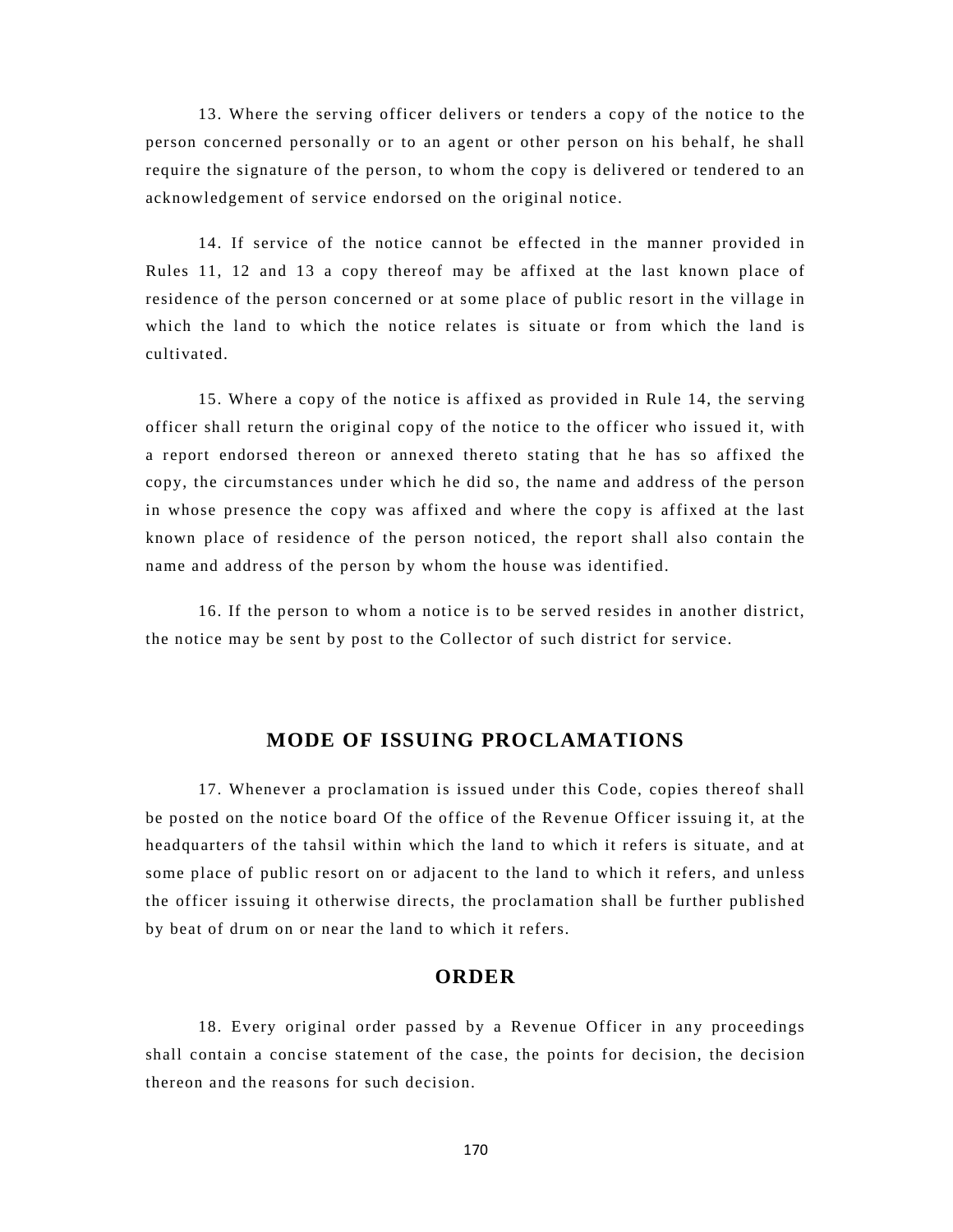#### **ATTACHMENT**

**19. Attachment of movable property other than agricultural produce in possession of defaulter—** (1) Where the property to be attached is movable property other than agricultural produce, in the possession of the defaulter, the attachment shall be made by actual seizure, and the attaching officer shall keep the property in his own custody or in the custody of any of his subordinates and shall be responsible for the due custody thereof :

Provided that, when the property seized is subject to speedy and natural decay or when the expense of keeping it in custody is likely to exceed its value, the attaching officer may sell it at once :

Provided further that when the property attached consists of live-stock, agricultural implements or other articles which cannot be conveniently removed, and the attaching officer does not act under the first proviso to this rule, he may at the instance of the defaulter or any person claiming to be interested in such property, leave it in the village or at the place where it has been attached —

- (a) in the charge of the defaulter, or of the station pound-keeper, if any; or
- (b) in the charge of the person claiming to be interested in such property or of such respectable person as will undertake to keep such property, on his entering into a bond with one or more sureties in an amount not less than the value of the property, that he will take proper care of such property and produce it when called for.

(2) The attaching officer shall make a list of the property attached and shall obtain thereto the acknowledgement of the person in whose custody the property is left, and if possible, of the defaulter and of at least one respectable person in attestation of the correctness of the list. If the property attached includes both livestock and other articles a separate list of the live-stock shall similarly be prepared and attested.

20. (1) Where the property to be attached is agricultural produce, the attachment shall be made by affixing a copy of the warrant of attachment —

171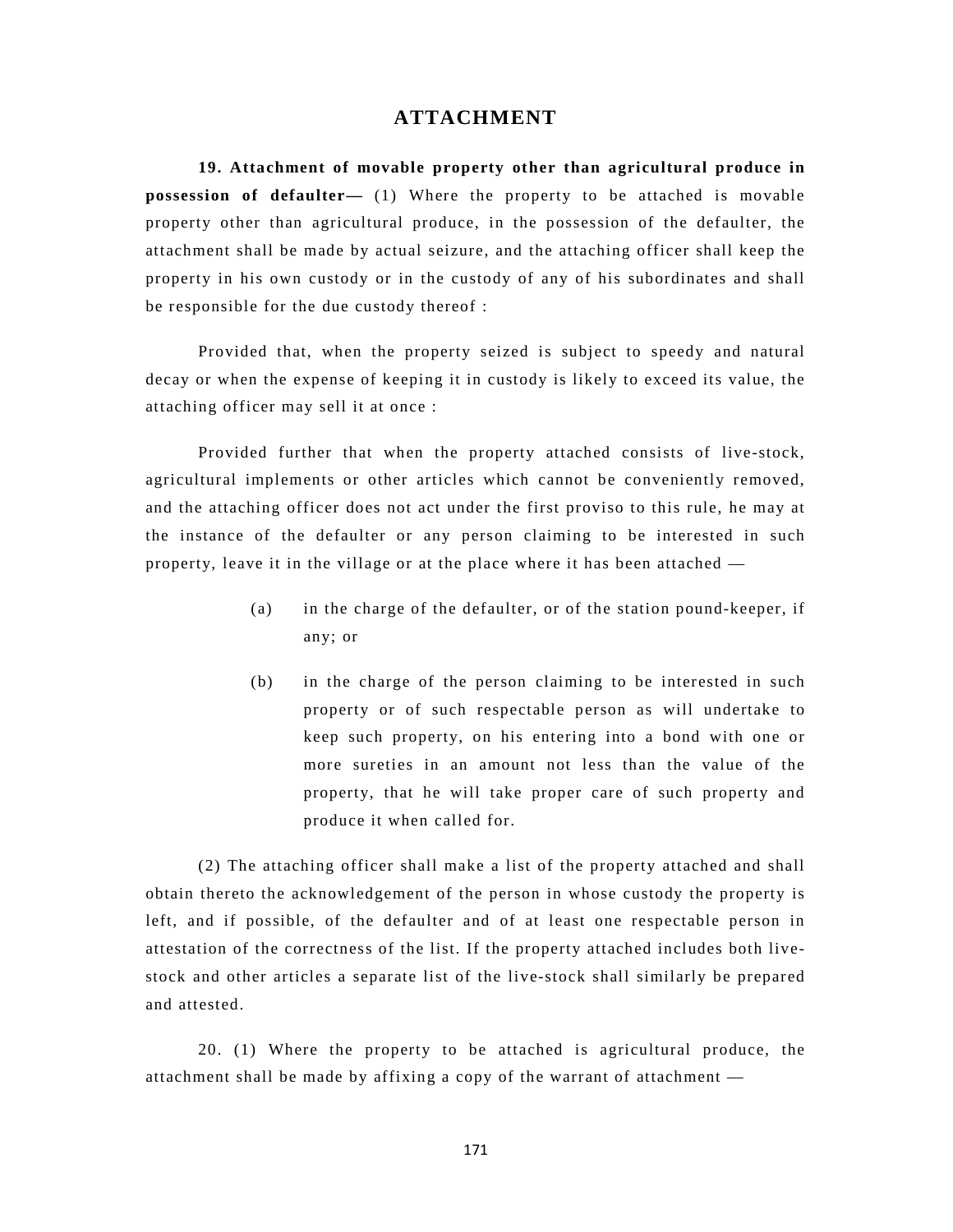- (a) where such produce is a growing crop, on the land on which such crop has grown; or
- (b) where such produce has been cut or gathered, on the threshing floor or place for treading out gain or the like or fodder-stack on or in which it is deposited;

and another copy on the outer door or on some other conspicuous part of the house in which the defaulter ordinarily resides or if there is no such house, on the outer door or on some other conspicuous part of the house in which he carries on business or personally works for gain or in which he is known to have last resided or carried on business or personally worked for gain; and the produce shall thereupon be deemed to have passed into the possession of the Court.

(2) The attaching officer shall make such arrangements for the custody of the agricultural produce as he may consider sufficient and also to tend, cut, gather and store the produce and do any other act necessary for maturing or preserving it.

(3) The costs incurred under sub-rule (2) shall be borne by the defaulter.

21. (1) Where the live-stock attached is not left in the charge of the defaulter, the expenses for feeding and watering it shall be charged at such rate as the Collector may, by general or special order, fix.

(2) Where the property attached is movable property other than agricultural produce or live-stock, and is not left in the charge of the defaulter, the expenditure for its safe custody shall be charged at such rate as the Collector may, by general or special order, fix.

(3) The costs incurred under sub-rules (1) and (2) shall be first charge on the sale-proceeds of the property.

22. The provisions of Order XXI, Rules 46 to 53 of the Code of Civil Procedure, 1908 (V of 1908) regarding the attachment of the several classes of movable property dealt with in those rules shall as far as may be, apply to the attachment made under this Code.

23. (1) Where the property is immovable, the attachment shall be made by an order prohibiting the defaulter from transferring or charging the property in any way, and all persons from taking any benefit from such transfer or charge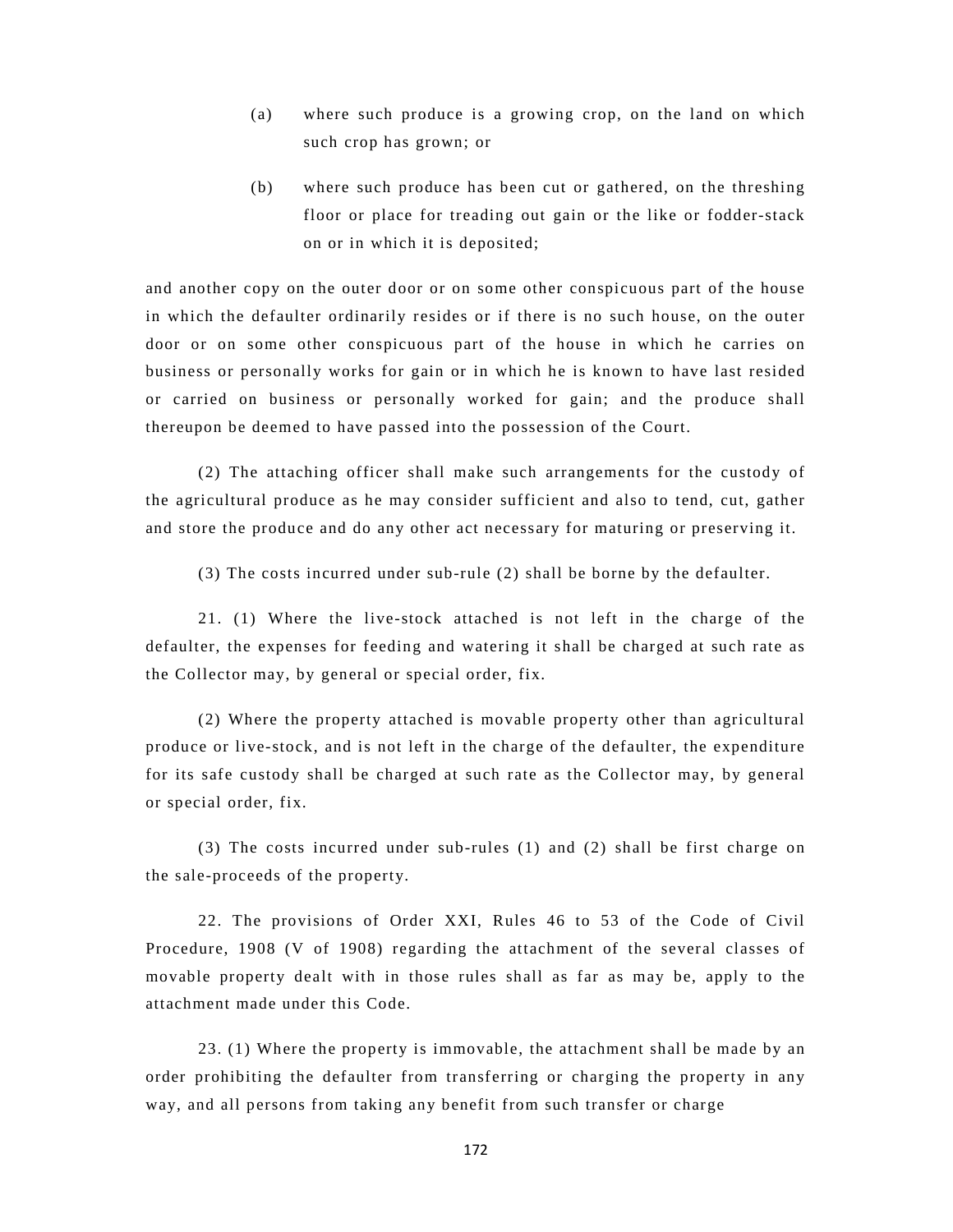(2) The order shall be proclaimed at some place on or adjacent to such property by beat of drum or other customary mode, and a copy of the order shall be affixed on a conspicuous part of the property and then on the notice board of the office of the Revenue Officer.

(3) The order shall take effect as against purchasers for value in good faith from the date when a copy of the order is affixed on the property and against all other transferees from the defaulter from the date on which such order is made.

24. (1) If any claim is set up by a third person to the property attached or proceeded against under the provisions of this Code, the Revenue Officer shall enquire into the claim and may admit or reject it.

(2) The person against whom an order is made under sub-rule (1) may, within one year from the date of the order, institute a suit to establish the right which he claims to the property attached or proceeded against; but subject to the result of such suit, if any, the order shall be conclusive.

## **SALE GENERALLY**

25. Every sale shall be conducted by an officer or other person appointed by a general or special order in this behalf and shall be made by public auction.

26. (1) The Revenue Officer shall cause a proclamation of the intended sale to be made stating the time and place of sale and specifying as fairly and accurately as possible —

- (a) the property to be sold;
- (b) the land revenue assessed upon the land where the property to be sold is an interest in land paying revenue to the Government;
- (c) the amount for the recovery of which the sale is ordered; and
- (d) every other thing which the Revenue Officer considers materials for a purchaser to know in order to judge the nature and the value of the property.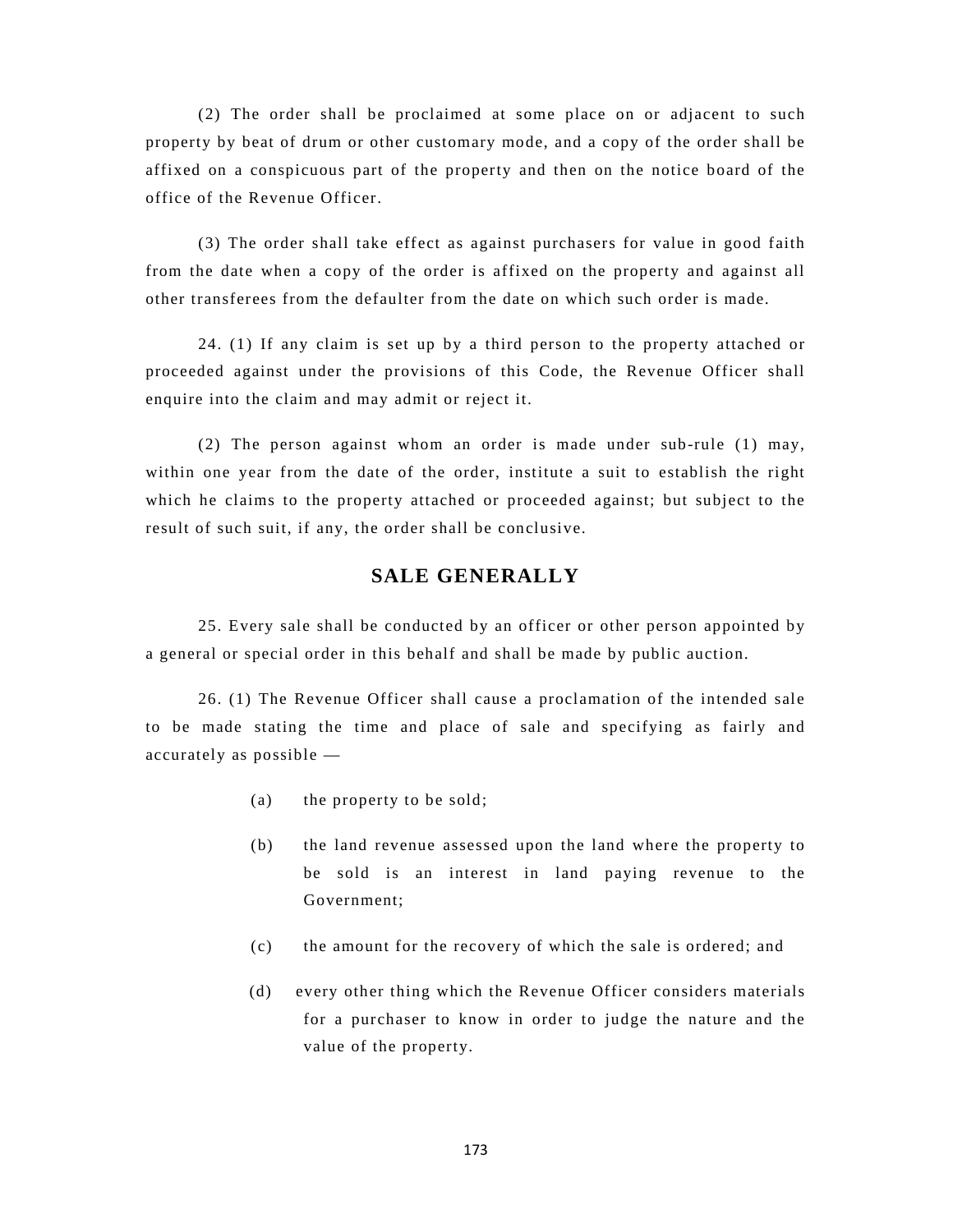(2) A copy of the proclamation issued under sub-rule (1) where it relates to the sale of any holding shall be sent to the Co-operative and the Land Mortgage Bank operating within that area in which the holding is situate.

27. The Revenue Officer may, if he considers this necessary, summon the defaulter and examine him with respect to any matters to be included in the sale proclamation.

28. Save in the case of property of the kind described in the first proviso to Rule 19, no sale hereunder shall, without the consent in writing of the defaulter take place —

- (i) on Sunday or on any authorised Civil Court holidays or on any day declared as a local holiday for the area in which the sale is to be held; and
- (ii) until after the expiration of at least thirty days from the date on which the proclamation thereof was made.

29. (1) The Revenue Officer may, in his discretion, adjourn any sale hereunder to a specified day and hour and the officer conducting any such sale may, in his discretion, adjourn the sale recording his reasons for such adjournment

Provided that where the order of the Revenue Officer can be obtained in time, no such adjournment shall be made without such order.

(2) Where a sale is adjourned under sub-rule (1) for a longer period than fifteen days, a fresh proclamation shall be made unless the defaulter consents to waive it.

(3) Every sale shall be stopped if, before the lot is knocked down, the amount due and costs are tendered to the officer conducting the sale, or proof is given to his satisfaction that the amount of such dues and costs have been paid to the Revenue Officer who ordered the sale.

30. Any deficiency of price which may happen on a resale by reason of the purchaser's default shall be recoverable from the defaulting purchaser as if it were an arrear of land revenue.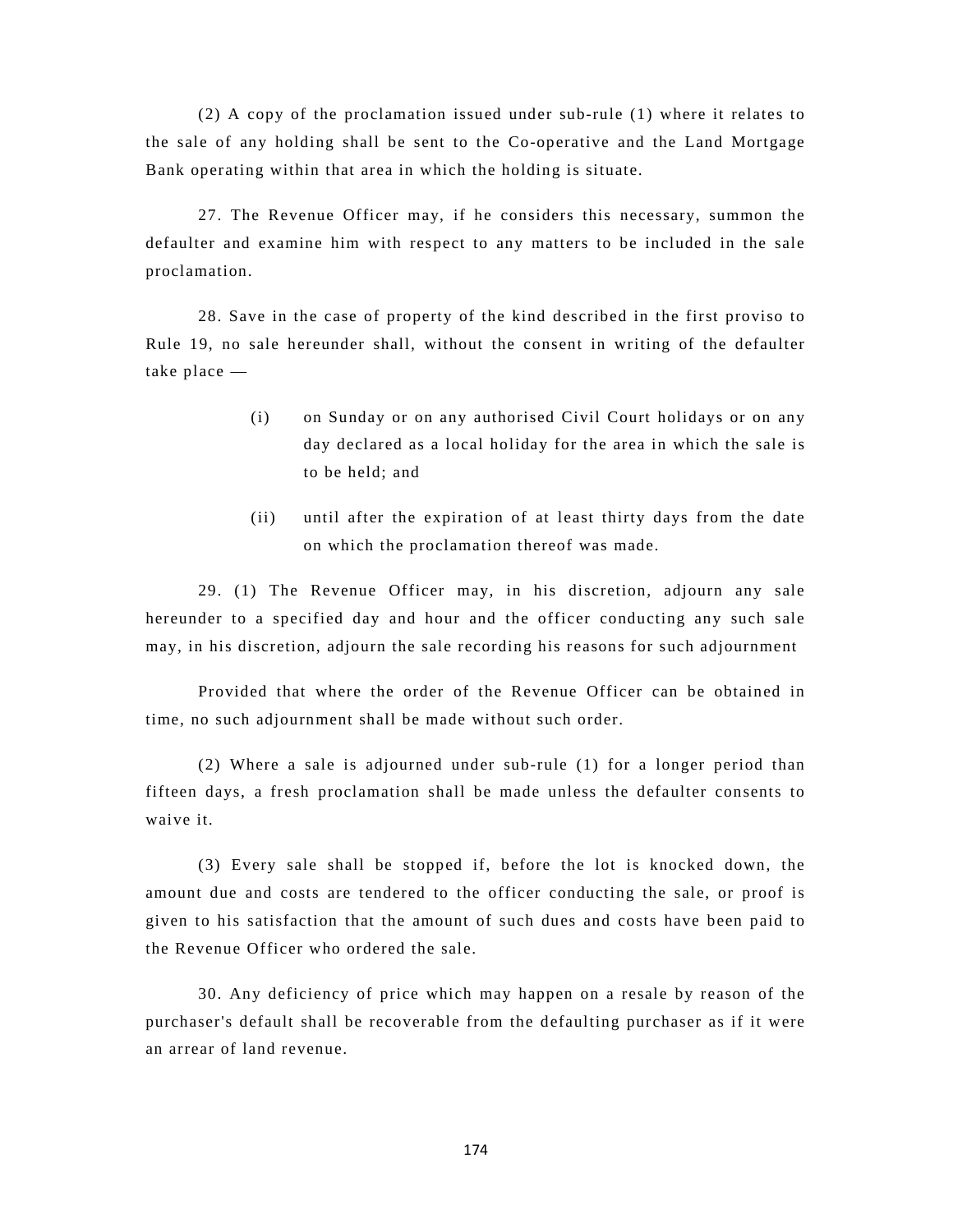31. No officer or other person having any duty to perform in connection with any sale shall, either directly or indirectly, bid for, acquire or attempt to acquire any interest in the property sold.

#### **SALE OF MOVABLE PROPERTY**

32. (1) Where the property to be sold is agricultural produce, the sale shall be held—

- (a) if such produce is a growing. crop, on or near the land on which such crop has grown; or
- (b) if such produce has been cut or gathered, at or near the threshing floor or place for treading out grain or the like or fodder stack :

Provided that the Revenue Officer may direct the sale to be held at the nearest place of public resort, if he is of opinion that the produce is thereby likely to sell to greater advantage.

(2) Where, on the produce being put up for sale —

- (a) a fair price, in the estimation of the person holding the sale, is not offered for it; and
- (b) the owner of the produce or a person authorised to act in his behalf applies to have the sale postponed till the next day or, if a market is held at the place of sale, the next market day.

The sale shall he postponed accordingly and shall be then completed, whatever price may be offered for the produce.

33. (1) Where the property to be sold is a growing crop and the crop from its nature admits of being stored but has not yet been stored, the day of the sale shall be so fixed as to admit of its being made ready for storing before the arrival of such day, and the sale shall not be held until the crop has been cut or gathered and is ready for storing.

(2) Where the crop from its nature does not admit of being stored, or where it appears to the Revenue Officer that the crop can be sold to greater advantage in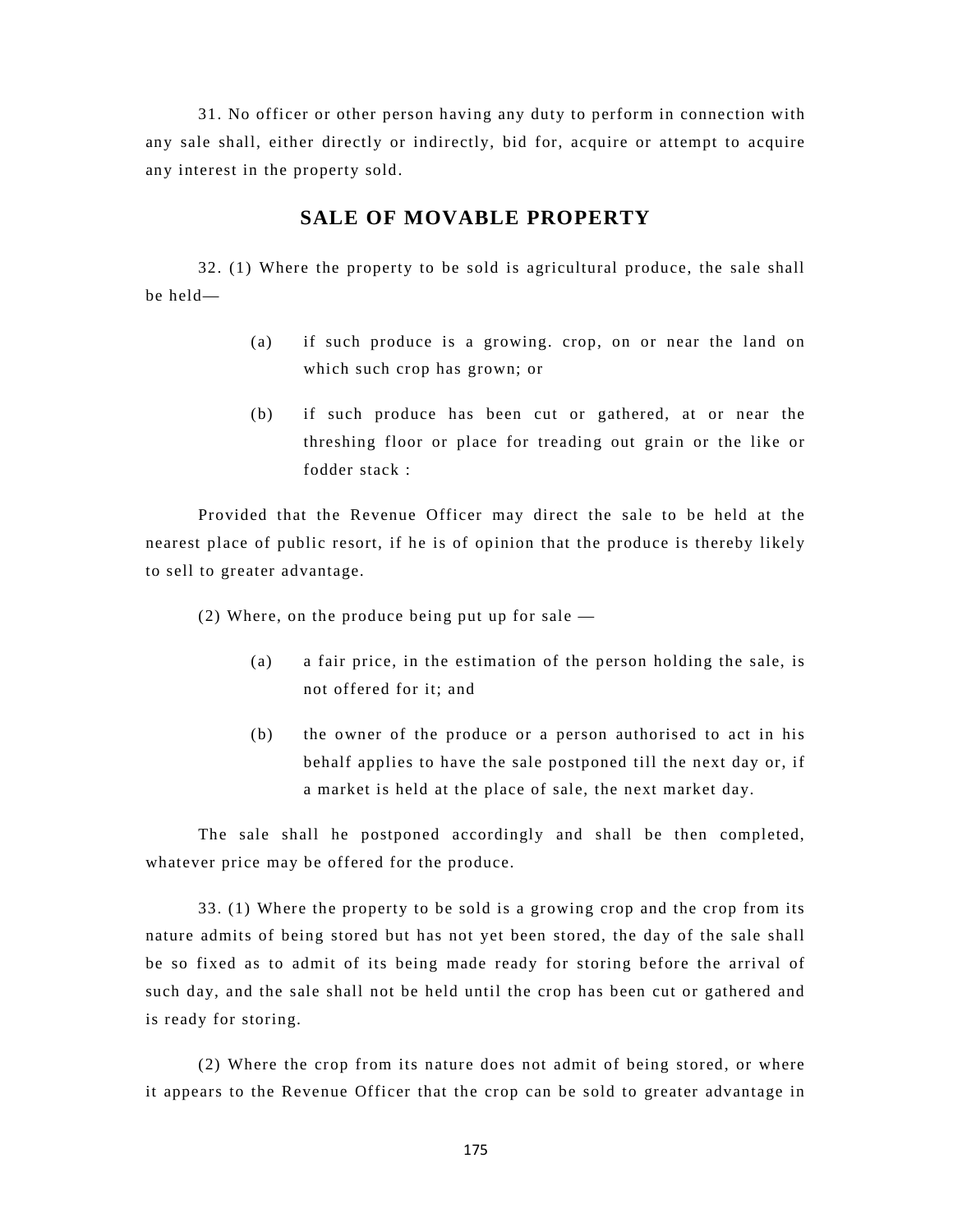an unripe state, it may be sold before it is cut and gathered, and the purchaser shall be entitled to enter on the land and to do all that is necessary for the purpose of tending and cutting or gathering it.

34. (1) Where movable property is sold by public auction, the price of each lot shall be paid at the time of sale or as soon after as the officer or other person holding the sale directs, and in default of payment the property shall forthwith be resold.

(2) On payment of the purchase money, the officer or other person holding the sale shall grant a receipt for the same, and the sale shall become absolute.

(3) Where the movable property to be sold is a share in goods belonging to the defaulter and a co-owner, and two or more persons, of whom one is such coowner, respectively bid the same sum for such property or for any lot, the bidding shall be deemed to be the bidding of the co-owner.

35. No irregularity in publishing or conducting the sale of movable property shall vitiate the sale; but any person sustaining any injury by reason of such irregularity at the hand of any other person may institute a suit against him for compensation or (if such other person is the purchaser) for the recovery of the specific property and for compensation in default of such recovery.

36. (1) Where the property sold is movable property of which actual seizure has been made, it shall be delivered to the purchaser.

(2) In the case of any other movable property, the Revenue Officer may make an order vesting such property in the purchaser or as he may direct; and such property shall vest accordingly.

#### **SALE OF IMMOVABLE PROPERTY**

37. On every sale of immovable property the person declared to be the purchaser shall pay immediately after such declaration a deposit of twenty-five per cent on the amount of his purchase money to the officer or other person conducting the sale, and in default of such deposit, the property shall forthwith be resold.

38. The full amount of purchase money payable shall be paid by the purchaser within fifteen days from the date of the sale of the property.

176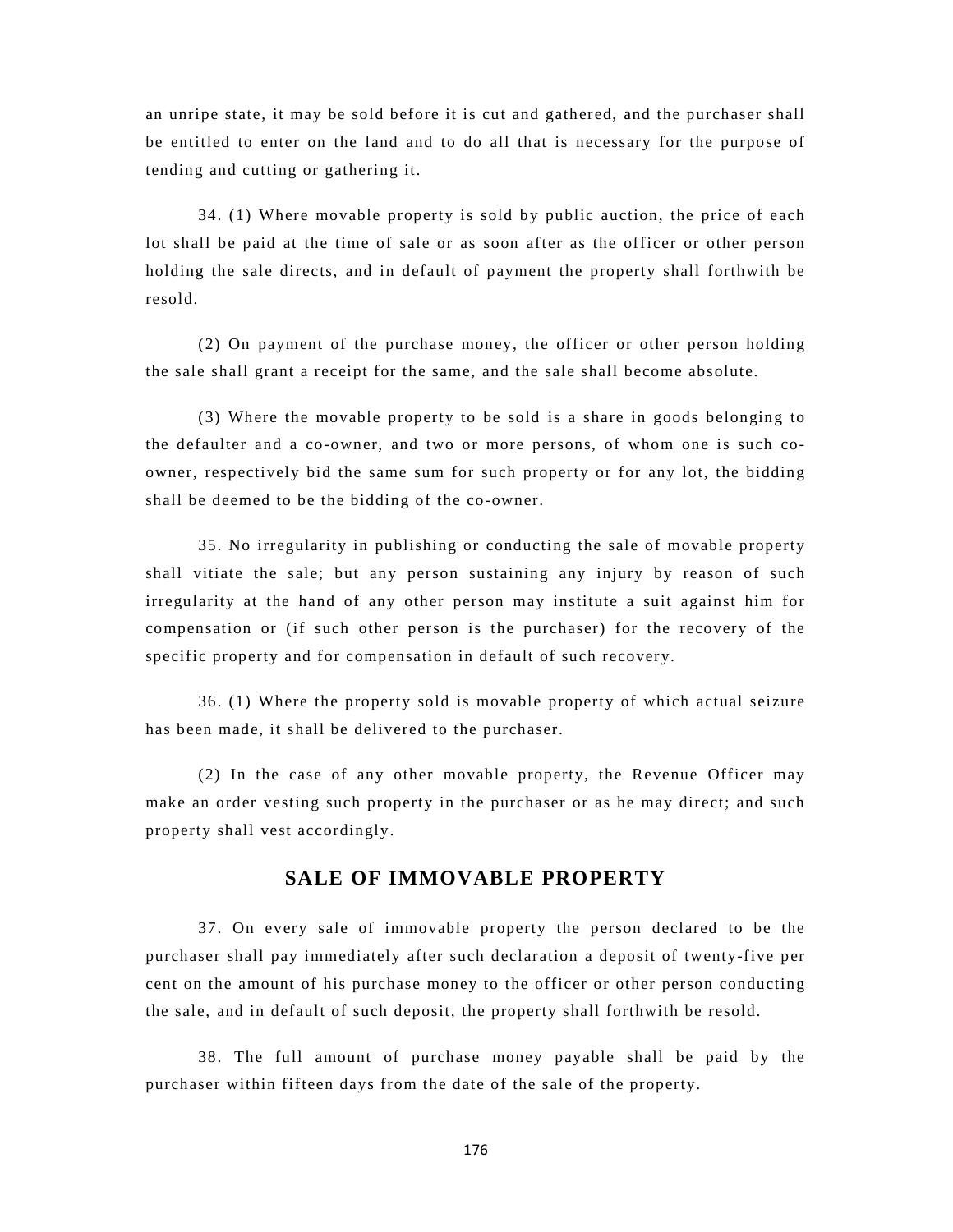39. In default of payment within the period mentioned in Rule 38, the deposit may, if the Revenue Officer thinks fit after defraying the expenses, of the sale, be forfeited to the Government, and the property shall be resold and the defaulting purchaser shall forfeit all claims to the property or to any part of the sum for which it may subsequently be sold.

40. (1) Where immovable property has been sold under this Code, any person, either owning such property or holding an interest therein by virtue of a title acquired before such sale may, at any time within thirty days from the date of sale, apply, to the Revenue Officer to have the sale set aside on his depositing—

- (a) for payment to the purchaser, a sum equal to five per cent of the purchase money;
- (b) for payment on account of the arrear, the amount specified in the proclamation of sale as that for the recovery of which the sale was ordered less any amount which may have been paid since the date of the sale on this account; and
- (c) the cost of the sale.

(2) If such deposit is made within thirty days from the 'date of the sale the Revenue Officer shall pass an order setting aside the sale:

Provided that, if a person applies under Rule 41 to have such sale set aside, he shall not be entitled to make an application under this rule.

41. At any time within thirty days from the date of sale, any person whose interests are affected by such sale may apply to the Revenue Officer to set aside the sale on the ground of some material irregularity or mistake in publishing or conducting it, and the Revenue Officer may, after giving notice to the persons affected thereby, pass an order setting aside the sale and may order resale; but no sale shall be set aside on such grounds unless the applicant proves to the satisfaction of the Revenue Officer that he has sustained substantial injury by such irregularity or mistake.

42. Except in a case where land has been sold for arrears, which form a charge on the land, the purchaser may, at any time within thirty days from the date of sale, apply to the Revenue Officer to set aside the sale on the ground that the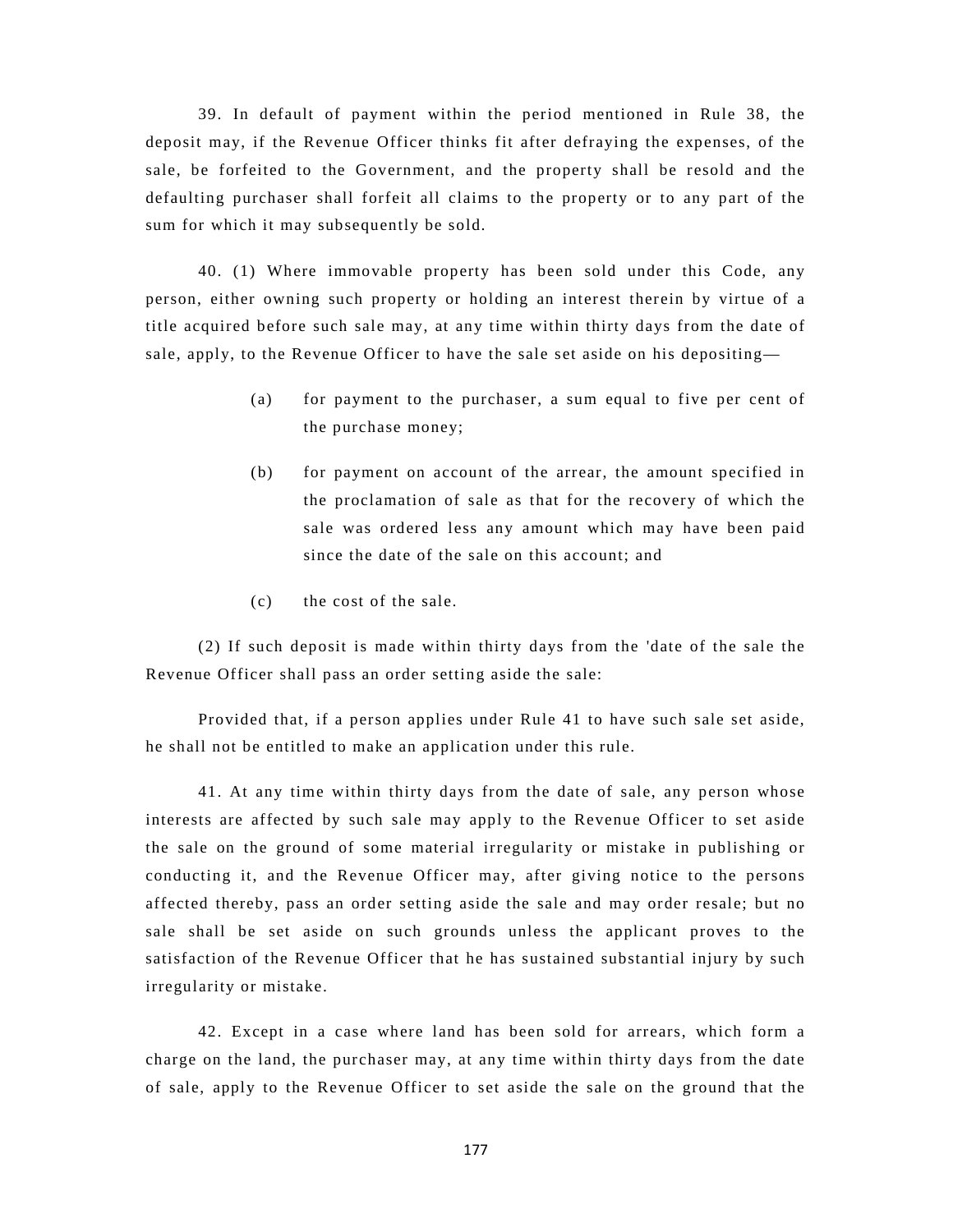defaulter had no saleable interest in the property sold and the Revenue Officer shall, after due inquiry, pass such orders on such application as he deems fit.

43. No resale under Rule 41 shall be made until a fresh proclamation has been published as laid down in Rule 26.

44. On the expiry of thirty days from the date of sale, if no application has been made under Rule 40, 41 or 42 or if such application has been made and rejected, the Revenue Officer shall pass an order confirming the sale

Provided that, if the Collector has reason to think that the sale ought to be set aside —

(i) notwithstanding that no such application has been made; or

- (ii) on grounds other than those alleged in any application which has been made and rejected; or
- (iii) notwithstanding that a period of thirty days from the date of sale has expired;

he may, after recording his reasons in writing, set aside the sale at any time before making an order confirming the sale.

45. (1) If no application under Rule 41 is Made within the time allowed therefore, all claims on the grounds of irregularity or mistake shall be barred.

(2) Nothing in sub-rule (1) shall bar the institution of a suit in the Civil Court to set aside a sale on the ground of fraud or on the ground that the arrear for which the property is sold is not due or on the ground that the defaulter had no saleable interest in the property sold.

46. If the sale of any property is set aside under Rule 40, 41,42 or 44 the amount of purchase money deposited by the purchaser shall be refunded to him.

#### **CERTIFICATE OF PURCHASE AND DELIVERY OF POSSESSION**

47. If the sale of any immovable property has been confirmed, the Revenue Officer shall grant a certificate to the purchaser specifying the date on which the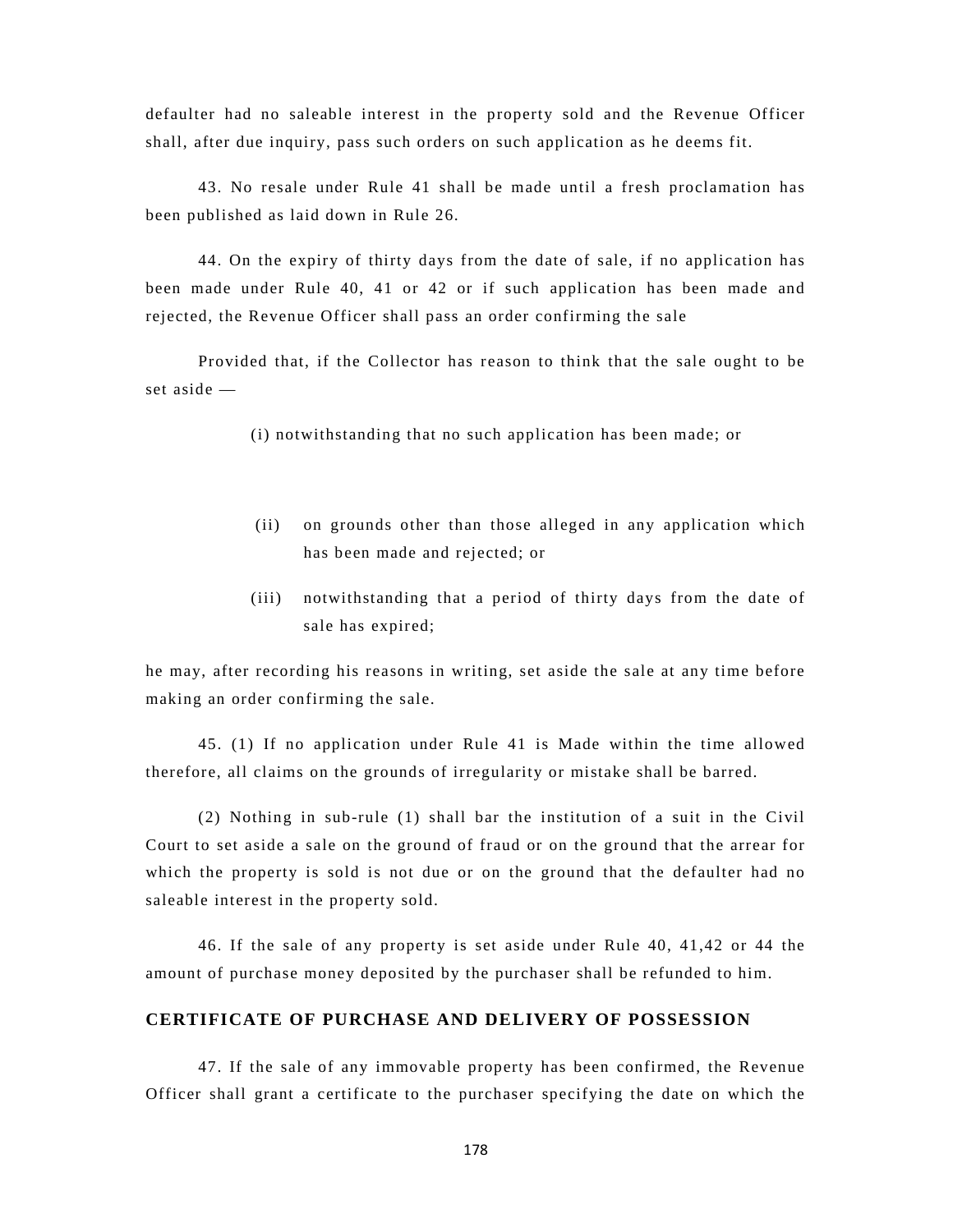sale is confirmed, the property sold, and the name of the purchaser and shall put the purchaser in possession of such property.

48. (1) Where the purchaser is resisted or obstructed by any person is obtaining possession of the property, he may make an application to the Revenue Officer complaining of such resistance or obstruction.

(2) The Revenue Officer shall fix a date for investigating the matter and shall summon the party against whom the application is made to appear and answer the same.

49. Where the Revenue Officer is satisfied that the resistance or obstruction was occasioned —

- (a) by the defaulter or some Other person at his instigation; or
- (b) by any person in the case of a purchase of land sold for arrears of land revenue due in respect thereof;

he shall direct that the purchaser be put into possession of the property.

50. Where in any case to which Rule 49 does not apply, the Revenue Officer is satisfied that the resistance or obstruction was caused by any person claiming in good faith to be in possession of the property on his Own account or on account of some person other than the defaulter, the Revenue Officer shall make an order dismissing the application.

51. (1) Where any person other than the defaulter is dispossessed of immovable property by the purchaser of such property, he may make an application to the Revenue Officer complaining of such dispossession.

(2) The Revenue Officer shall fix a date for investigating the matter and shall summon the purchaser to appear and answer the same.

52. Where the Revenue Officer is satisfied that the applicant was in possession of the property on his own account, or on account of some person other than the defaulter, he shall direct that the .applicant be put into possession of the property.

53. Any party not being a defaulter against whom an order is made under Rule 49, 50or 52 may institute a suit to establish the right which he claims to the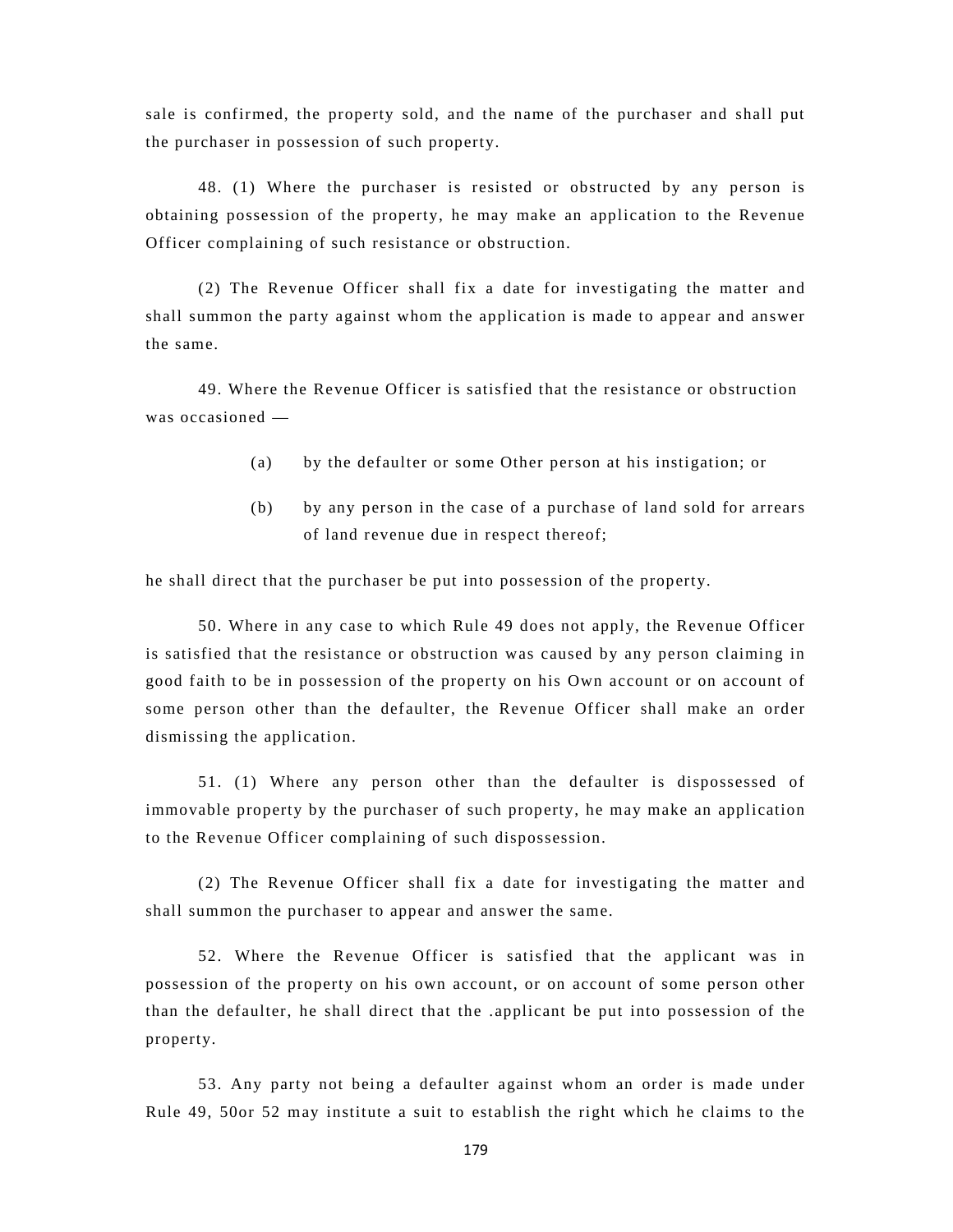present possession of the property but subject to the result of such suit, if any, the order shall be conclusive.

#### **COMMISSIONS TO EXAMINE WITNESSES**

54. Any Revenue Officer may in any proceedings issue a commission for the examination on interrogatories or otherwise of any person who is exempted from attending the Court or who is from sickness or infirmity unable to attend it.

55. An order for the issue of a commission for the examination of a witness may be made by the Revenue Officer either of his own motion or on the application, supported by affidavit or otherwise, Of any party to the proceedings or of the witness to be examined.

56. Any Revenue Officer may, in any proceedings issue a commission for the examination of —

- (a) any person resident beyond the local limits of his jurisdiction;
- (b) any person who is about to leave such limits before the date on which he is `required to be examined in Court;
- (c) any person in the service of the Central or the State Government who cannot, in the opinion of such Revenue Officer, attend without detriment to the public service.

57. (1) A commission for the examination of a person may be issued to any person whom the Court thinks fit to execute it, or to any other Revenue Officer who can conveniently examine such person.

(2) Every Revenue Officer receiving a commission for the examination of any person shall examine him or cause him to be examined pursuant thereto.

(3) The Revenue Officer on issuing any commission under this rule shall direct whether the commission shall be returned to himself or to any Revenue Officer subordinate to him.

58. Where a commission has been duly executed, it shall be returned together with the evidence taken under it, to the Revenue Officer by whom it was issued, unless the order for issuing the commission has otherwise directed, in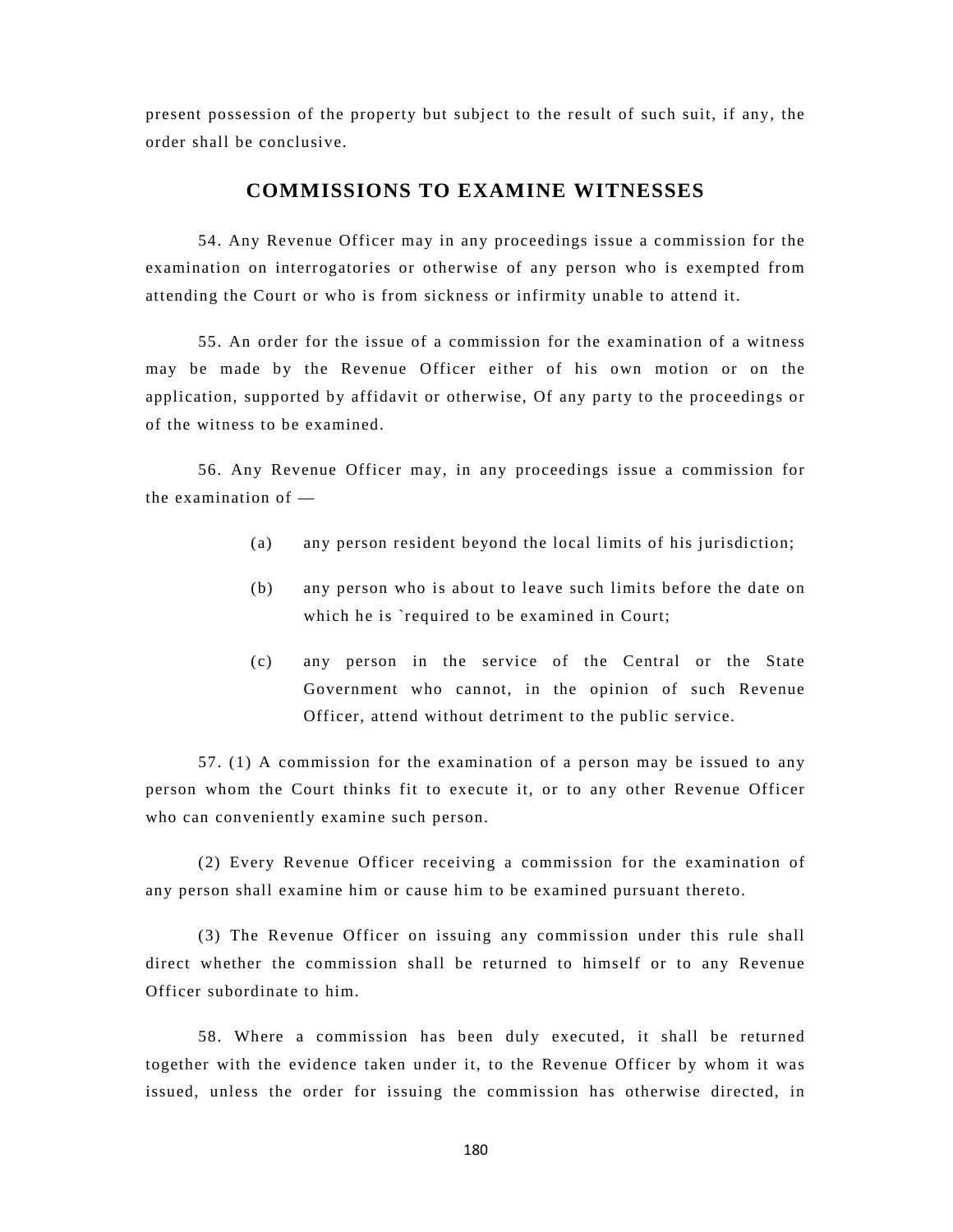which case the commission shall be returned in terms of such order; and the commission and the return thereto and the evidence taken under it shall (subject to the provisions of the next following rule) form part of the record of the proceedings.

59. Evidence taken under a commission shall not be read as evidence in the proceeding without consent of the party against whom the same is offered, unless

- (a) the person who gave the evidence is beyond the jurisdiction of the Court, or dead or unable from sickness or infirmity to attend to be personally examined, or exempted from personal appearance in Court, or is a person in the service of the Central or the State Government who cannot, in the opinion of the Revenue Officer, attend without detriment to the public service.
- (b) the Revenue Officer in his discretion dispenses with the proof of any of the circumstances mentioned in clause (a) and authorises the evidence of any person being read as evidence in the proceedings, notwithstanding proof that the cause for taking such evidence by commission has ceased at the time of reading the same.

60. Before issuing any commission under these rules, the Revenue Officer may order such sum (if any) as he thinks reasonable for the expenses of the commission to be, within a time to be fixed, paid by the party at whose instance or for whose benefit the commission is issued.

61. (1) The provisions of this Code relating to the summoning, attendance and examination of witnesses, and to the remuneration of, and penalties to be imposed upon witness, shall apply to persons required to give evidence or to produce documents under these rules and for the purposes of this rule the Commissioner shall be deemed to be a Revenue Court.

(2) A Commissioner may apply to any Revenue Officer within the local limits of whose jurisdiction a witness resides for the issue of any process which he may find it necessary to issue to, or against, such witness, and such Revenue Officer may, in his discretion, issue such process as he considers reasonable and proper.